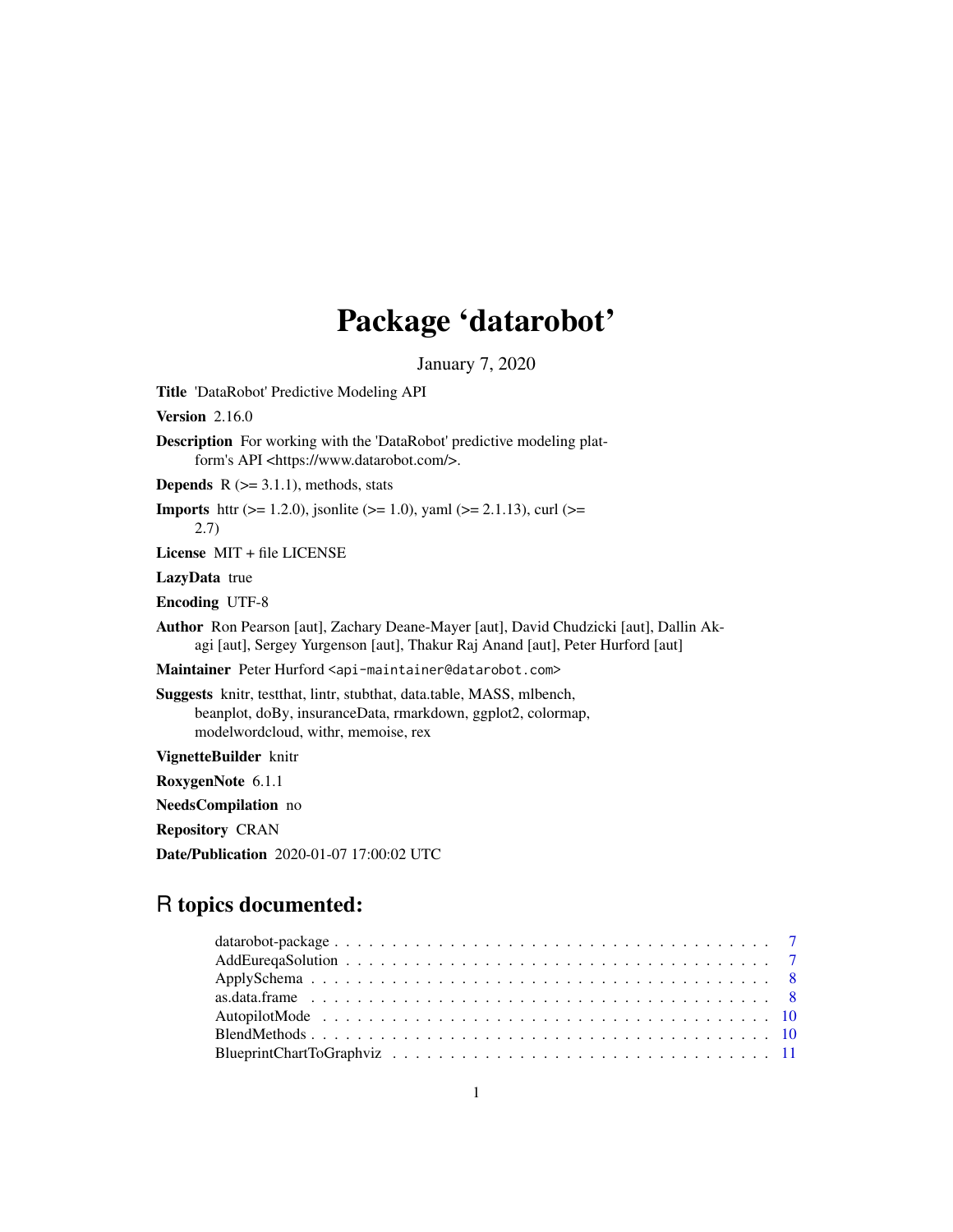|                          | 11 |
|--------------------------|----|
|                          | 12 |
|                          | 13 |
|                          | 14 |
|                          | 15 |
|                          | 15 |
|                          | 16 |
|                          | 17 |
|                          | 18 |
|                          | 21 |
|                          | 22 |
|                          | 23 |
|                          | 24 |
|                          | 24 |
|                          | 25 |
| CreateRatingTable        | 26 |
|                          | 27 |
|                          | 28 |
|                          | 29 |
|                          | 30 |
|                          | 30 |
|                          | 31 |
|                          | 31 |
|                          | 32 |
|                          | 32 |
|                          | 33 |
|                          | 33 |
|                          | 34 |
|                          | 34 |
|                          |    |
|                          | 35 |
|                          | 35 |
|                          | 36 |
|                          | 37 |
|                          | 37 |
|                          | 38 |
|                          | 39 |
|                          | 39 |
|                          | 40 |
| DeleteTransferrableModel | 40 |
|                          | 41 |
|                          | 41 |
|                          | 42 |
|                          | 43 |
|                          | 44 |
| DownloadRatingTable      | 45 |
|                          | 45 |
|                          | 46 |
|                          | 47 |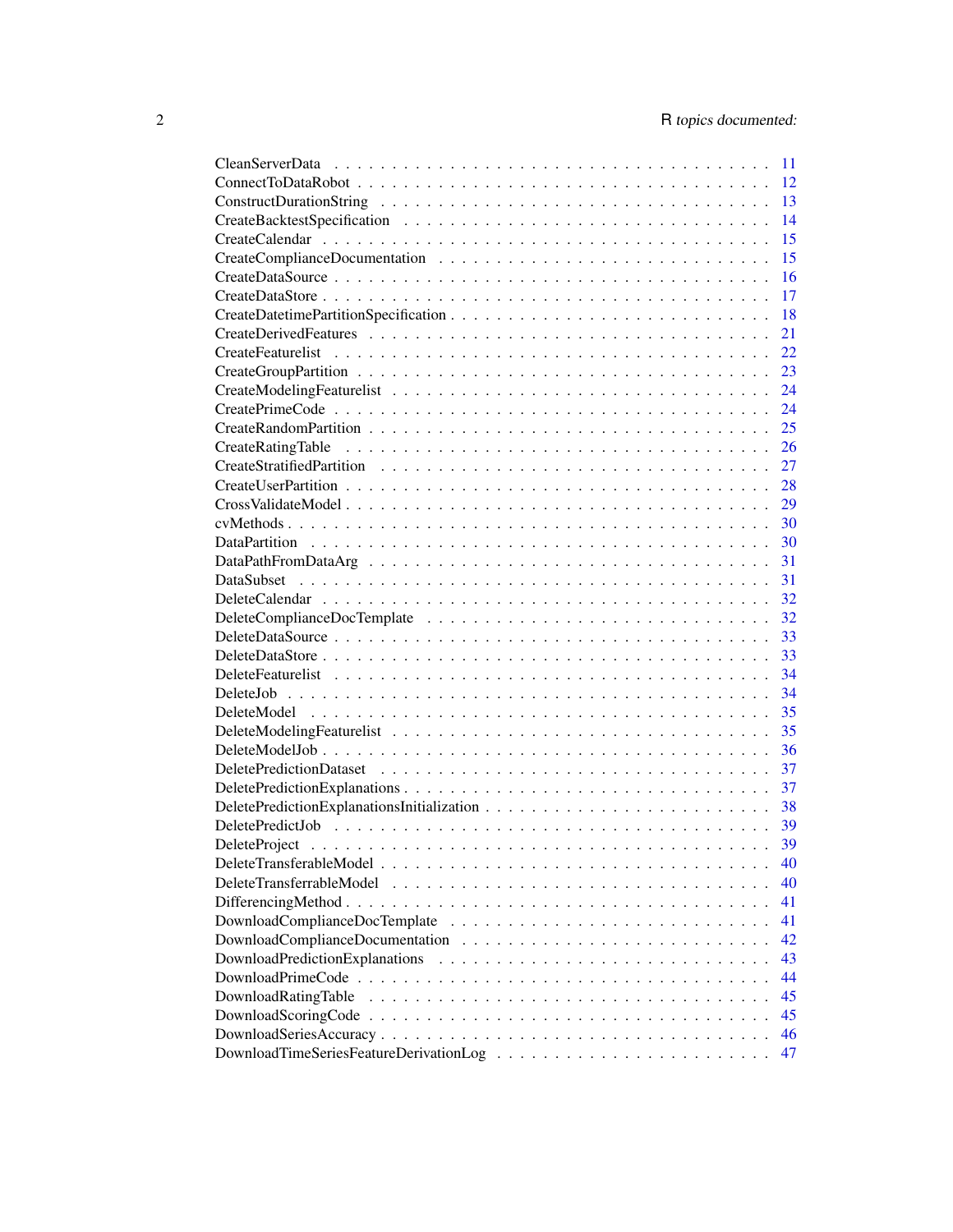|                   | 48 |
|-------------------|----|
|                   | 49 |
|                   | 49 |
|                   | 50 |
|                   | 51 |
|                   | 51 |
|                   | 54 |
|                   | 55 |
|                   | 57 |
|                   | 58 |
|                   | 58 |
|                   | 59 |
|                   | 60 |
|                   | 60 |
|                   | 61 |
|                   | 63 |
|                   | 63 |
|                   | 64 |
|                   | 65 |
|                   | 66 |
|                   | 66 |
|                   | 69 |
|                   | 70 |
|                   | 72 |
|                   | 73 |
|                   | 74 |
|                   | 74 |
|                   | 75 |
|                   | 76 |
|                   | 78 |
|                   | 79 |
|                   | 81 |
|                   | 82 |
|                   | 82 |
|                   | 83 |
|                   |    |
|                   | 85 |
|                   | 87 |
|                   | 87 |
|                   | 88 |
| GetModelFromJobId | 89 |
|                   | 90 |
| GetModelJob       | 91 |
|                   | 92 |
|                   | 93 |
|                   | 94 |
|                   | 95 |
|                   | 96 |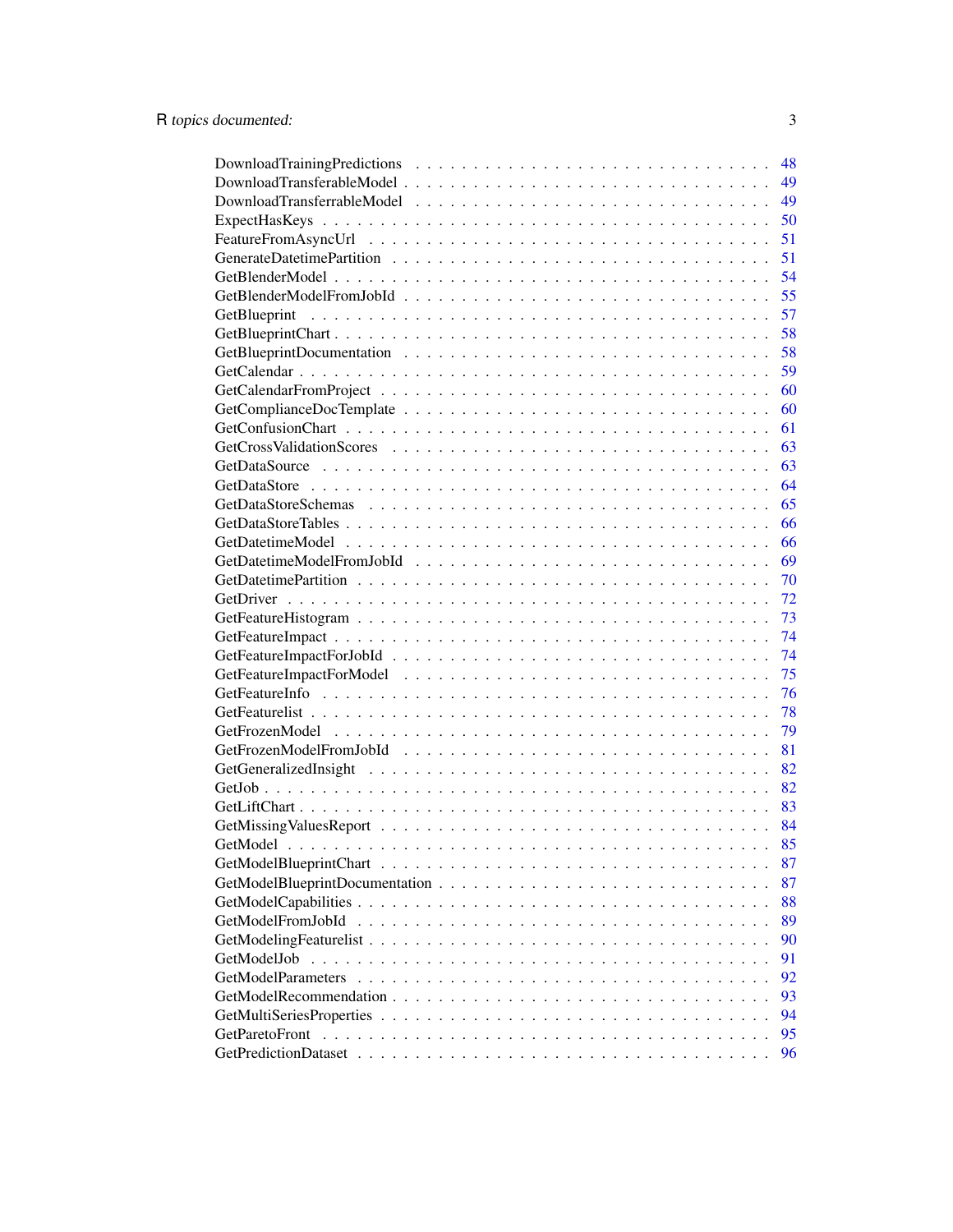| IsId      |  |
|-----------|--|
|           |  |
| JobStatus |  |
|           |  |
|           |  |
|           |  |
|           |  |
|           |  |
|           |  |
|           |  |
|           |  |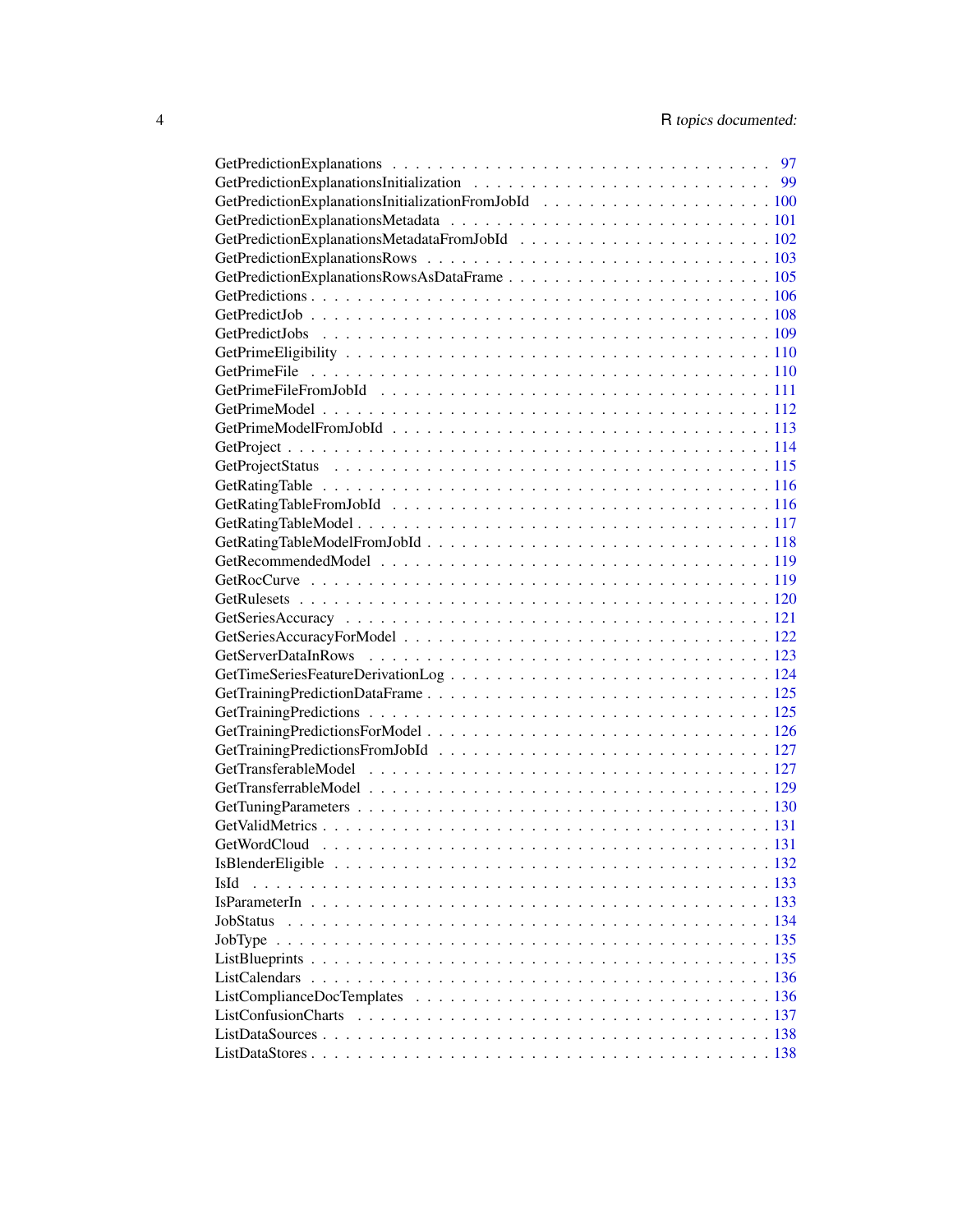| RequestFeatureImpact |  |
|----------------------|--|
|                      |  |
|                      |  |
|                      |  |
|                      |  |
|                      |  |
|                      |  |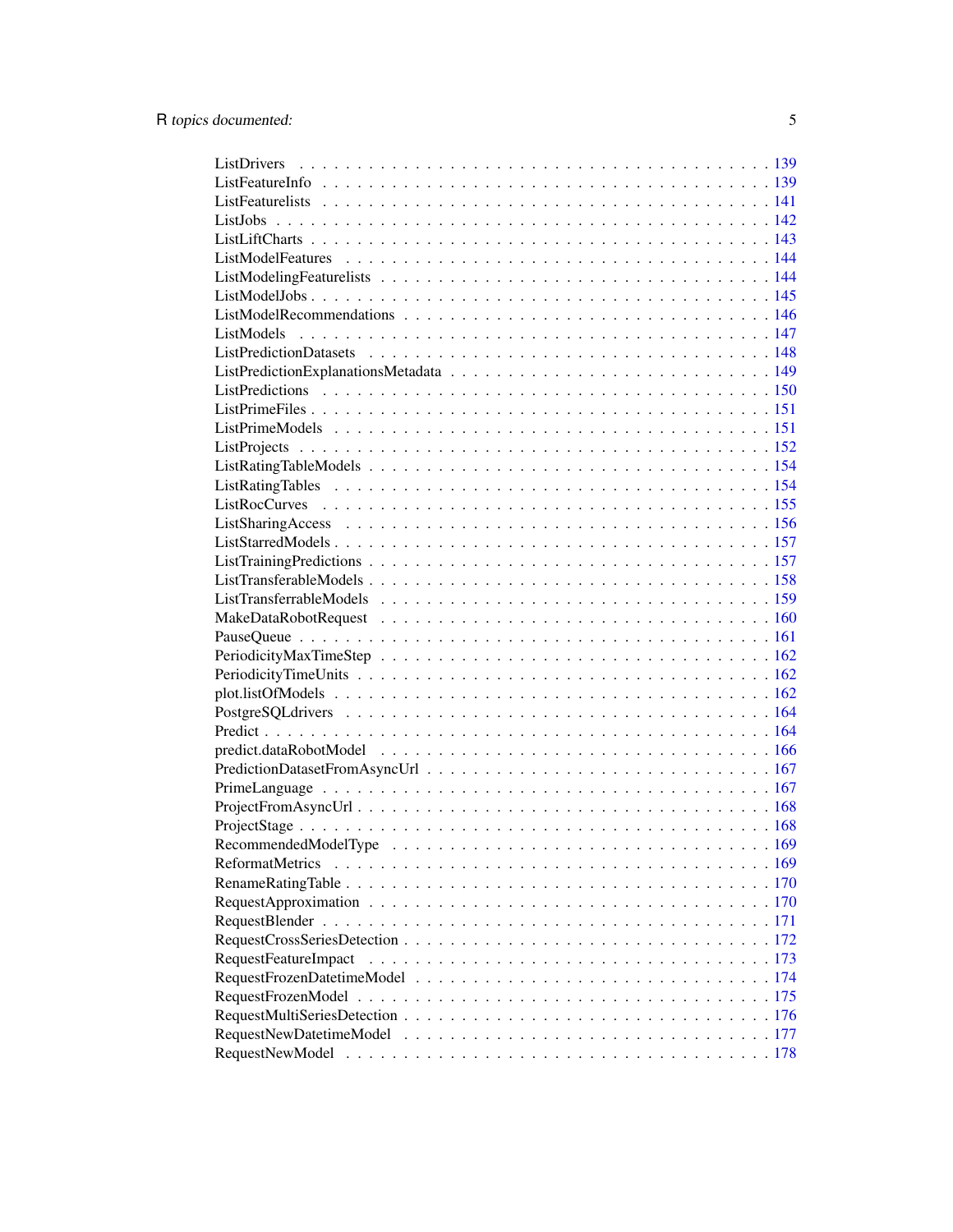| UnstarModel     |  |
|-----------------|--|
|                 |  |
|                 |  |
|                 |  |
|                 |  |
| UpdateDataStore |  |
|                 |  |
|                 |  |
|                 |  |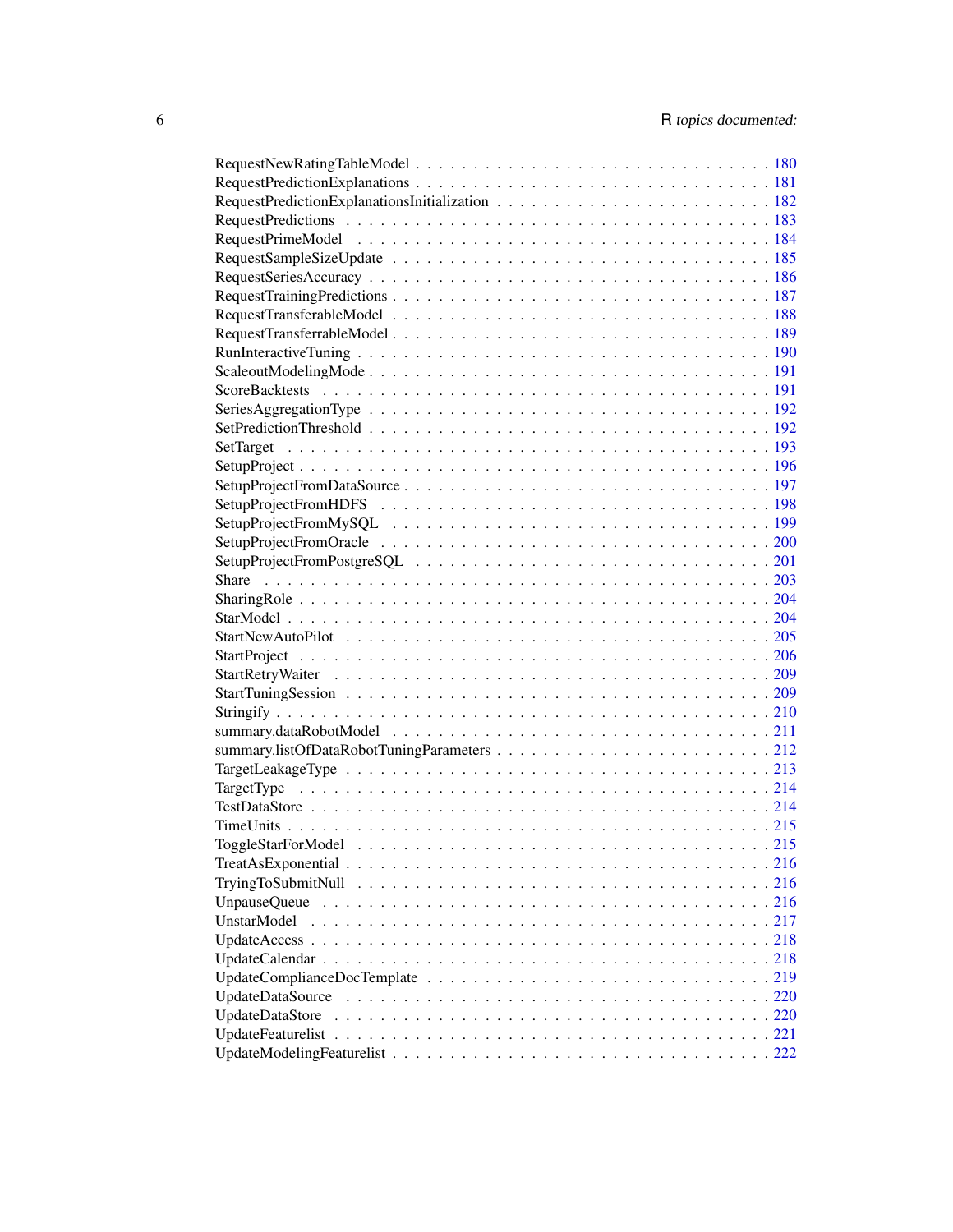<span id="page-6-0"></span>

#### **Index** [237](#page-236-0)

datarobot-package *datarobot: 'DataRobot' Predictive Modeling API*

### Description

For working with the 'DataRobot' predictive modeling platform's API <https://www.datarobot.com/>.

AddEureqaSolution *Add a Eureqa solution to the list of models for the project.*

### Description

Each Eureqa model contains multiple possible solutions (see GetParetoFront). However, only the best model is included in the leaderboard by default. To include other models, you can get them via GetParetoFront and then add them.

### Usage

```
AddEureqaSolution(project, eureqaSolutionId)
```
### Arguments

| project          | character. Either $(1)$ a character string giving the unique alphanumeric identifier    |
|------------------|-----------------------------------------------------------------------------------------|
|                  | for the project, or $(2)$ a list containing the element projected with this identifier. |
| euregaSolutionId |                                                                                         |
|                  | $1 \t\t m1$ $1 \t\t m$ $1 \t\t m$ $1 \t\t m$ $1 \t\t m$                                 |

character. The solution ID of the Eureqa model to add.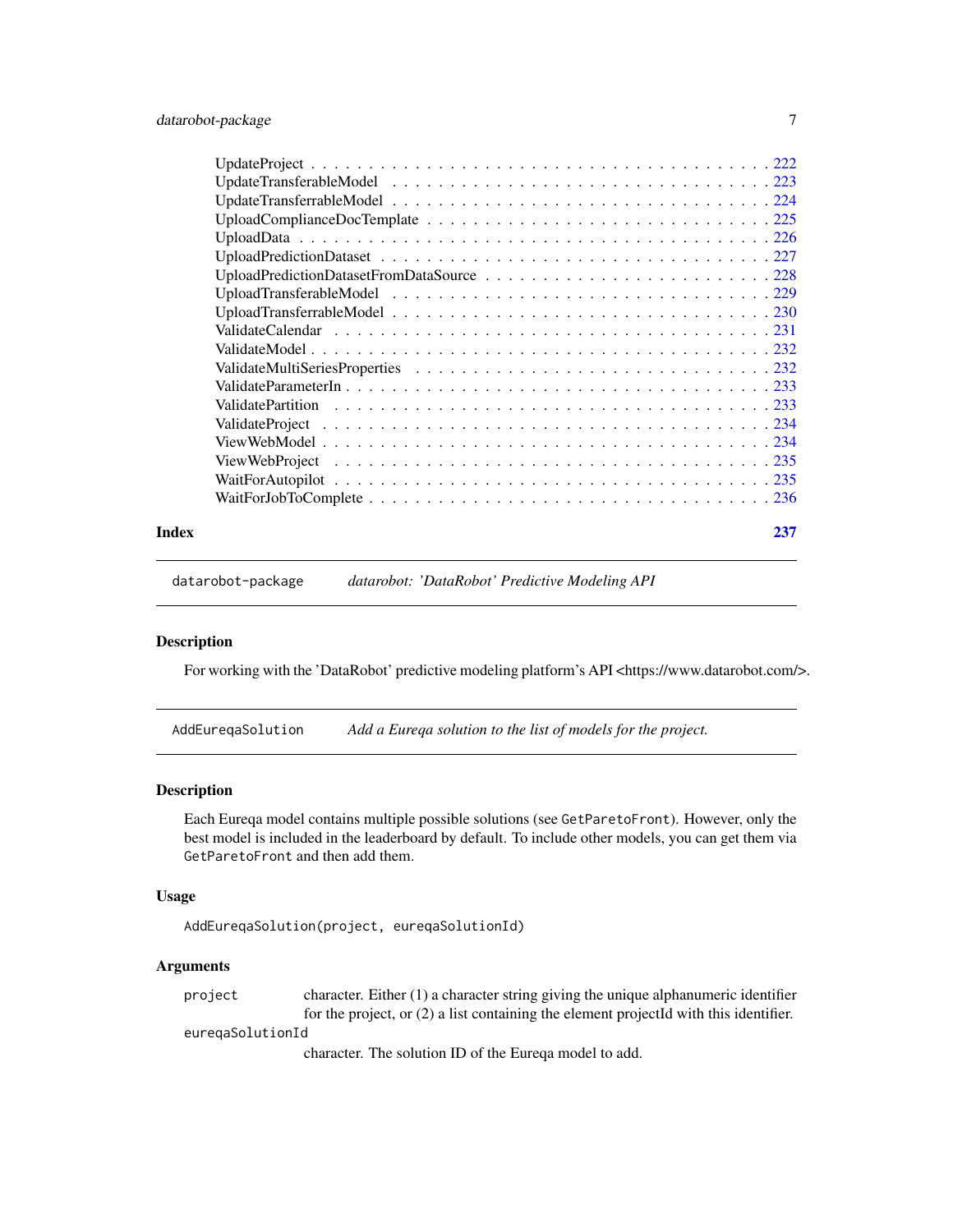### Examples

```
## Not run:
 projectId <- "5b2827556523cd05bd1507a5"
 modelId <- "5b29406c6523cd0665685a8d"
 eureqaModel <- GetModel(projectId, modelId)
 paretoFront <- GetParetoFront(eureqModel)
## End(Not run)
```

```
ApplySchema Apply a schema to DataRobot objects (lists, frames)
```
### Description

Apply a schema to DataRobot objects (lists, frames)

#### Usage

ApplySchema(inList, schema, mask = NULL)

#### Arguments

| inList | object. The DataRobot object to apply the schema to.                                                         |
|--------|--------------------------------------------------------------------------------------------------------------|
| schema | list. The schema to apply.                                                                                   |
| mask   | list. Search the schema and only apply values that match this with grep. Defaults<br>to NULL, or no masking. |

as.data.frame *DataRobot S3 object methods for R's generic as.data.frame function*

#### Description

These functions extend R's generic as.data.frame function to the DataRobot S3 object classes listOf-Blueprints, listOfFeaturelists, listOfModels, and projectSummaryList.

If simple = TRUE (the default), this method returns a dataframe with one row for each model and the following columns: projectName, projectId, created, fileName, target, targetType, positiveClass, metric, autopilotMode, stage, maxTrainPct, and holdoutUnlocked. If simple = FALSE, a dataframe is constructed from all elements of projectSummaryList.

<span id="page-7-0"></span>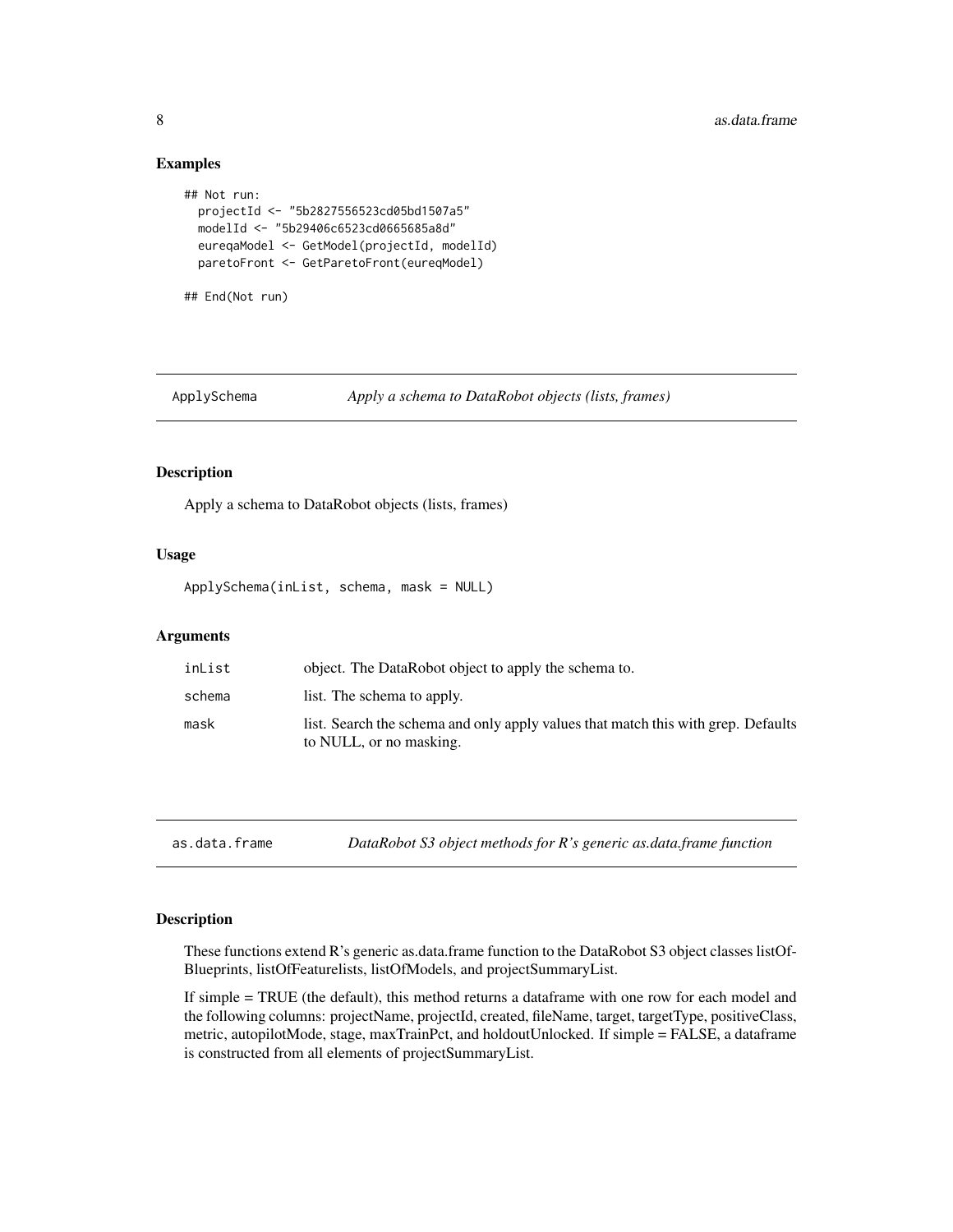#### as.data.frame 9

#### Usage

```
## S3 method for class 'listOfBlueprints'
as.data.frame(x, row.name = NULL,optional = FALSE, ...)## S3 method for class 'listOfFeaturelists'
as.data.frame(x, row.name = NULL,optional = FALSE, ...)## S3 method for class 'listOfModels'
as.data.frame(x, row.names = NULL,
 optional = FALSE, simple = TRUE, ...)## S3 method for class 'projectSummaryList'
as.data frame(x, row.name = NULL,optional = FALSE, simple = TRUE, ...)## S3 method for class 'listOfDataRobotPredictionDatasets'
as.data.frame(x,
  row.name = NULL, optional = FALSE, ...)
```
#### Arguments

| $\mathsf{x}$ | S3 object to be converted into a data frame.                                                                                              |
|--------------|-------------------------------------------------------------------------------------------------------------------------------------------|
| row.names    | character. Optional. Row names for the data frame returned by the method.                                                                 |
| optional     | logical. Optional. If TRUE, setting row names and converting column names to<br>syntactic names: see help for make.names function.        |
| $\ddotsc$    | list. Additional optional parameters to be passed to the generic as data frame<br>function (not used at present).                         |
| simple       | logical. Optional. if TRUE (the default), a simplified data frame is returned for<br>objects of class listOfModels or projectSummaryList. |

### Details

All of the DataRobot S3 'listOf' class objects have relatively complex structures and are often easier to work with as dataframes. The methods described here extend R's generic as.data.frame function to convert objects of these classes to convenient dataframes. For objects of class listOf-Blueprints and listOfFeaturelists or objects of class listOfModels and projectSummaryList with simple = FALSE, the dataframes contain all information from the original S3 object. The default value simple = TRUE provides simpler dataframes for objects of class listOfModels and project-SummaryList.

If simple = TRUE (the default), this method returns a dataframe with one row for each model and the following columns: modelType, expandedModel (constructed from modelType and processes from the listOfModels elements), modelId, blueprintId, featurelistName, featurelistId, samplePct, and the metrics validation value for projectMetric. If simple = FALSE, the method returns a complete dataframe with one row for each model and columns constructed from all fields in the original listOfModels object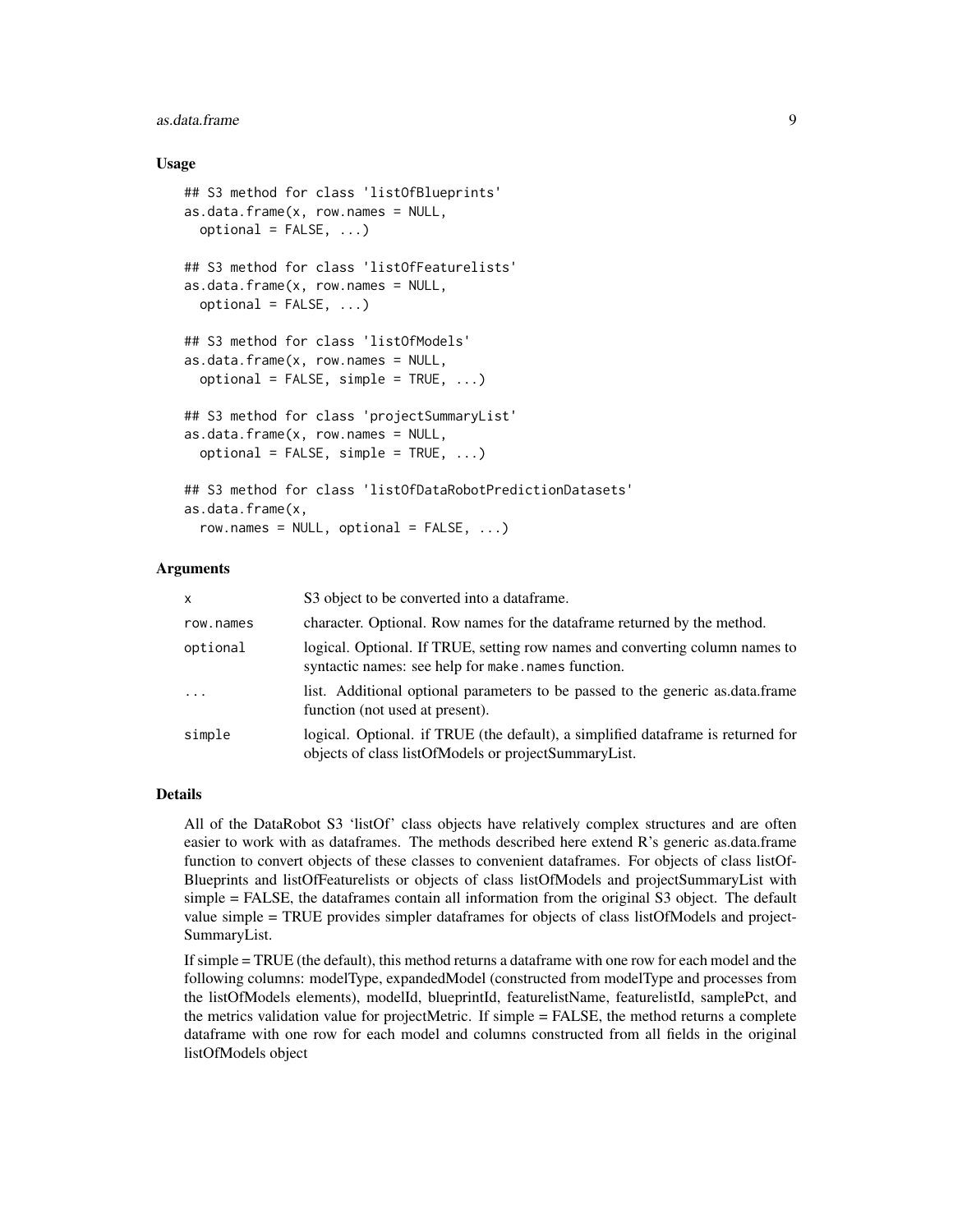### <span id="page-9-0"></span>Value

A dataframe containing some or all of the data from the original S3 object; see Details.

AutopilotMode *Autopilot modes*

### Description

This is a list that contains the valid values for autopilot mode. If you wish, you can specify autopilot modes using the list values, e.g. AutopilotMode\$FullAuto instead of typing the string "auto". This way you can benefit from autocomplete and not have to remember the valid options.

#### Usage

AutopilotMode

### Format

An object of class list of length 3.

### Details

FullAuto represents running the entire autopilot. Quick runs a quicker, abridged version of the autopilot that focuses on the most important models. Manual does not run the autopilot and instead leaves it to the user to select the algorithms to be run.

BlendMethods *Blend methods*

#### Description

This is a list that contains the valid values for Blend methods

#### Usage

BlendMethods

### Format

An object of class list of length 11.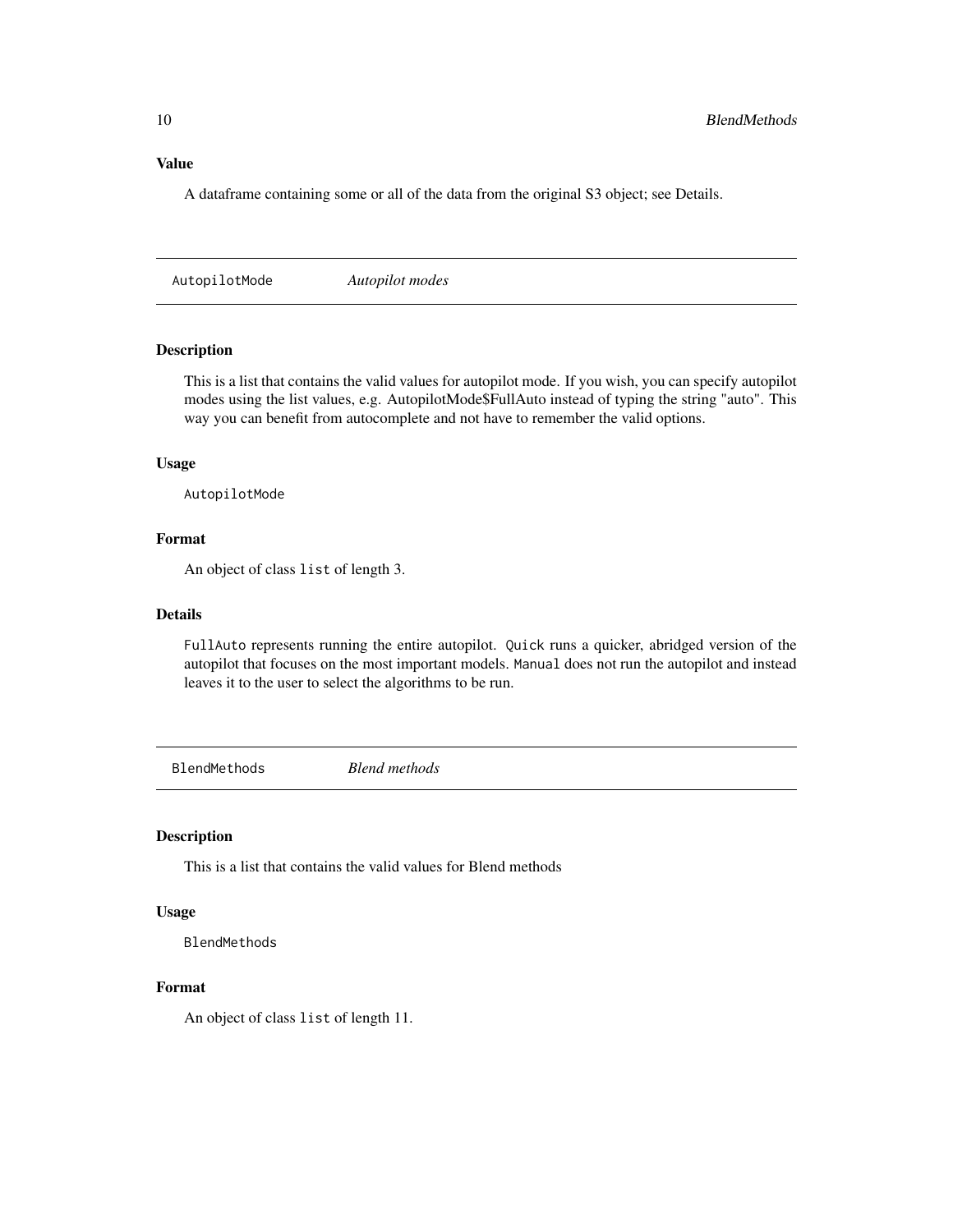<span id="page-10-0"></span>BlueprintChartToGraphviz

*Convert a blueprint chart into graphviz DOT format*

### Description

Convert a blueprint chart into graphviz DOT format

#### Usage

BlueprintChartToGraphviz(blueprintChart)

### Arguments

blueprintChart list. The list returned by GetBlueprintChart function.

### Value

Character string representation of chart in graphviz DOT language.

#### Examples

```
## Not run:
 projectId <- "59a5af20c80891534e3c2bde"
 modelId <- "5996f820af07fc605e81ead4"
 model <- GetModel(projectId, modelId)
 blueprintId <- model$blueprintId
 blueprintChart <- GetBlueprintChart(projectId, blueprintId)
 BlueprintChartToGraphviz(blueprintChart)
```
## End(Not run)

CleanServerData *Reformat paginated data returned from the server.*

### Description

Reformat paginated data returned from the server.

#### Usage

```
CleanServerData(serverData)
```
#### Arguments

serverData list. Raw JSON parsed list returned from the server.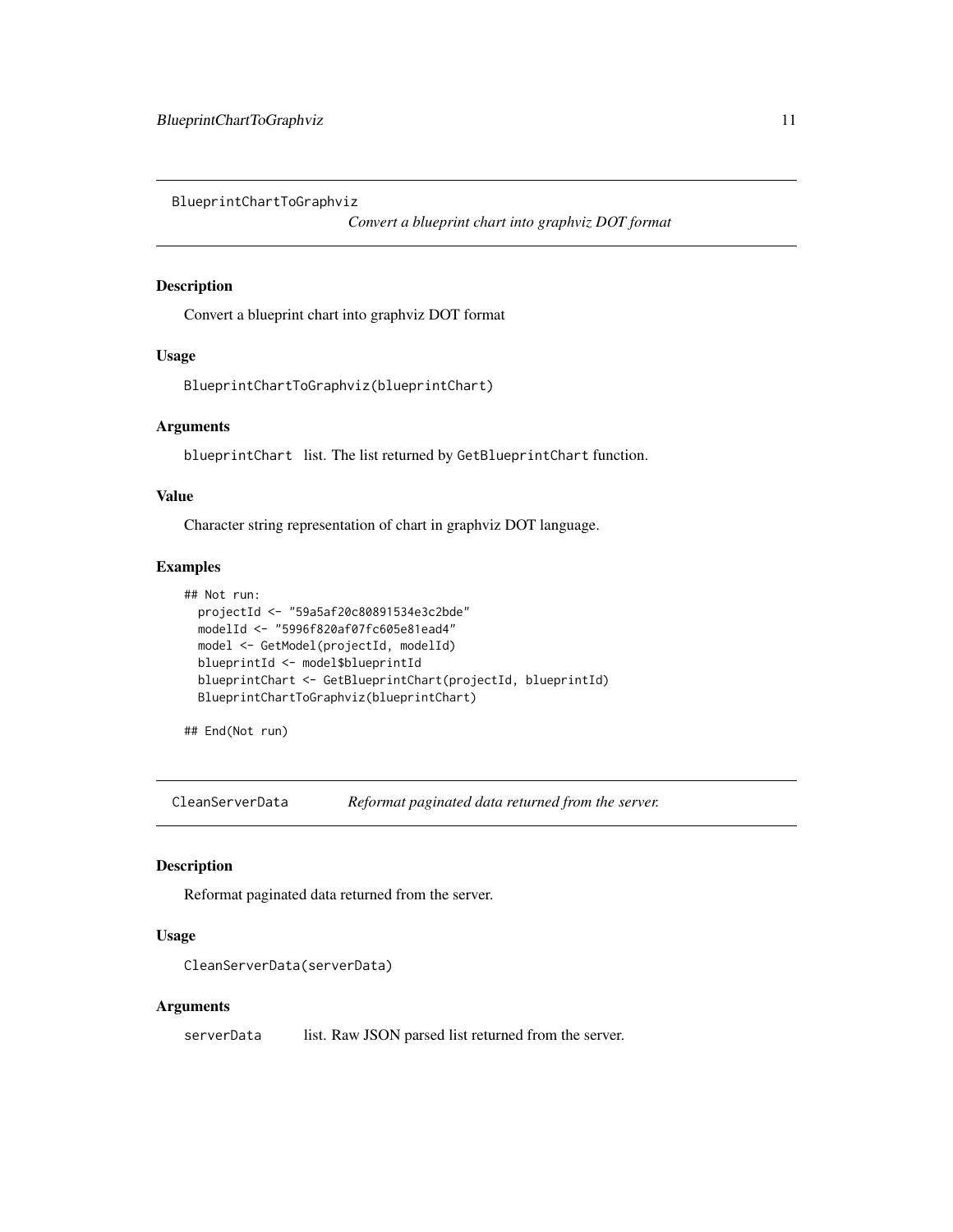<span id="page-11-0"></span>ConnectToDataRobot *Establish a connection to the DataRobot modeling engine*

### Description

This function initializes a DataRobot session. To use DataRobot, you must connect to your account. This can be done in three ways:

- by passing an endpoint and token directly to ConnectToDataRobot
- by having a YAML config file in \$HOME/.config/datarobot/drconfig.yaml
- by setting DATAROBOT\_API\_ENDPOINT and DATAROBOT\_API\_TOKEN environment variables

The three methods of authentication are given priority in that order (explicitly passing parameters to the function will trump a YAML config file, which will trump the environment variables.) If you have a YAML config file or environment variables set, you will not need to pass any parameters to ConnectToDataRobot in order to connect.

### Usage

```
ConnectToDataRobot(endpoint = NULL, token = NULL, username = NULL,
 password = NULL, userAgentSuffix = NULL, sslVerify = TRUE,
 configPath = NULL)
```

| endpoint        | character. URL specifying the DataRobot server to be used. It depends on<br>DataRobot modeling engine implementation (cloud-based, on-prem) you are<br>using. Contact your DataRobot admin for endpoint to use and to turn on API ac-<br>cess to your account. The endpoint for DataRobot cloud accounts is https://app.datarobot.com/api/v2 |  |  |  |  |  |
|-----------------|----------------------------------------------------------------------------------------------------------------------------------------------------------------------------------------------------------------------------------------------------------------------------------------------------------------------------------------------|--|--|--|--|--|
| token           | character. DataRobot API access token. It is unique for each DataRobot mod-<br>eling engine account and can be accessed using DataRobot webapp in Account<br>profile section.                                                                                                                                                                |  |  |  |  |  |
| username        | character. No longer supported.                                                                                                                                                                                                                                                                                                              |  |  |  |  |  |
| password        | character. No longer supported.                                                                                                                                                                                                                                                                                                              |  |  |  |  |  |
| userAgentSuffix |                                                                                                                                                                                                                                                                                                                                              |  |  |  |  |  |
|                 | character. Additional text that is appended to the User-Agent HTTP header<br>when communicating with the DataRobot REST API. This can be useful for<br>identifying different applications that are built on top of the DataRobot Python<br>Client, which can aid debugging and help track usage.                                             |  |  |  |  |  |
| sslVerify       | logical. Whether to check the SSL certificate. Either TRUE to check (default),<br>FALSE to not check.                                                                                                                                                                                                                                        |  |  |  |  |  |
| configPath      | character. Path to YAML config file specifying configuration (token and end-<br>point).                                                                                                                                                                                                                                                      |  |  |  |  |  |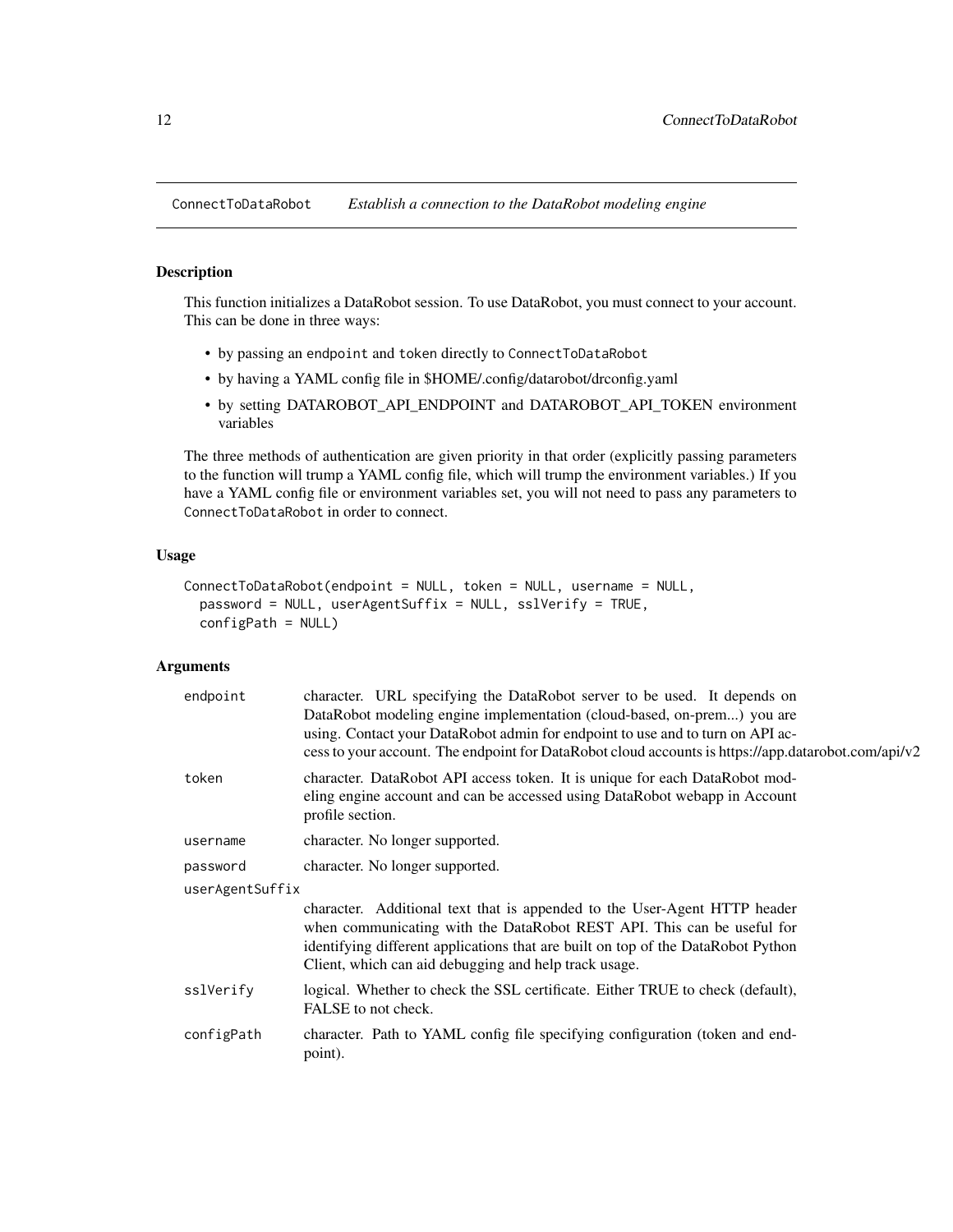### <span id="page-12-0"></span>ConstructDurationString 13

### Examples

```
## Not run:
 ConnectToDataRobot("https://app.datarobot.com/api/v2", "thisismyfaketoken")
 ConnectToDataRobot(configPath = "~/.config/datarobot/drconfig.yaml")
```
## End(Not run)

ConstructDurationString

*Construct a valid string representing a duration in accordance with ISO8601*

### Description

A duration of six months, 3 days, and 12 hours could be represented as P6M3DT12H.

#### Usage

```
ConstructDurationString(years = 0, months = 0, days = 0, hours = 0,
 minutes = 0, seconds = 0)
```
#### Arguments

| years   | integer. The number of years in the duration.   |
|---------|-------------------------------------------------|
| months  | integer. The number of months in the duration.  |
| days    | integer. The number of days in the duration.    |
| hours   | integer. The number of hours in the duration.   |
| minutes | integer. The number of minutes in the duration. |
| seconds | integer. The number of seconds in the duration. |

### Value

The duration string, specified compatibly with ISO8601.

### Examples

```
ConstructDurationString()
ConstructDurationString(days = 100)
ConstructDurationString(years = 10, months = 2, days = 5, seconds = 12)
```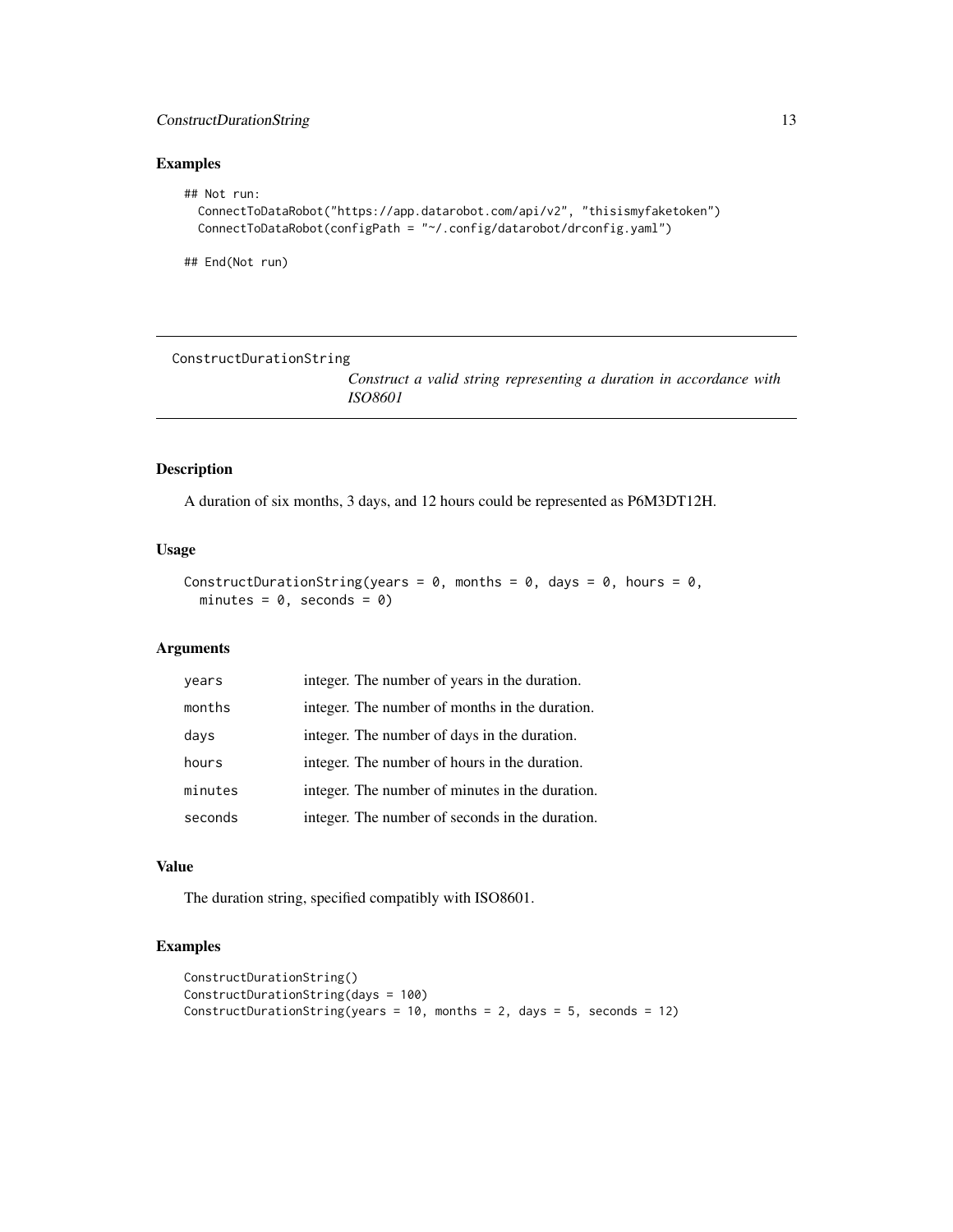```
CreateBacktestSpecification
```
*Create a list describing backtest parameters*

#### Description

Uniquely defines a Backtest used in a DatetimePartitioning

#### Usage

```
CreateBacktestSpecification(index, gapDuration, validationStartDate,
  validationDuration)
```
### Arguments

| integer. The index of the backtest                                                                                                |
|-----------------------------------------------------------------------------------------------------------------------------------|
| character. The desired duration of the gap between training and validation data<br>for the backtest in duration format (ISO8601). |
| validationStartDate                                                                                                               |
| character. The desired start date of the validation data for this backtest (RFC)<br>3339 format).                                 |
| validationDuration                                                                                                                |
| character. The desired end date of the validation data for this backtest in duration<br>format $(ISO8601)$ .                      |
|                                                                                                                                   |

### Details

Includes only the attributes of a backtest directly controllable by users. The other attributes are assigned by the DataRobot application based on the project dataset and the user-controlled settings. All durations should be specified with a duration string such as those returned by the ConstructDurationString helper function.

#### Value

list with backtest parameters

#### Examples

```
zeroDayDuration <- ConstructDurationString()
hundredDayDuration <- ConstructDurationString(days = 100)
CreateBacktestSpecification(index = 0,
                           gapDuration = zeroDayDuration,
                           validationStartDate = "1989-12-01",
                           validationDuration = hundredDayDuration)
```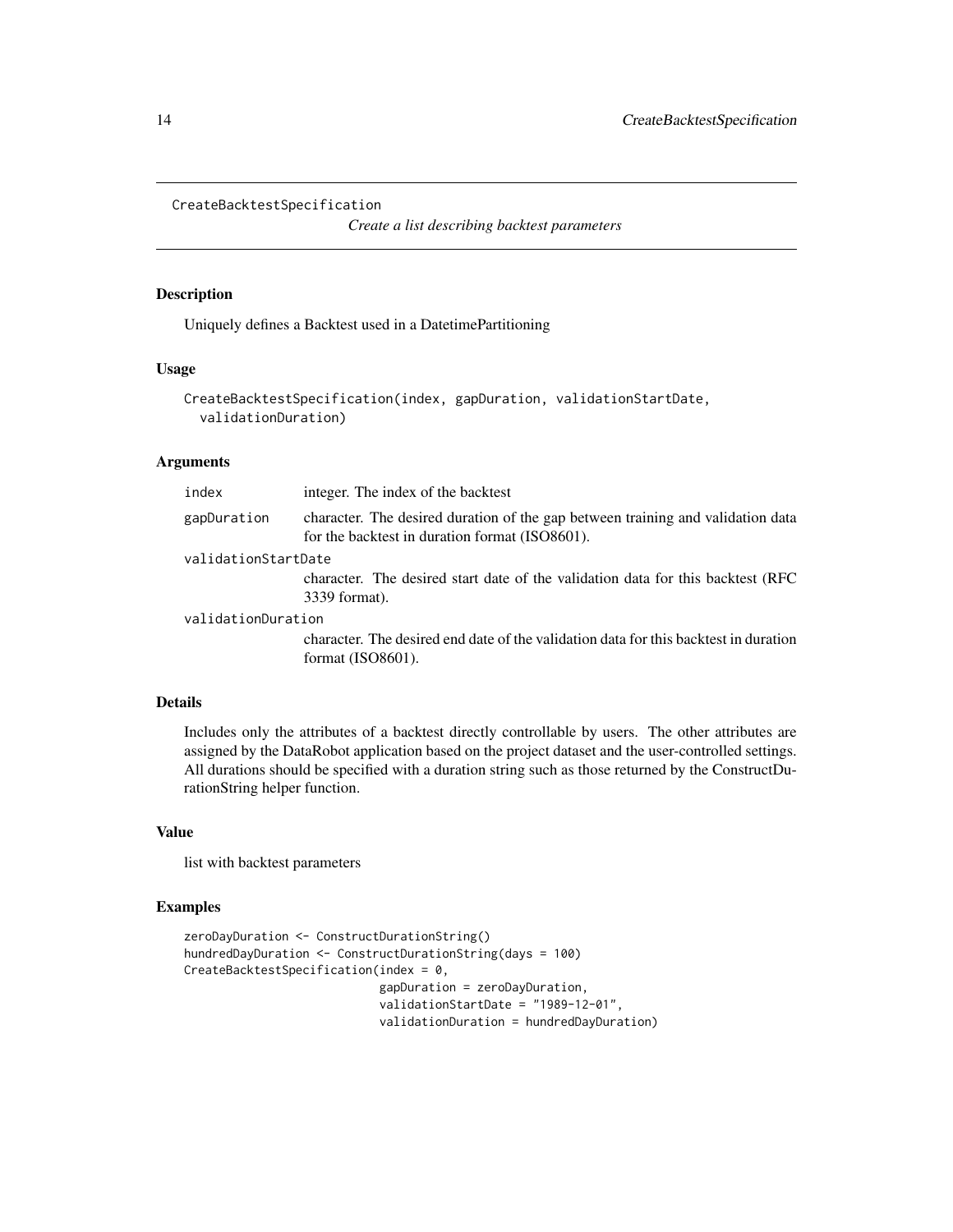<span id="page-14-0"></span>CreateCalendar *Create a calendar from an uploaded CSV.*

#### Description

Create a calendar from an uploaded CSV.

#### Usage

CreateCalendar(file, name = NULL, maxWait = 600)

#### Arguments

| file    | character. The filename containing the calendar CSV to upload.               |
|---------|------------------------------------------------------------------------------|
| name    | character. Optional. The name of the calendar.                               |
| maxWait | integer. The maximum time (in seconds) to wait for the retrieve to complete. |

### Value

An S3 object of class "dataRobotCalendar"

### Examples

```
## Not run:
  CreateCalendar("myRatingTable.csv", name = "myCalendar")
```
## End(Not run)

CreateComplianceDocumentation

*Create compliance documentation from a model.*

### Description

Note that if you're looking to download compliance documentation to a DOCX file, you can call DownloadComplianceDocumentation directly without using this function.

#### Usage

```
CreateComplianceDocumentation(model, templateId = NULL)
```

| model      | An S3 object of class dataRobotModel like that returned by the function Get-<br>Model, or each element of the list returned by the function ListModels. |
|------------|---------------------------------------------------------------------------------------------------------------------------------------------------------|
| templateId | character. Optional. The ID of the template to use in generating custom model<br>documentation.                                                         |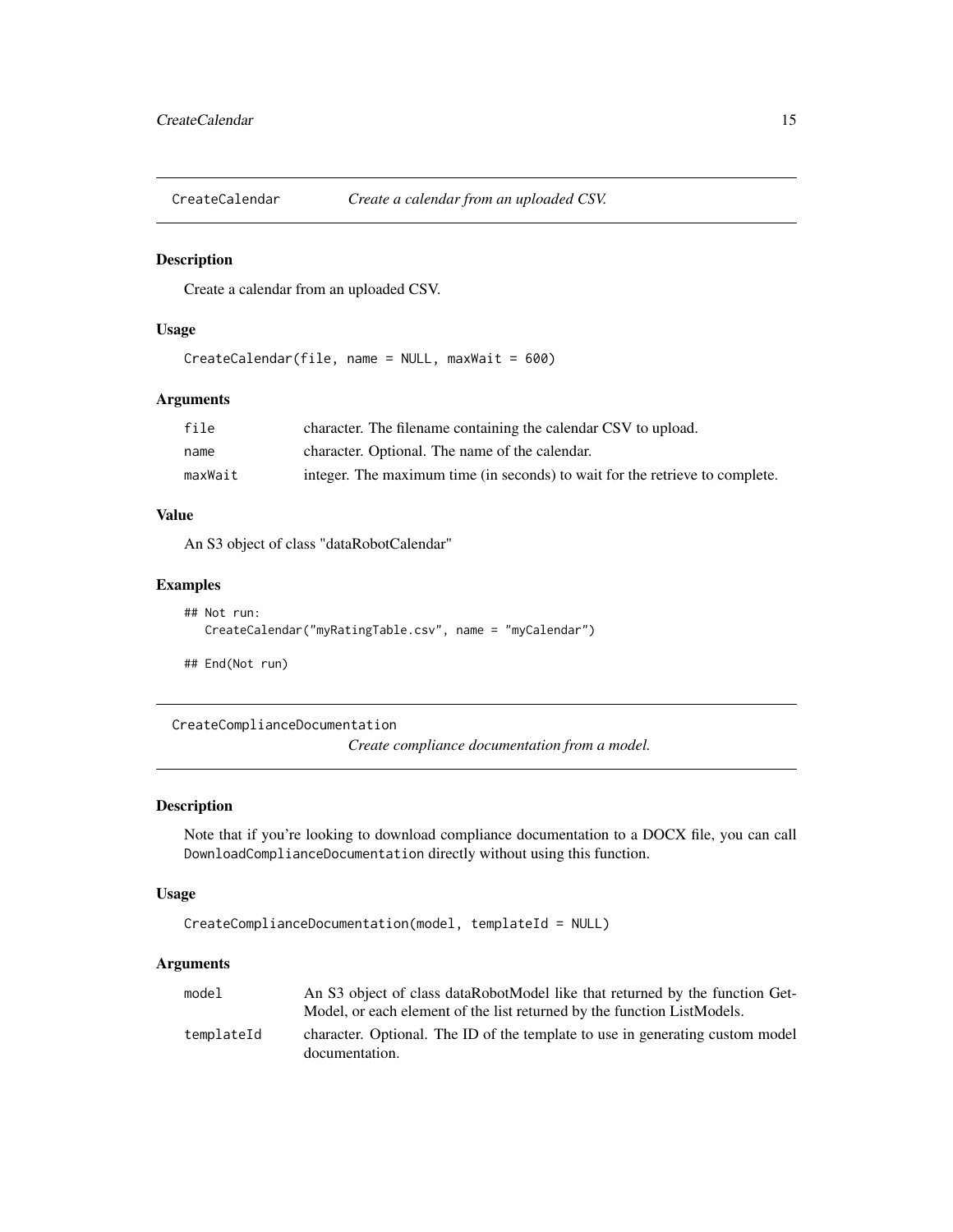### Value

An integer value that can be used as the jobId parameter in a subsequent call to WaitForJobToComplete.

#### Examples

```
## Not run:
 projectId <- "59a5af20c80891534e3c2bde"
 modelId <- "5996f820af07fc605e81ead4"
 model <- GetModel(projectId, modelId)
 jobId <- CreateComplianceDocumentation(model) # optional step
 WaitForJobToComplete(projectId, jobId) # optional step
 DownloadComplianceDocumentation(model)
```
## End(Not run)

CreateDataSource *Create a data source.*

### Description

Create a data source.

#### Usage

```
CreateDataSource(type, canonicalName, dataStoreId, query = NULL,
  table = NULL, schema = NULL, partitionColumn = NULL,
  fetchSize = NULL)
```

| type            | character. The type of data source.                                                                                                                           |  |
|-----------------|---------------------------------------------------------------------------------------------------------------------------------------------------------------|--|
| canonicalName   | character. The user-friendly name of the data source.                                                                                                         |  |
| dataStoreId     | character. The ID of the data store to connect to.                                                                                                            |  |
| query           | character. A query to execute on the data store to get the data. Optional.                                                                                    |  |
| table           | character. The specified database table. Optional.                                                                                                            |  |
| schema          | character. The specified database schema. Optional.                                                                                                           |  |
| partitionColumn |                                                                                                                                                               |  |
|                 | character. The name of the partition column. Optional.                                                                                                        |  |
| fetchSize       | integer. a user specified fetch size in the range $[1, 20000]$ . Optional. By default<br>a fetch Size will be assigned to balance throughput and memory usage |  |

<span id="page-15-0"></span>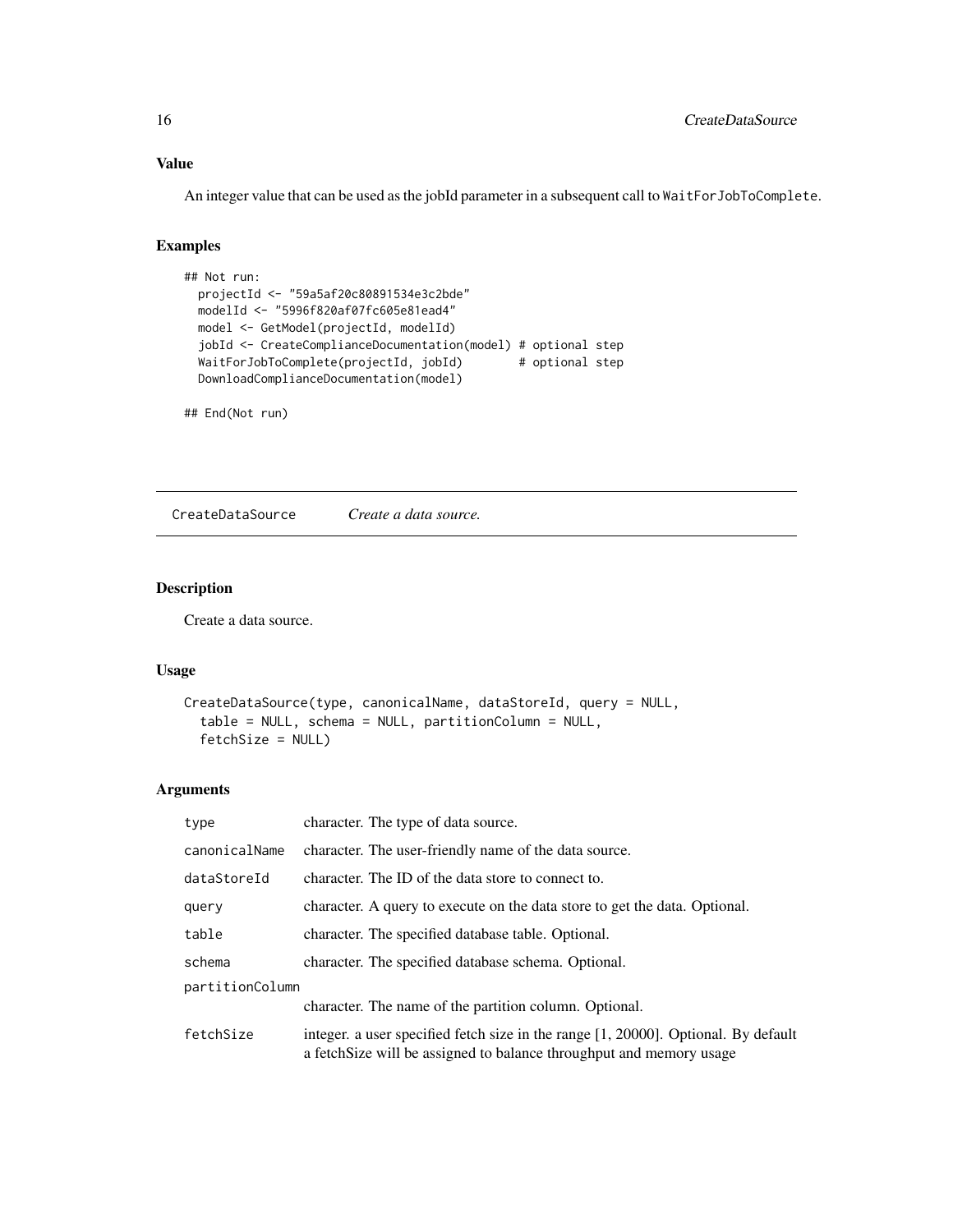### <span id="page-16-0"></span>CreateDataStore 17

### Examples

```
## Not run:
dataStoreId <- "5c1303269300d900016b41a7"
CreateDataSource(type = "jdbc",
                 canonicalName = "Airline stats after 1995",
                 dataStoreId = dataStoreId,
                 query = 'SELECT * FROM airlines10mb WHERE "Year" >= 1995;')
```
## End(Not run)

CreateDataStore *Create a data store.*

### Description

Create a data store.

### Usage

CreateDataStore(type, canonicalName, driverId, jdbcUrl)

### Arguments

| type     | character. The type of data store.                                 |
|----------|--------------------------------------------------------------------|
|          | canonicalName character. The user-friendly name of the data store. |
| driverId | character. The ID of the driver to use.                            |
| jdbcUrl  | character. The full JDBC url.                                      |

### Examples

```
## Not run:
CreateDataStore(type = "jdbc",
                canonicalName = "Demo DB",
                 driverId = "57a7c978c808916f4a630f89",
                 jdbcUrl = "jdbc:postgresql://my.db.address.org:5432/my_db")
```
## End(Not run)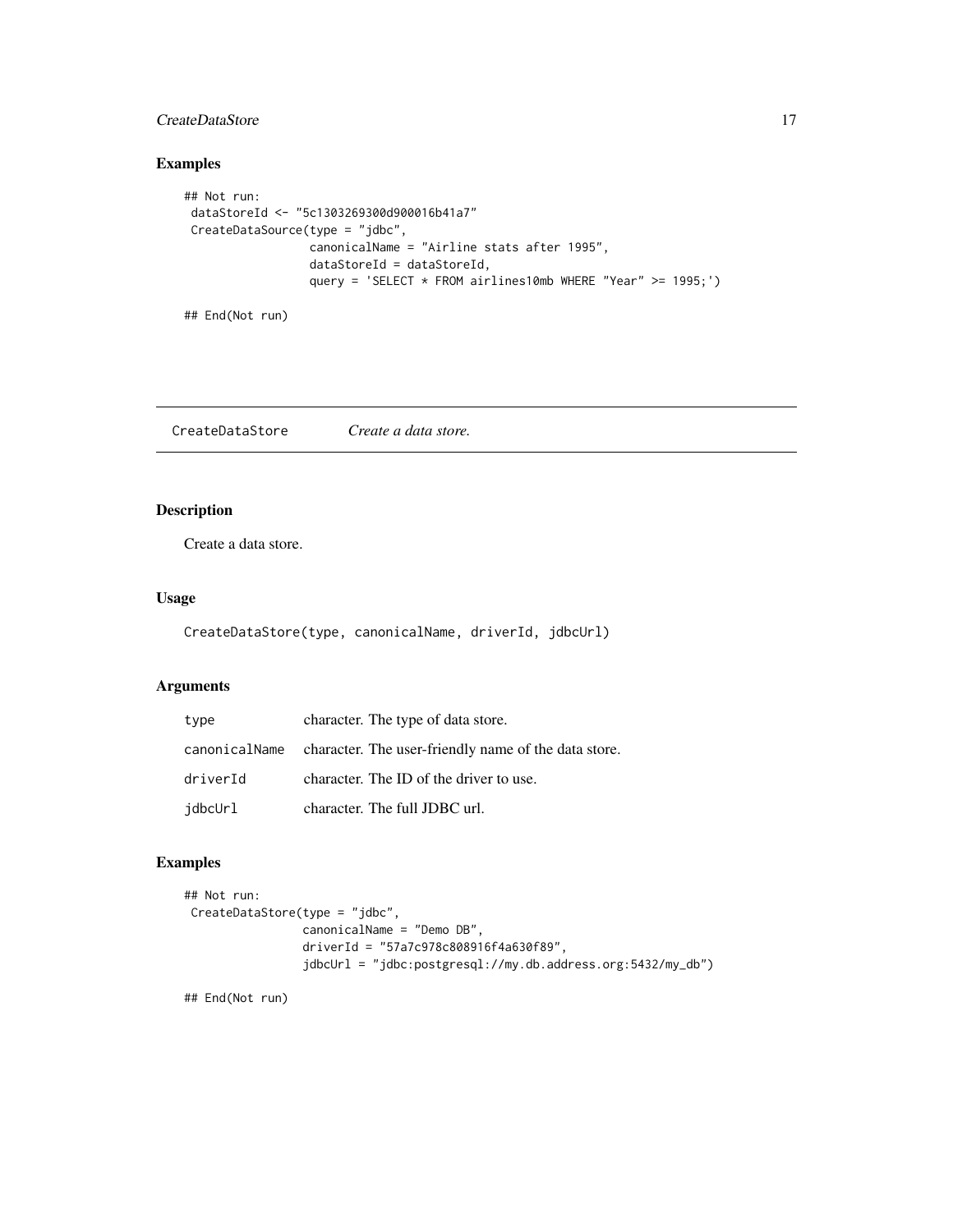```
CreateDatetimePartitionSpecification
```
*Create a list describing datetime partition parameters*

### Description

Uniquely defines a DatetimePartitioning for some project

### Usage

```
CreateDatetimePartitionSpecification(datetimePartitionColumn,
  autopilotDataSelectionMethod = NULL, validationDuration = NULL,
  holdoutStartDate = NULL, holdoutDuration = NULL,
  disableHoldout = NULL, gapDuration = NULL,
  numberOfBacktests = NULL, backtests = NULL, useTimeSeries = FALSE,
  defaultToKnownInAdvance = FALSE, defaultToAPriori = FALSE,
  featureDerivationWindowStart = NULL,
  featureDerivationWindowEnd = NULL, featureSettings = NULL,
  treatAsExponential = NULL, differencingMethod = NULL,
  windowsBasisUnit = NULL, periodicities = NULL,
  forecastWindowStart = NULL, forecastWindowEnd = NULL,
  multiseriesIdColumns = NULL, useCrossSeries = NULL,
  aggregationType = NULL, crossSeriesGroupByColumns = NULL,
  calendar = NULL)
```

| datetimePartitionColumn      |                                                                                                                                                                    |  |
|------------------------------|--------------------------------------------------------------------------------------------------------------------------------------------------------------------|--|
|                              | character. The name of the column whose values as dates are used to assign a                                                                                       |  |
|                              | row to a particular partition                                                                                                                                      |  |
| autopilotDataSelectionMethod |                                                                                                                                                                    |  |
|                              | character. Optional. Whether models created by the autopilot should use "row-                                                                                      |  |
|                              | Count" or "duration" as their dataSelectionMethod                                                                                                                  |  |
| validationDuration           |                                                                                                                                                                    |  |
|                              | character. Optional. The default validationDuration for the backtests                                                                                              |  |
| holdoutStartDate             |                                                                                                                                                                    |  |
|                              | character. The start date of holdout scoring data (RFC 3339 format). If holdout-                                                                                   |  |
|                              | StartDate is specified, holdoutDuration must also be specified.                                                                                                    |  |
| holdoutDuration              |                                                                                                                                                                    |  |
|                              | character. Optional. The duration of the holdout scoring data. If holdoutDura-<br>tion is specified, holdout Start Date must also be specified.                    |  |
|                              | disable Holdout logical. Optional. Whether to suppress allocating the holdout fold. If set to<br>TRUE, holdoutStartDate and holdoutDuration must not be specified. |  |
| gapDuration                  | character. Optional. The duration of the gap between training and holdout scor-<br>ing data.                                                                       |  |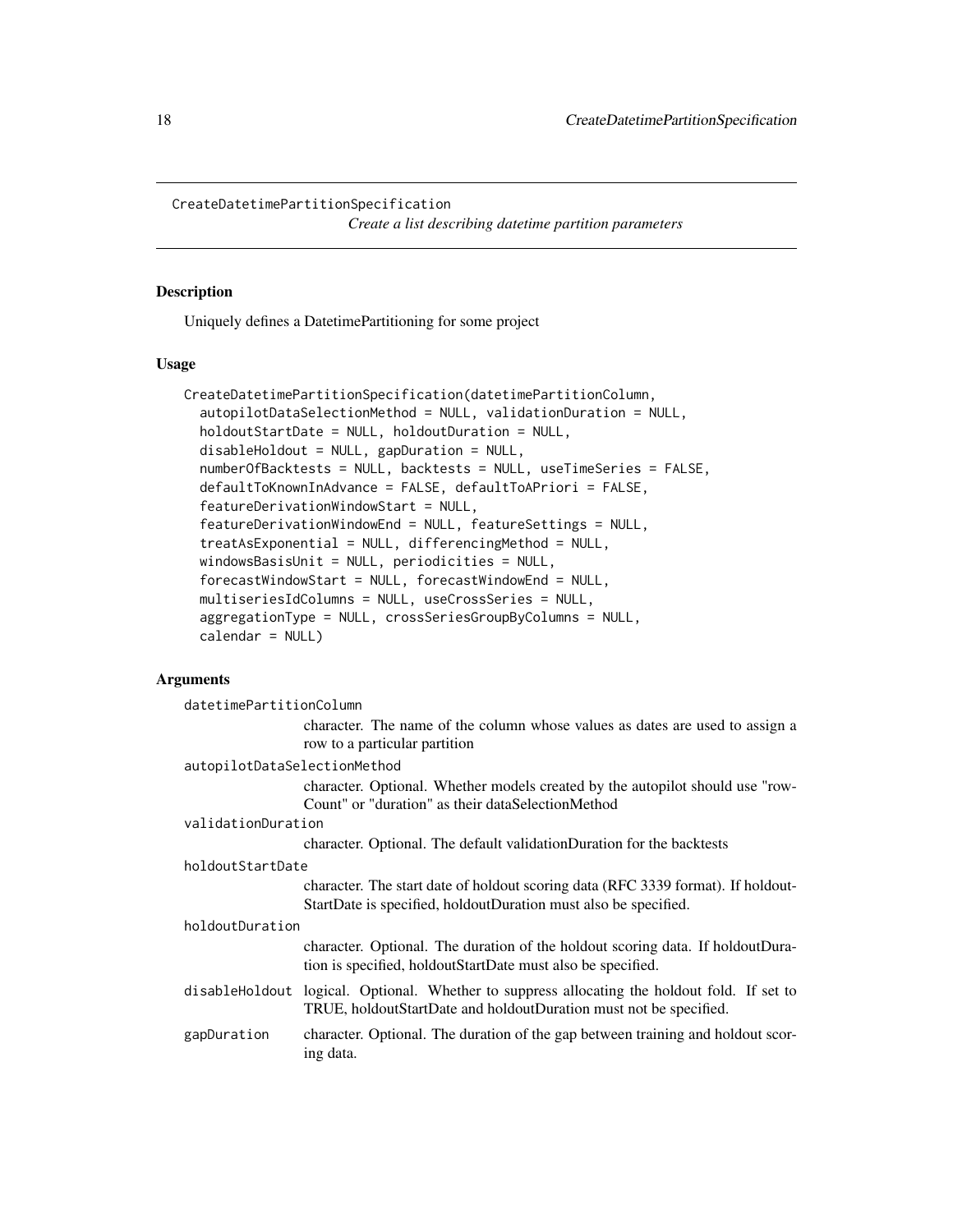| numberOfBacktests            |                                                                                                                                                                                                                                                                      |  |
|------------------------------|----------------------------------------------------------------------------------------------------------------------------------------------------------------------------------------------------------------------------------------------------------------------|--|
|                              | integer. The number of backtests to use.                                                                                                                                                                                                                             |  |
| backtests                    | list. List of BacktestSpecification the exact specification of backtests to use. The<br>indexes of the specified backtests should range from 0 to numberOfBacktests -<br>1. If any backtest is left unspecified, a default configuration will be chosen.             |  |
| useTimeSeries                | logical. Whether to create a time series project (if TRUE) or an OTV project<br>which uses datetime partitioning (if FALSE). The default behavior is to create<br>an OTV project.                                                                                    |  |
| defaultToKnownInAdvance      |                                                                                                                                                                                                                                                                      |  |
|                              | logical. Whether to default to treating features as known in advance. Defaults<br>to FALSE. Only used for time series project. Known in advance features are<br>expected to be known for dates in the future when making predictions (e.g., "is<br>this a holiday"). |  |
| defaultToAPriori             |                                                                                                                                                                                                                                                                      |  |
| featureDerivationWindowStart | logical. Deprecated prior name of defaultToKnownInAdvance. Will be re-<br>moved in $v2.15$ .                                                                                                                                                                         |  |
| featureDerivationWindowEnd   | integer. Optional. Offset into the past to define how far back relative to the fore-<br>cast point the feature derivation window should start. Only used for time series<br>projects. Expressed in terms of the timeUnit of the datetimePartitionColumn.             |  |
|                              | integer. Optional. Offset into the past to define how far back relative to the fore-<br>cast point the feature derivation window should end. Only used for time series<br>projects. Expressed in terms of the timeUnit of the datetimePartitionColumn.               |  |
| featureSettings              |                                                                                                                                                                                                                                                                      |  |
| treatAsExponential           | list. Optional. A list specifying settings for each feature.                                                                                                                                                                                                         |  |
|                              | character. Optional. Defaults to "auto". Used to specify whether to treat data<br>as exponential trend and apply transformations like log-transform. Use values<br>from TreatAsExponential enum.                                                                     |  |
| differencingMethod           |                                                                                                                                                                                                                                                                      |  |
|                              | character. Optional. Defaults to "auto". Used to specify differencing method to<br>apply if data is stationary. Use values from DifferencingMethod.                                                                                                                  |  |
| windowsBasisUnit             |                                                                                                                                                                                                                                                                      |  |
|                              | character. Optional. Indicates which unit is the basis for the feature derivation<br>window and forecast window. Valid options are a time unit (see TimeUnit) or<br>"ROW".                                                                                           |  |
| periodicities                | list. Optional. A list of periodicities for different times. Must be specified<br>as a list of lists, where each list item specifies the 'timeSteps' for a particular<br>'timeUnit'. Should be "ROW" if windowsBasisUnit is "ROW".                                   |  |
| forecastWindowStart          |                                                                                                                                                                                                                                                                      |  |
| forecastWindowEnd            | integer. Optional. Offset into the future to define how far forward relative to<br>the forecast point the forecast window should start. Only used for time series<br>projects. Expressed in terms of the timeUnit of the datetimePartitionColumn.                    |  |
|                              | integer. Optional. Offset into the future to define how far forward relative to<br>the forecast point the forecast window should end. Only used for time series<br>projects. Expressed in terms of the timeUnit of the datetimePartitionColumn.                      |  |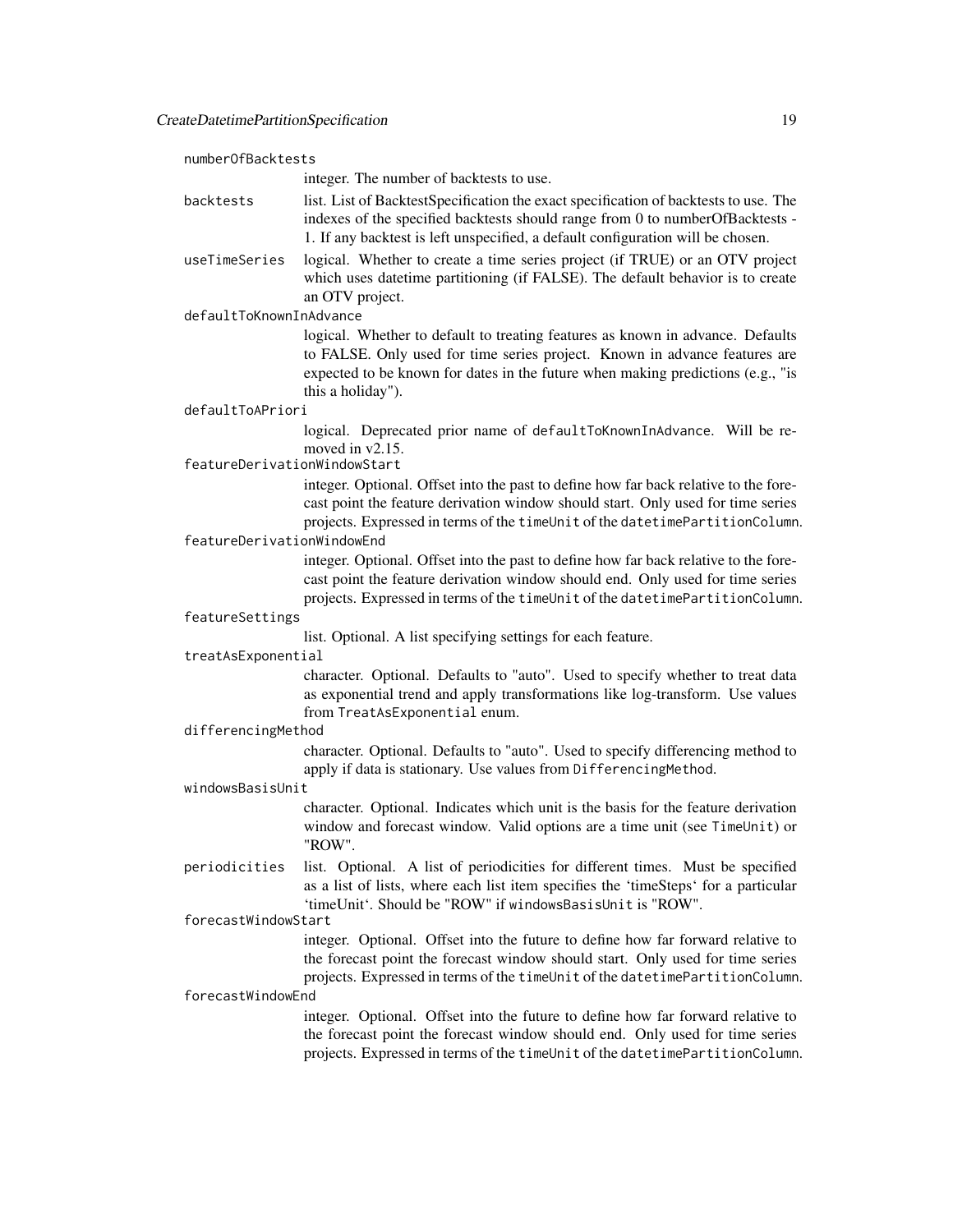| multiseriesIdColumns      |                                                                                                                                                                                                                                                                                                                        |  |
|---------------------------|------------------------------------------------------------------------------------------------------------------------------------------------------------------------------------------------------------------------------------------------------------------------------------------------------------------------|--|
|                           | list. A list of the names of multiseries id columns to define series                                                                                                                                                                                                                                                   |  |
|                           | useCrossSeries logical. If TRUE, cross series features will be included. For details, see "Calcu-<br>lating features across series" in the Time Series section of the DataRobot user<br>guide.                                                                                                                         |  |
| aggregationType           |                                                                                                                                                                                                                                                                                                                        |  |
|                           | character. Optional. The aggregation type to apply when creating cross series<br>features. Must be either "total" or "average". See SeriesAggregationType.                                                                                                                                                             |  |
| crossSeriesGroupByColumns |                                                                                                                                                                                                                                                                                                                        |  |
|                           | character. Optional. Column to split a cross series into further groups. For ex-<br>ample, if every series is sales of an individual product, the cross series group<br>could be e product category with values like "men's clothing", "sports equip-<br>ment", etc. Requires multiseries with useCrossSeries enabled. |  |
| calendar                  | character. Optional. Either the calendar object or calendar id to use for this<br>project.                                                                                                                                                                                                                             |  |
|                           |                                                                                                                                                                                                                                                                                                                        |  |

#### Details

Includes only the attributes of DatetimePartitioning that are directly controllable by users, not those determined by the DataRobot application based on the project dataset and the user-controlled settings. This is the specification that should be passed to SetTarget via the partition parameter. To see the full partitioning based on the project dataset, GenerateDatetimePartition. All durations should be specified with a duration string such as those returned by the ConstructDurationString helper function.

### Value

An S3 object of class 'partition' including the parameters required by the SetTarget function to generate a datetime partitioning of the modeling dataset.

#### Examples

```
CreateDatetimePartitionSpecification("date_col")
CreateDatetimePartitionSpecification("date",
                                     featureSettings = list(
                                       list("featureName" = "Product_offers",
                                             "defaultToKnownInAdvance" = TRUE)))
partition <- CreateDatetimePartitionSpecification("dateColumn",
                                         treatAsExponential = TreatAsExponential$Always,
                                       differencingMethod = DifferencingMethod$Seasonal,
                                             periodicities = list(list("timeSteps" = 10,
                                                                    "timeUnit" = "HOUR"),
                                                                  list("timeSteps" = 600,
                                                                  "timeUnit" = "MINUTE"),
                                                                   list("timeSteps" = 7,
                                                                    "timeUnit" = "DAY"))
```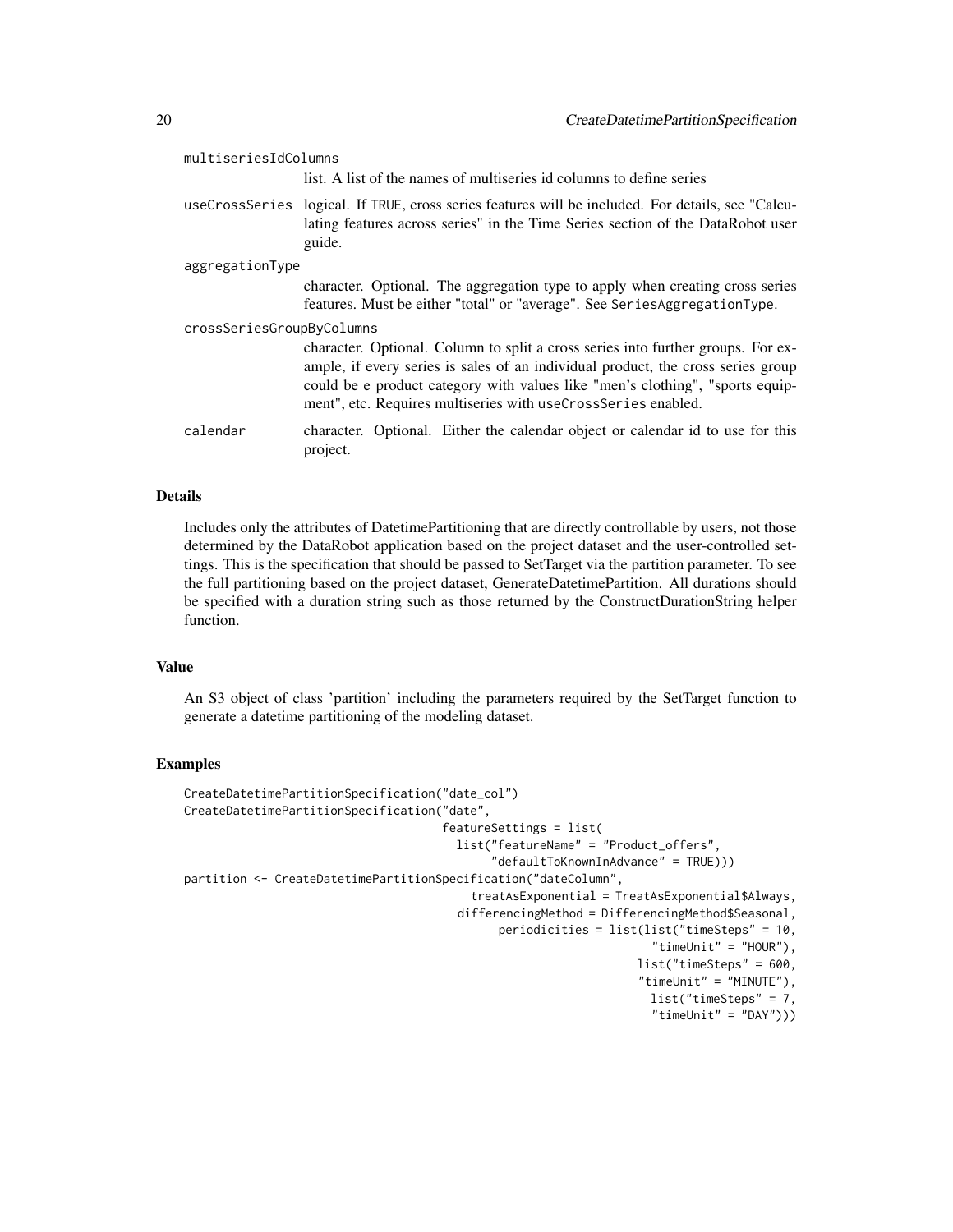#### <span id="page-20-0"></span>Description

These functions request that new features be created as transformations of existing features and wait for the new feature to be created.

#### Usage

```
CreateDerivedFeatureAsCategorical(project, parentName, name = NULL,
  dateExtraction = NULL, replacement = NULL, maxWait = 600)CreateDerivedFeatureAsText(project, parentName, name = NULL,
  dateExtraction = NULL, replacement = NULL, maxWait = 600)CreateDerivedFeatureAsNumeric(project, parentName, name = NULL,
  dateExtraction = NULL, replacement = NULL, maxWait = 600)CreateDerivedFeatureIntAsCategorical(project, parentName, name = NULL,
  dateExtraction = NULL, replacement = NULL, maxWait = 600)
```
#### Arguments

| project     | character. Either $(1)$ a character string giving the unique alphanumeric identifier<br>for the project, or (2) a list containing the element projectId with this identifier.                                               |
|-------------|-----------------------------------------------------------------------------------------------------------------------------------------------------------------------------------------------------------------------------|
| parentName  | The name of the parent feature.                                                                                                                                                                                             |
| name        | The name of the new feature.                                                                                                                                                                                                |
|             | dateExtraction dateExtraction: The value to extract from the date column: 'year', 'yearDay',<br>'month', 'monthDay', 'week', or 'weekDay'. Required for transformation of a<br>date column. Otherwise must not be provided. |
| replacement | The replacement in case of a failed transformation. Optional.                                                                                                                                                               |
| maxWait     | The maximum time (in seconds) to wait for feature creation.                                                                                                                                                                 |

### Value

Details for the created feature; same schema as the object returned from GetFeatureInfo.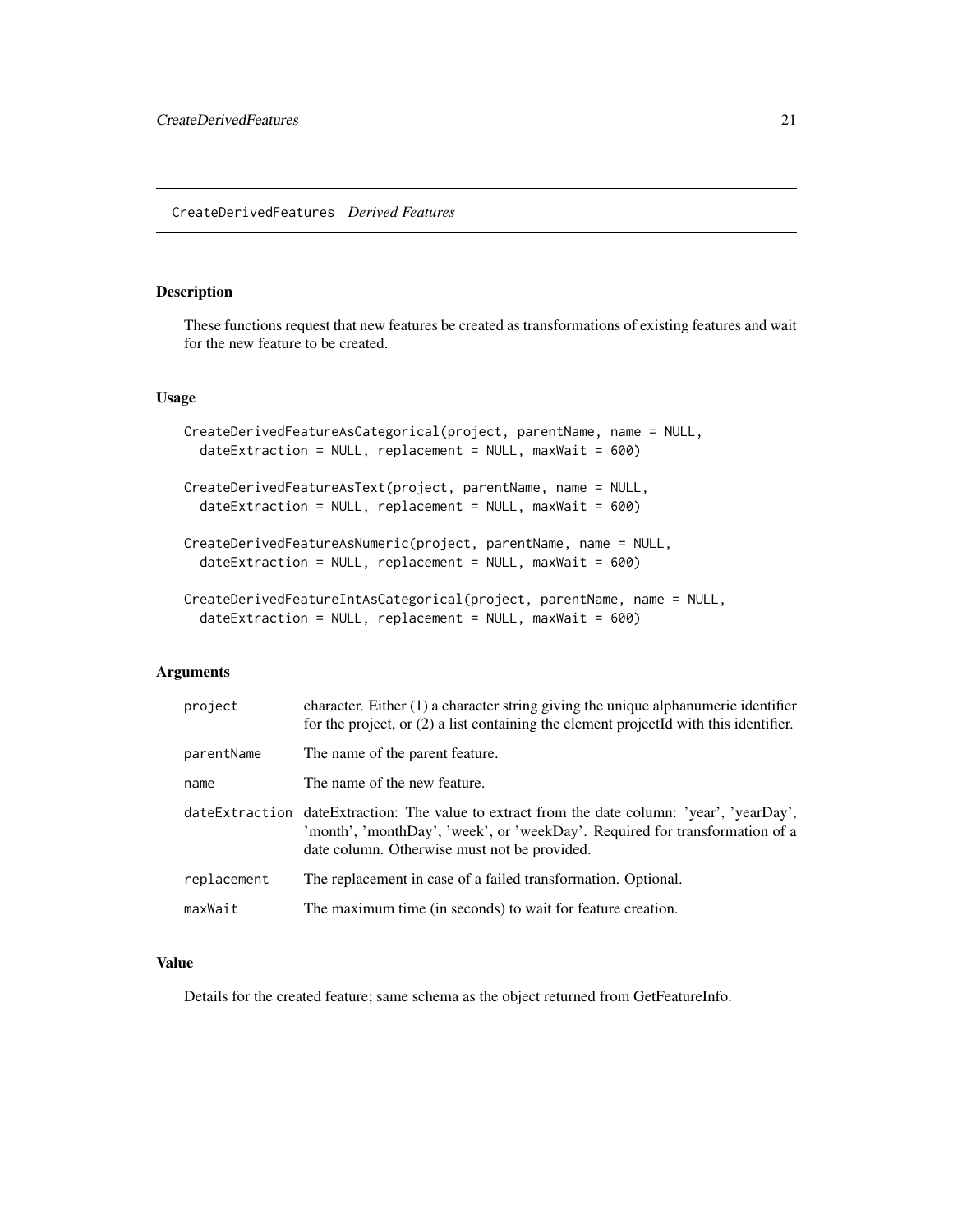<span id="page-21-0"></span>CreateFeaturelist *Create a new featurelist in a DataRobot project*

### Description

This function allows the user to create a new featurelist in a project by specifying its name and a list of variables to be included

#### Usage

CreateFeaturelist(project, listName, featureNames)

### Arguments

| project      | character. Either (1) a character string giving the unique alphanumeric identifier<br>for the project, or (2) a list containing the element projectId with this identifier. |
|--------------|-----------------------------------------------------------------------------------------------------------------------------------------------------------------------------|
| listName     | character. String identifying the new featurelist to be created.                                                                                                            |
| featureNames | character. Vector listing the names of the variables to be included in the fea-<br>turelist.                                                                                |

#### Details

DataRobot featurelists define the variables from the modeling dataset used in fitting each project model. Some functions (SetTarget, StartNewAutopilot) optionally accept a featurelist (and use a default featurelist if none is specified).

#### Value

A list with the following four elements describing the featurelist created:

featurelistId Character string giving the unique alphanumeric identifier for the new featurelist.

projectId Character string giving the projectId identifying the project to which the featurelist was added.

features Character vector with the names of the variables included in the new featurelist.

name Character string giving the name of the new featurelist.

### Examples

```
## Not run:
 projectId <- "59a5af20c80891534e3c2bde"
 CreateFeaturelist(projectId, "myFeaturelist", c("feature1", "feature2", "otherFeature"))
```
## End(Not run)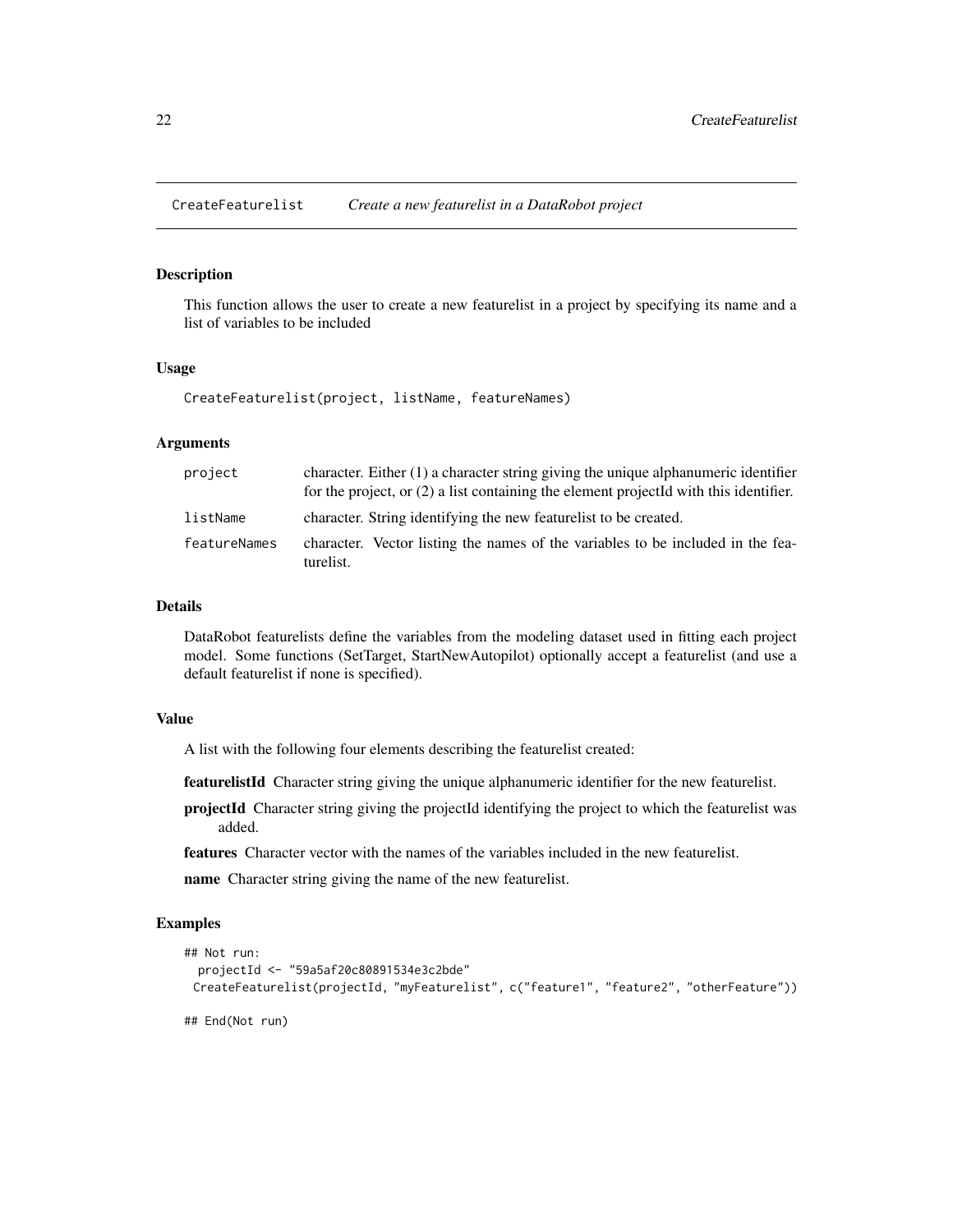<span id="page-22-1"></span><span id="page-22-0"></span>CreateGroupPartition *Create a group-based S3 object of class partition for the SetTarget function*

### Description

Group partitioning constructs data partitions such that all records with each level in the column specified by the parameter partitionKeyCols occur together in the same partition.

#### Usage

```
CreateGroupPartition(validationType, holdoutPct, partitionKeyCols,
  reps = NULL, validationPct = NULL)
```
#### Arguments

|                  | validationType character. String specifying the type of partition generated, either "TVH" or<br>"CV".              |  |
|------------------|--------------------------------------------------------------------------------------------------------------------|--|
| holdoutPct       | integer. The percentage of data to be used as the holdout subset.                                                  |  |
| partitionKeyCols |                                                                                                                    |  |
|                  | list. List containing a single string specifying the name of the variable used in<br>defining the group partition. |  |
| reps             | integer. The number of cross-validation folds to generate; only applicable when<br>validation Type $=$ "CV".       |  |
| validationPct    | integer. The percentage of data to be used as the validation subset.                                               |  |
|                  |                                                                                                                    |  |

### Details

This function is one of several convenience functions provided to simplify the task of starting modeling projects with custom partitioning options. The other functions are CreateRandomPartition, CreateStratifiedPartition, and CreateUserPartition.

#### Value

An S3 object of class 'partition' including the parameters required by the SetTarget function to generate a group-based partitioning of the modeling dataset.

#### See Also

[CreateRandomPartition](#page-24-1), [CreateStratifiedPartition](#page-26-1), [CreateUserPartition](#page-27-1).

#### Examples

```
CreateGroupPartition(validationType = "CV",
                    holdoutPct = 20,
                     partitionKeyCols = list("groupId"),
                     reps = 5)
```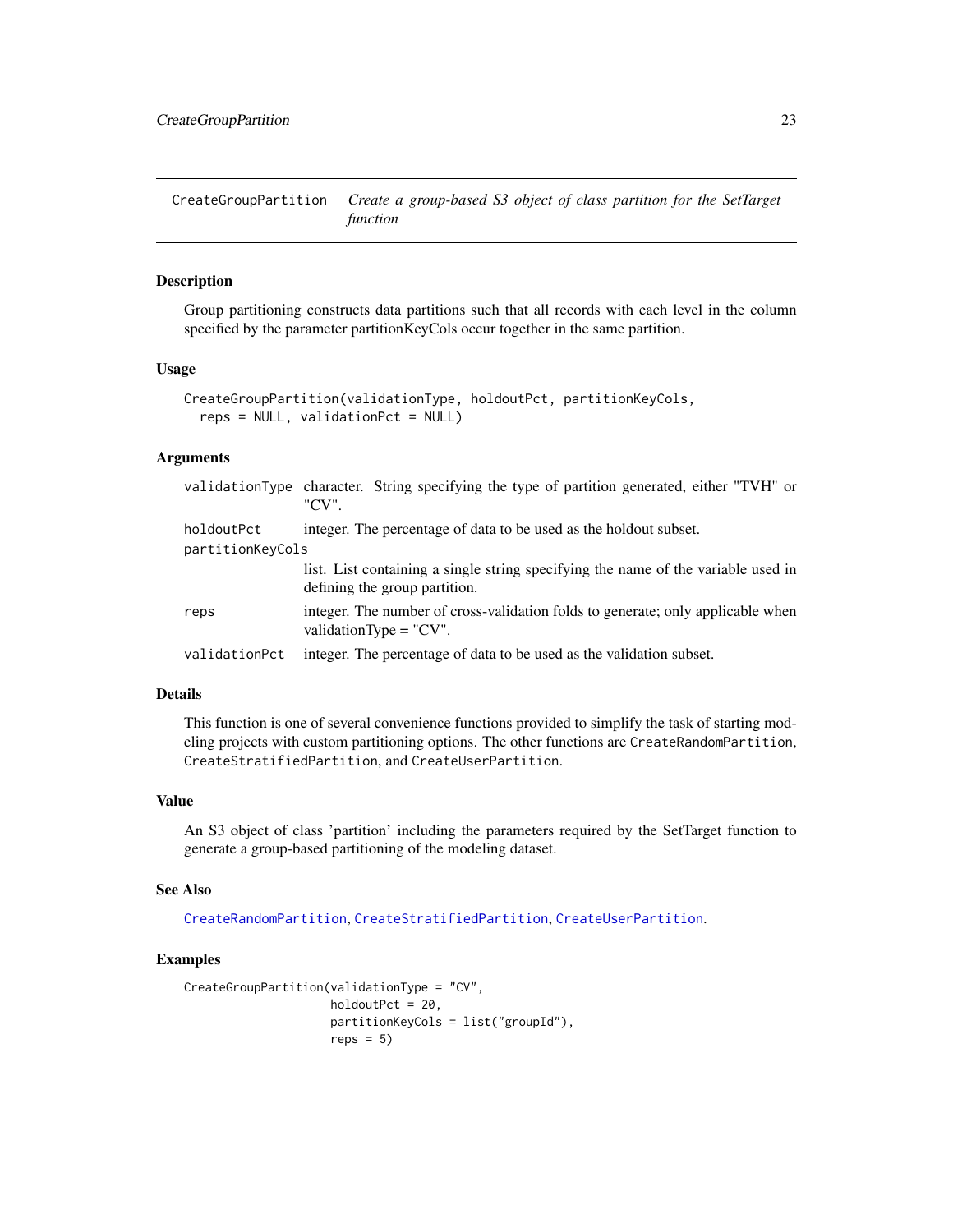```
CreateModelingFeaturelist
```
*This function allows the user to create a new featurelist in a project by specifying its name and a list of variables to be included*

### Description

In time series projects, a new set of modeling features is created after setting the partitioning options. These features are automatically derived from those in the project's dataset and are the features used for modeling. Modeling features are only accessible once the target and partitioning options have been set. In projects that don't use time series modeling, once the target has been set, ModelingFeaturelists and Featurelists will behave the same.

### Usage

CreateModelingFeaturelist(project, listName, featureNames)

### Arguments

| project      | character. Either (1) a character string giving the unique alphanumeric identifier<br>for the project, or $(2)$ a list containing the element projected with this identifier. |
|--------------|-------------------------------------------------------------------------------------------------------------------------------------------------------------------------------|
| listName     | character. String identifying the new featurelist to be created.                                                                                                              |
| featureNames | character. Vector listing the names of the variables to be included in the fea-<br>turelist.                                                                                  |

### Examples

```
## Not run:
 projectId <- "59a5af20c80891534e3c2bde"
 CreateModelingFeaturelist(projectId, "myFeaturelist", c("feature1", "feature2"))
```
## End(Not run)

| CreatePrimeCode | Create and validate the downloadable code for the ruleset associated |
|-----------------|----------------------------------------------------------------------|
|                 | with this model                                                      |

### Description

Create and validate the downloadable code for the ruleset associated with this model

#### Usage

CreatePrimeCode(project, primeModelId, language)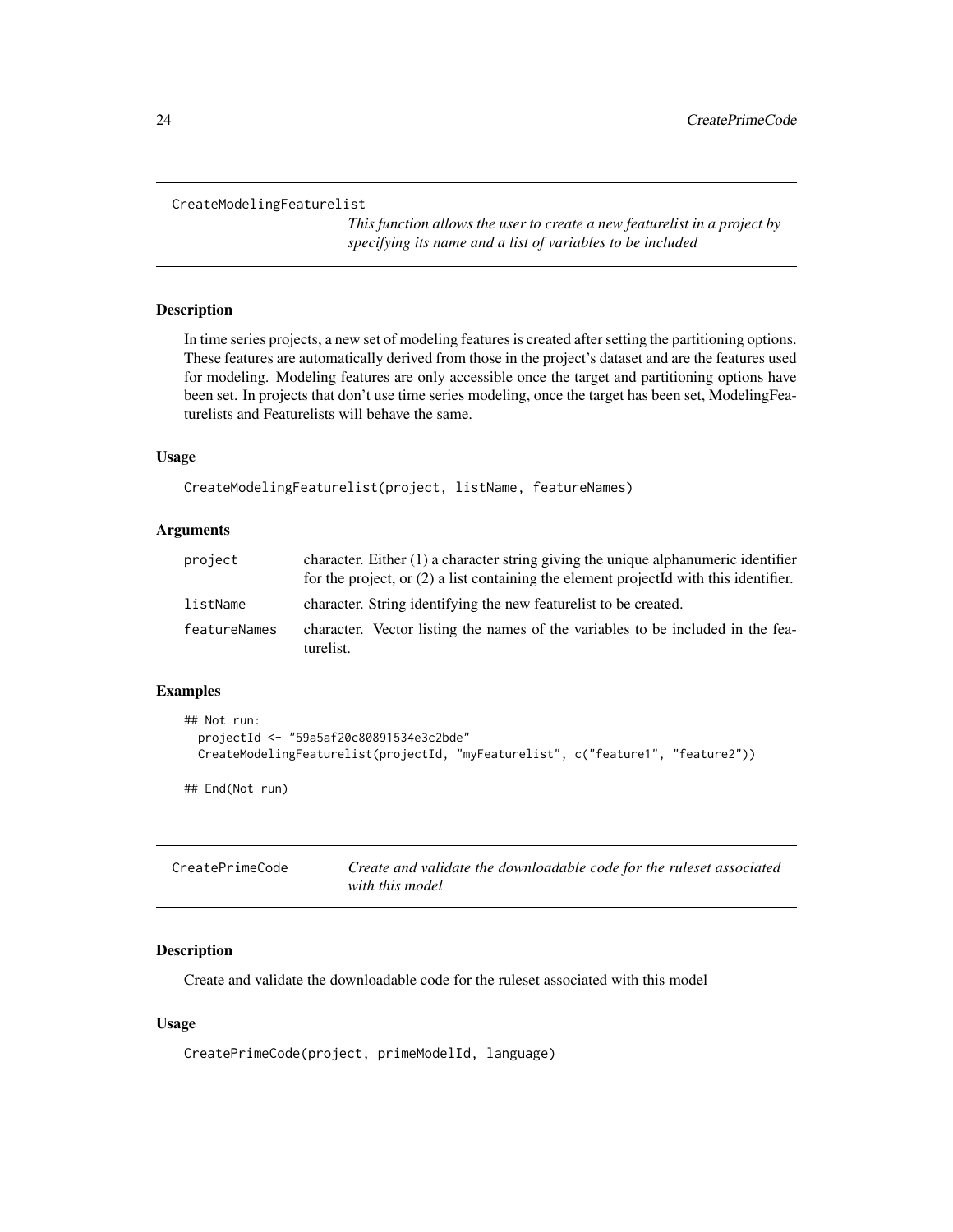### <span id="page-24-0"></span>Arguments

| project      | character. Either $(1)$ a character string giving the unique alphanumeric identifier<br>for the project, or $(2)$ a list containing the element projected with this identifier. |
|--------------|---------------------------------------------------------------------------------------------------------------------------------------------------------------------------------|
| primeModelId | character. Id returned by GetPrimeModel(s) functions.                                                                                                                           |
| language     | character. Programming language to use for downloadable code (see PrimeLan-<br>guage).                                                                                          |

### Value

job Id

### Examples

```
## Not run:
 projectId <- "59a5af20c80891534e3c2bde"
 modelId <- "5996f820af07fc605e81ead4"
 CreatePrimeCode(projectId, modelId, "Python")
```
## End(Not run)

<span id="page-24-1"></span>CreateRandomPartition *Create a random sampling-based S3 object of class partition for the SetTarget function*

### Description

Random partitioning is supported for either Training/Validation/Holdout ("TVH") or cross-validation ("CV") splits. In either case, the holdout percentage (holdoutPct) must be specified; for the "CV" method, the number of cross-validation folds (reps) must also be specified, while for the "TVH" method, the validation subset percentage (validationPct) must be specified.

#### Usage

```
CreateRandomPartition(validationType, holdoutPct, reps = NULL,
  validationPct = NULL)
```

|               | validationType character. String specifying the type of partition generated, either "TVH" or<br>"CV"         |
|---------------|--------------------------------------------------------------------------------------------------------------|
| holdoutPct    | integer. The percentage of data to be used as the holdout subset.                                            |
| reps          | integer. The number of cross-validation folds to generate; only applicable when<br>validation Type $=$ "CV". |
| validationPct | integer. The percentage of data to be used as the validation subset.                                         |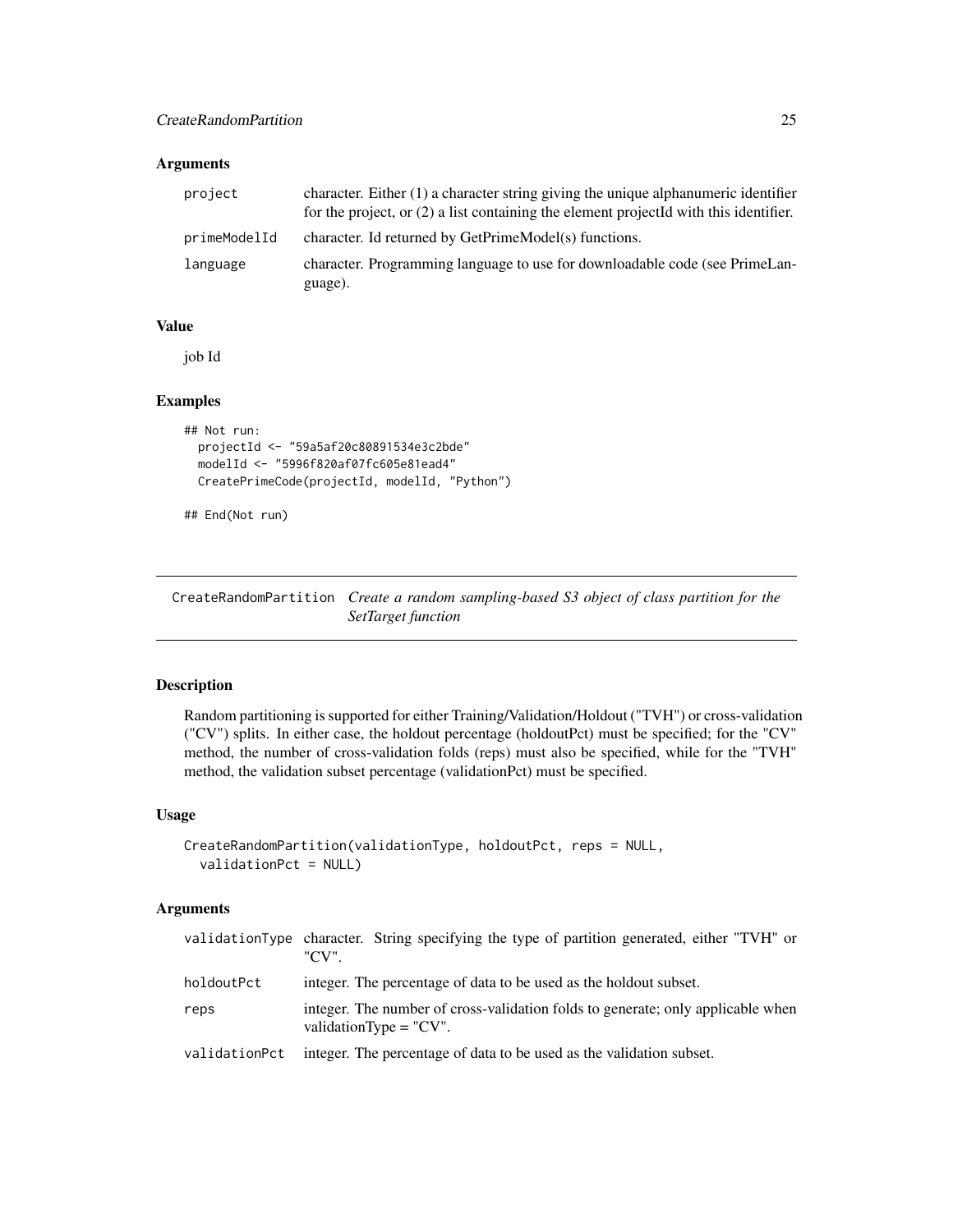### <span id="page-25-0"></span>Details

This function is one of several convenience functions provided to simplify the task of starting modeling projects with custom partitioning options. The other functions are CreateGroupPartition, CreateStratifiedPartition, and CreateUserPartition.

#### Value

An S3 object of class partition including the parameters required by SetTarget to generate a random partitioning of the modeling dataset.

### See Also

[CreateStratifiedPartition](#page-26-1), [CreateGroupPartition](#page-22-1), [CreateUserPartition](#page-27-1).

#### Examples

```
CreateRandomPartition(validationType = "CV", holdoutPct = 20, reps = 5)
```
CreateRatingTable *Creates and validates a new rating table from an uploaded CSV.*

### Description

Creates and validates a new rating table from an uploaded CSV.

#### Usage

```
CreateRatingTable(project, parentModelId, file,
  ratingTableName = "Uploaded Rating Table")
```
#### Arguments

| project         | character. Either $(1)$ a character string giving the unique alphanumeric identifier<br>for the project, or (2) a list containing the element projectId with this identifier. |
|-----------------|-------------------------------------------------------------------------------------------------------------------------------------------------------------------------------|
| parentModelId   | integer. The id of the model to validate the rating table against.                                                                                                            |
| file            | character. The filename containing the rating table CSV to upload.                                                                                                            |
| ratingTableName |                                                                                                                                                                               |
|                 | character. Optional. The name of the rating table.                                                                                                                            |

#### Value

An integer value that can be used as the JobId parameter in subsequent calls representing this job.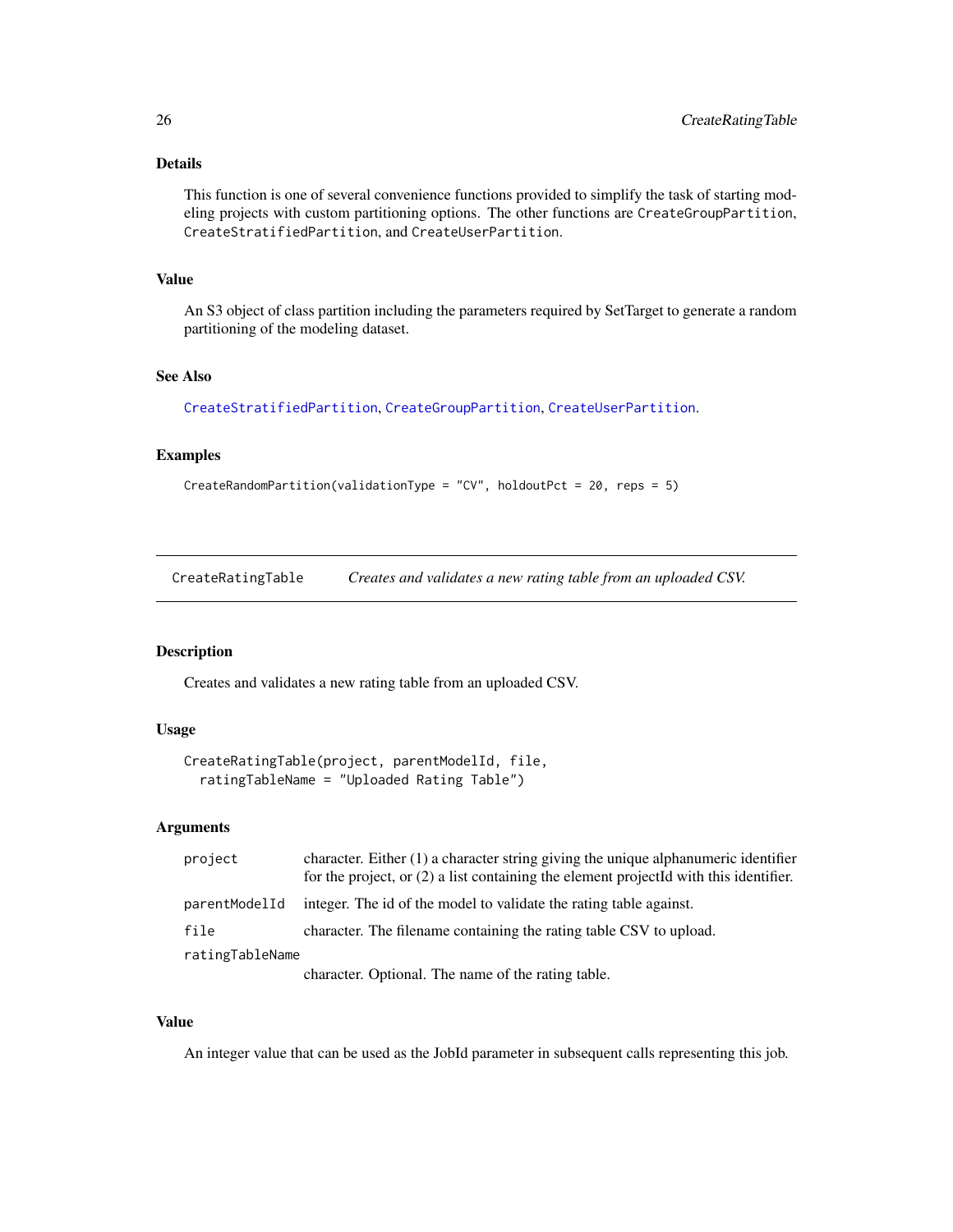### <span id="page-26-0"></span>CreateStratifiedPartition 27

#### Examples

```
## Not run:
  projectId <- "5984b4d7100d2b31c1166529"
  modelId <- "5984b4d7100d2b31c1166529"
  CreateRatingTable(projectId, modelId, file = "myRatingTable.csv")
```
## End(Not run)

<span id="page-26-1"></span>CreateStratifiedPartition

*Create a stratified sampling-based S3 object of class partition for the SetTarget function*

### Description

Stratified partitioning is supported for binary classification problems and it randomly partitions the modeling data, keeping the percentage of positive class observations in each partition the same as in the original dataset. Stratified partitioning is supported for either Training/Validation/Holdout ("TVH") or cross-validation ("CV") splits. In either case, the holdout percentage (holdoutPct) must be specified; for the "CV" method, the number of cross-validation folds (reps) must also be specified, while for the "TVH" method, the validation subset percentage (validationPct) must be specified.

#### Usage

```
CreateStratifiedPartition(validationType, holdoutPct, reps = NULL,
  validationPct = NULL)
```
### Arguments

|               | validationType character. String specifying the type of partition generated, either "TVH" or<br>"CV"         |
|---------------|--------------------------------------------------------------------------------------------------------------|
| holdoutPct    | integer. The percentage of data to be used as the holdout subset.                                            |
| reps          | integer. The number of cross-validation folds to generate; only applicable when<br>validationType = $"CV"$ . |
| validationPct | integer. The percentage of data to be used as the validation subset.                                         |

#### Details

This function is one of several convenience functions provided to simplify the task of starting modeling projects with custom partitioning options. The other functions are CreateGroupPartition, CreateRandomPartition, and CreateUserPartition.

#### Value

An S3 object of class 'partition' including the parameters required by the SetTarget function to generate a stratified partitioning of the modeling dataset.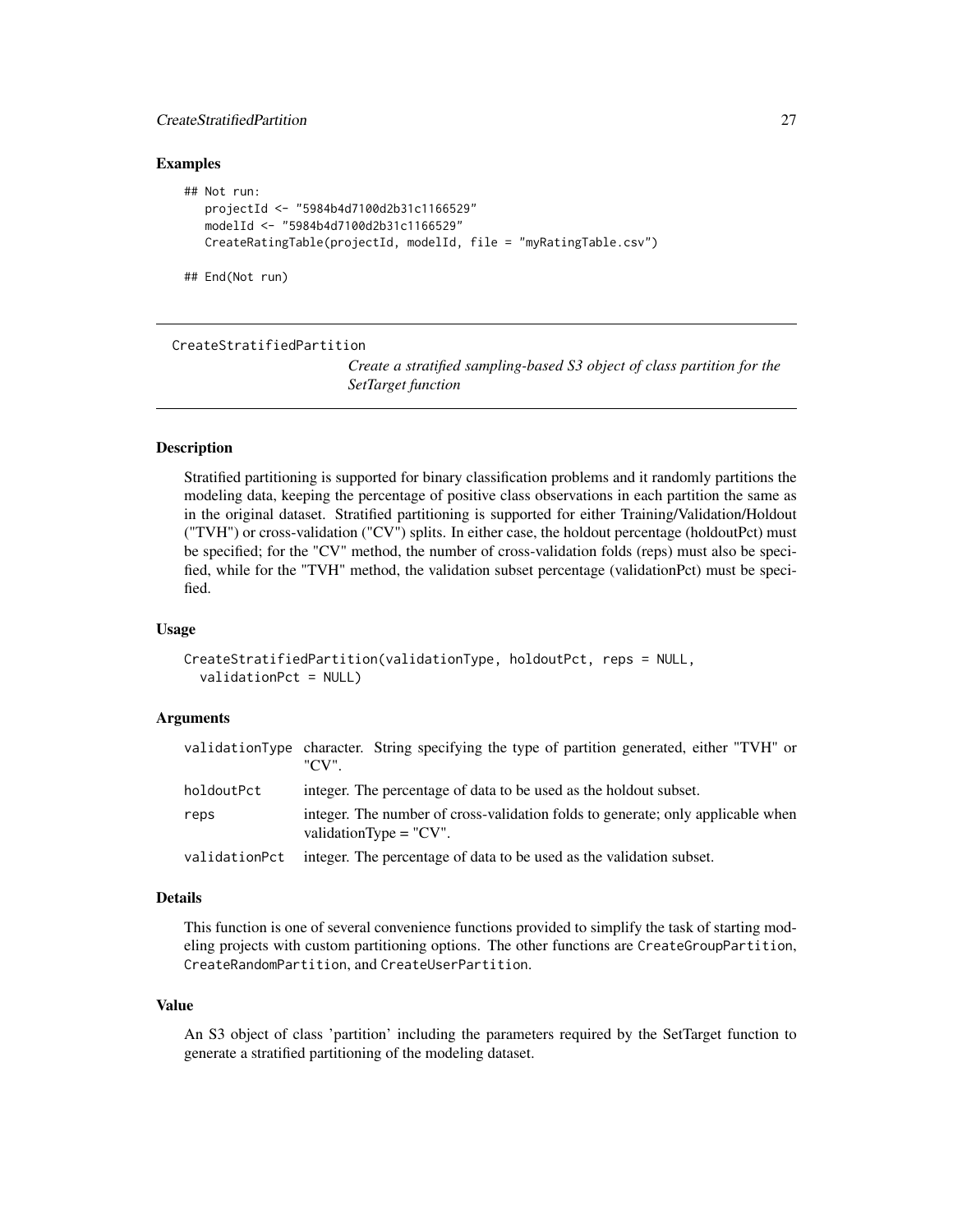### See Also

[CreateGroupPartition](#page-22-1), [CreateRandomPartition](#page-24-1), [CreateUserPartition](#page-27-1).

### Examples

```
CreateStratifiedPartition(validationType = "CV", holdoutPct = 20, reps = 5)
```
<span id="page-27-1"></span>CreateUserPartition *Create a class partition object for use in the SetTarget function representing a user-defined partition.*

#### Description

Creates a list object used by the SetTarget function to specify either Training/Validation/Holdout (validationType = "TVH") or cross-validation (validationType = "CV") partitions of the modeling dataset based on the values included in a column from the dataset. In either case, the name of this data column must be specified (as userPartitionCol).

### Usage

```
CreateUserPartition(validationType, userPartitionCol,
  cvHoldoutLevel = NULL, trainingLevel = NULL, holdoutLevel = NULL,
  validationLevel = NULL)
```

|                  | validationType character. String specifying the type of partition generated, either "TVH" or<br>"CV".                                                                                                                         |
|------------------|-------------------------------------------------------------------------------------------------------------------------------------------------------------------------------------------------------------------------------|
| userPartitionCol |                                                                                                                                                                                                                               |
|                  | character. String naming the data column from the modeling dataset containing<br>the subset designations.                                                                                                                     |
|                  | cyHoldoutLevel character. Data value from userPartitionCol that identifies the holdout subset<br>under the "CV" option.                                                                                                       |
| trainingLevel    | character. Data value from userPartitionCol that identifies the training subset<br>under the "TVH" option.                                                                                                                    |
| holdoutLevel     | character. Data value from userPartitionCol that identifies the holdout subset<br>under both "TVH" and "CV" options. To specify that the project should not use<br>a holdout you can omit this parameter or pass NA directly. |
| validationLevel  |                                                                                                                                                                                                                               |
|                  | character. Data value from user Partition Col that identifies the validation subset<br>under the "TVH" option.                                                                                                                |

<span id="page-27-0"></span>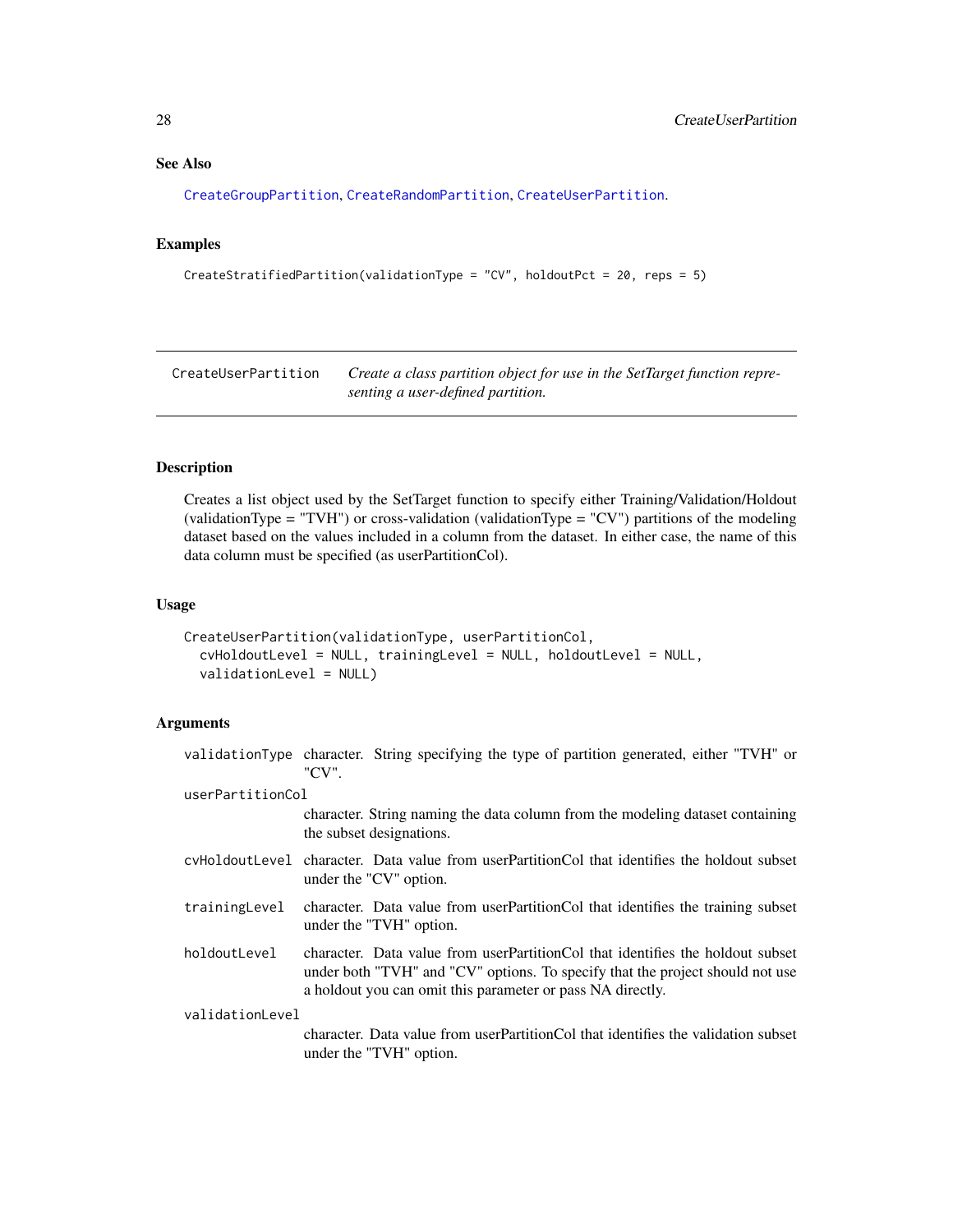#### <span id="page-28-0"></span>Details

For the "TVH" option of cvMethod, no cross-validation is used. Users must specify the trainingLevel and validationLevel; use of a holdoutLevel is always recommended but not required. If no holdoutLevel is used, then the column must contain exactly 2 unique values. If a holdoutLevel is used, the column must contain exactly 3 unique values.

For the "CV" option, each value in the column will be used to separate rows into cross-validation folds. Use of a holdoutLevel is optional; if not specified, then no holdout is used.

This function is one of several convenience functions provided to simplify the task of starting modeling projects with custom partitioning options. The other functions are CreateGroupPartition, CreateRandomPartition, and CreateStratifiedPartition.

#### Value

An S3 object of class 'partition' including the parameters required by the SetTarget function to generate a user-specified of the modeling dataset.

#### See Also

[CreateGroupPartition](#page-22-1), [CreateRandomPartition](#page-24-1), [CreateStratifiedPartition](#page-26-1).

#### Examples

CreateUserPartition(validationType = "CV", userPartitionCol = "TVHflag", cvHoldoutLevel = NA)

CrossValidateModel *Run cross validation on a model.*

#### Description

Note that this runs cross validation on a model as-is. If you would like to run cross-validation on a model with new parameters, use RequestNewModel instead.

#### Usage

```
CrossValidateModel(model)
```
#### Arguments

model An S3 object of class dataRobotModel like that returned by the function Get-Model, or each element of the list returned by the function ListModels.

### **Details**

Note that this is not implemented for prime models or datetime models.

#### Value

Job ID of the cross validation job.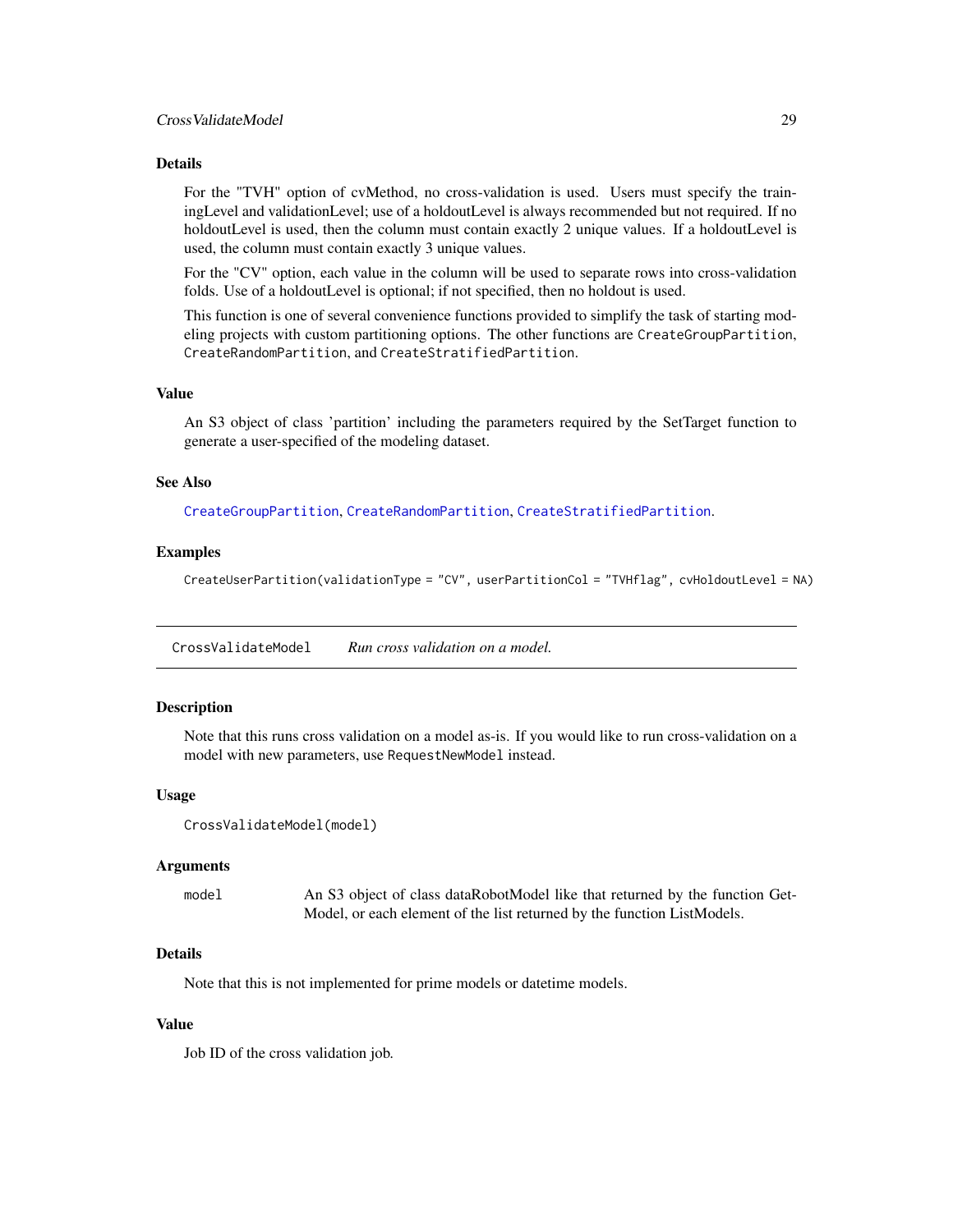### Examples

```
## Not run:
 projectId <- "59a5af20c80891534e3c2bde"
 modelId <- "5996f820af07fc605e81ead4"
 model <- GetModel(projectId, modelId)
 CrossValidateModel(model)
```
## End(Not run)

cvMethods *CV methods*

### Description

This is a list that contains the valid values for CV methods

### Usage

cvMethods

### Format

An object of class list of length 5.

DataPartition *Data Partition methods*

### Description

This is a list that contains the valid values for data partitions

### Usage

DataPartition

#### Format

An object of class list of length 3.

<span id="page-29-0"></span>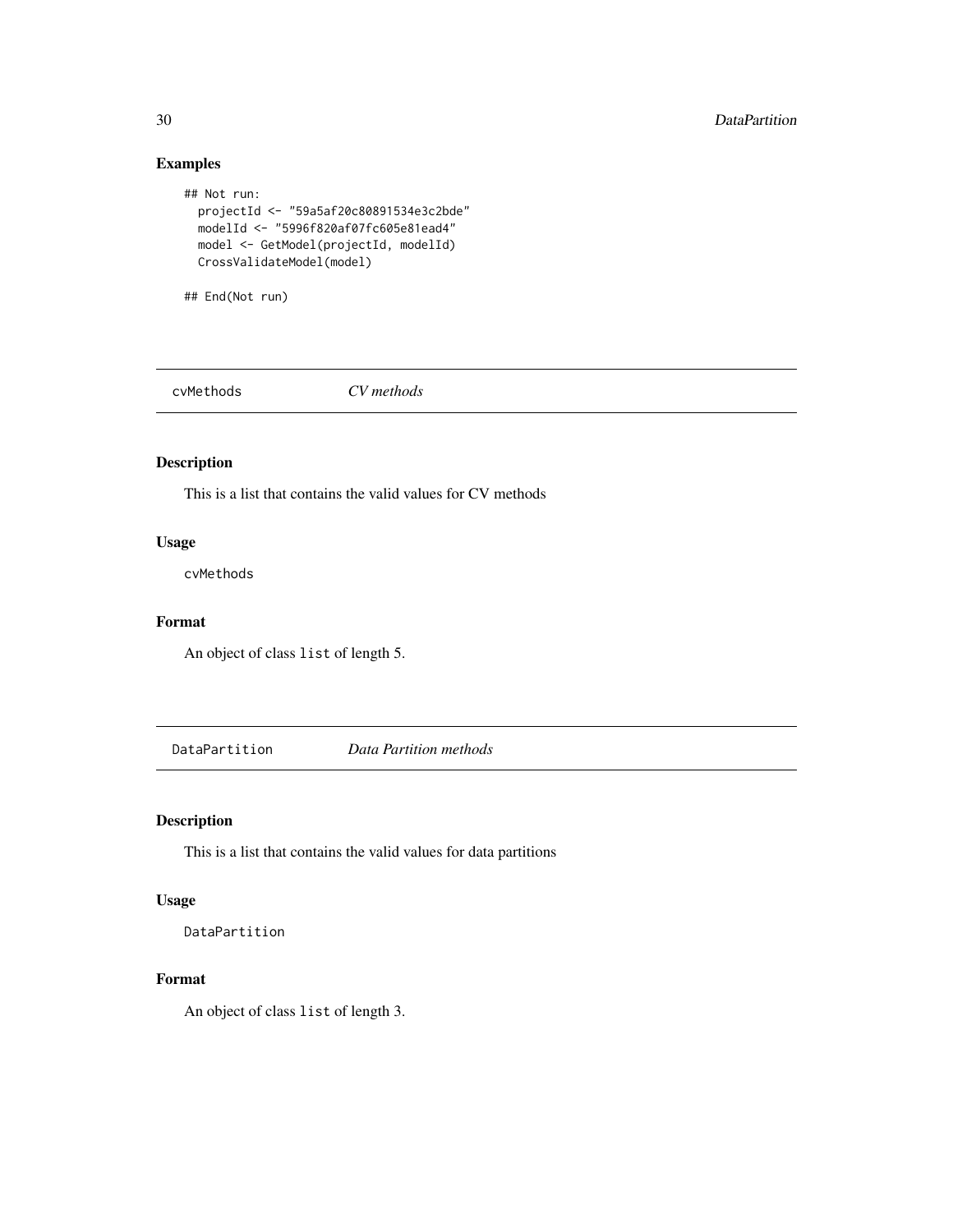### <span id="page-30-0"></span>Description

Verifies that newdata is either an existing datafile or a dataframe If a dataframe, save as a CSV file If neither an existing datafile nor a dataframe, halt with error

### Usage

```
DataPathFromDataArg(dataSource, saveFile = NULL)
```
### Arguments

| dataSource | object. The dataframe or path to CSV to get data for.                 |
|------------|-----------------------------------------------------------------------|
| saveFile   | character. Optional. A file name to write an autosaved data frame to. |

Data subset for training predictions

### Description

This is a list that contains the valid values for the dataSubset parameter found in RequestTrainingPredictions. If you wish, you can specify dataSubset using the list values here.

### Usage

DataSubset

#### Format

An object of class list of length 4.

#### Details

For All, all available data is used.

For ValidationAndHoldout, only data outside the training set is used.

For Holdout, only holdout data is used.

For AllBacktests, data is used from all backtest validation folds. This requires the model to have successfully scored all backtests. Backtests are available on datetime partitioned projects only.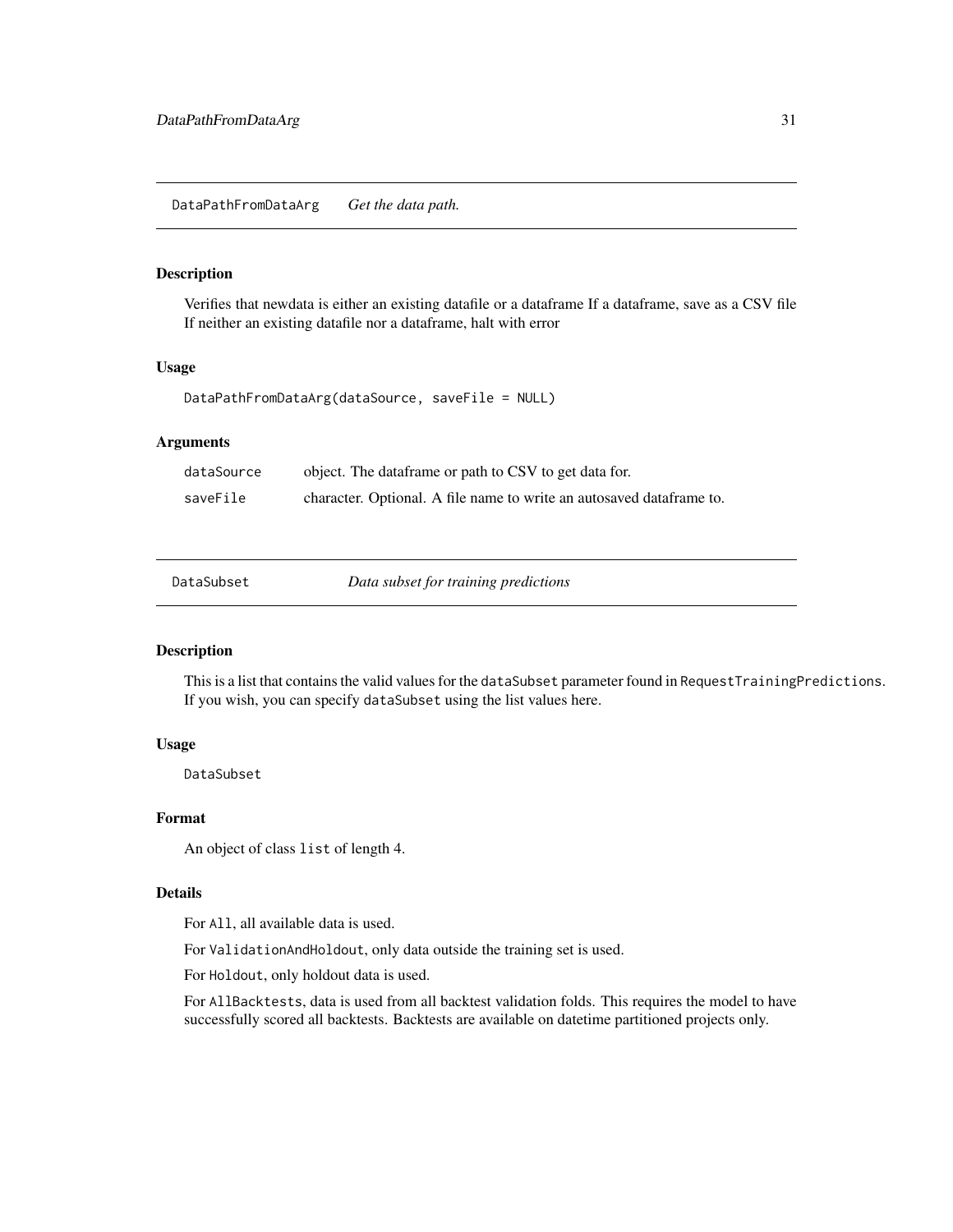<span id="page-31-0"></span>DeleteCalendar *Delete a calendar*

### Description

Delete a calendar

### Usage

DeleteCalendar(calendarId)

### Arguments

calendarId character. The ID of the calendar to retrieve.

### Examples

```
## Not run:
  calendarId <- "5da75da31fb4a45b8a815a53"
  DeleteCalendar(calendarId)
```
## End(Not run)

DeleteComplianceDocTemplate *Deletes a compliance doc template.*

### Description

Note that default templates cannot be deleted.

### Usage

```
DeleteComplianceDocTemplate(templateId)
```
### Arguments

templateId character. The ID of the template to update.

### Value

Nothing returned, but deletes the compliance doc template.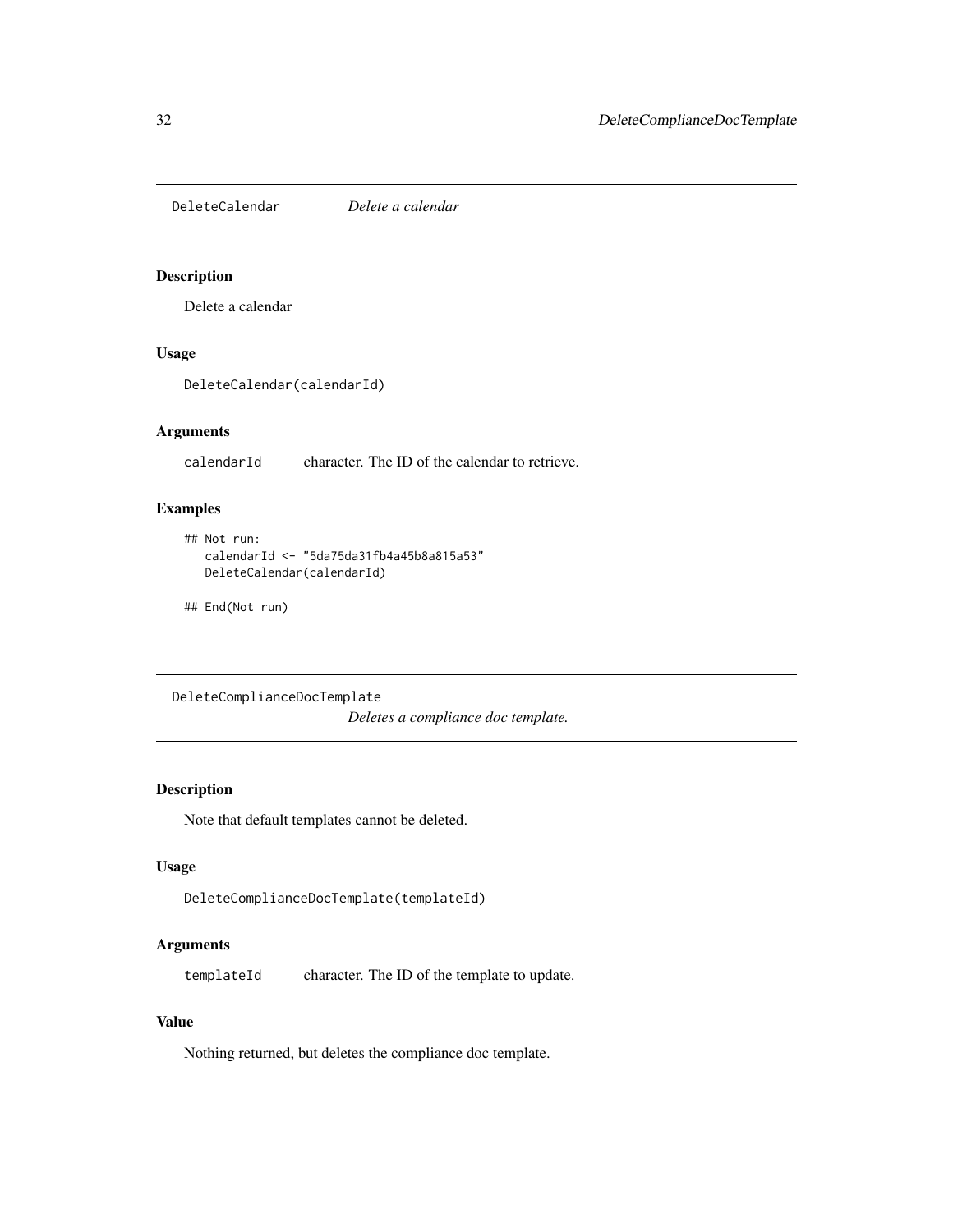### <span id="page-32-0"></span>DeleteDataSource 33

### Examples

```
## Not run:
 templateId <- "5cf85080d9436e5c310c796d"
 DeleteComplianceDocTemplate(templateId)
```
## End(Not run)

DeleteDataSource *Delete a data store.*

### Description

Delete a data store.

### Usage

DeleteDataSource(dataSourceId)

### Arguments

dataSourceId character. The ID of the data store to update.

### Examples

```
## Not run:
dataSourceId <- "5c1303269300d900016b41a7"
DeleteDataSource(dataSourceId)
```
## End(Not run)

DeleteDataStore *Delete a data store.*

### Description

Delete a data store.

### Usage

DeleteDataStore(dataStoreId)

### Arguments

dataStoreId character. The ID of the data store to update.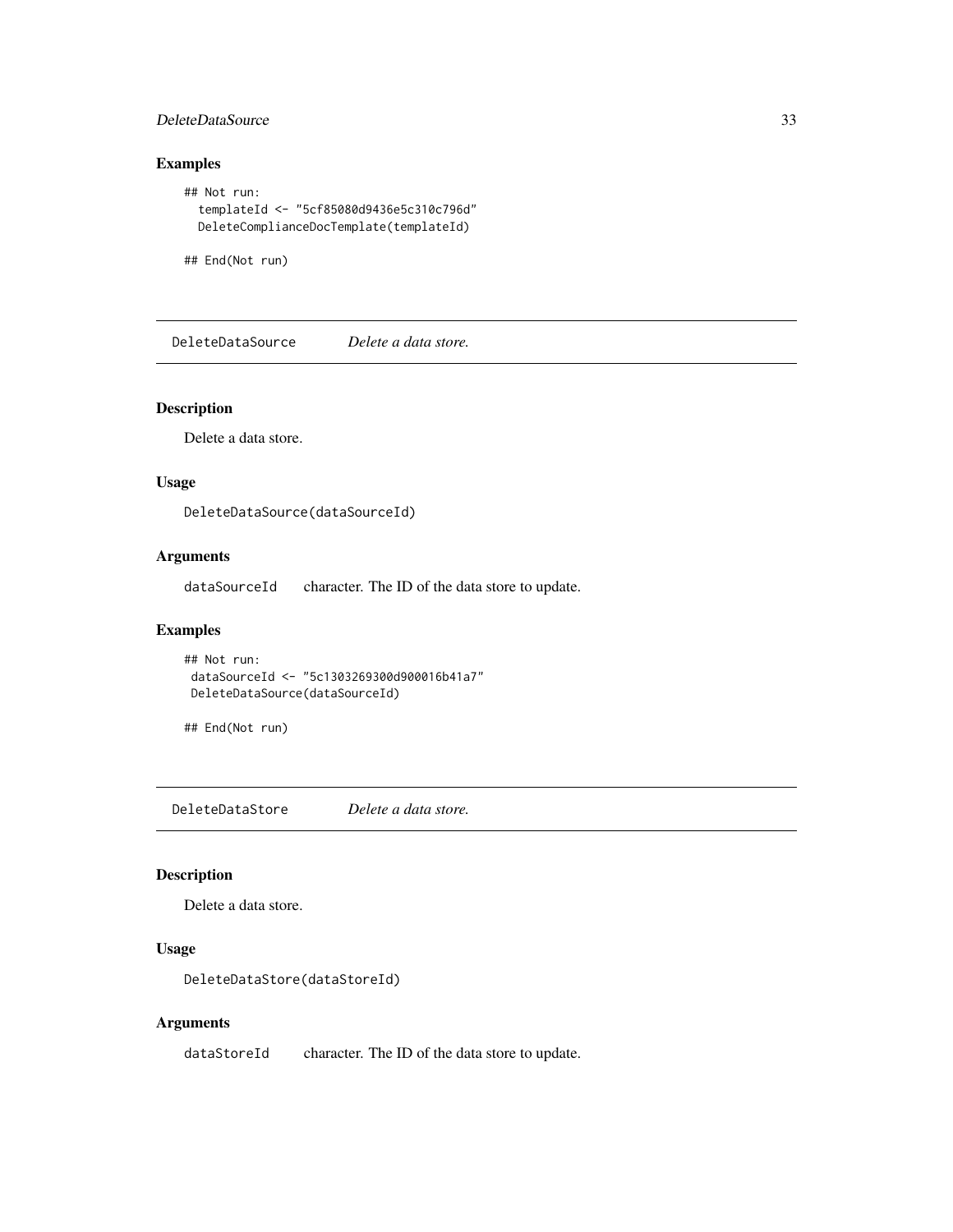### Examples

```
## Not run:
dataStoreId <- "5c1303269300d900016b41a7"
DeleteDataStore(dataStoreId)
```
## End(Not run)

DeleteFeaturelist *Delete a featurelist*

### Description

Delete a featurelist

### Usage

DeleteFeaturelist(featurelist)

### Arguments

featurelist list. The featurelist to delete.

#### Examples

```
## Not run:
 projectId <- "59a5af20c80891534e3c2bde"
 featureList <- CreateFeaturelist(projectId, "myFeaturelist", c("feature1", "feature2"))
 DeleteFeaturelist(featurelist)
```
## End(Not run)

DeleteJob *Cancel a running job*

### Description

Cancel a running job

### Usage

```
DeleteJob(job)
```
### Arguments

job object. The job you want to cancel (one of the items in the list returned from ListJobs)

<span id="page-33-0"></span>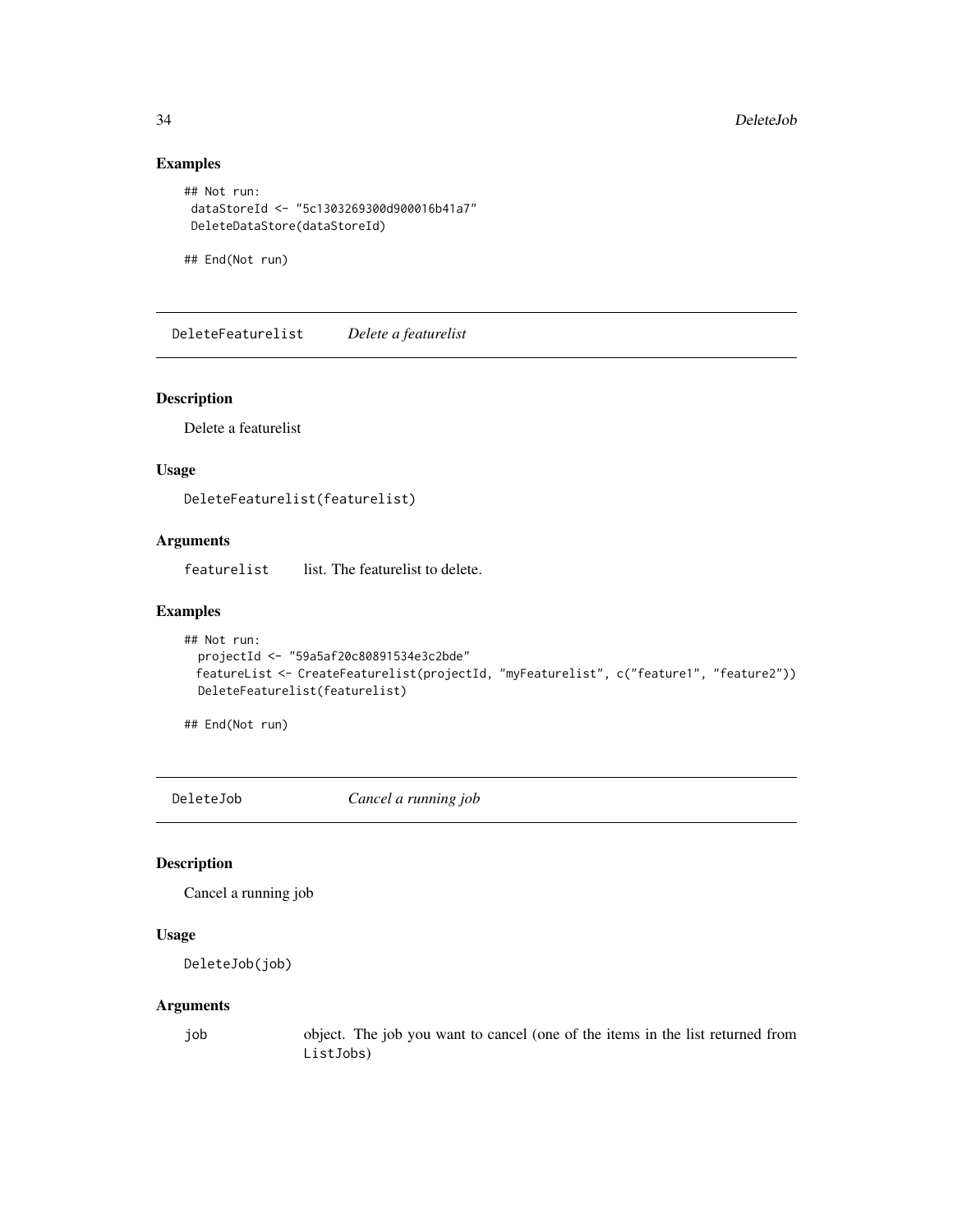#### <span id="page-34-0"></span>DeleteModel 35

### Examples

```
## Not run:
 projectId <- "59a5af20c80891534e3c2bde"
 initialJobs <- ListModelJobs(project)
 job <- initialJobs[[1]]
 DeleteJob(job)
```
## End(Not run)

DeleteModel *Delete a specified DataRobot model*

### Description

This function removes the model specified by the parameter model from its associated project.

### Usage

DeleteModel(model)

### Arguments

model An S3 object of class dataRobotModel like that returned by the function Get-Model, or each element of the list returned by the function ListModels.

### Examples

```
## Not run:
 projectId <- "59a5af20c80891534e3c2bde"
 modelId <- "5996f820af07fc605e81ead4"
 model <- GetModel(projectId, modelId)
 DeleteModel(model)
```
## End(Not run)

DeleteModelingFeaturelist

*Delete a modeling featurelist*

### Description

Delete a modeling featurelist

#### Usage

DeleteModelingFeaturelist(featurelist)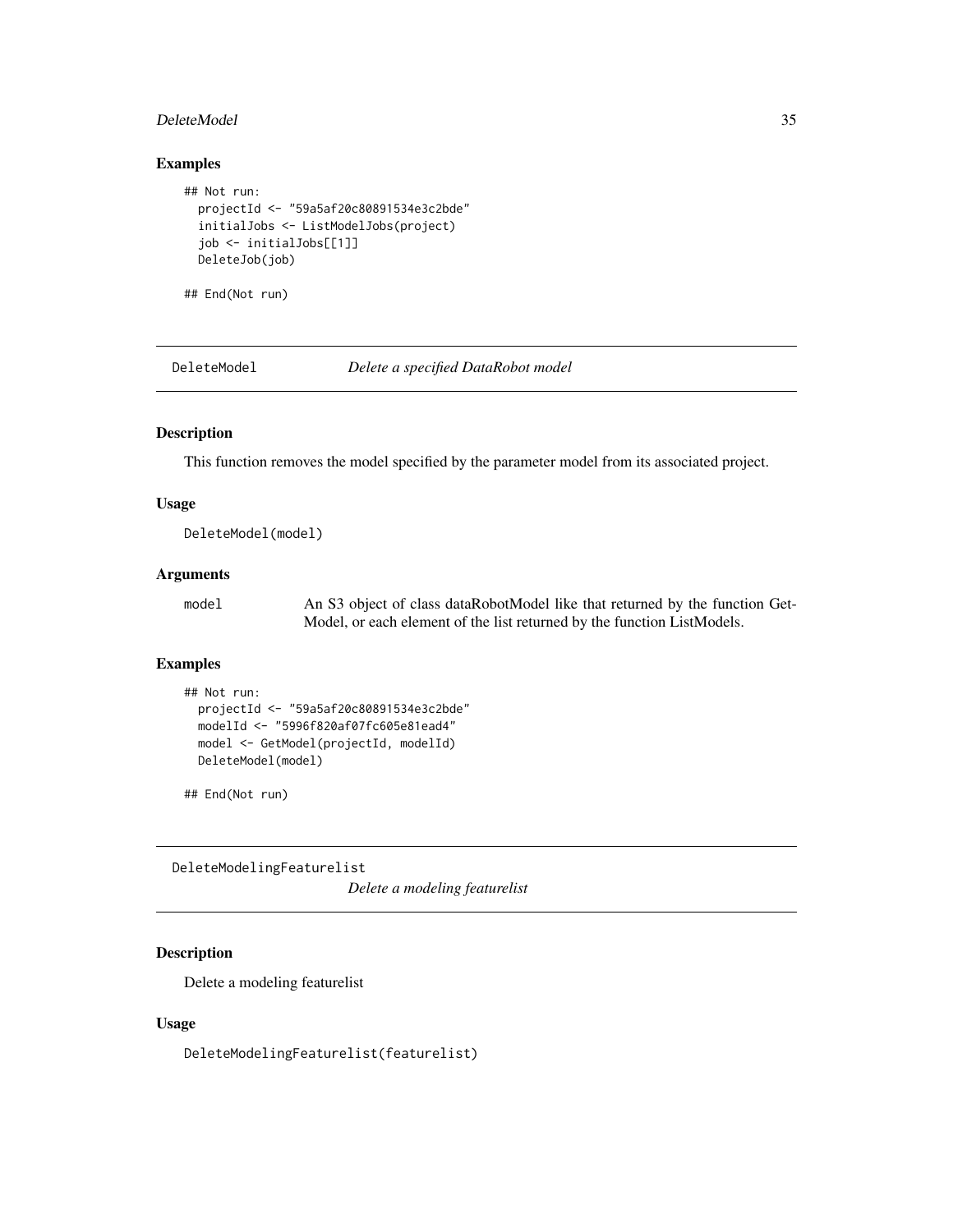#### Arguments

featurelist list. The modeling featurelist to delete.

### Examples

```
## Not run:
 projectId <- "59a5af20c80891534e3c2bde"
 featureList <- CreateModelingFeaturelist(projectId, "myFeaturelist", c("feature1", "feature2"))
 featurelistId <- featureList$featurelistId
 GetModelingFeaturelist(projectId, featurelistId)
 DeleteModelingFeaturelist(projectId, featurelistId)
```
## End(Not run)

DeleteModelJob *Delete a model job from the modeling queue*

### Description

This function deletes the modeling job specified by modelJobId from the DataRobot modeling queue.

#### Usage

DeleteModelJob(project, modelJobId)

#### Arguments

| project    | character. Either $(1)$ a character string giving the unique alphanumeric identifier<br>for the project, or $(2)$ a list containing the element projected with this identifier. |
|------------|---------------------------------------------------------------------------------------------------------------------------------------------------------------------------------|
| modelJobId | integer. Identifier for the modeling job to be deleted; can be obtained from the<br>results returned by the function ListModelJobs.                                             |

#### Examples

```
## Not run:
 projectId <- "59a5af20c80891534e3c2bde"
 initialJobs <- ListModelJobs(project)
 job <- initialJobs[[1]]
 modelJobId <- job$modelJobId
 DeleteModelJob(projectId, modelJobId)
```
## End(Not run)

<span id="page-35-0"></span>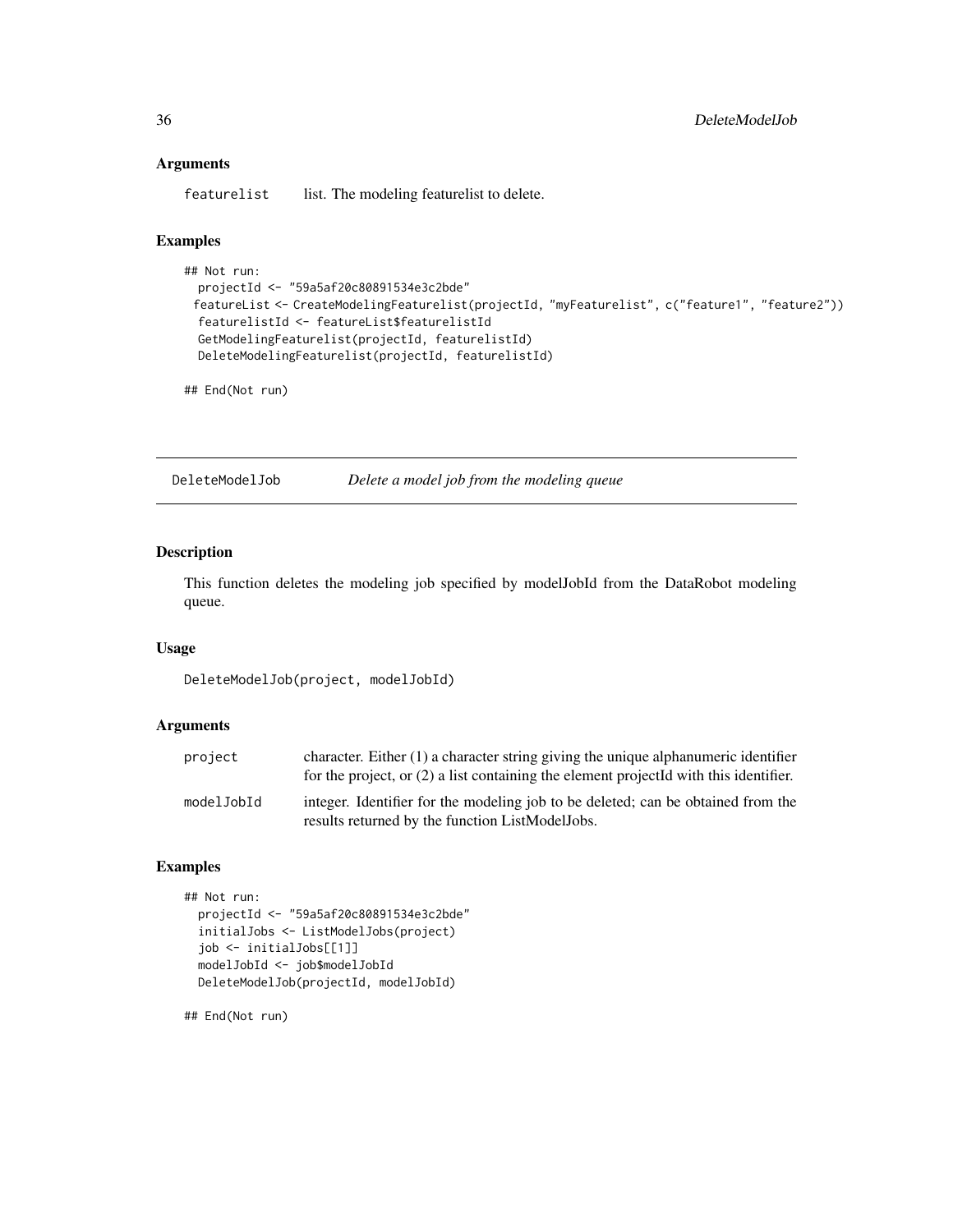DeletePredictionDataset

*Delete a specified prediction dataset*

# Description

This function removes a prediction dataset

## Usage

```
DeletePredictionDataset(project, datasetId)
```
### **Arguments**

| project   | character. Either $(1)$ a character string giving the unique alphanumeric identifier    |
|-----------|-----------------------------------------------------------------------------------------|
|           | for the project, or $(2)$ a list containing the element projected with this identifier. |
| datasetId | The id of the dataset to delete                                                         |

## Examples

```
## Not run:
 projectId <- "59a5af20c80891534e3c2bde"
 datasets <- ListPredictionDatasets(projectId)
 dataset <- datasets[[1]]
 datasetId <- dataset$id
 DeletePredictionDataset(projectId, datasetId)
```
## End(Not run)

DeletePredictionExplanations *Function to delete prediction explanations*

#### Description

This function deletes prediction explanations specified by project and predictionExplanationId.

### Usage

```
DeletePredictionExplanations(project, predictionExplanationId)
```
## Arguments

project character. Either (1) a character string giving the unique alphanumeric identifier for the project, or (2) a list containing the element projectId with this identifier. predictionExplanationId character. Id of the prediction explanations.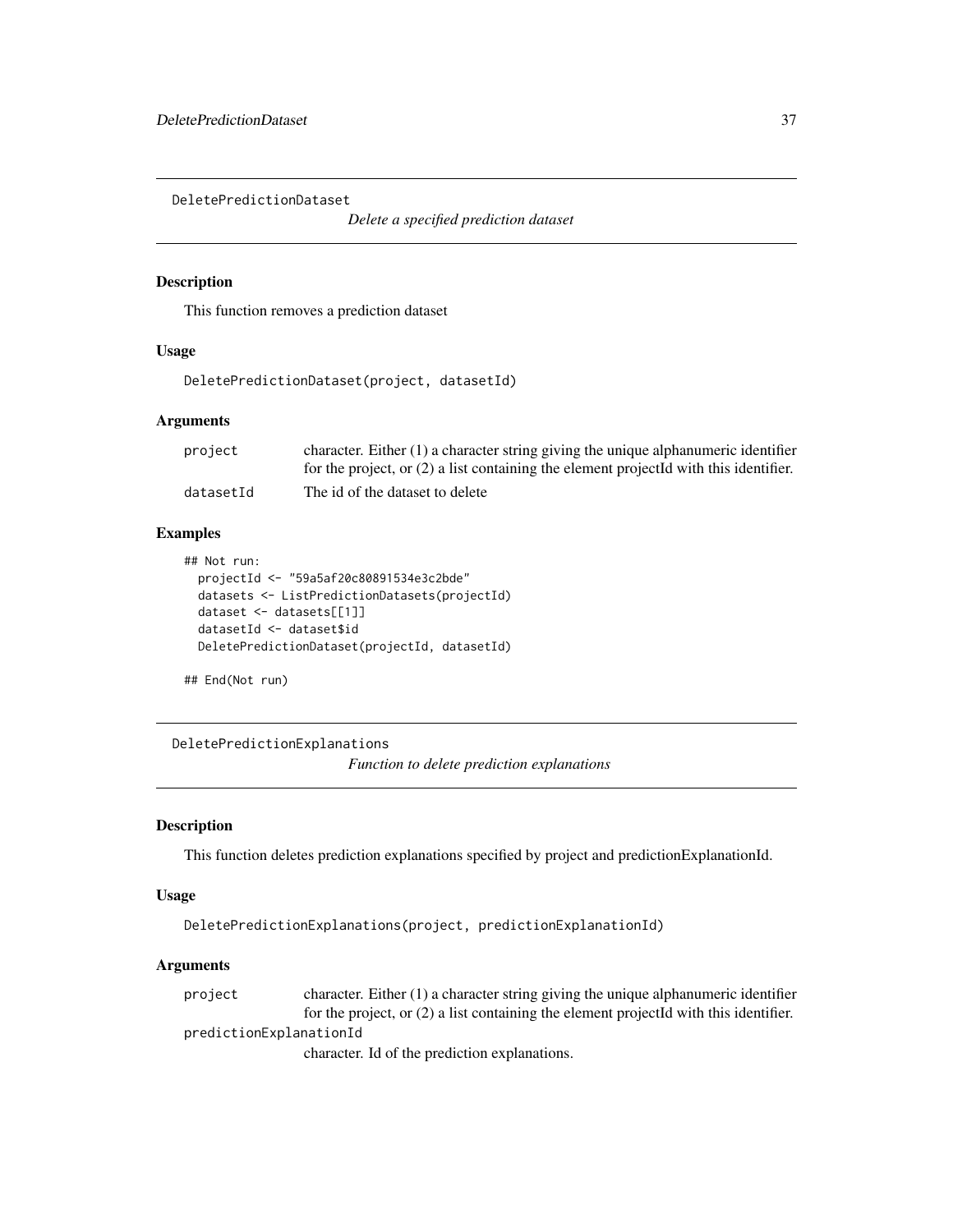## Value

Logical TRUE and displays a message to the user if the delete request was successful; otherwise an error message is displayed.

### Examples

```
## Not run:
 projectId <- "59a5af20c80891534e3c2bde"
 modelId <- "5996f820af07fc605e81ead4"
 datasets <- ListPredictionDatasets(projectId)
 dataset <- datasets[[1]]
 datasetId <- dataset$id
 model <- GetModel(projectId, modelId)
 jobId <- RequestPredictionExplanations(model, datasetId)
 predictionExplanationId <- GetPredictionExplanationsMetadataFromJobId(projectId, jobId)$id
 DeletePredictionExplanations(projectId, predictionExplanationId)
```
## End(Not run)

DeletePredictionExplanationsInitialization

*Delete the prediction explanations initialization for a model.*

## **Description**

Delete the prediction explanations initialization for a model.

#### Usage

```
DeletePredictionExplanationsInitialization(model)
```
### Arguments

model An S3 object of class dataRobotModel like that returned by the function Get-Model, or each element of the list returned by the function ListModels.

#### Value

Logical TRUE and displays a message to the user if the delete request was successful; otherwise an error message is displayed.

### Examples

```
## Not run:
 projectId <- "59a5af20c80891534e3c2bde"
 modelId <- "5996f820af07fc605e81ead4"
 model <- GetModel(projectId, modelId)
 DeletePredictionExplanationsInitialization(model)
```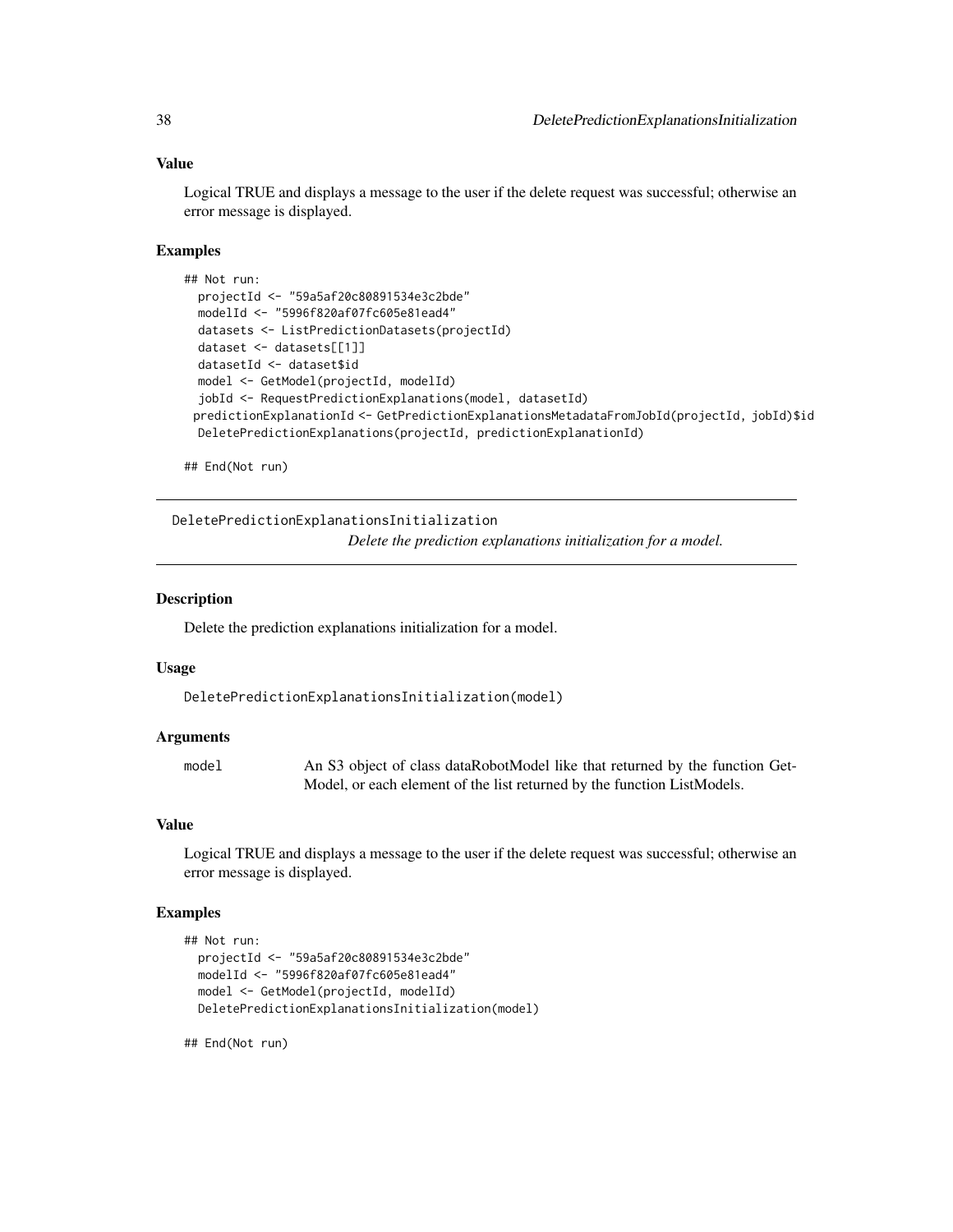DeletePredictJob *Function to delete one predict job from the DataRobot queue*

#### Description

This function deletes the predict job specified by predictJobId from the DataRobot queue.

#### Usage

```
DeletePredictJob(project, predictJobId)
```
## Arguments

| project      | character. Either (1) a character string giving the unique alphanumeric identifier           |
|--------------|----------------------------------------------------------------------------------------------|
|              | for the project, or $(2)$ a list containing the element projected with this identifier.      |
| predictJobId | integer. The integer ID prediction JobId that is created by the call to Request Predictions. |

## Value

Logical TRUE and displays a message to the user if the delete request was successful; otherwise, execution halts and an error message is displayed.

#### Examples

```
## Not run:
 projectId <- "59a5af20c80891534e3c2bde"
 initialJobs <- GetPredictJobs(project)
 job <- initialJobs[[1]]
 predictJobId <- job$predictJobId
 DeletePredictJob(projectId, predictJobId)
```
## End(Not run)

DeleteProject *Delete a specified element from the DataRobot project list*

## Description

This function deletes the project defined by project, described under Arguments. This parameter may be obtained in several ways, including: (1), as one of the projectId elements of the list returned by ListProjects; (2), as the S3 object returned by the GetProject function; or (3), as the list returned by the SetupProject function.

### Usage

```
DeleteProject(project)
```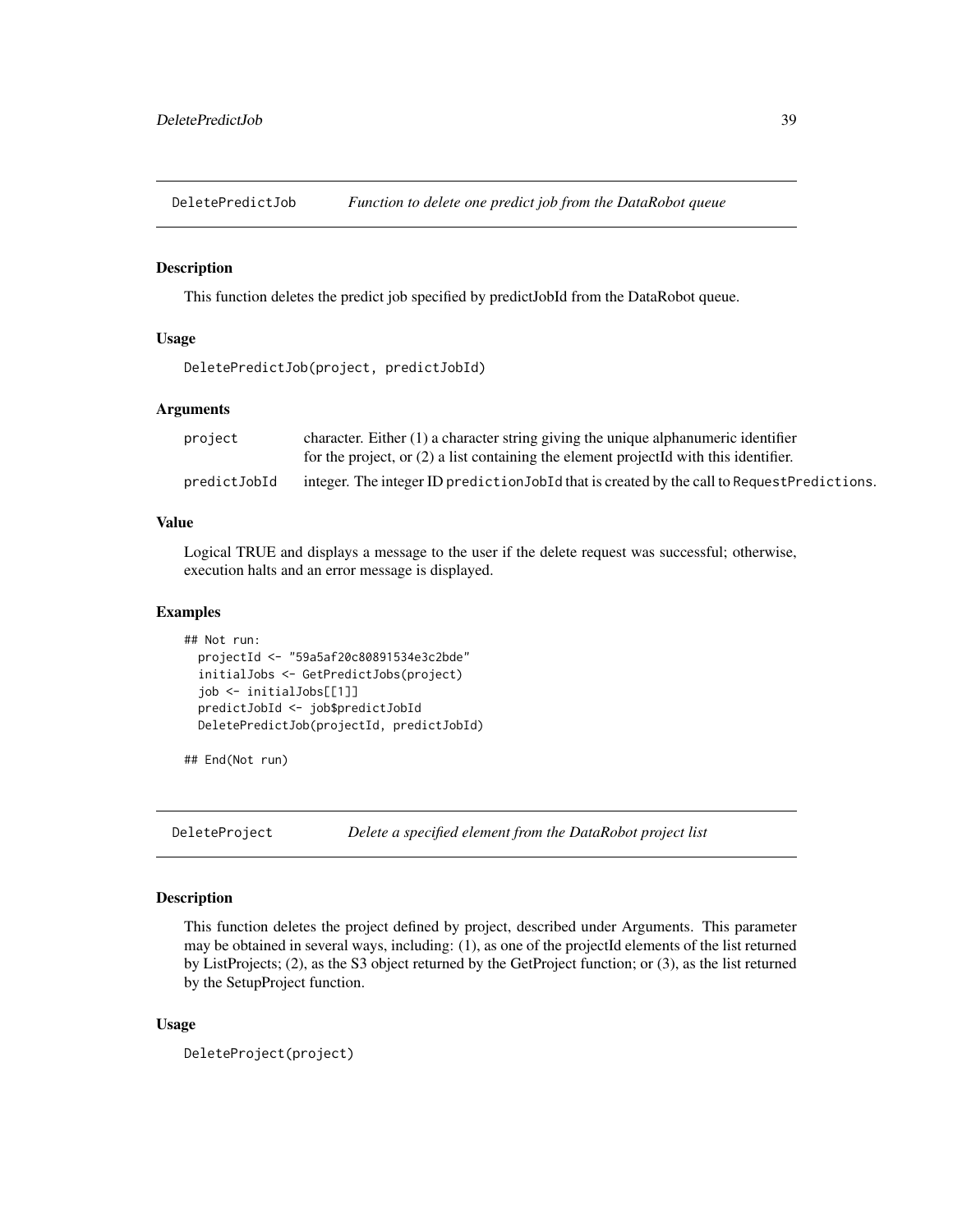## Arguments

project character. Either (1) a character string giving the unique alphanumeric identifier for the project, or (2) a list containing the element projectId with this identifier.

# Examples

```
## Not run:
 projectId <- "59a5af20c80891534e3c2bde"
 DeleteProject(projectId)
```

```
## End(Not run)
```
DeleteTransferableModel

*Delete this imported model.*

# Description

Delete this imported model.

## Usage

DeleteTransferableModel(importId)

# Arguments

importId character. Id of the import.

## Examples

```
## Not run:
 id <- UploadTransferableModel("model.drmodel")
 DeleteTransferableModel(id)
```
## End(Not run)

DeleteTransferrableModel

*Delete this imported model.*

## Description

Delete this imported model.

### Usage

DeleteTransferrableModel(importId)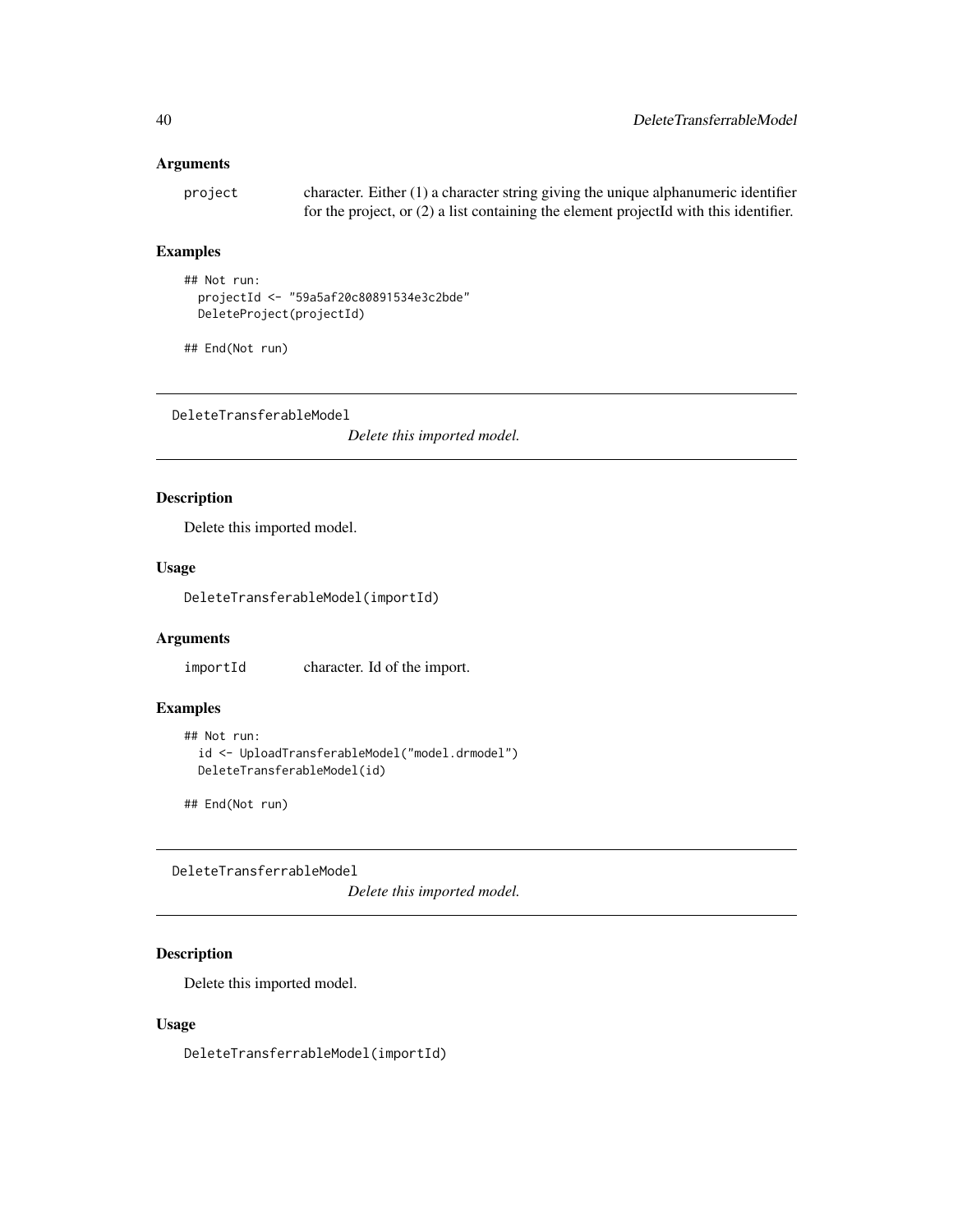## DifferencingMethod 41

## Arguments

importId character. Id of the import.

### Examples

```
## Not run:
 id <- UploadTransferrableModel("model.drmodel")
 DeleteTransferrableModel(id)
```
## End(Not run)

DifferencingMethod *Differencing method*

## Description

Differencing method

# Usage

DifferencingMethod

## Format

An object of class list of length 4.

DownloadComplianceDocTemplate

*Download a compliance doc template (in JSON format).*

### Description

Download a compliance doc template (in JSON format).

### Usage

```
DownloadComplianceDocTemplate(filename = "template.json",
  templateId = NULL, type = NULL)
```
## Arguments

| filename   | character. Filename of file to save the compliance doc template to.                                                                                                       |
|------------|---------------------------------------------------------------------------------------------------------------------------------------------------------------------------|
| templateId | character. Optional. The ID of the template to use in generating custom model<br>documentation.                                                                           |
| type       | character. Optional. The type of compliance doc to get. Can be "normal" to<br>retrieve the default template or "timeSeries" to get the default time series tem-<br>plate. |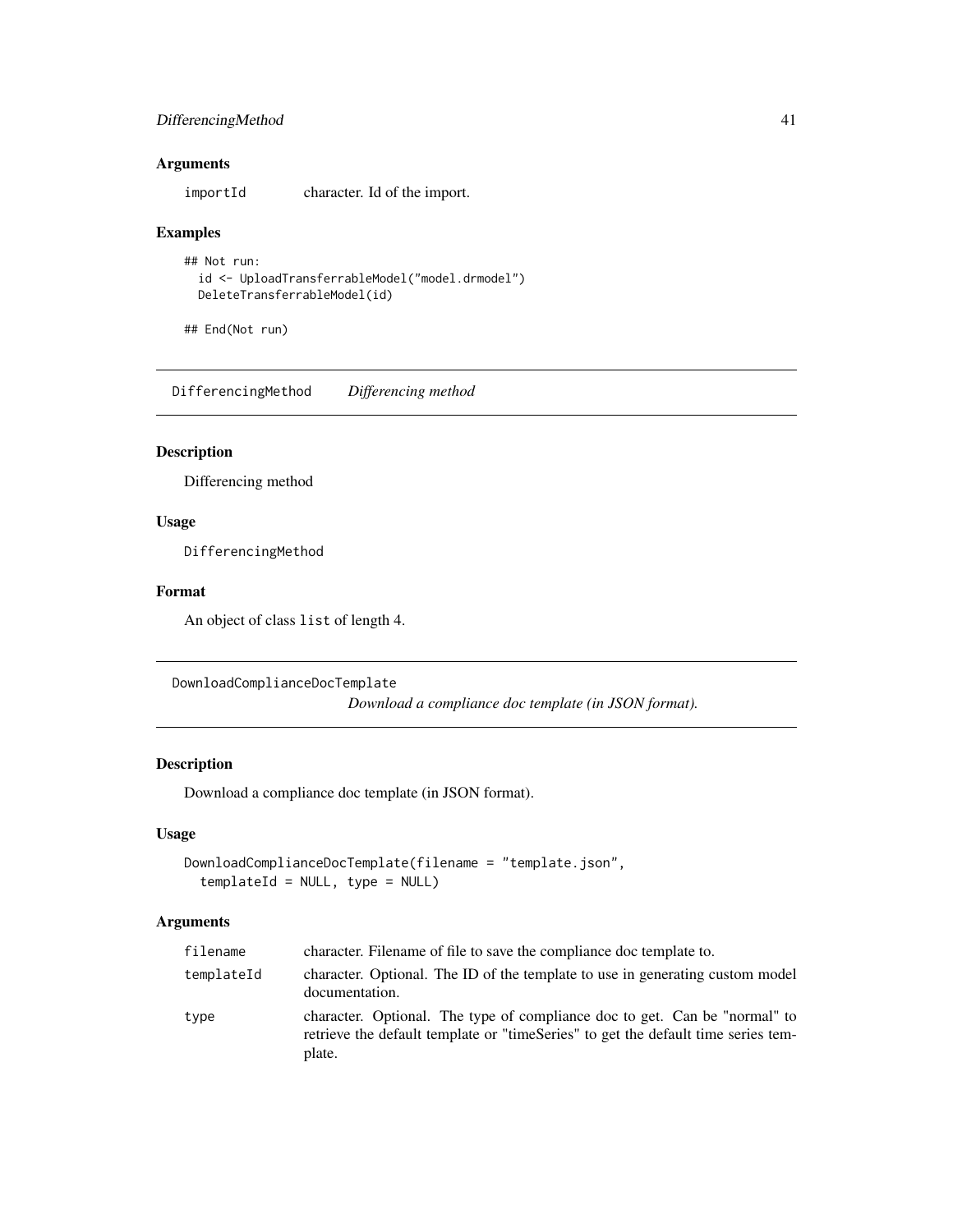Nothing returned, but downloads the file to the stated filename.

#### Examples

```
## Not run:
 DownloadComplianceDocTemplate("template.json") # download the default template
 # download the default template
 DownloadComplianceDocTemplate("template.json", type = "normal")
 # download the default time series template
 DownloadComplianceDocTemplate("template.json" type = "timeSeries")
 templateId <- "5cf85080d9436e5c310c796d"
 DownloadComplianceDocTemplate(templateId) # Download a custom template for a specific ID.
```
## End(Not run)

DownloadComplianceDocumentation

*Download compliance documentation (in DOCX format).*

#### Description

This function will create the compliance documentation first if it has not already been created. To create compliance documentation without downloading it, use CreateComplianceDocumentation. You can then skip the create step in this function by using 'create = FALSE'.

#### Usage

```
DownloadComplianceDocumentation(model, filename, templateId = NULL,
  create = TRUE, maxWait = 600)
```
#### Arguments

| model      | An S3 object of class dataRobotModel like that returned by the function Get-<br>Model, or each element of the list returned by the function ListModels. |
|------------|---------------------------------------------------------------------------------------------------------------------------------------------------------|
| filename   | character. Filename of file to save the compliance documentation to.                                                                                    |
| templateId | character. Optional. The ID of the template to use in generating custom model<br>documentation.                                                         |
| create     | logical. Should we create the compliance documentation prior to downloading?                                                                            |
| maxWait    | integer. How long to wait (in seconds) for compliance documentation creation<br>before raising a timeout error? Default 600.                            |

#### Value

Nothing returned, but downloads the file to the stated filename.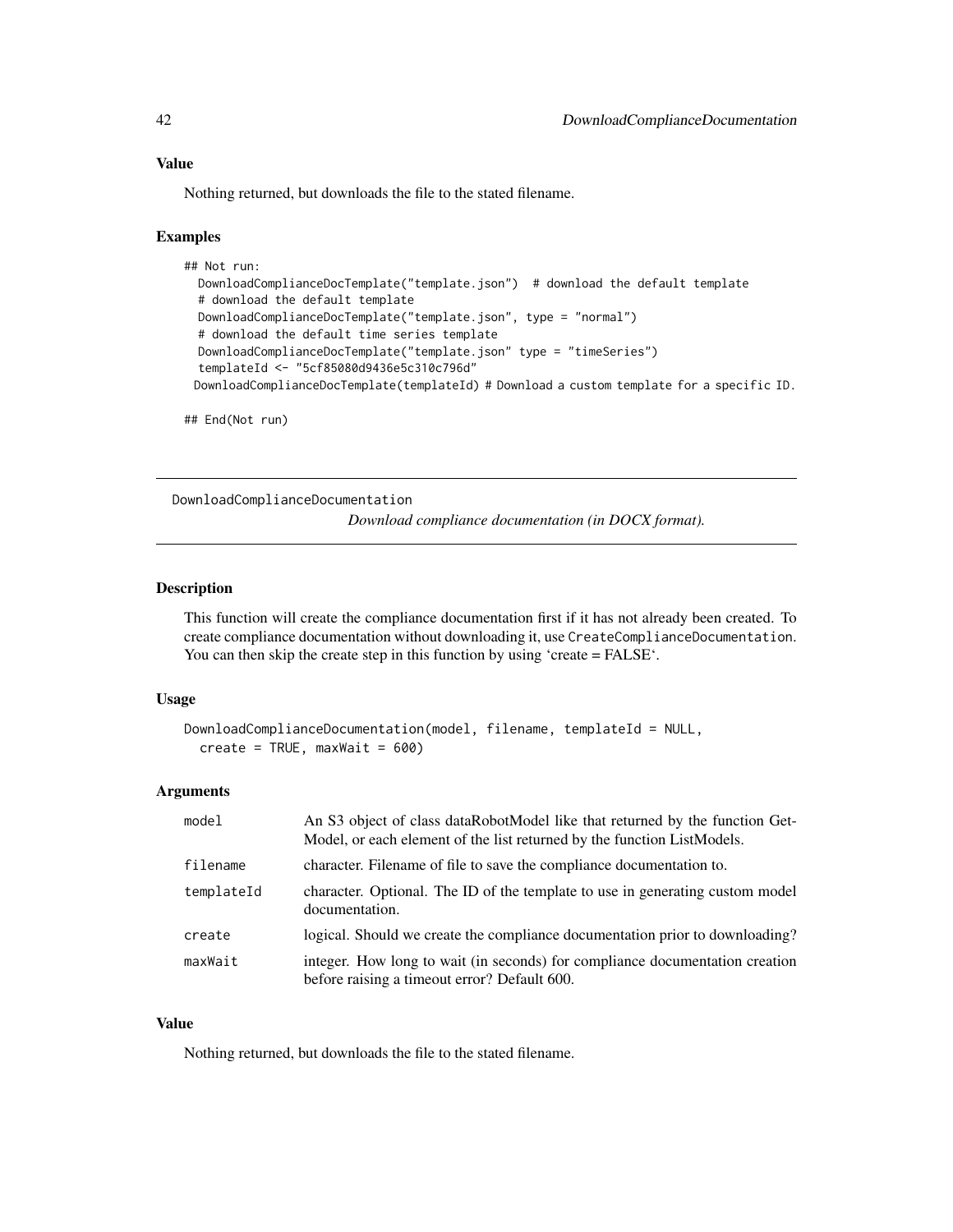## DownloadPredictionExplanations 43

## Examples

```
## Not run:
 projectId <- "59a5af20c80891534e3c2bde"
 modelId <- "5996f820af07fc605e81ead4"
 model <- GetModel(projectId, modelId)
 DownloadComplianceDocumentation(model)
```

```
## End(Not run)
```
DownloadPredictionExplanations

*Function to download and save prediction explanations rows as csv file*

## Description

Function to download and save prediction explanations rows as csv file

### Usage

```
DownloadPredictionExplanations(project, predictionExplanationId, filename,
 encoding = "UTF-8", excludeAdjustedPredictions = TRUE)
```
## Arguments

| project                    | character. Either $(1)$ a character string giving the unique alphanumeric identifier<br>for the project, or $(2)$ a list containing the element projected with this identifier.              |  |
|----------------------------|----------------------------------------------------------------------------------------------------------------------------------------------------------------------------------------------|--|
| predictionExplanationId    |                                                                                                                                                                                              |  |
|                            | character. Id of the prediction explanations.                                                                                                                                                |  |
| filename                   | character. Filename of file to save prediction explanations rows                                                                                                                             |  |
| encoding                   | character. Optional. Character string A string representing the encoding to use<br>in the output file, defaults to 'UTF-8'.                                                                  |  |
| excludeAdjustedPredictions |                                                                                                                                                                                              |  |
|                            | logical. Optional. Set to FALSE to include adjusted predictions, which are<br>predictions adjusted by an exposure column. This is only relevant for projects<br>that use an exposure column. |  |

## Value

Logical TRUE and displays a message to the user if the delete request was successful; otherwise an error message is displayed.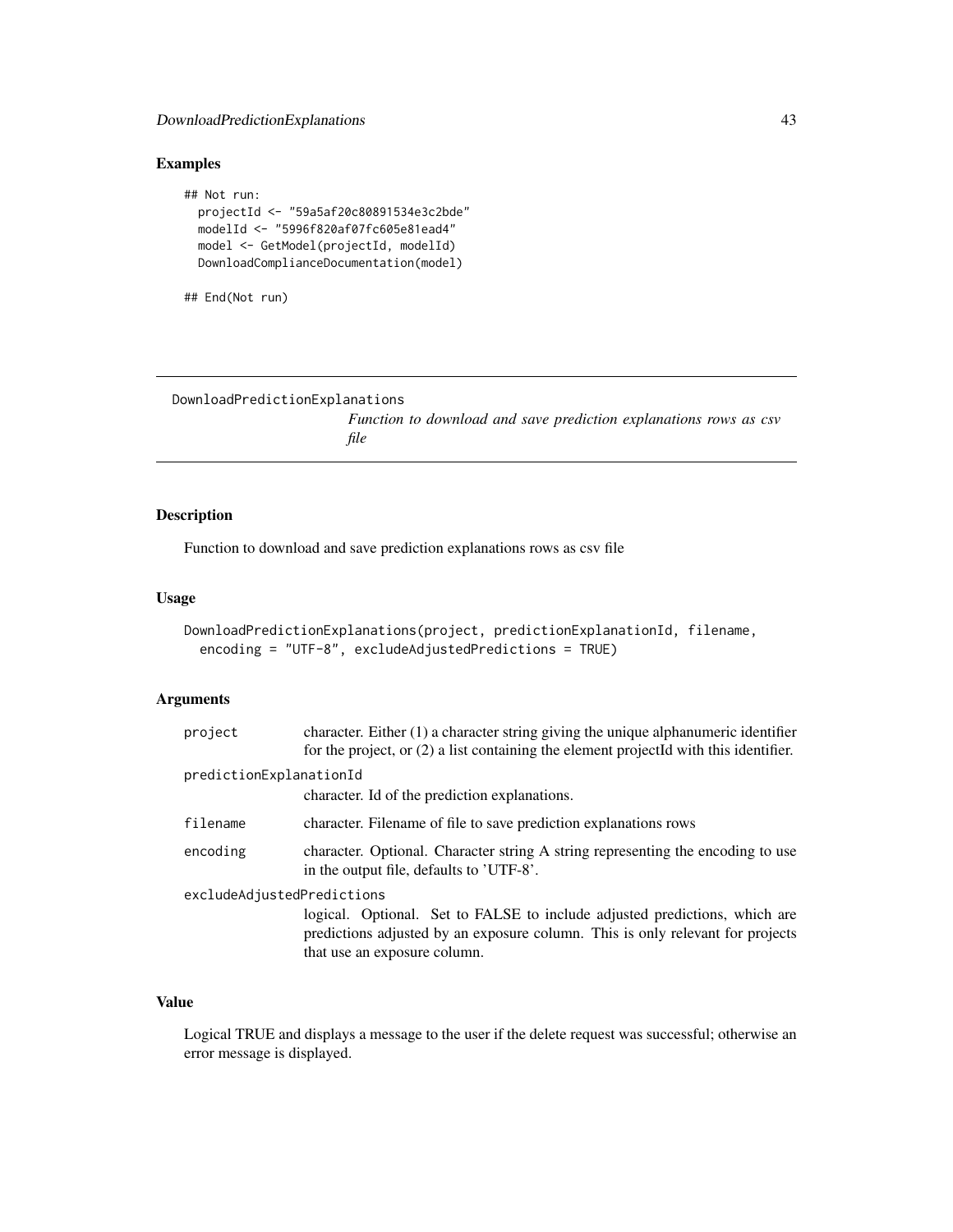### Examples

```
## Not run:
 projectId <- "59a5af20c80891534e3c2bde"
 modelId <- "5996f820af07fc605e81ead4"
 datasets <- ListPredictionDatasets(projectId)
 dataset <- datasets[[1]]
 datasetId <- dataset$id
 model <- GetModel(projectId, modelId)
 jobId <- RequestPredictionExplanations(model, datasetId)
 predictionExplanationId <- GetPredictionExplanationsMetadataFromJobId(projectId, jobId)$id
 file <- file.path(tempdir(), "testPredictionExplanation.csv")
 DownloadPredictionExplanations(projectId, predictionExplanationId, file)
```
## End(Not run)

DownloadPrimeCode *Download the code of DataRobot Prime model and save it to a file.*

## Description

Training a model using a ruleset is a necessary prerequisite for being able to download the code for a ruleset.

### Usage

DownloadPrimeCode(project, primeFileId, filepath)

#### Arguments

| project     | character. Either $(1)$ a character string giving the unique alphanumeric identifier<br>for the project, or $(2)$ a list containing the element projected with this identifier. |
|-------------|---------------------------------------------------------------------------------------------------------------------------------------------------------------------------------|
| primeFileId | numeric. Prime file Id (can be acquired using ListPrimeFiles function)                                                                                                          |
| filepath    | character. The location to save the file to.                                                                                                                                    |

### Examples

```
## Not run:
 projectId <- "59a5af20c80891534e3c2bde"
 primeFiles <- ListPrimeFiles(projectId)
 primeFile <- primeFiles[[1]]
 primeFileId <- primeFile$id
 file <- file.path(tempdir(), "primeCode.py")
 DownloadPrimeCode(projectId, primeFileId, file)
```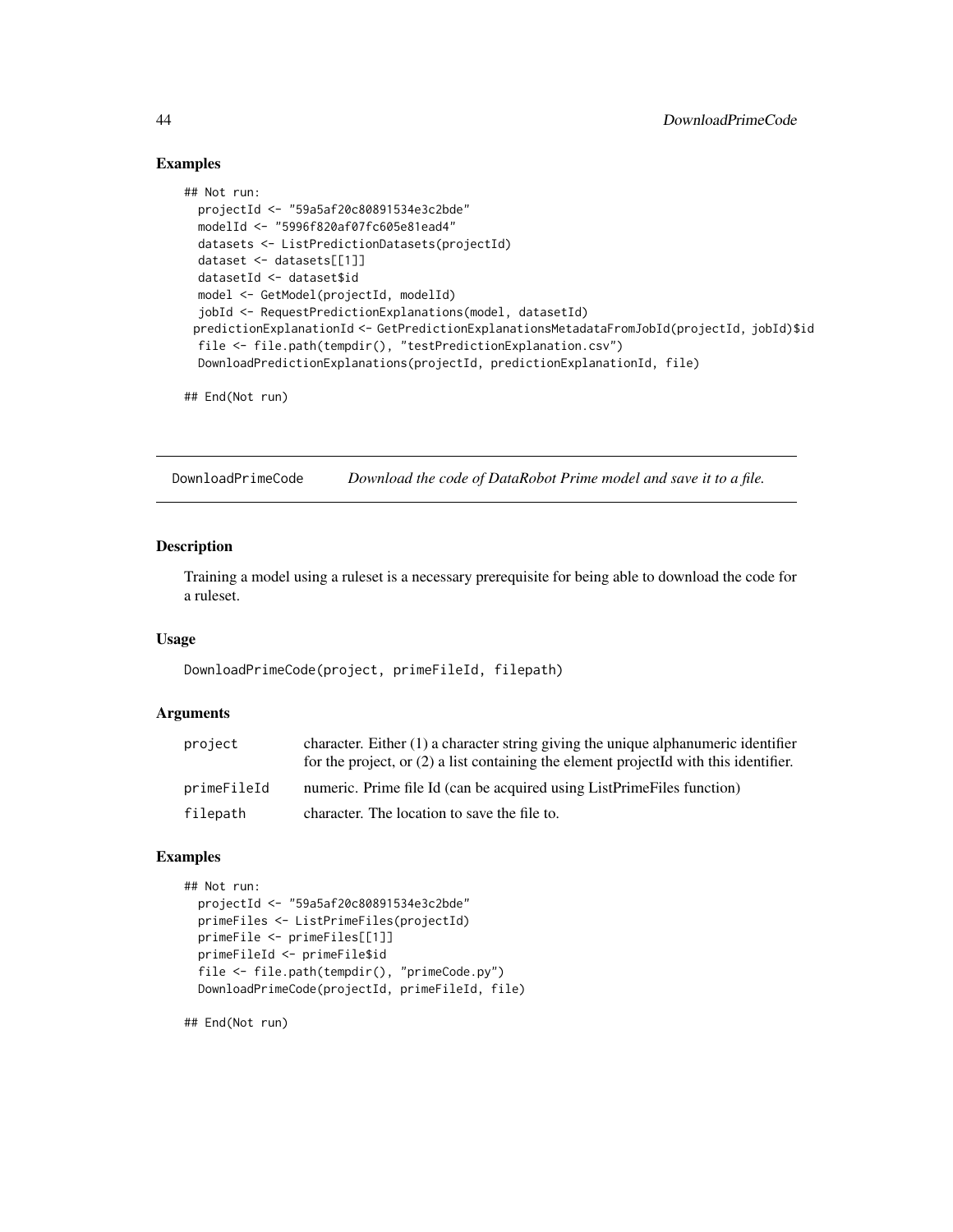DownloadRatingTable *Download a rating table to a CSV.*

### Description

Download a rating table to a CSV.

### Usage

DownloadRatingTable(project, ratingTableId, filename)

#### Arguments

| project  | character. Either $(1)$ a character string giving the unique alphanumeric identifier<br>for the project, or (2) a list containing the element projectId with this identifier. |
|----------|-------------------------------------------------------------------------------------------------------------------------------------------------------------------------------|
|          | ratingTableId character. The ID of the rating table.                                                                                                                          |
| filename | character. Filename of file to save the rating table to.                                                                                                                      |

#### Value

Nothing returned, but downloads the file to the stated filename.

## Examples

```
## Not run:
projectId <- "5984b4d7100d2b31c1166529"
ratingTableId <- "5984b4d7100d2b31c1166529"
file <- file.path(tempdir(), "ratingTable.csv")
DownloadRatingTable(projectId, ratingTableId, file)
```
## End(Not run)

DownloadScoringCode *Download scoring code JAR*

## Description

Download scoring code JAR

### Usage

```
DownloadScoringCode(project, modelId, fileName, sourceCode = FALSE)
```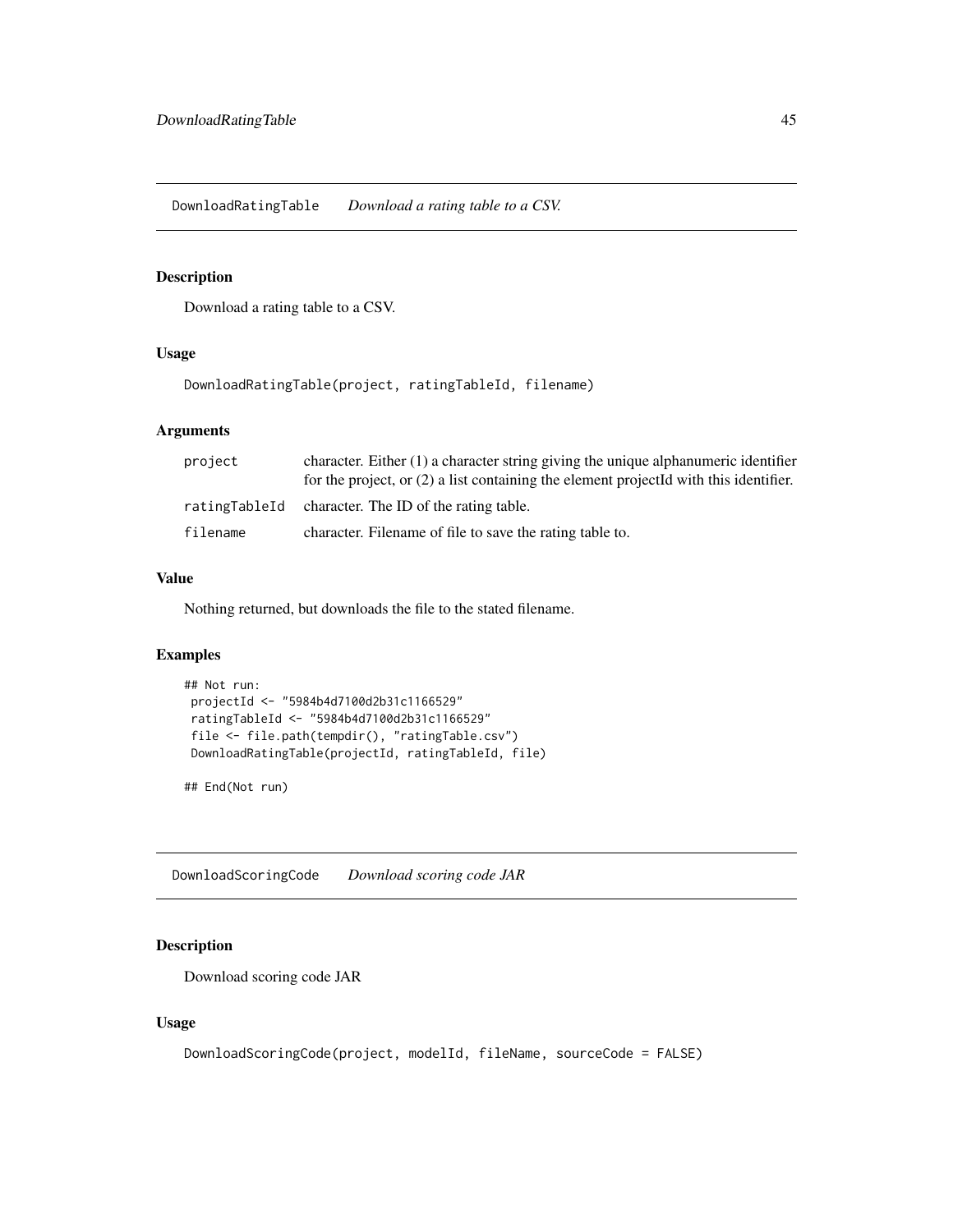# Arguments

| project    | character. Either $(1)$ a character string giving the unique alphanumeric identifier<br>for the project, or $(2)$ a list containing the element projected with this identifier. |
|------------|---------------------------------------------------------------------------------------------------------------------------------------------------------------------------------|
| modelId    | character. Unique alphanumeric identifier for the model of interest.                                                                                                            |
| fileName   | character. File path where scoring code will be saved.                                                                                                                          |
| sourceCode | logical. Optional. Set to TRUE to download source code archive. It will not be<br>executable.                                                                                   |

# Examples

```
## Not run:
  projectId <- "59a5af20c80891534e3c2bde"
  modelId <- "5996f820af07fc605e81ead4"
  file <- file.path(tempdir(), "scoringCode.jar")
  DownloadScoringCode(projectId, modelId, file)
```
## End(Not run)

DownloadSeriesAccuracy

*Download the series accuracy for a model, computing it if not already computed.*

# Description

Download the series accuracy for a model, computing it if not already computed.

## Usage

```
DownloadSeriesAccuracy(model, filename, encoding = "UTF-8")
```
## Arguments

| model    | character. The model for which you want to compute Feature Impact, e.g. from<br>the list of models returned by ListModels (project). |
|----------|--------------------------------------------------------------------------------------------------------------------------------------|
| filename | character. Filename of file to save reason codes rows                                                                                |
| encoding | character. Optional. Character string A string representing the encoding to use<br>in the output file, defaults to 'UTF-8'.          |

# Value

Nothing returned, but downloads the file to the stated filename.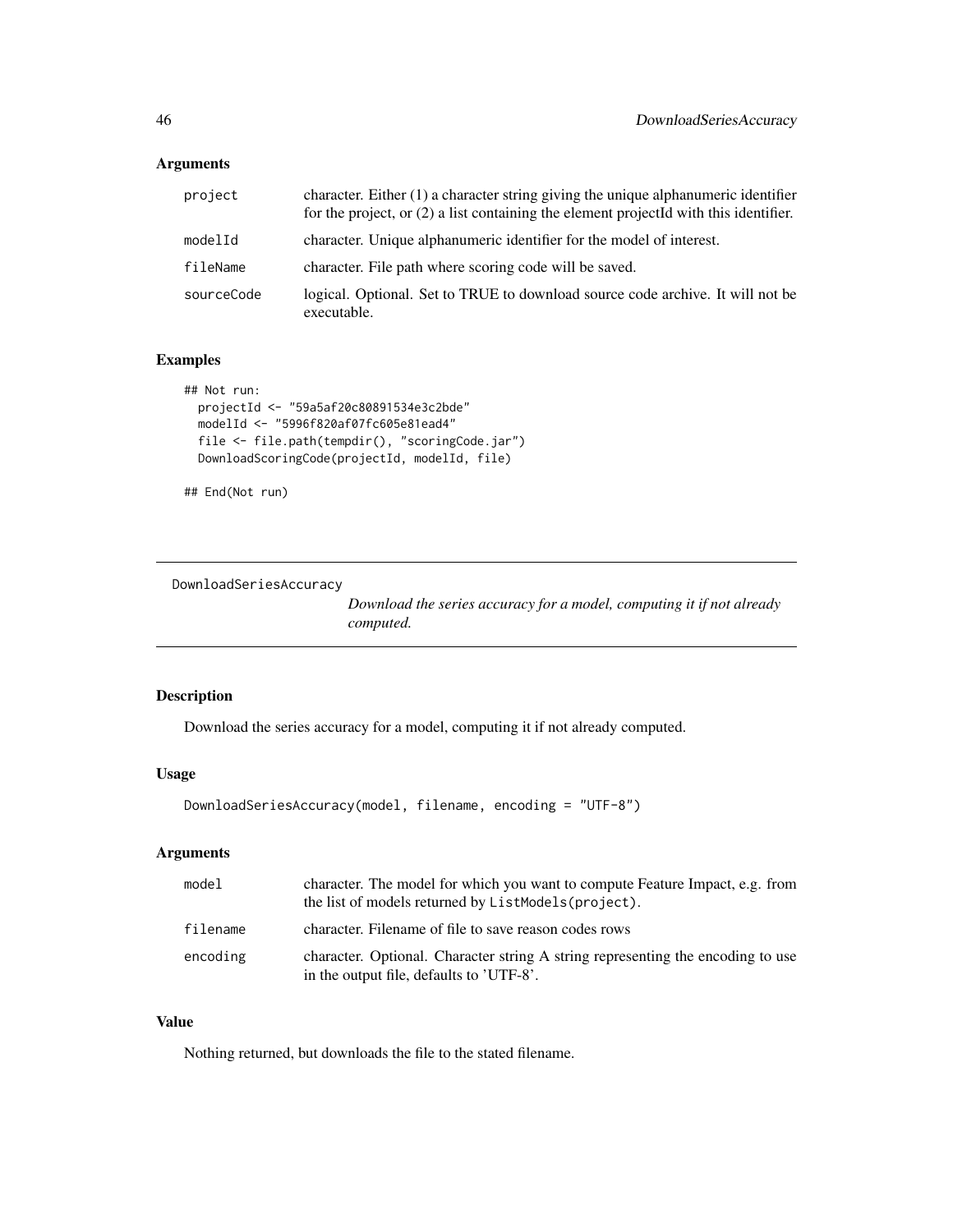## DownloadTimeSeriesFeatureDerivationLog 47

## Examples

```
## Not run:
 projectId <- "5984b4d7100d2b31c1166529"
 modelId <- "5984b4d7100d2b31c1166529"
 model <- GetModel(projectId, modelId)
 DownloadSeriesAccuracy(model, "seriesAccuracy.csv")
```

```
## End(Not run)
```
DownloadTimeSeriesFeatureDerivationLog *Download the time series feature derivation log as a text file.*

## Description

Download the time series feature derivation log as a text file.

#### Usage

DownloadTimeSeriesFeatureDerivationLog(project, file)

### Arguments

| project | character. Either $(1)$ a character string giving the unique alphanumeric identifier<br>for the project, or $(2)$ a list containing the element projected with this identifier. |
|---------|---------------------------------------------------------------------------------------------------------------------------------------------------------------------------------|
| file    | character. The name or path of the file to download to.                                                                                                                         |

### Value

Nothing, but writes the output to the desired file.

## See Also

[GetTimeSeriesFeatureDerivationLog](#page-123-0)

# Examples

```
## Not run:
projectId <- "5984b4d7100d2b31c1166529"
DownloadTimeSeriesFeatureDerivationLog(projectId, "featureLog.txt")
```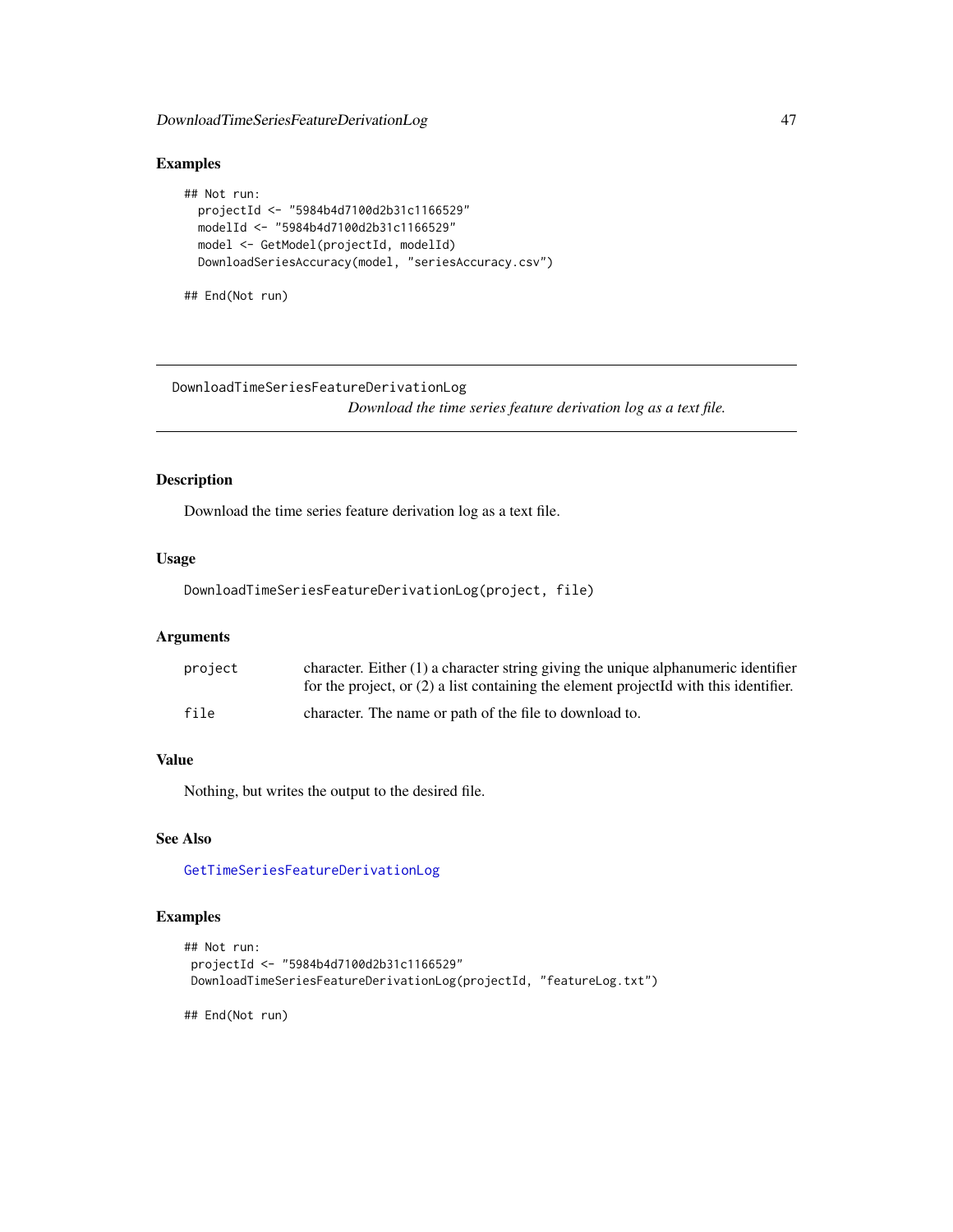DownloadTrainingPredictions

*Download training predictions on a specified data set.*

## Description

Download training predictions on a specified data set.

#### Usage

```
DownloadTrainingPredictions(project, predictionId, filename,
 encoding = "UTE-8")
```
### Arguments

| project      | character. Either $(1)$ a character string giving the unique alphanumeric identifier<br>for the project, or (2) a list containing the element projectId with this identifier. |
|--------------|-------------------------------------------------------------------------------------------------------------------------------------------------------------------------------|
| predictionId | character. ID of the prediction to retrieve training predictions for.                                                                                                         |
| filename     | character. Filename of file to save reason codes rows                                                                                                                         |
| encoding     | character. Optional. Character string A string representing the encoding to use<br>in the output file, defaults to 'UTF-8'.                                                   |

## Value

NULL, but will produce a CSV with a dataframe with out-of-fold predictions for the training data.

### Examples

```
## Not run:
 projectId <- "59a5af20c80891534e3c2bde"
 predictions <- ListTrainingPredictions(projectId)
 predictionId <- predictions[[1]]$predictionId
 file <- file.path(tempdir(), "myTrainingPredictions.csv")
 DownloadTrainingPredictions(proejctId, predictionId, file)
```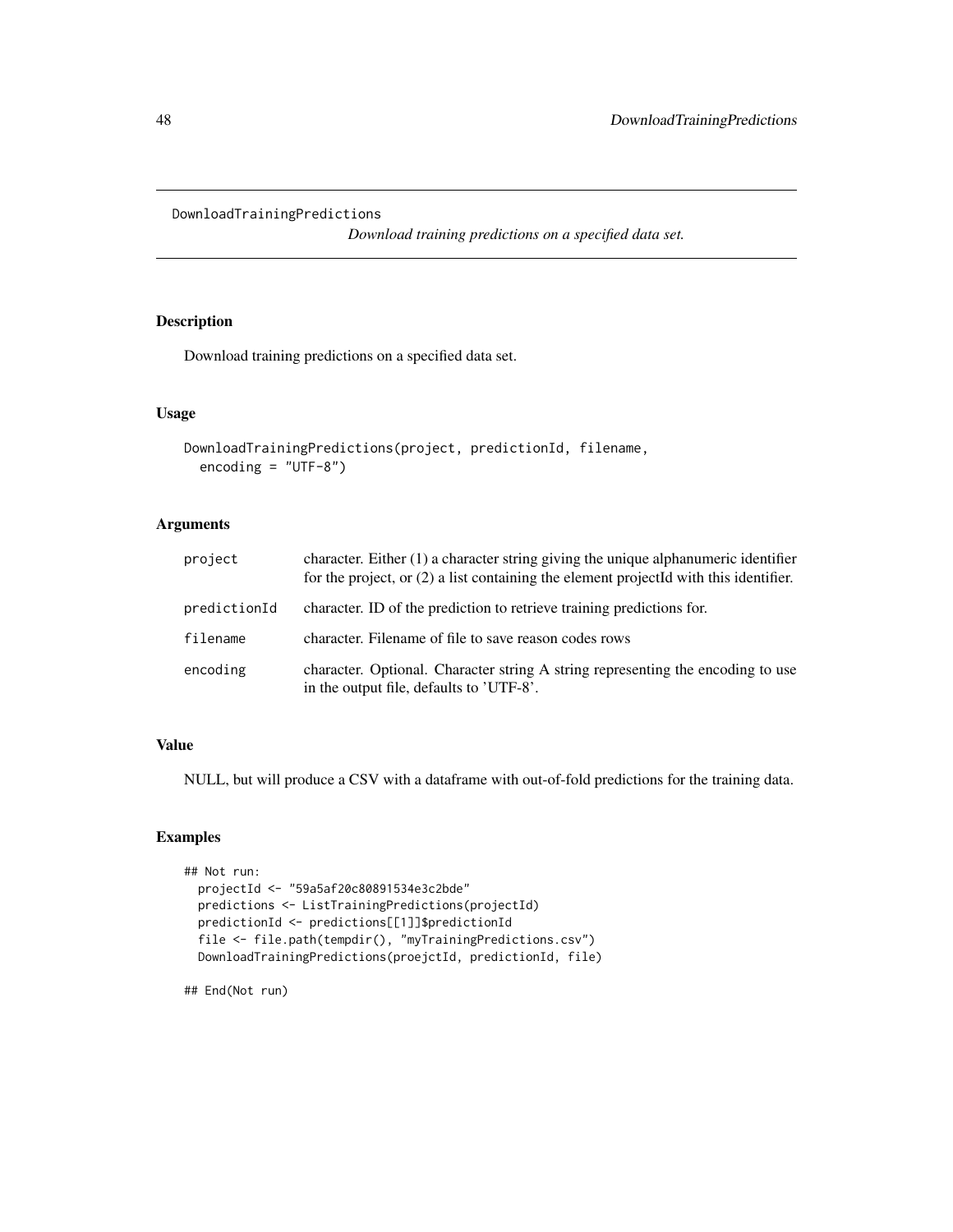```
DownloadTransferableModel
```
*Download an transferable model file for use in an on-premise DataRobot standalone prediction environment.*

# Description

This function can only be used if model export is enabled, and will only be useful if you have an on-premise environment in which to import it.

#### Usage

DownloadTransferableModel(project, modelId, modelFile)

### Arguments

| project   | character. Either $(1)$ a character string giving the unique alphanumeric identifier<br>for the project, or $(2)$ a list containing the element projected with this identifier. |
|-----------|---------------------------------------------------------------------------------------------------------------------------------------------------------------------------------|
| modelId   | numeric. Unique alphanumeric identifier for the model of interest.                                                                                                              |
| modelFile | character. File name to be use for transferable model                                                                                                                           |

## Examples

```
## Not run:
 projectId <- "59a5af20c80891534e3c2bde"
 modelId <- "5996f820af07fc605e81ead4"
 file <- file.path(tempdir(), "model.drmodel")
 DownloadTransferableModel(projectId, modelId, file)
```
## End(Not run)

DownloadTransferrableModel

*Download an transferrable model file for use in an on-premise DataRobot standalone prediction environment.*

## Description

This function can only be used if model export is enabled, and will only be useful if you have an on-premise environment in which to import it.

### Usage

DownloadTransferrableModel(project, modelId, modelFile)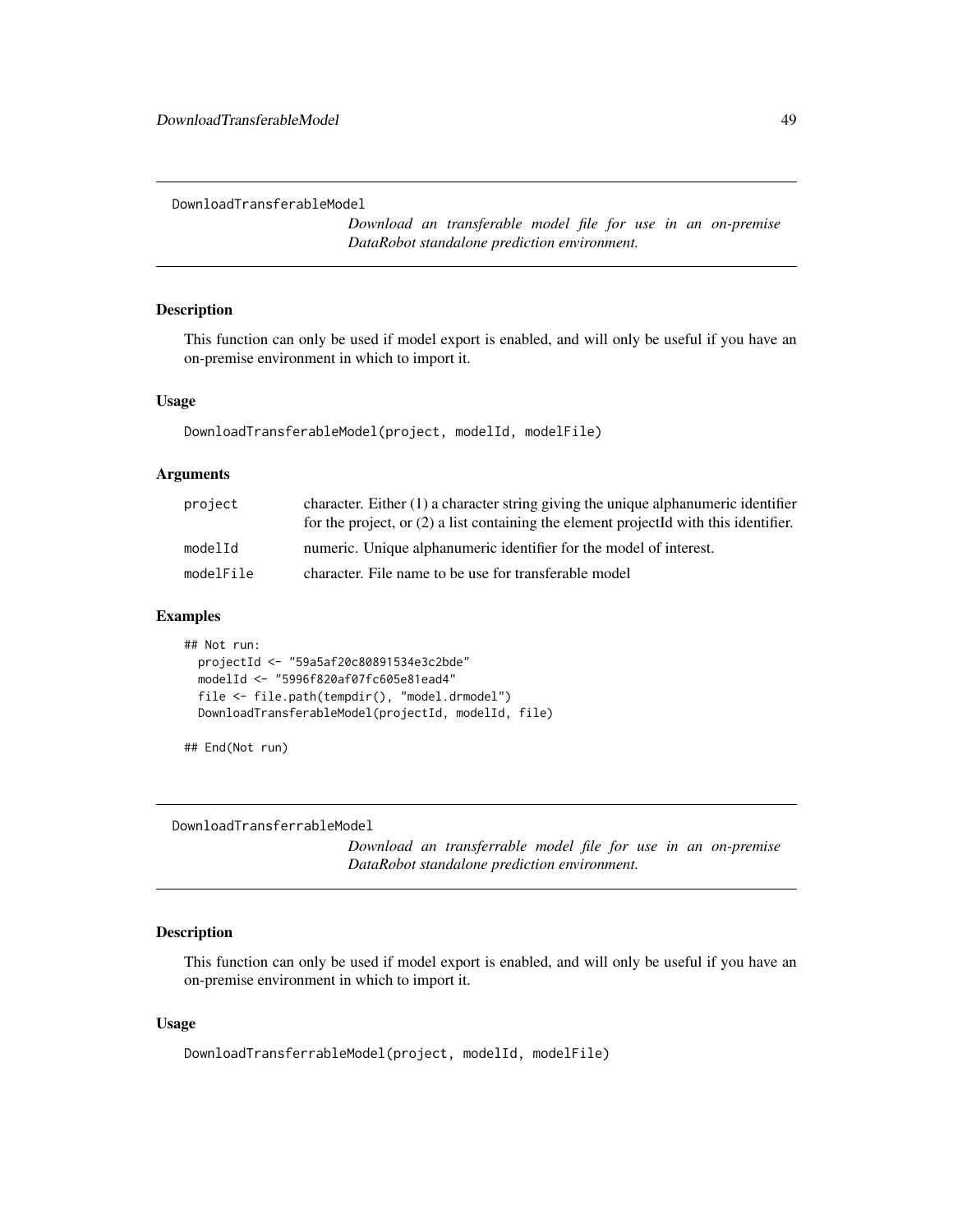### Arguments

| project   | character. Either $(1)$ a character string giving the unique alphanumeric identifier<br>for the project, or $(2)$ a list containing the element projected with this identifier. |
|-----------|---------------------------------------------------------------------------------------------------------------------------------------------------------------------------------|
| modelId   | numeric. Unique alphanumeric identifier for the model of interest.                                                                                                              |
| modelFile | character. File name to be use for transferrable model                                                                                                                          |

### Examples

```
## Not run:
 projectId <- "59a5af20c80891534e3c2bde"
 modelId <- "5996f820af07fc605e81ead4"
 file <- file.path(tempdir(), "model.drmodel")
 DownloadTransferrableModel(projectId, modelId, file)
```
## End(Not run)

ExpectHasKeys *Make sure that the object has all of the keys specified. Also tests that there are not additional keys if* allowAdditional *is FALSE (default).*

### Description

Make sure that the object has all of the keys specified. Also tests that there are not additional keys if allowAdditional is FALSE (default).

### Usage

```
ExpectHasKeys(obj, keys, allowAdditional = FALSE)
```
### Arguments

| obi | object. A list, vector, or data frame to check names. |
|-----|-------------------------------------------------------|
|-----|-------------------------------------------------------|

keys character. A vector of names of keys to check.

allowAdditional

logical. Should we allow there to be more keys than specified?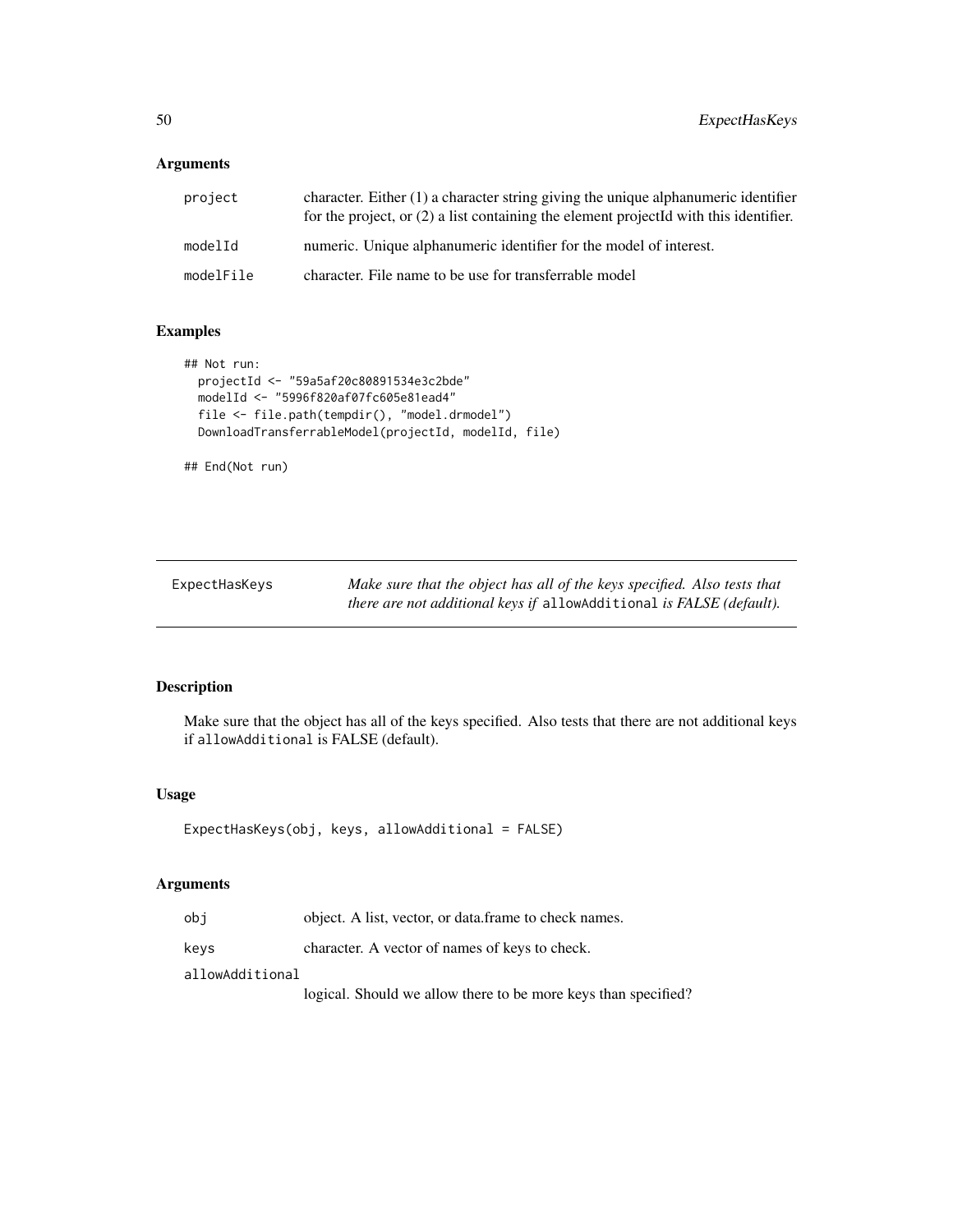FeatureFromAsyncUrl *Retrieve a feature from the creation URL*

## Description

If feature creation times out, the error message includes a URL corresponding to the creation task. That URL can be passed to this function (which will return the feature details when finished) to resume waiting for feature creation.

### Usage

```
FeatureFromAsyncUrl(asyncUrl, maxWait = 600)
```
## Arguments

| asyncUrl | The temporary status URL                                                    |
|----------|-----------------------------------------------------------------------------|
| maxWait  | The maximum time to wait (in seconds) for project creation before aborting. |

GenerateDatetimePartition

*Preview the full partitioning determined by a DatetimePartitioningSpecification*

### Description

Based on the project dataset and the partitioning specification, inspect the full partitioning that would be used if the same specification were passed into SetTarget. This is not intended to be passed to SetTarget.

### Usage

GenerateDatetimePartition(project, spec)

## Arguments

| project | character. Either $(1)$ a character string giving the unique alphanumeric identifier<br>for the project, or (2) a list containing the element projectId with this identifier. |
|---------|-------------------------------------------------------------------------------------------------------------------------------------------------------------------------------|
| spec    | list. Date time partition specification returned by CreateDate timePartitionSpecification                                                                                     |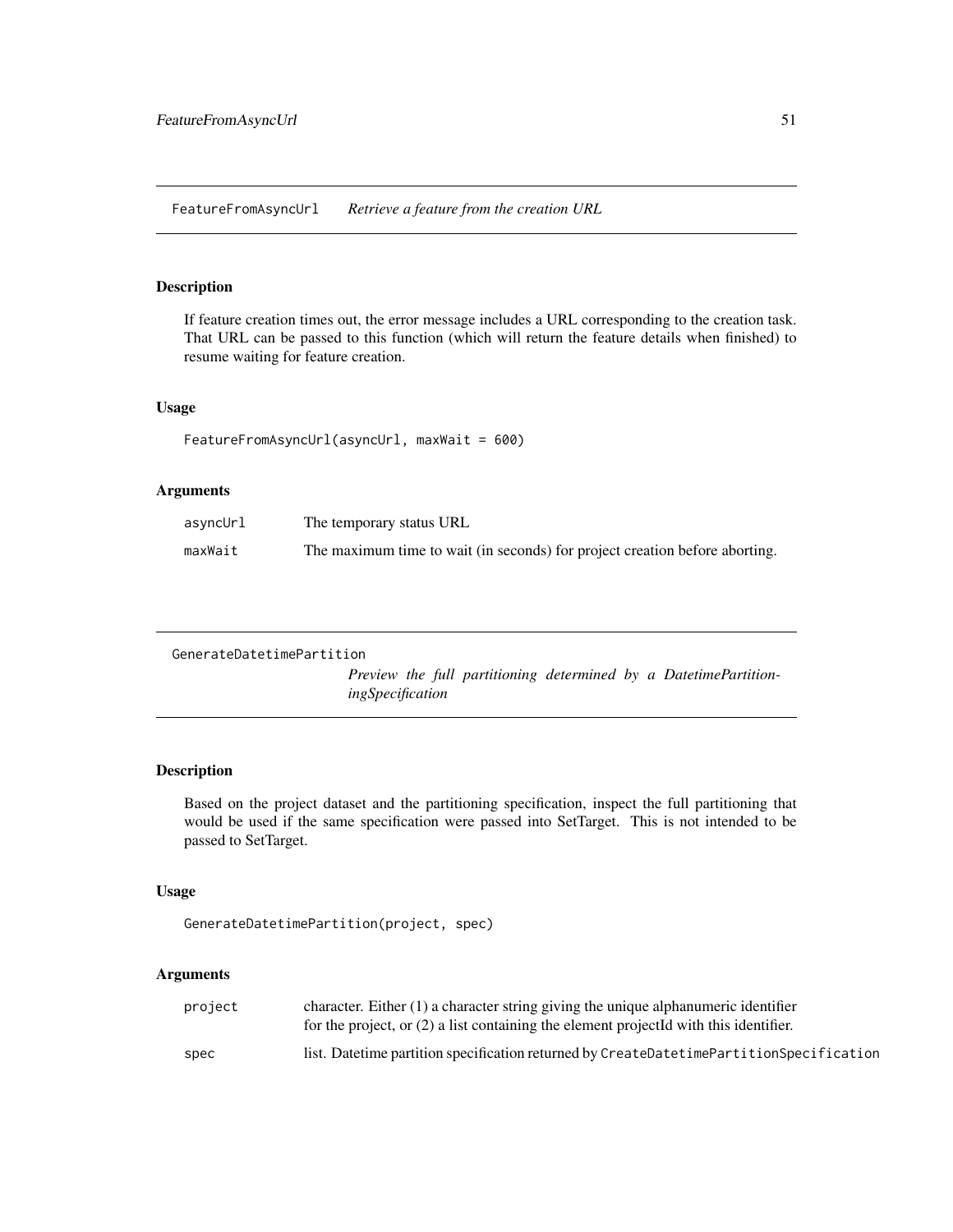### Value

list describing datetime partition with following components

- cvMethod. The type of validation scheme used for the project.
- projectId character. The id of the project this partitioning applies to.
- datetimePartitionColumn character. The name of the column whose values as dates are used to assign a row to a particular partition.
- dateFormat character. The format (e.g. " partition column was interpreted (compatible with strftime [https://docs.python.org/2/library/time.html#time.strftime]).
- autopilotDataSelectionMethod character. Whether models created by the autopilot use "row-Count" or "duration" as their dataSelectionMethod.
- validationDuration character. The validation duration specified when initializing the partitioning - not directly significant if the backtests have been modified, but used as the default validationDuration for the backtests.
- availableTrainingStartDate character. The start date of the available training data for scoring the holdout.
- availableTrainingDuration character. The duration of the available training data for scoring the holdout.
- availableTrainingRowCount integer. The number of rows in the available training data for scoring the holdout. Only available when retrieving the partitioning after setting the target.
- availableTrainingEndDate character. The end date of the available training data for scoring the holdout.
- primaryTrainingStartDate character. The start date of primary training data for scoring the holdout.
- primaryTrainingDuration character. The duration of the primary training data for scoring the holdout.
- primaryTrainingRowCount integer. The number of rows in the primary training data for scoring the holdout. Only available when retrieving the partitioning after setting the target.
- primaryTrainingEndDate character. The end date of the primary training data for scoring the holdout.
- gapStartDate character. The start date of the gap between training and holdout scoring data.
- gapDuration character. The duration of the gap between training and holdout scoring data.
- gapRowCount integer. The number of rows in the gap between training and holdout scoring data. Only available when retrieving the partitioning after setting the target.
- gapEndDate character. The end date of the gap between training and holdout scoring data.
- holdoutStartDate character. The start date of holdout scoring data.
- holdoutDuration character. The duration of the holdout scoring data.
- holdoutRowCount integer. The number of rows in the holdout scoring data. Only available when retrieving the partitioning after setting the target.
- holdoutEndDate character. The end date of the holdout scoring data.
- numberOfBacktests integer. the number of backtests used.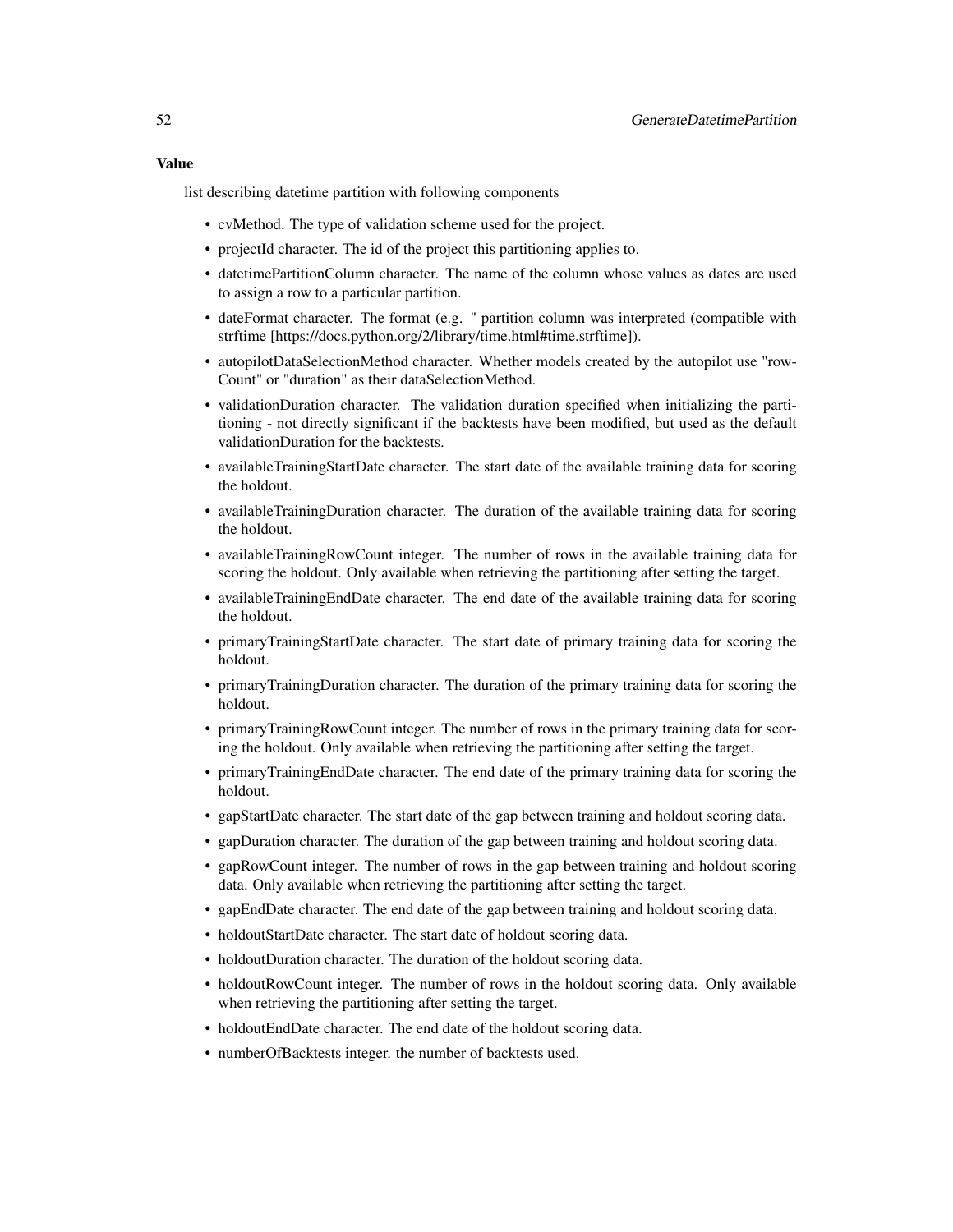- backtests data.frame. A data frame of partition backtest. Each element represent one backtest and has the following components: index, availableTrainingStartDate, availableTrainingDuration, availableTrainingRowCount, availableTrainingEndDate, primaryTrainingStartDate, primaryTrainingDuration, primaryTrainingRowCount, primaryTrainingEndDate, gapStartDate, gapDuration, gapRowCount, gapEndDate, validationStartDate, validationDuration, validationRowCount, validationEndDate, totalRowCount.
- useTimeSeries logical. Whether the project is a time series project (if TRUE) or an OTV project which uses datetime partitioning (if FALSE).
- defaultToKnownInAdvance logical. Whether the project defaults to treating features as a priori. A priori features are time series features that are expected to be known for dates in the future when making predictions (e.g., "is this a holiday").
- featureDerivationWindowStart integer. Offset into the past to define how far back relative to the forecast point the feature derivation window should start. Only used for time series projects. Expressed in terms of the timeUnit of the datetimePartitionColumn.
- featureDerivationWindowEnd integer. Offset into the past to define how far back relative to the forecast point the feature derivation window should end. Only used for time series projects. Expressed in terms of the timeUnit of the datetimePartitionColumn.
- forecastWindowStart integer. Offset into the future to define how far forward relative to the forecast point the forecast window should start. Only used for time series projects. Expressed in terms of the timeUnit of the datetimePartitionColumn.
- forecastWindowEnd integer. Offset into the future to define how far forward relative to the forecast point the forecast window should end. Only used for time series projects. Expressed in terms of the timeUnit of the datetimePartitionColumn.
- featureSettings list. A list specifying settings for each feature.
- treatAsExponential character. Specifies whether to treat data as exponential trend and apply transformations like log-transform. Uses values from from TreatAsExponential.
- differencingMethod character. Used to specify differencing method to apply if data is stationary. Use values from DifferencingMethod.
- windowsBasisUnit character. Indicates which unit is the basis for the feature derivation window and forecast window. Uses values from TimeUnit and the value "ROW".
- periodicities list. A list of periodicities for different times, specified as a list of lists, where each list item specifies the 'timeSteps' for a particular 'timeUnit'. Will be
- totalRowCount integer. The number of rows in the project dataset. Only available when retrieving the partitioning after setting the target. Thus it will be NULL for GenerateDatetimePartition and populated for GetDatetimePartition.
- validationRowCount integer. The number of rows in the validation set.
- multiseriesIdColumns list. A list of the names of multiseries id columns to define series.
- numberOfKnownInAdvanceFeatures integer. The number of known in advance features.
- useCrossSeriesFeatures logical. Whether or not cross series features are included.
- aggregationType character. The aggregation type to apply when creating cross series features. See SeriesAggregationType.
- calendarId character. The ID of the calendar used for this project, if any.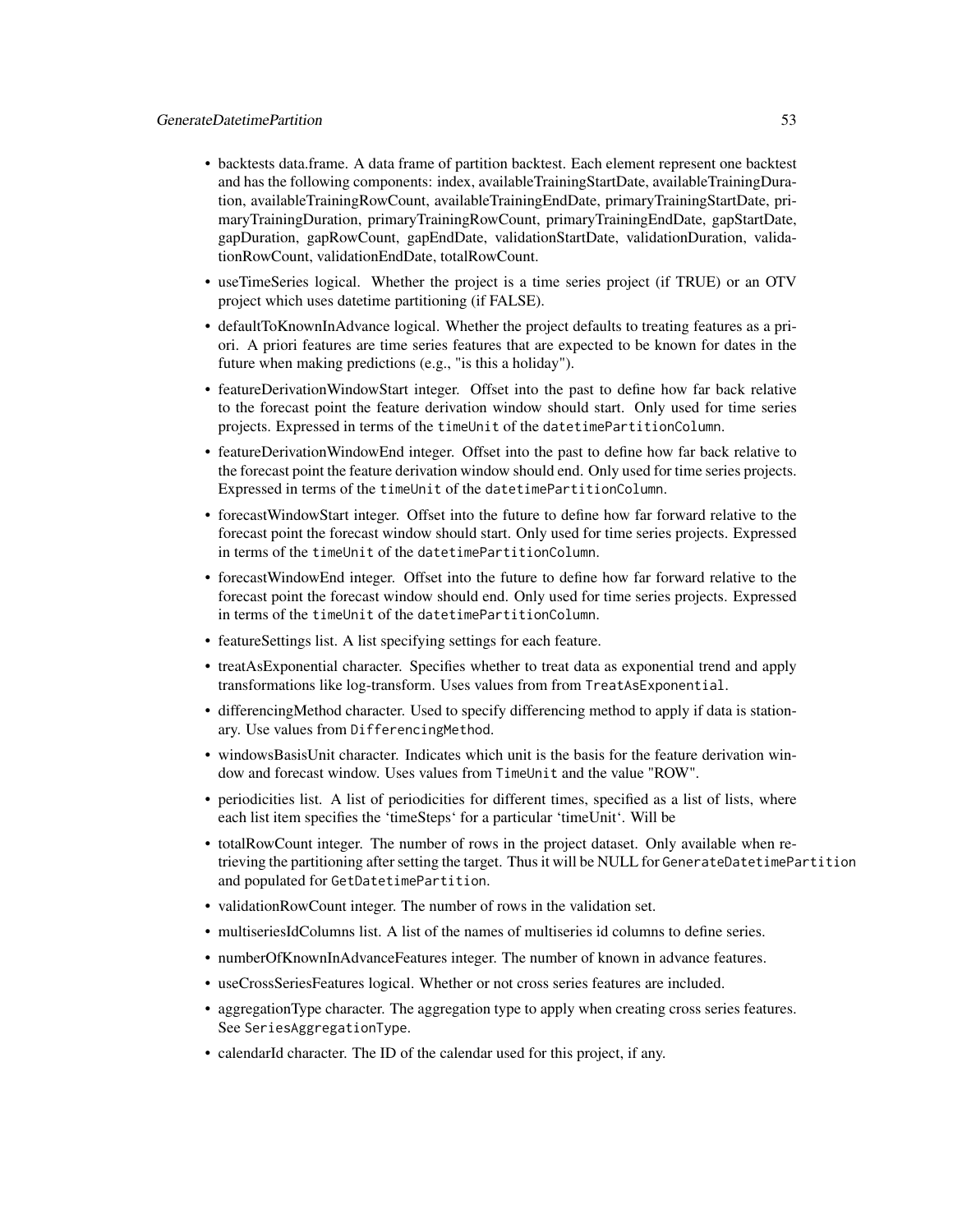### Examples

```
## Not run:
 projectId <- "59a5af20c80891534e3c2bde"
 partitionSpec <- CreateDatetimePartitionSpecification("date_col")
 GenerateDatetimePartition(projectId, partitionSpec)
```
## End(Not run)

GetBlenderModel *Retrieve the details of a specified blender model*

## **Description**

This function returns a DataRobot S3 object of class dataRobotModel for the model defined by project and modelId.

### Usage

GetBlenderModel(project, modelId)

#### Arguments

| project | character. Either $(1)$ a character string giving the unique alphanumeric identifier    |
|---------|-----------------------------------------------------------------------------------------|
|         | for the project, or $(2)$ a list containing the element projected with this identifier. |
| modelId | character. Unique alphanumeric identifier for the blender model of interest.            |

### Value

An S3 object of class 'dataRobotBlenderModel', which is a list with the following components:

- featurelistId. Character string: unique alphanumeric identifier for the = featurelist on which the model is based.
- processes. Character vector with components describing preprocessing; may include model-Type.
- featurelistName. Character string giving the name of the featurelist on which the model is based.
- projectId. Character string giving the unique alphanumeric identifier for the project.
- samplePct. Numeric: percentage of the dataset used to form the training dataset
- isFrozen. Logical : is model created with frozen tuning parameters.
- modelType. Character string describing the model type.
- metrics. List with one element for each valid metric associated with the model. Each element is a list with elements for each possible evaluation type (holdout, validation, and crossValidation).
- modelCategory. Character string giving model category (e.g., blend, model).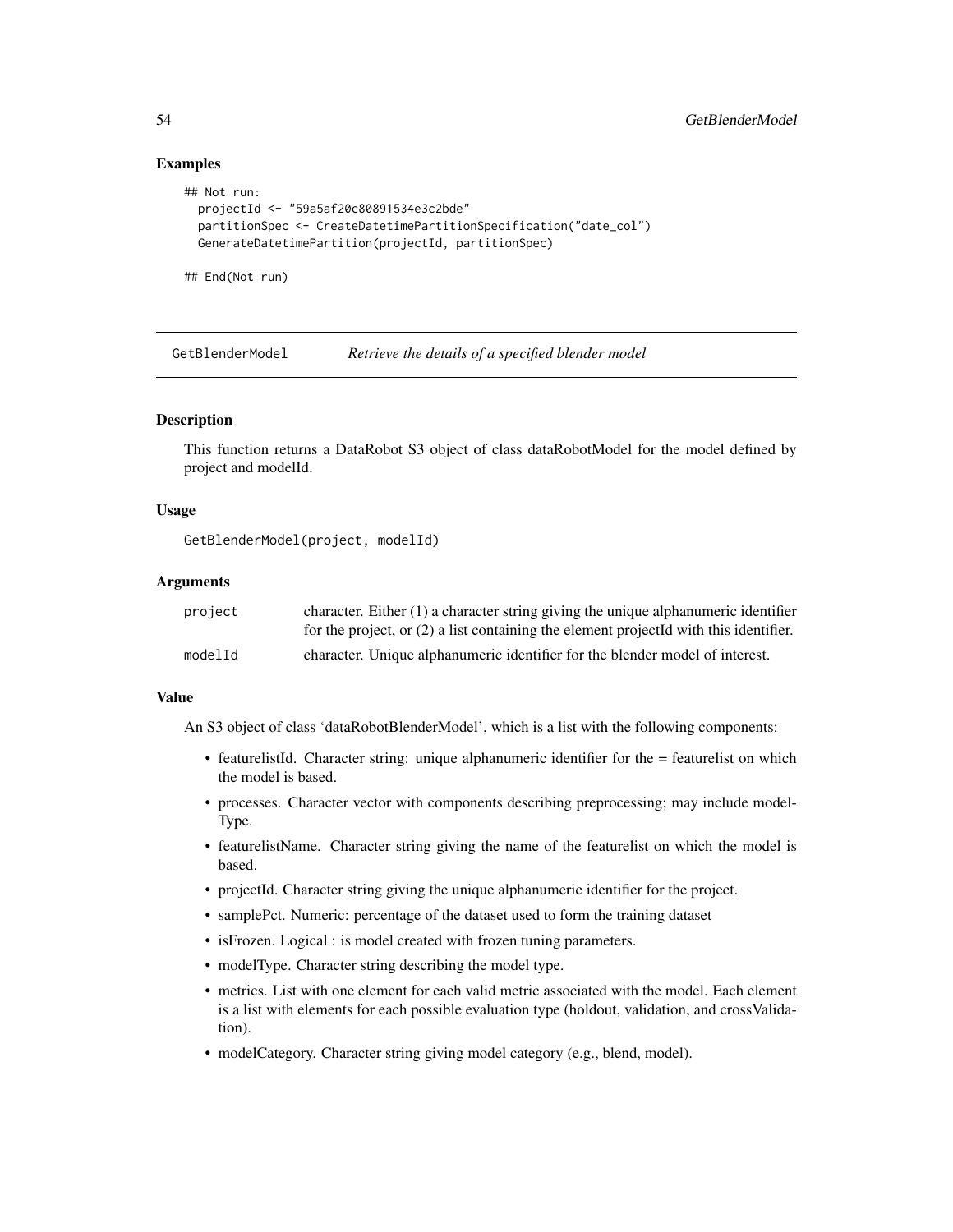- blueprintId. Character string giving the unique DataRobot blueprint identifier on which the model is based.
- modelIds. Character string giving the unique alphanumeric model identifier of blended models.
- blenderMethod. Character string describing blender method.
- modelId. Character string giving the unique alphanumeric blender model identifier.
- projectName. Character string: name of project defined by projectId.
- projectTarget. Character string defining the target variable predicted by all models in the project.
- projectMetric. Character string defining the fitting metric optimized by all project models.

#### Examples

```
## Not run:
 projectId <- "59a5af20c80891534e3c2bde"
 modelId <- "5996f820af07fc605e81ead4"
 GetBlenderModel(projectId, modelId)
```

```
## End(Not run)
```
GetBlenderModelFromJobId

*Retrieve a new or updated blender model defined by modelJobId*

### **Description**

The function RequestBlender initiates the creation of new blender models in a DataRobot project. It submits requests to the DataRobot modeling engine and returns an integer-valued modelJobId. The GetBlenderModelFromJobId function polls the modeling engine until the model has been built or a specified time limit is exceeded, returning an S3 object of class 'dataRobotBlenderModel' when the model is available.

### Usage

```
GetBlenderModelFromJobId(project, modelJobId, maxWait = 600)
```
### Arguments

| project    | character. Either $(1)$ a character string giving the unique alphanumeric identifier<br>for the project, or $(2)$ a list containing the element projected with this identifier. |
|------------|---------------------------------------------------------------------------------------------------------------------------------------------------------------------------------|
| modelJobId | integer. The integer returned by RequestBlender.                                                                                                                                |
| maxWait    | integer. The maximum time (in seconds) to wait for the model job to                                                                                                             |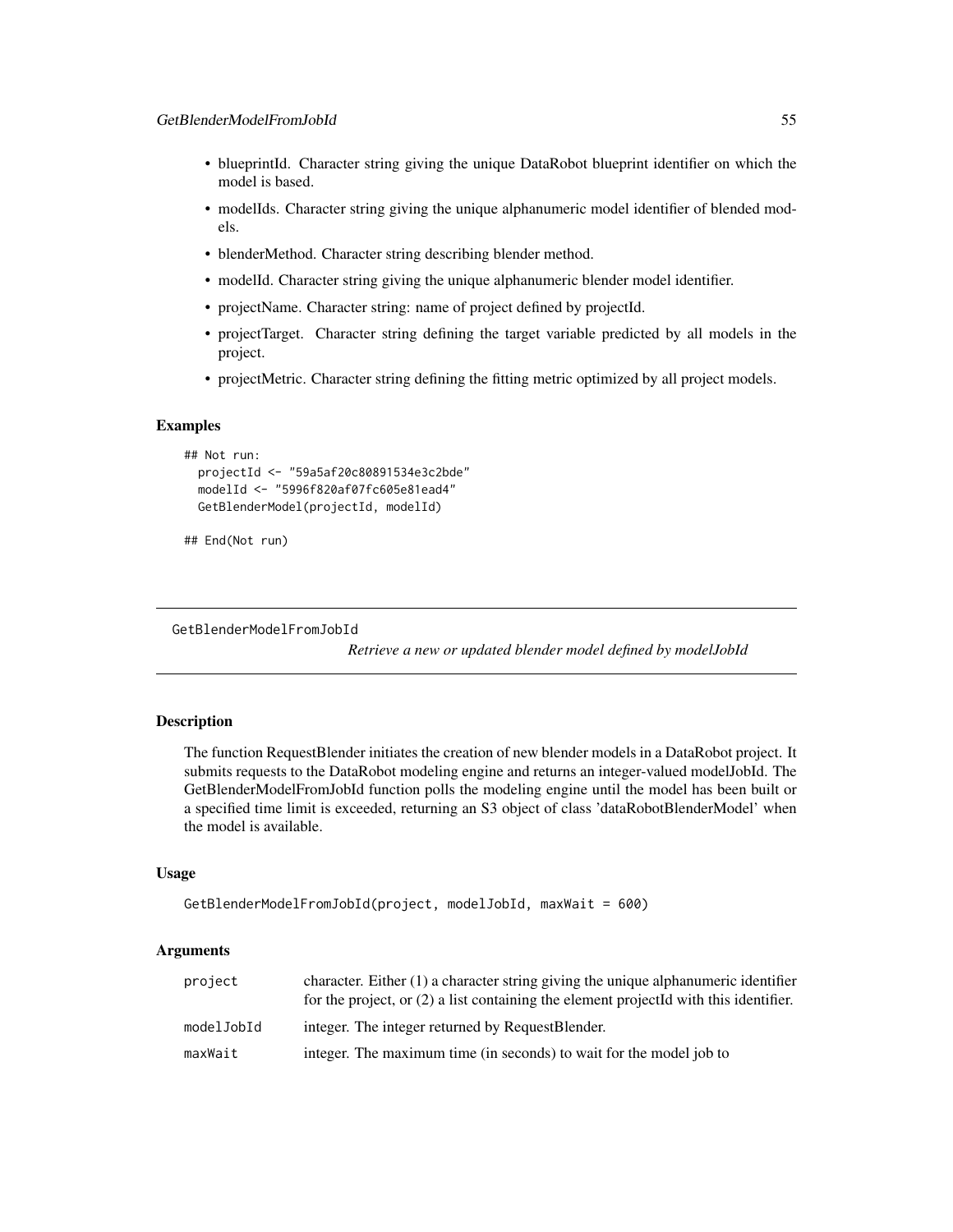#### Details

Motivation for this function is the fact that some models - e.g., very complex machine learning models fit to large datasets - may take a long time to complete. Splitting the model creation request from model retrieval in these cases allows the user to perform other interactive R session tasks between the time the model creation/update request is made and the time the final model is available.

### Value

An S3 object of class 'dataRobotBlenderModel' summarizing all available information about the model. It is a list with the following components:

- featurelistId. Character string: unique alphanumeric identifier for the featurelist on which the model is based.
- processes. Character vector with components describing preprocessing; may include model-Type.
- featurelistName. Character string giving the name of the featurelist on which the model is based.
- projectId. Character string giving the unique alphanumeric identifier for the project.
- samplePct. Numeric: percentage of the dataset used to form the training dataset for model fitting.
- trainingRowCount. Integer. The number of rows of the project dataset used in training the model. In a datetime partitioned project, if specified, defines the number of rows used to train the model and evaluate backtest scores; if unspecified, either trainingDuration or trainingStartDate and trainingEndDate was used to
- isFrozen. Logical : is model created with frozen tuning parameters.
- modelType. Character string describing the model type.
- metrics. List with one element for each valid metric associated with the model. Each element is a list with elements for each possible evaluation type (holdout,
- modelCategory. Character string giving model category (e.g., blend, model).
- blueprintId. Character string giving the unique DataRobot blueprint identifier on which the model is based.
- modelIds. Character string giving the unique alphanumeric model identifier of blended models.
- blenderMethod. Character string describing blender method.
- id. Character string giving the unique alphanumeric blender model identifier.

## Examples

```
## Not run:
 projectId <- "59a5af20c80891534e3c2bde"
 modelsToBlend <- c("5996f820af07fc605e81ead4", "59a5ce3301e9f0296721c64c")
 blendJobId <- RequestBlender(projectId, modelId, "GLM")
 GetBlenderModelFromJobId(projectId, blendJobId)
```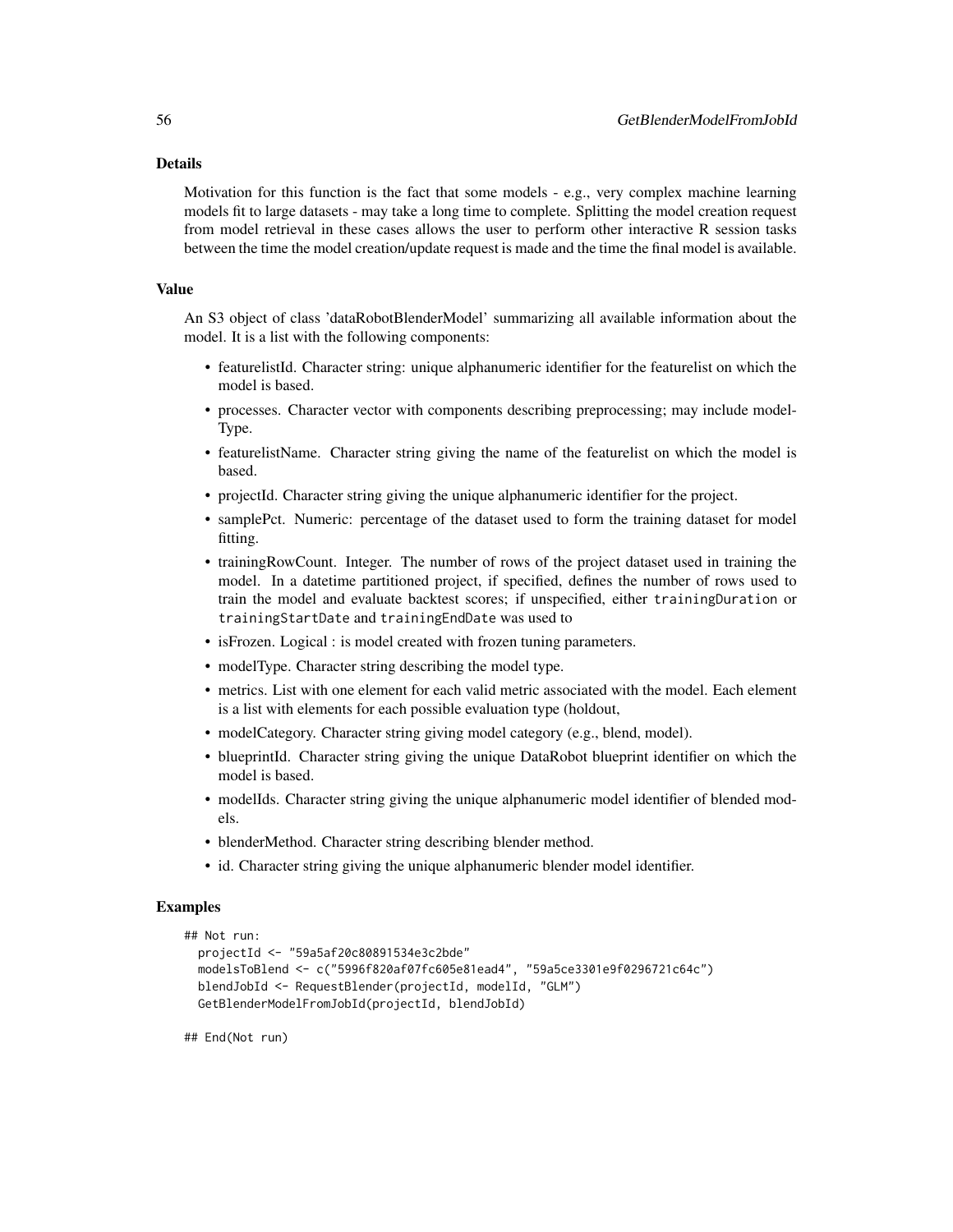GetBlueprint *Retrieve a blueprint*

### Description

Retrieve a blueprint

## Usage

GetBlueprint(project, blueprintId)

## Arguments

| project     | character. Either $(1)$ a character string giving the unique alphanumeric identifier<br>for the project, or $(2)$ a list containing the element projected with this identifier. |
|-------------|---------------------------------------------------------------------------------------------------------------------------------------------------------------------------------|
| blueprintId | character. Id of blueprint to retrieve.                                                                                                                                         |

## Value

List with the following four components:

projectId Character string giving the unique DataRobot project identifier

processes List of character strings, identifying any preprocessing steps included in the blueprint

blueprintId Character string giving the unique DataRobot blueprint identifier

modelType Character string, specifying the type of model the blueprint builds

blueprintCategory Character string. Describes the category of the blueprint and the kind of model it produces.

# Examples

```
## Not run:
 projectId <- "59a5af20c80891534e3c2bde"
 modelId <- "5996f820af07fc605e81ead4"
 model <- GetModel(projectId, modelId)
 blueprintId <- model$blueprintId
 GetBlueprint(projectId, blueprintId)
```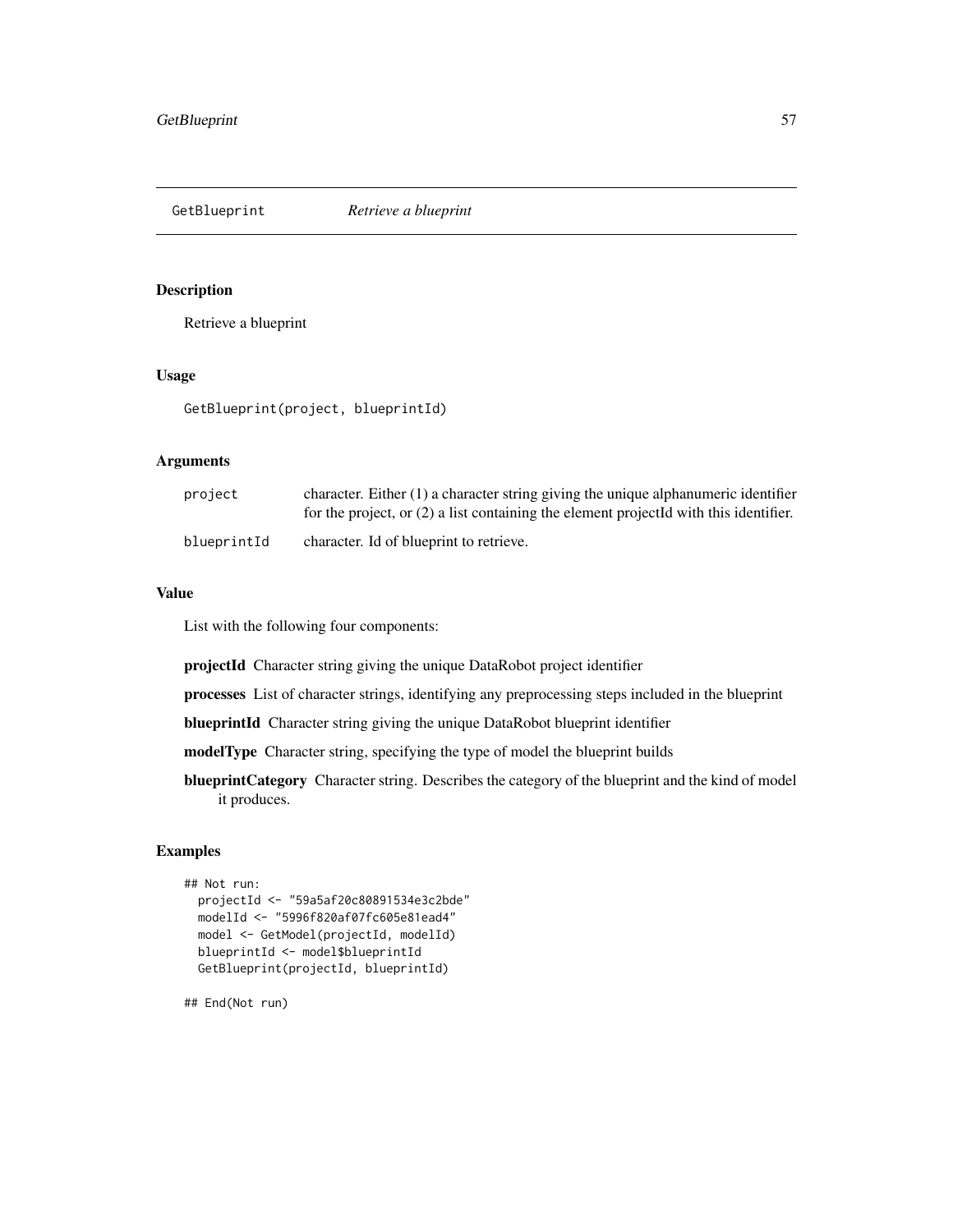GetBlueprintChart *Retrieve a blueprint chart*

### Description

A Blueprint chart can be used to understand data flow in blueprint.

#### Usage

```
GetBlueprintChart(project, blueprintId)
```
### Arguments

| project     | character. Either $(1)$ a character string giving the unique alphanumeric identifier    |
|-------------|-----------------------------------------------------------------------------------------|
|             | for the project, or $(2)$ a list containing the element projected with this identifier. |
| blueprintId | character. Id of blueprint to retrieve.                                                 |

### Value

List with the following two components:

- nodes. list each element contains information about one node of a blueprint : id and label.
- edges. Two column matrix, identifying blueprint nodes connections.

## Examples

```
## Not run:
 projectId <- "59a5af20c80891534e3c2bde"
 modelId <- "5996f820af07fc605e81ead4"
 model <- GetModel(projectId, modelId)
 blueprintId <- model$blueprintId
 GetBlueprintChart(projectId, blueprintId)
```
## End(Not run)

GetBlueprintDocumentation

*Get documentation for tasks used in the blueprint*

## Description

Get documentation for tasks used in the blueprint

### Usage

GetBlueprintDocumentation(project, blueprintId)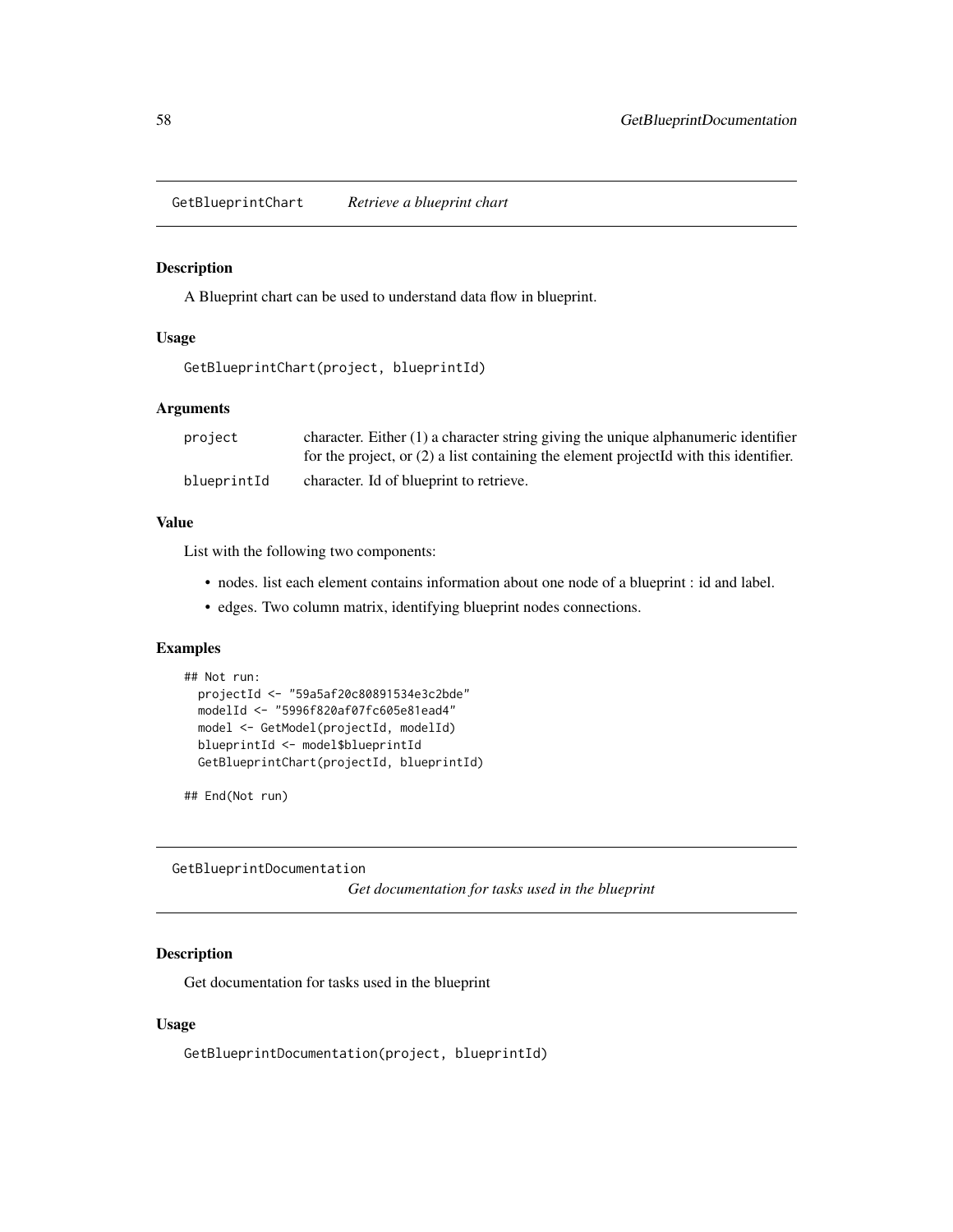#### GetCalendar 59

### Arguments

| project     | character. Either $(1)$ a character string giving the unique alphanumeric identifier<br>for the project, or $(2)$ a list containing the element projected with this identifier. |
|-------------|---------------------------------------------------------------------------------------------------------------------------------------------------------------------------------|
| blueprintId | character. Id of blueprint to retrieve.                                                                                                                                         |

#### Value

list with following components

task Character string name of the task described in document

description Character string task description

title Character string title of document

- parameters List of parameters that task can received in human-readable format with following components: name, type, description
- links List of external lines used in document with following components: name, url

references List of references used in document with following components: name, url

### Examples

```
## Not run:
 projectId <- "59a5af20c80891534e3c2bde"
 modelId <- "5996f820af07fc605e81ead4"
 model <- GetModel(projectId, modelId)
 blueprintId <- model$blueprintId
 GetBlueprintDocumentation(projectId, blueprintId)
```
## End(Not run)

GetCalendar *Retrieve a calendar*

#### Description

Retrieve a calendar

### Usage

```
GetCalendar(calendarId)
```
### Arguments

calendarId character. The ID of the calendar to retrieve.

## Value

An S3 object of class "dataRobotCalendar"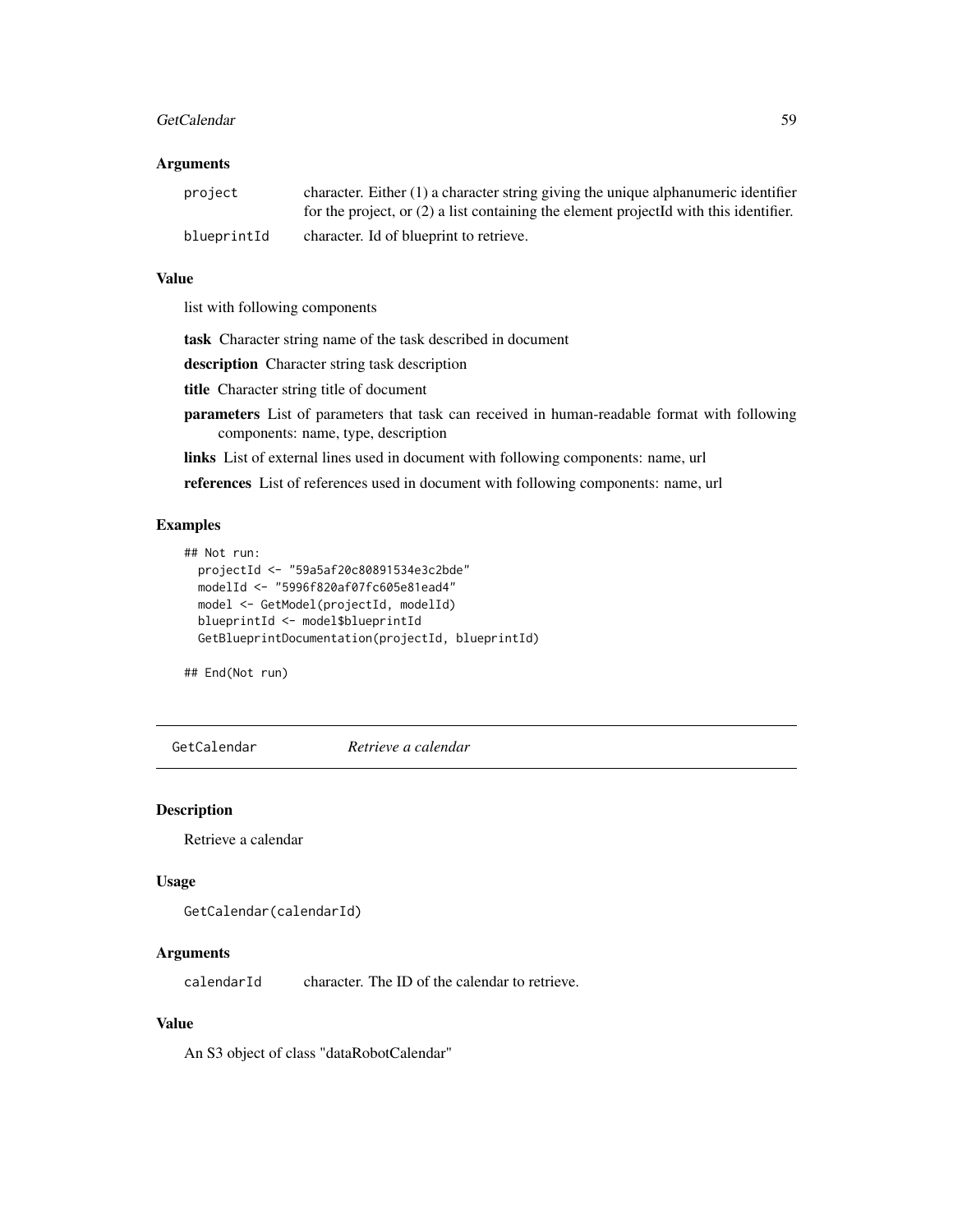# Examples

```
## Not run:
  calendarId <- "5da75da31fb4a45b8a815a53"
  GetCalendar(calendarId)
```
## End(Not run)

GetCalendarFromProject

*Retrieve the calendar for a particular project.*

### Description

Retrieve the calendar for a particular project.

## Usage

```
GetCalendarFromProject(project)
```
## Arguments

| project | character. Either $(1)$ a character string giving the unique alphanumeric identifier    |
|---------|-----------------------------------------------------------------------------------------|
|         | for the project, or $(2)$ a list containing the element projected with this identifier. |

### Value

An S3 object of class "dataRobotCalendar"

#### Examples

```
## Not run:
 projectId <- "59a5af20c80891534e3c2bde"
  GetCalendar(projectId)
```
## End(Not run)

GetComplianceDocTemplate

*Get a compliance doc template.*

### Description

A custom compliance doc template can be retrieved using templateId. Default compliance doc templates that are built-in to DataRobot can be retrieved by using the type parameter. A type of NULL or "normal" will retrieve the default template. A type of "timeSeries" can be used to retrieve the default time series template.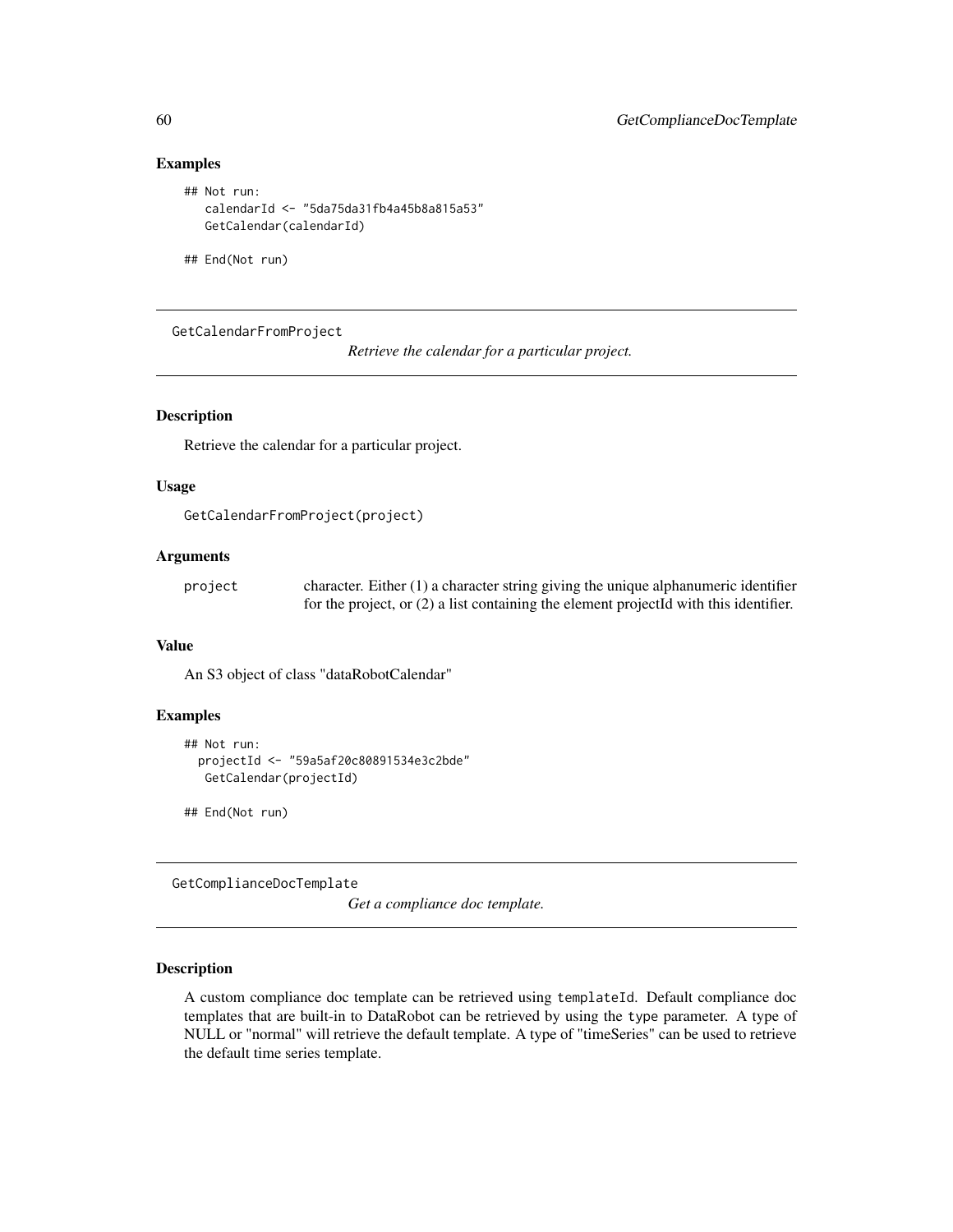## GetConfusionChart 61

## Usage

```
GetComplianceDocTemplate(templateId = NULL, type = NULL)
```
### Arguments

| templateId | character. Optional. The ID of the template to use in generating custom model<br>documentation.                                                                           |
|------------|---------------------------------------------------------------------------------------------------------------------------------------------------------------------------|
| type       | character. Optional. The type of compliance doc to get. Can be "normal" to<br>retrieve the default template or "timeSeries" to get the default time series tem-<br>plate. |

## Value

An S3 object of class 'dataRobotComplianceDocTemplate' that contains:

- name character. The name of the compliance doc template.
- creatorUsername character. The name of the user who created the compliance doc template.
- orgId character. The ID of the organization of the creator user.
- creatorId character. The ID of the creator user.
- sections list. The list of sections that define the template.
- id character. The ID of the template.

#### Examples

```
## Not run:
 GetComplianceDocTemplate() # get the default template
 GetComplianceDocTemplate(type = "normal") # get the default template
 GetComplianceDocTemplate(type = "timeSeries") # get the default time series template
 templateId <- "5cf85080d9436e5c310c796d"
 GetComplianceDocTemplate(templateId) # Get a custom template for a specific ID.
```
## End(Not run)

GetConfusionChart *Retrieve a model's confusion chart for a specified source.*

### Description

Retrieve a model's confusion chart for a specified source.

### Usage

```
GetConfusionChart(model, source = DataPartition$VALIDATION,
  fallbackToParentInsights = FALSE)
```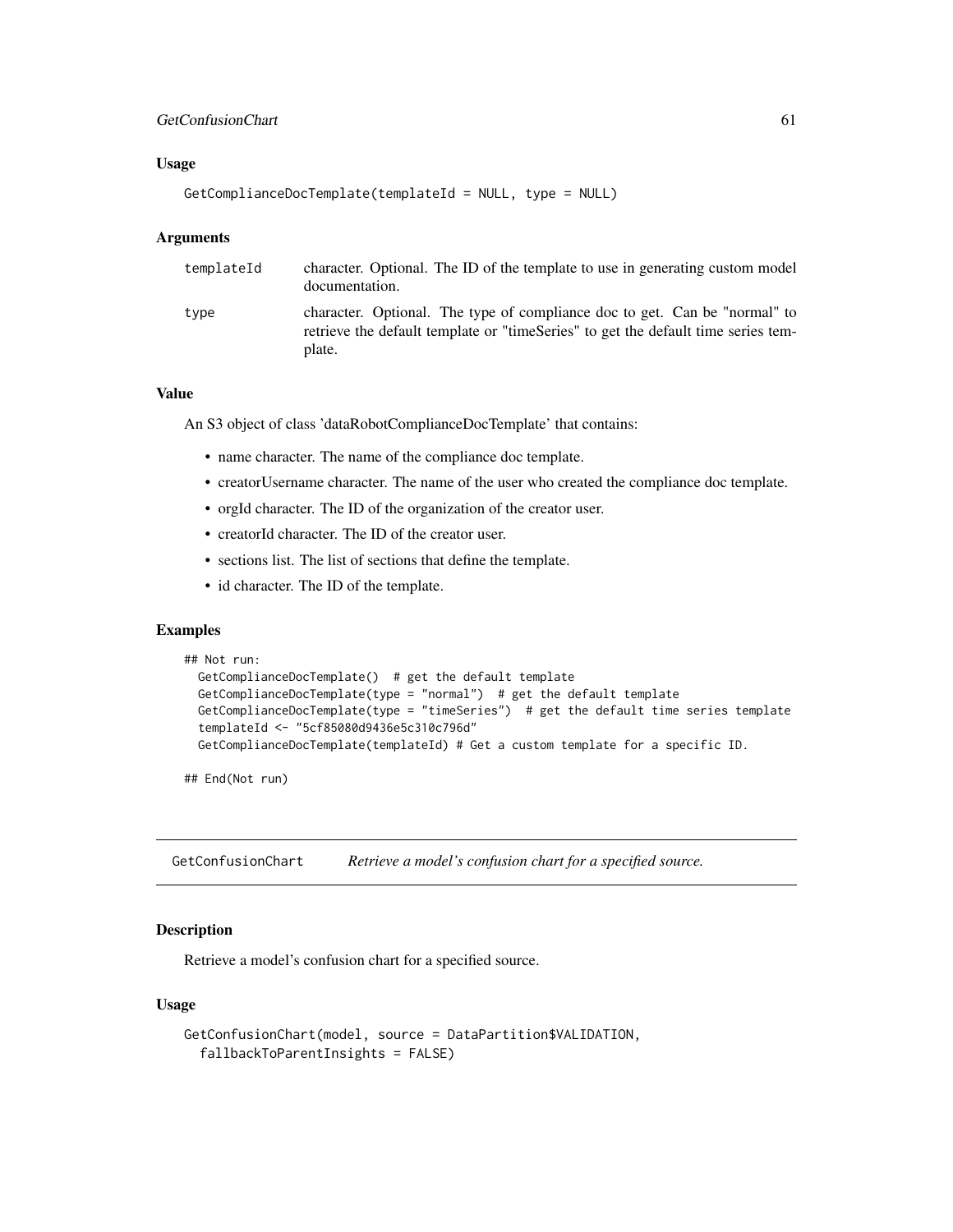### Arguments

| model                    | dataRobotModel. A DataRobot model object like that returned by GetModel.                                                                                            |  |
|--------------------------|---------------------------------------------------------------------------------------------------------------------------------------------------------------------|--|
| source                   | character. The data partition for which data would be returned. Default is<br>DataPartition\$VALIDATION. See DataPartition for details.                             |  |
| fallbackToParentInsights |                                                                                                                                                                     |  |
|                          | logical. If TRUE, this will return the lift chart data for the model's parent if the<br>lift chart is not available for the model and the model has a parent model. |  |

## Value

data.frame with the following components:

- source character. The name of the source of the confusion chart. Will be a member of DataPartition.
- data list. The data for the confusion chart, containing:
	- classes character. A vector containing the names of all the classes.
	- confusionMatrix matrix. A matrix showing the actual versus the predicted class values.
	- classMetrics list. A list detailing further metrics for each class:
		- \* wasActualPercentages data.frame. A dataframe detailing the actual percentage distribution of the classes.
		- \* wasPredictedPercentages data.frame. A dataframe detailing the predicted distribution of the classes.
		- \* f1 numeric. The F1 score for the predictions of the class.
		- \* recall numeric. The recall score for the predictions of the class.
		- \* precision numeric. The precision score for the predictions of the class.
		- \* actualCount integer. The actual count of values for the class.
		- \* predictedCount integer. The predicted count of values for the class.
		- \* className character. A vector containing the name of the class.

### Examples

```
## Not run:
 projectId <- "59a5af20c80891534e3c2bde"
 modelId <- "5996f820af07fc605e81ead4"
 GetModel(projectId, modelId)
 GetConfusionChart(modelId, source = DataPartition$VALIDATION)
```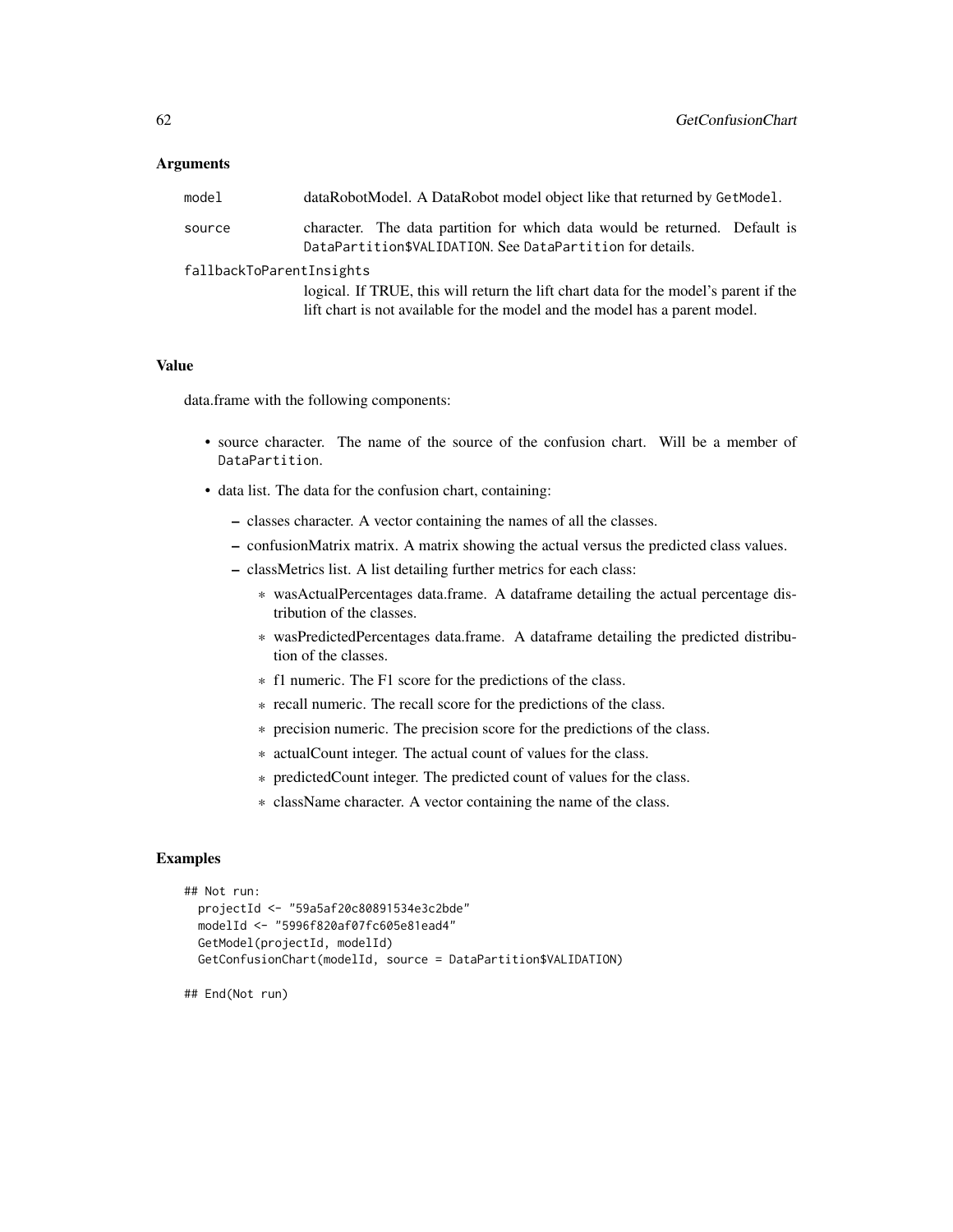GetCrossValidationScores

*Get cross validation scores*

## Description

Get cross validation scores

## Usage

```
GetCrossValidationScores(model, partition = NULL, metric = NULL)
```
## Arguments

| model     | An S3 object of class dataRobotModel like that returned by the function Get-<br>Model, or each element of the list returned by the function ListModels. |
|-----------|---------------------------------------------------------------------------------------------------------------------------------------------------------|
| partition | numeric. Optional. The ID of the partition to filter results by.                                                                                        |
| metric    | character. Optional. The name of the metric to filter results by.                                                                                       |

#### Value

A list of lists with cross validation score data. Each list contains a series of lists for each model metric. Each model metric list contains the metric data for each fold.

### Examples

```
## Not run:
 projectId <- "59a5af20c80891534e3c2bde"
 modelId <- "5996f820af07fc605e81ead4"
 model <- GetModel(projectId, modelId)
 GetCrossValidationScores(model)
```
## End(Not run)

GetDataSource *Returns information about a particular data source.*

## Description

Returns information about a particular data source.

## Usage

GetDataSource(dataSourceId)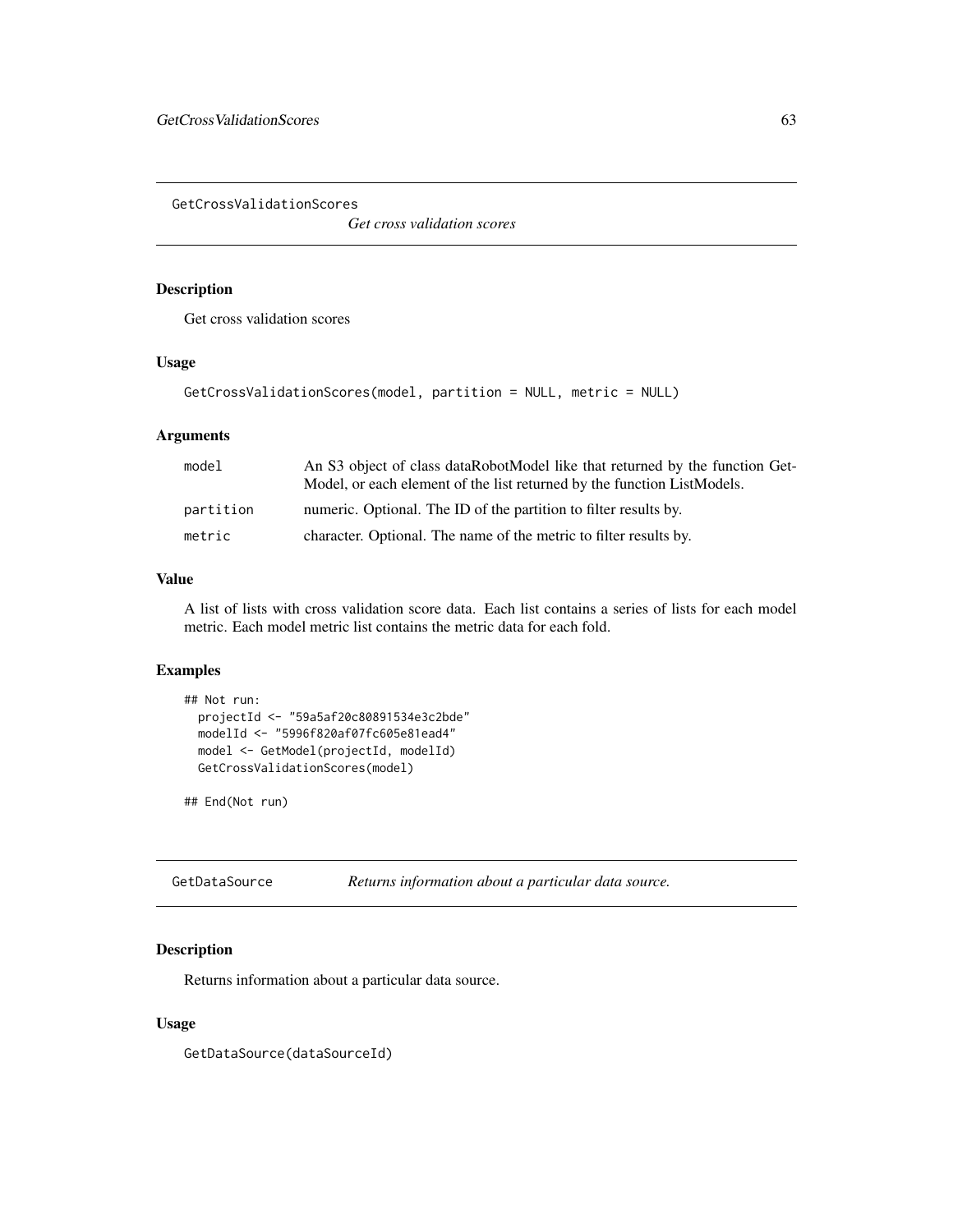#### Arguments

```
dataSourceId character. The id of the data source
```
#### Value

A list containing information on the particular data source:

- className character. The Java class name of the driver.
- baseNames character. A vector of the file name(s) of the jar files.
- canonicalName character. The user-friendly name of the driver.
- id character. The dataSourceId of the driver.
- creator character. The userId of the user who created the driver.

#### Examples

```
## Not run:
dataSourceId <- "57a7c978c808916f4a630f89"
GetDataSource(dataSourceId)
```
## End(Not run)

GetDataStore *Returns information about a particular data store.*

#### Description

Returns information about a particular data store.

#### Usage

```
GetDataStore(dataStoreId)
```
#### Arguments

dataStoreId character. The id of the data store.

### Value

A list containing information on the particular data store:

- id character. The dataStoreId of the data store.
- canonicalName character. The user-friendly name of the data store.
- type character. The type of data store.
- updated datetime. A timestamp for the last time the data store was updated.
- creator character. The userId of the user who created the data store.
- params list. A list specifying the data store parameters.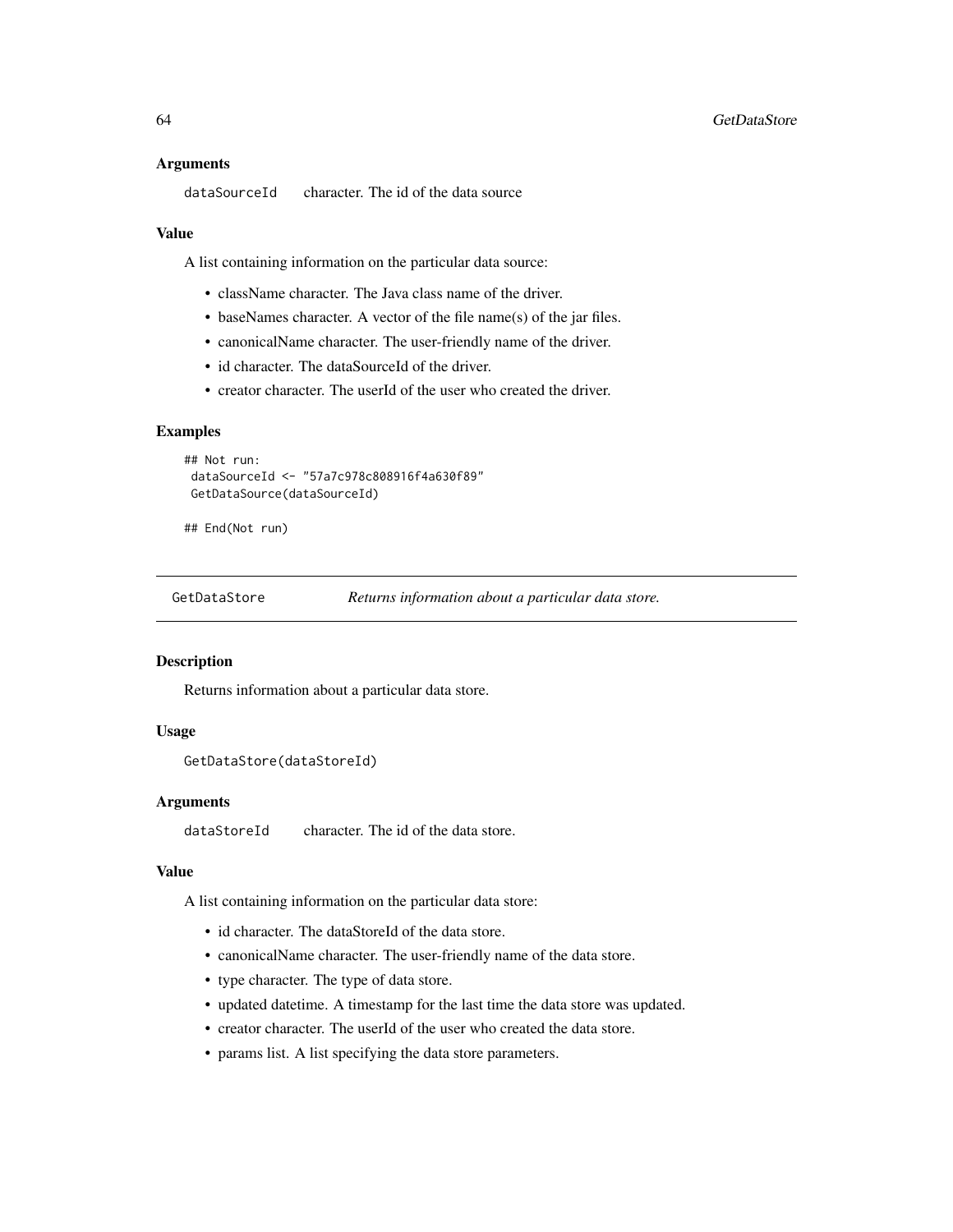## GetDataStoreSchemas 65

# Examples

```
## Not run:
dataStoreId <- "5c1303269300d900016b41a7"
GetDataStore(dataStoreId)
```
## End(Not run)

GetDataStoreSchemas *Get the schemas associated with a data store.*

# Description

Get the schemas associated with a data store.

### Usage

GetDataStoreSchemas(dataStoreId, username, password)

# Arguments

| dataStoreId | character. The ID of the data store to update.                                                                                            |
|-------------|-------------------------------------------------------------------------------------------------------------------------------------------|
| username    | character. The username to use for authentication to the database.                                                                        |
| password    | character. The password to use for authentication to the database. The password<br>is encrypted at server side and never saved or stored. |

## Value

A list with the name of the catalog and the name of the schemas.

## Examples

```
## Not run:
dataStoreId <- "5c1303269300d900016b41a7"
GetDataStoreSchemas(dataStoreId, username = "myUser", password = "mySecurePass129")
## End(Not run)
```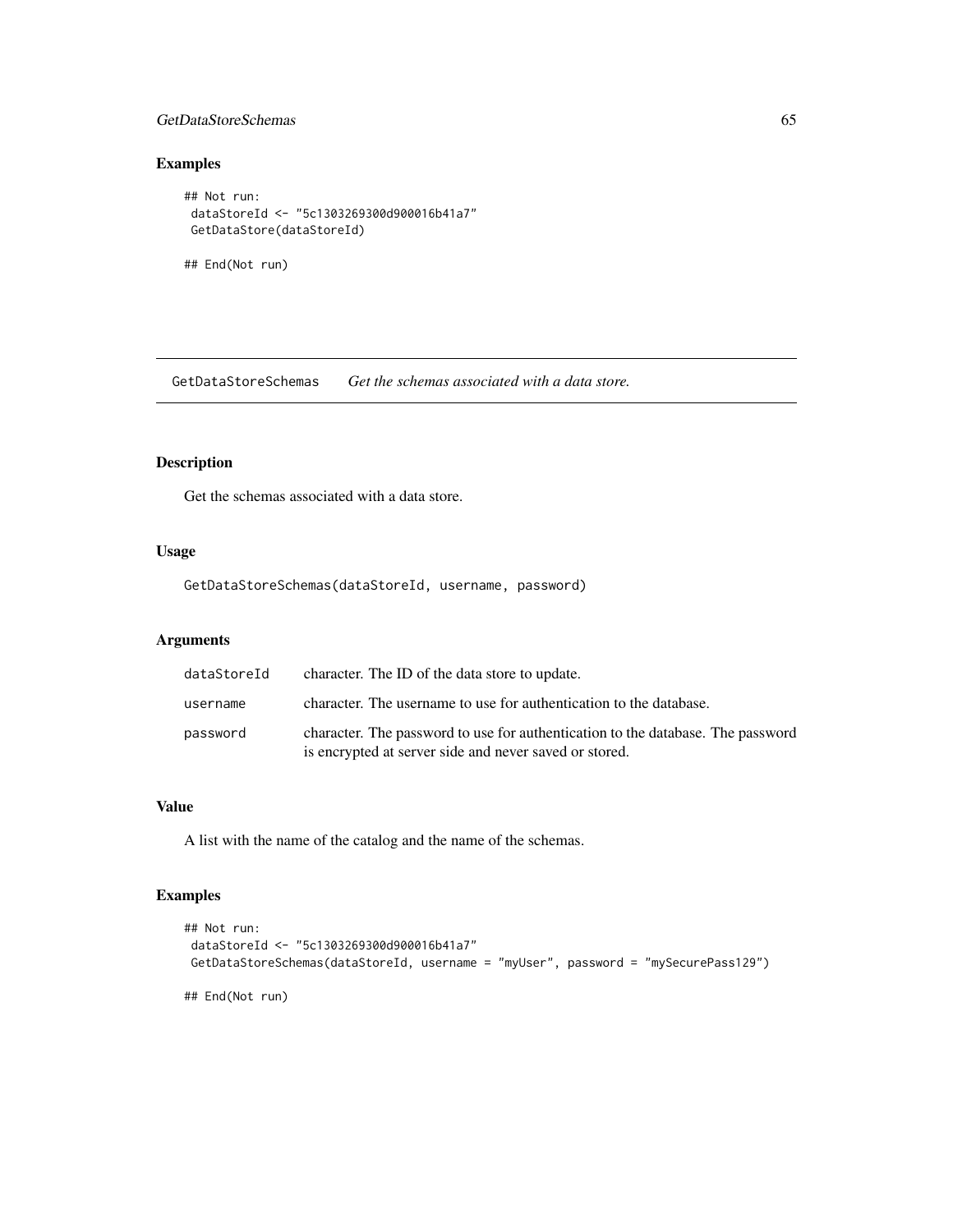GetDataStoreTables *Get all tables associated with a data store.*

## Description

Get all tables associated with a data store.

#### Usage

```
GetDataStoreTables(dataStoreId, username, password, schema = NULL)
```
## Arguments

| dataStoreId | character. The ID of the data store to update.                                                                                            |
|-------------|-------------------------------------------------------------------------------------------------------------------------------------------|
| username    | character. The username to use for authentication to the database.                                                                        |
| password    | character. The password to use for authentication to the database. The password<br>is encrypted at server side and never saved or stored. |
| schema      | character. The name of the schema to reference. Optional.                                                                                 |

## Value

A list with the name of the catalog and the name of the tables.

#### Examples

```
## Not run:
dataStoreId <- "5c1303269300d900016b41a7"
GetDataStoreTables(dataStoreId, username = "myUser", password = "mySecurePass129")
```
## End(Not run)

GetDatetimeModel *Retrieve the details of a specified datetime model.*

### Description

This function returns a DataRobot S3 object of class dataRobotDatetimeModel for the model defined by project and modelId.

#### Usage

GetDatetimeModel(project, modelId)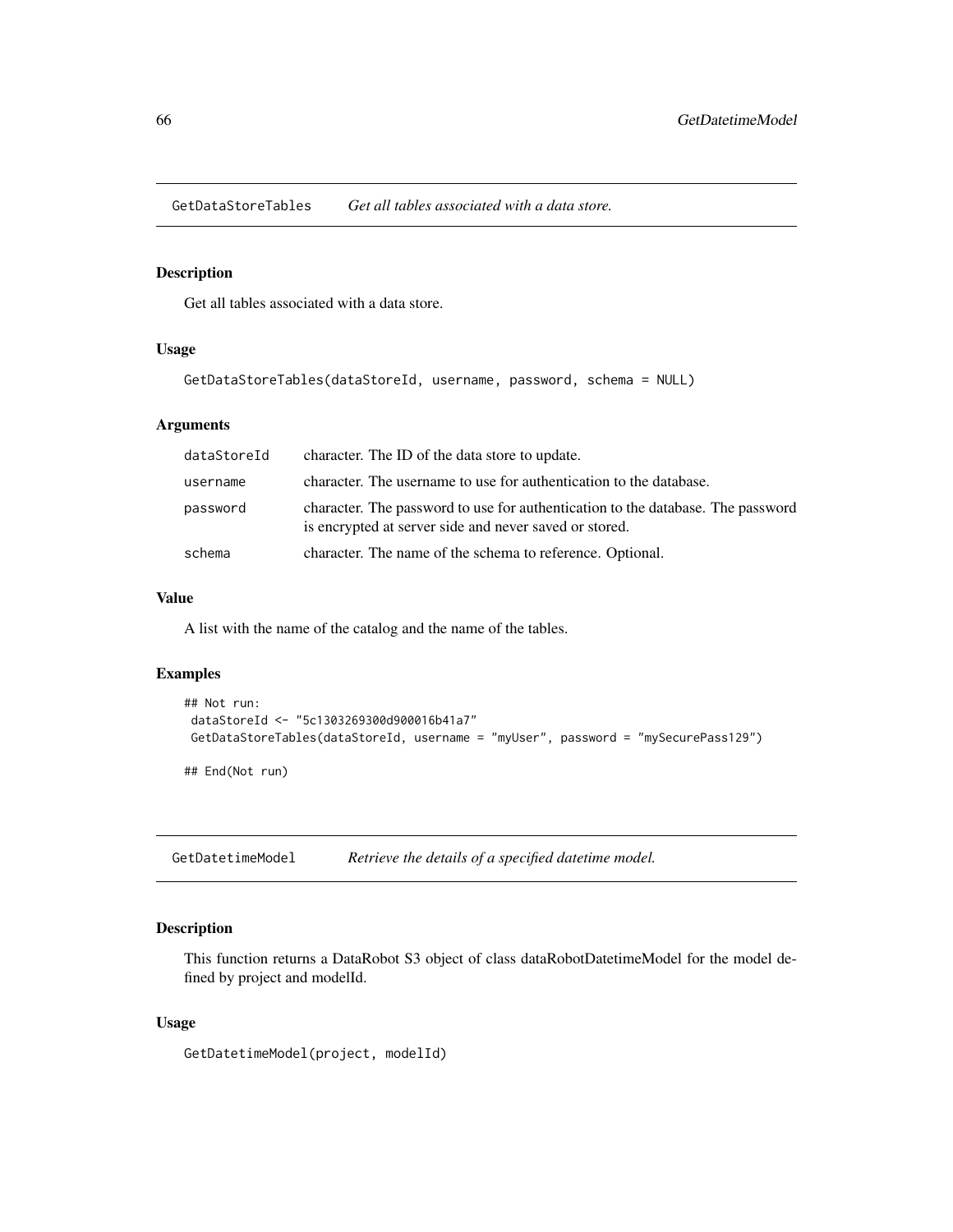#### **Arguments**

| project | character. Either $(1)$ a character string giving the unique alphanumeric identifier<br>for the project, or $(2)$ a list containing the element projected with this identifier. |
|---------|---------------------------------------------------------------------------------------------------------------------------------------------------------------------------------|
| modelId | character. Unique alphanumeric identifier for the model of interest.                                                                                                            |

## Details

If the project does not use datetime partitioning an error will occur.

#### Value

An S3 object of class 'dataRobotDatetimeModel', which is a list with the following components:

- featurelistId character. Unique alphanumeric identifier for the featurelist on which the model is based.
- processes character. Vector with components describing preprocessing; may include 'model-Type'.
- featurelistName character. The name of the featurelist on which the model is based.
- projectId character. The unique alphanumeric identifier for the project.
- samplePct numeric. Percentage of the dataset used to form the training dataset for model fitting.
- is Frozen logical. Is model created with frozen tuning parameters?
- modelType character. A description of the model.
- metrics list. List with one element for each valid metric associated with the model. Each element is a list with elements for each possible evaluation type (holdout, validation, and crossValidation).
- modelCategory character. The model category (e.g., blend, model).
- blueprintId character. The unique DataRobot blueprint identifier on which the model is based.
- modelId character. The unique alphanumeric model identifier.
- projectName character. Optional description of project defined by projectId.
- projectTarget character. The target variable predicted by all models in the project.
- projectMetric character. The fitting metric optimized by all project models.
- trainingRowCount integer. The number of rows of the project dataset used in training the model. In a datetime partitioned project, if specified, defines the number of rows used to train the model and evaluate backtest scores; if unspecified, either trainingDuration or trainingStartDate and trainingEndDate was used to determine that instead.
- trainingDuration character. Only present for models in datetime partitioned projects. If specified, a duration string specifying the duration spanned by the data used to train the model and evaluate backtest scores.
- trainingStartDate character. Only present for frozen models in datetime partitioned projects. If specified, the start date of the data used to train the model.
- trainingEndDate character. Only present for frozen models in datetime partitioned projects. If specified, the end date of the data used to train the model.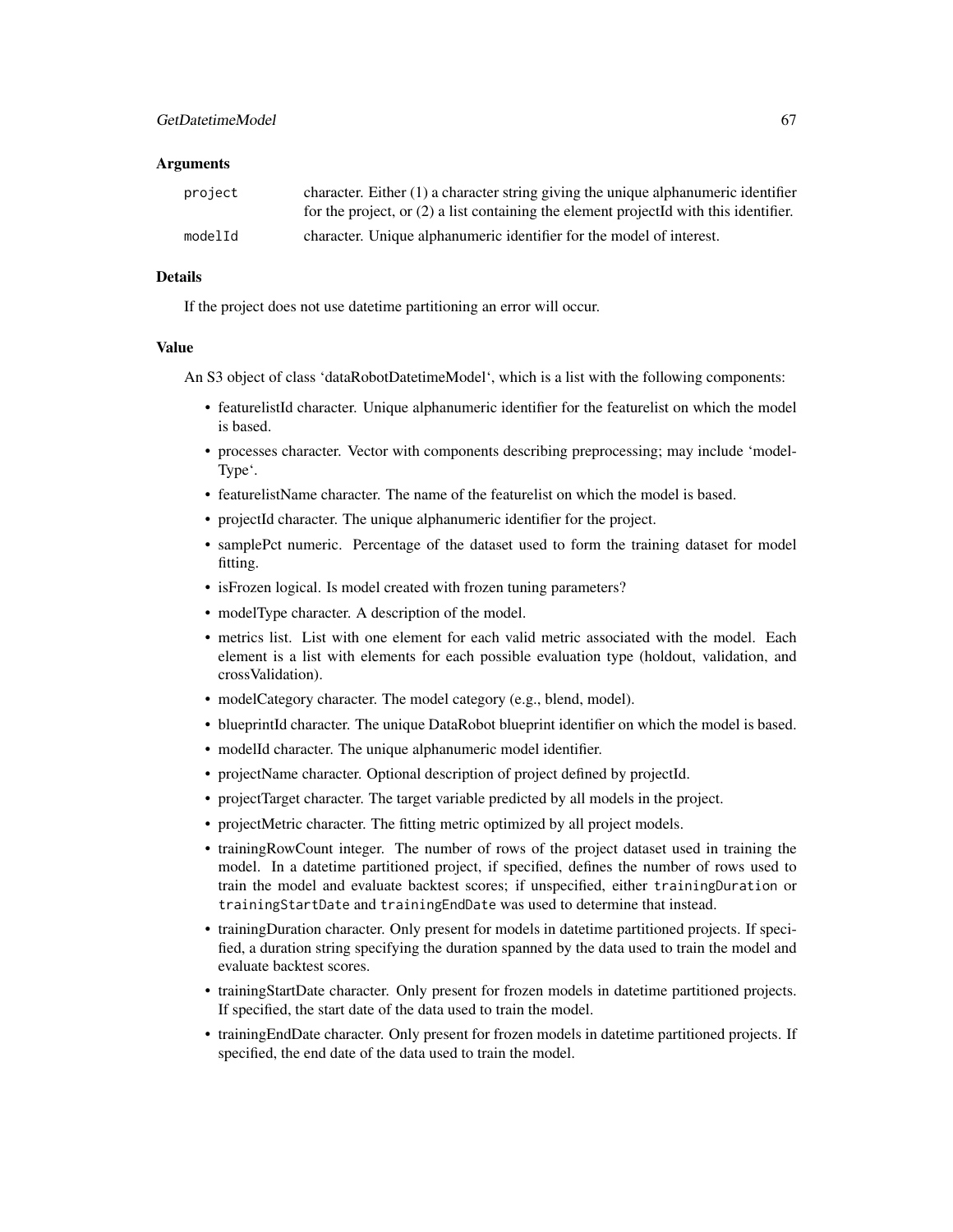- backtests list. What data was used to fit each backtest, the score for the project metric, and why the backtest score is unavailable if it is not provided.
- dataSelectionMethod character. Which of trainingRowCount, trainingDuration, or trainingStart-Date and trainingEndDate were used to determine the data used to fit the model. One of "rowCount", "duration", or "selectedDateRange".
- trainingInfo list. Which data was used to train on when scoring the holdout and making predictions. trainingInfo will have the following keys: 'holdoutTrainingStartDate', 'holdoutTrainingDuration', 'holdoutTrainingRowCount', 'holdoutTrainingEndDate', 'prediction-TrainingStartDate', 'predictionTrainingDuration', 'predictionTrainingRowCount', 'prediction-TrainingEndDate'. Start and end dates will be datetime string, durations will be duration strings, and rows will be integers.
- holdoutScore numeric. The score against the holdout, if available and the holdout is unlocked, according to the project metric.
- holdoutStatus character. The status of the holdout score, e.g. "COMPLETED", "HOLD-OUT\_BOUNDARIES\_EXCEEDED".
- effectiveFeatureDerivationWindowStart integer. Only available for time series projects. How many timeUnits into the past relative to the forecast point the user needs to provide history for at prediction time. This can differ from the 'featureDerivationWindowStart' set on the project due to the differencing method and period selected, or if the model is a time series native model such as ARIMA. Will be a negative integer in time series projects and 'NULL' otherwise.
- effectiveFeatureDerivationWindowEnd integer. Only available for time series projects. How many timeUnits into the past relative to the forecast point the feature derivation window should end. Will be a non-positive integer in time series projects and 'NULL' otherwise.
- forecastWindowStart integer. Only available for time series projects. How many timeUnits into the future relative to the forecast point the forecast window should start. Note that this field will be the same as what is shown in the project settings. Will be a non-negative integer in time series projects and 'NULL' otherwise. into the future relative to the forecast point the forecast window should end. Note that this field will be the same as what is shown in the project settings. Will be a non-negative integer in time series projects and 'NULL' otherwise.
- windowsBasisUnit character. Only available for time series projects. Indicates which unit is the basis for the feature derivation window and the forecast window. Note that this field will be the same as what is shown in the project settings. In time series projects, will be either the detected time unit or "ROW", and 'NULL' otherwise.

### Examples

```
## Not run:
 projectId <- "59a5af20c80891534e3c2bde"
 modelId <- "5996f820af07fc605e81ead4"
 GetDatetimeModel(projectId, modelId)
```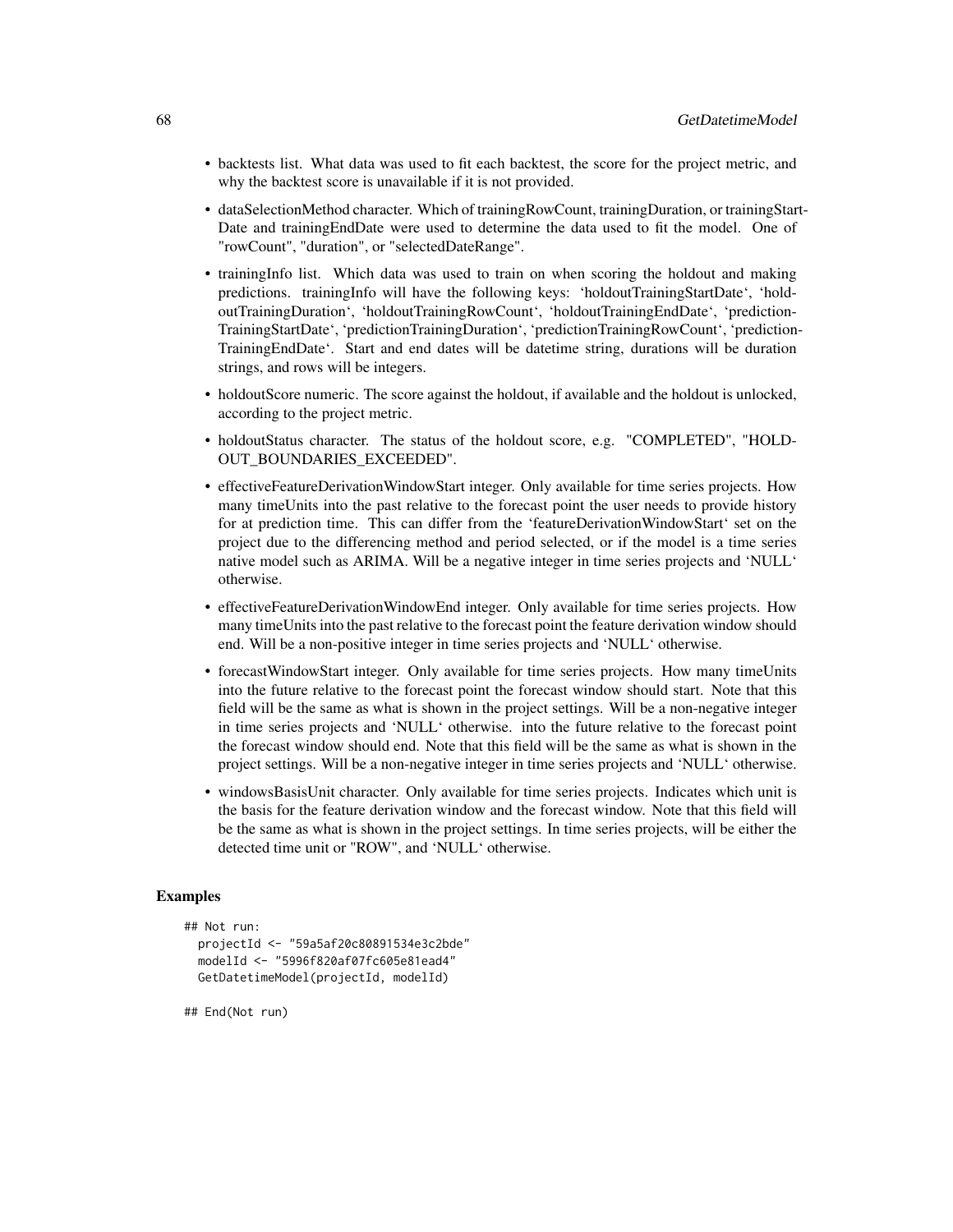*Retrieve a new or updated datetime model defined by modelJobId*

### Description

The functions RequestNewDatatimeModel and RequestFrozenDatetimeModel initiate the creation of new models in a DataRobot project. Both functions submit requests to the DataRobot modeling engine and return an integer-valued modelJobId. The GetDatetimeModelFromJobId function polls the modeling engine until the model has been built or a specified time limit is exceeded, returning an S3 object of class 'dataRobotDatetimeModel' when the model is available.

### Usage

```
GetDatetimeModelFromJobId(project, modelJobId, maxWait = 600)
```
#### Arguments

| project    | character. Either $(1)$ a character string giving the unique alphanumeric identifier<br>for the project, or $(2)$ a list containing the element projected with this identifier. |
|------------|---------------------------------------------------------------------------------------------------------------------------------------------------------------------------------|
| modelJobId | The integer returned by either RequestNewDatetimeModel                                                                                                                          |
| maxWait    | Integer, The maximum time (in seconds) to wait for the model job to complete                                                                                                    |

#### Details

Motivation for this function is the fact that some models - e.g., very complex machine learning models fit to large datasets - may take a long time to complete. Splitting the model creation request from model retrieval in these cases allows the user to perform other interactive R session tasks between the time the model creation/update request is made and the time the final model is available.

#### Value

An S3 object of class 'dataRobotDatetimeModel' summarizing all available information about the model. See GetDatetimeModel

#### Examples

```
## Not run:
 projectId <- "59a5af20c80891534e3c2bde"
 initialJobs <- ListModelJobs(project)
 job <- initialJobs[[1]]
 modelJobId <- job$modelJobId
 GetDatetimeModelFromJobId(projectId, modelJobId)
```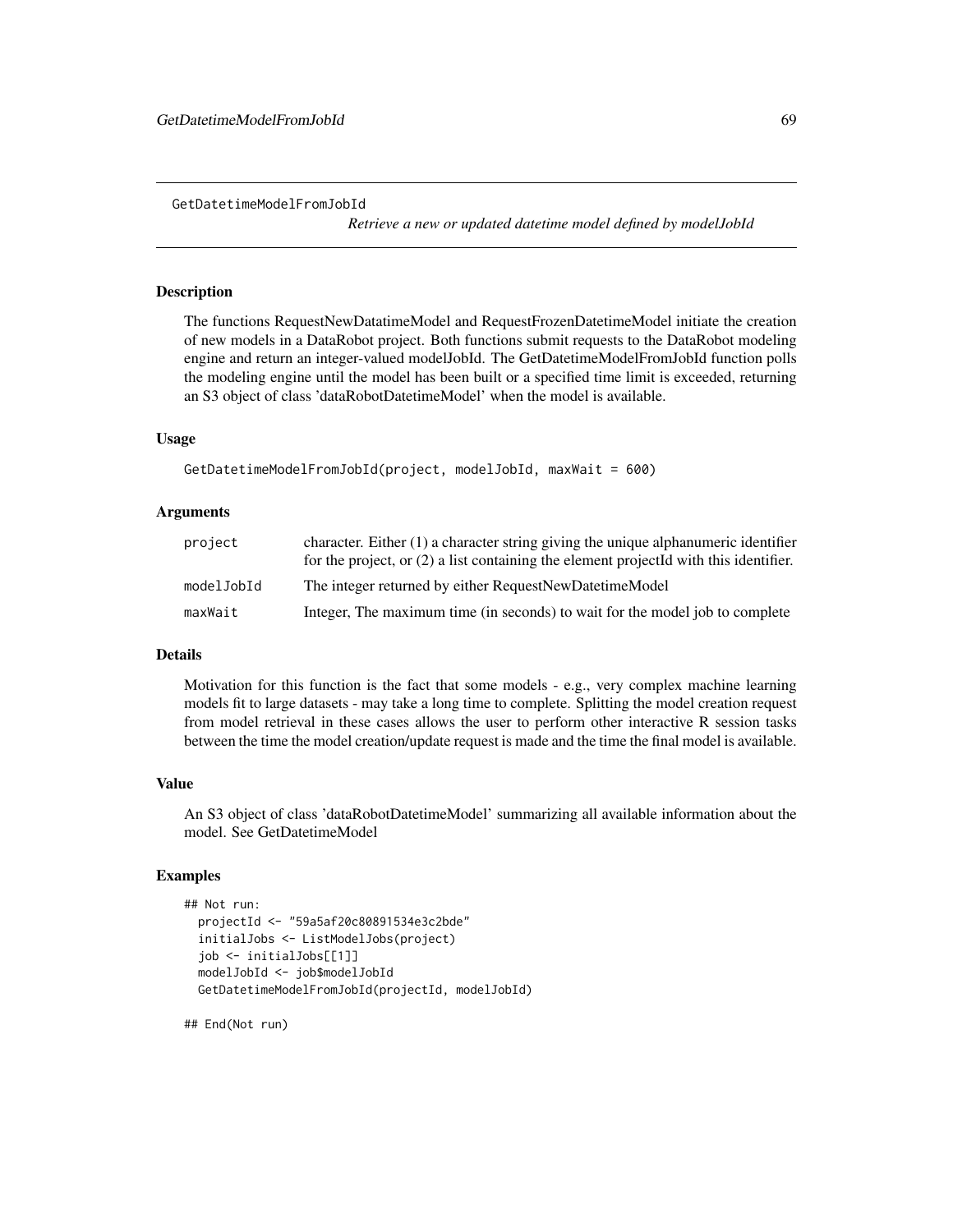GetDatetimePartition *Retrieve the DatetimePartitioning from a project*

### Description

Only available if the project has already set the target as a datetime project.

### Usage

```
GetDatetimePartition(project)
```
### Arguments

project character. Either (1) a character string giving the unique alphanumeric identifier for the project, or (2) a list containing the element projectId with this identifier.

## Value

list describing datetime partition with following components

- cvMethod. The type of validation scheme used for the project.
- projectId character. The id of the project this partitioning applies to.
- datetimePartitionColumn character. The name of the column whose values as dates are used to assign a row to a particular partition.
- dateFormat character. The format (e.g. " partition column was interpreted (compatible with strftime [https://docs.python.org/2/library/time.html#time.strftime]).
- autopilotDataSelectionMethod character. Whether models created by the autopilot use "row-Count" or "duration" as their dataSelectionMethod.
- validationDuration character. The validation duration specified when initializing the partitioning - not directly significant if the backtests have been modified, but used as the default validationDuration for the backtests.
- availableTrainingStartDate character. The start date of the available training data for scoring the holdout.
- availableTrainingDuration character. The duration of the available training data for scoring the holdout.
- availableTrainingRowCount integer. The number of rows in the available training data for scoring the holdout. Only available when retrieving the partitioning after setting the target.
- availableTrainingEndDate character. The end date of the available training data for scoring the holdout.
- primaryTrainingStartDate character. The start date of primary training data for scoring the holdout.
- primaryTrainingDuration character. The duration of the primary training data for scoring the holdout.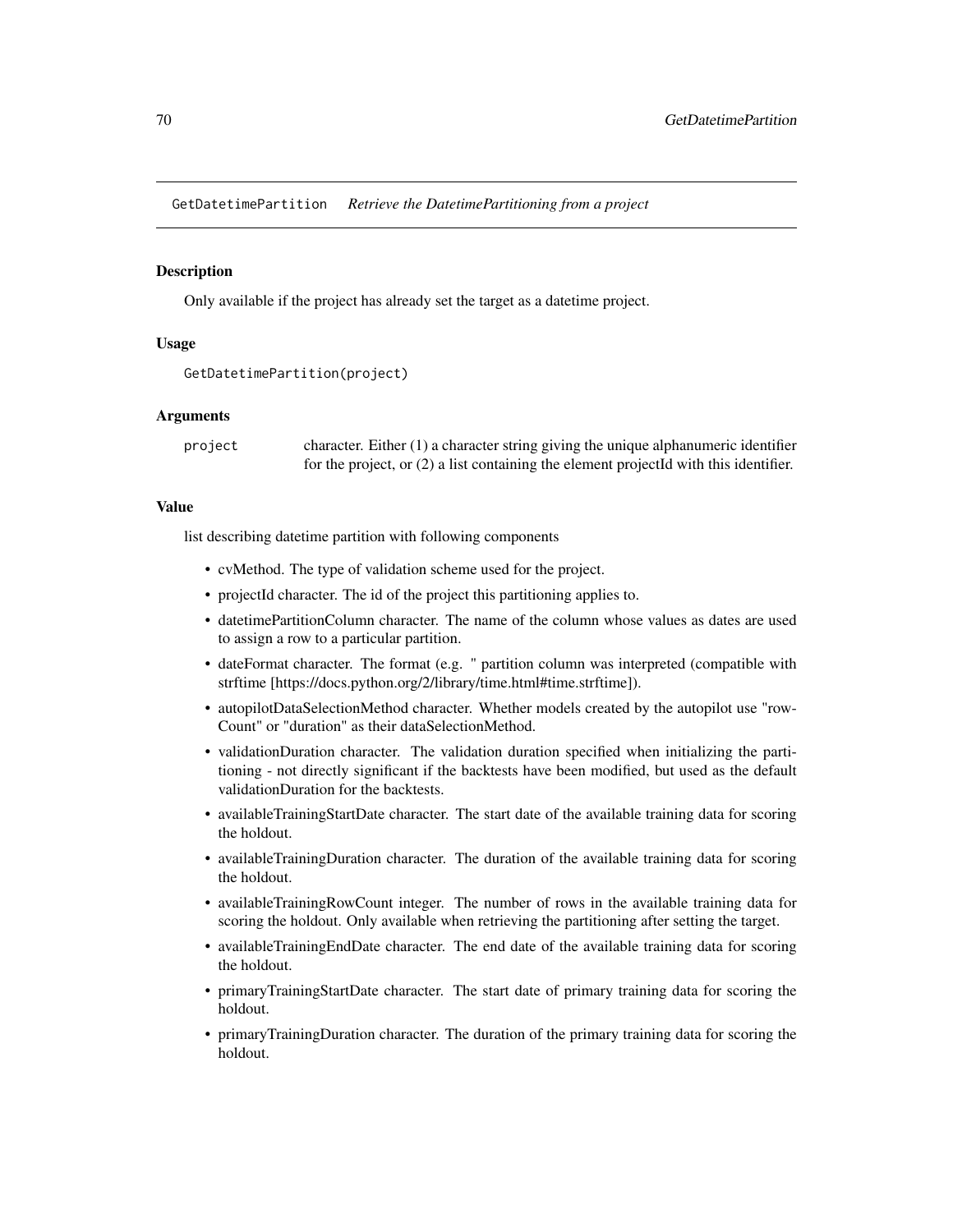## GetDatetimePartition 71

- primaryTrainingRowCount integer. The number of rows in the primary training data for scoring the holdout. Only available when retrieving the partitioning after setting the target.
- primaryTrainingEndDate character. The end date of the primary training data for scoring the holdout.
- gapStartDate character. The start date of the gap between training and holdout scoring data.
- gapDuration character. The duration of the gap between training and holdout scoring data.
- gapRowCount integer. The number of rows in the gap between training and holdout scoring data. Only available when retrieving the partitioning after setting the target.
- gapEndDate character. The end date of the gap between training and holdout scoring data.
- holdoutStartDate character. The start date of holdout scoring data.
- holdoutDuration character. The duration of the holdout scoring data.
- holdoutRowCount integer. The number of rows in the holdout scoring data. Only available when retrieving the partitioning after setting the target.
- holdoutEndDate character. The end date of the holdout scoring data.
- numberOfBacktests integer. the number of backtests used.
- backtests data.frame. A data frame of partition backtest. Each element represent one backtest and has the following components: index, availableTrainingStartDate, availableTrainingDuration, availableTrainingRowCount, availableTrainingEndDate, primaryTrainingStartDate, primaryTrainingDuration, primaryTrainingRowCount, primaryTrainingEndDate, gapStartDate, gapDuration, gapRowCount, gapEndDate, validationStartDate, validationDuration, validationRowCount, validationEndDate, totalRowCount.
- useTimeSeries logical. Whether the project is a time series project (if TRUE) or an OTV project which uses datetime partitioning (if FALSE).
- defaultToKnownInAdvance logical. Whether the project defaults to treating features as a priori. A priori features are time series features that are expected to be known for dates in the future when making predictions (e.g., "is this a holiday").
- featureDerivationWindowStart integer. Offset into the past to define how far back relative to the forecast point the feature derivation window should start. Only used for time series projects. Expressed in terms of the timeUnit of the datetimePartitionColumn.
- featureDerivationWindowEnd integer. Offset into the past to define how far back relative to the forecast point the feature derivation window should end. Only used for time series projects. Expressed in terms of the timeUnit of the datetimePartitionColumn.
- forecastWindowStart integer. Offset into the future to define how far forward relative to the forecast point the forecast window should start. Only used for time series projects. Expressed in terms of the timeUnit of the datetimePartitionColumn.
- forecastWindowEnd integer. Offset into the future to define how far forward relative to the forecast point the forecast window should end. Only used for time series projects. Expressed in terms of the timeUnit of the datetimePartitionColumn.
- featureSettings list. A list specifying settings for each feature.
- treatAsExponential character. Specifies whether to treat data as exponential trend and apply transformations like log-transform. Uses values from from TreatAsExponential.
- differencingMethod character. Used to specify differencing method to apply if data is stationary. Use values from DifferencingMethod.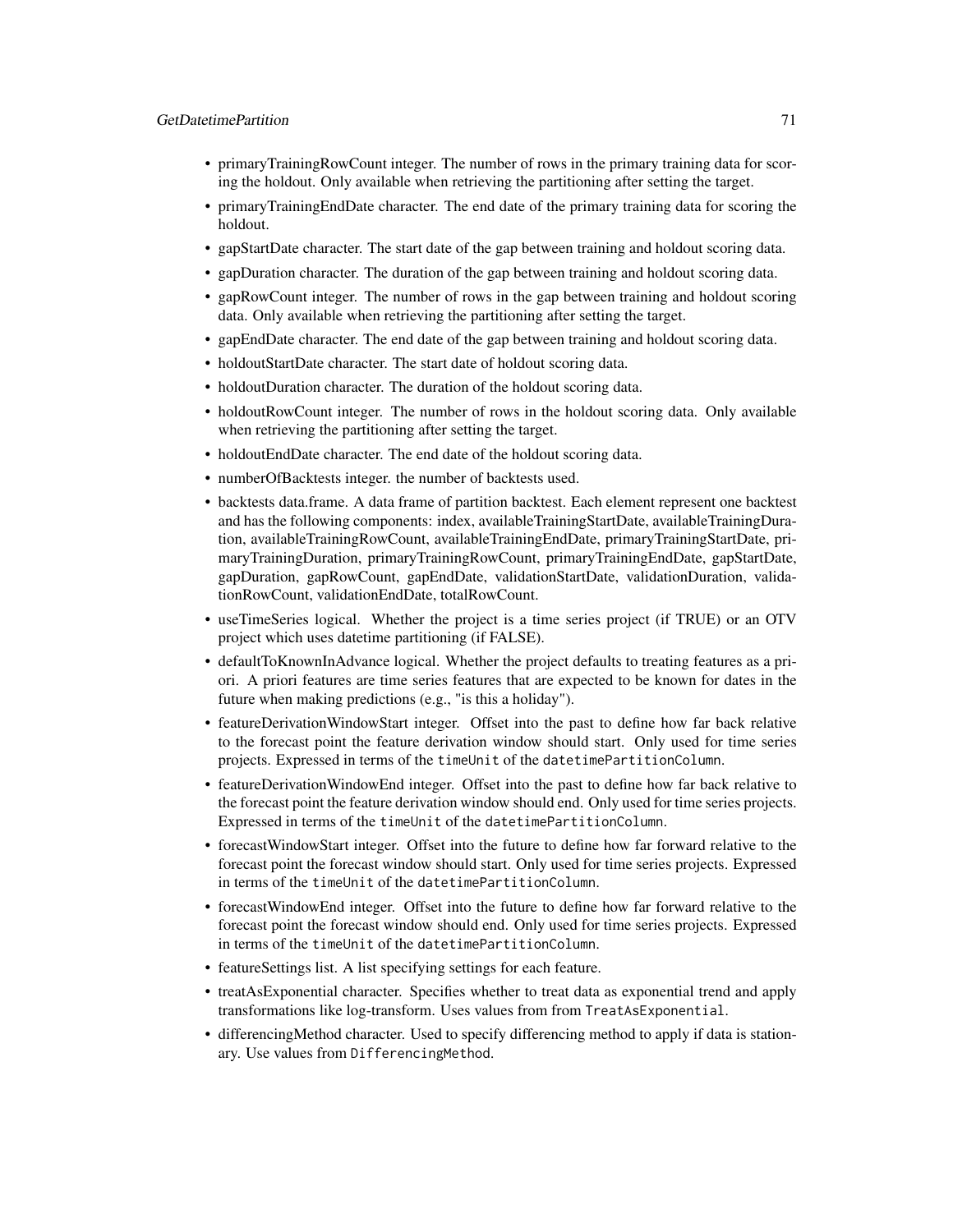- windowsBasisUnit character. Indicates which unit is the basis for the feature derivation window and forecast window. Uses values from TimeUnit and the value "ROW".
- periodicities list. A list of periodicities for different times, specified as a list of lists, where each list item specifies the 'timeSteps' for a particular 'timeUnit'. Will be
- totalRowCount integer. The number of rows in the project dataset. Only available when retrieving the partitioning after setting the target. Thus it will be NULL for GenerateDatetimePartition and populated for GetDatetimePartition.
- validationRowCount integer. The number of rows in the validation set.
- multiseriesIdColumns list. A list of the names of multiseries id columns to define series.
- numberOfKnownInAdvanceFeatures integer. The number of known in advance features.
- useCrossSeriesFeatures logical. Whether or not cross series features are included.
- aggregationType character. The aggregation type to apply when creating cross series features. See SeriesAggregationType.
- calendarId character. The ID of the calendar used for this project, if any.

### Examples

```
## Not run:
 projectId <- "59a5af20c80891534e3c2bde"
 GetDatetimePartition(projectId)
```
## End(Not run)

GetDriver *Returns information about a particular driver.*

#### Description

Returns information about a particular driver.

#### Usage

```
GetDriver(driverId)
```
### Arguments

driverId character. The id of the driver.

#### Value

A list containing information on the particular driver:

- className character. The Java class name of the driver.
- baseNames character. A vector of the file name(s) of the jar files.
- canonicalName character. The user-friendly name of the driver.
- id character. The driverId of the driver.
- creator character. The userId of the user who created the driver.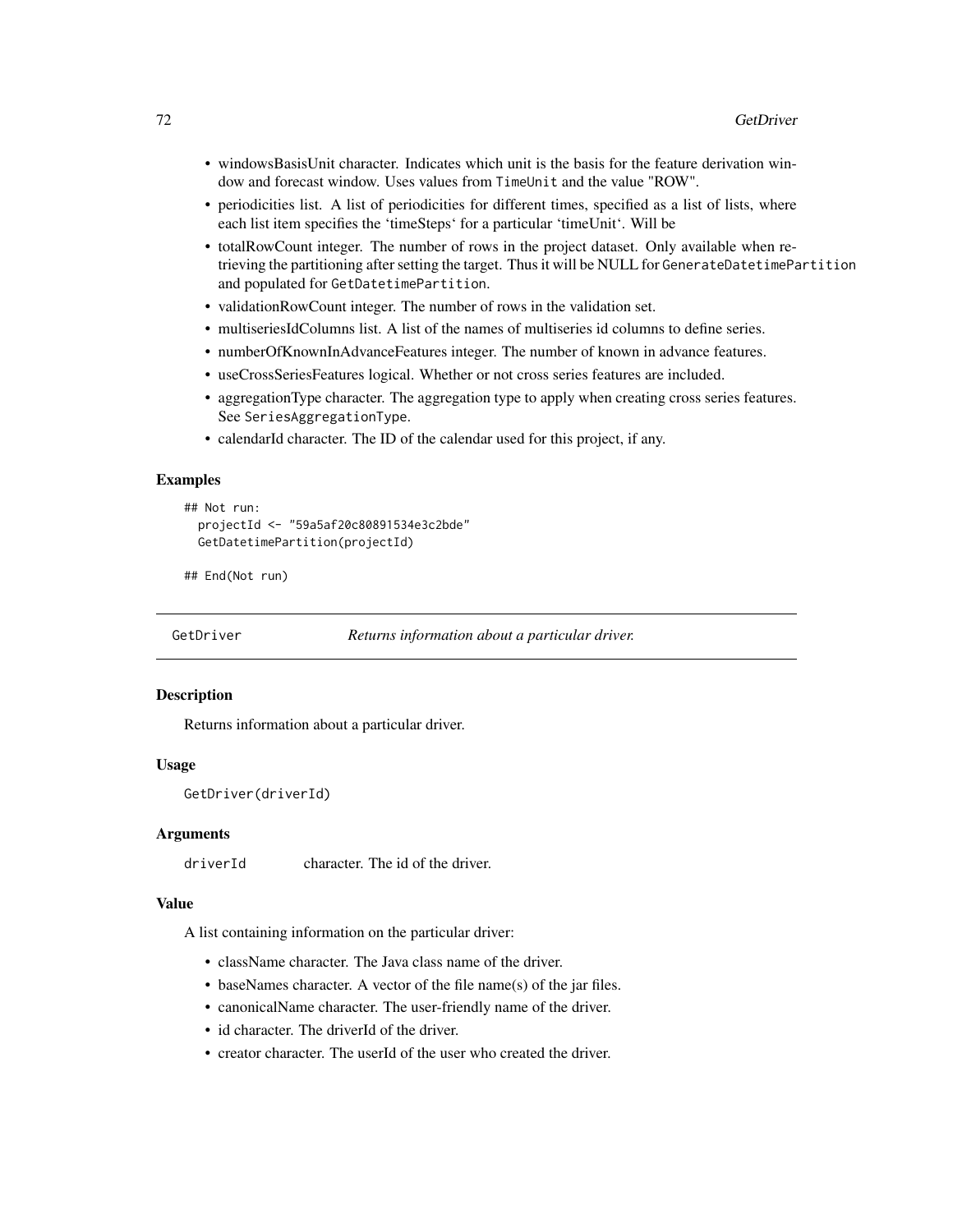# GetFeatureHistogram 73

## Examples

```
## Not run:
driverId <- "57a7c978c808916f4a630f89"
GetDriver(driverId)
```
## End(Not run)

GetFeatureHistogram *Retrieve histogram plot data for a specific feature*

## Description

A histogram is a popular way of visual representation of a feature values distribution in a series of bins. For categorical features every bin represents exactly one of feature values plus the number of occurrences of that value. For numeric features every bin represents a range of values (low end inclusive, high end exclusive) plus the total number of occurrences of all values in this range. In addition to that, with every bin for categorical and numeric features there is also included a target feature average for values in that bin (though it can be missing if the feature is deemed uninformative, if the project target has not been selected yet using SetTarget, or if the project is a multiclass project).

## Usage

```
GetFeatureHistogram(project, featureName, binLimit = NULL)
```
## Arguments

| project     | character. Either $(1)$ a character string giving the unique alphanumeric identifier<br>for the project, or $(2)$ a list containing the element projected with this identifier.                                    |
|-------------|--------------------------------------------------------------------------------------------------------------------------------------------------------------------------------------------------------------------|
| featureName | Name of the feature to retrieve. Note: DataRobot renames some features, so<br>the feature name may not be the one from your original data. You can use<br>ListFeatureInfo to list the features and check the name. |
| binLimit    | integer. Optional. Desired max number of histogram bins. The default is 60.                                                                                                                                        |

#### Value

list containing:

- count numeric. The number of values in this bin's range. If a project is using weights, the value is equal to the sum of weights of all feature values in the bin's range.
- target numeric. Average of the target feature for values in this bin. It may be NULL if the feature is deemed uninformative, if the target has not yet been set (see SetTarget), or if the project is multiclass.
- label character. The value of the feature if categorical, otherwise the low end of the bin range such that the difference between two consecutive bin labels is the length of the bin.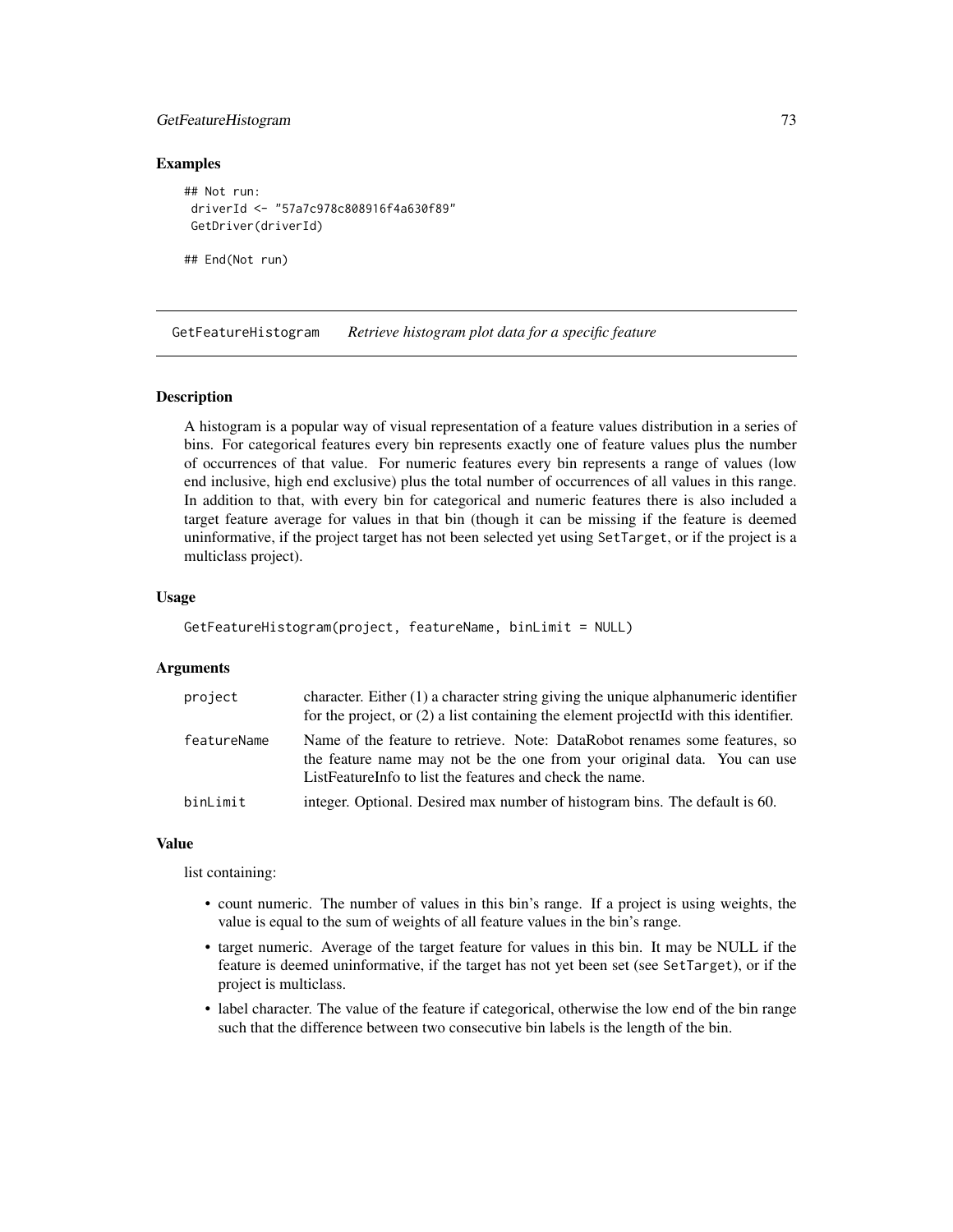GetFeatureImpact *Get the feature impact for a model, requesting the feature impact if it is not already available.*

## Description

Feature Impact is computed for each column by creating new data with that column randomly permuted (but the others left unchanged), and seeing how the error metric score for the predictions is affected. The 'impactUnnormalized' is how much worse the error metric score is when making predictions on this modified data. The 'impactNormalized' is normalized so that the largest value is 1. In both cases, larger values indicate more important features. Elsewhere this technique is sometimes called 'Permutation Importance'.

### Usage

```
GetFeatureImpact(model)
```
## Arguments

model character. The model for which you want to compute Feature Impact, e.g. from the list of models returned by ListModels(project).

#### Details

Note that GetFeatureImpact will block for the duration of feature impact calculation. If you would prefer not to block the call, use RequestFeatureImpact to generate an async request for feature impact and then use GetFeatureImpactForModel or GetFeatureImpactForJobId to get the feature impact when it has been calculated. GetFeatureImpactForJobId will also block until the request is complete, whereas GetFeatureImpactForModel will error if the job is not complete yet.

GetFeatureImpactForJobId

*Retrieve completed Feature Impact results given a job ID*

# Description

This will wait for the Feature Impact job to be completed (giving an error if the job is not a Feature Impact job and an error if the job errors).

# Usage

```
GetFeatureImpactForJobId(project, jobId, maxWait = 600)
```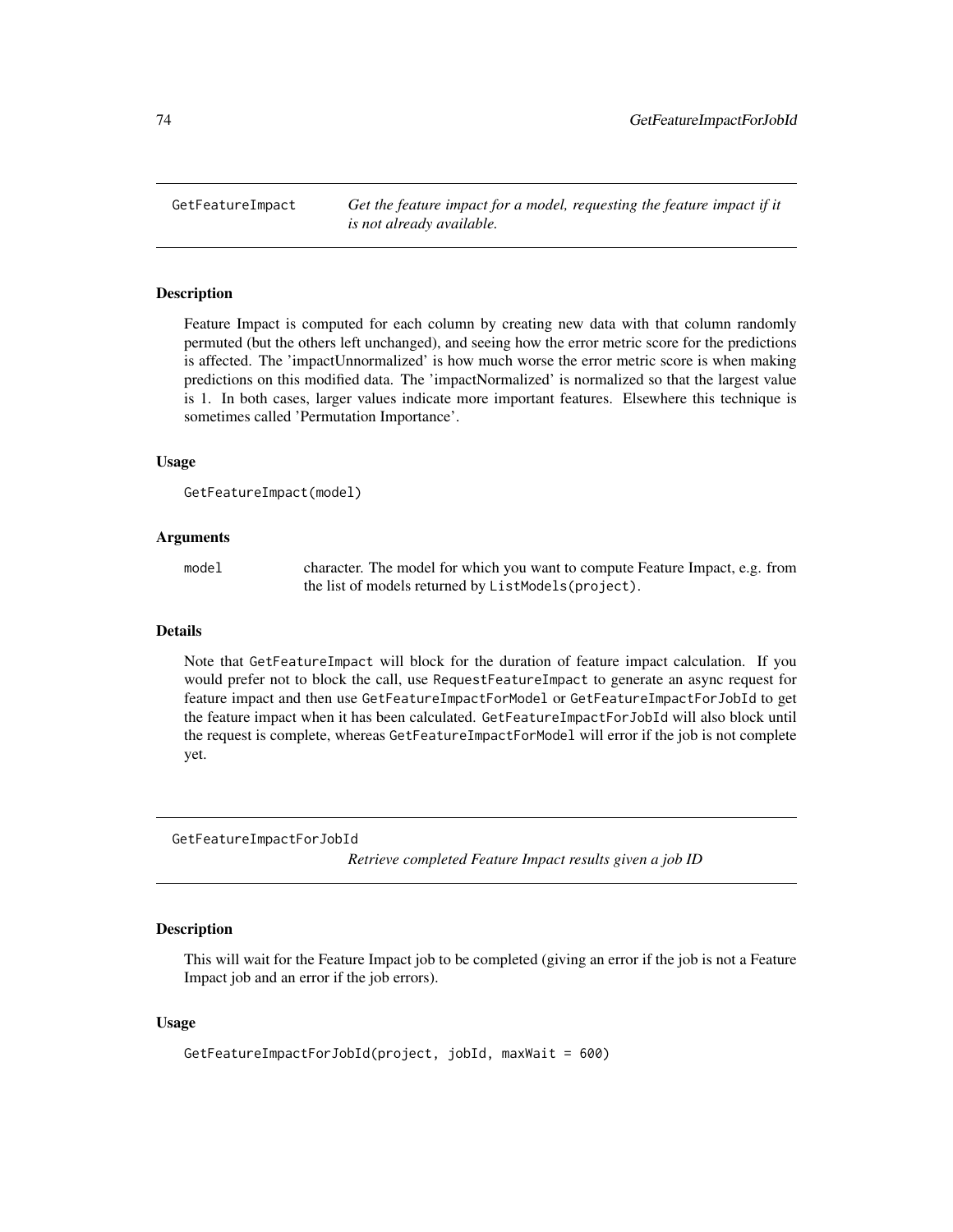# Arguments

| project | character. The project the Feature Impact is part of.                        |
|---------|------------------------------------------------------------------------------|
| jobId   | character. The ID of the job (e.g. as returned from RequestFeatureImpact)    |
| maxWait | integer. The maximum time (in seconds) to wait for the model job to complete |

#### Value

A data frame with the following columns:

- featureName character. The name of the feature.
- impactNormalized numeric. The normalized impact score (largest value is 1).
- impactUnnormalized numeric. The unnormalized impact score.
- redundantWith character. A feature that makes this feature redundant, or NA if the feature is not redundant.

# Examples

```
## Not run:
 model <- ListModels(project)[[1]]
 featureImpactJobId <- RequestFeatureImpact(model)
 featureImpact <- GetFeatureImpactForJobId(project, featureImpactJobId)
```
## End(Not run)

GetFeatureImpactForModel

*Retrieve completed Feature Impact results given a model*

## Description

This will only succeed if the Feature Impact computation has completed.

## Usage

```
GetFeatureImpactForModel(model)
```
# Arguments

model character. The model for which you want to retrieve Feature Impact.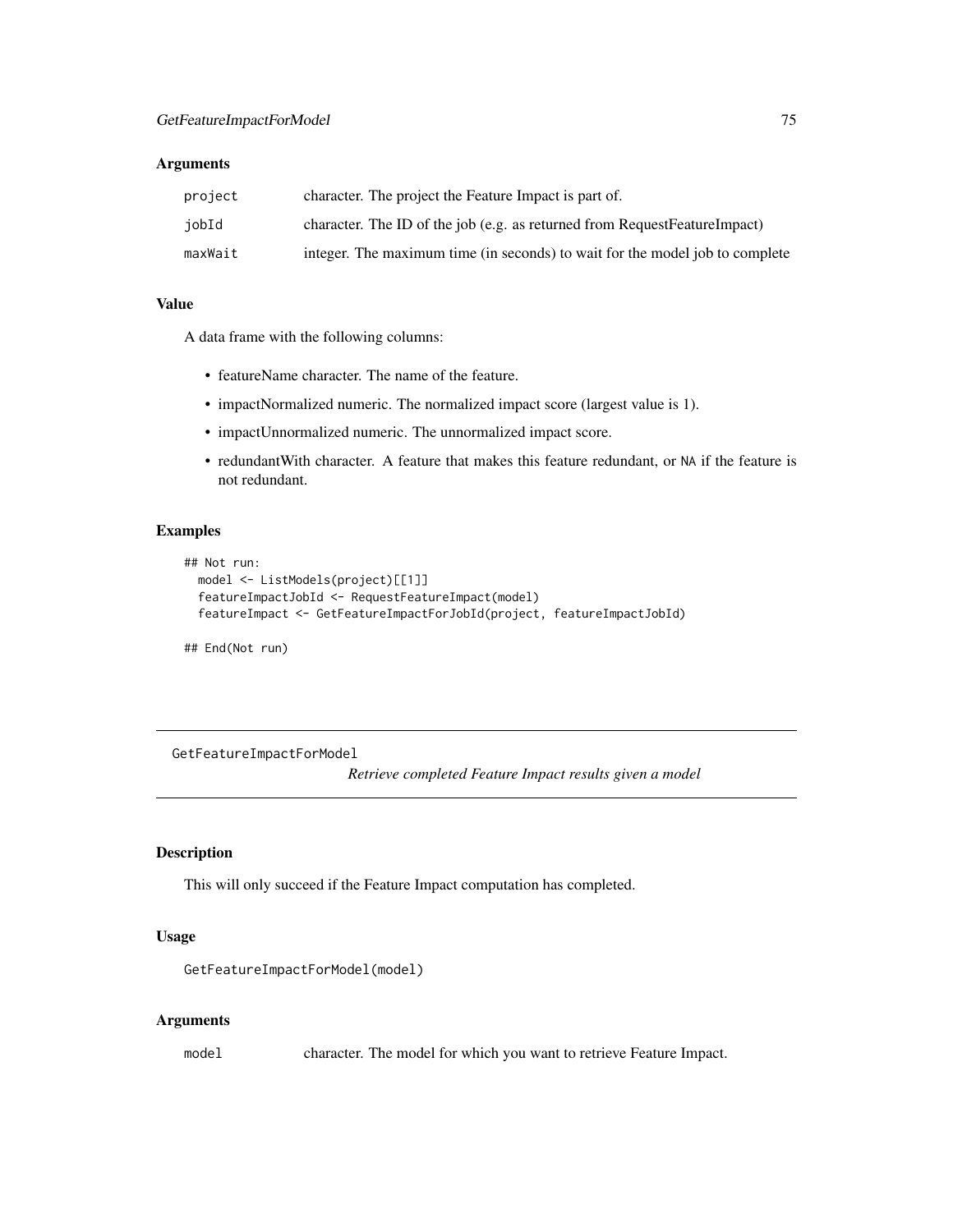# Details

Feature Impact is computed for each column by creating new data with that column randomly permuted (but the others left unchanged), and seeing how the error metric score for the predictions is affected. The 'impactUnnormalized' is how much worse the error metric score is when making predictions on this modified data. The 'impactNormalized' is normalized so that the largest value is 1. In both cases, larger values indicate more important features. Elsewhere this technique is sometimes called 'Permutation Importance'.

Feature impact also runs redundancy detection, which detects if some features are redundant with higher importance features. Note that some types of projects, like multiclass, do not run redundancy detection. This function will generate a warning if redundancy detection was not run.

# Value

A data frame with the following columns:

- featureName character. The name of the feature.
- impactNormalized numeric. The normalized impact score (largest value is 1).
- impactUnnormalized numeric. The unnormalized impact score.
- redundantWith character. A feature that makes this feature redundant, or NA if the feature is not redundant.

#### Examples

```
## Not run:
 model <- ListModels(project)[[1]]
 featureImpactJobId <- RequestFeatureImpact(model)
 # Note: This will only work after the feature impact job has completed. Use
 # GetFeatureImpactFromIobId to automatically wait for the job.\
 featureImpact <- GetFeatureImpactForModel(model)
```
## End(Not run)

GetFeatureInfo *Details about a feature*

# Description

Details about a feature

#### Usage

GetFeatureInfo(project, featureName)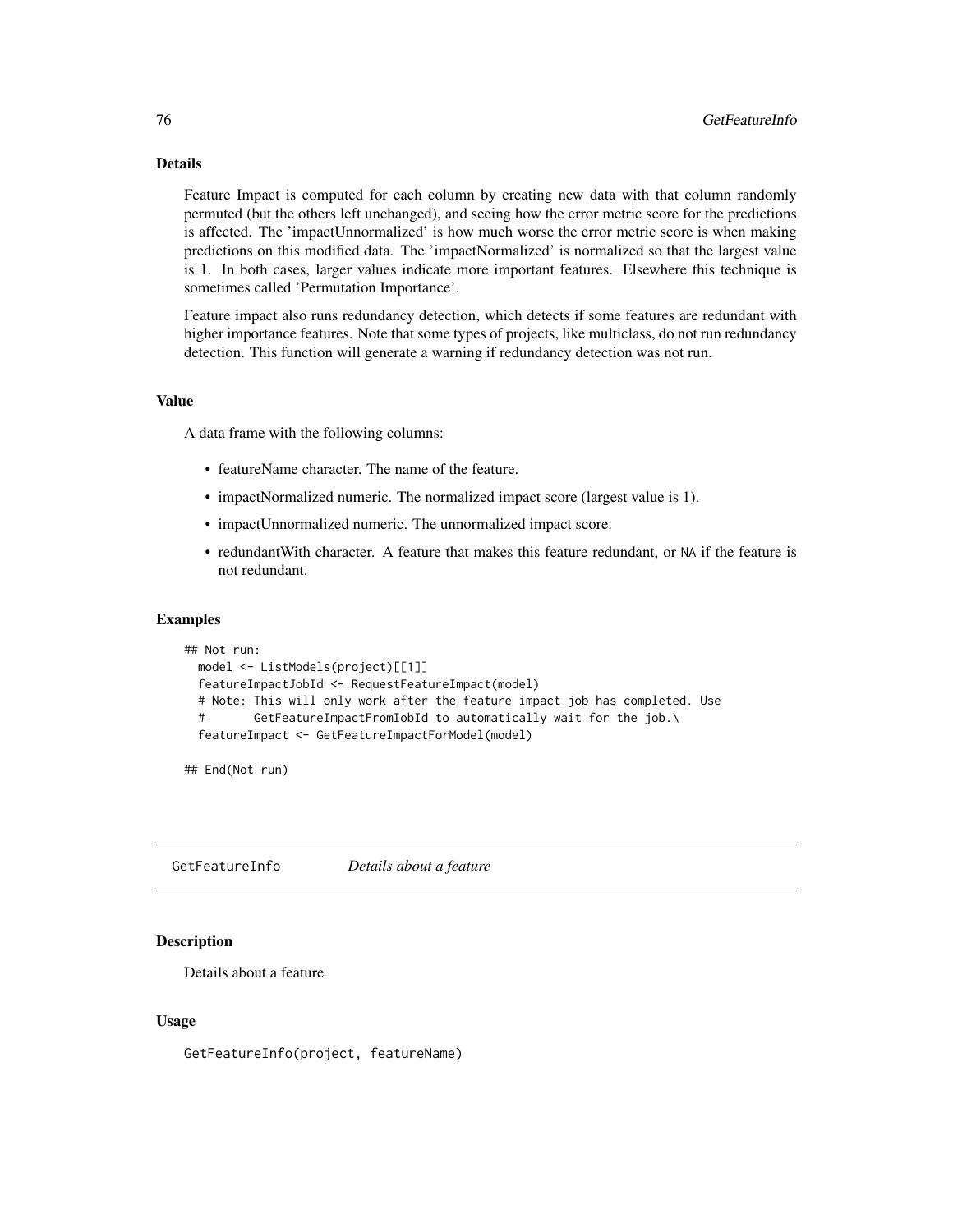# GetFeatureInfo 77

#### **Arguments**

| project     | character. Either (1) a character string giving the unique alphanumeric identifier<br>for the project, or (2) a list containing the element projectId with this identifier.                                        |
|-------------|--------------------------------------------------------------------------------------------------------------------------------------------------------------------------------------------------------------------|
| featureName | Name of the feature to retrieve. Note: DataRobot renames some features, so<br>the feature name may not be the one from your original data. You can use<br>ListFeatureInfo to list the features and check the name. |

## Value

A named list which contains:

- id numeric. feature id. Note that throughout the API, features are specified using their names, not this ID.
- name character. The name of the feature.
- featureType character. Feature type: 'Numeric', 'Categorical', etc.
- importance numeric. numeric measure of the strength of relationship between the feature and target (independent of any model or other features).
- lowInformation logical. Whether the feature has too few values to be informative.
- uniqueCount numeric. The number of unique values in the feature.
- naCount numeric. The number of missing values in the feature.
- dateFormat character. The format of the feature if it is date-time feature.
- projectId character. Character id of the project the feature belongs to.
- max. The maximum value in the dataset, formatted in the same format as the data.
- min. The minimum value in the dataset, formatted in the same format as the data.
- mean. The arithmetic mean of the dataset, formatted in the same format as the data.
- median. The median of the dataset, formatted in the same format as the data.
- stdDev. The standard deviation of the dataset, formatted in the same format as the data.
- timeSeriesEligible logical. Whether this feature can be used as the datetime partition column in a time series project.
- timeSeriesEligibilityReason character. Why the feature is ineligible for the datetime partition column in a time series project, "suitable" when it is eligible.
- timeStep numeric. For time-series eligible features, a positive integer determining the interval at which windows can be specified. If used as the datetime partition column on a time series project, the feature derivation and forecast windows must start and end at an integer multiple of this value. NULL for features that are not time series eligible.
- timeUnit character. For time series eligible features, the time unit covered by a single time step, e.g. "HOUR", or NULL for features that are not time series eligible.
- targetLeakage character. Whether a feature is considered to have target leakage or not. A value of "SKIPPED\_DETECTION" indicates that target leakage detection was not run on the feature.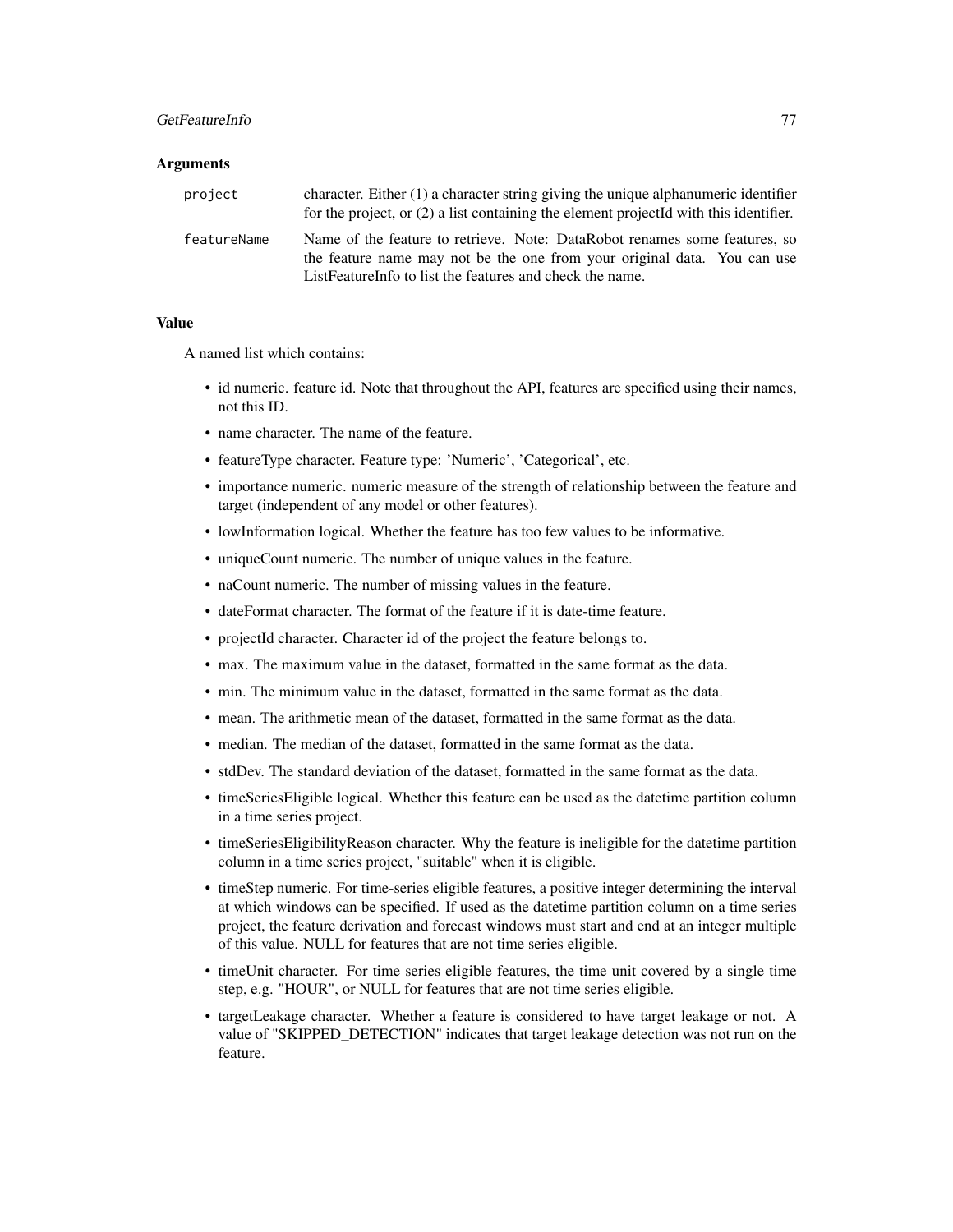# Examples

```
## Not run:
 projectId <- "59a5af20c80891534e3c2bde"
 GetFeatureInfo(projectId, "myFeature")
```
## End(Not run)

GetFeaturelist *Retrieve a specific featurelist from a DataRobot project*

## **Description**

This function returns information about and the contents of a specified featurelist from a specified project.

#### Usage

GetFeaturelist(project, featurelistId)

## Arguments

| project       | character. Either $(1)$ a character string giving the unique alphanumeric identifier    |
|---------------|-----------------------------------------------------------------------------------------|
|               | for the project, or $(2)$ a list containing the element projectId with this identifier. |
| featurelistId | Unique alphanumeric identifier for the featurelist to be retrieved.                     |

#### Details

DataRobot featurelists define the variables from the modeling dataset used in fitting each project model. In most cases, the same featurelist is used in fitting all project models, but models can be fit using alternative featurelists using the RequestNewModel function. To do this, featurelistId is required, and this is one of the elements returned by the GetFeaturelist function.

DataRobot featurelists define the variables from the modeling dataset used in fitting each project model. In most cases, the same featurelist is used in fitting all project models, but models can be fit using alternative featurelists using the RequestNewModel function. To do this, featurelistId is required, and this is one of the elements returned by the GetFeaturelist function.

#### Value

A list with the following four elements describing the requested featurelist:

- featurelistId character. The unique alphanumeric identifier for the featurelist.
- projectId character. The project to which the featurelist belongs.
- features character. The names of the variables included in the featurelist.
- name character. The name of the featurelist.
- created character. A timestamp of when the featurelist was created.
- isUserCreated logical. Whether or not the featurelist was created by a user (as opposed to DataRobot automation).
- numModels numeric. The number of models that currently use this featurelist.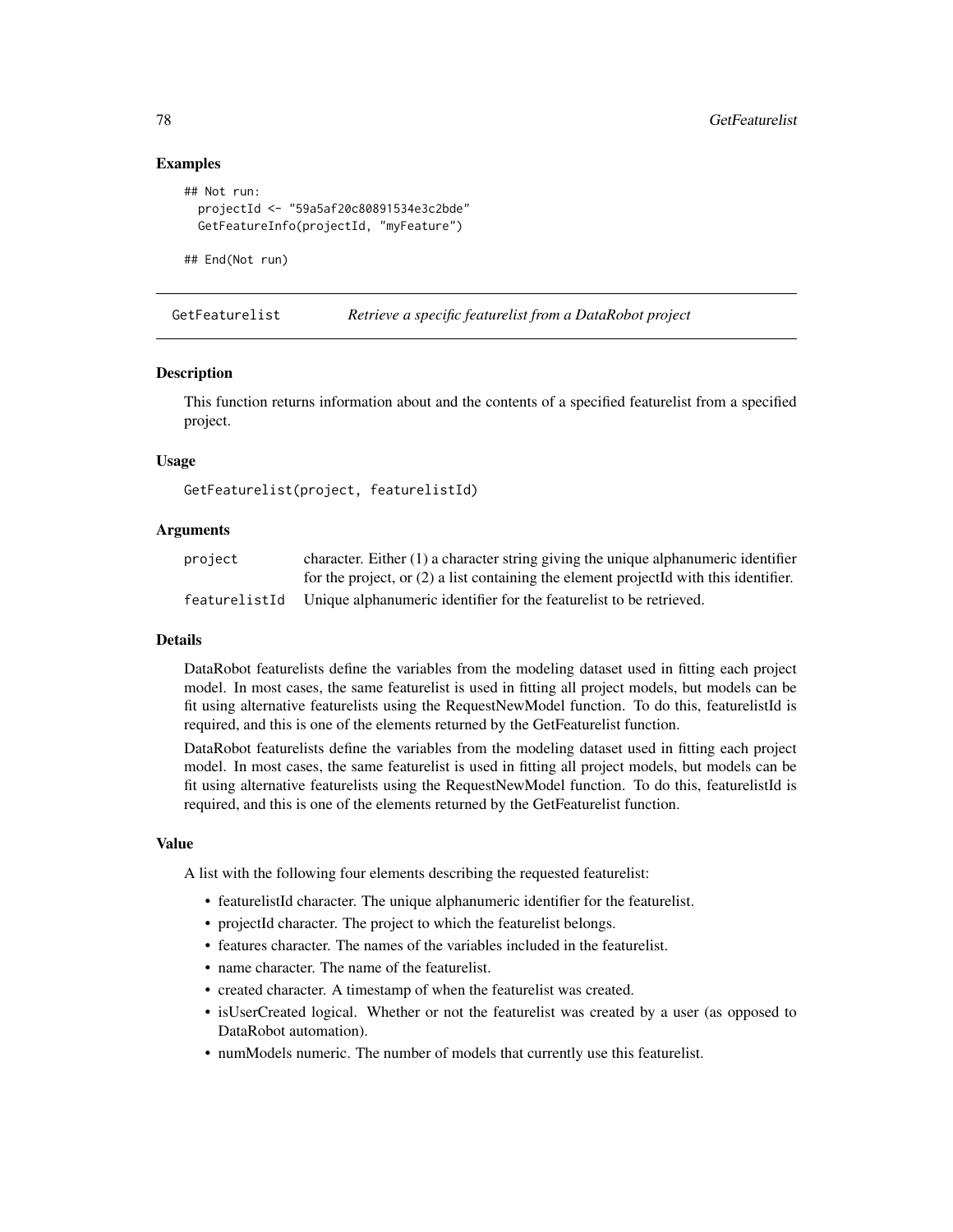# GetFrozenModel 79

## Examples

```
## Not run:
 projectId <- "59a5af20c80891534e3c2bde"
 featureList <- CreateFeaturelist(projectId, "myFeaturelist", c("feature1", "feature2"))
 featurelistId <- featureList$featurelistId
 GetFeaturelist(projectId, featurelistId)
```
## End(Not run)

GetFrozenModel *Retrieve the details of a specified frozen model*

# **Description**

This function returns a DataRobot S3 object of class dataRobotFrozenModel for the model defined by project and modelId. GetModel also can be used to retrieve some information about frozen model, however then some frozen specific information (parentModelId) will not be returned

#### Usage

GetFrozenModel(project, modelId)

## Arguments

| project | character. Either $(1)$ a character string giving the unique alphanumeric identifier    |
|---------|-----------------------------------------------------------------------------------------|
|         | for the project, or $(2)$ a list containing the element projected with this identifier. |
| modelId | Unique alphanumeric identifier for the model of interest.                               |

## Details

The S3 object returned by this function is required by the functions DeleteModel, ListModelFeatures, and RequestSampleSizeUpdate.

## Value

An S3 object of class 'dataRobotModel', which is a list with the following components:

- featurelistId. Character string: unique alphanumeric identifier for the featurelist on which the model is based.
- processes. Character vector with components describing preprocessing; may include model-Type.
- featurelistName. Character string giving the name of the featurelist on which the model is based.
- projectId. Character string giving the unique alphanumeric identifier for the project.
- samplePct. Numeric or NULL. The percentage of the project dataset used in training the model. If the project uses datetime partitioning, the samplePct will be NULL. See trainingRowCount, trainingDuration, and trainingStartDate and trainingEndDate instead.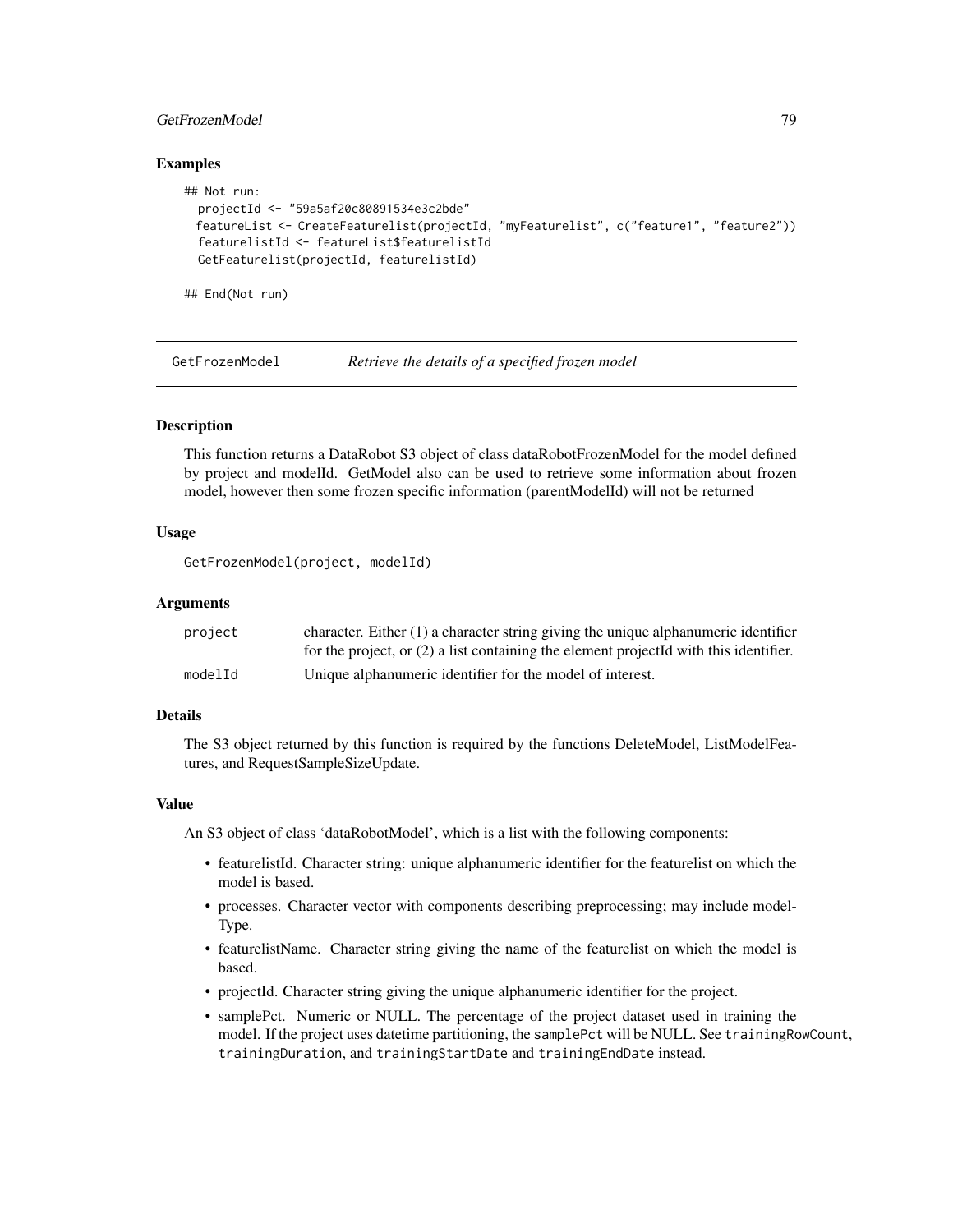- trainingRowCount. Integer. The number of rows of the project dataset used in training the model. In a datetime partitioned project, if specified, defines the number of rows used to train the model and evaluate backtest scores; if unspecified, either trainingDuration or trainingStartDate and trainingEndDate was used to determine that instead.
- isFrozen. Logical : is model created with frozen tuning parameters.
- modelType. Character string describing the model type.
- metrics. List with one element for each valid metric associated with the model. Each element is a list with elements for each possible evaluation type (holdout, validation, and crossValidation).
- modelCategory. Character string giving model category (e.g., blend, model).
- blueprintId. Character string giving the unique DataRobot blueprint identifier on which the model is based.
- modelId. Character string giving the unique alphanumeric model identifier.
- projectName. Character string: optional description of project defined by projectId.
- projectTarget. Character string defining the target variable predicted by all models in the project.
- projectMetric. Character string defining the fitting metric optimized by all project models.
- supportsMonotonicConstraints logical. Whether or not the model supports monotonic constraints.
- monotonicIncreasingFeaturelistId character. The ID of the featurelist specifying the features that are constrained to be monotonically increasing. Will be NULL if no increasing constraints are used.
- monotonicDecreasingFeaturelistId character. The ID of the featurelist specifying the features that are constrained to be monotonically decreasing. Will be NULL if no decreasing constraints are used.
- isStarred logical. Whether or not the model is starred.
- predictionThreshold numeric. For binary classification projects, the threshold used for predictions.
- predictionThresholdReadOnly logical. Whether or not the prediction threshold can be modified. Typically, the prediction threshold can no longer be modified once a model has a deployment created or predictions have been made with the dedicated prediction API.

# Examples

```
## Not run:
 projectId <- "59a5af20c80891534e3c2bde"
 modelId <- "5996f820af07fc605e81ead4"
 GetFrozenModel(projectId, modelId)
```
## End(Not run)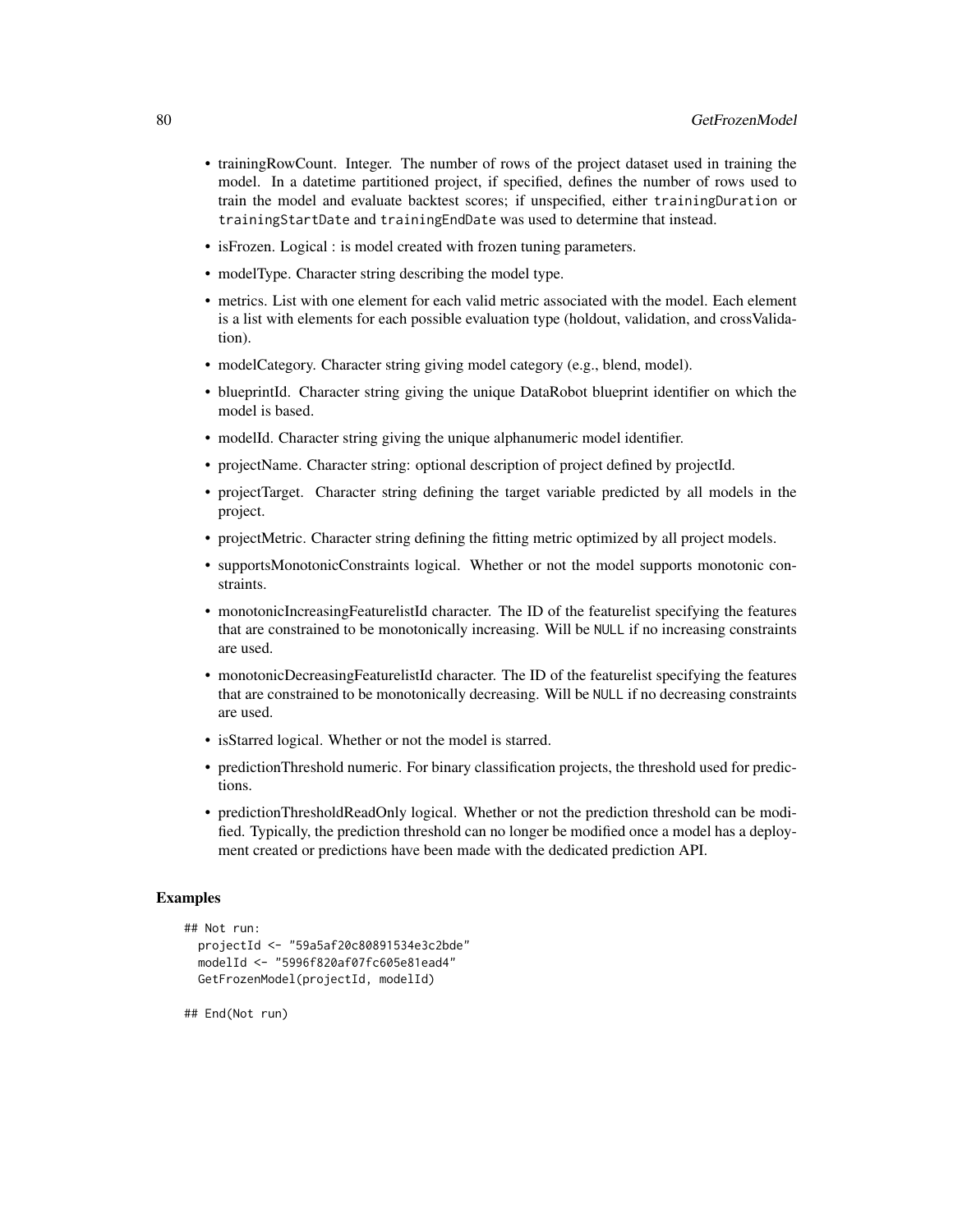GetFrozenModelFromJobId

*Retrieve a frozen model defined by modelJobId*

# Description

The function RequestFrozenModel initiate the creation of frozen models in a DataRobot project. RequestFrozenModel function submit requests to the DataRobot modeling engine and return an integer-valued modelJobId. The GetFrozenModelFromJobId function polls the modeling engine until the model has been built or a specified time limit is exceeded, returning an S3 object of class 'dataRobotFrozenModel' when the model is available.

## Usage

```
GetFrozenModelFromJobId(project, modelJobId, maxWait = 600)
```
## Arguments

| project    | character. Either $(1)$ a character string giving the unique alphanumeric identifier    |
|------------|-----------------------------------------------------------------------------------------|
|            | for the project, or $(2)$ a list containing the element projected with this identifier. |
| modelJobId | integer. The integer returned by either RequestNewModel or RequestSampleSizeUpdate.     |
| maxWait    | integer. The maximum time (in seconds) to wait for the model job to complete.           |

# Details

Motivation for this function is the fact that some models - e.g., very complex machine learning models fit to large datasets - may take a long time to complete. Splitting the model creation request from model retrieval in these cases allows the user to perform other interactive R session tasks between the time the model creation/update request is made and the time the final model is available.

GetModelFromJobId also can be used to retrieve some information about frozen model, however then some frozen specific information (parentModelId) will not be returned.

#### Value

An S3 object of class 'dataRobotFrozenModel' summarizing all available information about the model.

## Examples

```
## Not run:
 projectId <- "59a5af20c80891534e3c2bde"
 initialJobs <- ListModelJobs(project)
 job <- initialJobs[[1]]
 modelJobId <- job$modelJobId
 GetModelJobFromJobId(projectId, modelJobId)
```
## End(Not run)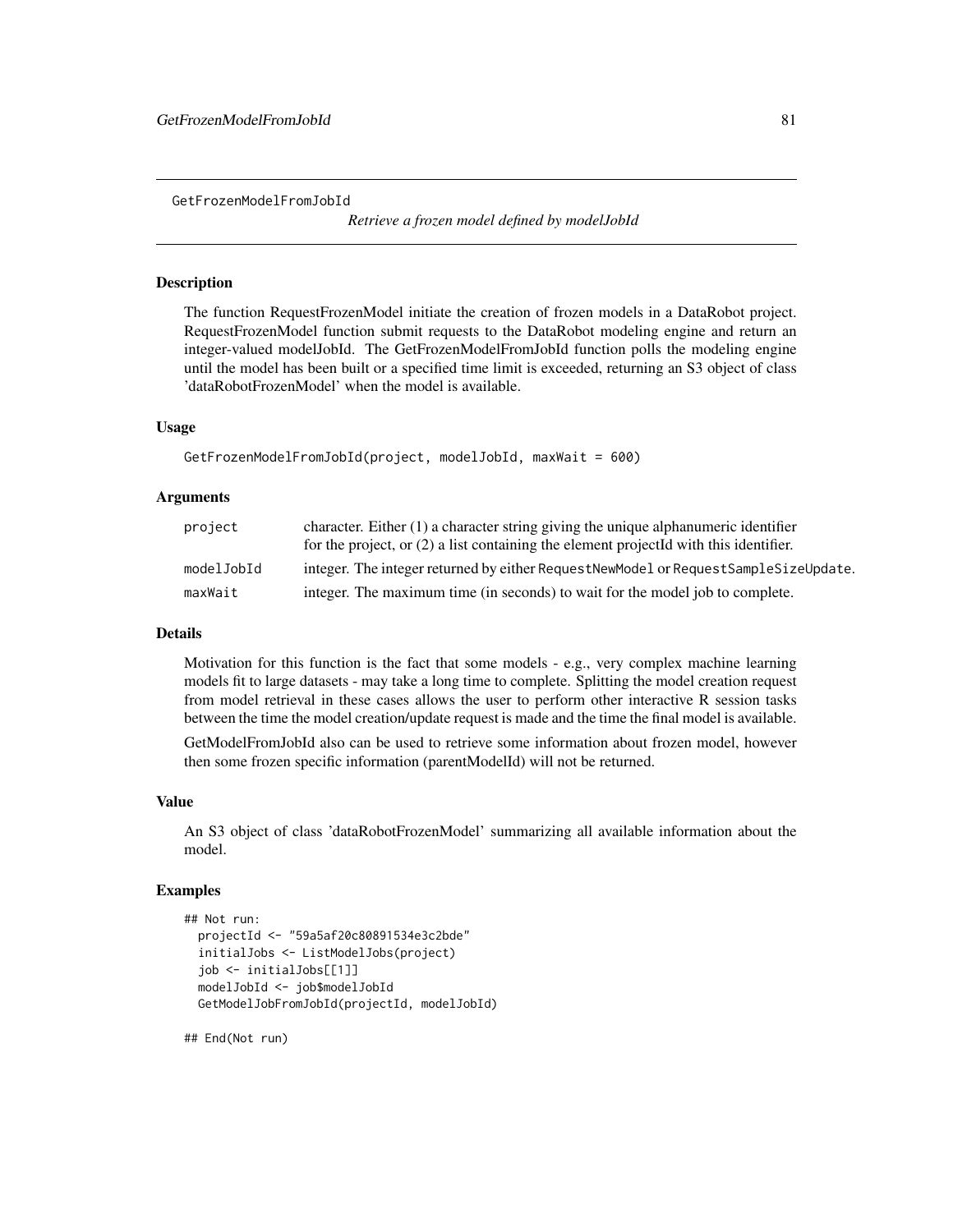GetGeneralizedInsight *An internal function to help fetch insights.*

# Description

See GetLiftChart, GetRocCurve for details.

# Usage

```
GetGeneralizedInsight(method, model, source = DataPartition$VALIDATION,
  fallbackToParentInsights = FALSE)
```
# Arguments

| method                   | character. The API URL to use to get insight information.                                                                               |  |
|--------------------------|-----------------------------------------------------------------------------------------------------------------------------------------|--|
| model                    | dataRobotModel. A DataRobot model object like that returned by GetModel.                                                                |  |
| source                   | character. The data partition for which data would be returned. Default is<br>DataPartition\$VALIDATION. See DataPartition for details. |  |
| fallbackToParentInsights |                                                                                                                                         |  |
|                          | logical. If TRUE, this will return the lift chart data for the model's parent if the                                                    |  |
|                          | lift chart is not available for the model and the model has a parent model.                                                             |  |

GetJob *Request information about a job*

# Description

Request information about a job

## Usage

GetJob(project, jobId)

| project | character. Either $(1)$ a character string giving the unique alphanumeric identifier<br>for the project, or $(2)$ a list containing the element projected with this identifier. |
|---------|---------------------------------------------------------------------------------------------------------------------------------------------------------------------------------|
| iobId   | Character string specifying the job id                                                                                                                                          |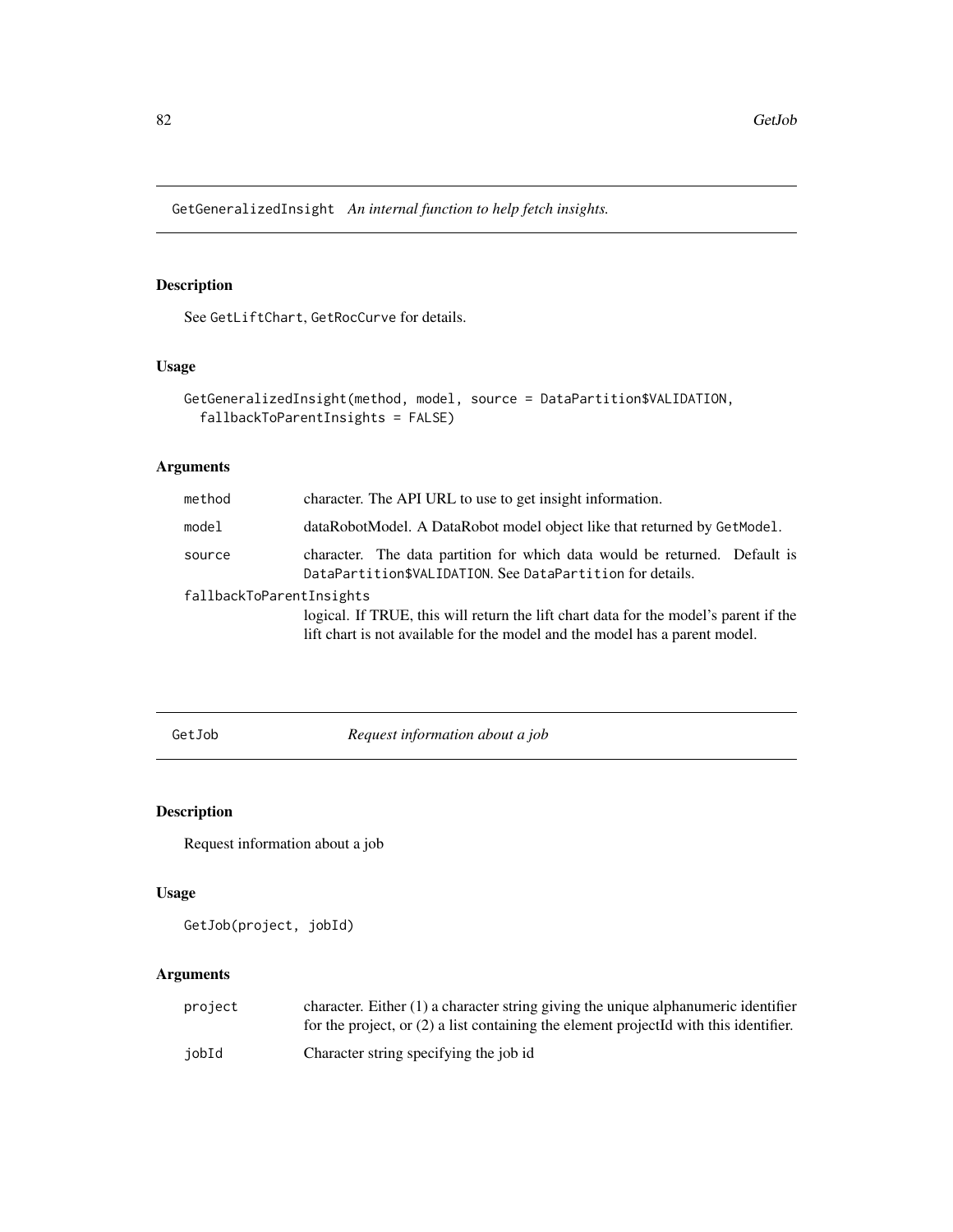## GetLiftChart 83

# Value

list with following elements:

- status character. Model job status; an element of JobStatus, e.g. JobStatus\$Queue.
- url character. URL to request more detail about the job.
- id character. The job id.
- jobType character. See JobType for valid values.
- projectId character. The project that contains the model.
- isBlocked logical. If TRUE, the job is blocked (cannot be executed) until its dependencies are resolved.

# Examples

```
## Not run:
 projectId <- "59a5af20c80891534e3c2bde"
 initialJobs <- ListModelJobs(project)
 job <- initialJobs[[1]]
 jobId <- job$modelJobId
 GetJob(projectId, jobId)
```

```
## End(Not run)
```

| GetLiftChart | Retrieve lift chart data for a model for a data partition (see DataParti- |
|--------------|---------------------------------------------------------------------------|
|              | tion)                                                                     |

# Description

Retrieve lift chart data for a model for a data partition (see DataPartition)

# Usage

```
GetLiftChart(model, source = DataPartition$VALIDATION,
  fallbackToParentInsights = FALSE)
```

| model                    | dataRobotModel. A DataRobot model object like that returned by GetModel.                                                                |  |
|--------------------------|-----------------------------------------------------------------------------------------------------------------------------------------|--|
| source                   | character. The data partition for which data would be returned. Default is<br>DataPartition\$VALIDATION. See DataPartition for details. |  |
| fallbackToParentInsights |                                                                                                                                         |  |
|                          | logical. If TRUE, this will return the lift chart data for the model's parent if the                                                    |  |
|                          | lift chart is not available for the model and the model has a parent model.                                                             |  |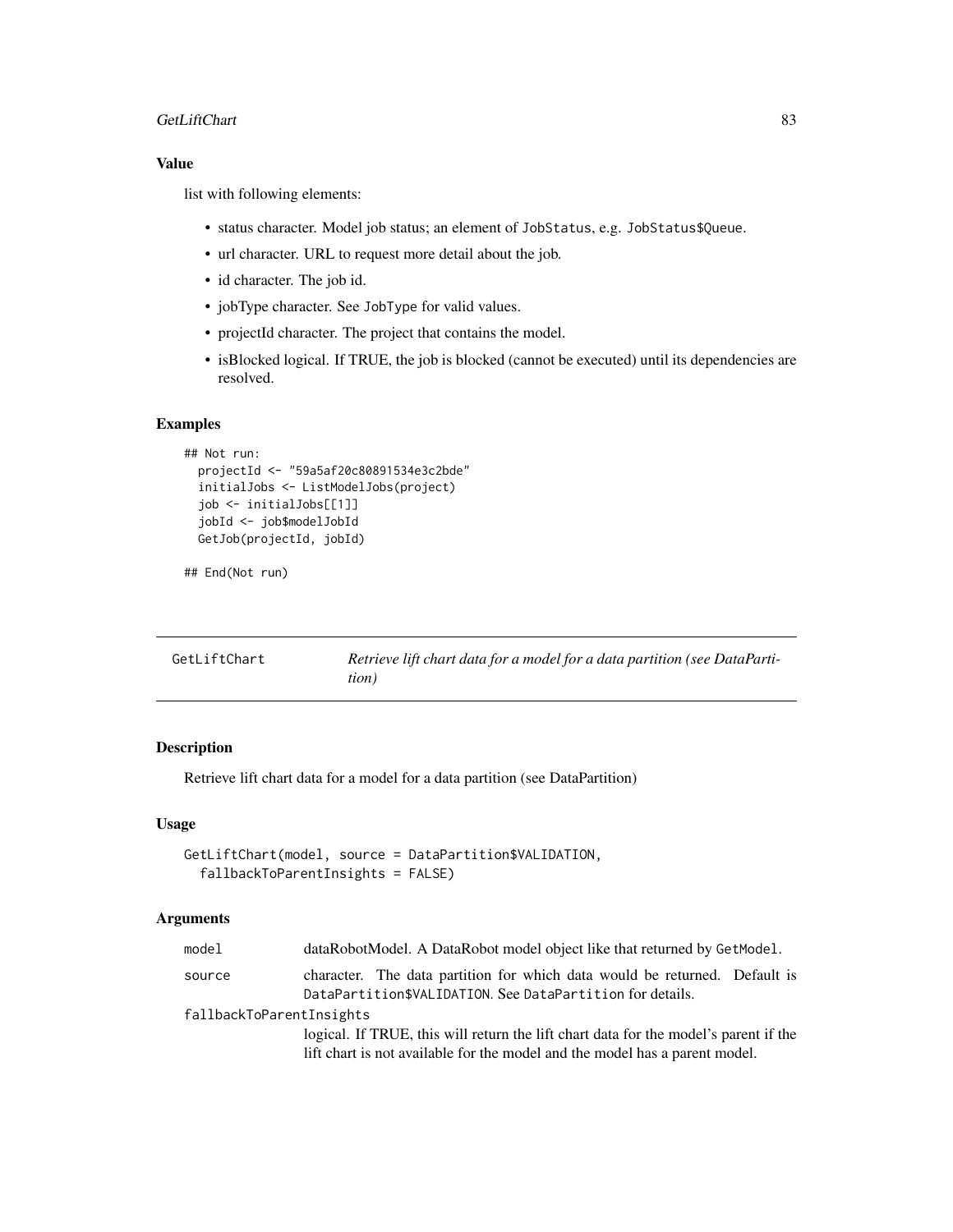# Value

data.frame with the following components:

- binWeight. Numeric: weight of the bin. For weighted projects, the sum of the weights of all rows in the bin; otherwise, the number of rows in the bin.
- actual. Numeric: sum of actual target values in bin.
- predicted. Numeric: sum of predicted target values in bin.

# Examples

```
## Not run:
 projectId <- "59a5af20c80891534e3c2bde"
 modelId <- "5996f820af07fc605e81ead4"
 model <- GetModel(projectId, modelId)
 GetLiftChart(model, source = DataPartition$VALIDATION)
```
## End(Not run)

GetMissingValuesReport

*Get a report on missing values for the model.*

## Description

The missing values report is a list of items, one per feature, sorted by missing count in descending order. Each item in the report contains details on the number of missing values for that feature and how they were handled by the model.

## Usage

GetMissingValuesReport(project, modelId)

#### Arguments

| project | character. Either $(1)$ a character string giving the unique alphanumeric identifier    |
|---------|-----------------------------------------------------------------------------------------|
|         | for the project, or $(2)$ a list containing the element projected with this identifier. |
| modelId | character. Unique alphanumeric identifier for the model of interest.                    |

# Value

A list containing:

- feature character. The name of the feature.
- type character. Feature type (numeric or categorical).
- missingCount numeric. The number of missing values in the training data for that feature.
- missingPercentage numeric. The percentage of missing values in the training data for the feature.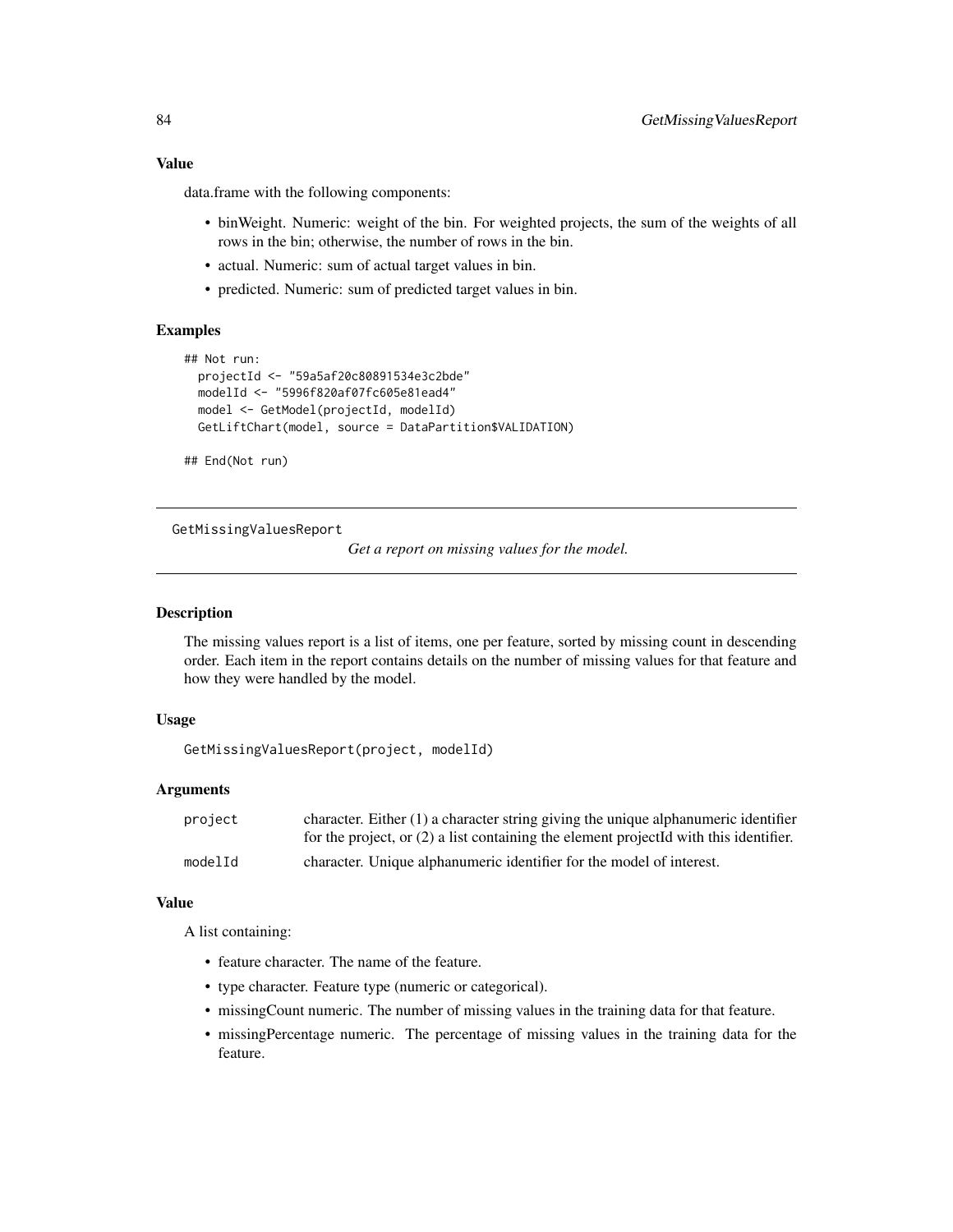#### GetModel 85

- tasks list. A list of information on each task that was applied to that feature to handle missing values. This information contains:
	- id character. The id of the node in the model blueprint chart for this task. (See [Get-](#page-57-0)[BlueprintChart](#page-57-0) for more information on blueprint charts.)
	- name character. The name of the task.
	- descriptions character. Aggregated information about how the task handles missing values.

## Examples

```
## Not run:
  projectId <- "5984b4d7100d2b31c1166529"
  modelId <- "5984b4d7100d2b31c1166529"
  GetMissingValuesReport(projectId, modelId)
```
## End(Not run)

GetModel *Retrieve the details of a specified model*

## **Description**

This function returns a DataRobot S3 object of class dataRobotModel for the model defined by project and modelId.

#### Usage

```
GetModel(project, modelId)
```
# Arguments

| project | character. Either $(1)$ a character string giving the unique alphanumeric identifier    |
|---------|-----------------------------------------------------------------------------------------|
|         | for the project, or $(2)$ a list containing the element projected with this identifier. |
| modelId | character. Unique alphanumeric identifier for the model of interest.                    |

#### Details

The S3 object returned by this function is required by the functions DeleteModel, ListModelFeatures, and RequestSampleSizeUpdate.

# Value

An S3 object of class 'dataRobotModel', which is a list with the following components:

- featurelistId. Character string: unique alphanumeric identifier for the featurelist on which the model is based.
- processes. Character vector with components describing preprocessing; may include model-Type.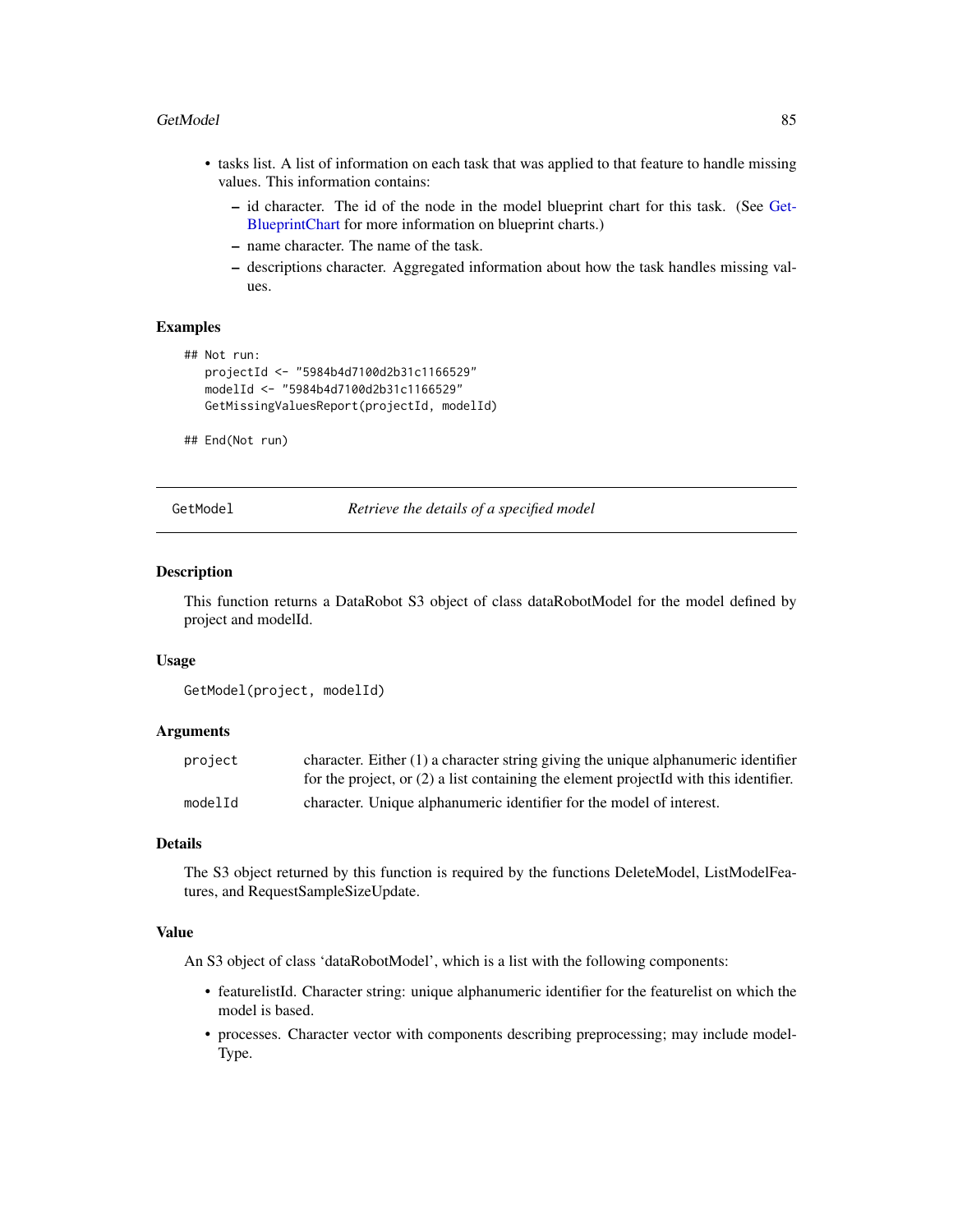- featurelistName. Character string giving the name of the featurelist on which the model is based.
- projectId. Character string giving the unique alphanumeric identifier for the project.
- samplePct. Numeric or NULL. The percentage of the project dataset used in training the model. If the project uses datetime partitioning, the samplePct will be NULL. See trainingRowCount, trainingDuration, and trainingStartDate and trainingEndDate instead.
- trainingRowCount. Integer. The number of rows of the project dataset used in training the model. In a datetime partitioned project, if specified, defines the number of rows used to train the model and evaluate backtest scores; if unspecified, either trainingDuration or trainingStartDate and trainingEndDate was used to determine that instead.
- is Frozen. Logical : is model created with frozen tuning parameters.
- modelType. Character string describing the model type.
- metrics. List with one element for each valid metric associated with the model. Each element is a list with elements for each possible evaluation type (holdout, validation, and crossValidation).
- modelCategory. Character string giving model category (e.g., blend, model).
- blueprintId. Character string giving the unique DataRobot blueprint identifier on which the model is based.
- modelId. Character string giving the unique alphanumeric model identifier.
- projectName. Character string: optional description of project defined by projectId.
- projectTarget. Character string defining the target variable predicted by all models in the project.
- projectMetric. Character string defining the fitting metric optimized by all project models.
- supportsMonotonicConstraints logical. Whether or not the model supports monotonic constraints.
- monotonicIncreasingFeaturelistId character. The ID of the featurelist specifying the features that are constrained to be monotonically increasing. Will be NULL if no increasing constraints are used.
- monotonicDecreasingFeaturelistId character. The ID of the featurelist specifying the features that are constrained to be monotonically decreasing. Will be NULL if no decreasing constraints are used.
- isStarred logical. Whether or not the model is starred.
- predictionThreshold numeric. For binary classification projects, the threshold used for predictions.
- predictionThresholdReadOnly logical. Whether or not the prediction threshold can be modified. Typically, the prediction threshold can no longer be modified once a model has a deployment created or predictions have been made with the dedicated prediction API.

# Examples

```
## Not run:
 projectId <- "59a5af20c80891534e3c2bde"
 modelId <- "5996f820af07fc605e81ead4"
 GetModel(projectId, modelId)
```
## End(Not run)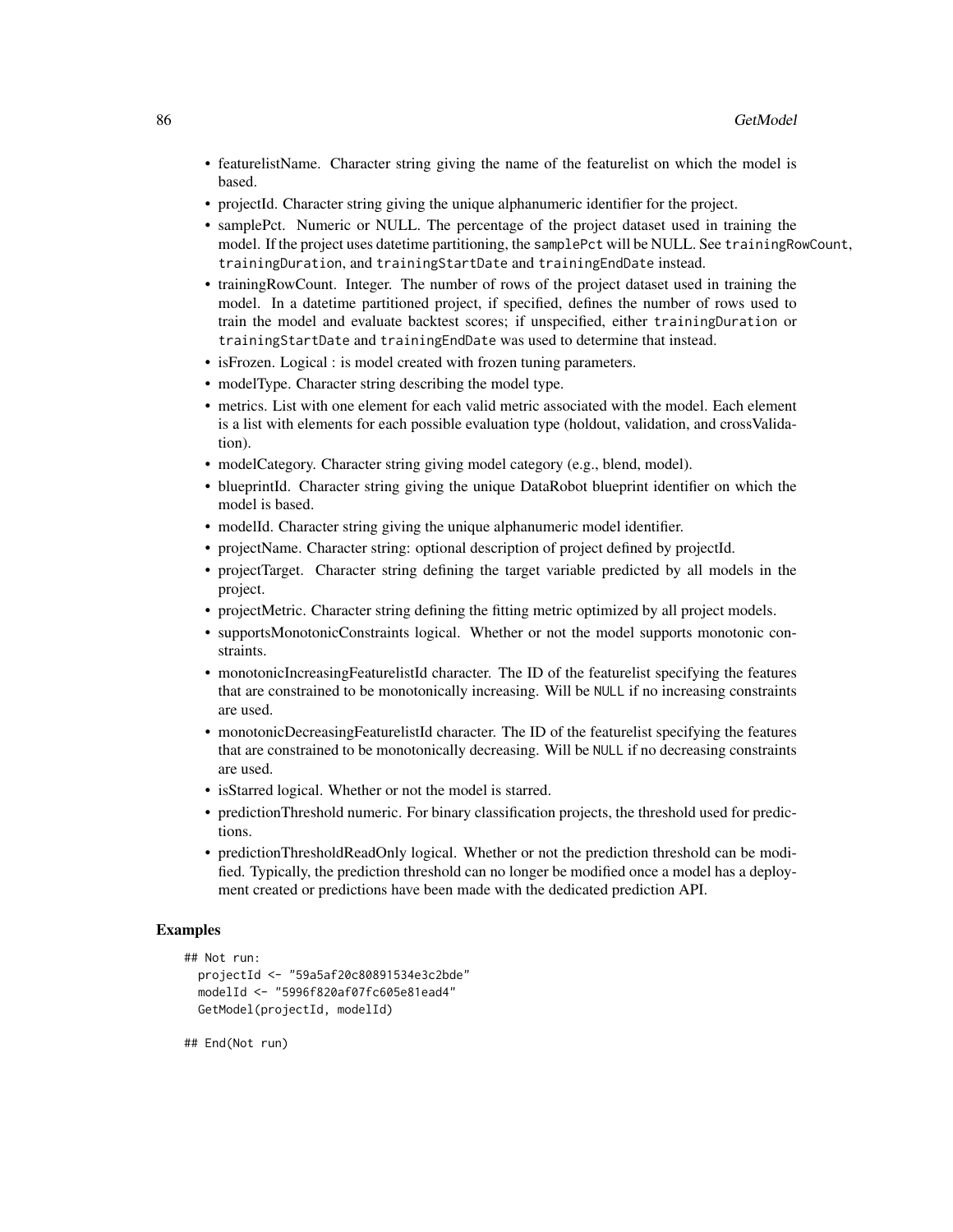GetModelBlueprintChart

*Retrieve a model blueprint chart*

# Description

A model blueprint is a "pruned down" blueprint representing what was actually run for the model. This is solely the branches of the blueprint that were executed based on the featurelist.

#### Usage

GetModelBlueprintChart(project, modelId)

#### Arguments

| project | character. Either $(1)$ a character string giving the unique alphanumeric identifier    |
|---------|-----------------------------------------------------------------------------------------|
|         | for the project, or $(2)$ a list containing the element projected with this identifier. |
| modelId | character. Unique alphanumeric identifier for the model of interest.                    |

## Value

List with the following two components:

- nodes. list each element contains information about one node of a blueprint : id and label.
- edges. Two column matrix, identifying blueprint nodes connections.

# Examples

```
## Not run:
 projectId <- "59a5af20c80891534e3c2bde"
 modelId <- "5996f820af07fc605e81ead4"
 GetModelBlueprintChart(projectId, modelId)
```
## End(Not run)

GetModelBlueprintDocumentation *Get documentation for tasks used in the model blueprint*

## Description

A model blueprint is a "pruned down" blueprint representing what was actually run for the model. This is solely the branches of the blueprint that were executed based on the featurelist.

# Usage

GetModelBlueprintDocumentation(project, modelId)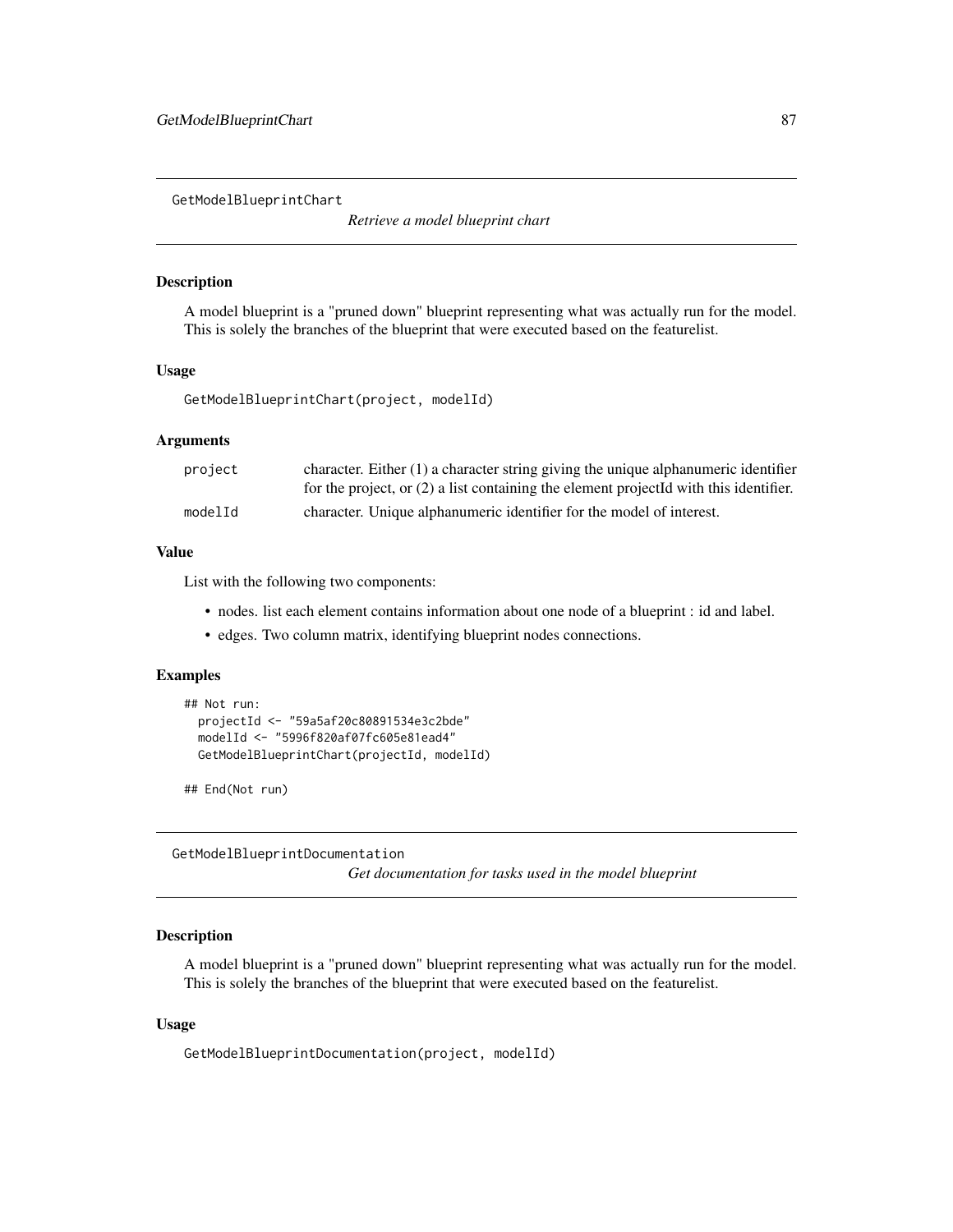## Arguments

| project | character. Either $(1)$ a character string giving the unique alphanumeric identifier<br>for the project, or $(2)$ a list containing the element projected with this identifier. |
|---------|---------------------------------------------------------------------------------------------------------------------------------------------------------------------------------|
| modelId | character. Unique alphanumeric identifier for the model of interest.                                                                                                            |

## Value

list with following components

task Character string name of the task described in document

description Character string task description

title Character string title of document

- parameters List of parameters that task can received in human-readable format with following components: name, type, description
- links List of external links used in document with following components: name, url

references List of references used in document with following components: name, url

## Examples

```
## Not run:
 projectId <- "59a5af20c80891534e3c2bde"
 modelId <- "5996f820af07fc605e81ead4"
 GetModelBlueprintDocumentation(projectId, modelId)
```
## End(Not run)

GetModelCapabilities *Get supported capabilities for a model, e.g., whether it has a word cloud.*

# Description

Get supported capabilities for a model, e.g., whether it has a word cloud.

## Usage

```
GetModelCapabilities(model)
```
#### Arguments

model An S3 object of class dataRobotModel like that returned by the function Get-Model, or each element of the list returned by the function ListModels.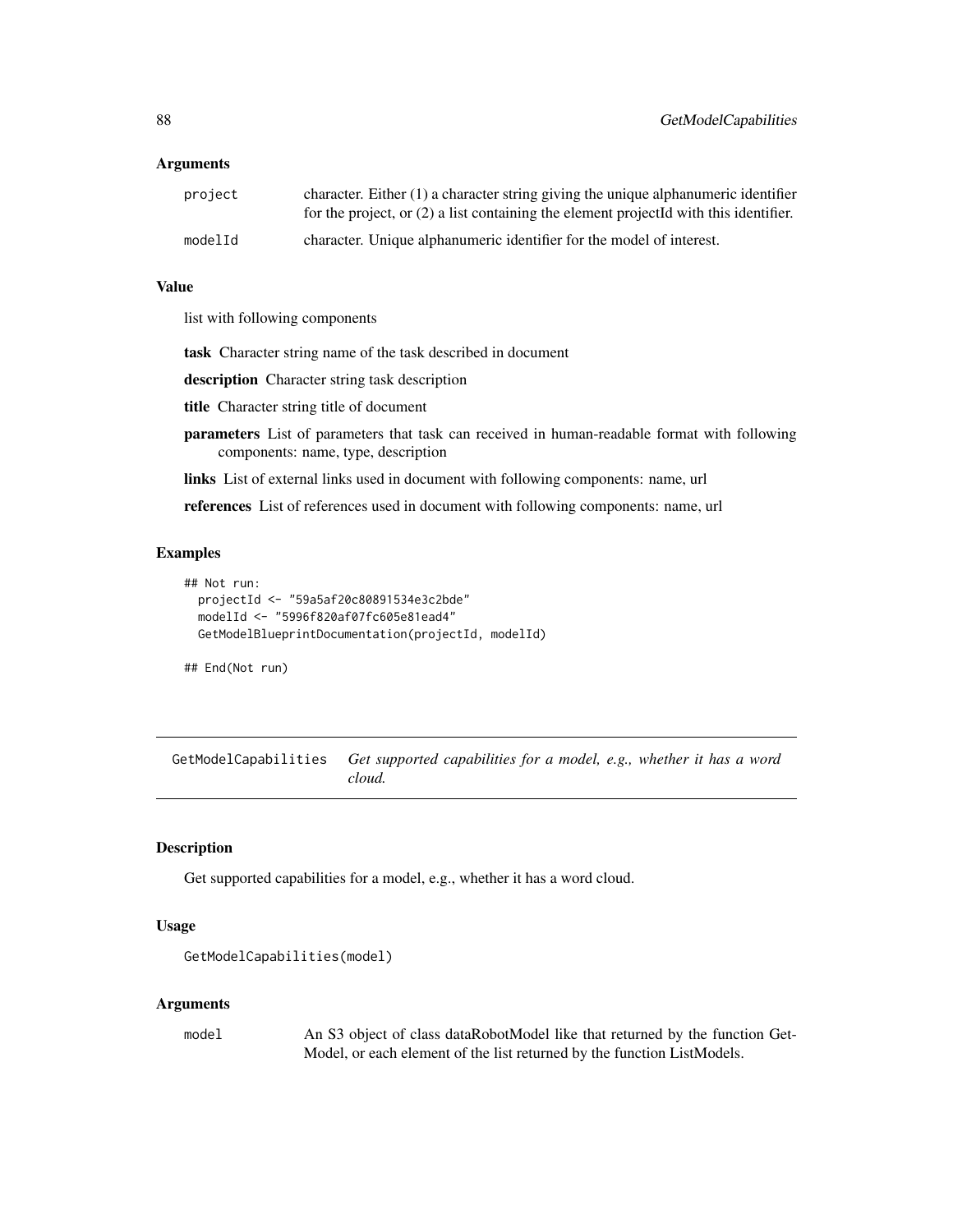# Value

#### Returns

- supportsBlending logical. Whether or not the model supports blending. See RequestBlender.
- supportsMonotonicConstraints logical. Whether or not the model supports monotonic constraints. See RequestModel
- hasWordCloud logical. Whether or not the model has a word cloud. See GetWordCloud.
- eligibleForPrime logical. Whether or not the model is eligible for Prime. See CreatePrimeCode.
- hasParameters logical. Whether or not the model has parameters. See GetModelParameters.

# Examples

```
## Not run:
 projectId <- "59a5af20c80891534e3c2bde"
 modelId <- "5996f820af07fc605e81ead4"
 model <- GetModel(projectId, modelId)
 GetModelCapabilities(model)
```

```
## End(Not run)
```
GetModelFromJobId *Retrieve a new or updated model defined by modelJobId*

# Description

The functions RequestNewModel and RequestSampleSizeUpdate initiate the creation of new models in a DataRobot project. Both functions submit requests to the DataRobot modeling engine and return an integer-valued modelJobId. The GetModelFromJobId function polls the modeling engine until the model has been built or a specified time limit is exceeded, returning an S3 object of class 'dataRobotModel' when the model is available.

# Usage

```
GetModelFromJobId(project, modelJobId, maxWait = 600)
```

| project    | character. Either (1) a character string giving the unique alphanumeric identifier<br>for the project, or $(2)$ a list containing the element projected with this identifier. |
|------------|-------------------------------------------------------------------------------------------------------------------------------------------------------------------------------|
| modelJobId | The integer returned by either RequestNewModel or RequestSampleSizeUp-<br>date.                                                                                               |
| maxWait    | integer. The maximum time (in seconds) to wait for the model job to complete.                                                                                                 |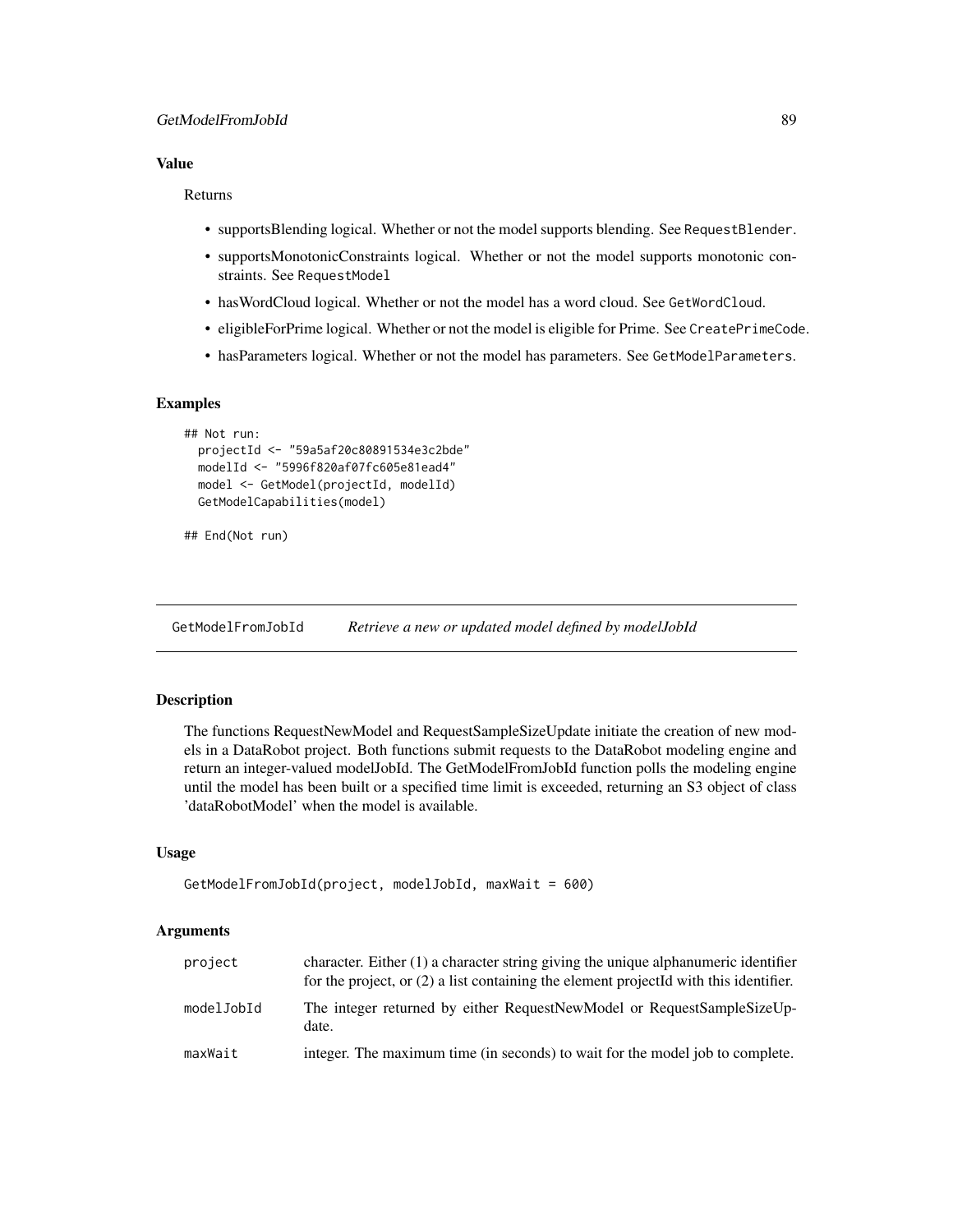# Details

Motivation for this function is the fact that some models - e.g., very complex machine learning models fit to large datasets - may take a long time to complete. Splitting the model creation request from model retrieval in these cases allows the user to perform other interactive R session tasks between the time the model creation/update request is made and the time the final model is available.

# Value

An S3 object of class 'dataRobotModel' summarizing all available information about the model.

# Examples

```
## Not run:
 projectId <- "59a5af20c80891534e3c2bde"
 initialJobs <- ListModelJobs(project)
 job <- initialJobs[[1]]
 modelJobId <- job$modelJobId
 GetModelJobFromJobId(projectId, modelJobId)
```

```
## End(Not run)
```
GetModelingFeaturelist

*Retrieve a specific modeling featurelist from a DataRobot project*

# Description

In time series projects, a new set of modeling features is created after setting the partitioning options. These features are automatically derived from those in the project's dataset and are the features used for modeling. Modeling features are only accessible once the target and partitioning options have been set. In projects that don't use time series modeling, once the target has been set, ModelingFeaturelists and Featurelists will behave the same.

#### Usage

```
GetModelingFeaturelist(project, featurelistId)
```

| project       | character. Either $(1)$ a character string giving the unique alphanumeric identifier<br>for the project, or $(2)$ a list containing the element projected with this identifier. |
|---------------|---------------------------------------------------------------------------------------------------------------------------------------------------------------------------------|
| featurelistId | Unique alphanumeric identifier for the featurelist to be retrieved.                                                                                                             |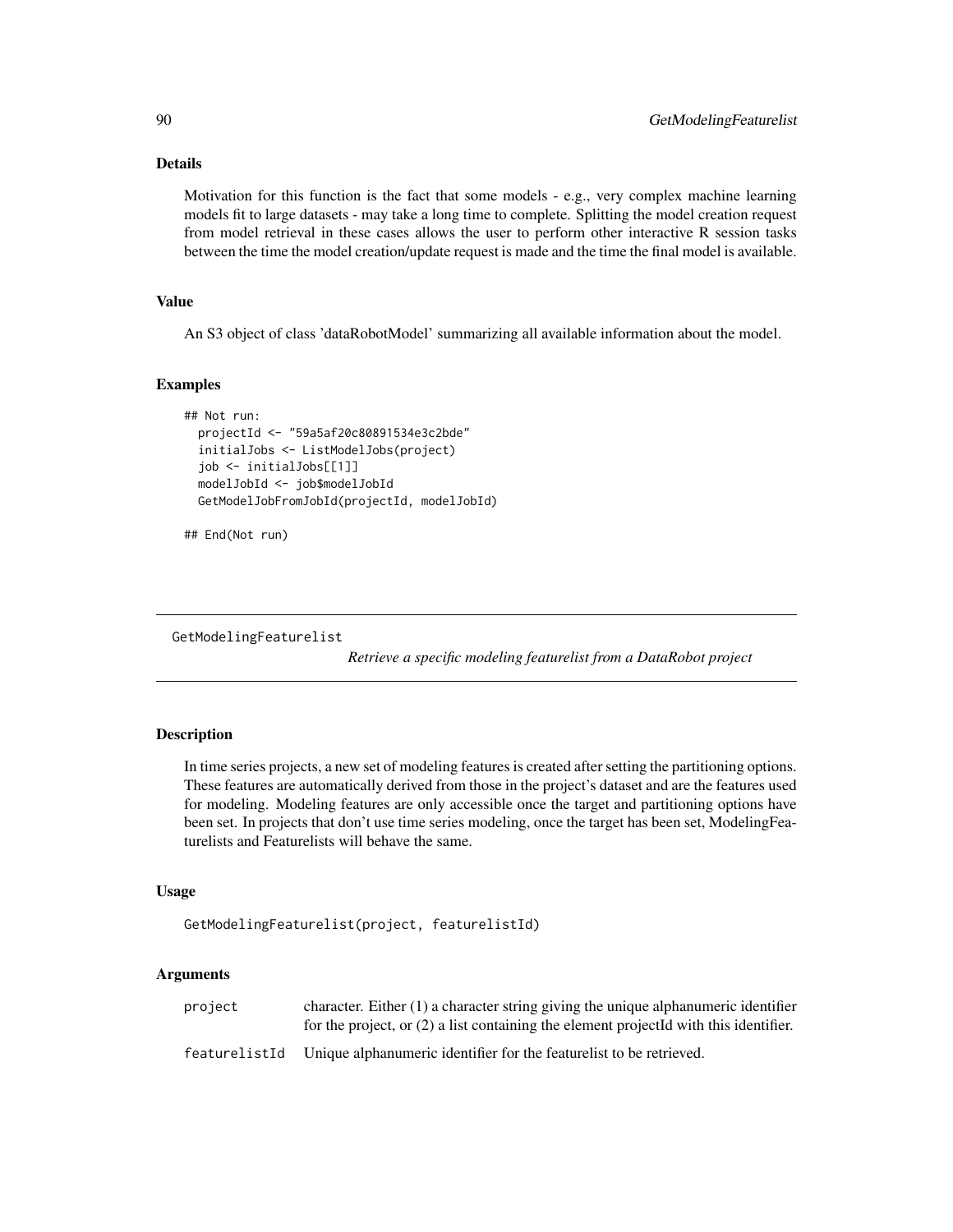## GetModelJob 91

# Value

A list with the following four elements describing the requested featurelist:

- featurelistId character. The unique alphanumeric identifier for the featurelist.
- projectId character. The project to which the featurelist belongs.
- features character. The names of the variables included in the featurelist.
- name character. The name of the featurelist.
- created character. A timestamp of when the featurelist was created.
- isUserCreated logical. Whether or not the featurelist was created by a user (as opposed to DataRobot automation).
- numModels numeric. The number of models that currently use this featurelist.

# Examples

```
## Not run:
 projectId <- "59a5af20c80891534e3c2bde"
 featureList <- CreateModelingFeaturelist(projectId, "myFeaturelist", c("feature1", "feature2"))
 featurelistId <- featureList$featurelistId
 GetModelingFeaturelist(projectId, featurelistId)
```
## End(Not run)

GetModelJob *Request information about a single model job*

## Description

Request information about a single model job

#### Usage

```
GetModelJob(project, modelJobId)
```

| project    | character. Either $(1)$ a character string giving the unique alphanumeric identifier<br>for the project, or $(2)$ a list containing the element projected with this identifier. |
|------------|---------------------------------------------------------------------------------------------------------------------------------------------------------------------------------|
| modelJobId | Character string specifying the job id                                                                                                                                          |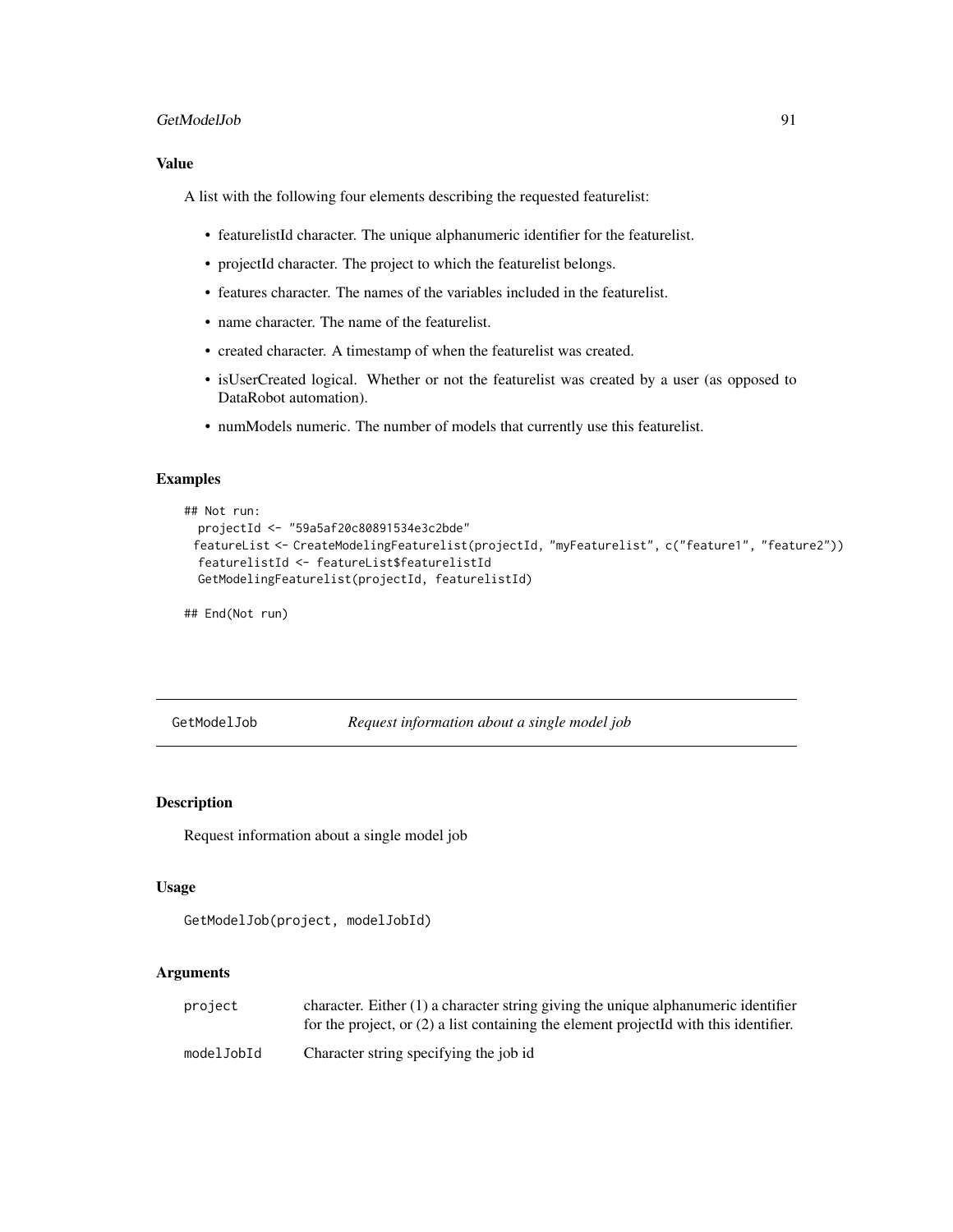list with following elements:

- status character. Model job status; an element of JobStatus, e.g. JobStatus\$Queue.
- processes list. List of character vectors describing any preprocessing applied.
- projectId character. The unique identifier for the project.
- samplePct numeric. The percentage of the dataset used for model building.
- trainingRowCount. Integer. The number of rows of the project dataset used in training the model.
- modelType character. string specifying the model this job builds.
- modelCategory character. What kind of model this is prime for DataRobot Prime models, /codeblend for blender models, and /codemodel for other models.
- featurelistId character. Id of the featurelist used in fitting the model.
- blueprintId character. Id of the DataRobot blueprint on which the model is based.
- modelJobId character. Id of the job.
- isBlocked logical. If TRUE, the job is blocked (cannot be executed) until its dependencies are resolved.

## Examples

```
## Not run:
 projectId <- "59a5af20c80891534e3c2bde"
 initialJobs <- ListModelJobs(project)
 job <- initialJobs[[1]]
 modelJobId <- job$modelJobId
 GetModelJob(projectId, modelJobId)
```
## End(Not run)

GetModelParameters *Retrieve model parameters*

## **Description**

Retrieve model parameters

## Usage

GetModelParameters(project, modelId)

| project | character. Either $(1)$ a character string giving the unique alphanumeric identifier    |
|---------|-----------------------------------------------------------------------------------------|
|         | for the project, or $(2)$ a list containing the element projected with this identifier. |
| modelId | character. Unique alphanumeric identifier for the model of interest.                    |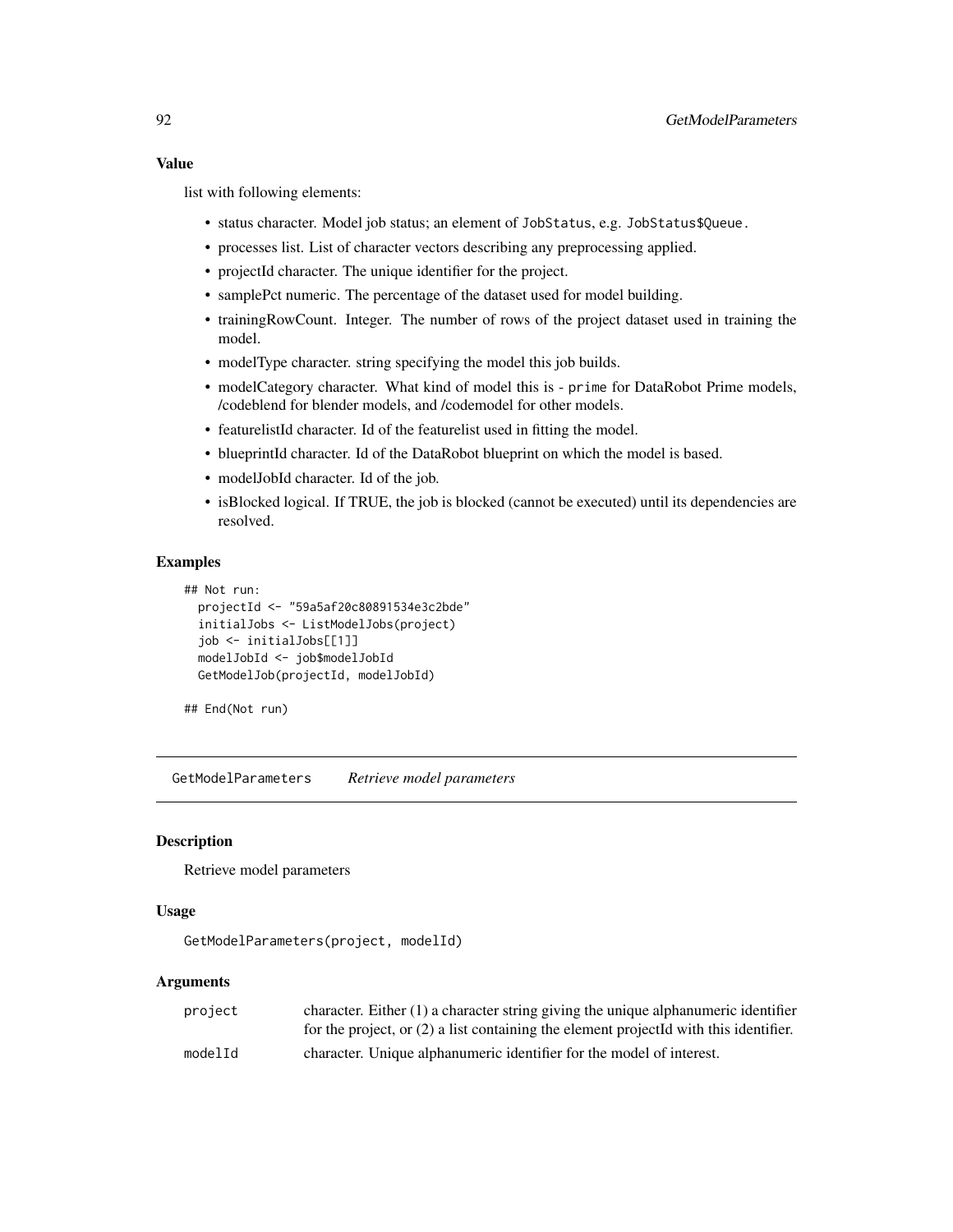# Value

List with the following components:

- parameters. List of model parameters that are related to the whole model with following components: name, value.
- derivedFeatures. List containing preprocessing information about derived features with following components: originalFeature, derivedFeature, type, coefficient, transformations and stageCoefficients. 'transformations' is a list itself with components: name and value. 'stage-Coefficients' is also a list with components: stage and coefficient. It contains coefficients for each stage of multistage models and is empty list for single stage models.

# **Examples**

```
## Not run:
 projectId <- "59a5af20c80891534e3c2bde"
 modelId <- "5996f820af07fc605e81ead4"
 GetModelParameters(projectId, modelId)
```

```
## End(Not run)
```
GetModelRecommendation

*Retrieve a model recommendation from DataRobot for your project.*

# Description

Model recommendations are only generated when you run full Autopilot. One of them (the most accurate individual, non-blender model) will be prepared for deployment. In the preparation process, DataRobot will: (1) calculate feature impact for the selected model and use it to generate a reduced feature list, (2) retrain the selected model on the reduced featurelist, (3) will replace the recommended model with the new model if performance is improved on the reduced featurelist, (4) will retrain the model on a higher sample size, and (5) will replace the recommended model with the higher sample size model if it is more accurate.

## Usage

```
GetModelRecommendation(project, type = RecommendedModelType$FastAccurate)
```

| project | character. Either $(1)$ a character string giving the unique alphanumeric identifier<br>for the project, or $(2)$ a list containing the element projected with this identifier. |
|---------|---------------------------------------------------------------------------------------------------------------------------------------------------------------------------------|
| type    | character. The type of recommendation to retrieve. See Recommended Model Type<br>for available options. Defaults to RecommendedModelType\$FastAccurate.                         |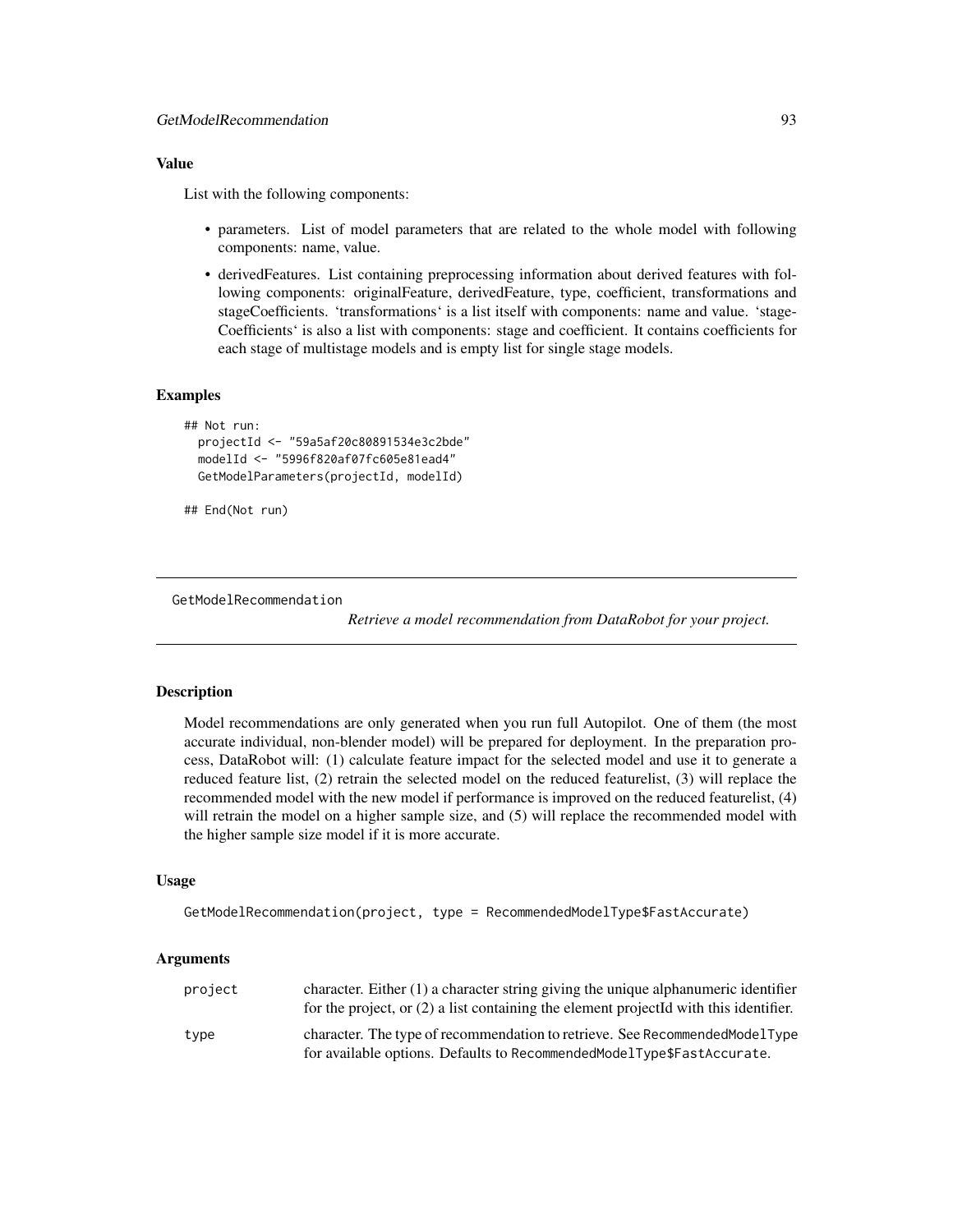A list containing information about the recommended model:

- modelId character. The model ID of the recommended model.
- projectId character. The project ID of the project the recommendations were made for.
- recommendationType character. The type of recommendation being made.

# Examples

```
## Not run:
 projectId <- "5984b4d7100d2b31c1166529"
 GetModelRecommendation(projectId)
```
## End(Not run)

GetMultiSeriesProperties

*Retrieve time series properties for a potential multiseries datetime partition column*

# Description

Multiseries time series projects use multiseries id columns to model multiple distinct series within a single project. This function returns the time series properties (time step and time unit) of this column if it were used as a datetime partition column with the specified multiseries id columns, running multiseries detection automatically if it had not previously been successfully ran.

## Usage

```
GetMultiSeriesProperties(project, dateColumn, multiseriesIdColumns,
 crossSeriesGroupByColumns = NULL, maxWait = 600)
```

| project                   | character. Either $(1)$ a character string giving the unique alphanumeric identifier<br>for the project, or $(2)$ a list containing the element projected with this identifier.                                                                                                                                        |
|---------------------------|------------------------------------------------------------------------------------------------------------------------------------------------------------------------------------------------------------------------------------------------------------------------------------------------------------------------|
| dateColumn                | character. The name of the column containing the date that defines the time<br>series.                                                                                                                                                                                                                                 |
| multiseriesIdColumns      |                                                                                                                                                                                                                                                                                                                        |
|                           | character. Optional. The Series ID to demarcate the series. If not specified,<br>DataRobot will attempt to automatically infer the series ID.                                                                                                                                                                          |
| crossSeriesGroupByColumns |                                                                                                                                                                                                                                                                                                                        |
|                           | character. Optional. Column to split a cross series into further groups. For ex-<br>ample, if every series is sales of an individual product, the cross series group<br>could be e product category with values like "men's clothing", "sports equip-<br>ment", etc. Requires multiseries with useCrossSeries enabled. |
| maxWait                   | integer, if a multiseries detection task is run, the maximum amount of time to<br>wait for it to complete before giving up.                                                                                                                                                                                            |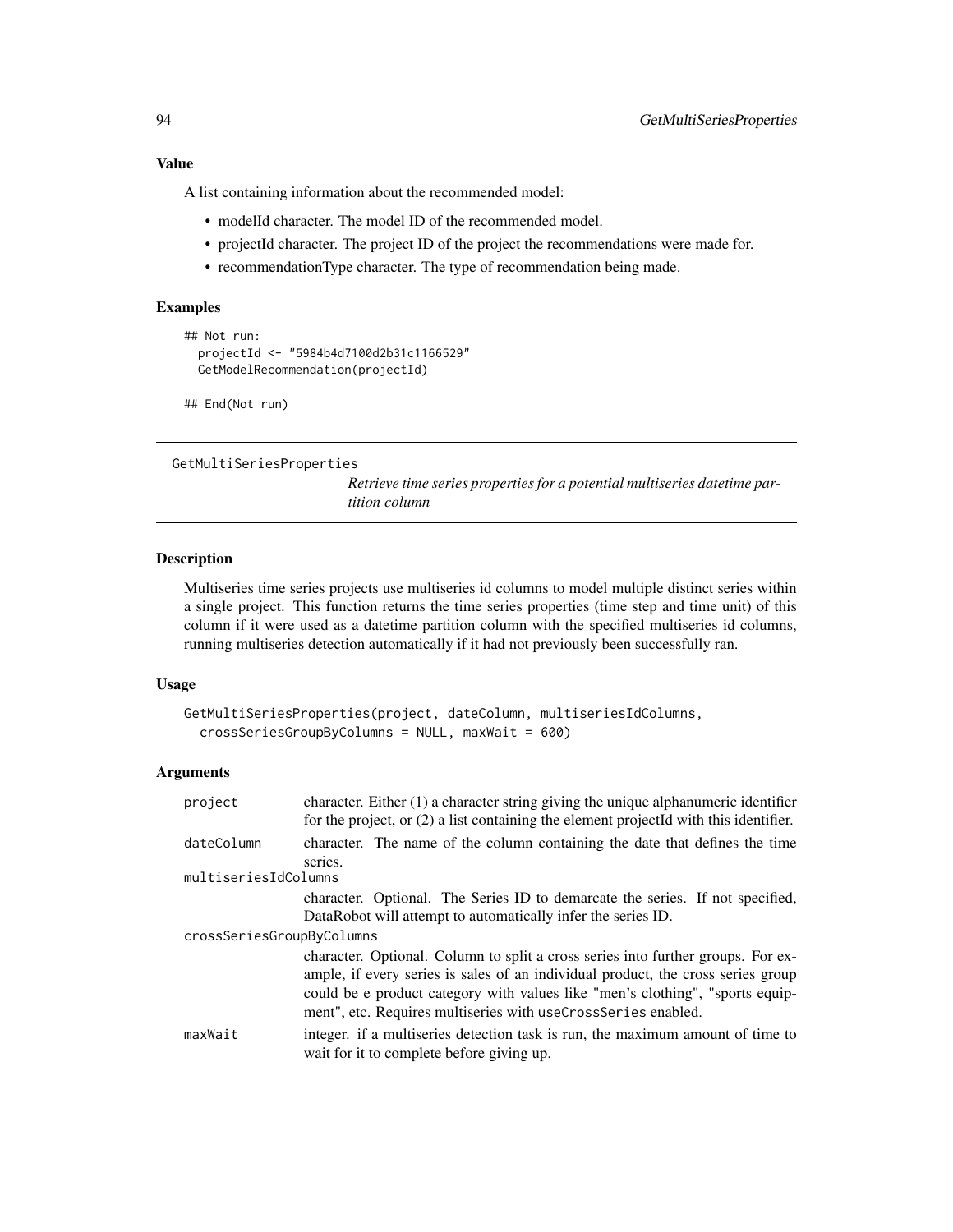# GetParetoFront 95

# Value

A named list which contains:

- timeSeriesEligible logical. Whether or not the series is eligible to be used for time series.
- crossSeriesEligible logical. Whether or not the cross series group by column is eligible for cross-series modeling. Will be NULL if no cross series group by column is used.
- crossSeriesEligibilityReason character. The type of cross series eligibility (or ineligibility).
- timeUnit character. For time series eligible features, the time unit covered by a single time step, e.g. "HOUR", or NULL for features that are not time series eligible.
- timeStep integer. Expected difference in time units between rows in the data. Will be NULL for features that are not time series eligible.

## Examples

```
## Not run:
 projectId <- "59a5af20c80891534e3c2bde"
 GetMultiSeriesProperties(projectId,
                           dateColumn = "myFeature",
                           multiseriesIdColumns = "Store")
```
## End(Not run)

GetParetoFront *Pareto Front data for a Eureqa model*

# Description

The Eureqa algorithm generates millions and millions of equations. Eureqa takes the best bits from the best initial models and splices them randomly into the next generation. After enough mixing, the models can achieve good accuracy. There are usually many equations at every complexity level, but they aren't exposed. The models that are displayed are the "Pareto-optimal" models. That means that for any given complexity score, it shows the model with the best error metric on the training data out of all the modes. After that, for each remaining model, if there a strictly better model, throw out the strictly-worse model. A Pareto Front are those "Pareto-optimal" models that are generated at various complexity scores.

# Usage

```
GetParetoFront(model)
```
#### Arguments

model An S3 object of class dataRobotModel like that returned by the function Get-Model, or each element of the list returned by the function ListModels.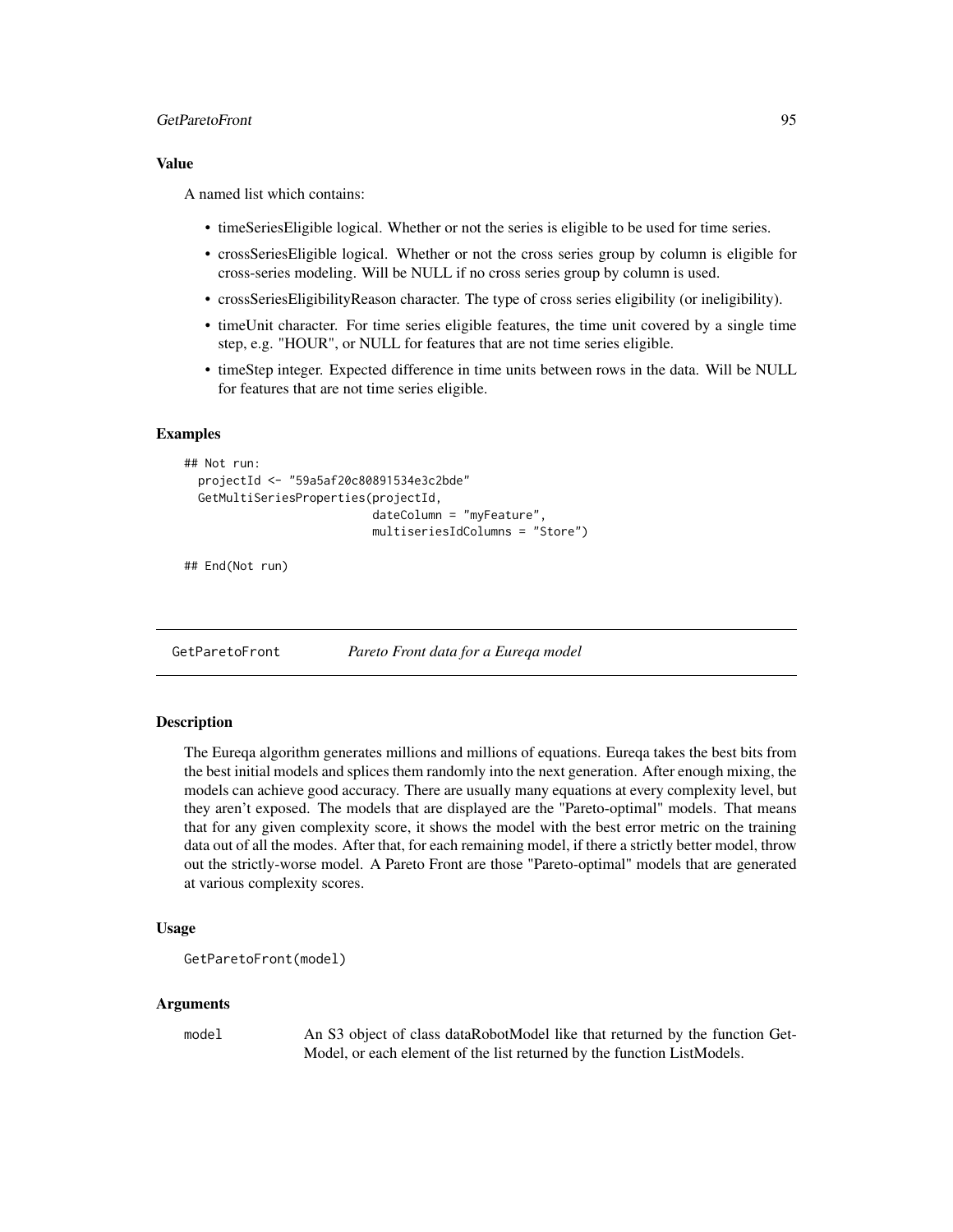## Value

data.frame with the following components:

- projectId character. the id of the project the model belongs to
- errorMetric character. Eureqa error-metric identifier used to compute error metrics for this search. Note that Eureqa error metrics do NOT correspond 1:1 with DataRobot error metrics – the available metrics are not the same, and even equivalent metrics may be computed slightly differently.
- hyperparameters list. A list of the various hyperparameters that could be used. By default there are none.
- targetType character. Indicating what kind of modeling is being done in this project Options are: "Regression", "Binary" (Binary classification), "Multiclass" (Multiclass classification)
- solutions list. List of pareto points. Every pareto point contains a dictionary with keys:
	- eureqaSolutionId character. ID of this solution
	- complexity numeric. Complexity score for this solution. Complexity score is a function of the mathematical operators used in the current solution. The Complexity calculation can be tuned via model hyperparameters.
	- error numeric. Error for the current solution, as computed by Eureqa using the "error\_metric" error metric.
	- expression character. String specifying the Eureqa model equation.
	- expression\_annotated character. Eureqa model equation string with variable names tagged for easy identification.

## Examples

```
## Not run:
 projectId <- "5b2827556523cd05bd1507a5"
 modelId <- "5b29406c6523cd0665685a8d"
 model <- GetModel(projectId, modelId)
 GetParetoFront(model)
```
## End(Not run)

GetPredictionDataset *Retrieve data on a prediction dataset*

# Description

Retrieve data on a prediction dataset

# Usage

GetPredictionDataset(project, datasetId)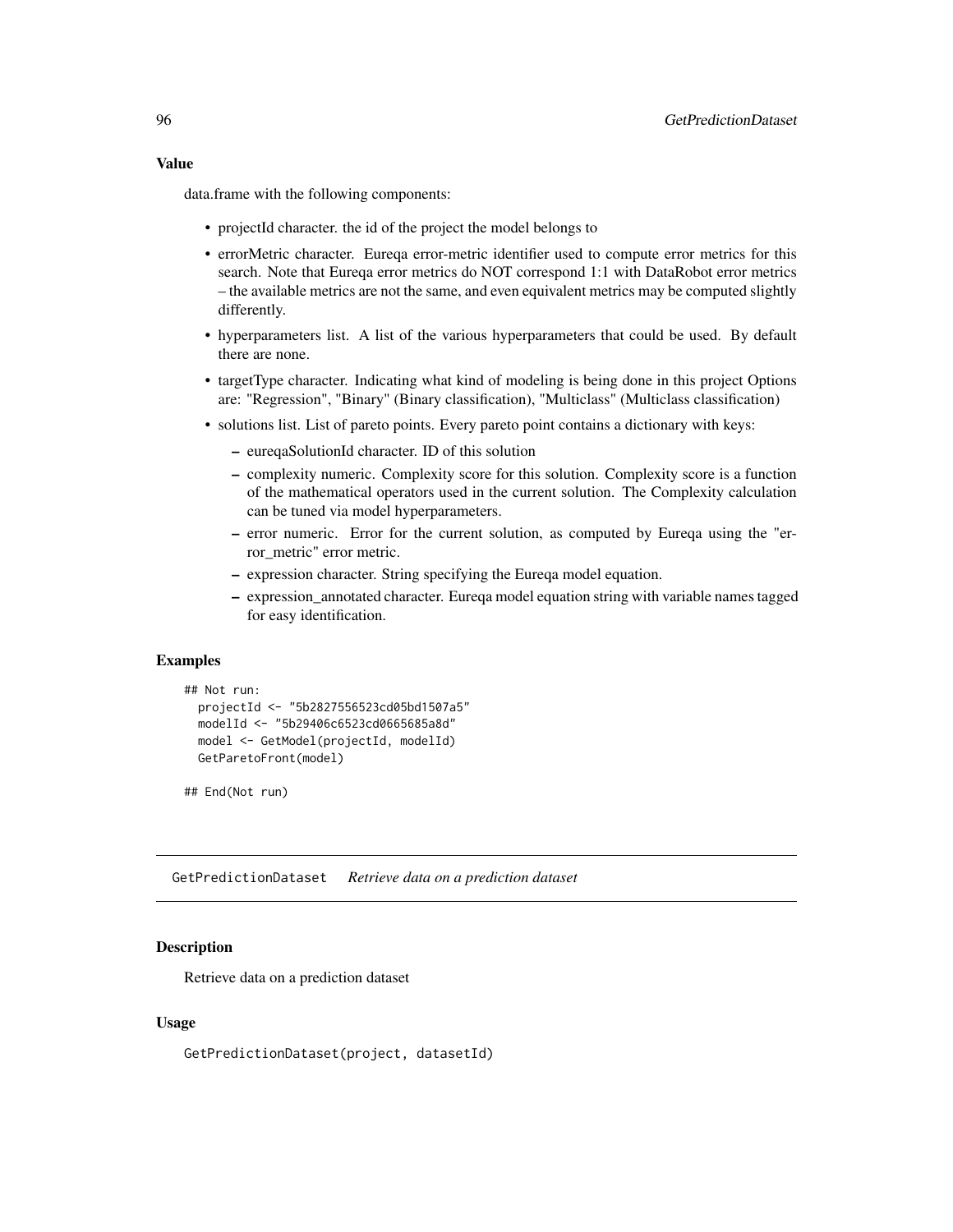### **Arguments**

| project   | character. Either $(1)$ a character string giving the unique alphanumeric identifier<br>for the project, or $(2)$ a list containing the element projected with this identifier. |
|-----------|---------------------------------------------------------------------------------------------------------------------------------------------------------------------------------|
| datasetId | character. The ID of the prediction dataset.                                                                                                                                    |

# Value

Data for a particular prediction dataset:

- id character. The unique alphanumeric identifier for the dataset.
- numColumns numeric. Number of columns in dataset.
- name character. Name of dataset file.
- created character. time of upload.
- projectId character. String giving the unique alphanumeric identifier for the project.
- numRows numeric. Number of rows in dataset.
- forecastPoint. The point relative to which predictions will be generated, based on the forecast window of the project. Only specified in time series projects, otherwise will be NULL.

# Examples

```
## Not run:
 projectId <- "59a5af20c80891534e3c2bde"
 datasetId <- "5cd36e6e77a90f79a28ba414"
 GetPredictionDataset(projectId, datasetId)
```

```
## End(Not run)
```
GetPredictionExplanations

*Get prediction explanations*

# Description

A streamlined workflow to both generate and retrieve prediction explanations for a model.

# Usage

```
GetPredictionExplanations(model, dataset, maxExplanations = NULL,
  thresholdLow = NULL, thresholdHigh = NULL, batchSize = NULL,
 maxWait = 600, excludeAdjustedPredictions = TRUE)
```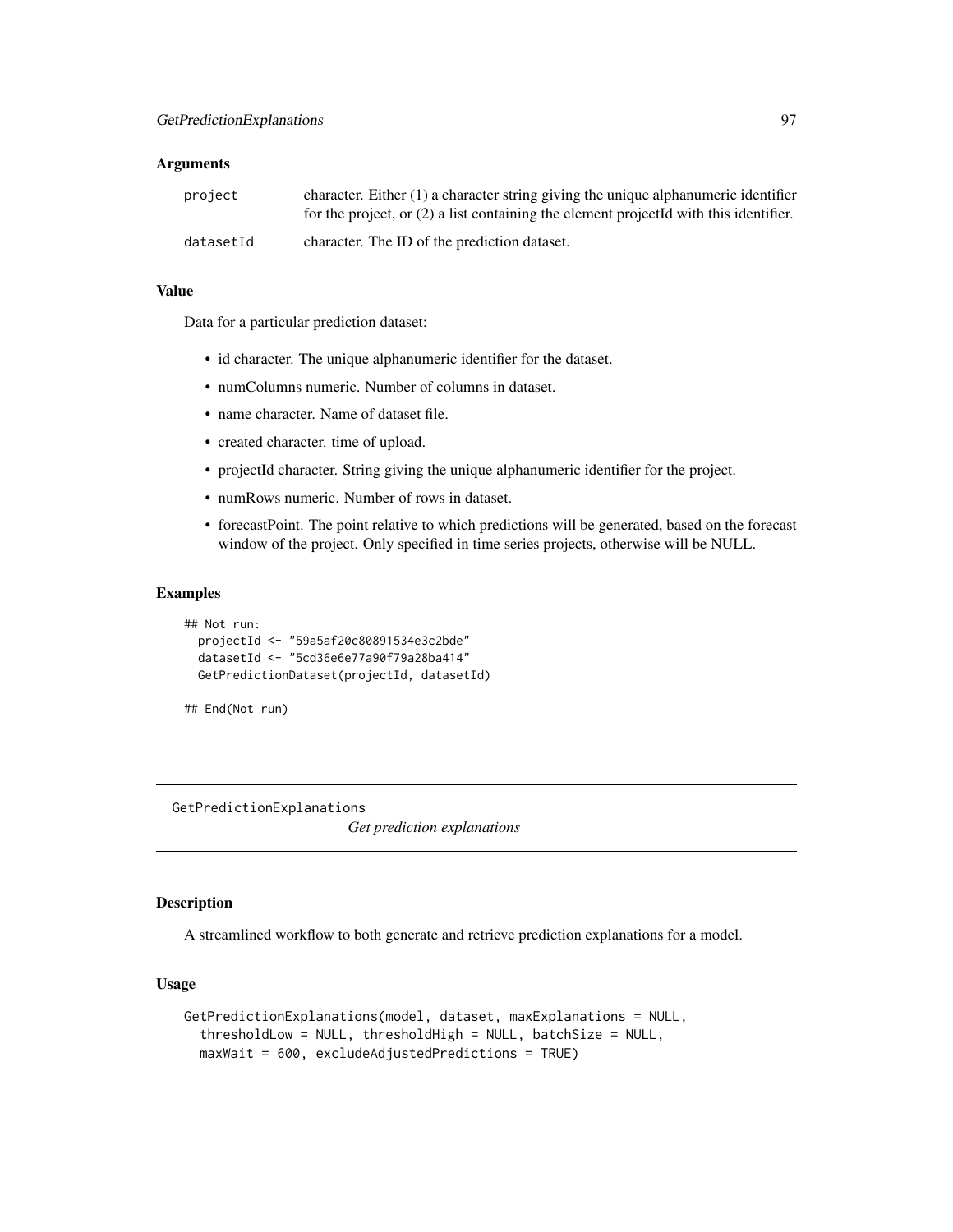# **Arguments**

| model                      | An S3 object of class dataRobotModel like that returned by the function Get-<br>Model, or each element of the list returned by the function ListModels.                                                                                                                                                                                        |
|----------------------------|------------------------------------------------------------------------------------------------------------------------------------------------------------------------------------------------------------------------------------------------------------------------------------------------------------------------------------------------|
| dataset                    | object. Either (1) the prediction dataset object of class dataRobotPredictionDataset,<br>$(2)$ a data. frame containing the prediction data, $(3)$ the dataset ID of the predic-<br>tion dataset, $(4)$ a file path to the data, or $(5)$ a URL to the data. References the<br>dataset of predictions used to get prediction explanations for. |
| maxExplanations            |                                                                                                                                                                                                                                                                                                                                                |
|                            | integer. Optional. The maximum number of prediction explanations to supply<br>per row of the dataset, default: 3.                                                                                                                                                                                                                              |
| thresholdLow               | numeric. Optional. The lower threshold, below which a prediction must score in<br>order for prediction explanations to be computed for a row in the dataset. If nei-<br>ther threshold_high nor threshold_low is specified, prediction explanations<br>will be computed for all rows.                                                          |
| thresholdHigh              | numeric. Optional. The high threshold, above which a prediction must score in<br>order for prediction explanations to be computed. If neither threshold_high<br>nor threshold_low is specified, prediction explanations will be computed for<br>all rows.                                                                                      |
| batchSize                  | integer. Optional. Maximum number of prediction explanations rows to retrieve<br>per request                                                                                                                                                                                                                                                   |
| maxWait                    | integer. The maximum time (in seconds) to wait for the model job to complete.                                                                                                                                                                                                                                                                  |
| excludeAdjustedPredictions | logical. Optional. Set to FALSE to include adjusted predictions, which are<br>predictions adjusted by an exposure column. This is only relevant for projects<br>that use an exposure column.                                                                                                                                                   |

# Value

data frame with following columns:

- rowId integer. Row id from prediction dataset.
- prediction numeric. The output of the model for this row (numeric prediction for regression problem, predicted class for classification problem).
- class1Label character. Label of class 0. Available only for classification problem.
- class1Probability numeric. Predicted probability of class 0. Available only for classification problem.
- class2Label character. Label of class 1. Available only for classification
- class2Probability numeric. Predicted probability of class 1. Available only for classification problem.
- explanation1FeatureName character. The name of the feature contributing to the prediction.
- explanation1FeatureValue character. the value the feature took on for this row.
- explanation1QualitativeStrength numeric. How strongly the feature affected the prediction.
- explanation1Strength character. A human-readable description of how strongly the feature affected the prediction (e.g. ' $+++$ ', ' $-$ ', ' $+$ ').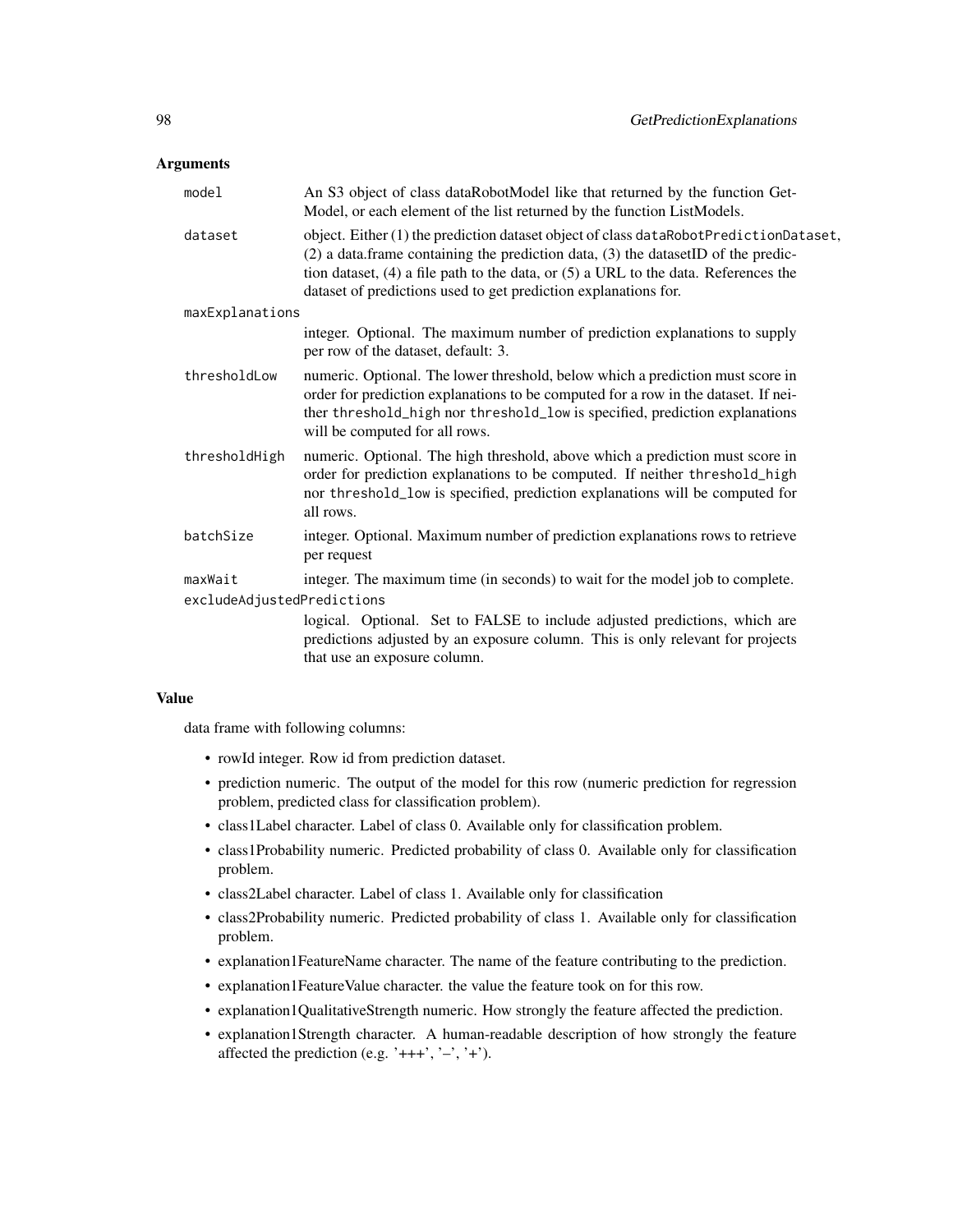- explanation1Label character. Describes what output was driven by this prediction explanation. For regression projects, it is the name of the target feature. For classification projects, it is the class whose probability increasing would correspond to a positive strength of this.
- explanationNFeatureName character. The name of the feature contributing to the prediction.
- explanationNFeatureValue character. The value the feature took on for this row.
- explanationNQualitativeStrength numeric. How strongly the feature affected the prediction.
- explanationNStrength character. A human-readable description of how strongly the feature affected the prediction (e.g. ' $+++$ ', ' $-$ ', ' $+$ ').
- explanationNLabel character. Describes what output was driven by this prediction explanation. For regression projects, it is the name of the target feature. For classification projects, it is the class whose probability increasing would correspond to a positive strength of this.
- explanationNFeatureName. Character string the name of the feature contributing to the prediction.

## Examples

```
## Not run:
 projectId <- "59a5af20c80891534e3c2bde"
 modelId <- "5996f820af07fc605e81ead4"
 datasets <- ListPredictionDatasets(projectId)
 dataset <- datasets[[1]]
 model <- GetModel(projectId, modelId)
 GetPredictionExplanations(model, dataset)
```
## End(Not run)

GetPredictionExplanationsInitialization *Retrieve the prediction explanations initialization for a model.*

#### **Description**

Prediction explanations initializations are a prerequisite for computing prediction explanations, and include a sample what the computed prediction explanations for a prediction dataset would look like.

## Usage

```
GetPredictionExplanationsInitialization(model)
```
#### Arguments

model An S3 object of class dataRobotModel like that returned by the function Get-Model, or each element of the list returned by the function ListModels.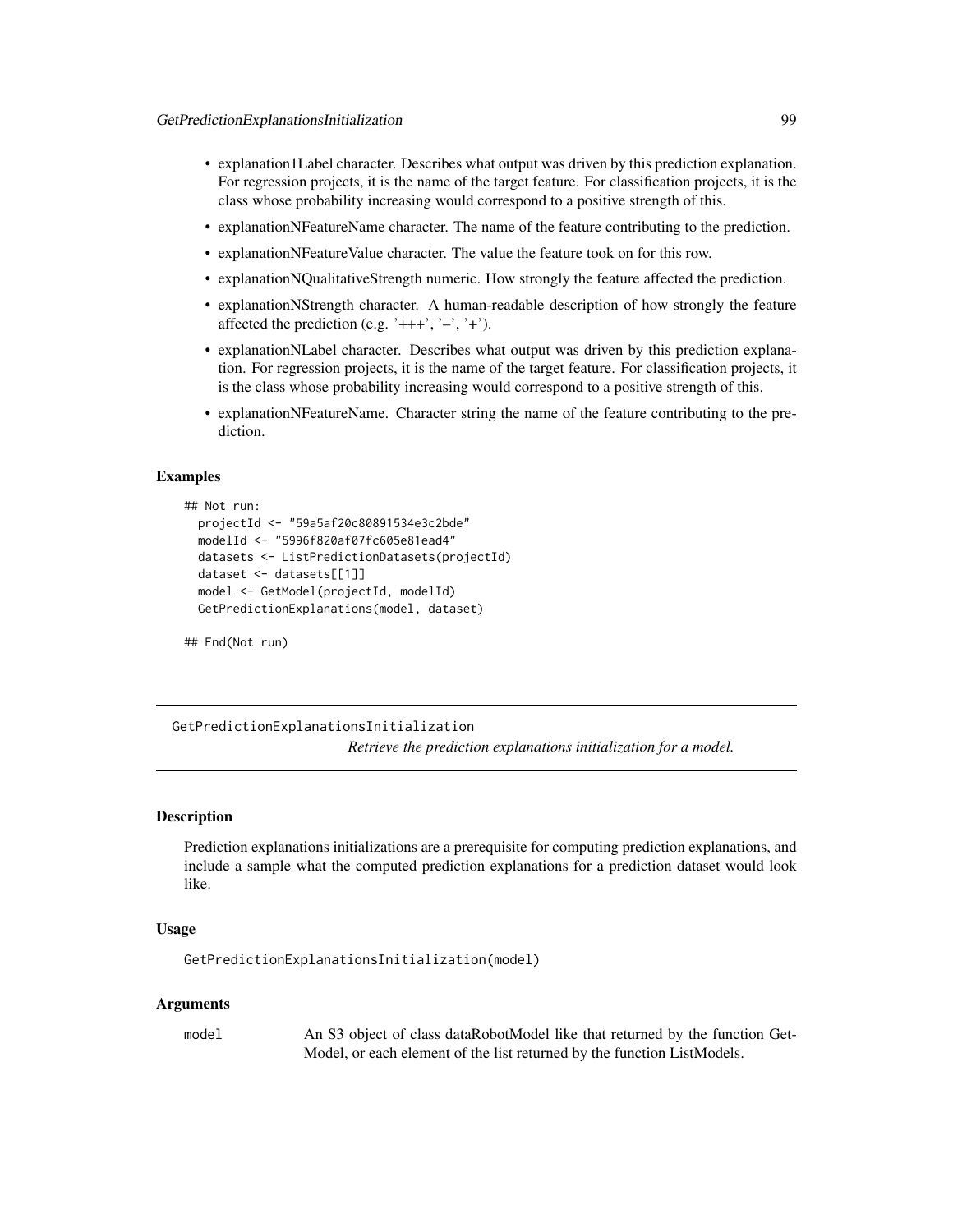# Value

A named list which contains:

- projectId character. ID of the project the feature belongs to.
- modelId character. The unique alphanumeric model identifier.
- predictionExplanationsSample list. List with sample of prediction explanations. Each element of the list is information about prediction explanations for one data row. For more information see GetPredictionExplanationsRows.

# Examples

```
## Not run:
 projectId <- "59a5af20c80891534e3c2bde"
 modelId <- "5996f820af07fc605e81ead4"
 model <- GetModel(projectId, modelId)
 GetPredictionExplanationsInitialization(model)
```

```
## End(Not run)
```
GetPredictionExplanationsInitializationFromJobId *Retrieve the prediction explanations initialization for a model using jobId*

# Description

Prediction explanations initializations are a prerequisite for computing prediction explanations, and include a sample what the computed prediction explanations for a prediction dataset would look like.

# Usage

```
GetPredictionExplanationsInitializationFromJobId(project, jobId,
  maxWait = 600)
```

| project | character. Either $(1)$ a character string giving the unique alphanumeric identifier<br>for the project, or $(2)$ a list containing the element projected with this identifier. |
|---------|---------------------------------------------------------------------------------------------------------------------------------------------------------------------------------|
| iobId   | integer. Unique integer identifier pointing to the prediction explanations job (re-<br>turned for example by RequestPredictionExplanationsInitialization.)                      |
| maxWait | integer. The maximum time (in seconds) to wait for the model job to complete                                                                                                    |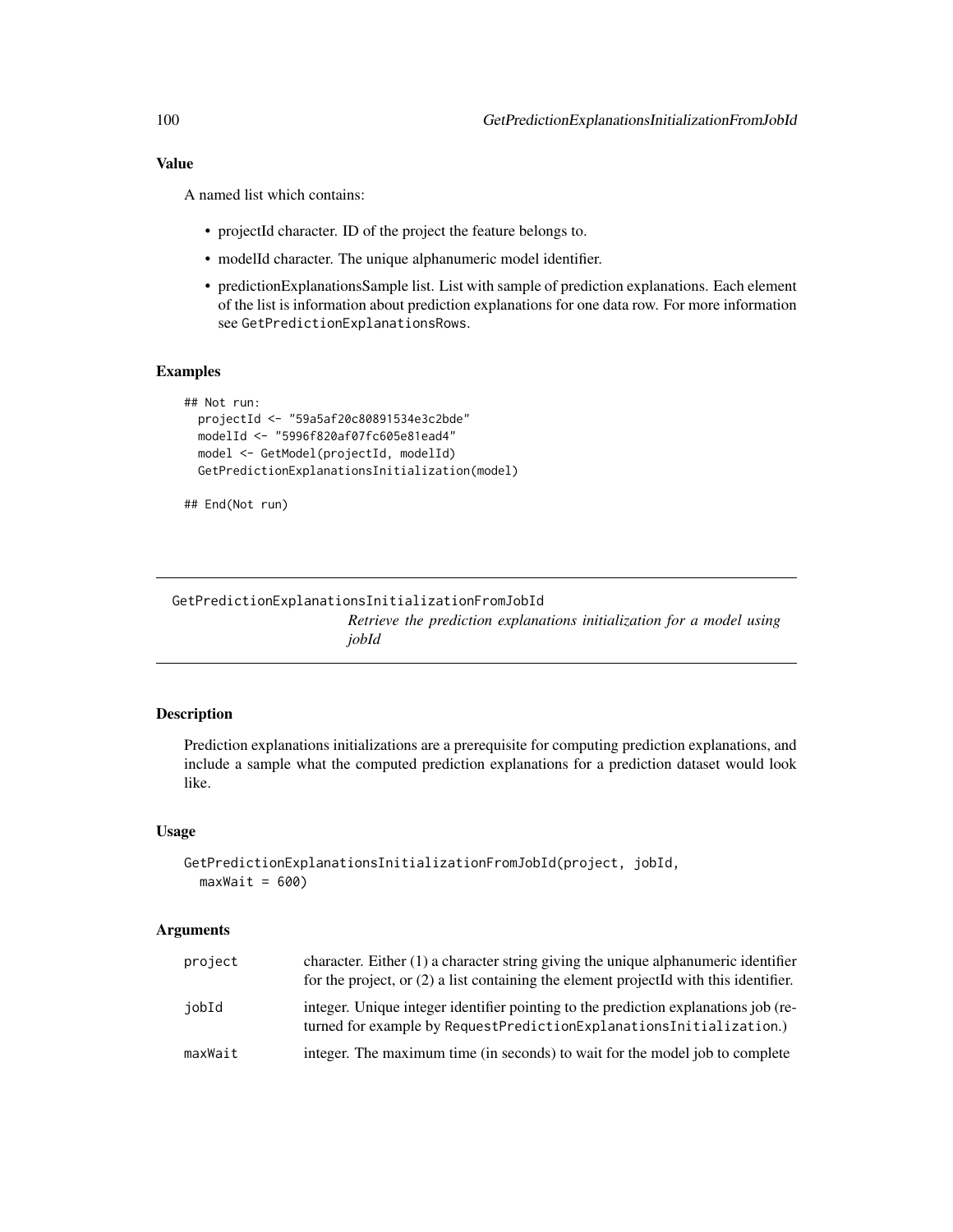# Value

A named list which contains:

- projectId character. ID of the project the feature belongs to.
- modelId character. The unique alphanumeric model identifier.
- predictionExplanationsSample list. List with sample of prediction explanations. Each element of the list is information about prediction explanations for one data row.

# Examples

```
## Not run:
 projectId <- "59a5af20c80891534e3c2bde"
 modelId <- "5996f820af07fc605e81ead4"
 model <- GetModel(projectId, modelId)
 jobId <- RequestPredictionExplanationsInitialization(model)
 GetPredictionExplanationsInitializationFromJobId(projectId, jobId)
```
## End(Not run)

GetPredictionExplanationsMetadata

*Retrieve metadata for specified prediction explanations*

## Description

Retrieve metadata for specified prediction explanations

#### Usage

```
GetPredictionExplanationsMetadata(project, predictionExplanationId)
```
# Arguments

project character. Either (1) a character string giving the unique alphanumeric identifier for the project, or (2) a list containing the element projectId with this identifier. predictionExplanationId character. Id of the prediction explanations.

## Value

A named list which contains prediction explanation metadata:

- id character. ID of the record and prediction explanations computation result.
- projectId character. ID of the project the model belongs to.
- modelId character. ID of the model prediction explanations initialization is for.
- datasetId character. ID of the prediction dataset prediction explanations were computed for.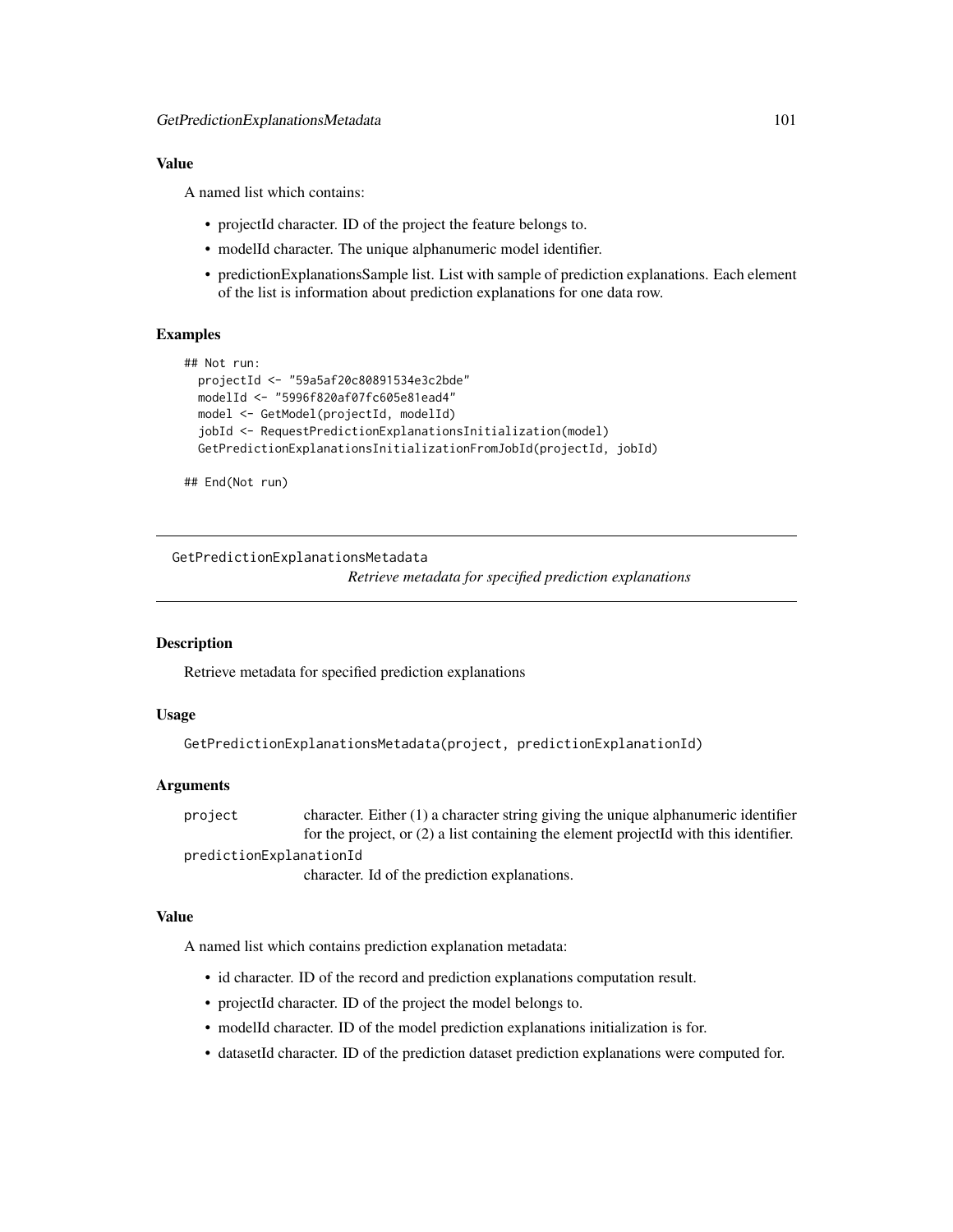- maxExplanations integer. Maximum number of prediction explanations to supply per row of the dataset.
- thresholdLow numeric. The low threshold, below which a prediction must score in order for prediction explanations to be computed for a row in the dataset.
- thresholdHigh numeric. The high threshold, above which a prediction must score in order for prediction explanations to be computed for a row in the dataset.
- numColumns integer. The number of columns prediction explanations were computed for.
- finishTime. Numeric timestamp referencing when computation for these prediction explanations finished.
- predictionExplanationsLocation character. Where to retrieve the prediction explanations.

# **Examples**

```
## Not run:
 projectId <- "59a5af20c80891534e3c2bde"
 modelId <- "5996f820af07fc605e81ead4"
 datasets <- ListPredictionDatasets(projectId)
 dataset <- datasets[[1]]
 datasetId <- dataset$id
 model <- GetModel(projectId, modelId)
 jobId <- RequestPredictionExplanations(model, datasetId)
 predictionExplanationId <- GetPredictionExplanationsMetadataFromJobId(projectId, jobId)$id
 GetPredictionExplanationsMetadata(projectId, predictionExplanationId)
```
## End(Not run)

GetPredictionExplanationsMetadataFromJobId *Retrieve the prediction explanations metadata for a model using jobId*

## Description

Retrieve the prediction explanations metadata for a model using jobId

## Usage

```
GetPredictionExplanationsMetadataFromJobId(project, jobId, maxWait = 600)
```

| project | character. Either $(1)$ a character string giving the unique alphanumeric identifier      |
|---------|-------------------------------------------------------------------------------------------|
|         | for the project, or $(2)$ a list containing the element projected with this identifier.   |
| jobId   | integer. Unique integer identifier (return for example by RequestPredictionExplanations). |
| maxWait | integer. The maximum time (in seconds) to wait for the model job to complete.             |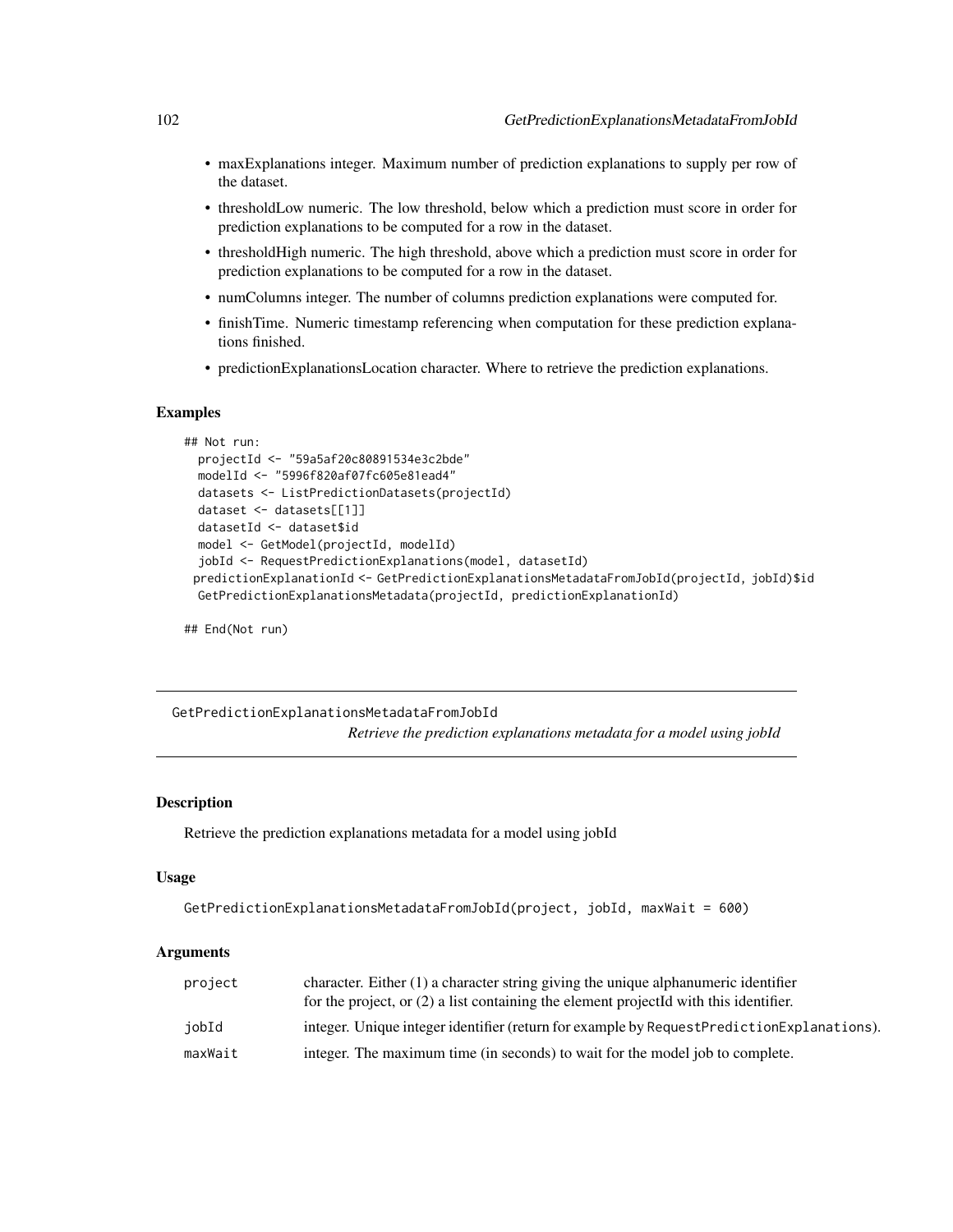GetPredictionExplanationsRows 103

# Value

A named list which contains prediction explanation metadata. For more information see GetPredictionExplanationsMetad

## Examples

```
## Not run:
 projectId <- "59a5af20c80891534e3c2bde"
 modelId <- "5996f820af07fc605e81ead4"
 datasets <- ListPredictionDatasets(projectId)
 dataset <- datasets[[1]]
 datasetId <- dataset$id
 model <- GetModel(projectId, modelId)
 jobId <- RequestPredictionExplanations(model, datasetId)
 GetPredictionExplanationsMetadataFromJobId(projectId, jobId)
```
## End(Not run)

GetPredictionExplanationsRows

*Retrieve all prediction explanations rows*

# Description

Retrieve all prediction explanations rows

# Usage

```
GetPredictionExplanationsRows(project, predictionExplanationId,
  batchSize = NULL, excludeAdjustedPredictions = TRUE)
```

| project                    | character. Either $(1)$ a character string giving the unique alphanumeric identifier<br>for the project, or (2) a list containing the element projectId with this identifier.                |  |
|----------------------------|----------------------------------------------------------------------------------------------------------------------------------------------------------------------------------------------|--|
| predictionExplanationId    |                                                                                                                                                                                              |  |
|                            | character. Id of the prediction explanations.                                                                                                                                                |  |
| batchSize                  | integer. Optional. Maximum number of prediction explanations rows to retrieve<br>per request                                                                                                 |  |
| excludeAdjustedPredictions | logical. Optional. Set to FALSE to include adjusted predictions, which are<br>predictions adjusted by an exposure column. This is only relevant for projects<br>that use an exposure column. |  |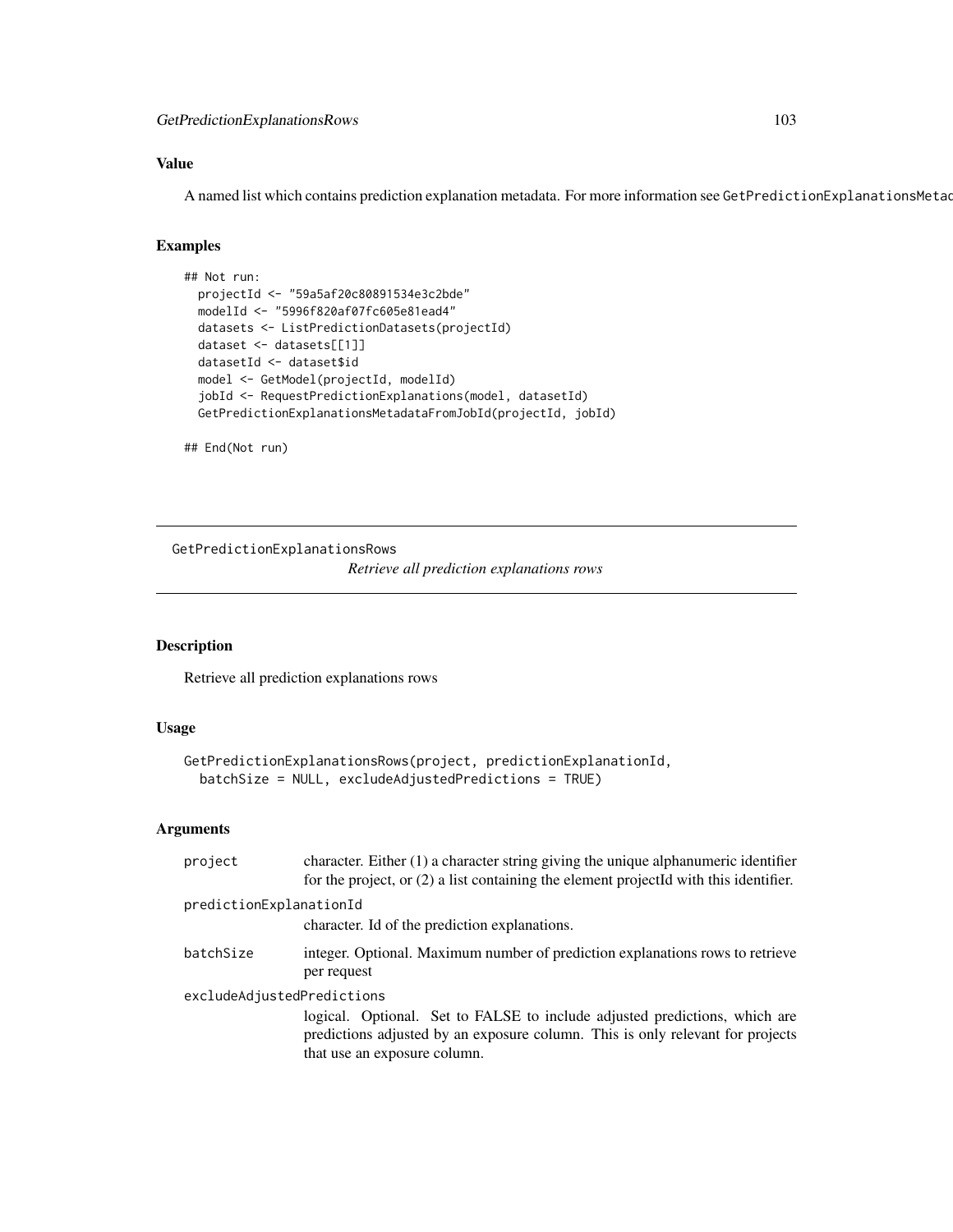#### Value

list of raw prediction explanations, each element corresponds to a row of the prediction dataset and has following components.

- rowId. Character string row Id.
- prediction. prediction for the row.
- prediction Values. list containing
	- label. describes what this model output corresponds to. For regression projects, it is the name of the target feature. For classification projects, it is a level from the target feature.
	- value. the output of the prediction. For regression projects, it is the predicted value of the target. For classification projects, it is the predicted probability the row belongs to the class identified by the label.
- adjustedPrediction. adjusted predictions, if they are not excluded.
- adjustedPredictionValues. Similar to predictionValues, but for adjusted predictions, if they are not excluded.
- predictionExplanations. list containing
	- label. described what output was driven by this prediction explanation. For regression projects, it is the name of the target feature. For classification projects, it is the class whose probability increasing would correspond to a positive strength of this prediction explanation.
	- feature. the name of the feature contributing to the prediction.
	- featureValue. the value the feature took on for this row
	- strength. the amount this feature's value affected the prediction
	- qualitativeStrength. a human-readable description of how strongly the feature affected the prediction (e.g. ' $+++$ ', ' $-$ ', ' $+$ ').

## Examples

```
## Not run:
 projectId <- "59a5af20c80891534e3c2bde"
 modelId <- "5996f820af07fc605e81ead4"
 datasets <- ListPredictionDatasets(projectId)
 dataset <- datasets[[1]]
 datasetId <- dataset$id
 model <- GetModel(projectId, modelId)
 jobId <- RequestPredictionExplanations(model, datasetId)
 predictionExplanationId <- GetPredictionExplanationsMetadataFromJobId(projectId, jobId)$id
 GetPredictionExplanationsRows(projectId, predictionExplanationId)
```
## End(Not run)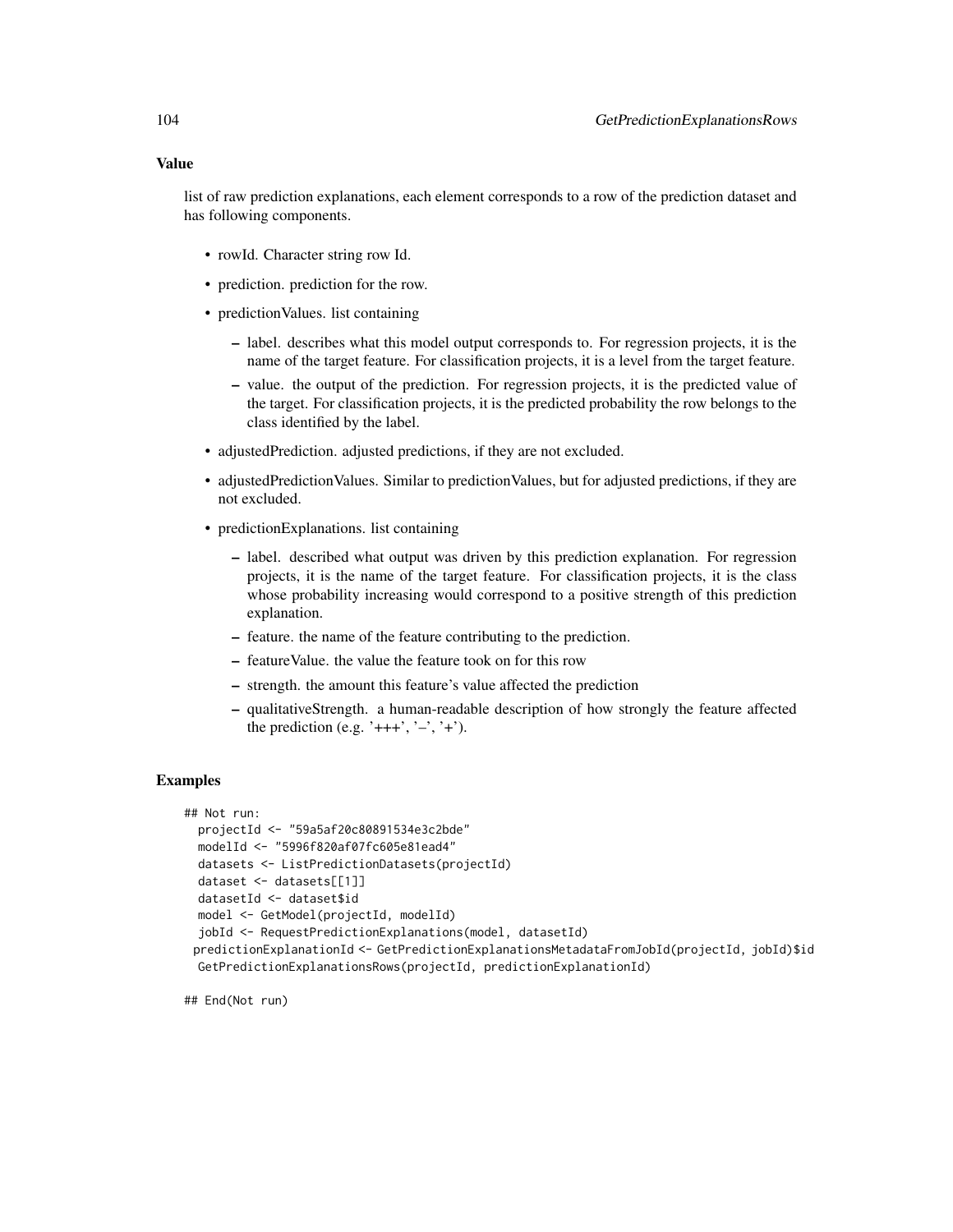GetPredictionExplanationsRowsAsDataFrame *Retrieve all prediction explanations rows and return them as a data frame*

# **Description**

There are some groups of columns whose appearance depends on the exact contents of the project dataset. For classification projects, columns "classNLabel", 'classNProbability", "classNLabel", "classNProbability" will appear corresponding to each class within the target; these columns will not appear for regression projects. Columns like "explanationNLabel" will appear corresponding to each included prediction explanation in the row. In both cases, the value of N will start at 1 and count up.

## Usage

```
GetPredictionExplanationsRowsAsDataFrame(project, predictionExplanationId,
  excludeAdjustedPredictions = TRUE, batchSize = NULL)
```
## Arguments

| project                    | character. Either $(1)$ a character string giving the unique alphanumeric identifier                                                                                                         |
|----------------------------|----------------------------------------------------------------------------------------------------------------------------------------------------------------------------------------------|
|                            | for the project, or (2) a list containing the element projectId with this identifier.                                                                                                        |
| predictionExplanationId    |                                                                                                                                                                                              |
|                            | character. Id of the prediction explanations.                                                                                                                                                |
| excludeAdjustedPredictions |                                                                                                                                                                                              |
|                            | logical. Optional. Set to FALSE to include adjusted predictions, which are<br>predictions adjusted by an exposure column. This is only relevant for projects<br>that use an exposure column. |
| batchSize                  | integer. Optional. Maximum number of prediction explanations rows to retrieve<br>per request                                                                                                 |

## Value

data frame with following columns:

- rowId integer. Row id from prediction dataset.
- prediction numeric. The output of the model for this row (numeric prediction for regression problem, predicted class for classification problem).
- class1Label character. Label of class 0. Available only for classification problem.
- class1Probability numeric. Predicted probability of class 0. Available only for classification problem.
- class2Label character. Label of class 1. Available only for classification
- class2Probability numeric. Predicted probability of class 1. Available only for classification problem.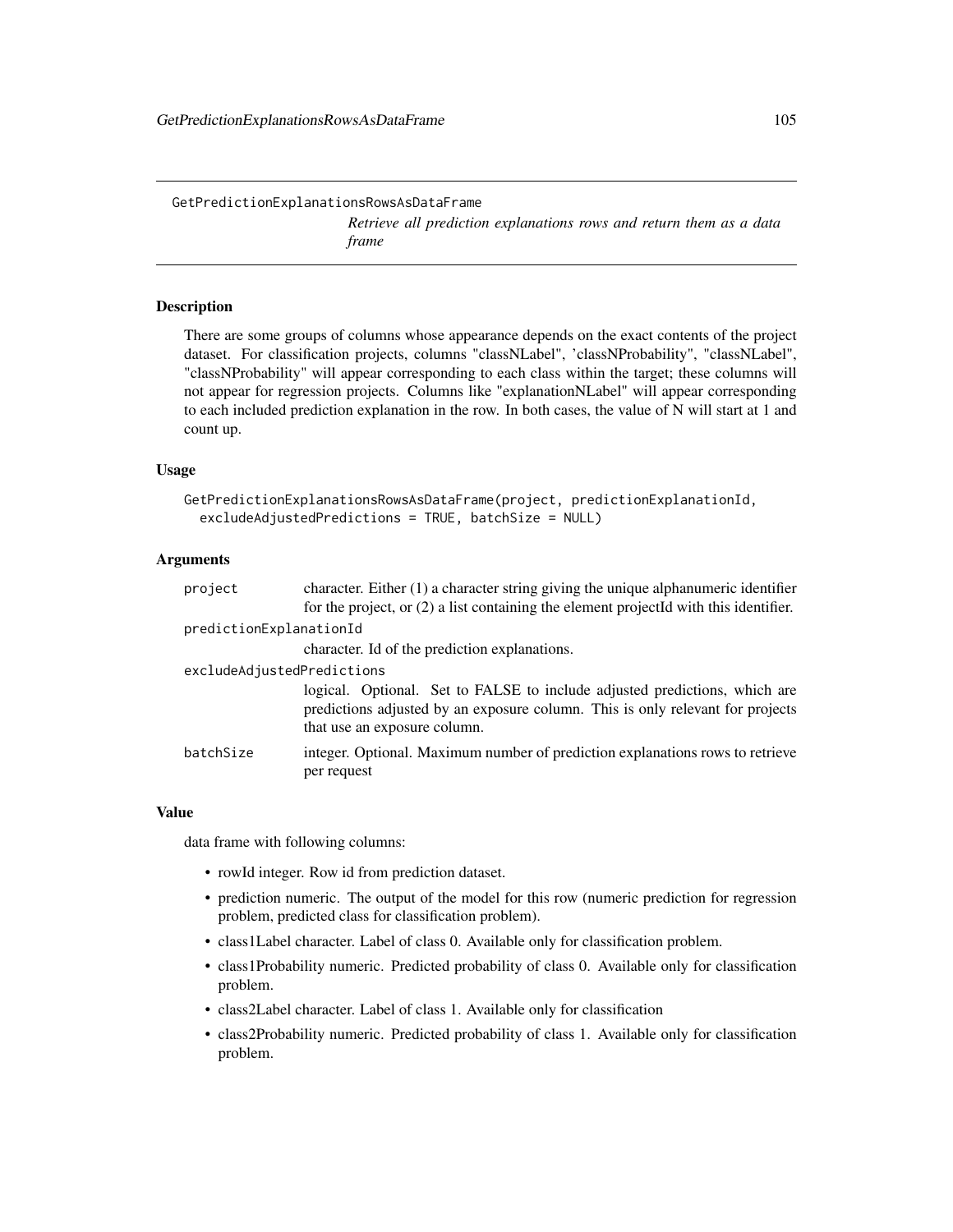- explanation1FeatureName character. The name of the feature contributing to the prediction.
- explanation1FeatureValue character. the value the feature took on for this row.
- explanation1QualitativeStrength numeric. How strongly the feature affected the prediction.
- explanation1Strength character. A human-readable description of how strongly the feature affected the prediction (e.g. ' $+++$ ', ' $-$ ', ' $+$ ').
- explanation1Label character. Describes what output was driven by this prediction explanation. For regression projects, it is the name of the target feature. For classification projects, it is the class whose probability increasing would correspond to a positive strength of this.
- explanationNFeatureName character. The name of the feature contributing to the prediction.
- explanationNFeatureValue character. The value the feature took on for this row.
- explanationNQualitativeStrength numeric. How strongly the feature affected the prediction.
- explanationNStrength character. A human-readable description of how strongly the feature affected the prediction (e.g. ' $+++$ ', ' $-$ ', ' $+$ ').
- explanationNLabel character. Describes what output was driven by this prediction explanation. For regression projects, it is the name of the target feature. For classification projects, it is the class whose probability increasing would correspond to a positive strength of this.
- explanationNFeatureName. Character string the name of the feature contributing to the prediction.

## Examples

```
## Not run:
 projectId <- "59a5af20c80891534e3c2bde"
 modelId <- "5996f820af07fc605e81ead4"
 datasets <- ListPredictionDatasets(projectId)
 dataset <- datasets[[1]]
 datasetId <- dataset$id
 model <- GetModel(projectId, modelId)
  jobId <- RequestPredictionExplanations(model, datasetId)
 predictionExplanationId <- GetPredictionExplanationsMetadataFromJobId(projectId, jobId)$id
 GetPredictionExplanationsRowsAsDataFrame(projectId, predictionExplanationId)
```
## End(Not run)

GetPredictions *Retrieve model predictions*

# Description

This function can be used to retrieve predictions from a project and either (1) a predictionId specifying the ID for the predictions desired (use ListPredictions to see available predictionIds for individual prediction sets) or (2) a predictionJobId that comes from a call to RequestPredictions. This function will then return the predictions generated for the model and data.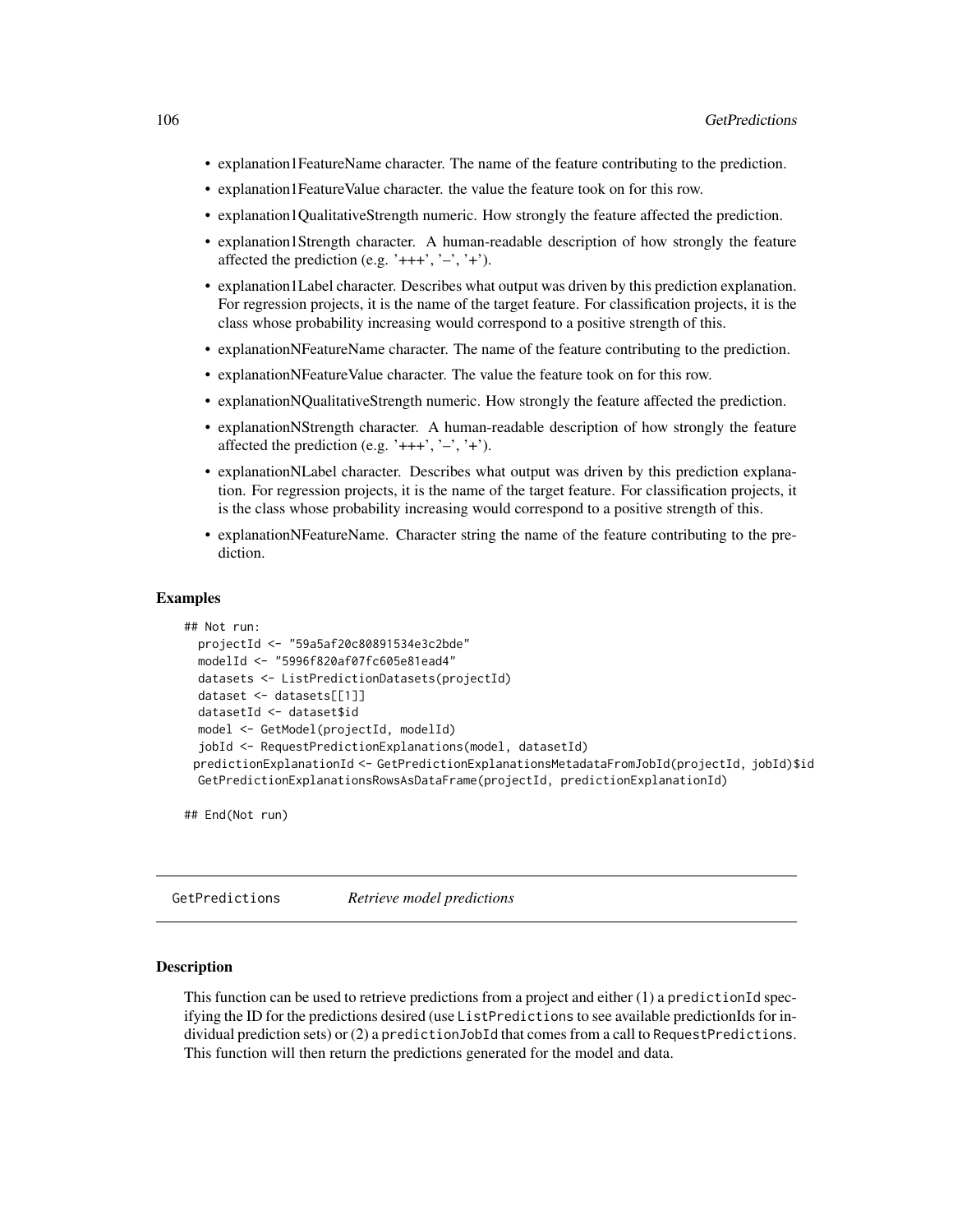# GetPredictions 107

## Usage

```
GetPredictions(project, predictId, type = "response",
 classPrefix = "class", maxWait = 600)
```
## **Arguments**

| project     | character. Optional. Either $(1)$ a character string giving the unique alphanumeric<br>identifier for the project, or (2) a list containing the element projectId with this<br>identifier.          |
|-------------|-----------------------------------------------------------------------------------------------------------------------------------------------------------------------------------------------------|
| predictId   | character or integer. Either can be the character id of the prediction Id associ-<br>ated with the prediction or the integer prediction JobId that is created by the<br>call to RequestPredictions. |
| type        | character. String specifying the type of response for binary classifiers; see De-<br>tails.                                                                                                         |
| classPrefix | character. For multiclass projects returning prediction probabilities, this prefix<br>is prepended to each class in the header of the dataframe. Defaults to "class_".                              |
| maxWait     | integer. The maximum time (in seconds) to wait for the prediction job to com-<br>plete.                                                                                                             |

## Details

The contents of the return vector depends on the modeling task - binary classification, multiclass classification, or regression; whether or not the underlying data is time series, multiseries, crossseries, or not time series; and the value of the 'type' parameter. For non-time-series regression tasks, the type parameter is ignored and a vector of numerical predictions of the response variable is returned.

For binary classification tasks, either a vector of predicted responses is returned if type has the value response (the default), or a vector of probabilities for the positive class is returned, if type is probability. You can also fetch the raw dataframe of prediction values using raw.

For multiclass classification tasks, response will return the predicted class and probability will return the probability of each class.

For time series tasks, 'type = "raw"' will return more detailed information on the time series prediction. This will also include any prediction intervals if requested.

This function will error if the requested job has errored, or if it isn't complete within maxWait seconds.

## Value

Vector of predictions, depending on the modeling task ("Binary", "Multiclass", or "Regression") and the value of the type parameter; see Details.

# Examples

```
## Not run:
 # Retrieve by predictJobID
 dataset <- UploadPredictionDataset(project, diamonds_small)
 model <- ListModels(project)[[1]]
```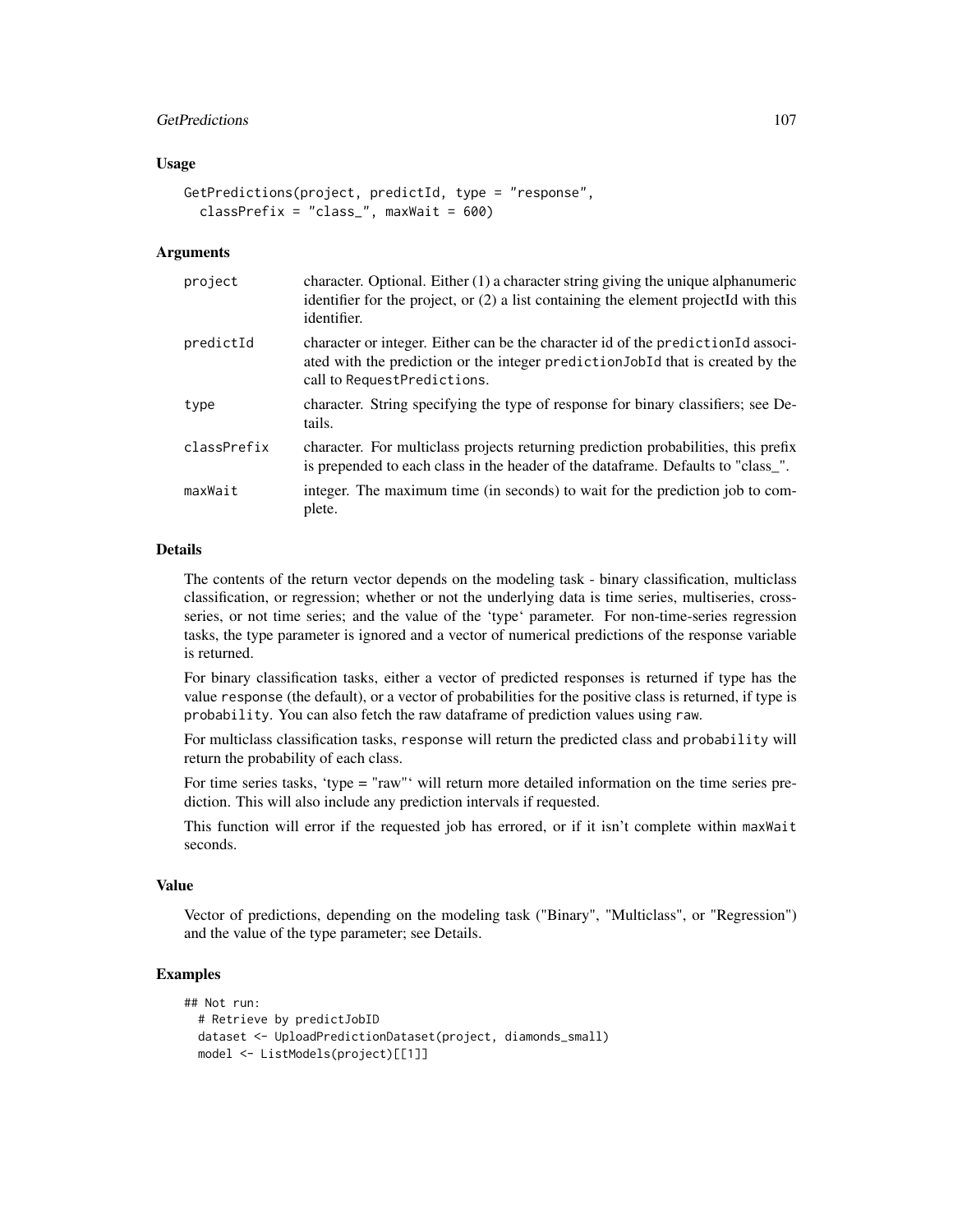```
modelId <- model$modelId
predictJobId <- RequestPredictions(project, modelId, dataset$id)
predictions <- GetPredictions(project, predictJobId)
# Retrieve by predictionID
predictions <- ListPredictions(project)
predictions <- GetPredictions(project, predictions$predictionId[[1]])
```
## End(Not run)

GetPredictJob *Request information about a predict job*

## Description

Request information about a predict job

# Usage

GetPredictJob(project, predictJobId)

# Arguments

| project      | character. Either $(1)$ a character string giving the unique alphanumeric identifier    |
|--------------|-----------------------------------------------------------------------------------------|
|              | for the project, or $(2)$ a list containing the element projected with this identifier. |
| predictJobId | Character string specifying the job id                                                  |

#### Value

list with following elements:

status Prediction job status; an element of JobStatus, e.g. JobStatus\$Queue

predictJobId Character string specifying the job id

modelId Character string specifying the model from which predictions have been requested

projectId Character string specifying the project that contains the model

# Examples

```
## Not run:
 projectId <- "59a5af20c80891534e3c2bde"
 initialJobs <- GetPredictJobs(project)
 job <- initialJobs[[1]]
 predictJobId <- job$predictJobId
 GetPredictJob(projectId, predictJobId)
```
## End(Not run)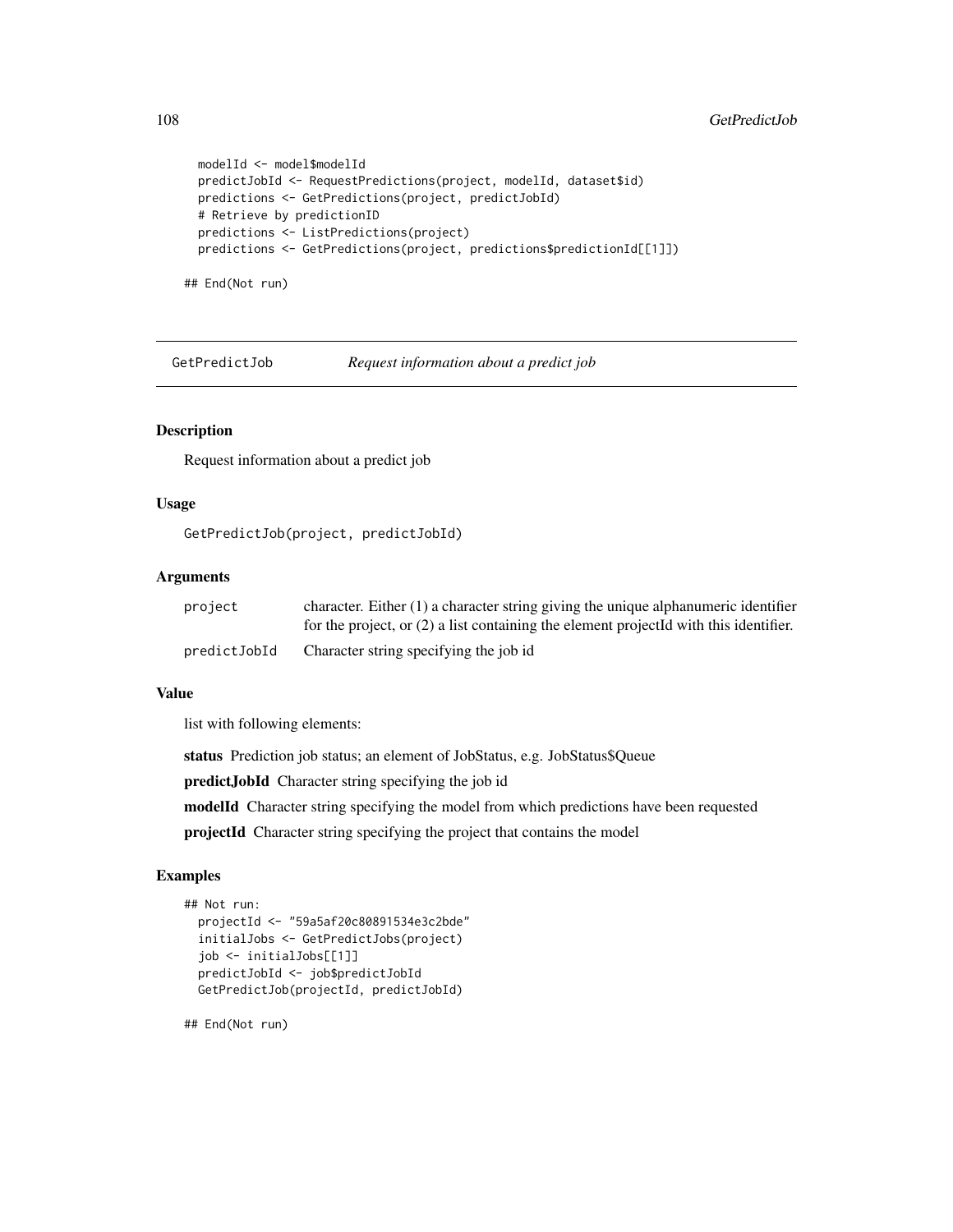Function to list all prediction jobs in a project

## Usage

```
GetPredictJobs(project, status = NULL)
```
## Arguments

| project | character. Either (1) a character string giving the unique alphanumeric identifier<br>for the project, or $(2)$ a list containing the element projected with this identifier.      |
|---------|------------------------------------------------------------------------------------------------------------------------------------------------------------------------------------|
| status  | character. The status of the desired jobs: one of JobStatus\$Oueue, JobSta-<br>tus\$InProgress, orJobStatus\$Error. If NULL (default), queued and inprogress<br>jobs are returned. |

## Value

Dataframe with one row for each prediction job in the queue, with the following columns:

status Prediction job status; one of JobStatus\$Queue, JobStatus\$InProgress, or JobStatus\$Error

predictJobId Character string specifying the job id

modelId Character string specifying the model from which predictions have been requested

projectId Character string specifying the project that contains the model

# Examples

```
## Not run:
 projectId <- "59a5af20c80891534e3c2bde"
 GetPredictJobs(projectId)
```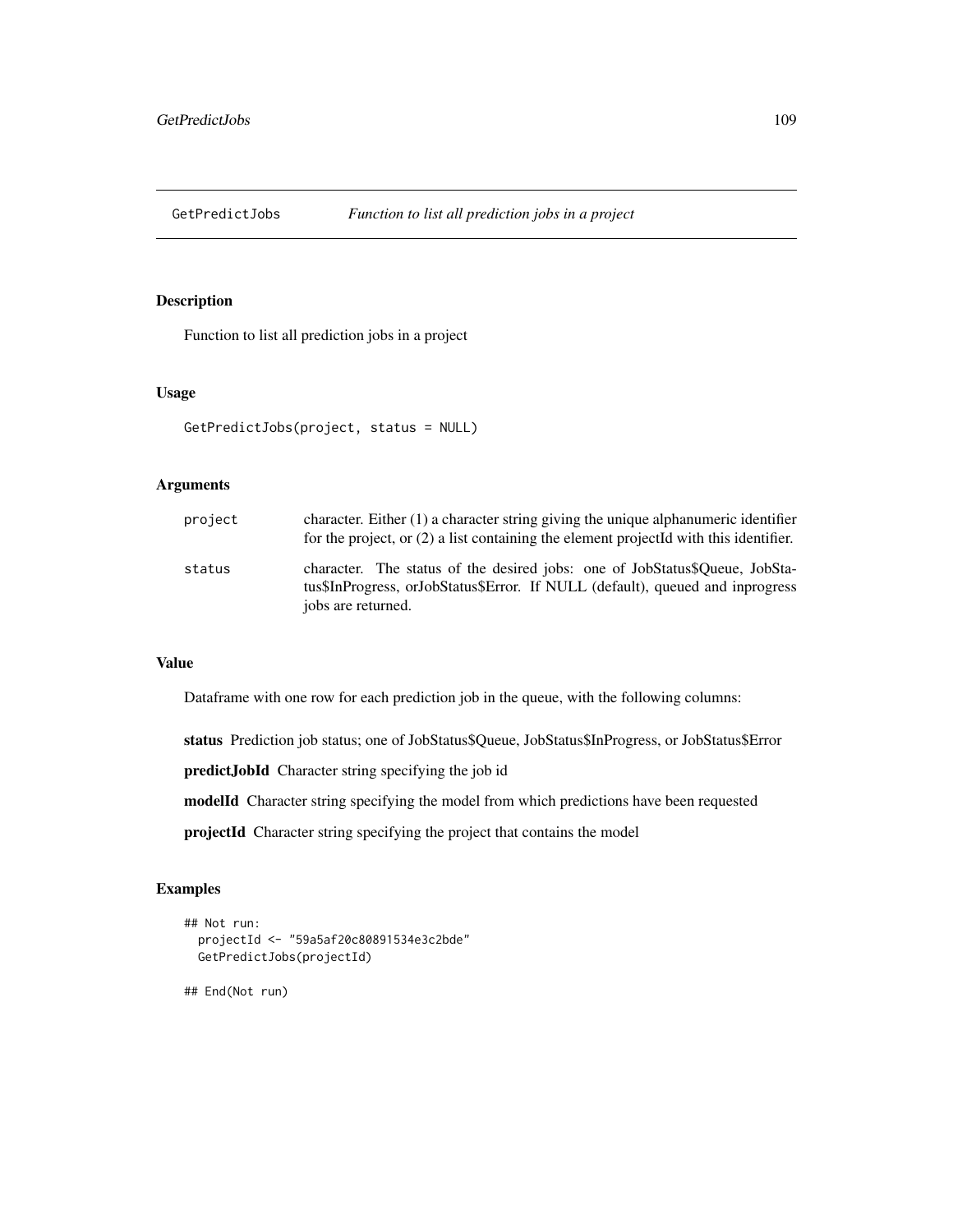GetPrimeEligibility *Check if model can be approximated with DataRobot Prime*

## Description

Check if model can be approximated with DataRobot Prime

# Usage

```
GetPrimeEligibility(project, modelId)
```
## Arguments

| project | character. Either $(1)$ a character string giving the unique alphanumeric identifier    |
|---------|-----------------------------------------------------------------------------------------|
|         | for the project, or $(2)$ a list containing the element projected with this identifier. |
| modelId | character. Unique alphanumeric identifier for the model of interest.                    |

## Value

list with two members:

- canMakePrime logical. TRUE if model can be approximated using DataRobot Prime, FALSE if model can not be approximated.
- message character. Provides information why model may not be approximated with DataRobot Prime.

## Examples

```
## Not run:
  projectId <- "59a5af20c80891534e3c2bde"
  modelId <- "5996f820af07fc605e81ead4"
  GetPrimeEligibility(projectId, modelId)
```
## End(Not run)

| GetPrimeFile |  |  |  |  | Retrieve a specific Prime file from a DataRobot project |  |
|--------------|--|--|--|--|---------------------------------------------------------|--|
|--------------|--|--|--|--|---------------------------------------------------------|--|

#### Description

This function returns information about specified Prime file from a specified project.

## Usage

GetPrimeFile(project, primeFileId)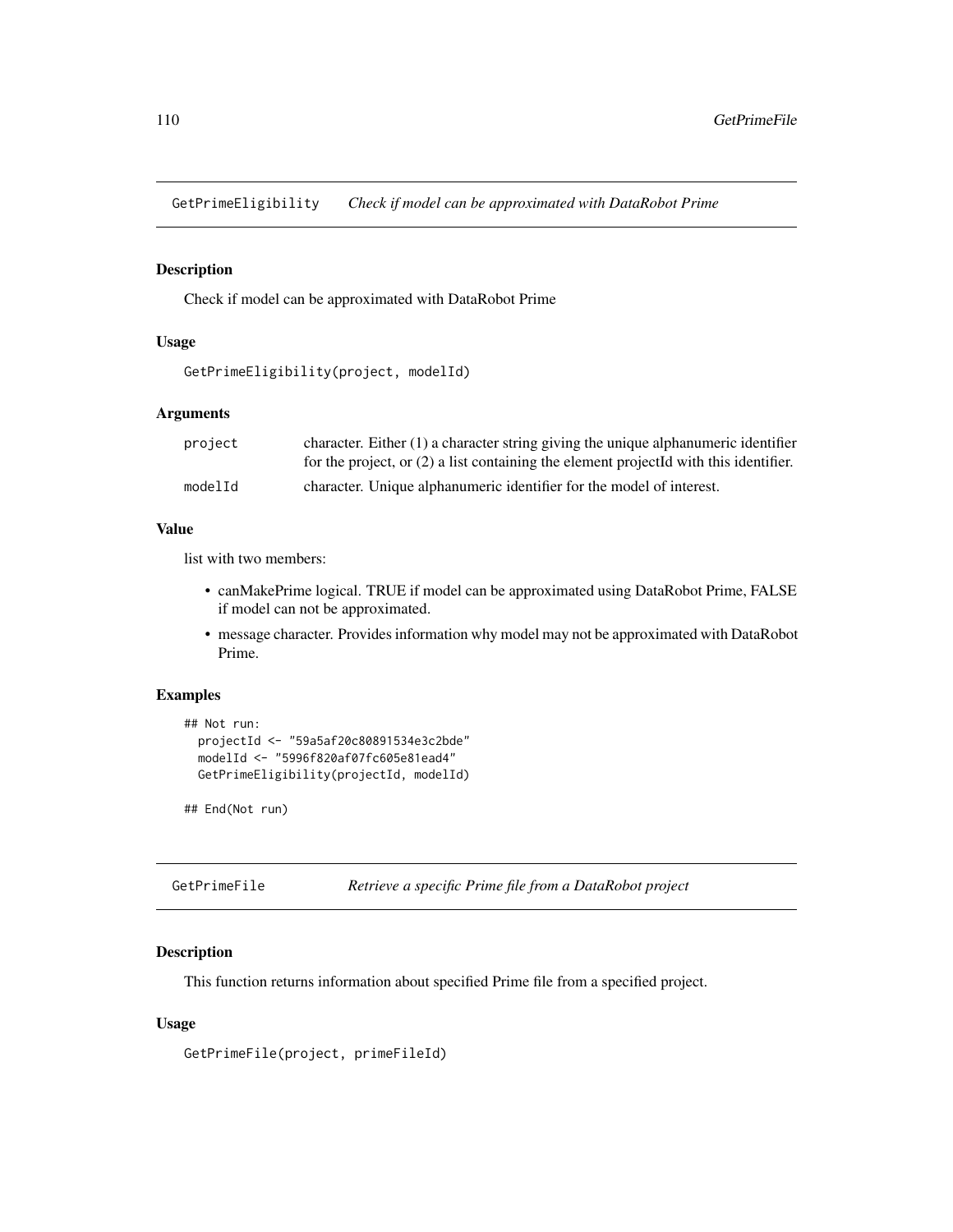# Arguments

| project     | character. Either $(1)$ a character string giving the unique alphanumeric identifier    |
|-------------|-----------------------------------------------------------------------------------------|
|             | for the project, or $(2)$ a list containing the element projected with this identifier. |
| primeFileId | numeric. Unique alphanumeric identifier for the prime File to be retrieved.             |

# Value

List with following elements:

language Character string. Code programming language isValid logical flag indicating if code passed validation rulesetId Integer identifier for the ruleset parentModelId Unique alphanumeric identifier for the parent model projectId Unique alphanumeric identifier for the project id Unique alphanumeric identifier for the Prime file modelId Unique alphanumeric identifier for the model

# Examples

```
## Not run:
 projectId <- "59a5af20c80891534e3c2bde"
 primeFiles <- ListPrimeFiles(projectId)
 primeFile <- primeFiles[[1]]
 primeFileId <- primeFile$id
 GetPrimeFile(projectId, primeFileId)
```
## End(Not run)

GetPrimeFileFromJobId *Retrieve a specific Prime file from a DataRobot project for corresponding jobId*

## Description

Retrieve a specific Prime file from a DataRobot project for corresponding jobId

## Usage

```
GetPrimeFileFromJobId(project, jobId, maxWait = 600)
```
# Arguments

| project | character. Either $(1)$ a character string giving the unique alphanumeric identifier    |
|---------|-----------------------------------------------------------------------------------------|
|         | for the project, or $(2)$ a list containing the element projected with this identifier. |
| jobId   | numeric. Unique integer identifier (return for example by RequestPrimeModel)            |
| maxWait | numeric. maximum time to wait (in sec) before job completed.                            |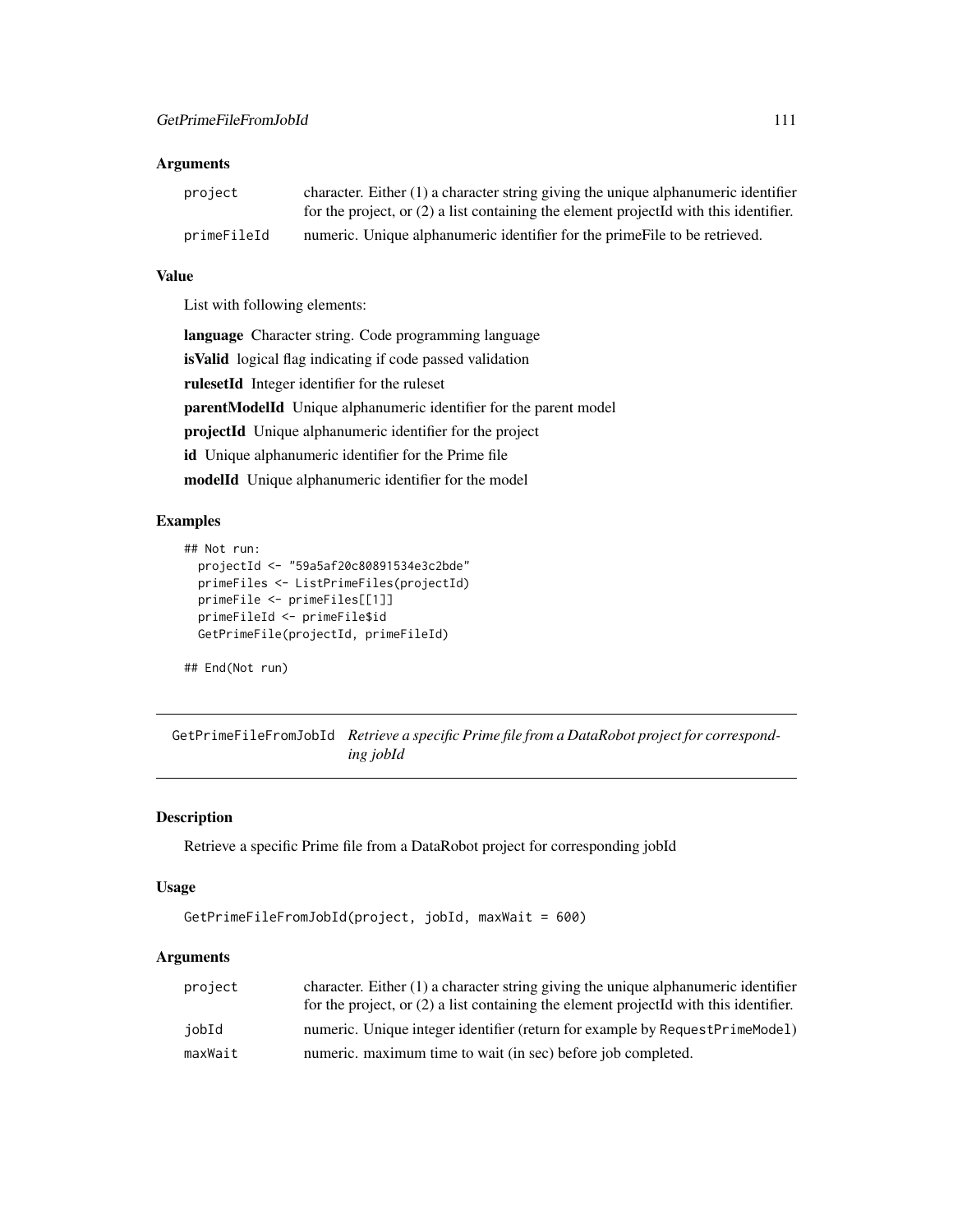## Value

List with following elements:

language Character string. Code programming language isValid logical flag indicating if code passed validation rulesetId Integer identifier for the ruleset parentModelId Unique alphanumeric identifier for the parent model projectId Unique alphanumeric identifier for the project id Unique alphanumeric identifier for the Prime file modelId Unique alphanumeric identifier for the model

#### Examples

```
## Not run:
 projectId <- "59a5af20c80891534e3c2bde"
 initialJobs <- ListModelJobs(project)
 job <- initialJobs[[1]]
 modelJobId <- job$modelJobId
 GetPrimeFileFromJobId(projectId, modelJobId)
```

```
## End(Not run)
```
GetPrimeModel *Retrieve information about specified DataRobot Prime model.*

# Description

This function requests the DataRobot Prime model information for the DataRobot project specified by the project argument, and modelId.

## Usage

GetPrimeModel(project, modelId)

#### Arguments

| project | character. Either $(1)$ a character string giving the unique alphanumeric identifier    |
|---------|-----------------------------------------------------------------------------------------|
|         | for the project, or $(2)$ a list containing the element projected with this identifier. |
| modelId | character. Unique alphanumeric identifier for the model of interest.                    |

# Details

The function returns list containing information about specified DataRobot Prime model.

# Value

list containing information about specified DataRobot Prime model.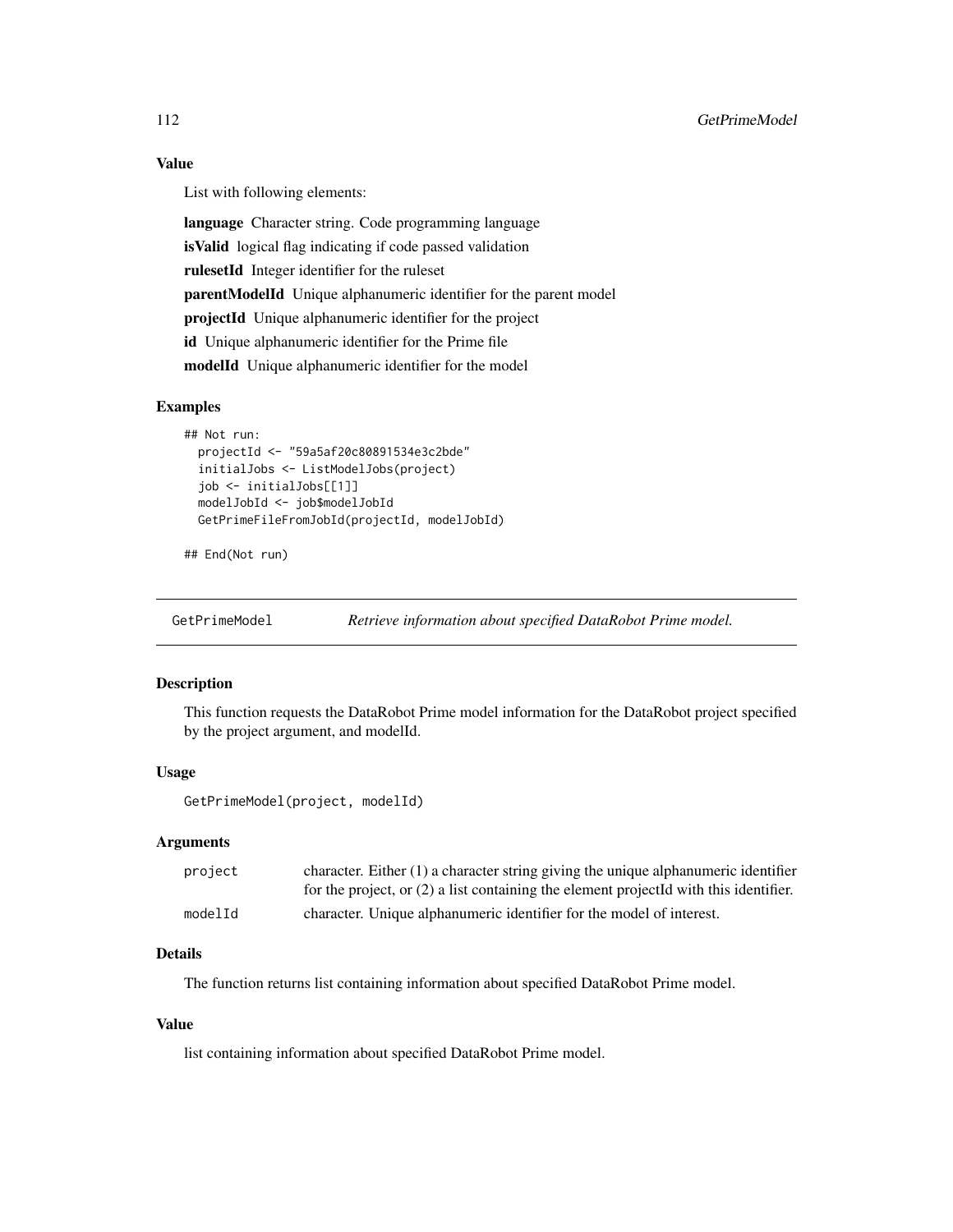# GetPrimeModelFromJobId 113

# Examples

```
## Not run:
 projectId <- "59a5af20c80891534e3c2bde"
 modelId <- "5996f820af07fc605e81ead4"
 GetPrimeModel(projectId, modelId)
```
## End(Not run)

GetPrimeModelFromJobId

*Retrieve information about specified DataRobot Prime model using corresponding jobId.*

## Description

Retrieve information about specified DataRobot Prime model using corresponding jobId.

## Usage

GetPrimeModelFromJobId(project, jobId, maxWait = 600)

# Arguments

| project | character. Either (1) a character string giving the unique alphanumeric identifier<br>for the project, or (2) a list containing the element projectId with this identifier. |
|---------|-----------------------------------------------------------------------------------------------------------------------------------------------------------------------------|
| iobId   | Unique integer identifier (return for example by RequestPrimeModel)                                                                                                         |
| maxWait | maximum time to wait (in sec) before job completed                                                                                                                          |

## Value

list containing information about specified DataRobot Prime model

## Examples

```
## Not run:
 projectId <- "59a5af20c80891534e3c2bde"
 initialJobs <- ListModelJobs(project)
 job <- initialJobs[[1]]
 modelJobId <- job$modelJobId
 GetPrimeModelFromJobId(projectId, modelJobId)
```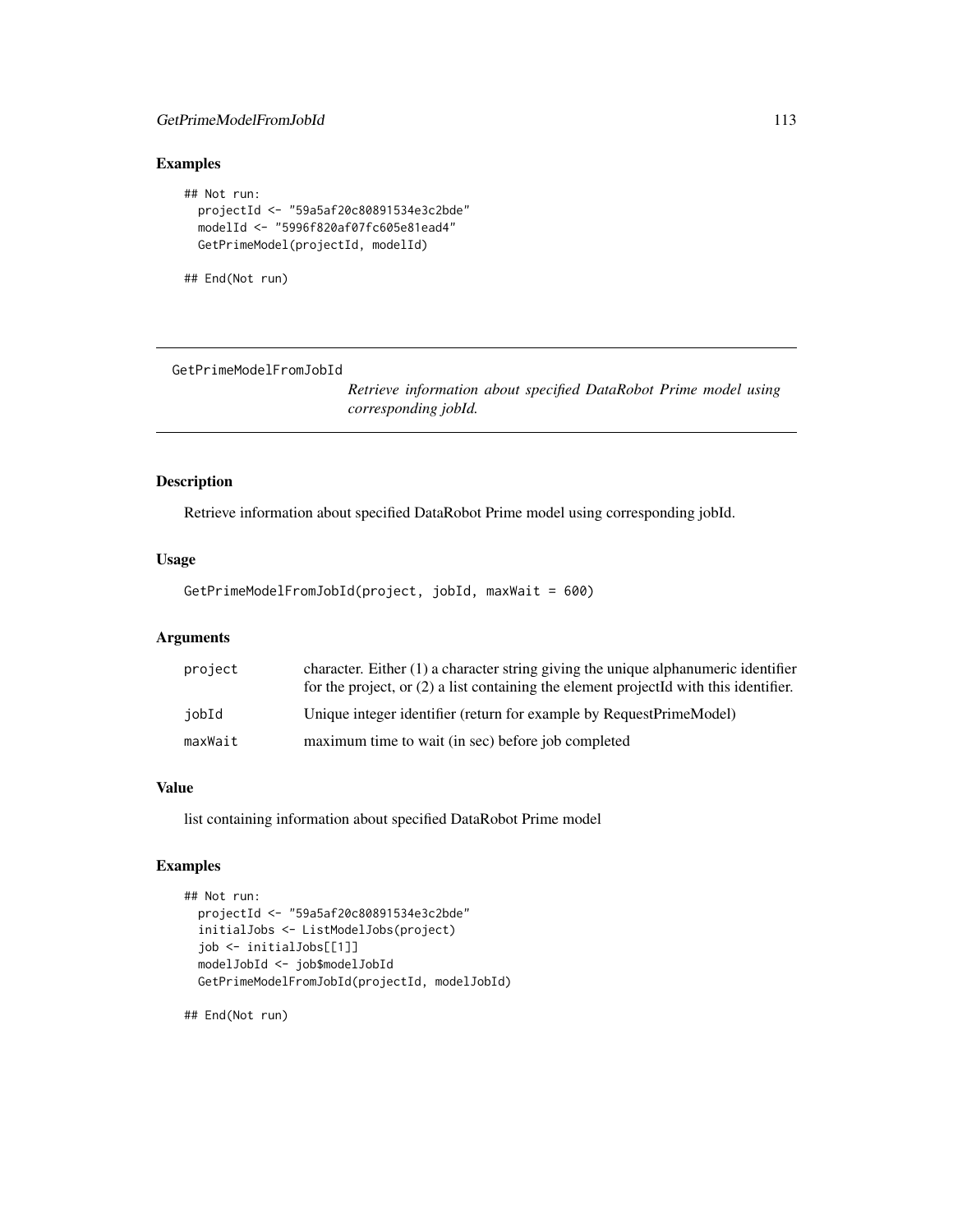Returns a list of details about the DataRobot modeling project specified by project.

## Usage

```
GetProject(project)
```
## Arguments

project character. Either (1) a character string giving the unique alphanumeric identifier for the project, or (2) a list containing the element projectId with this identifier.

# Value

An S3 object of class 'dataRobotProject', consisting of the following elements:

- projectId. Character string giving the unique project identifier.
- projectName. Character string giving the name assigned to the project.
- fileName. Character string giving the name of the modeling dataset for the project.
- stage. Character string describing the stage of the DataRobot Autopilot.
- autopilotMode. Numeric: 0 for fully automatic mode; 1 for semi-automatic mode; 2 for manual mode.
- created. Character string representation of the project creation time and date.
- target. Name of the target variable from fileName.
- metric. Character string specifying the metric optimized by all project models.
- partition. A 7-element list describing the data partitioning for model fitting and cross validation.
- recommender. A 3-element list with information specific to recommender models.
- advancedOptions. A 4-element list with advanced option specifications.
- positiveClass. Character string: name of positive class for binary response models.
- maxTrainPct. The maximum percentage of the project dataset that can be used without going into the validation data or being too large to submit any blueprint for training a project.
- maxTrainRows. The maximum number of rows that can be trained on without going into the validation data or being too large to submit any blueprint for training.
- scaleoutMaxTrainPct. The maximum percentage of the project dataset that can be used to successfully train a scaleout model without going into the validation data. May exceed maxTrainPct, in which case only scaleout models can be trained up to this point.
- scaleoutMaxTrainRows. The maximum number of rows that can be used to successfully train a scaleout model without going into the validation data. May exceed maxTrainRows, in which case only scaleout models can be trained up to this point.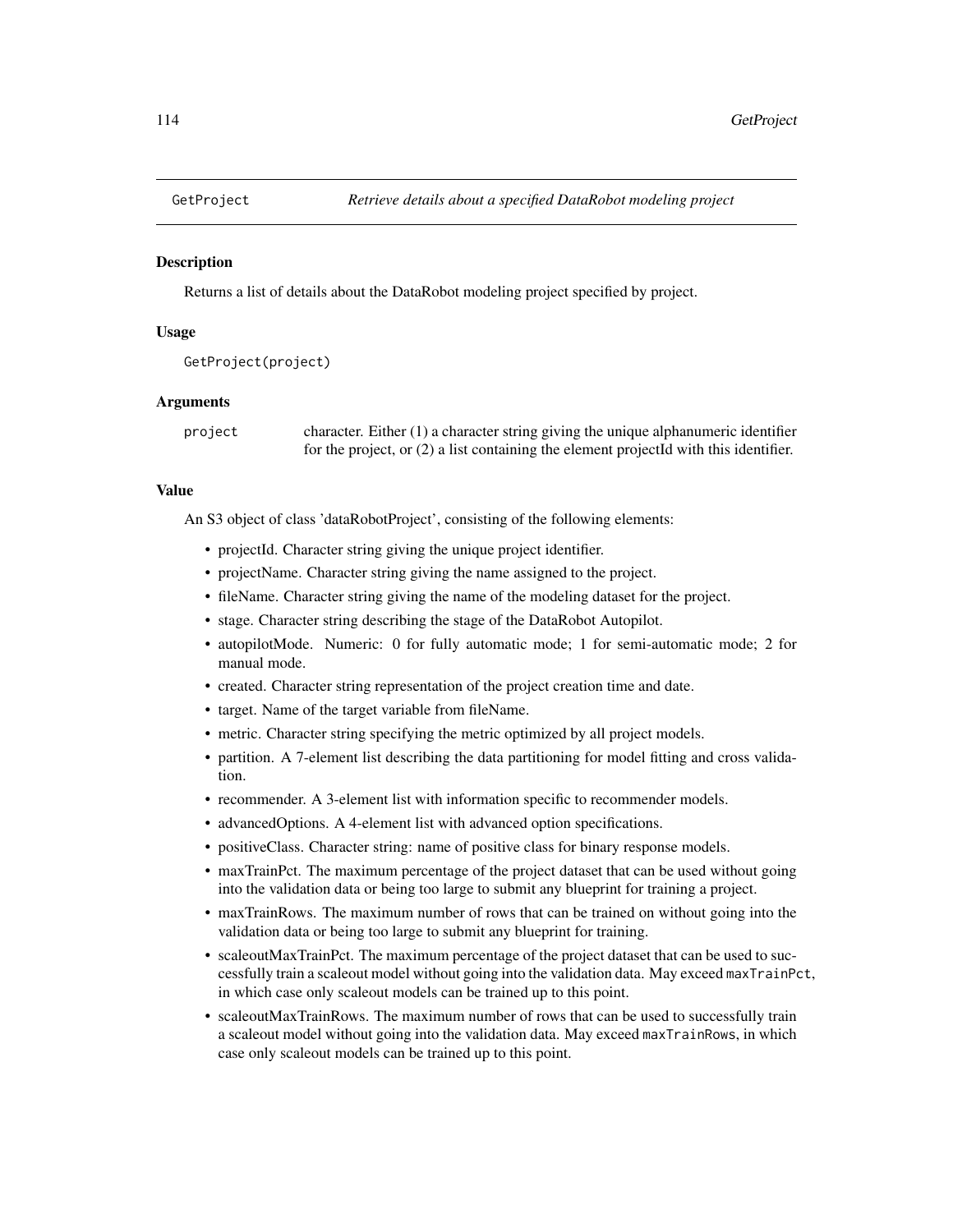# GetProjectStatus 115

- holdoutUnlocked. A logical flag indicating whether the holdout dataset has been used for model evaluation.
- targetType. Character string specifying the type of modeling problem (e.g., regression or binary classification).

## Examples

```
## Not run:
 projectId <- "59a5af20c80891534e3c2bde"
 GetProject(projectId)
```

```
## End(Not run)
```
GetProjectStatus *Request Autopilot status for a specified DataRobot project*

# Description

This function polls the DataRobot Autopilot for the status of the project specified by the project parameter.

## Usage

```
GetProjectStatus(project)
```
## **Arguments**

project character. Either (1) a character string giving the unique alphanumeric identifier for the project, or (2) a list containing the element projectId with this identifier.

## Value

List with the following three components:

autopilotDone Logical flag indicating whether the Autopilot has completed

stage Character string specifying the Autopilot stage

stageDescription Character string interpreting the Autopilot stage value

#### Examples

```
## Not run:
 projectId <- "59a5af20c80891534e3c2bde"
 GetProjectStatus(projectId)
```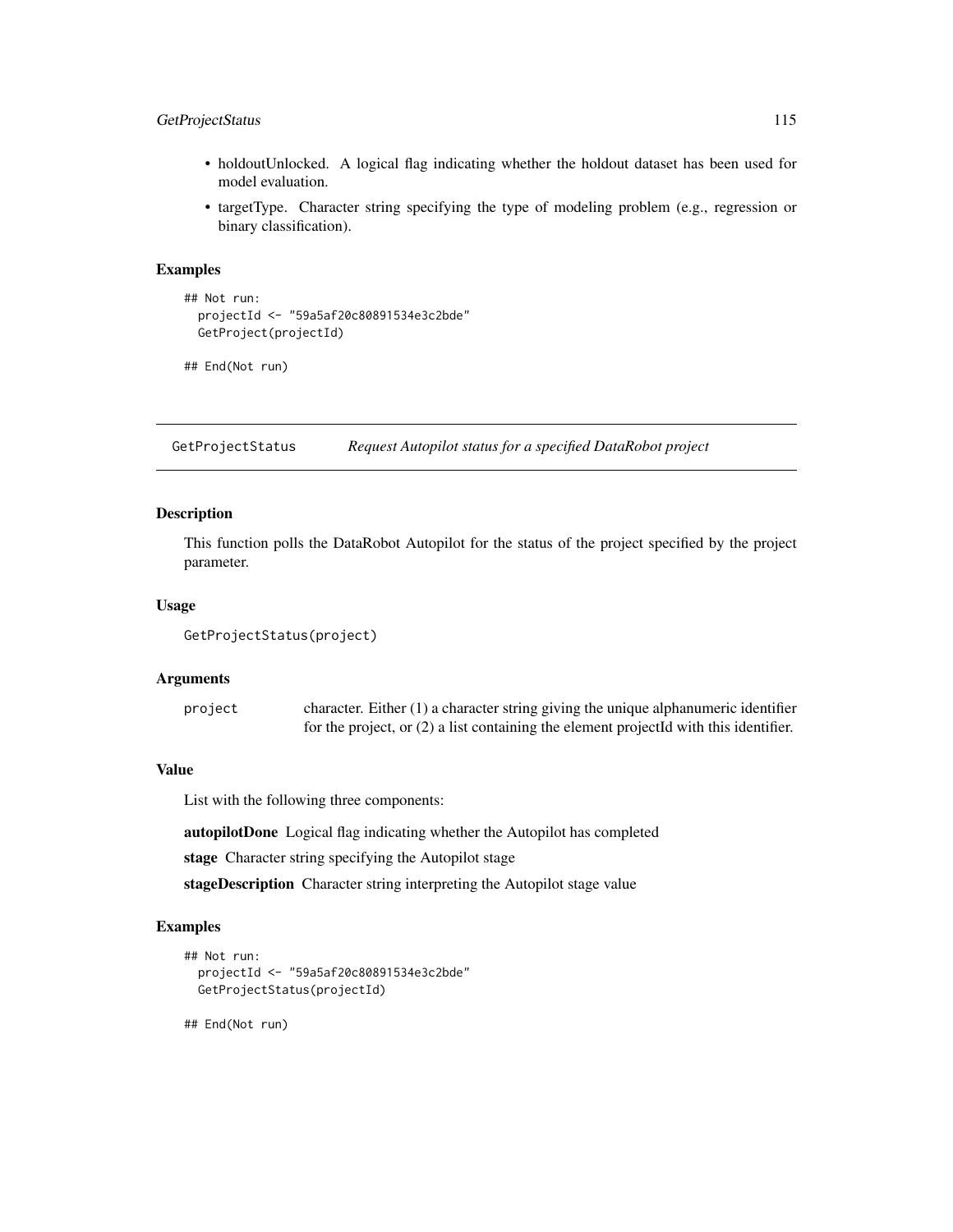Retrieve a single rating table.

## Usage

GetRatingTable(project, ratingTableId)

# Arguments

| project | character. Either $(1)$ a character string giving the unique alphanumeric identifier    |
|---------|-----------------------------------------------------------------------------------------|
|         | for the project, or $(2)$ a list containing the element projected with this identifier. |
|         | ratingTableId character. The ID of the rating table.                                    |

#### Value

An S3 object of class 'dataRobotRatingTable' summarizing all available information about the rating table.

# Examples

```
## Not run:
projectId <- "5984b4d7100d2b31c1166529"
ratingTableId <- "5984b4d7100d2b31c1166529"
GetRatingTable(projectId, ratingTableId)
```
## End(Not run)

GetRatingTableFromJobId

*Get a rating table from the rating table job metadata.*

# Description

Get a rating table from the rating table job metadata.

## Usage

```
GetRatingTableFromJobId(project, ratingTableJobId, maxWait = 600)
```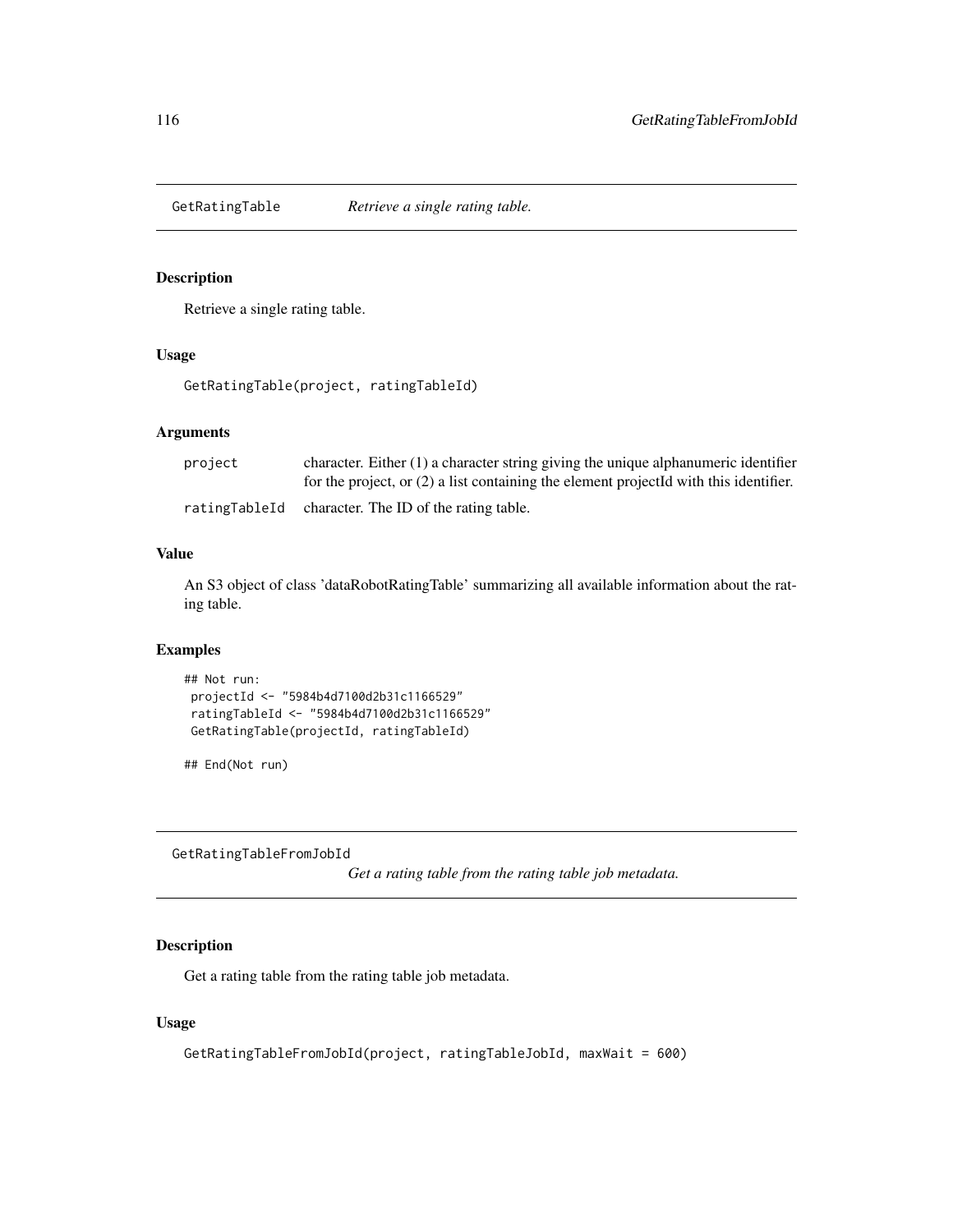# Arguments

| project          | character. Either (1) a character string giving the unique alphanumeric identifier<br>for the project, or $(2)$ a list containing the element projected with this identifier. |
|------------------|-------------------------------------------------------------------------------------------------------------------------------------------------------------------------------|
| ratingTableJobId |                                                                                                                                                                               |
|                  | integer. The job ID returned by CreateRatingTable.                                                                                                                            |
| maxWait          | integer. The maximum time (in seconds) to wait for the retrieve to complete.                                                                                                  |

# Value

An S3 object of class 'dataRobotRatingTable' summarizing all available information about the rating table.

# Examples

```
## Not run:
  projectId <- "5984b4d7100d2b31c1166529"
  modelId <- "5984b4d7100d2b31c1166529"
 ratingTableJobId <- CreateRatingTable(projectId, modelId, dataSource = "myRatingTable.csv")
  GetRatingTableFromJobId(projectId, ratingTableJobId)
```
## End(Not run)

GetRatingTableModel *Retrieve information about specified model with a rating table.*

# Description

Retrieve information about specified model with a rating table.

#### Usage

```
GetRatingTableModel(project, modelId)
```
## Arguments

| project | character. Either $(1)$ a character string giving the unique alphanumeric identifier<br>for the project, or $(2)$ a list containing the element projected with this identifier. |
|---------|---------------------------------------------------------------------------------------------------------------------------------------------------------------------------------|
| modelId | character. Unique alphanumeric identifier for the model of interest.                                                                                                            |

## Value

list containing information about specified model with a rating table.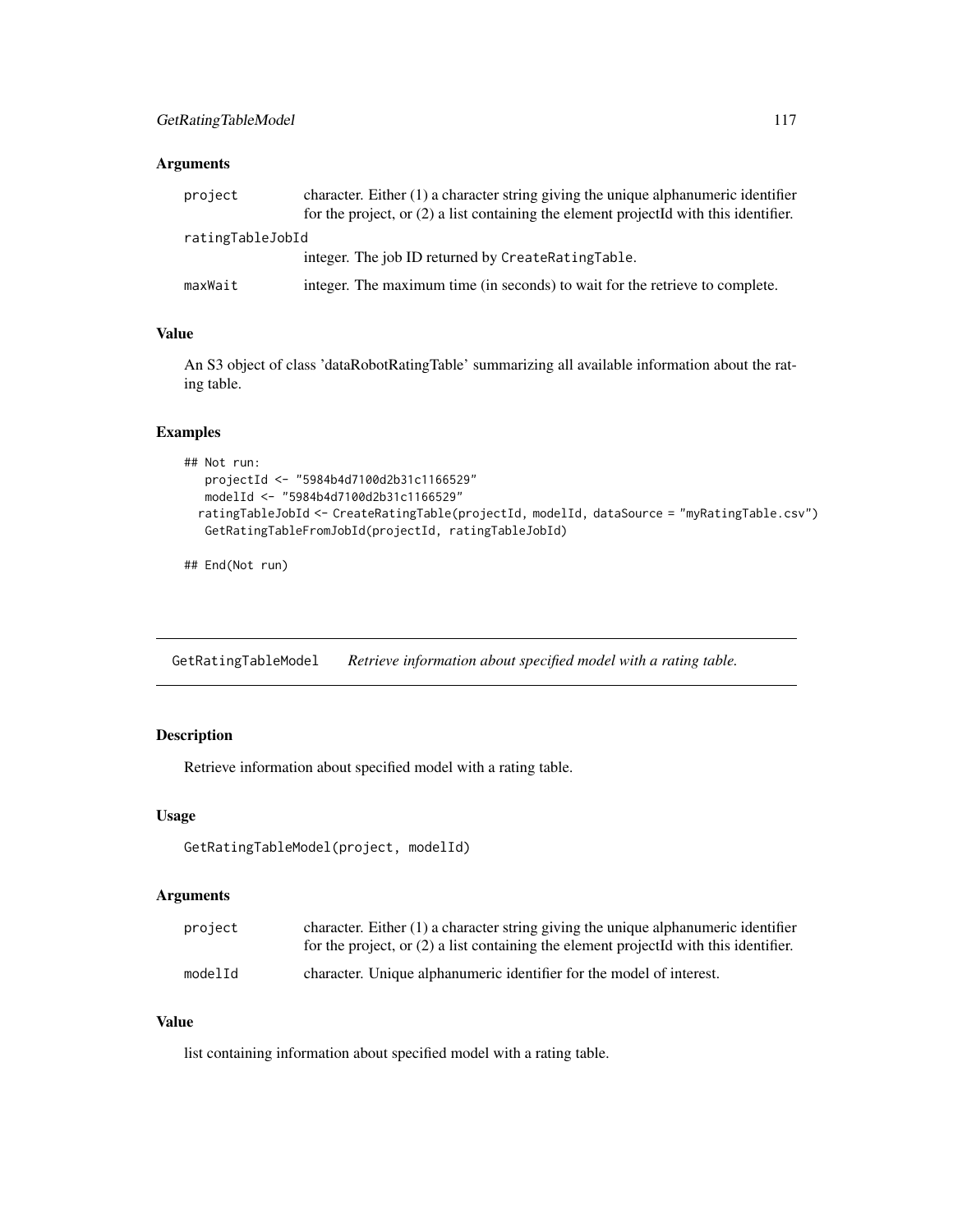# Examples

```
## Not run:
projectId <- "5984b4d7100d2b31c1166529"
modelId <- "5984b4d7100d2b31c1166529"
GetRatingTableModel(projectId, modelId)
```

```
## End(Not run)
```
GetRatingTableModelFromJobId

*Retrieve a new or updated rating table model defined by a job ID.*

# Description

Retrieve a new or updated rating table model defined by a job ID.

## Usage

```
GetRatingTableModelFromJobId(project, ratingTableModelJobId,
  maxWait = 600)
```
#### Arguments

| project               | character. Either $(1)$ a character string giving the unique alphanumeric identifier    |
|-----------------------|-----------------------------------------------------------------------------------------|
|                       | for the project, or $(2)$ a list containing the element projected with this identifier. |
| ratingTableModelJobId |                                                                                         |
|                       | integer. The ID returned by RequestNewRatingTableModel.                                 |
| maxWait               | integer. The maximum time (in seconds) to wait for the retrieve to complete.            |

## Value

An S3 object of class 'dataRobotRatingTableModel' summarizing all available information about the model.

#### Examples

```
## Not run:
 projectId <- "59a5af20c80891534e3c2bde"
 ratingTableId <- "5984b4d7100d2b31c1166529"
 ratingTableModelJobId <- RequestNewModel(projectId, ratingTableId)
 GetRatingTableModelFromJobId(project, ratingTableModelJobId)
```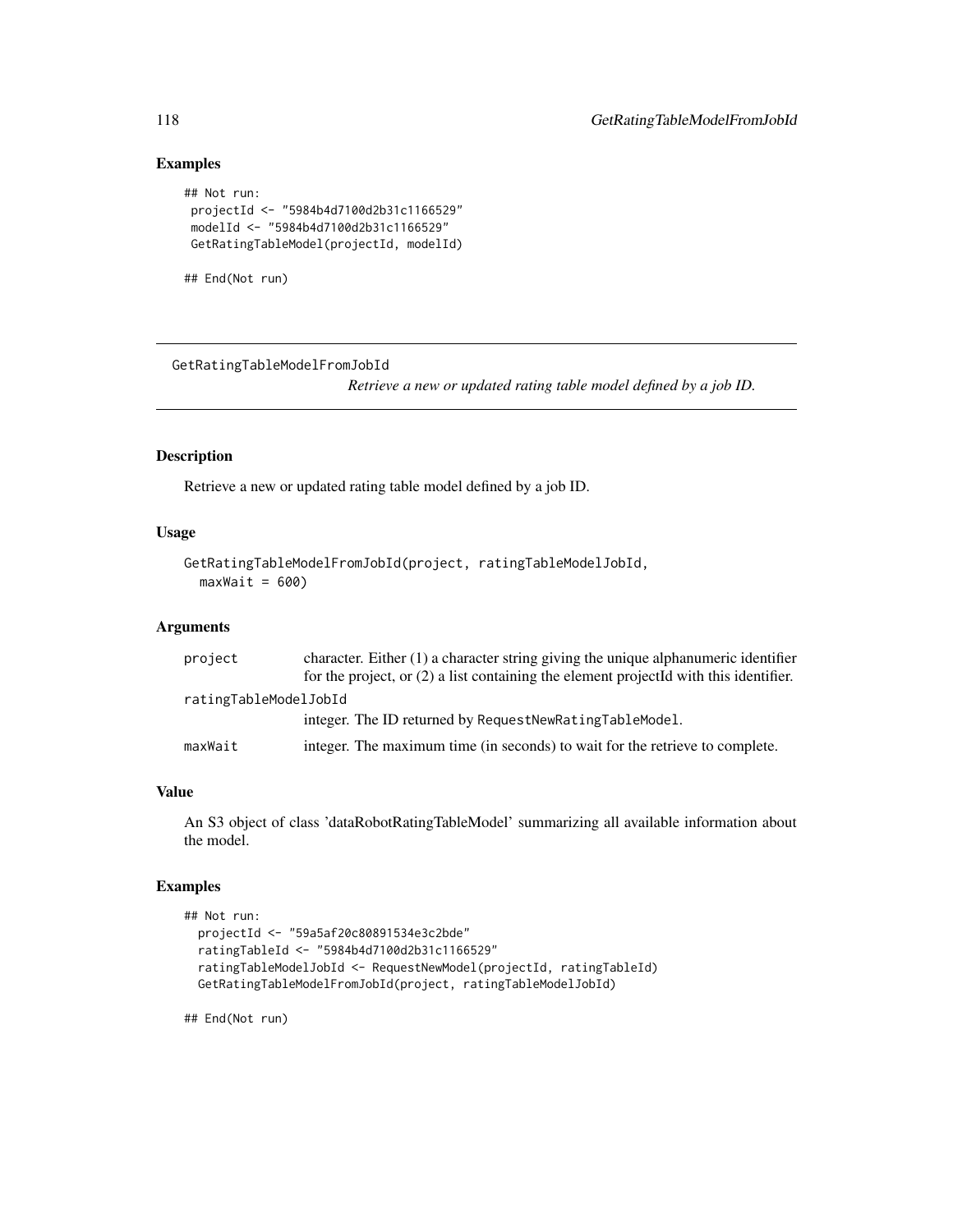GetRecommendedModel *Retrieve the model object that DataRobot recommends for your project.*

# Description

See GetModelRecommendation for details.

#### Usage

```
GetRecommendedModel(project, type = RecommendedModelType$FastAccurate)
```
# Arguments

| project | character. Either $(1)$ a character string giving the unique alphanumeric identifier<br>for the project, or $(2)$ a list containing the element projected with this identifier. |
|---------|---------------------------------------------------------------------------------------------------------------------------------------------------------------------------------|
| type    | character. The type of recommendation to retrieve. See Recommended Model Type<br>for available options. Defaults to RecommendedModelType\$FastAccurate.                         |

# Value

The model object corresponding with that recommendation

# Examples

```
## Not run:
projectId <- "5984b4d7100d2b31c1166529"
GetRecommendedModel(projectId)
```
## End(Not run)

GetRocCurve *Retrieve ROC curve data for a model for a particular data partition (see DataPartition)*

# Description

Retrieve ROC curve data for a model for a particular data partition (see DataPartition)

# Usage

```
GetRocCurve(model, source = DataPartition$VALIDATION,
  fallbackToParentInsights = FALSE)
```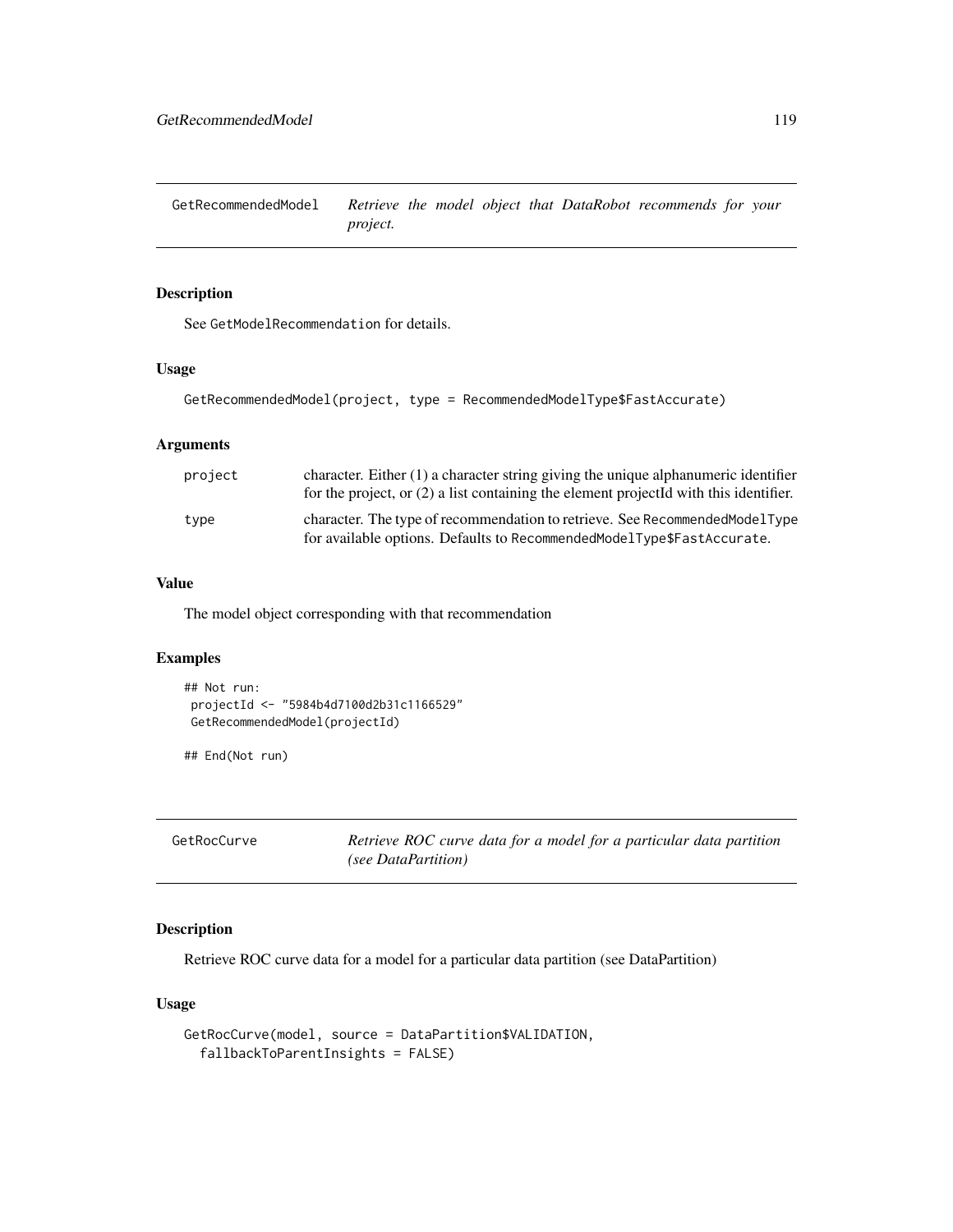## Arguments

| model                    | dataRobotModel. A DataRobot model object like that returned by GetModel.                                                                                            |  |
|--------------------------|---------------------------------------------------------------------------------------------------------------------------------------------------------------------|--|
| source                   | character. The data partition for which data would be returned. Default is<br>DataPartition\$VALIDATION. See DataPartition for details.                             |  |
| fallbackToParentInsights |                                                                                                                                                                     |  |
|                          | logical. If TRUE, this will return the lift chart data for the model's parent if the<br>lift chart is not available for the model and the model has a parent model. |  |

## Value

list with the following components:

- source. Character: data partition for which ROC curve data is returned (see DataPartition).
- negativeClassPredictions. Numeric: example predictions for the negative class.
- rocPoints. data.frame: each row represents pre-calculated metrics (accuracy, f1\_score, false\_negative\_score, true\_negative\_score, true\_positive\_score, false\_positive\_score, true\_negative\_rate, false\_positive\_rate, true\_positive\_rate, matthews\_correlation\_coefficient, positive\_predictive\_value, negative\_predictive\_value, threshold) associated with different thresholds for the ROC curve.
- positiveClassPredictions. Numeric: example predictions for the positive class.

## Examples

```
## Not run:
 projectId <- "59a5af20c80891534e3c2bde"
 modelId <- "5996f820af07fc605e81ead4"
 model <- GetModel(projectId, modelId)
 GetRocCurve(model)
```
## End(Not run)

```
GetRulesets List the rulesets approximating a model generated by DataRobot
                     Prime
```
#### Description

This function will return list of rulesets that could be used to approximate the specified model. Rulesets are created using the RequestApproximation function. If model hasn't been approximated yet, will return empty list

## Usage

```
GetRulesets(project, modelId)
```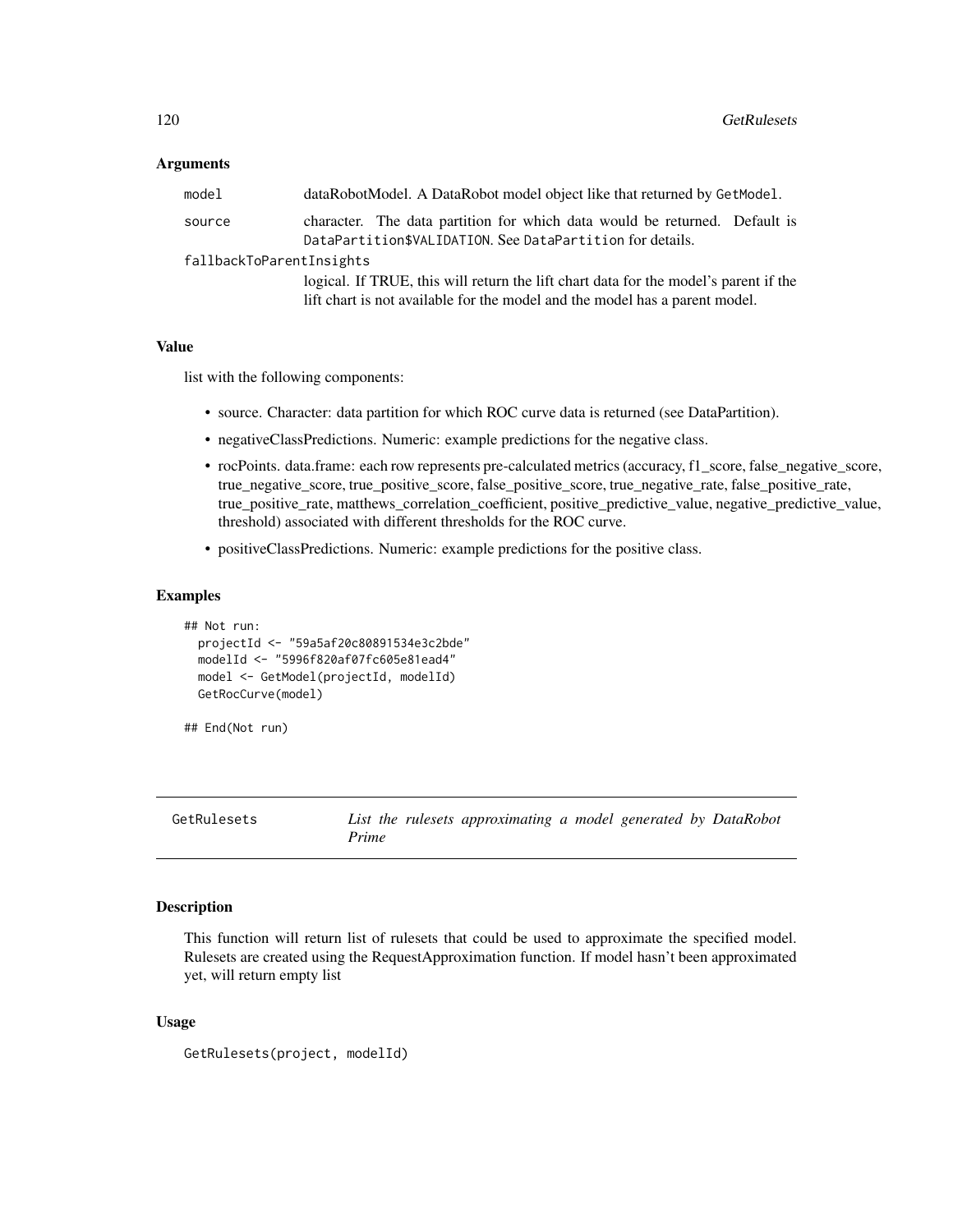### **Arguments**

| project | character. Either $(1)$ a character string giving the unique alphanumeric identifier<br>for the project, or $(2)$ a list containing the element projected with this identifier. |
|---------|---------------------------------------------------------------------------------------------------------------------------------------------------------------------------------|
| modelId | Unique alphanumeric identifier for the model of interest.                                                                                                                       |

## Value

A list of lists with one element for each ruleset. If there are no rulesets created for a model then an empty list is returned If the group is not empty,a list is returned with the following elements:

- projectId. Character string giving the unique identifier for the project.
- rulesetId. Integer number giving the identifier for the ruleset.
- score. Score of ruleset (using project leaderboard metric).
- parentModelId. Character string giving the unique identifier for the parent model.
- ruleCount. integer: number of rules in ruleset.
- modelId. Character string giving the unique identifier for a model using the ruleset. May be NULL if no model using the ruleset has been created yet.

## Examples

```
## Not run:
 projectId <- "59a5af20c80891534e3c2bde"
 modelId <- "5996f820af07fc605e81ead4"
 GetRulesets(projectId, modelId)
```
## End(Not run)

GetSeriesAccuracy *Get the computed series accuracy for a model, computing it if not already computed.*

## Description

Get the computed series accuracy for a model, computing it if not already computed.

#### Usage

```
GetSeriesAccuracy(model, maxWait = 600)
```
# Arguments

| model   | character. The model for which you want to compute Feature Impact, e.g. from<br>the list of models returned by ListModels (project). |
|---------|--------------------------------------------------------------------------------------------------------------------------------------|
| maxWait | integer. How long (in seconds) to wait for series accuracy computation before<br>raising a timeout error? Default 600.               |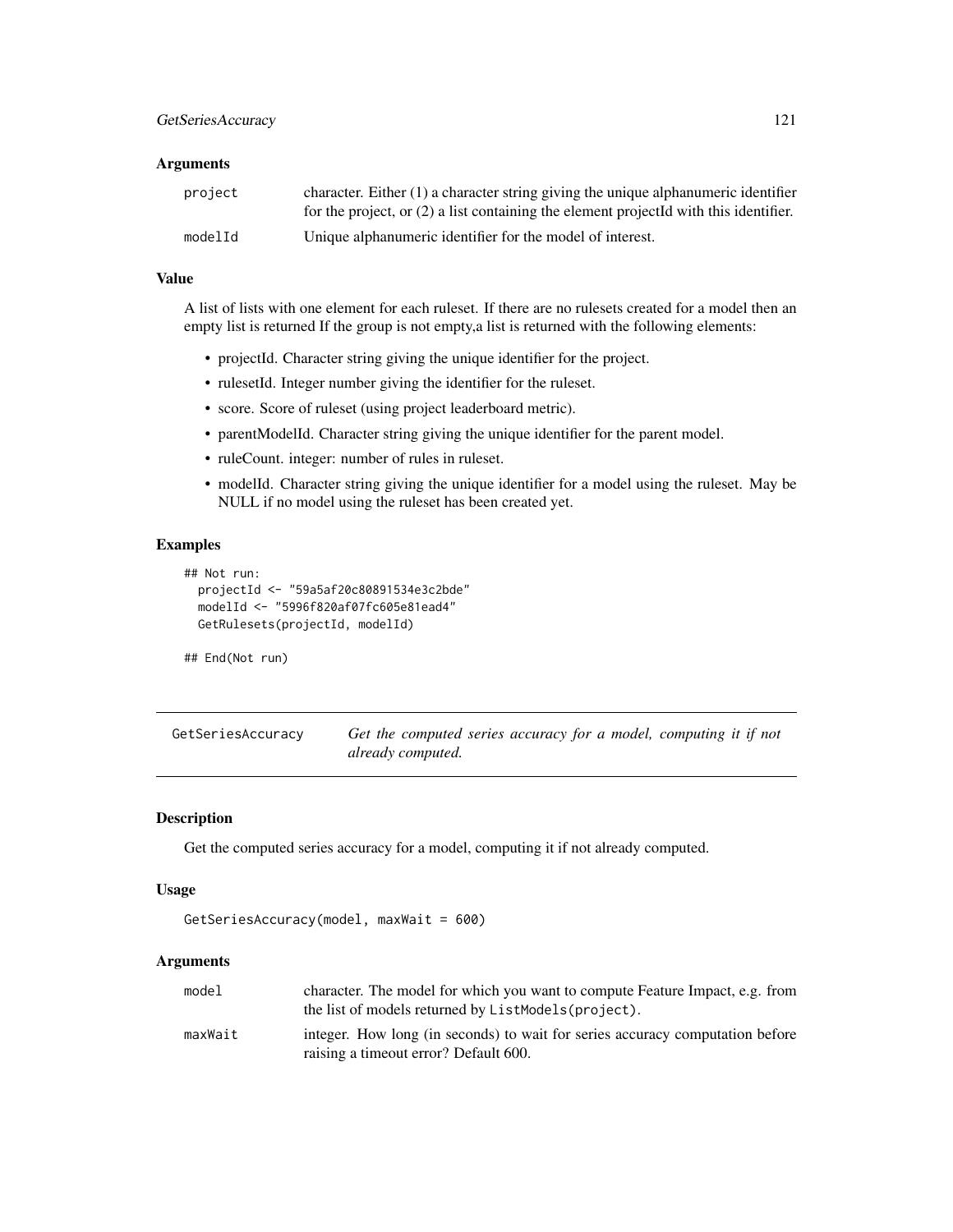data.frame with items:

- multiseriesId character. The ID of the series.
- rowCount integer. The number of rows in the series.
- multiseries Values character. The name of the series.
- duration character. The duration of the series.
- validationScore numeric. The validation score for the series.
- backtestingScore numeric. The score on backtests for the series. See ScoreBacktests.
- holdoutScore numeric. The score for the series on the holdout set.

## Examples

```
## Not run:
 projectId <- "5984b4d7100d2b31c1166529"
 modelId <- "5984b4d7100d2b31c1166529"
 model <- GetModel(projectId, modelId)
 seriesAccuracy <- GetSeriesAccuracy(model)
```
## End(Not run)

GetSeriesAccuracyForModel

*Get the series accuracy associated with a particular model.*

## **Description**

This will not work if you have not separately computed series accuracy via RequestSeriesAccuracy. See GetSeriesAccuracy for a function that will get series accuracy and also compute it automatically if it has not already been compute.

#### Usage

```
GetSeriesAccuracyForModel(model)
```
## Arguments

model character. The model for which you want to compute Feature Impact, e.g. from the list of models returned by ListModels(project).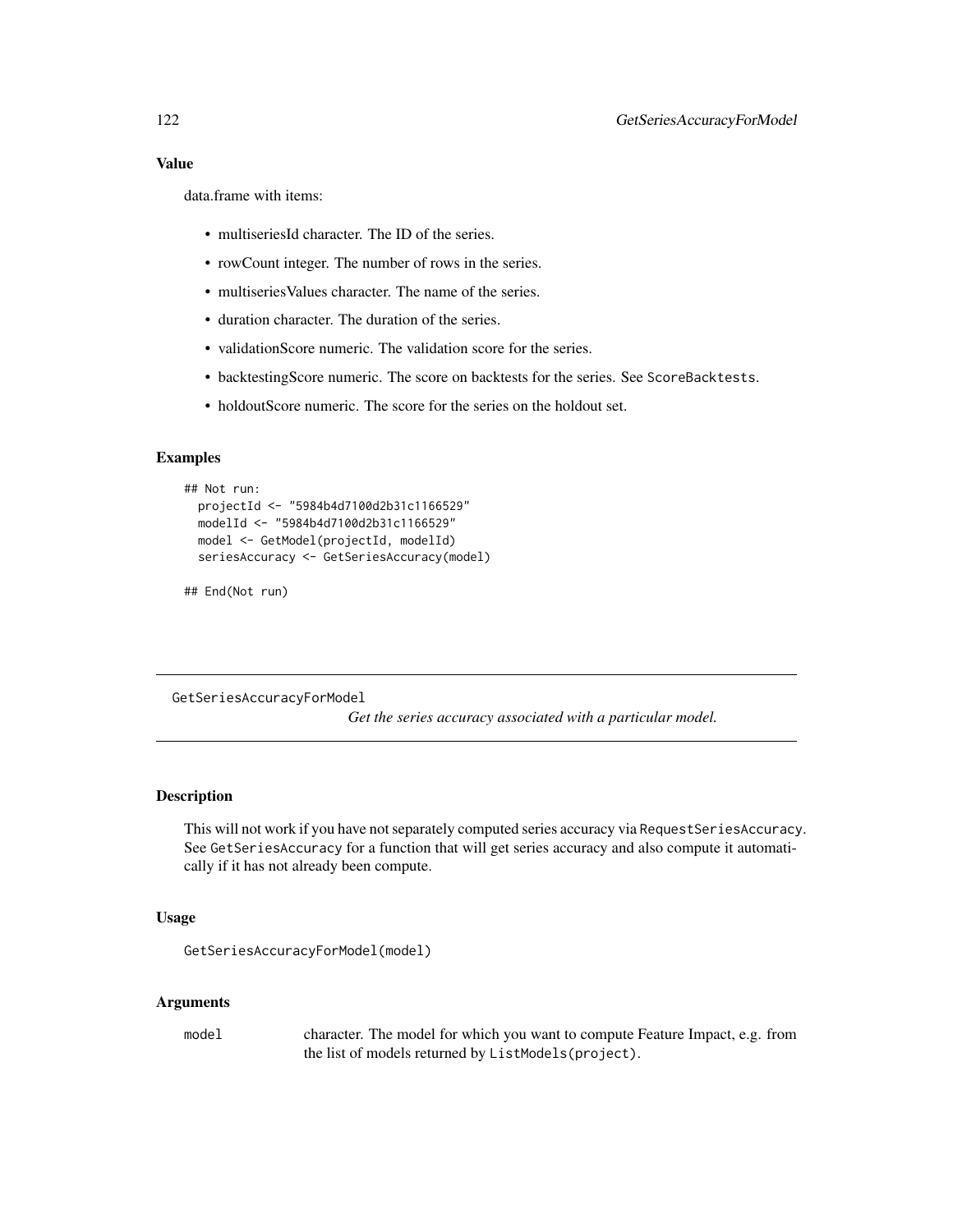# Value

data.frame with items:

- multiseriesId character. The ID of the series.
- rowCount integer. The number of rows in the series.
- multiseriesValues character. The name of the series.
- duration character. The duration of the series.
- validationScore numeric. The validation score for the series.
- backtestingScore numeric. The score on backtests for the series. See ScoreBacktests.
- holdoutScore numeric. The score for the series on the holdout set.

# Examples

```
## Not run:
 projectId <- "5984b4d7100d2b31c1166529"
 modelId <- "5984b4d7100d2b31c1166529"
 model <- GetModel(projectId, modelId)
 jobId <- RequestSeriesAccuracy(projectId, modelId)
 WaitForJobToComplete(projectId, jobId)
 seriesAccuracy <- GetSeriesAccuracyForModel(model)
```
## End(Not run)

GetServerDataInRows *Handle server side pagination.*

## Description

Handle server side pagination.

## Usage

```
GetServerDataInRows(serverData, batchSize = 50)
```
## Arguments

| serverData | list. Raw JSON parsed list returned from the server. |
|------------|------------------------------------------------------|
| batchSize  | integer. The number of requests per page to expect.  |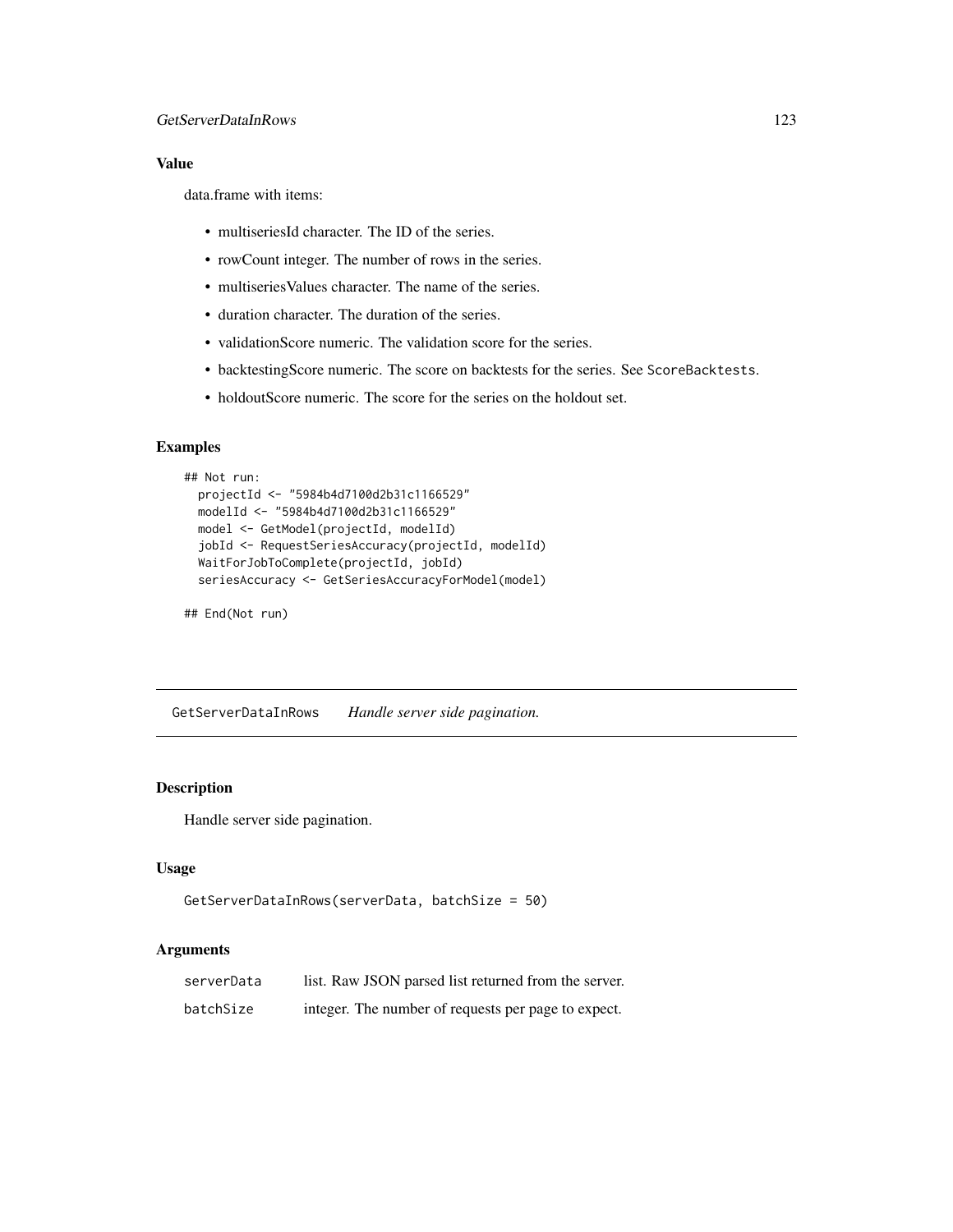*Retrieve the time series feature derivation log content*

#### Description

The Time Series Feature Derivation Log provides details about the feature generation process for a time series project. It includes information about which features are generated and their priority, as well as the detected properties of the time series data such as whether the series is stationary, and periodicities detected.

## Usage

```
GetTimeSeriesFeatureDerivationLog(project, offset = NULL, limit = NULL)
```
#### **Arguments**

| project | character. Either $(1)$ a character string giving the unique alphanumeric identifier<br>for the project, or $(2)$ a list containing the element projected with this identifier. |
|---------|---------------------------------------------------------------------------------------------------------------------------------------------------------------------------------|
| offset  | integer. Optional. Default is 0. This many results will be skipped.                                                                                                             |
| limit   | integer. Optional. Defaults to 100. At most this many results are returned. To<br>specify no limit, use 0. The default may change without notice.                               |

## Details

This route is only supported for time series projects that have finished partitioning. The time series feature log will include information about:

- Detected stationarity of the series (e.g. "Series detected as non-stationary")
- Detected presence of multiplicative trend in the series (e.g., "Multiplicative trend detected")
- Any periodicities (e.g., "Detected periodicities: 7 day")
- Maximum number of feature to be generated (e.g., "Maximum number of feature to be generated is 1440")
- Window sizes used in rolling statistics / lag extractors (e.g., "The window sizes chosen to be: 2 months") (because the time step is 1 month and Feature Derivation Window is 2 months)
- Features that are specified as known-in-advance (e.g., "Variables treated as apriori: holiday")
- Details about why certain variables are transformed in the input data (e.g., "Generating variable "y (log)" from "y" because multiplicative trend is detected")
- Details about features generated as time series features, and their priority (e.g., "Generating feature "date (actual)" from "date" (priority: 1)")

#### Value

Returns the feature log output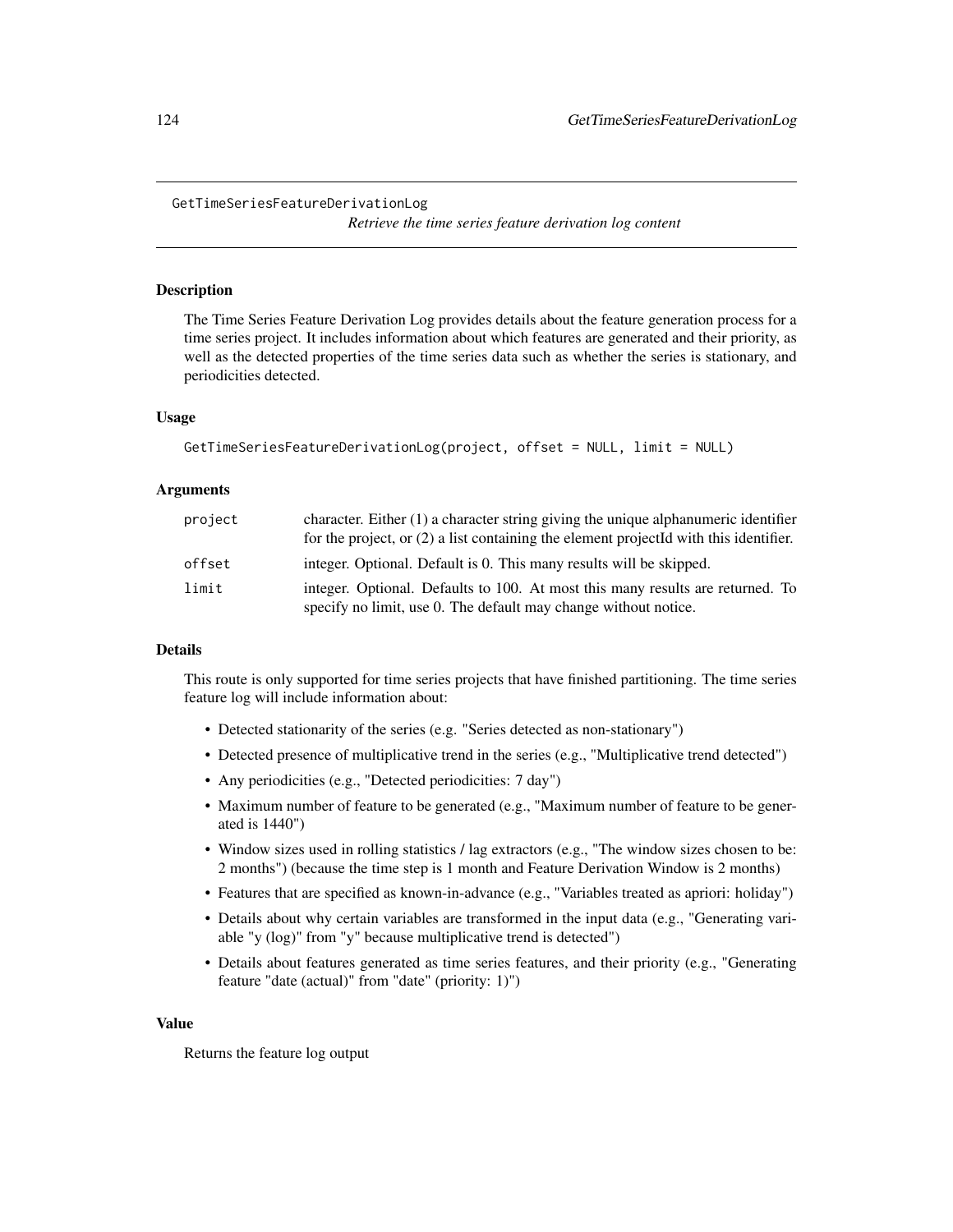# GetTrainingPredictionDataFrame 125

# Examples

```
## Not run:
projectId <- "5984b4d7100d2b31c1166529"
GetTimeSeriesFeatureDerivationLog(projectId)
```
## End(Not run)

GetTrainingPredictionDataFrame

*Simplify the training prediction rows into a tidy format dataframe.*

# Description

Simplify the training prediction rows into a tidy format dataframe.

### Usage

GetTrainingPredictionDataFrame(rows)

## Arguments

rows data.frame. The dataframe to tidy.

GetTrainingPredictions

*Retrieve training predictions on a specified data set.*

## Description

Training predictions are the internal out-of-fold predictions for data that was used to train the model. These predictions are especially useful for creating stacked models or blenders.

# Usage

GetTrainingPredictions(project, predictionId)

## Arguments

| project      | character. Either $(1)$ a character string giving the unique alphanumeric identifier    |
|--------------|-----------------------------------------------------------------------------------------|
|              | for the project, or $(2)$ a list containing the element projected with this identifier. |
| predictionId | character. ID of the prediction to retrieve training predictions for.                   |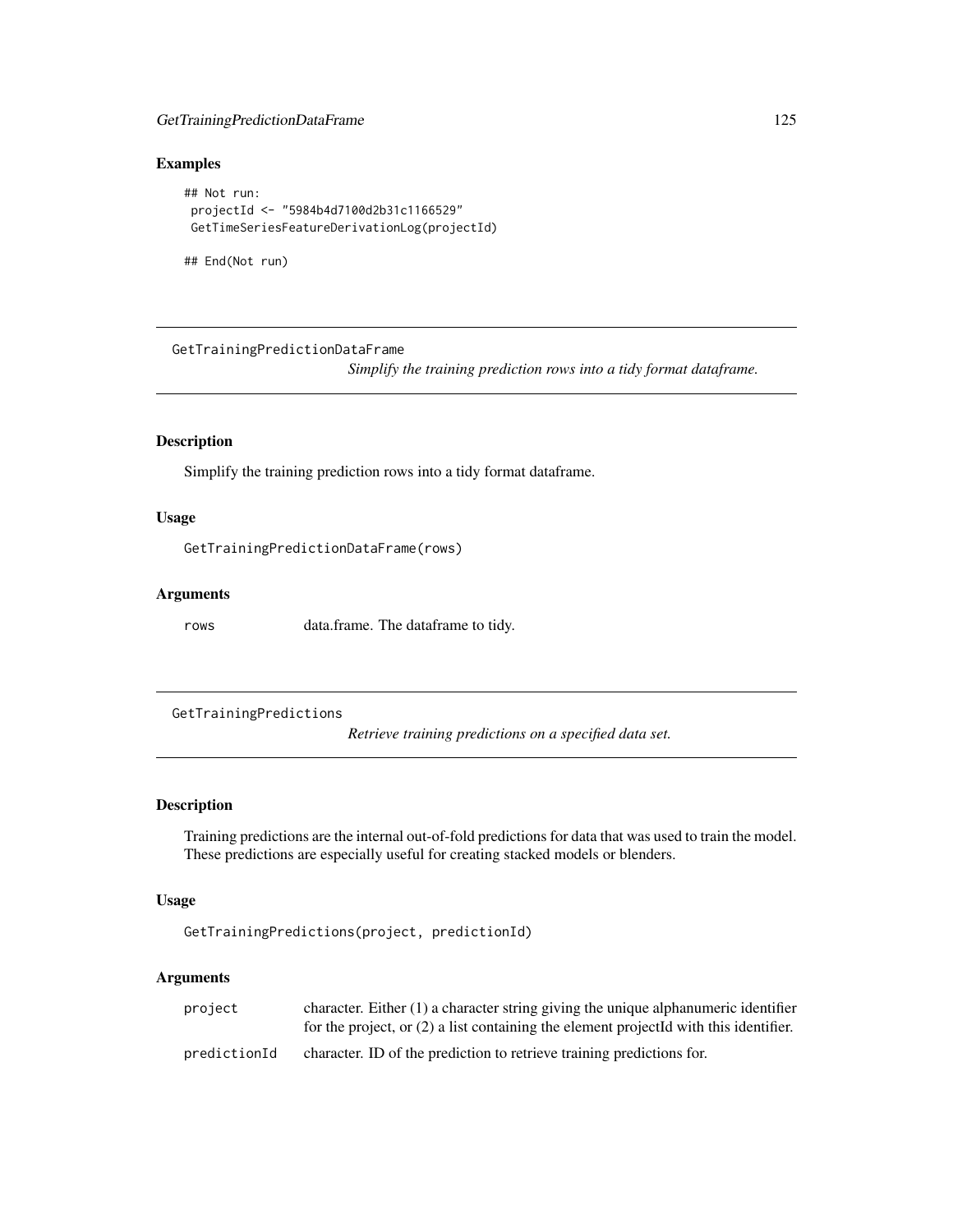# Examples

```
## Not run:
 projectId <- "59a5af20c80891534e3c2bde"
 predictions <- ListTrainingPredictions(projectId)
 predictionId <- predictions[[1]]$id
 trainingPredictions <- GetTrainingPredictions(projectId, predictionId)
```
## End(Not run)

GetTrainingPredictionsForModel

*Get training predictions for a particular model.*

#### Description

Training predictions are the internal out-of-fold predictions for data that was used to train the model. These predictions are especially useful for creating stacked models or blenders.

## Usage

```
GetTrainingPredictionsForModel(model, dataSubset = "all",
 maxWait = 600
```
## Arguments

| model      | dataRobotModel. The model to get training predictions for.                                                                      |
|------------|---------------------------------------------------------------------------------------------------------------------------------|
| dataSubset | character. What data subset would you like to predict on? Possible options are<br>included in DataSubset. Possible options are: |
|            | • DataSubset\$All will use all available data.                                                                                  |
|            | • DataSubset\$ValidationAndHoldout will use all data except the training<br>set.                                                |
|            | • DataSubset\$Holdout will use only holdout data.                                                                               |
| maxWait    | integer. The maximum time (in seconds) to wait for the model job to complete.                                                   |

## Examples

```
## Not run:
 projectId <- "59a5af20c80891534e3c2bde"
 modelId <- "5996f820af07fc605e81ead4"
 model <- GetModel(projectId, modelId)
 trainingPredictions <- GetTrainingPredictionsFromModel(model)
```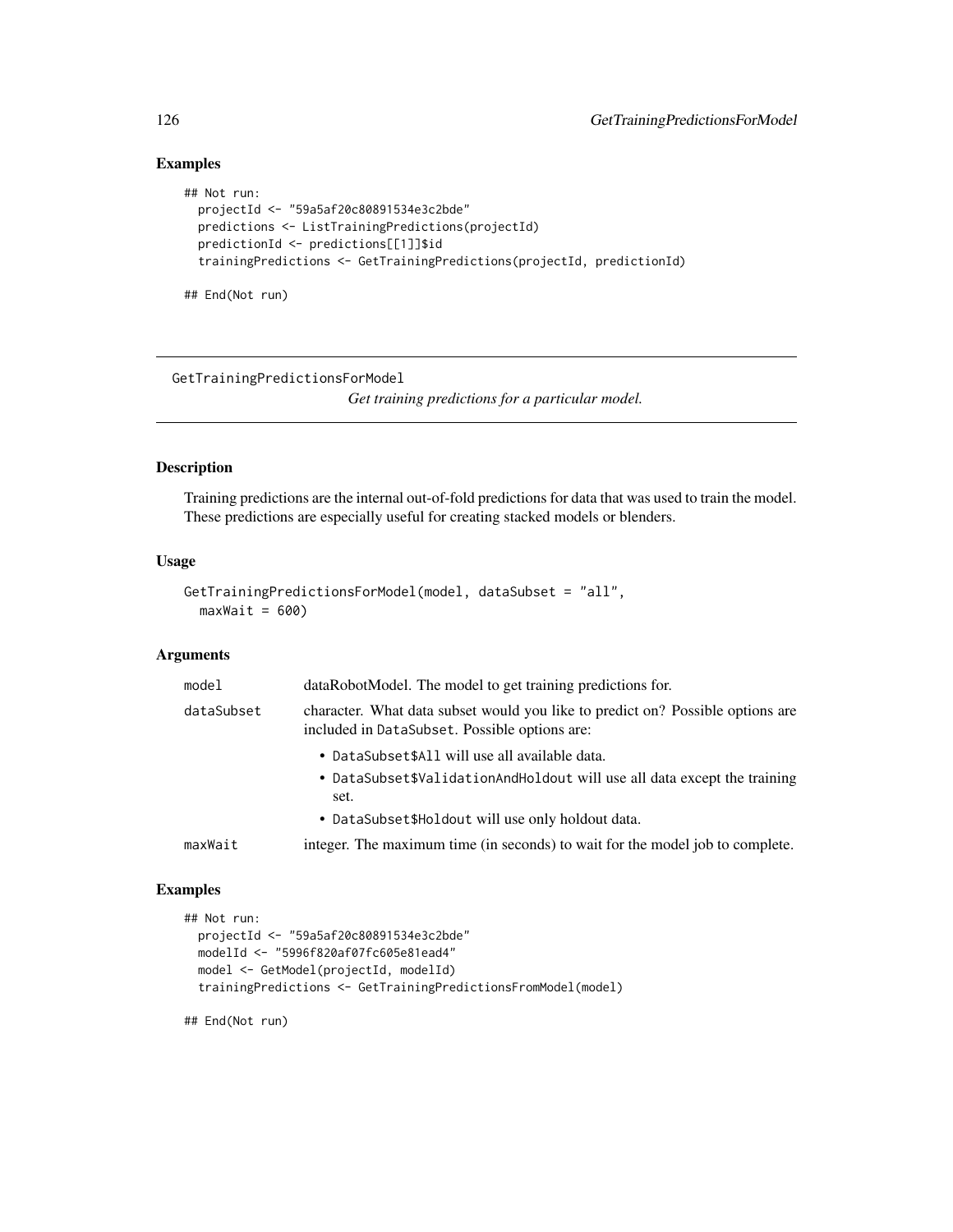GetTrainingPredictionsFromJobId

*Retrieve the training predictions for a model using a job id.*

# Description

Retrieve the training predictions for a model using a job id.

## Usage

```
GetTrainingPredictionsFromJobId(project, jobId, maxWait = 600)
```
# Arguments

| project | character. Either $(1)$ a character string giving the unique alphanumeric identifier<br>for the project, or $(2)$ a list containing the element projected with this identifier. |
|---------|---------------------------------------------------------------------------------------------------------------------------------------------------------------------------------|
| iobId   | integer. Unique integer identifier (return for example by Request Prediction Explanations).                                                                                     |
| maxWait | integer. The maximum time (in seconds) to wait for the model job to complete.                                                                                                   |

## Value

A dataframe with out-of-fold predictions for the training data.

# Examples

```
## Not run:
 projectId <- "59a5af20c80891534e3c2bde"
 modelId <- "5996f820af07fc605e81ead4"
 model <- GetModel(projectId, modelId)
 jobId <- RequestTrainingPredictions(model, dataSubset = "all")
 trainingPredictions <- GetTrainingPredictionsFromJobId(projectId, jobId)
```
## End(Not run)

GetTransferableModel *Retrieve imported model info using import id*

# Description

Retrieve imported model info using import id

## Usage

GetTransferableModel(importId)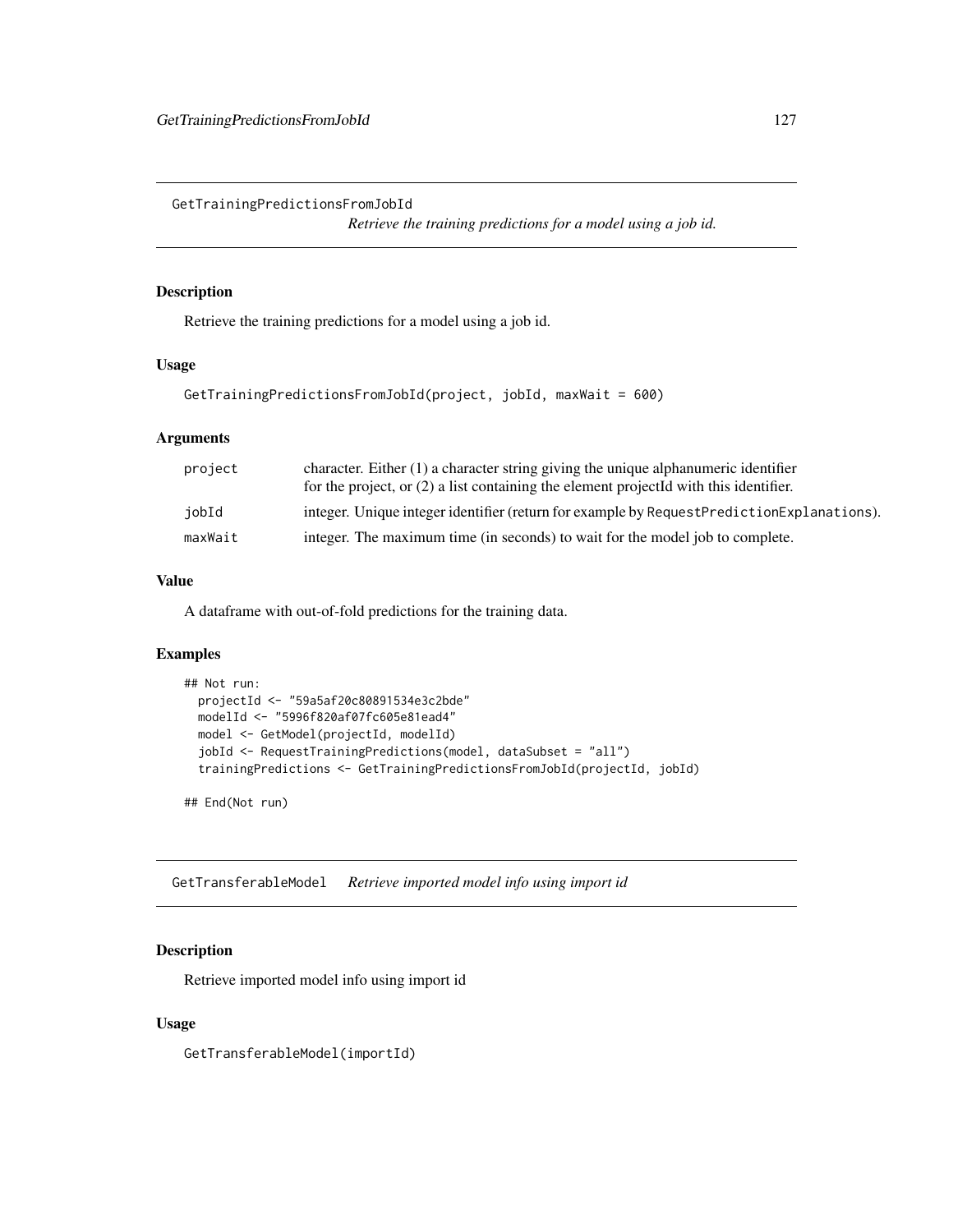## **Arguments**

importId character. Id of the import.

#### Value

A list describing uploaded transferable model with the following components:

- note. Character string Manually added node about this imported model.
- datasetName. Character string Filename of the dataset used to create the project the model belonged to.
- modelName. Character string Model type describing the model generated by DataRobot.
- displayName. Character string Manually specified human-readable name of the imported model.
- target. Character string The target of the project the model belonged to prior to export.
- projectName. Character string Name of the project the model belonged to prior to export.
- importedByUsername. Character string Username of the user who imported the model.
- importedAt. Character string The time the model was imported.
- version. Numeric Project version of the project the model belonged to.
- projectId. Character id of the project the model belonged to prior to export.
- featurelistName. Character string Name of the featurelist used to train the model.
- createdByUsername. Character string Username of the user who created the model prior to export.
- importedById. Character string id of the user who imported the model.
- id. Character string id of the import.
- createdById. Character string id of the user who created the model prior to export.
- modelId. Character string original id of the model prior to export.
- originUrl. Character string URL.

## Examples

```
## Not run:
 id <- UploadTransferableModel("model.drmodel")
 GetTransferableModel(id)
```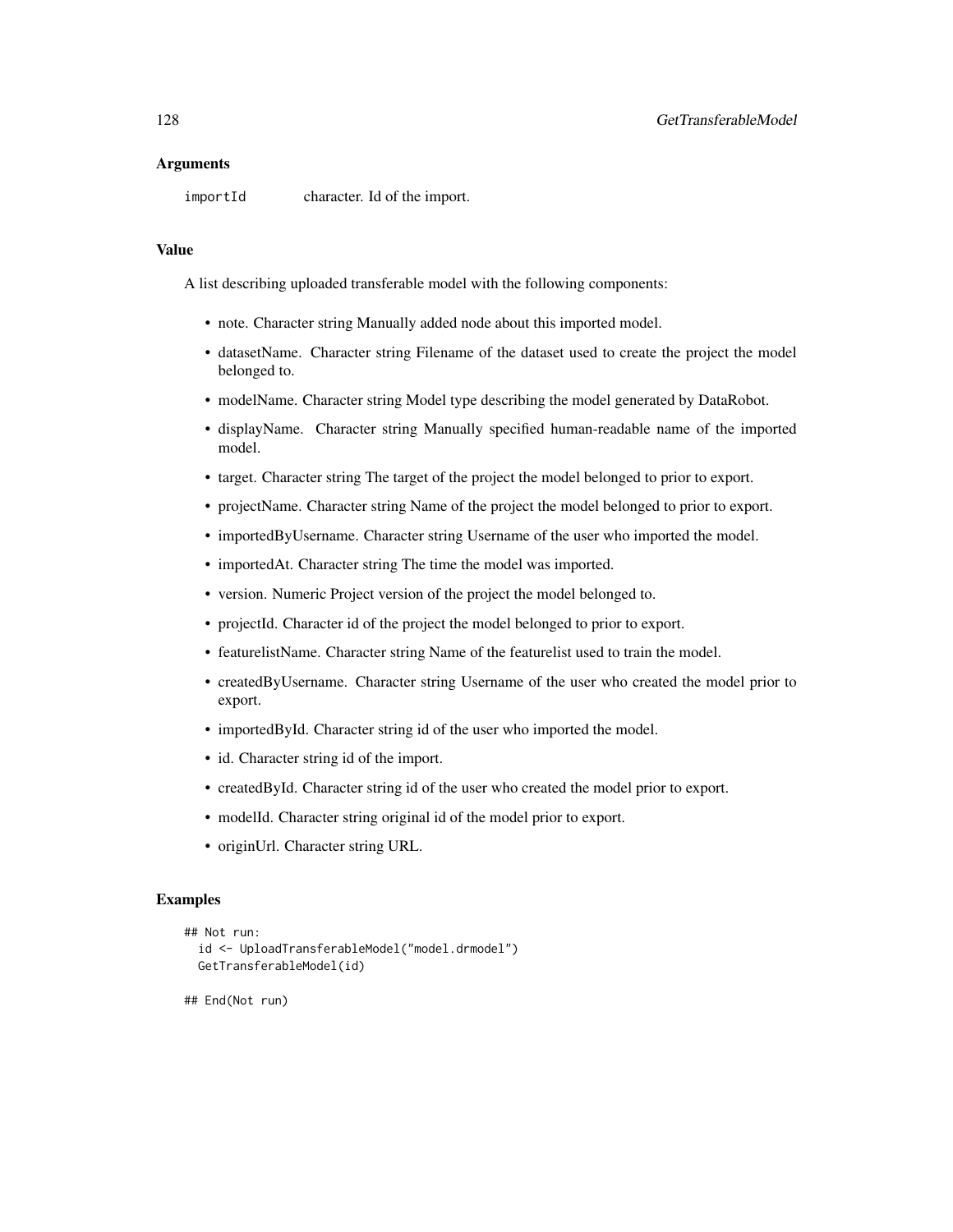GetTransferrableModel *Retrieve imported model info using import id*

#### Description

Retrieve imported model info using import id

## Usage

```
GetTransferrableModel(importId)
```
#### Arguments

importId character. Id of the import.

#### Value

A list describing uploaded transferrable model with the following components:

- note. Character string Manually added node about this imported model.
- datasetName. Character string Filename of the dataset used to create the project the model belonged to.
- modelName. Character string Model type describing the model generated by DataRobot.
- displayName. Character string Manually specified human-readable name of the imported model.
- target. Character string The target of the project the model belonged to prior to export.
- projectName. Character string Name of the project the model belonged to prior to export.
- importedByUsername. Character string Username of the user who imported the model.
- importedAt. Character string The time the model was imported.
- version. Numeric Project version of the project the model belonged to.
- projectId. Character id of the project the model belonged to prior to export.
- featurelistName. Character string Name of the featurelist used to train the model.
- createdByUsername. Character string Username of the user who created the model prior to export.
- importedById. Character string id of the user who imported the model.
- id. Character string id of the import.
- createdById. Character string id of the user who created the model prior to export.
- modelId. Character string original id of the model prior to export.
- originUrl. Character string URL.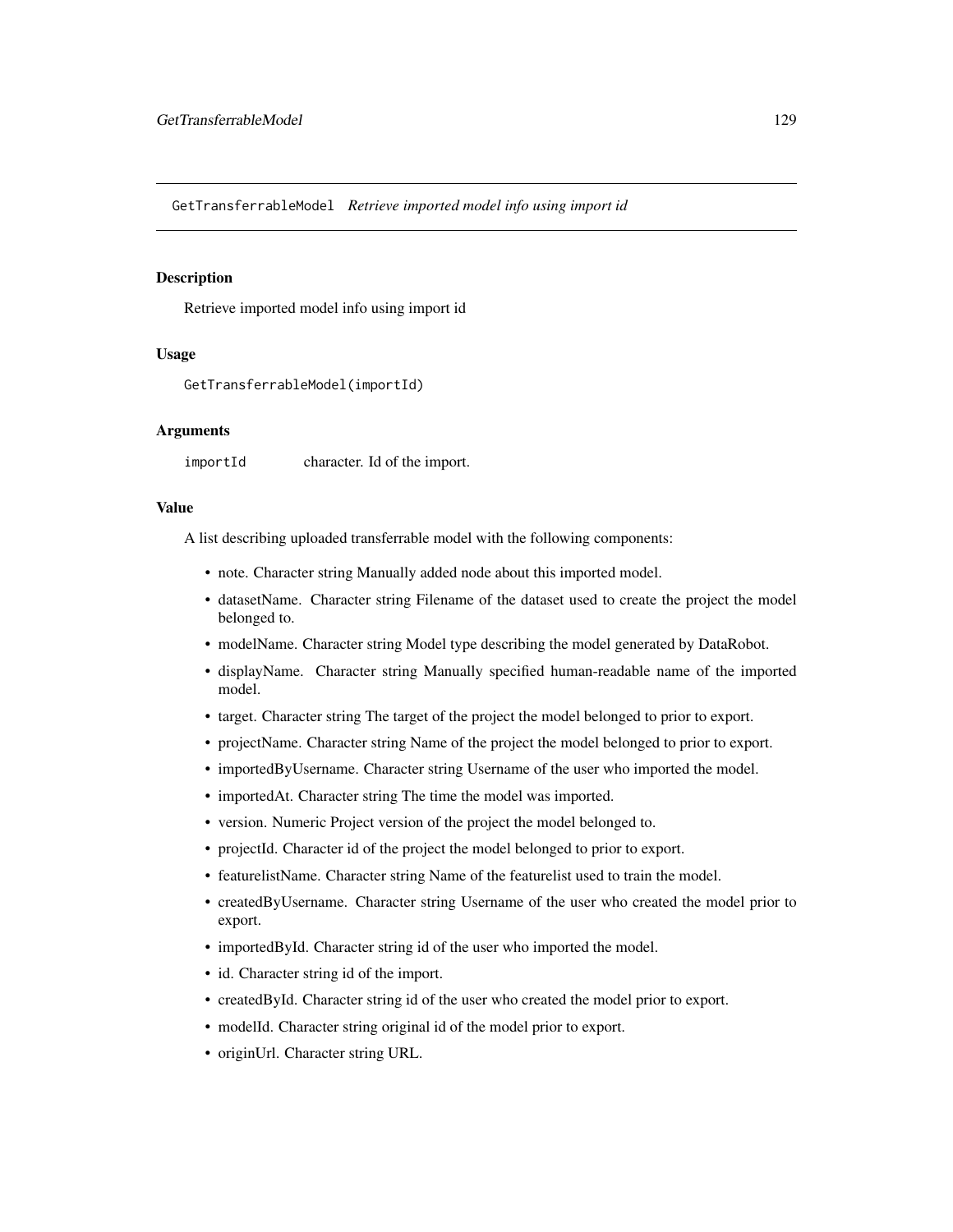## Examples

```
## Not run:
 id <- UploadTransferrableModel("model.drmodel")
 GetTransferrableModel(id)
```
## End(Not run)

GetTuningParameters *Retrieve data on tuning parameters for a particular model.*

## **Description**

Retrieve data on tuning parameters for a particular model.

## Usage

```
GetTuningParameters(model)
```
## Arguments

model dataRobotModel. A DataRobot model object to get tuning parameters for.

## Value

A list detailing the following about each tuning parameter:

- currentValue character. The current searched values of that parameter.
- defaultValue character. The default value of that parameter.
- parameterId character. A unique ID for that particular parameter.
- parameterName character. The name of the tuning parameter.
- taskName character. The name of the task the parameter is for.
- constraints list. A list describing constraints on the possible values for the parameter. Will be one of int or float specifying a min and max value, or will be select and will specify possible values from a list of choices. int and float correspond with integer and floating-point parameter spaces respectively. It is possible for a parameter to be multiple types. Lastly, some parameters will also have a supportsGridSearch logical for whether or not that parameter can be grid searched or not.

# **Examples**

```
## Not run:
 projectId <- "59a5af20c80891534e3c2bde"
 modelId <- "5996f820af07fc605e81ead4"
 model <- GetModel(projectId, modelId)
 GetTuningParameters(model)
```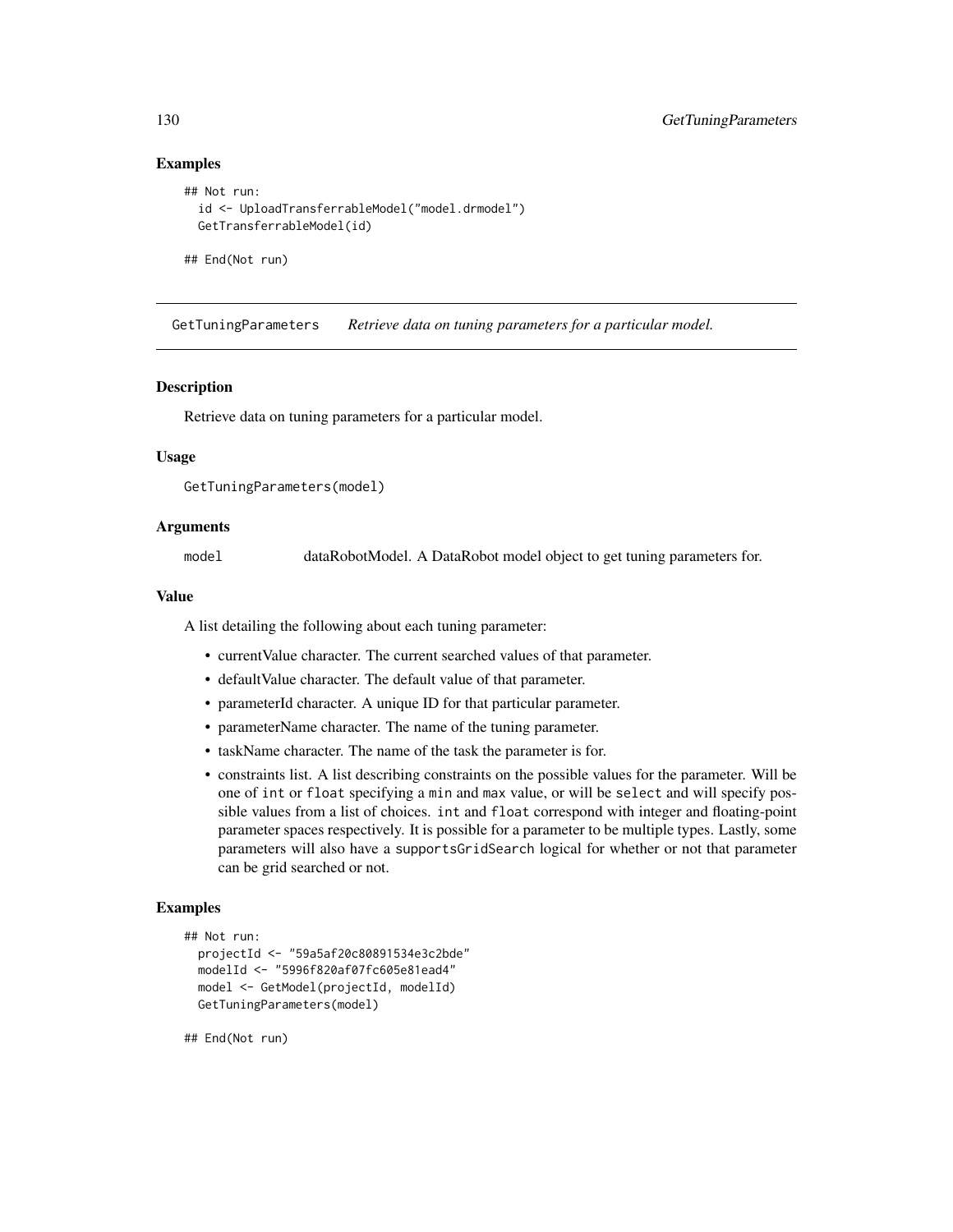For the response variable defined by the character string target and the project defined by the parameter project, return the vector of metric names that can be specified for fitting models in this project. This function is intended for use after SetupProject has been run but before SetTarget, allowing the user to specify valid non-default values for the metric parameter.

#### Usage

GetValidMetrics(project, target)

## Arguments

| project | character. Either $(1)$ a character string giving the unique alphanumeric identifier<br>for the project, or $(2)$ a list containing the element projected with this identifier. |
|---------|---------------------------------------------------------------------------------------------------------------------------------------------------------------------------------|
| target  | character. String giving the name of the response variable to be predicted by all<br>project models.                                                                            |

#### Value

Character vector containing the names of the metric values that are valid for a subsequent call to the SetTarget function.

# Examples

```
## Not run:
 projectId <- "59a5af20c80891534e3c2bde"
 GetValidMetrics(projectId, "targetFeature")
```
## End(Not run)

GetWordCloud *Retrieve word cloud data for a model.*

# Description

Retrieve word cloud data for a model.

## Usage

```
GetWordCloud(project, modelId, excludeStopWords = FALSE)
```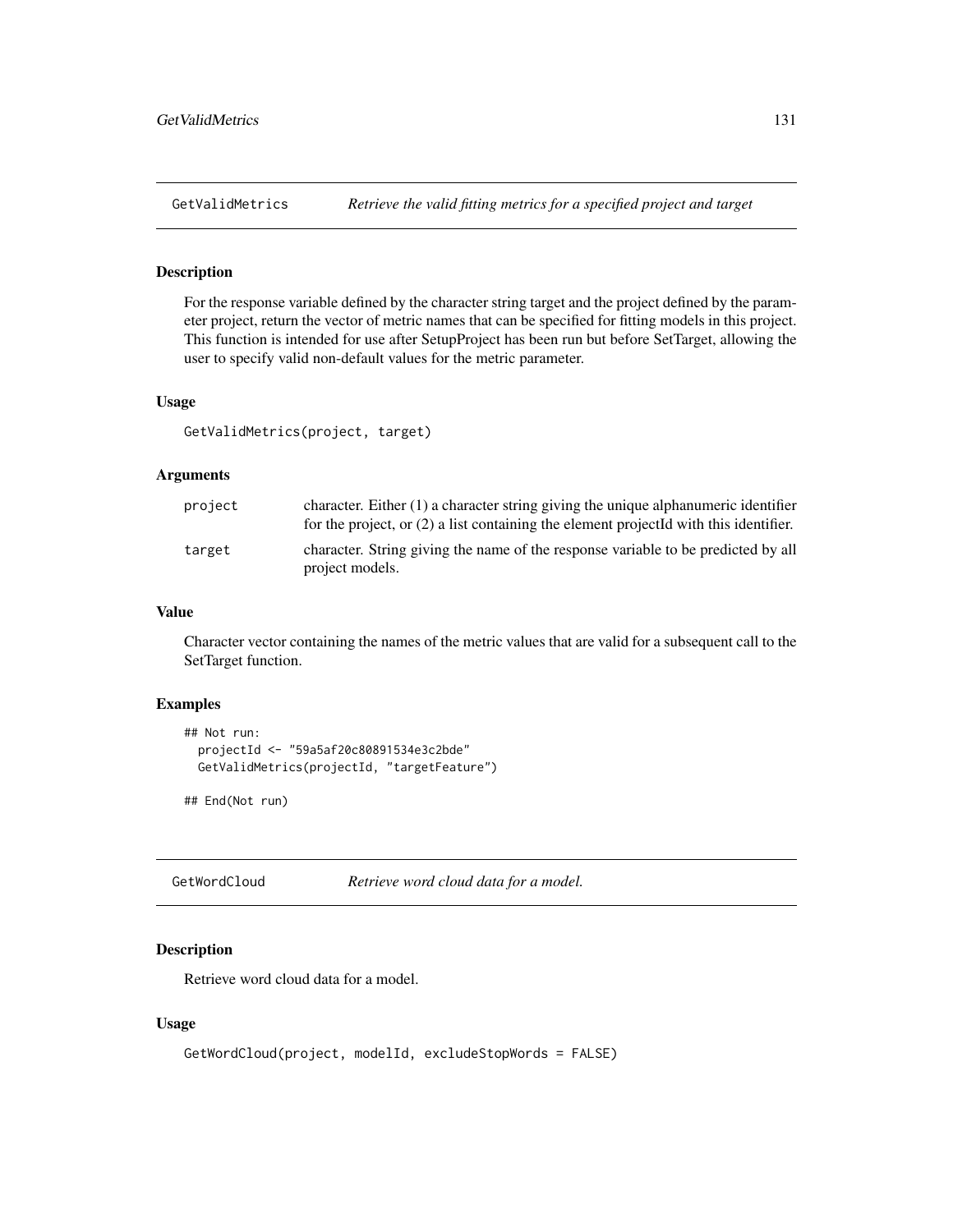## Arguments

| project          | character. Either $(1)$ a character string giving the unique alphanumeric identifier    |
|------------------|-----------------------------------------------------------------------------------------|
|                  | for the project, or $(2)$ a list containing the element projected with this identifier. |
| modelId          | character. Unique alphanumeric identifier for the model of interest.                    |
| excludeStopWords |                                                                                         |
|                  |                                                                                         |

logical. Optional. Set to TRUE if you want stopwords filtered out the response.

## Value

data.frame with the following components:

ngram Character string: word or ngram value

- coefficient Numerical: value from [-1.0, 1.0] range, describes effect of this ngram on the target. A large negative value means a strong effect toward the negative class in classification projects and a smaller predicted target value in regression projects. A large positive value means a strong effect toward the positive class and a larger predicted target value respectively
- count Integer: number of rows in the training sample where this ngram appears
- frequency Numerical: value from  $(0.0, 1.0]$  range, frequency of this ngram relative to the most frequent ngram

isStopword Logical: true for ngrams that DataRobot evaluates as stopwords

#### Examples

```
## Not run:
 projectId <- "59a5af20c80891534e3c2bde"
 modelId <- "5996f820af07fc605e81ead4"
 GetWordCloud(projectId, modelId)
```
## End(Not run)

IsBlenderEligible *Check whether individual models can be blended together*

#### Description

Check whether individual models can be blended together

#### Usage

```
IsBlenderEligible(project, modelIds, blendMethod)
```
# Arguments

| project     | character. Either $(1)$ a character string giving the unique alphanumeric identifier    |
|-------------|-----------------------------------------------------------------------------------------|
|             | for the project, or $(2)$ a list containing the element projected with this identifier. |
| modelIds    | list. A list of model ids corresponding to the models to check.                         |
| blendMethod | character. The blender method to check. See BlendMethods.                               |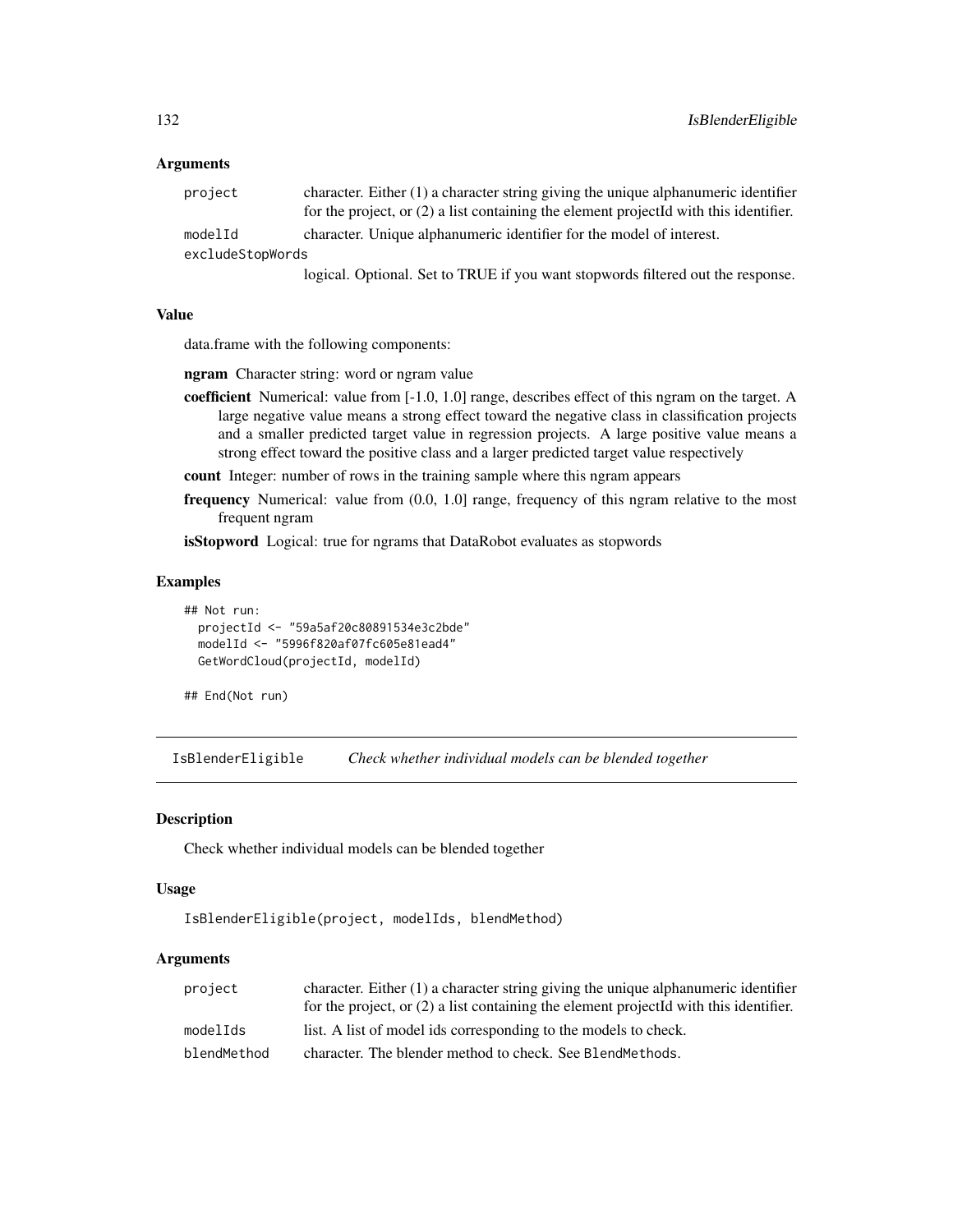# Value

List with:

- blendable logical. Whether or not the models can be blended.
- reason character. An explanation for why the models cannot be blended, if not blendable. Otherwise "".

# Examples

```
## Not run:
 projectId <- "59a5af20c80891534e3c2bde"
 modelsToBlend <- c("5996f820af07fc605e81ead4", "59a5ce3301e9f0296721c64c")
 IsBlenderEligible(projectId, modelId, "GLM")
```
## End(Not run)

IsId *Checks if an id is a valid DataRobot ID (24 character string)*

# Description

Checks if an id is a valid DataRobot ID (24 character string)

#### Usage

IsId(id)

# Arguments

id character. An ID to test whether it is a valid DataRobot ID.

IsParameterIn *Check if a parameter is in a list of possibilities.*

# Description

Check if a parameter is in a list of possibilities.

## Usage

```
IsParameterIn(paramValue, paramPossibilities, allowNULL = TRUE,
 paramName = NULL)
```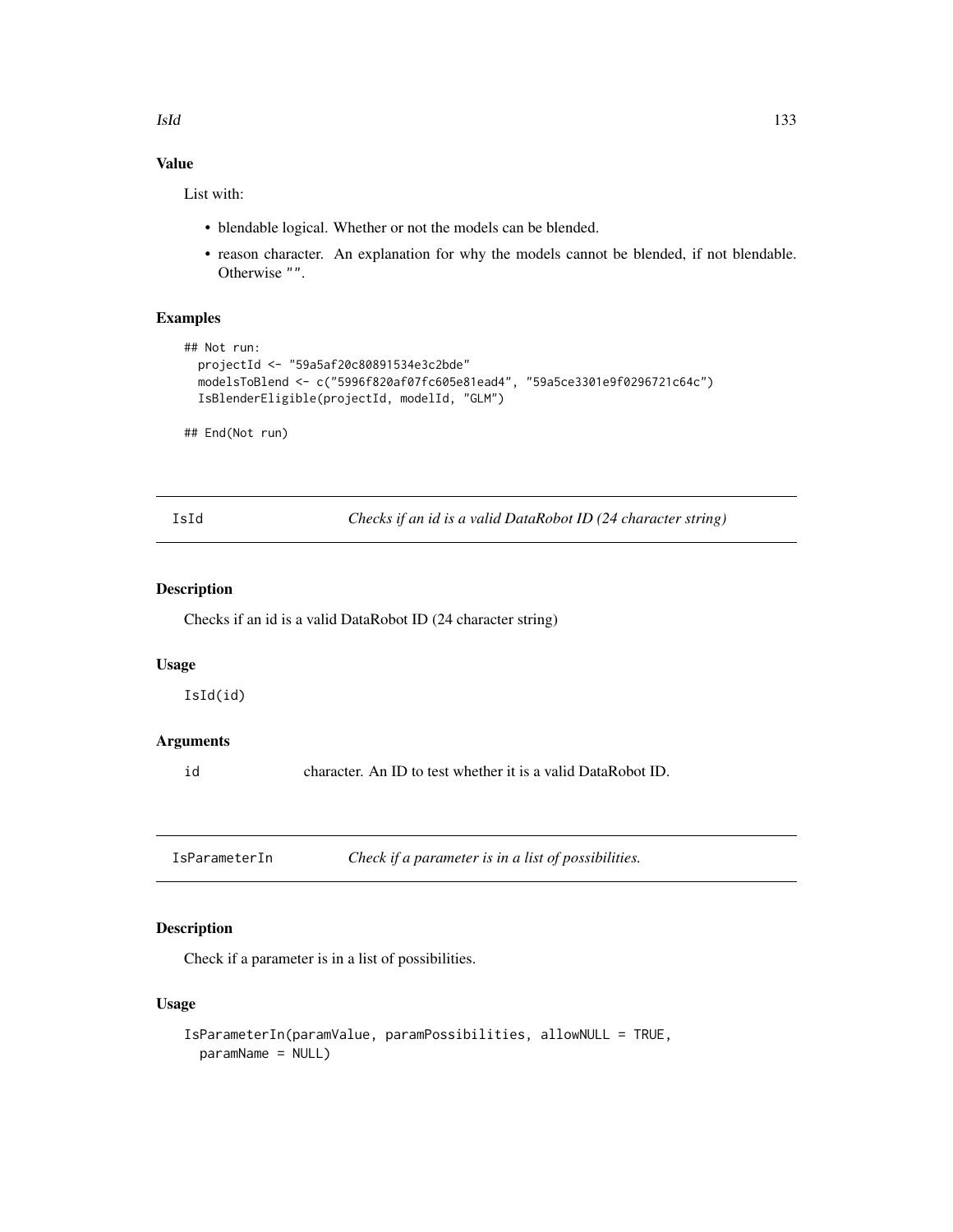## Arguments

| paramValue         | object. The parameter value to check.                   |
|--------------------|---------------------------------------------------------|
| paramPossibilities |                                                         |
|                    | vector. A vector of possible values for the parameter.  |
| allowNULL          | logical. Whether or not to allow NULL as a possibility. |
| paramName          | character. The name of the parameter to check.          |

## Value

TRUE if paramValue is valid, otherwise returns an error message.

## Examples

```
## Not run:
 IsParameterIn("all", DataSubset)
```
## End(Not run)

JobStatus *Job statuses*

## Description

This is a list that contains the valid values for job status when querying the list of jobs mode. If you wish, you can specify job status modes using the list values, e.g. JobStatus\$InProgress instead of typing the string "inprogress". This way you can benefit from autocomplete and not have to remember the valid options.

# Usage

JobStatus

# Format

An object of class list of length 5.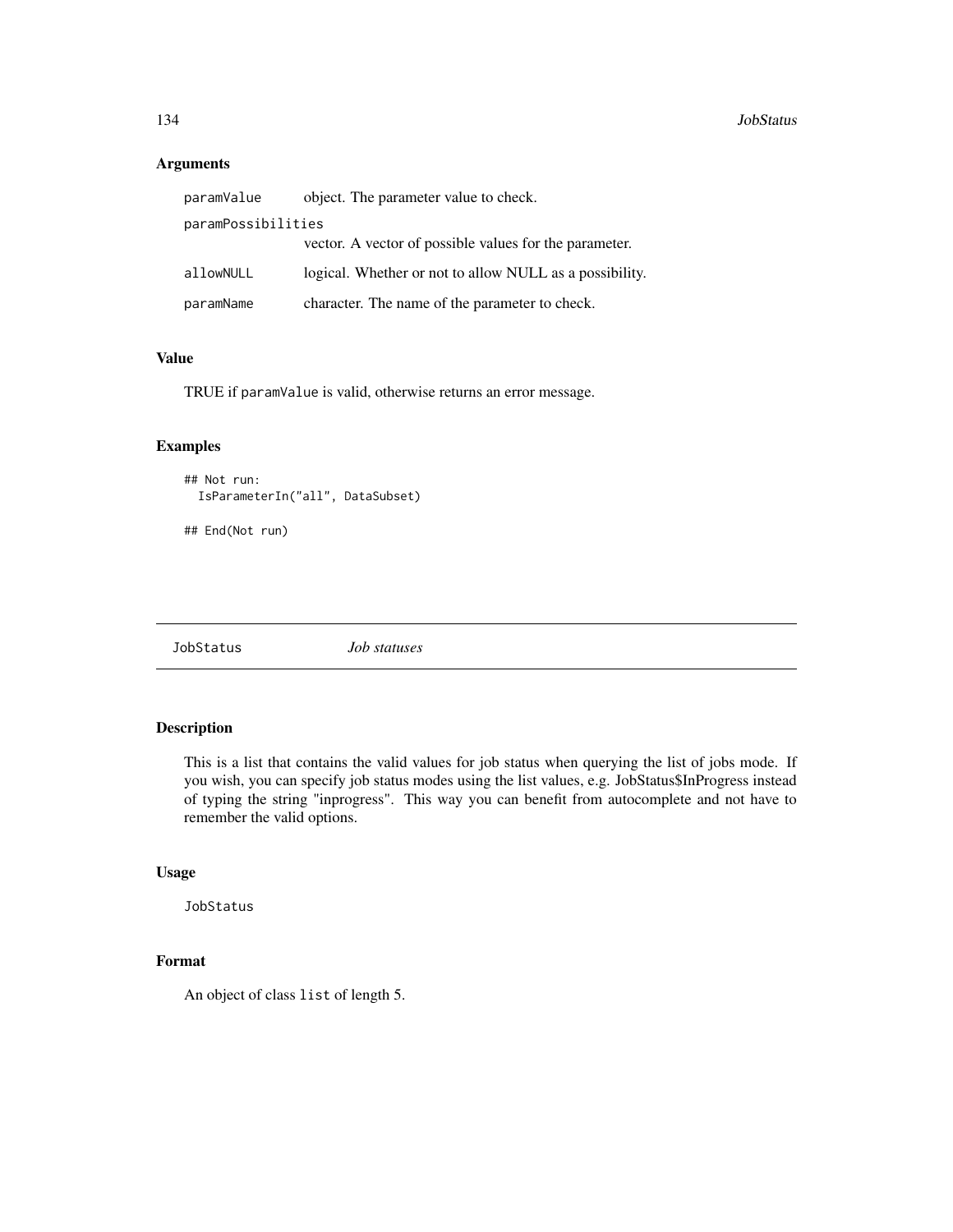JobType *Job type*

## Description

This is a list that contains the valid values for job type when querying the list of jobs.

# Usage

JobType

#### Format

An object of class list of length 10.

ListBlueprints *Retrieve the list of available blueprints for a project*

## Description

This function returns the list of available blueprints for a specified modeling project, as an S3 object of class listOfBlueprints; see Value.

## Usage

ListBlueprints(project)

# Arguments

project character. Either (1) a character string giving the unique alphanumeric identifier for the project, or (2) a list containing the element projectId with this identifier.

# Value

An S3 object of class 'listOfBlueprints', a list with one element for each recommended blueprint in the associated project. For more information see GetBlueprint()

# Examples

```
## Not run:
 projectId <- "59a5af20c80891534e3c2bde"
 ListBlueprints(projectId)
```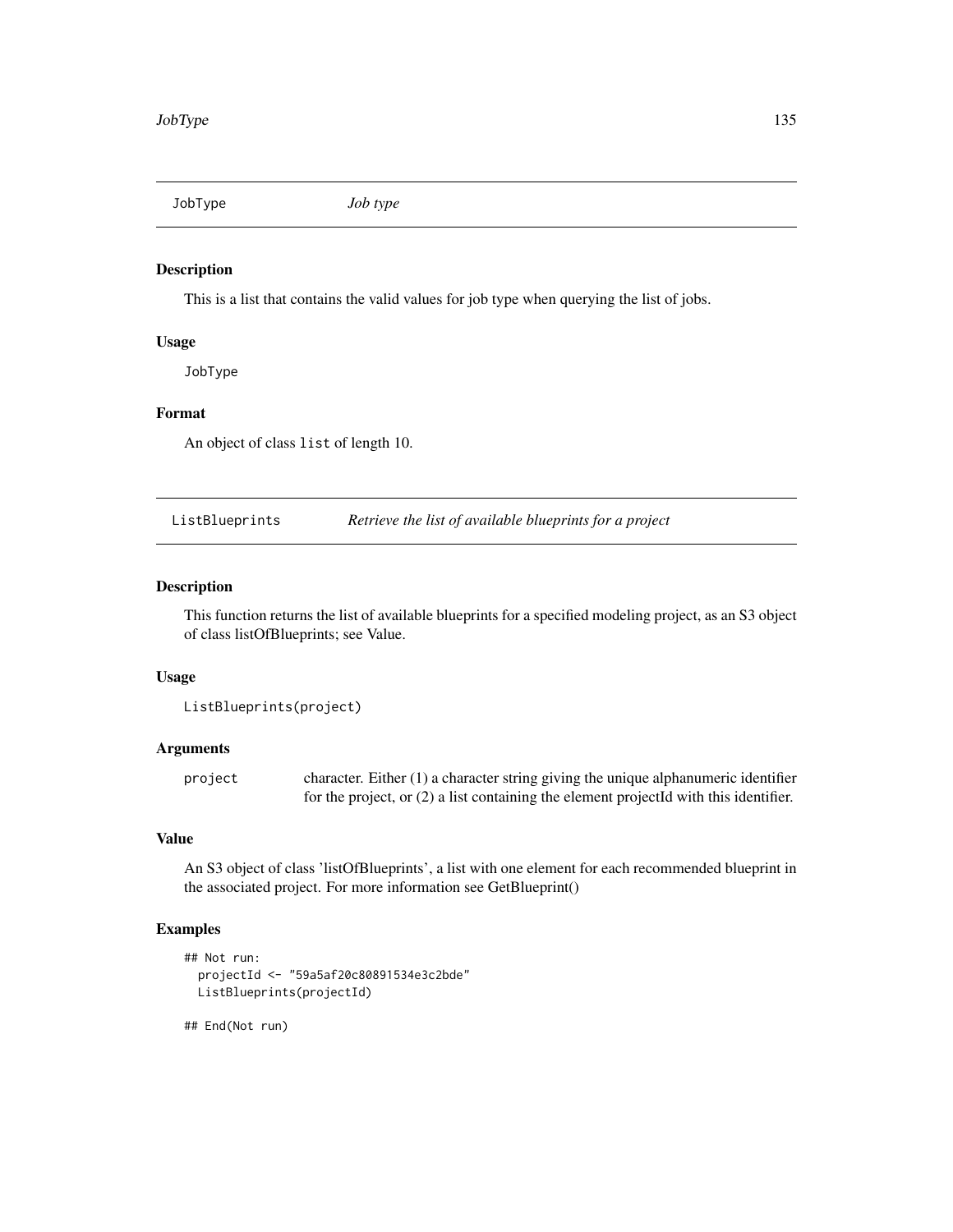ListCalendars *List all available calendars.*

# Description

List all available calendars.

# Usage

ListCalendars()

# Value

A list of S3 objects of class "dataRobotCalendar"

# Examples

## Not run: ListCalendars()

## End(Not run)

ListComplianceDocTemplates

*Retrieve information about all compliance doc templates.*

# Description

Retrieve information about all compliance doc templates.

## Usage

```
ListComplianceDocTemplates(namePart = NULL, limit = NULL,
  offset = NULL)
```
# Arguments

| namePart | character. Return only compliance doc templates that have a name that contains<br>this string. |
|----------|------------------------------------------------------------------------------------------------|
| limit    | integer. Return only this many compliance doc templates.                                       |
| offset   | integer. Skip this many compliance doc templates before returning.                             |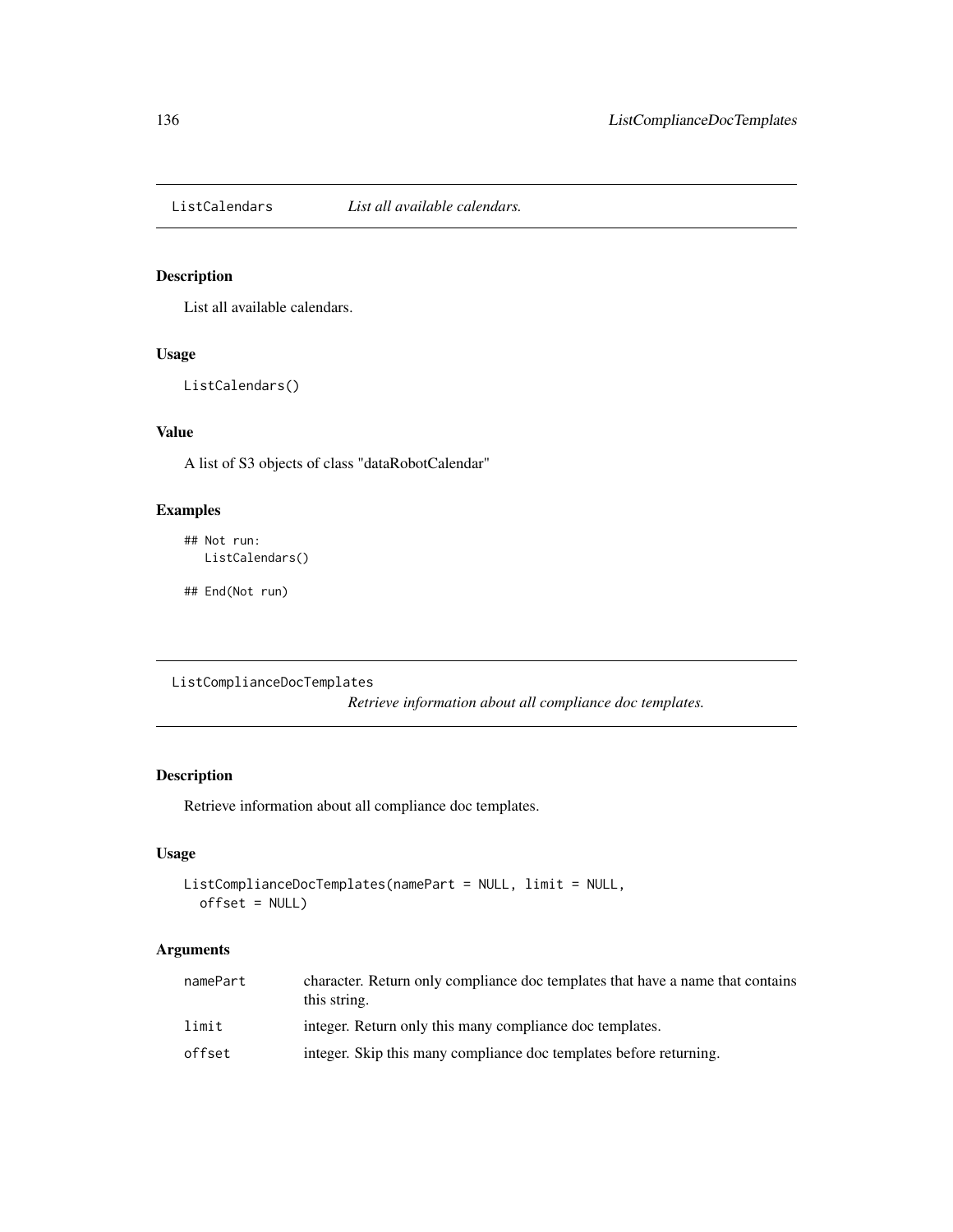## Value

list of available compliance doc templates. Contains:

- name character. The name of the compliance doc template.
- creatorUsername character. The name of the user who created the compliance doc template.
- orgId character. The ID of the organization of the creator user.
- creatorId character. The ID of the creator user.
- sections list. The list of sections that define the template.
- id character. The ID of the template.

#### Examples

```
## Not run:
# Get all compliance doc templates
ListComplianceDocTemplates()
Get the first three compliance doc templates with names that contain "foo".
ListComplianceDocTemplates(namePart = "foo", limit = 3)
```

```
## End(Not run)
```
ListConfusionCharts *Returns all available confusion charts for the model.*

# **Description**

Note that the confusion chart for source = "crossValidation" will not be available unless cross validation has been run for that model. Also, the confusion chart for source = "holdout" will not be available unless the holdout has been unlocked for the project.

#### Usage

```
ListConfusionCharts(model, fallbackToParentInsights = FALSE)
```
#### Arguments

model dataRobotModel. A DataRobot model object like that returned by GetModel.

fallbackToParentInsights

logical. If TRUE, this will return the lift chart data for the model's parent if the lift chart is not available for the model and the model has a parent model.

## Value

A list of all confusion charts for the model, one for each partition type found in DataPartition.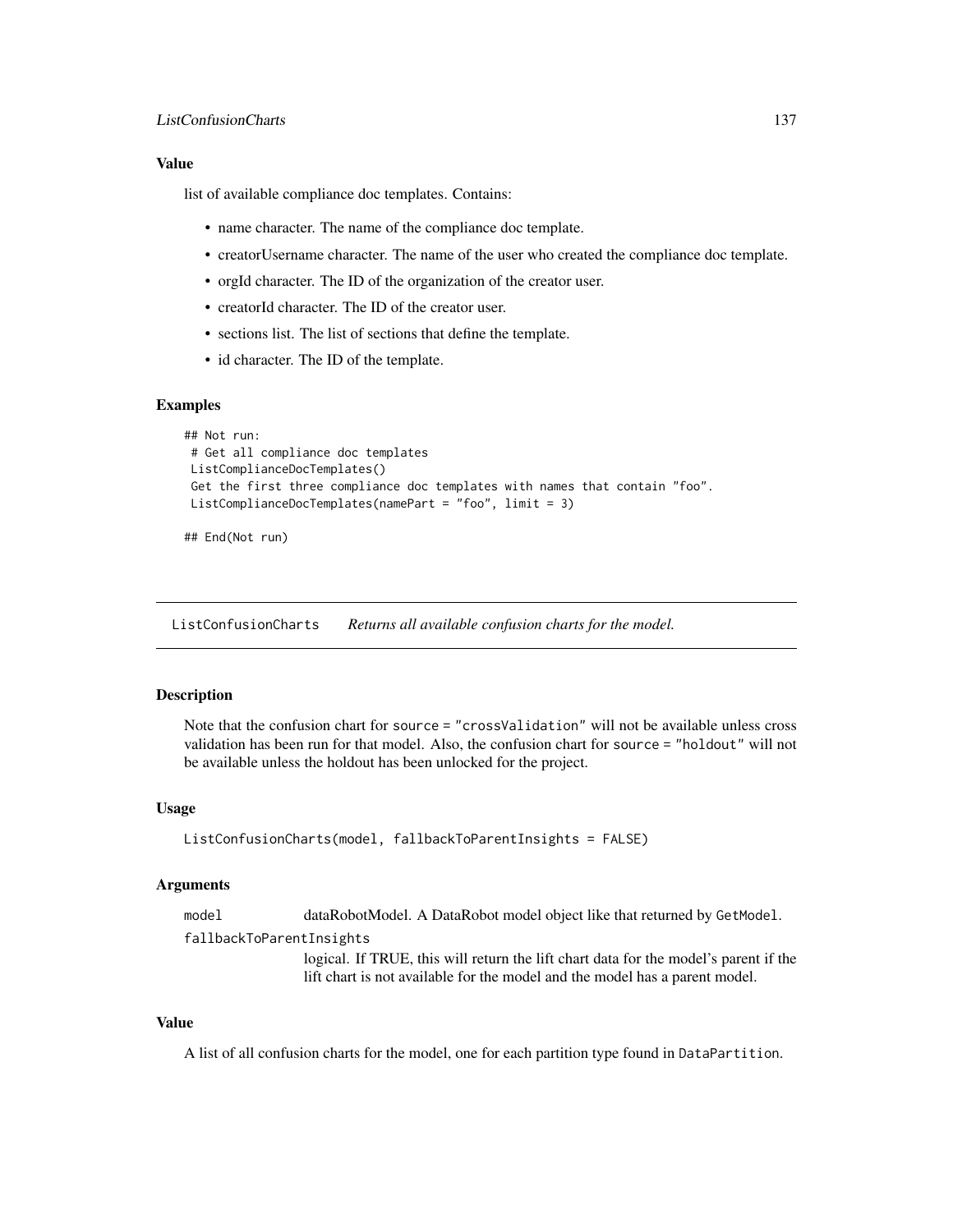# Examples

```
## Not run:
 modelId <- "5996f820af07fc605e81ead4"
 ListConfusionCharts(modelId)
```
## End(Not run)

ListDataSources *Returns a dataframe with information on available data sources.*

# Description

Returns a dataframe with information on available data sources.

## Usage

ListDataSources()

# Value

data.frame containing information on possible data sources.

# Examples

```
## Not run:
ListDataSources()
```
## End(Not run)

ListDataStores *Returns a dataframe with information on available data stores.*

# Description

Returns a dataframe with information on available data stores.

# Usage

```
ListDataStores()
```
#### Value

data.frame containing information on possible data stores.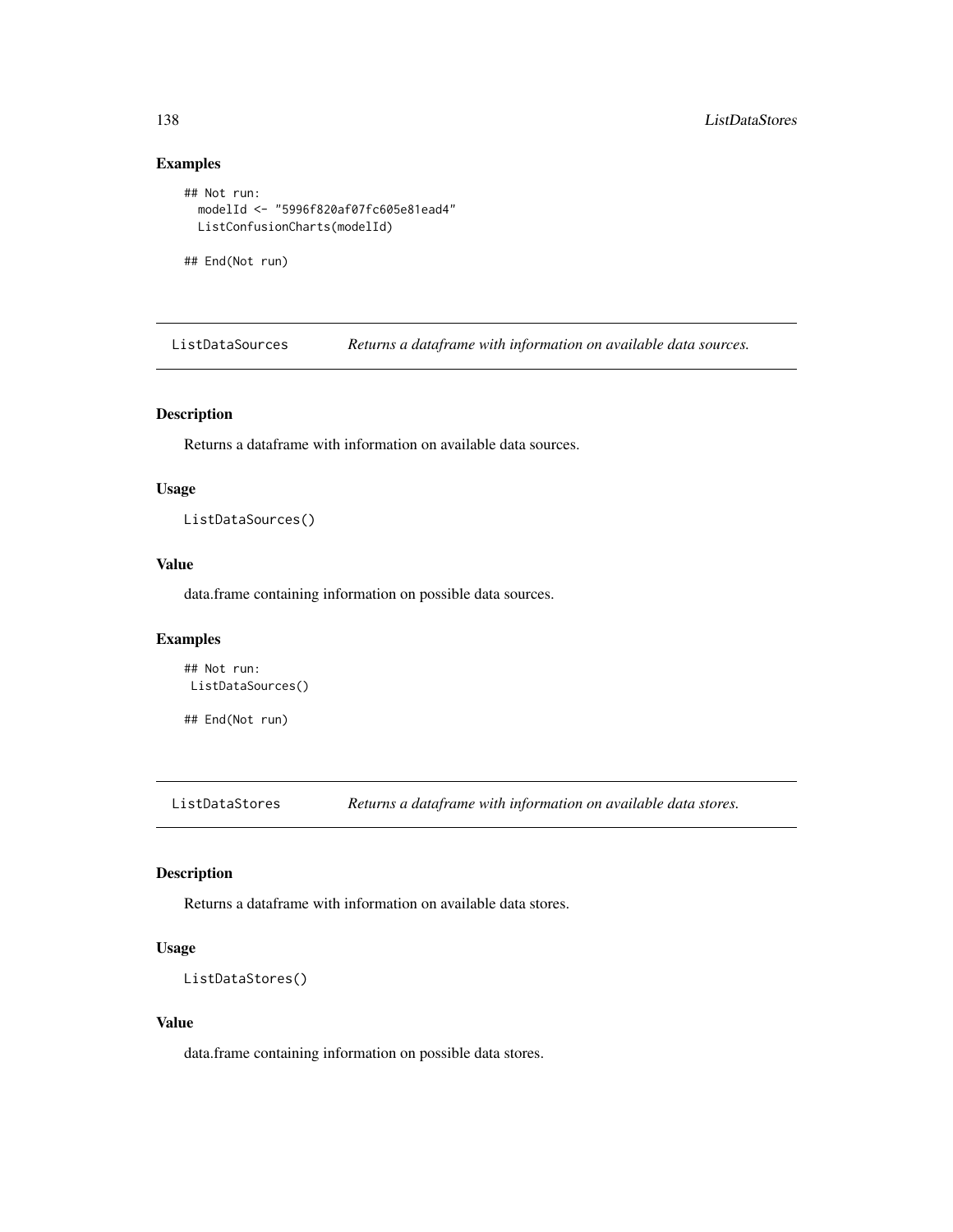#### ListDrivers 139

# Examples

## Not run: ListDataStores()

## End(Not run)

ListDrivers *Returns a dataframe with information on available drivers.*

# Description

Returns a dataframe with information on available drivers.

# Usage

ListDrivers()

## Value

data.frame containing information on possible drivers.

# Examples

## Not run: ListDrivers()

## End(Not run)

ListFeatureInfo *Details about all features for this project*

# Description

Details about all features for this project

# Usage

```
ListFeatureInfo(project)
```
## Arguments

| project | character. Either $(1)$ a character string giving the unique alphanumeric identifier    |
|---------|-----------------------------------------------------------------------------------------|
|         | for the project, or $(2)$ a list containing the element projected with this identifier. |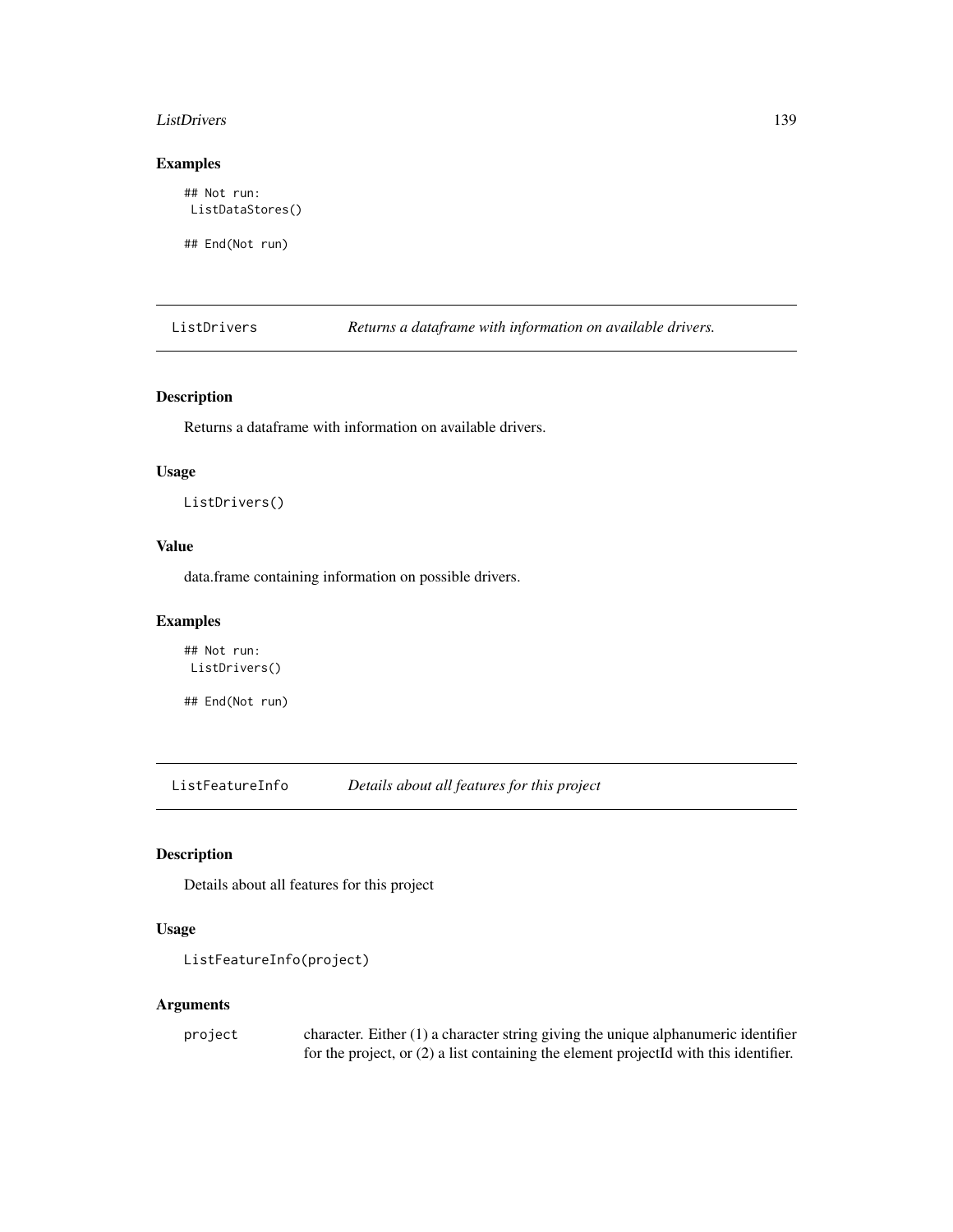A named list which contains:

- id numeric. feature id. Note that throughout the API, features are specified using their names, not this ID.
- name character. The name of the feature.
- featureType character. Feature type: 'Numeric', 'Categorical', etc.
- importance numeric. numeric measure of the strength of relationship between the feature and target (independent of any model or other features).
- lowInformation logical. Whether the feature has too few values to be informative.
- uniqueCount numeric. The number of unique values in the feature.
- naCount numeric. The number of missing values in the feature.
- dateFormat character. The format of the feature if it is date-time feature.
- projectId character. Character id of the project the feature belongs to.
- max. The maximum value in the dataset, formatted in the same format as the data.
- min. The minimum value in the dataset, formatted in the same format as the data.
- mean. The arithmetic mean of the dataset, formatted in the same format as the data.
- median. The median of the dataset, formatted in the same format as the data.
- stdDev. The standard deviation of the dataset, formatted in the same format as the data.
- timeSeriesEligible logical. Whether this feature can be used as the datetime partition column in a time series project.
- timeSeriesEligibilityReason character. Why the feature is ineligible for the datetime partition column in a time series project, "suitable" when it is eligible.
- timeStep numeric. For time-series eligible features, a positive integer determining the interval at which windows can be specified. If used as the datetime partition column on a time series project, the feature derivation and forecast windows must start and end at an integer multiple of this value. NULL for features that are not time series eligible.
- timeUnit character. For time series eligible features, the time unit covered by a single time step, e.g. "HOUR", or NULL for features that are not time series eligible.
- targetLeakage character. Whether a feature is considered to have target leakage or not. A value of "SKIPPED\_DETECTION" indicates that target leakage detection was not run on the feature.

## Examples

```
## Not run:
 projectId <- "59a5af20c80891534e3c2bde"
 ListFeatureInfo(projectId)
```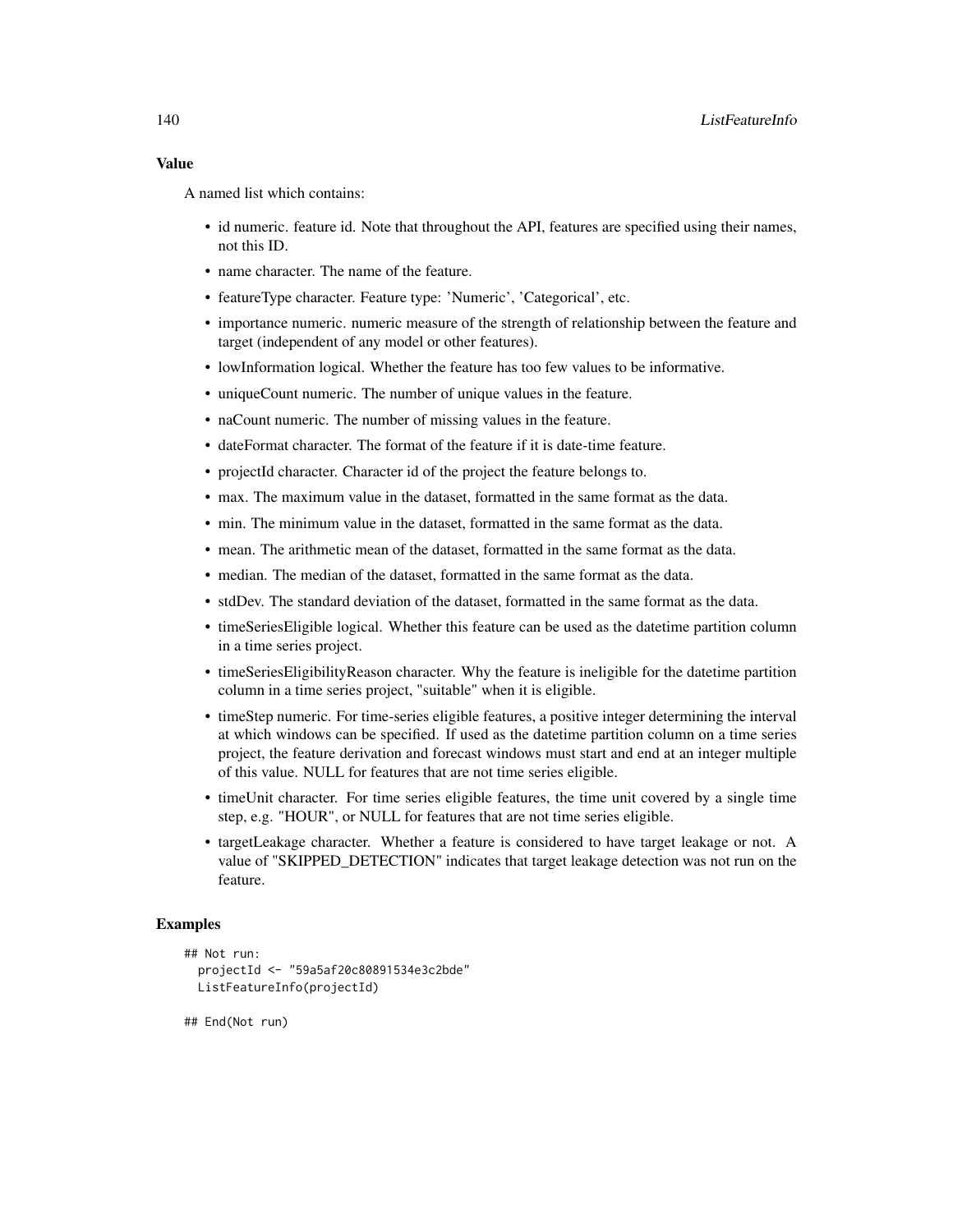ListFeaturelists *Retrieve all featurelists associated with a project*

## Description

This function returns an S3 object of class listOfFeaturelists that describes all featurelists (i.e., lists of modeling variables) available for the project specified by the project parameter. This list may be converted to a dataframe with the as.data.frame method for objects of class listOfFeaturelists.

# Usage

```
ListFeaturelists(project)
```
## Arguments

project character. Either (1) a character string giving the unique alphanumeric identifier for the project, or (2) a list containing the element projectId with this identifier.

#### Value

An S3 object of class 'listOfFeaturelists', which is a list of dataframes: each element of the list corresponds to one featurelist associated with the project, and each dataframe has one row and the following four columns:

- featurelistId. Unique alphanumeric identifier for the featurelist.
- projectId. Unique alphanumeric project identifier.
- features. Comma-separated character string listing the variables included in the featurelist.
- name. Character string giving the name of the featurelist.

## Examples

```
## Not run:
 projectId <- "59a5af20c80891534e3c2bde"
 ListFeaturelists(projectId)
```

```
## End(Not run)
```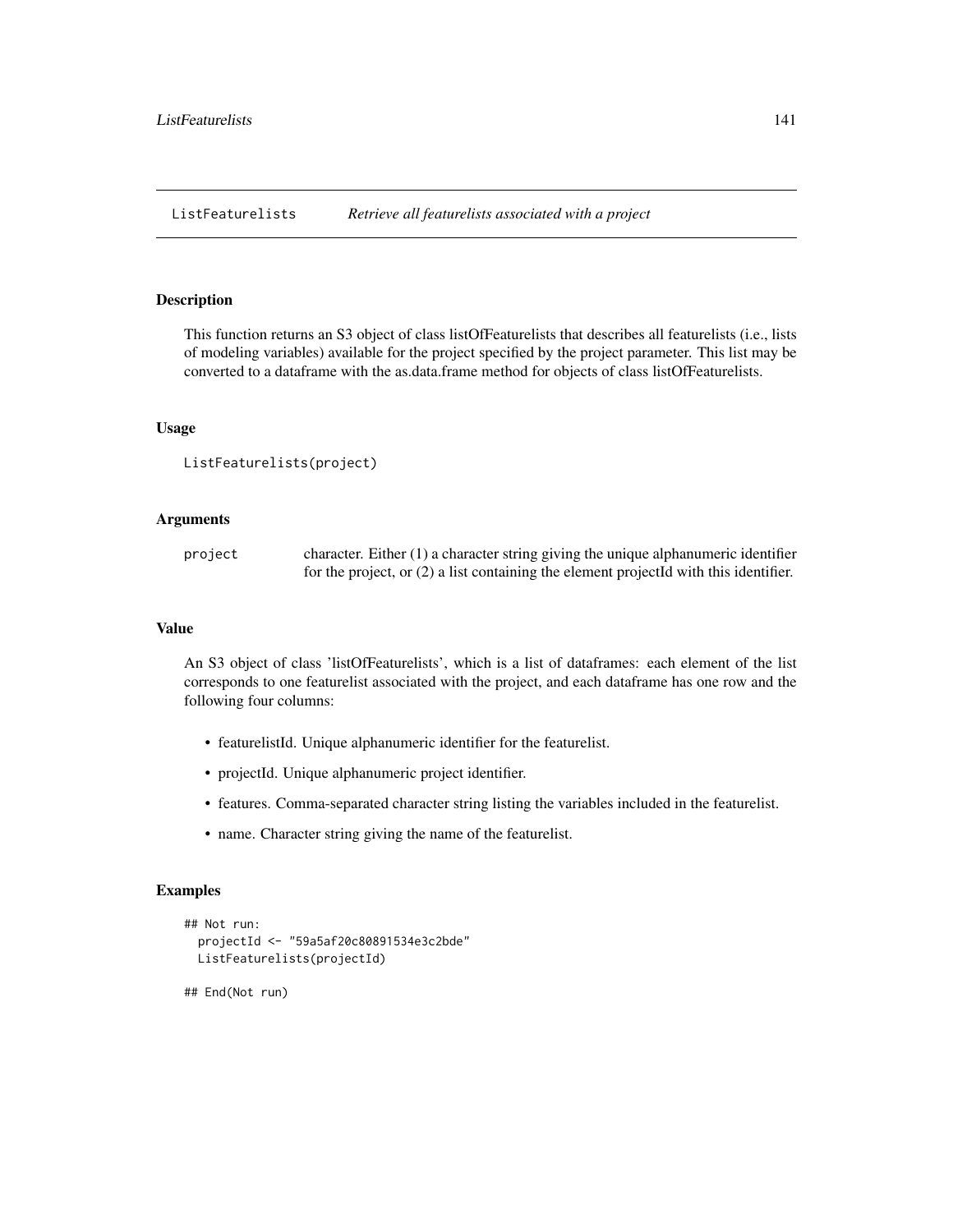This function requests information about the jobs that go through the DataRobot queue.

## Usage

```
ListJobs(project, status = NULL)
```
# Arguments

| project | character. Either $(1)$ a character string giving the unique alphanumeric identifier<br>for the project, or $(2)$ a list containing the element projected with this identifier.    |
|---------|------------------------------------------------------------------------------------------------------------------------------------------------------------------------------------|
| status  | character. The status of the desired jobs: one of JobStatus\$Queue, JobSta-<br>tus\$InProgress, orJobStatus\$Error. If NULL (default), queued and inprogress<br>jobs are returned. |

# Value

A list of lists with one element for each job. The named list for each job contains:

- status character. Model job status; an element of JobStatus, e.g. JobStatus\$Queue.
- url character. URL to request more detail about the job.
- id character. The job id.
- jobType character. See JobType for valid values.
- projectId character. The project that contains the model.
- isBlocked logical. If TRUE, the job is blocked (cannot be executed) until its dependencies are resolved.

## Examples

```
## Not run:
 projectId <- "59a5af20c80891534e3c2bde"
 ListJobs(projectId)
```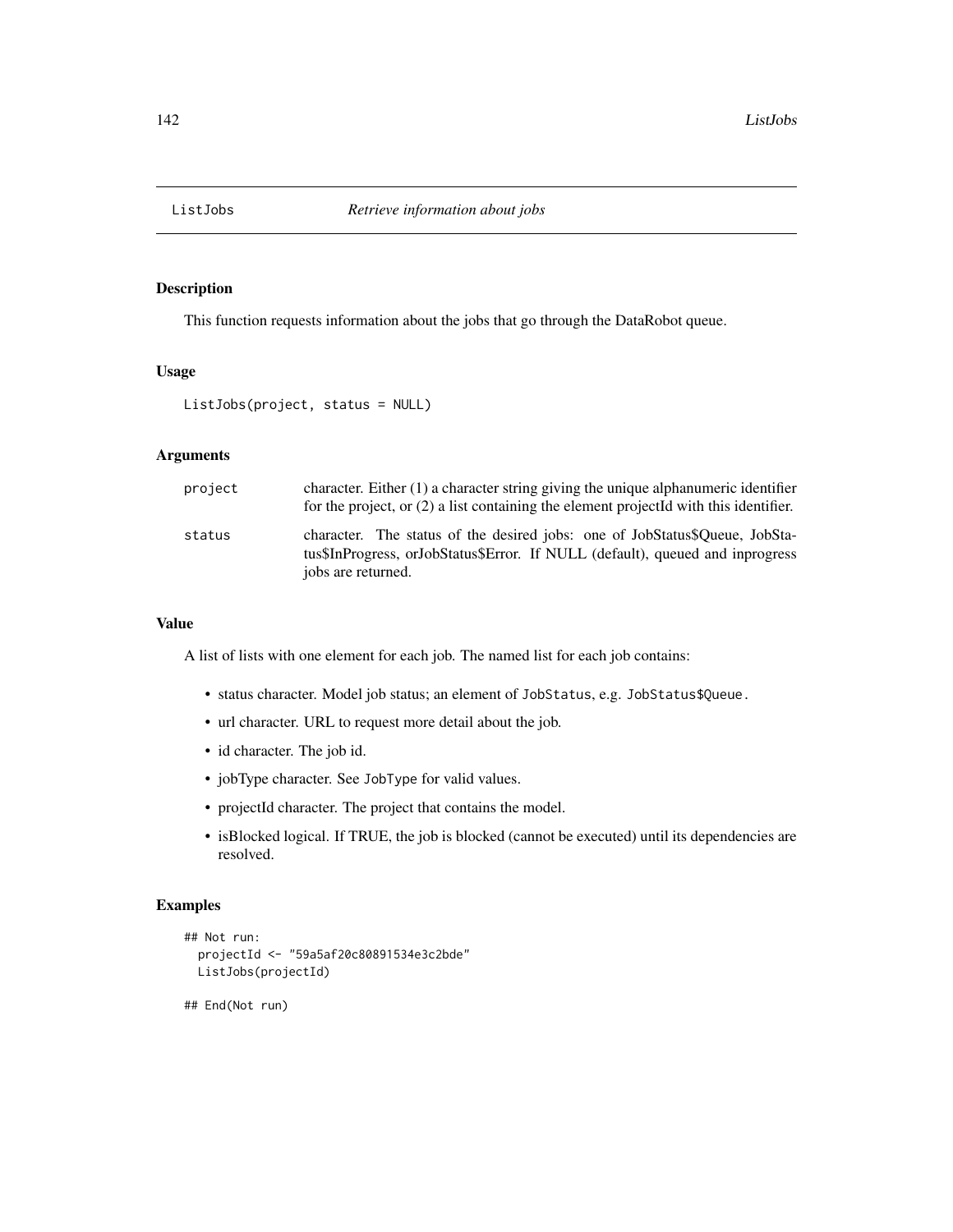Retrieve lift chart data for a model for all available data partitions (see DataPartition)

#### Usage

```
ListLiftCharts(model, fallbackToParentInsights = FALSE)
```
## Arguments

model dataRobotModel. A DataRobot model object like that returned by GetModel.

fallbackToParentInsights

logical. If TRUE, this will return the lift chart data for the model's parent if the lift chart is not available for the model and the model has a parent model.

# Value

data.frame with the following components:

- binWeight. Numeric: weight of the bin. For weighted projects, the sum of the weights of all rows in the bin; otherwise, the number of rows in the bin.
- actual. Numeric: sum of actual target values in bin.
- predicted. Numeric: sum of predicted target values in bin.

# Examples

```
## Not run:
 projectId <- "59a5af20c80891534e3c2bde"
 modelId <- "5996f820af07fc605e81ead4"
 model <- GetModel(projectId, modelId)
 ListLiftCharts(model)
```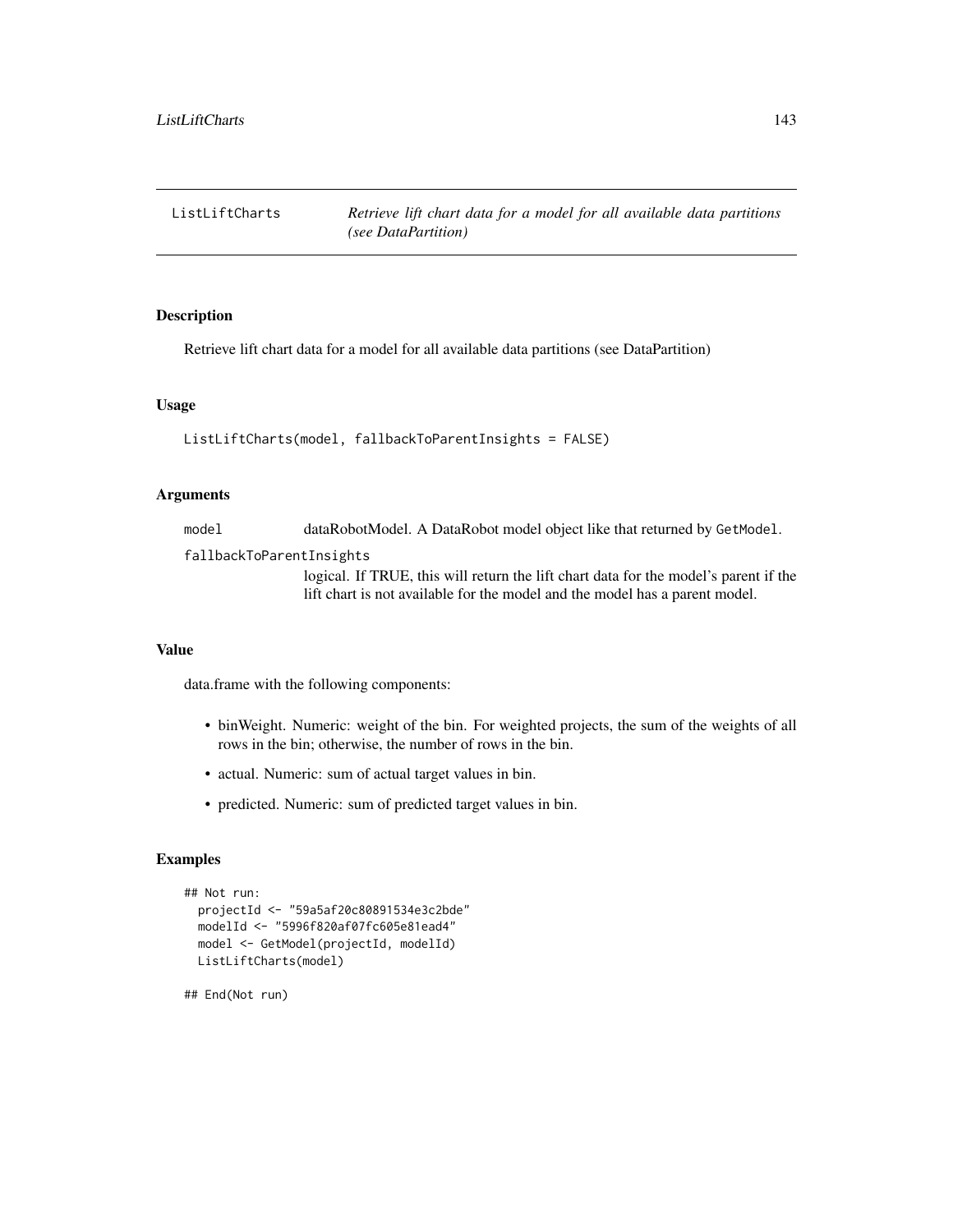This function returns the list of features (typically, response variable and raw covariates) used in building the model specified by model, an S3 object of class 'dataRobotModel'.

## Usage

ListModelFeatures(model)

## Arguments

model An S3 object of class dataRobotModel like that returned by the function Get-Model, or each element of the list returned by the function ListModels.

#### Value

A character vector of feature names, with one component for each model feature.

#### Examples

```
## Not run:
 modelId <- "5996f820af07fc605e81ead4"
 ListModelFeatures(modelId)
```

```
## End(Not run)
```
ListModelingFeaturelists

*Retrieve all modeling featurelists associated with a project*

## Description

In time series projects, a new set of modeling features is created after setting the partitioning options. These features are automatically derived from those in the project's dataset and are the features used for modeling. Modeling features are only accessible once the target and partitioning options have been set. In projects that don't use time series modeling, once the target has been set, ModelingFeaturelists and Featurelists will behave the same.

# Usage

ListModelingFeaturelists(project)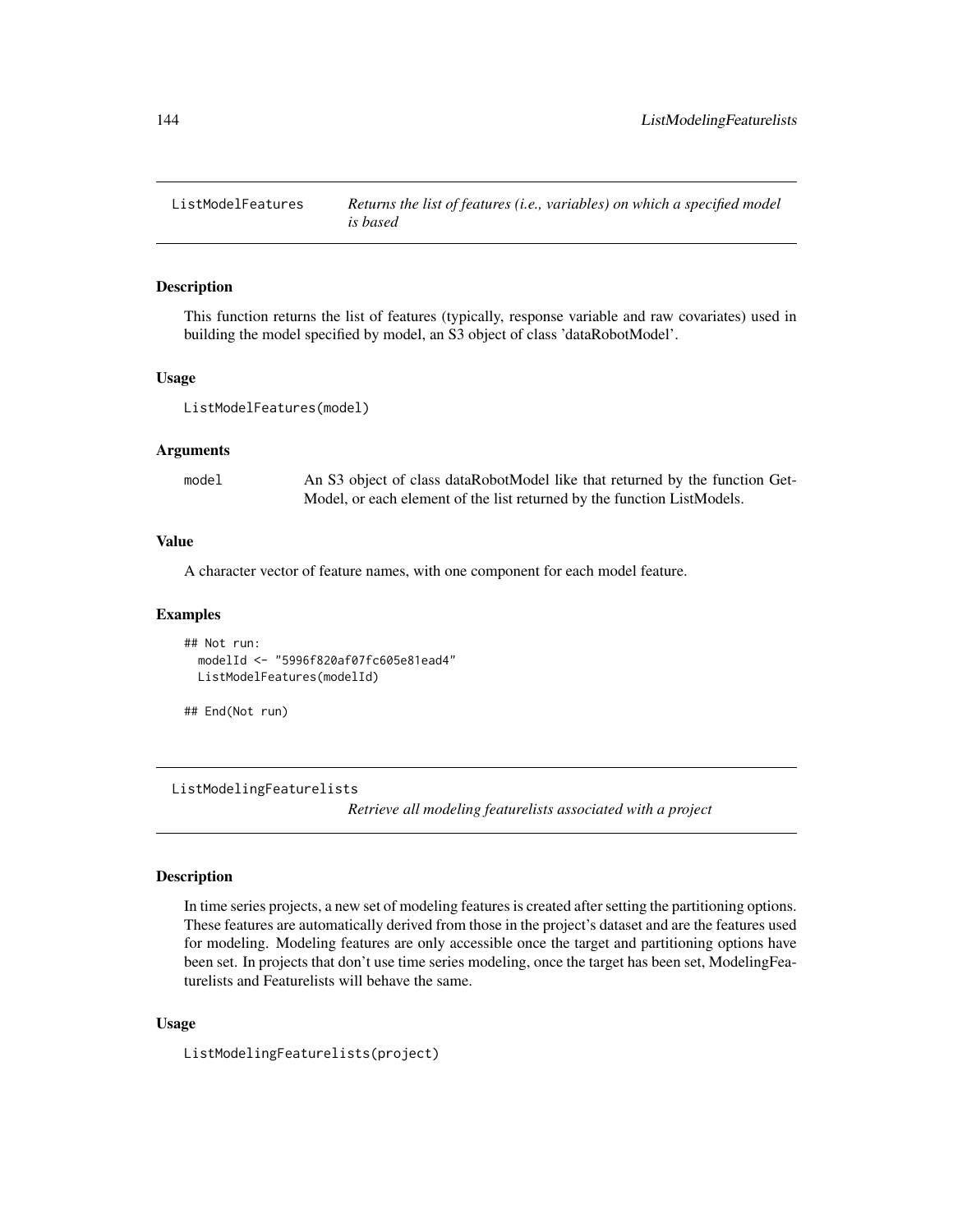#### **Arguments**

| project | character. Either $(1)$ a character string giving the unique alphanumeric identifier    |
|---------|-----------------------------------------------------------------------------------------|
|         | for the project, or $(2)$ a list containing the element projected with this identifier. |

## Value

An S3 object of class 'listOfFeaturelists', which is a list of dataframes: each element of the list corresponds to one featurelist associated with the project, and each dataframe has one row and the following four columns:

- featurelistId. Unique alphanumeric identifier for the featurelist.
- projectId. Unique alphanumeric project identifier.
- features. Comma-separated character string listing the variables included in the featurelist.
- name. Character string giving the name of the featurelist.

# Examples

```
## Not run:
 projectId <- "59a5af20c80891534e3c2bde"
 ListModelingFeaturelists(projectId)
```

```
## End(Not run)
```
ListModelJobs *Retrieve status of Autopilot modeling jobs that are not complete*

# Description

This function requests information on DataRobot Autopilot modeling tasks that are not complete, for one of three reasons: the task is running and has not yet completed; the task is queued and has not yet been started; or, the task has terminated due to an error.

# Usage

```
ListModelJobs(project, status = NULL)
```
# Arguments

| project | character. Either $(1)$ a character string giving the unique alphanumeric identifier<br>for the project, or $(2)$ a list containing the element projected with this identifier.    |
|---------|------------------------------------------------------------------------------------------------------------------------------------------------------------------------------------|
| status  | character. The status of the desired jobs: one of JobStatus\$Oueue, JobSta-<br>tus\$InProgress, orJobStatus\$Error. If NULL (default), queued and inprogress<br>jobs are returned. |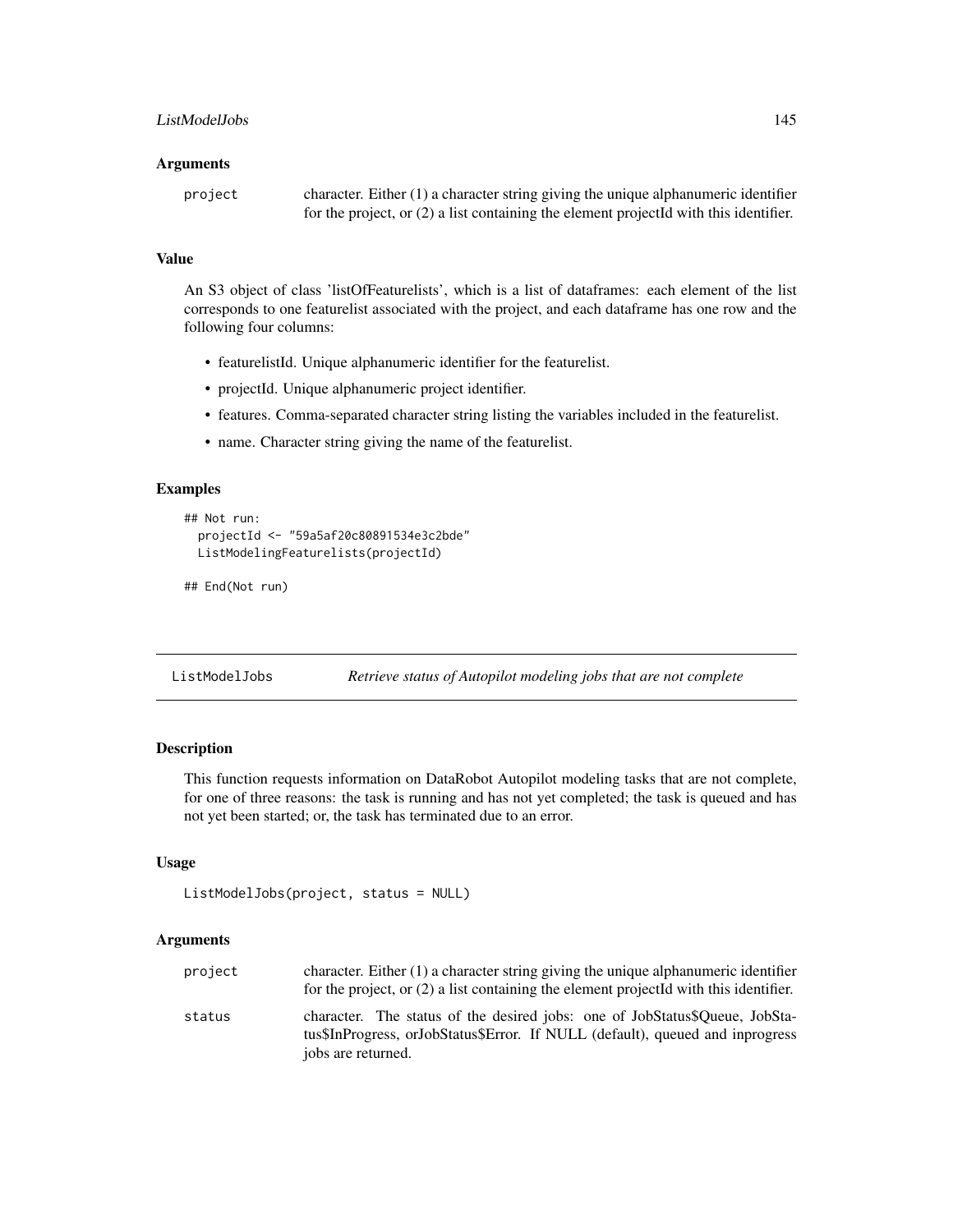## Details

The jobStatus variable specifies which of the three groups of modeling tasks is of interest. Specifically, if jobStatus has the value 'inprogress', the request returns information about modeling tasks that are running but not yet complete; if jobStatus has the value 'queue', the request returns information about modeling tasks that are scheduled to run but have not yet started; if jobStatus has the value 'error', the request returns information about modeling tasks that have terminated due to an error. By default, jobStatus is NULL, which means jobs with status "inprogress" or "queue" are returned, but not those with status "error".

## Value

A list of lists with one element for each modeling task in the group being queried; if there are no tasks in the class being queried, an empty list is returned. If the group is not empty, a list is returned with the following nine elements:

- status. Prediction job status; an element of JobStatus, e.g. JobStatus\$Queue.
- processes. List of character vectors describing any preprocessing applied.
- projectId. Character string giving the unique identifier for the project.
- samplePct. Numeric: the percentage of the dataset used for model building.
- modelType. Character string specifying the model type.
- modelCategory. Character string: what kind of model this is 'prime' for DataRobot Prime models, 'blend' for blender models, and 'model' for other models.
- featurelistId. Character string: id of the featurelist used in fitting the model.
- blueprintId. Character string: id of the DataRobot blueprint on which the model is based.
- modelJobId. Character: id of the job.
- isBlocked logical. If TRUE, the job is blocked (cannot be executed) until its dependencies are resolved.

## Examples

```
## Not run:
 projectId <- "59a5af20c80891534e3c2bde"
 ListModelJobs(projectId)
```
## End(Not run)

ListModelRecommendations

*Retrieve information about model recommendation made by DataRobot for your project.*

#### **Description**

DataRobot will help pick out a few models from your project that meet certain criteria, such as being the most accurate model or being a model that captures a good blend of both prediction speed and model accuracy.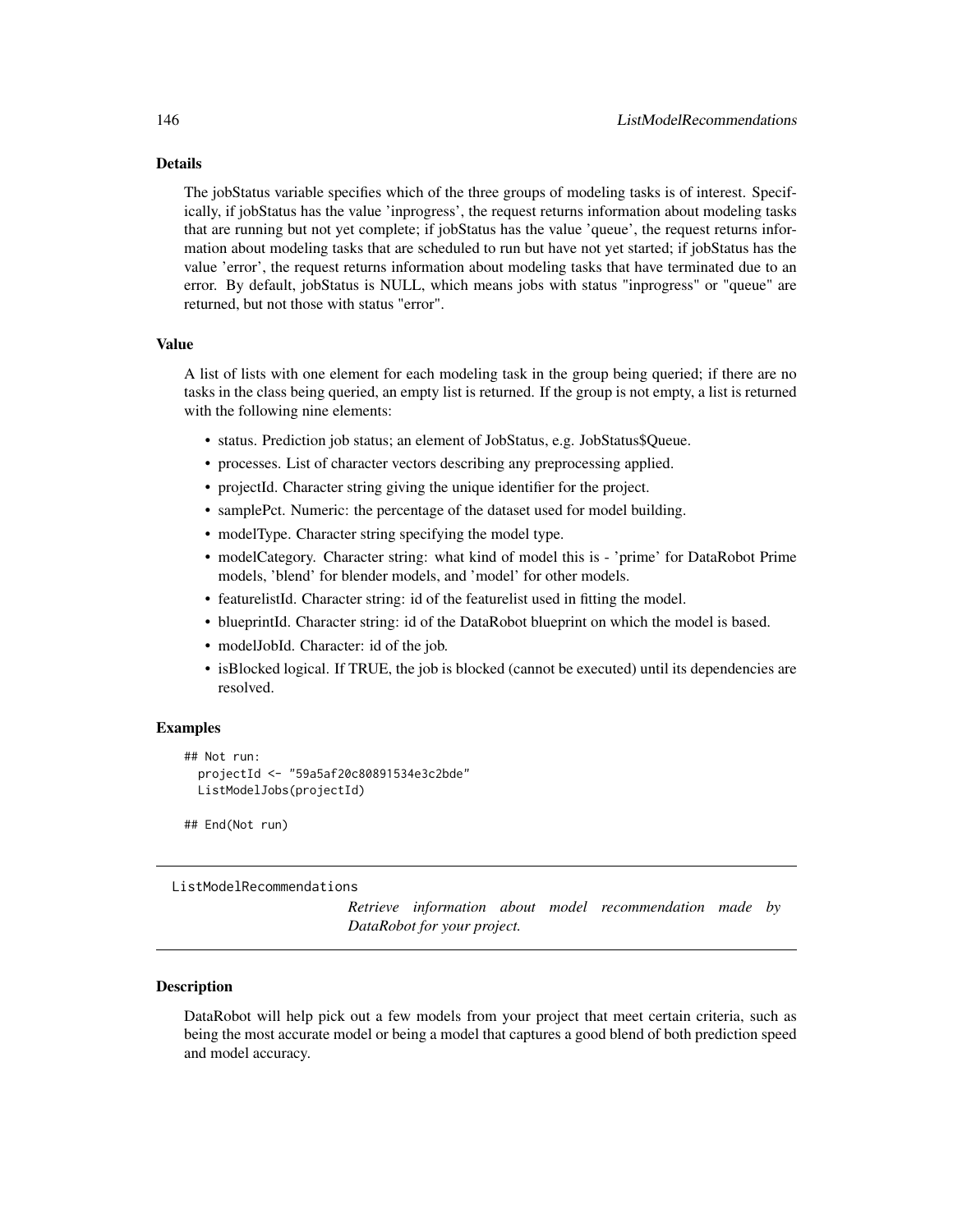## ListModels 147

#### Usage

ListModelRecommendations(project)

## Arguments

| project | character. Either $(1)$ a character string giving the unique alphanumeric identifier    |
|---------|-----------------------------------------------------------------------------------------|
|         | for the project, or $(2)$ a list containing the element projected with this identifier. |

## Value

A list containing information about each recommendation made by DataRobot, containing:

- modelId character. The model ID of the recommended model.
- projectId character. The project ID of the project the recommendations were made for.
- recommendationType character. The type of recommendation being made.

# Examples

```
## Not run:
projectId <- "5984b4d7100d2b31c1166529"
ListModelRecommendations(projectId)
```
## End(Not run)

ListModels *Retrieve all available model information for a DataRobot project*

# Description

This function requests the model information for the DataRobot project specified by the project argument, described under Arguments. This parameter may be obtained in several ways, including: (1), from the projectId element of the list returned by ListProjects; (2), as the object returned by the GetProject function; or (3), as the list returned by the SetupProject function. The function returns an S3 object of class 'listOfModels'.

#### Usage

```
ListModels(project, orderBy = NULL, filter = NULL)
```
#### Arguments

| project | character. Either (1) a character string giving the unique alphanumeric identifier<br>for the project, or (2) a list containing the element projectId with this identifier.                                                                                                                                             |
|---------|-------------------------------------------------------------------------------------------------------------------------------------------------------------------------------------------------------------------------------------------------------------------------------------------------------------------------|
| orderBy | character. Optional. A vector of keys to order the list by. You can order by<br>metric or samplePct. If the sort attribute is preceded by a hyphen, models<br>will be sorted in descending order, otherwise in ascending order. Multiple sort<br>attributes can be included as a comma-delimited string or in a vector. |
| filter  | list. Optional. A named list of parameters to search a model by, such as name,<br>samplePct, or isStarred.                                                                                                                                                                                                              |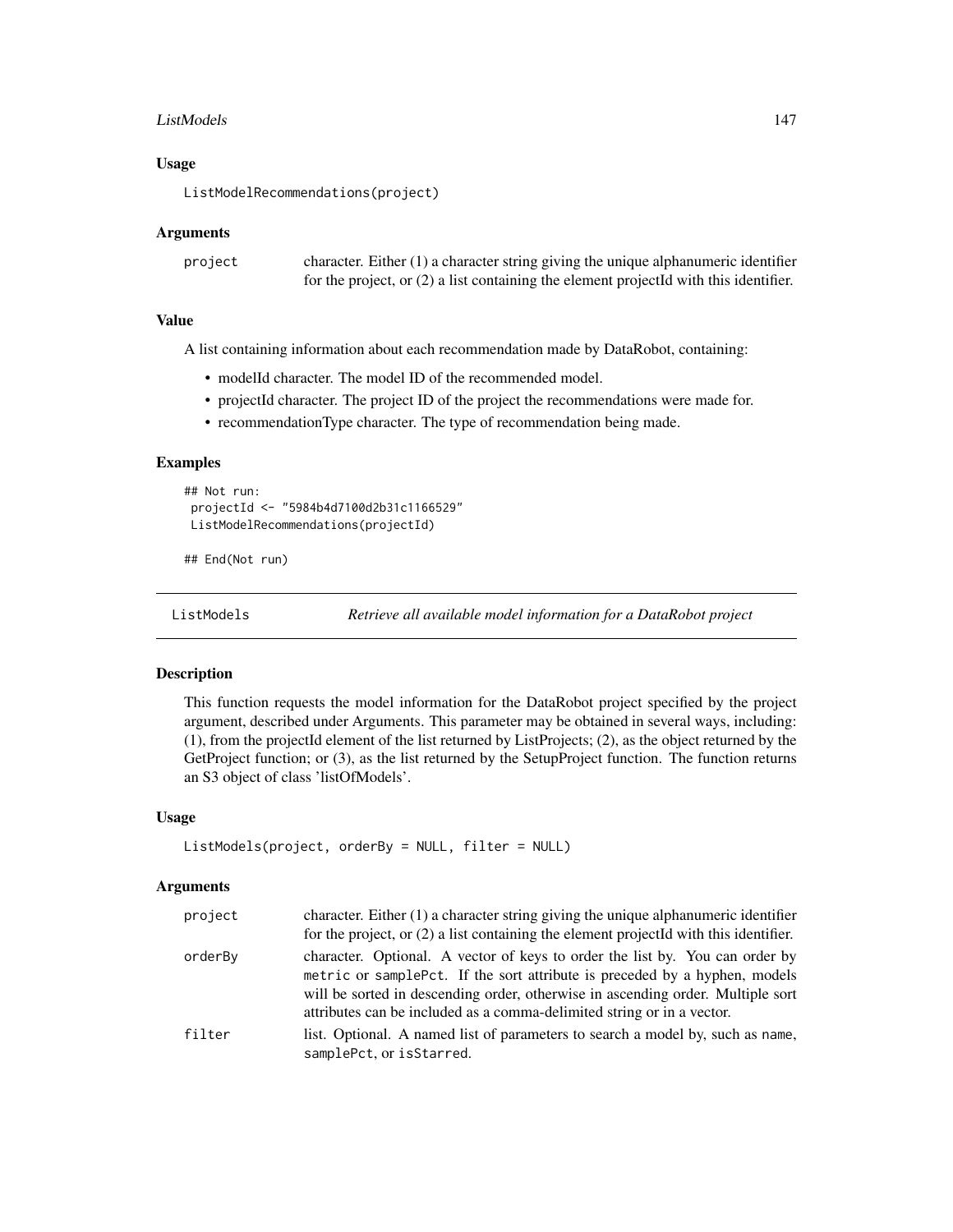#### Value

An S3 object of class listOfModels, which may be characterized using R's generic summary function or converted to a dataframe with the as.data.frame method.

## Examples

```
## Not run:
 projectId <- "59a5af20c80891534e3c2bde"
 ListModels(projectId)
 ListModels(projectId, orderBy=c("samplePct", "-metric"))
 ListModels(projectId, filter=list("sample_pct__gt" = 64, "name" = "Ridge"))
 ListModels(projectId, filter=list("isStarred" = TRUE))
## End(Not run)
```
ListPredictionDatasets

*Retrieve all prediction datasets associated with a project*

# Description

This function returns an S3 object of class listDataRobotPredictionDataset that describes all prediction datasets available for the project specified by the project parameter. This list may be converted to a dataframe with the as.data.frame method for objects of class listDataRobotPredictionDataset.

#### Usage

```
ListPredictionDatasets(project)
```
## Arguments

project character. Either (1) a character string giving the unique alphanumeric identifier for the project, or (2) a list containing the element projectId with this identifier.

#### Value

An S3 object of class 'listDataRobotPredictionDataset', which is a list of dataframes: each element of the list corresponds to one prediction dataset associated with the project, and each dataframe has one row and the following columns:

- id character. The unique alphanumeric identifier for the dataset.
- numColumns numeric. Number of columns in dataset.
- name character. Name of dataset file.
- created character. time of upload.
- projectId character. String giving the unique alphanumeric identifier for the project.
- numRows numeric. Number of rows in dataset.
- forecastPoint. The point relative to which predictions will be generated, based on the forecast window of the project. Only specified in time series projects, otherwise will be NULL.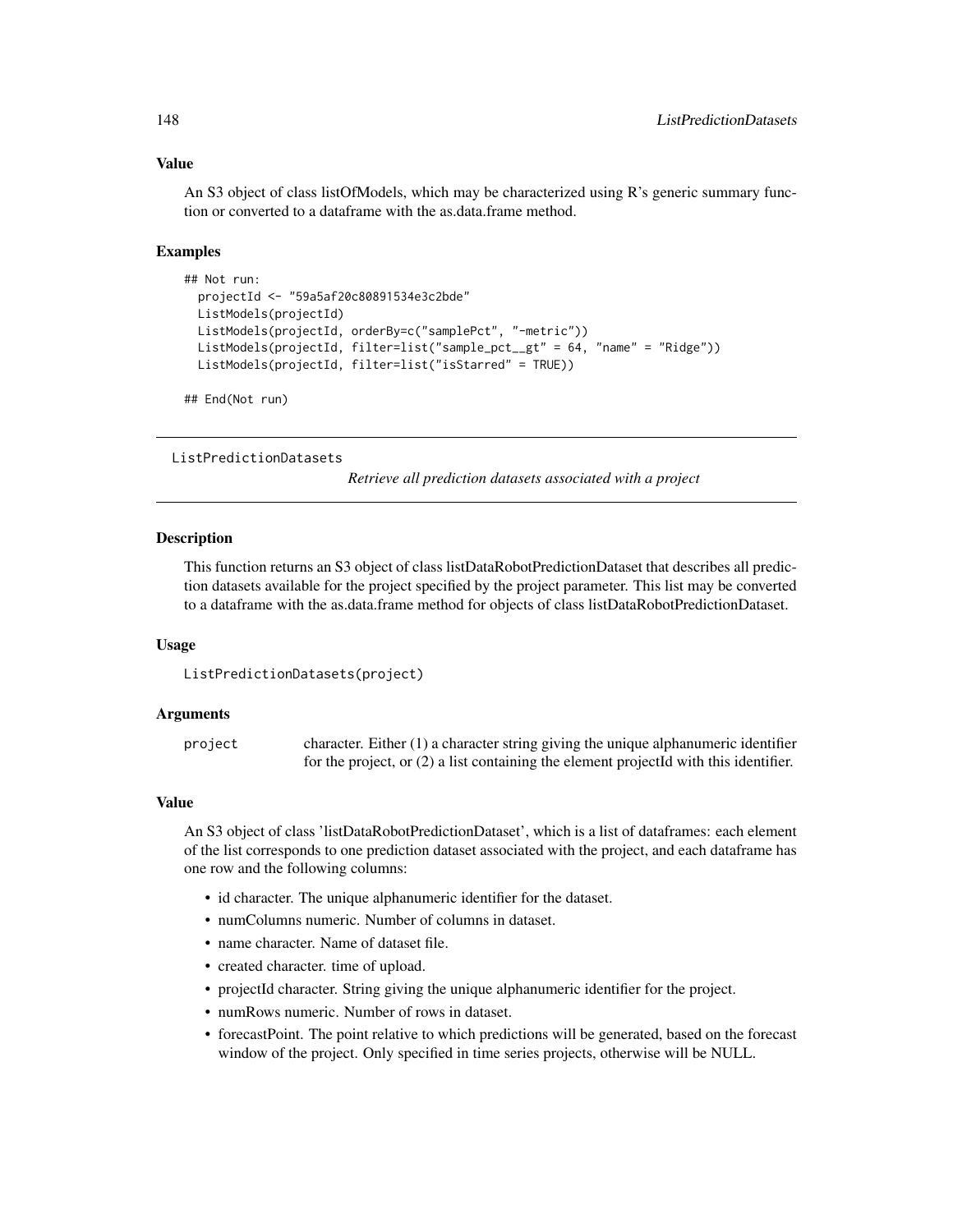# ListPredictionExplanationsMetadata 149

# Examples

```
## Not run:
 projectId <- "59a5af20c80891534e3c2bde"
 ListPredictionDatasets(projectId)
```
## End(Not run)

ListPredictionExplanationsMetadata

*Retrieve metadata for prediction explanations in specified project*

# Description

Retrieve metadata for prediction explanations in specified project

## Usage

```
ListPredictionExplanationsMetadata(project, modelId = NULL,
  limit = NULL, offset = NULL)
```
## Arguments

| project | character. Either $(1)$ a character string giving the unique alphanumeric identifier<br>for the project, or $(2)$ a list containing the element projectId with this identifier. |
|---------|---------------------------------------------------------------------------------------------------------------------------------------------------------------------------------|
| modelId | character. Optional. If specified, only prediction explanations computed for this<br>model will be returned.                                                                    |
| limit   | integer. Optional. At most this many results are returned, default: no limit                                                                                                    |
| offset  | integer. This many results will be skipped, default: 0                                                                                                                          |

# Value

List of metadata for all prediction explanations in the project. Each element of list is metadata for one prediction explanations (for format see GetPredictionExplanationsMetadata).

# Examples

```
## Not run:
 projectId <- "59a5af20c80891534e3c2bde"
 ListPredictionExplanationsMetadata(projectId)
```
## End(Not run)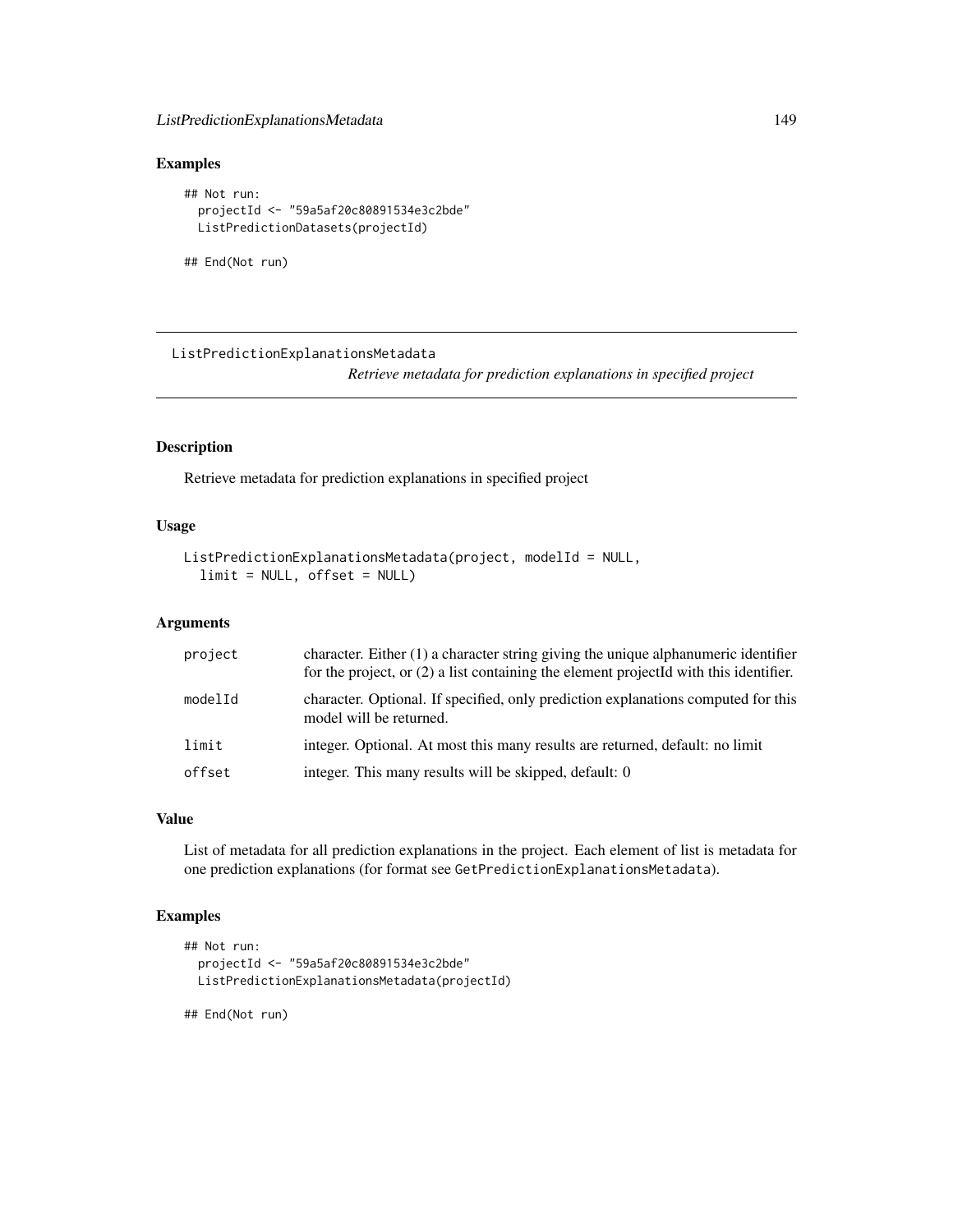# Description

This function itemizes the predictions available for a given project, model, and/or dataset. Note that this function does not actually return the predictions. Use GetPredictions(projectId,predictionId) to get the predictions for a particular set of predictions.

#### Usage

```
ListPredictions(project, modelId = NULL, datasetId = NULL)
```
#### Arguments

| project   | character. Either (1) a character string giving the unique alphanumeric identifier<br>for the project, or $(2)$ a list containing the element projected with this identifier. |
|-----------|-------------------------------------------------------------------------------------------------------------------------------------------------------------------------------|
| modelId   | numeric. Optional. Filter returned predictions to only be predictions made<br>against the model specified by this model ID.                                                   |
| datasetId | numeric. Optional. Filter returned predictions to only be predictions made<br>against the prediction dataset specified by this dataset ID.                                    |

#### Value

A data.frame specifying:

- projectId character. The ID of the project the predictions were made in.
- datasetId character. The dataset ID of the dataset used to make predictions
- modelId character. The model ID of the model used to make predictions.
- predictionId character. The unique ID corresponding to those predictions. Use GetPredictions(projectId,predicti to fetch the individual predictions.
- includesPredictionIntervals logical. Whether or not the predictions include prediction intervals. See Predict for details.
- predictionIntervalsSize integer. The size, in percent, of prediction intervals or NULL if there are no intervals. See Predict for details.

# Examples

```
## Not run:
 projectId <- "59a5af20c80891534e3c2bde"
 predictions <- ListPredictions(projectId)
```
## End(Not run)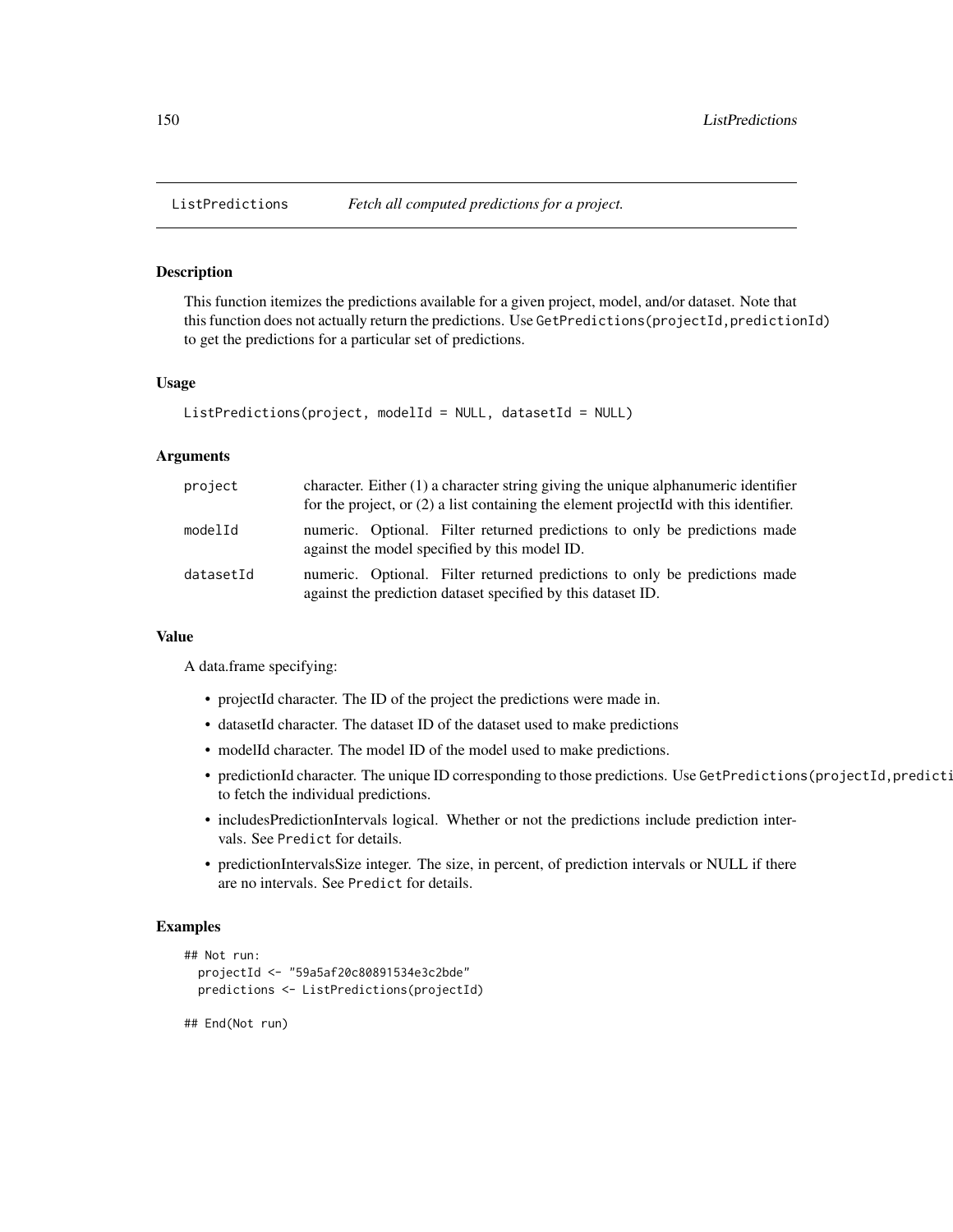# Description

Training a model using a ruleset is a necessary prerequisite for being able to download the code for a ruleset.

# Usage

```
ListPrimeFiles(project, parentModelId = NULL, modelId = NULL)
```
## Arguments

| project       | character. Either $(1)$ a character string giving the unique alphanumeric identifier<br>for the project, or $(2)$ a list containing the element projected with this identifier. |
|---------------|---------------------------------------------------------------------------------------------------------------------------------------------------------------------------------|
| parentModelId | numeric. Optional. Filter for only those prime files approximating this parent<br>model.                                                                                        |
| modelId       | numeric. Optional. Filter for only those prime files with code for this prime<br>model.                                                                                         |

# Value

List of lists. Each element of the list corresponds to one Prime file available to download. The elements of this list have the same format as the return value of GetPrimeFile.

# Examples

```
## Not run:
 projectId <- "59a5af20c80891534e3c2bde"
 ListPrimeFiles(projectId)
```
## End(Not run)

| ListPrimeModels | Retrieve information about all DataRobot Prime models for a |  |  |  |  |
|-----------------|-------------------------------------------------------------|--|--|--|--|
|                 | DataRobot project                                           |  |  |  |  |

# Description

This function requests the DataRobot Prime models information for the DataRobot project specified by the project argument, described under Arguments.

## Usage

```
ListPrimeModels(project)
```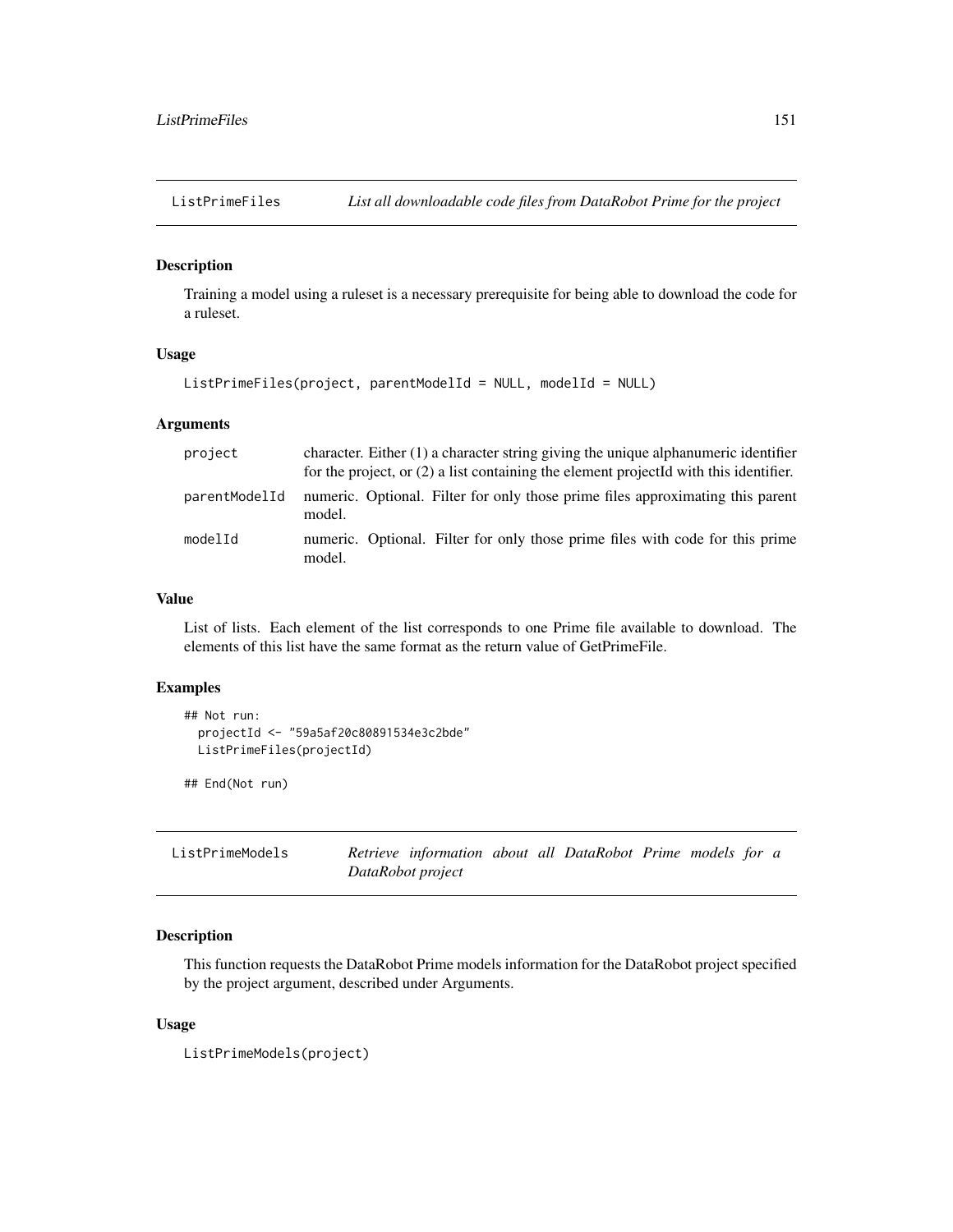#### Arguments

| project | character. Either $(1)$ a character string giving the unique alphanumeric identifier    |
|---------|-----------------------------------------------------------------------------------------|
|         | for the project, or $(2)$ a list containing the element projected with this identifier. |

# Details

The function returns data.frame containing information about each DataRobot Prime model in a project (one row per Prime model)

# Value

data.frame containing information about each DataRobot Prime model in a project (one row per Prime model).

#### Examples

```
## Not run:
 projectId <- "59a5af20c80891534e3c2bde"
 ListPrimeModels(projectId)
```
## End(Not run)

ListProjects *Retrieve a list of all DataRobot projects*

## Description

This function returns an S3 object of class projectSummaryList that describes all (optionally filtered) DataRobot modeling projects available to the user. This list may be converted into a dataframe with the as.data.frame method for this class of S3 objects.

#### Usage

```
ListProjects(filter = NULL)
```
# Arguments

```
filter list. Optional. A named list that can be used to specify various filters. Currently
                   'projectName' is supported which will filter returned projects for projects with
                  names containing the specified string.
```
#### Value

An S3 object of class 'projectSummaryList', consisting of the following elements:

- projectId. List of character strings giving the unique DataRobot identifier for each project.
- projectName. List of character strings giving the user-supplied project names.
- fileName. List of character strings giving the name of the modeling dataset for each project.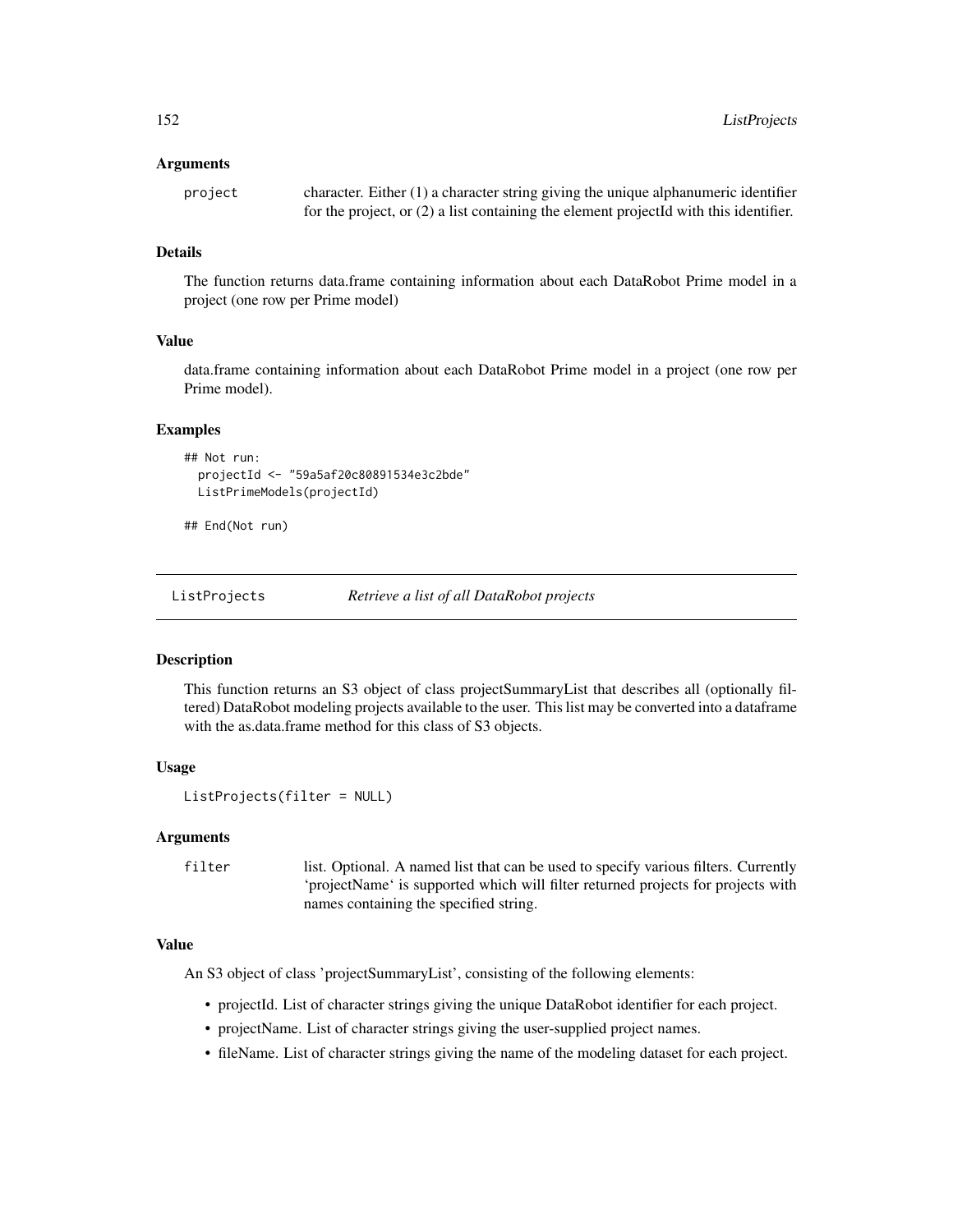## ListProjects 153

- stage. List of character strings specifying each project's Autopilot stage (e.g., 'aim' is necessary to set target). Use ProjectStage to get a list of options.
- autopilotMode. List of integers specifying the Autopilot mode ( $0 =$  fully automatic,  $1 =$  semiautomatic,  $2 =$  manual).
- created. List of character strings giving the project creation time and date.
- target. List of character strings giving the name of the target variable for each project.
- metric. List of character strings identifying the fitting metric optimized for each project.
- partition. Dataframe with one row for each project and 12 columns specifying partitioning details.
- recommender. Dataframe with one row for each project and 3 columns characterizing recommender projects.
- advancedOptions. Dataframe with one row for each project and 4 columns specifying values for advanced option parameters.
- positiveClass. Character string identifying the positive target class for binary classification projects.
- maxTrainPct. The maximum percentage of the project dataset that can be used without going into the validation data or being too large to submit any blueprint for training a project.
- maxTrainRows. The maximum number of rows that can be trained on without going into the validation data or being too large to submit any blueprint for training.
- scaleoutMaxTrainPct. The maximum percentage of the project dataset that can be used to successfully train a scaleout model without going into the validation data. May exceed maxTrainPct, in which case only scaleout models can be trained up to this point.
- scaleoutMaxTrainRows. The maximum number of rows that can be used to successfully train a scaleout model without going into the validation data. May exceed maxTrainRows, in which case only scaleout models can be trained up to this point.
- holdoutUnlocked. Logical flag indicating whether holdout subset results have been computed.
- targetType. Character string giving the type of modeling project (e.g., regression or binary classification).

#### Examples

```
## Not run:
 ListProjects()
 ListProjects(filter = list("projectName" = "TimeSeries"))
## End(Not run)
```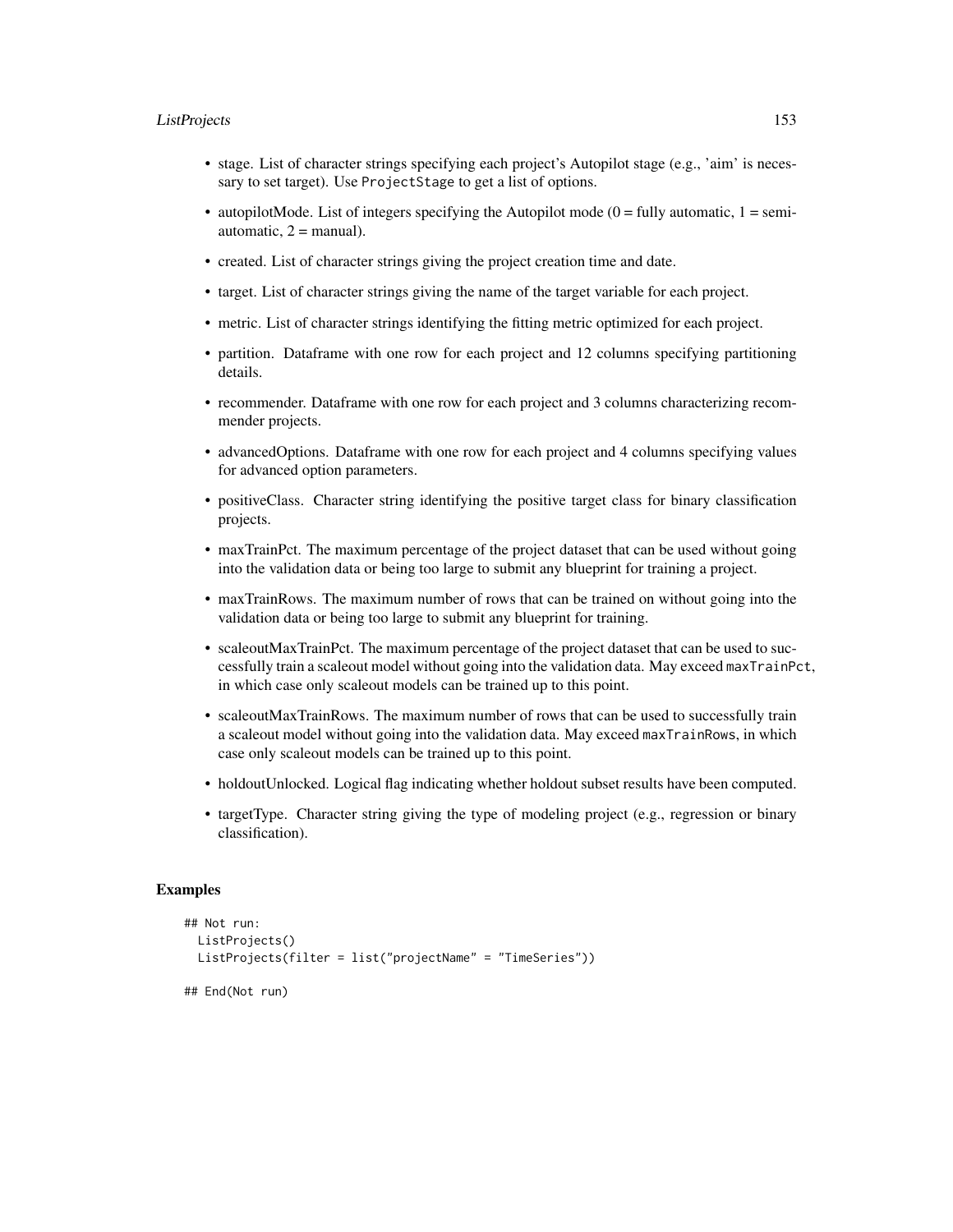ListRatingTableModels *Retrieve information about all DataRobot models with a rating table.*

# Description

Retrieve information about all DataRobot models with a rating table.

# Usage

```
ListRatingTableModels(project)
```
## Arguments

project character. Either (1) a character string giving the unique alphanumeric identifier for the project, or (2) a list containing the element projectId with this identifier.

## Value

data.frame containing information about each model with a rating table in a project (one row per model with a rating table).

## Examples

```
## Not run:
projectId <- "5984b4d7100d2b31c1166529"
ListRatingTableModels(projectId)
```

```
## End(Not run)
```
ListRatingTables *Retrieve information about all rating tables.*

# Description

Retrieve information about all rating tables.

## Usage

```
ListRatingTables(project)
```
## Arguments

| project | character. Either $(1)$ a character string giving the unique alphanumeric identifier    |
|---------|-----------------------------------------------------------------------------------------|
|         | for the project, or $(2)$ a list containing the element projected with this identifier. |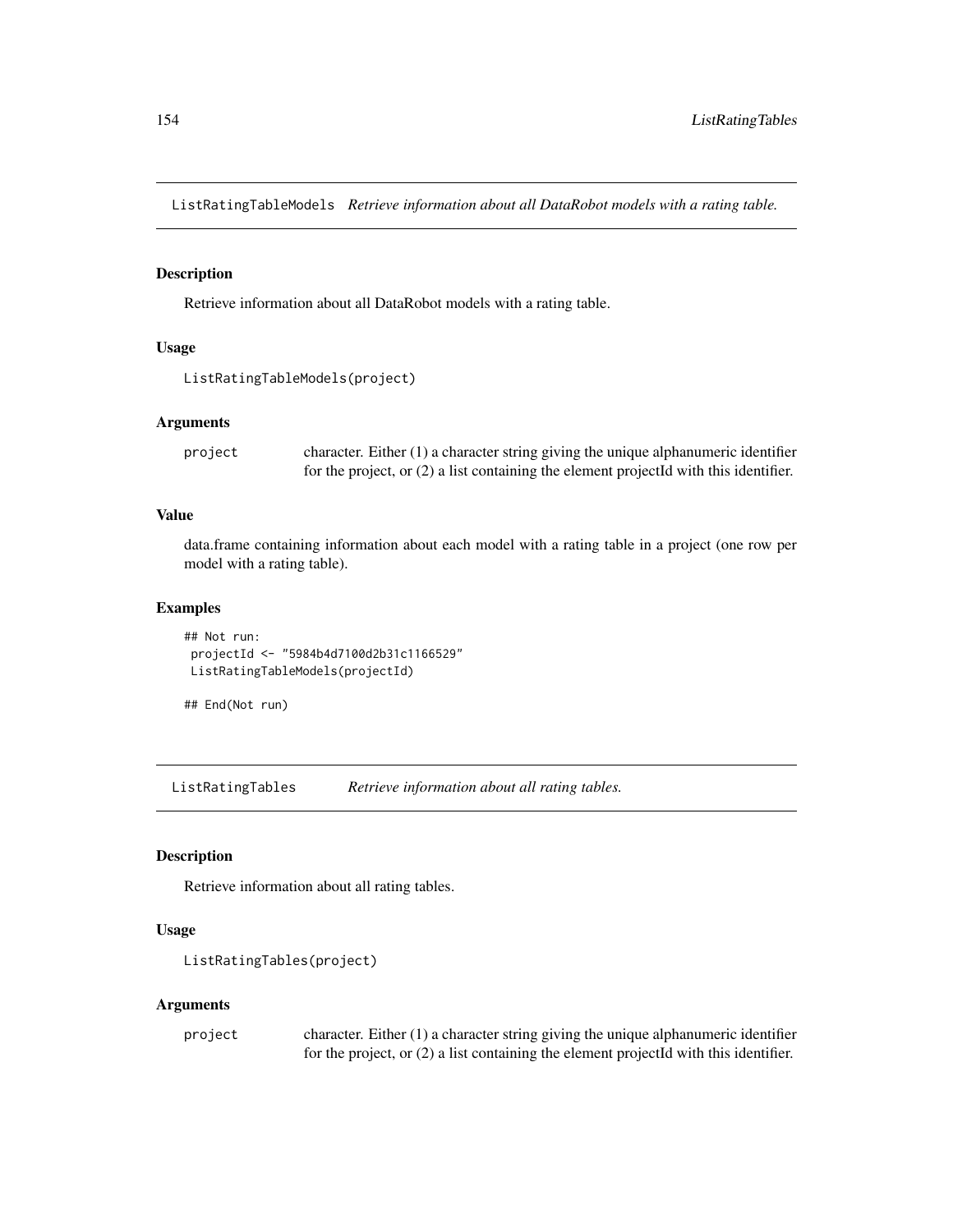# ListRocCurves 155

## Value

data.frame containing information about each rating table in a project (one row per model with a rating table).

#### Examples

```
## Not run:
projectId <- "5984b4d7100d2b31c1166529"
ListRatingTables(projectId)
```

```
## End(Not run)
```
ListRocCurves *Retrieve ROC curve data for a model for all available data partitions (see DataPartition)*

#### Description

Retrieve ROC curve data for a model for all available data partitions (see DataPartition)

#### Usage

```
ListRocCurves(model, fallbackToParentInsights = FALSE)
```
#### Arguments

model dataRobotModel. A DataRobot model object like that returned by GetModel.

fallbackToParentInsights

logical. If TRUE, this will return the lift chart data for the model's parent if the lift chart is not available for the model and the model has a parent model.

#### Value

list of lists where each list is renamed as the data partitions source and returns the following components:

- source. Character: data partitions for which ROC curve data is returned (see DataPartition).
- negativeClassPredictions. Numeric: example predictions for the negative class for each
- rocPoints. data.frame: each row represents pre-calculated metrics (accuracy, f1\_score, false\_negative\_score, true\_negative\_score, true\_positive\_score, false\_positive\_score, true\_negative\_rate, false\_positive\_rate, true\_positive\_rate, matthews\_correlation\_coefficient, positive\_predictive\_value, negative\_predictive\_value, threshold) associated with different thresholds for the ROC curve.
- positiveClassPredictions. Numeric: example predictions for the positive class for each data partition source.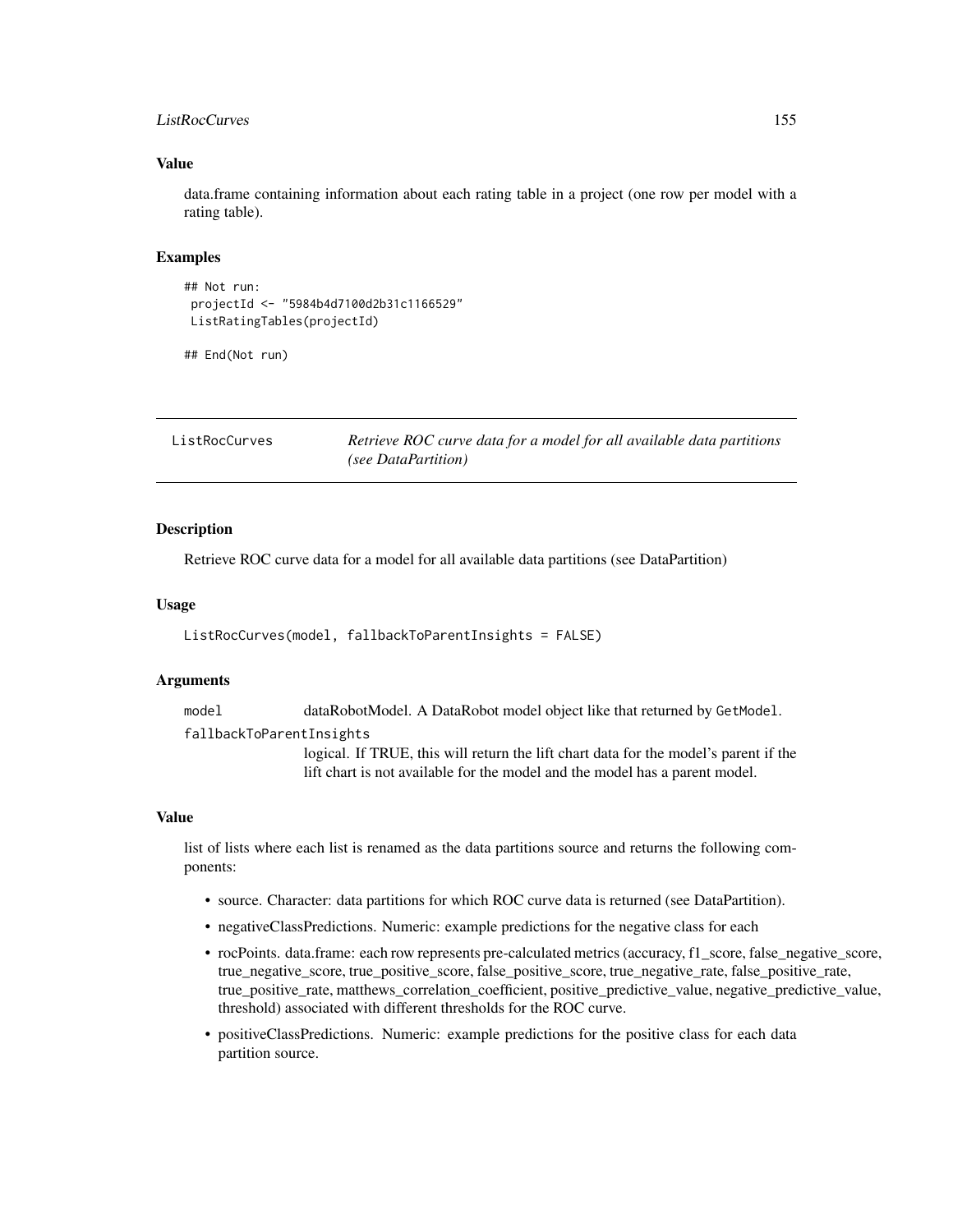# Examples

```
## Not run:
 projectId <- "59a5af20c80891534e3c2bde"
 modelId <- "5996f820af07fc605e81ead4"
 model <- GetModel(projectId, modelId)
 ListRocCurves(model)
```
## End(Not run)

| ListSharingAccess | List information about which users have what kinds of access to a |
|-------------------|-------------------------------------------------------------------|
|                   | shared object.                                                    |

#### Description

Note that currently only data sources and data stores can be shared with this API.

# Usage

```
ListSharingAccess(object, batchSize = NULL)
```
## Arguments

| object    | object. The shared object to inspect access for.    |
|-----------|-----------------------------------------------------|
| batchSize | integer. The number of requests per page to expect. |

## Value

A list specifying information on access:

- username character. The name of the user with access.
- userId character. The ID of the user with access.
- role character. The type of access granted. See SharingRole for options.
- canShare logical. Whether the user can further share access.

# Examples

```
## Not run:
dataStoreId <- "5c1303269300d900016b41a7"
dataStore <- GetDataStore(dataStoreId)
ListSharingAccess(dataStore)
```
## End(Not run)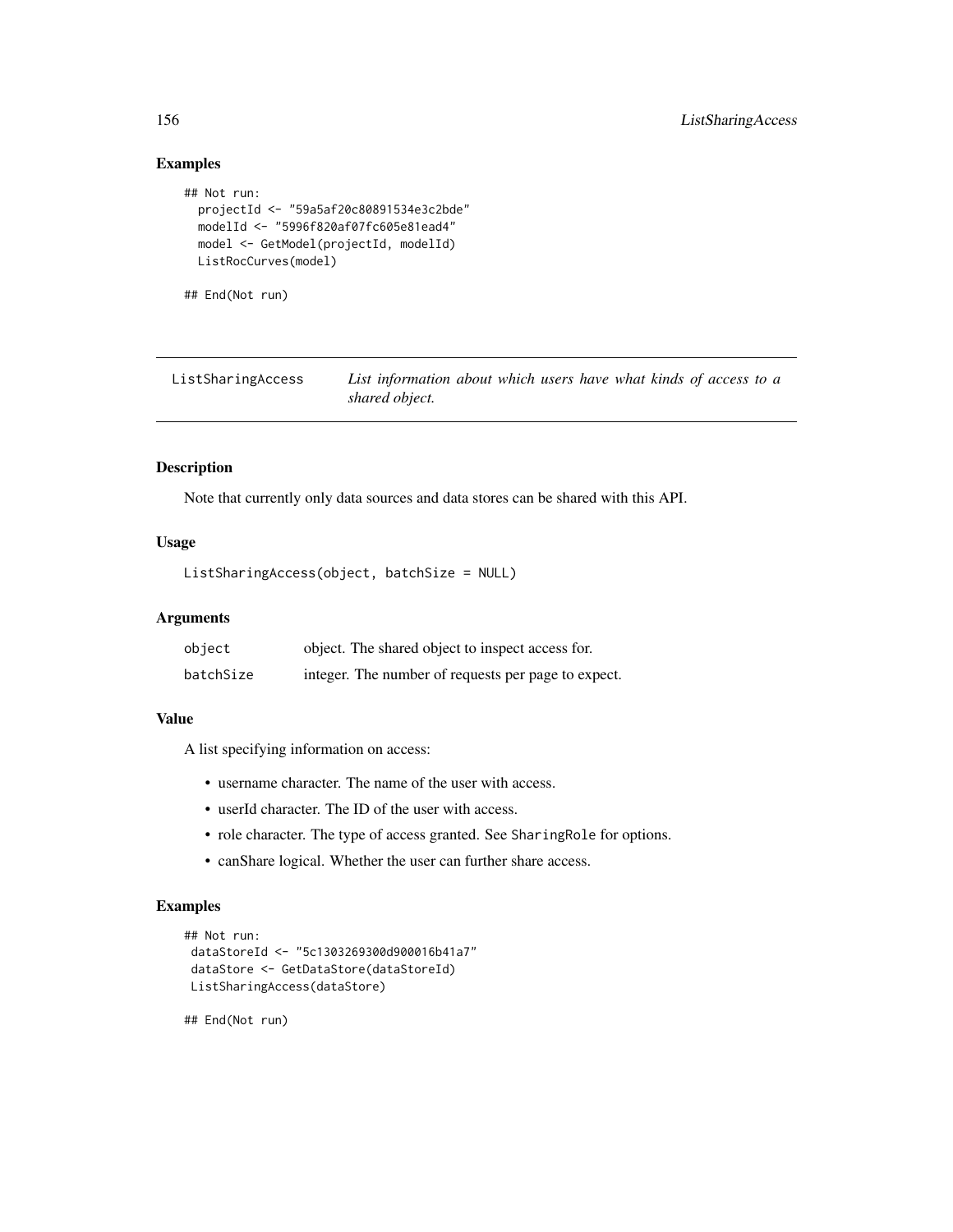ListStarredModels *List all the starred models in a project.*

## Description

Star models and add them to this list using StarModel or ToggleStarForModel. Unstar models and remove them from this list using UnstarModel or ToggleStarForModel

## Usage

ListStarredModels(project, orderBy = NULL)

## Arguments

| project | character. Either (1) a character string giving the unique alphanumeric identifier<br>for the project, or $(2)$ a list containing the element projected with this identifier.                                                                                                                                            |
|---------|--------------------------------------------------------------------------------------------------------------------------------------------------------------------------------------------------------------------------------------------------------------------------------------------------------------------------|
| orderBy | character. Optional. A vector of keys to order the list by. You can order by<br>metric or sample Pct. If the sort attribute is preceded by a hyphen, models<br>will be sorted in descending order, otherwise in ascending order. Multiple sort<br>attributes can be included as a comma-delimited string or in a vector. |

#### Value

An S3 object of class listOfModels, which may be characterized using R's generic summary function or converted to a dataframe with the as.data.frame method.

## Examples

```
## Not run:
  projectId <- "59a5af20c80891534e3c2bde"
  ListStarredModels(projectId)
```
## End(Not run)

ListTrainingPredictions

*Retrieve information about all training prediction datasets in a project.*

# Description

Retrieve information about all training prediction datasets in a project.

## Usage

ListTrainingPredictions(project)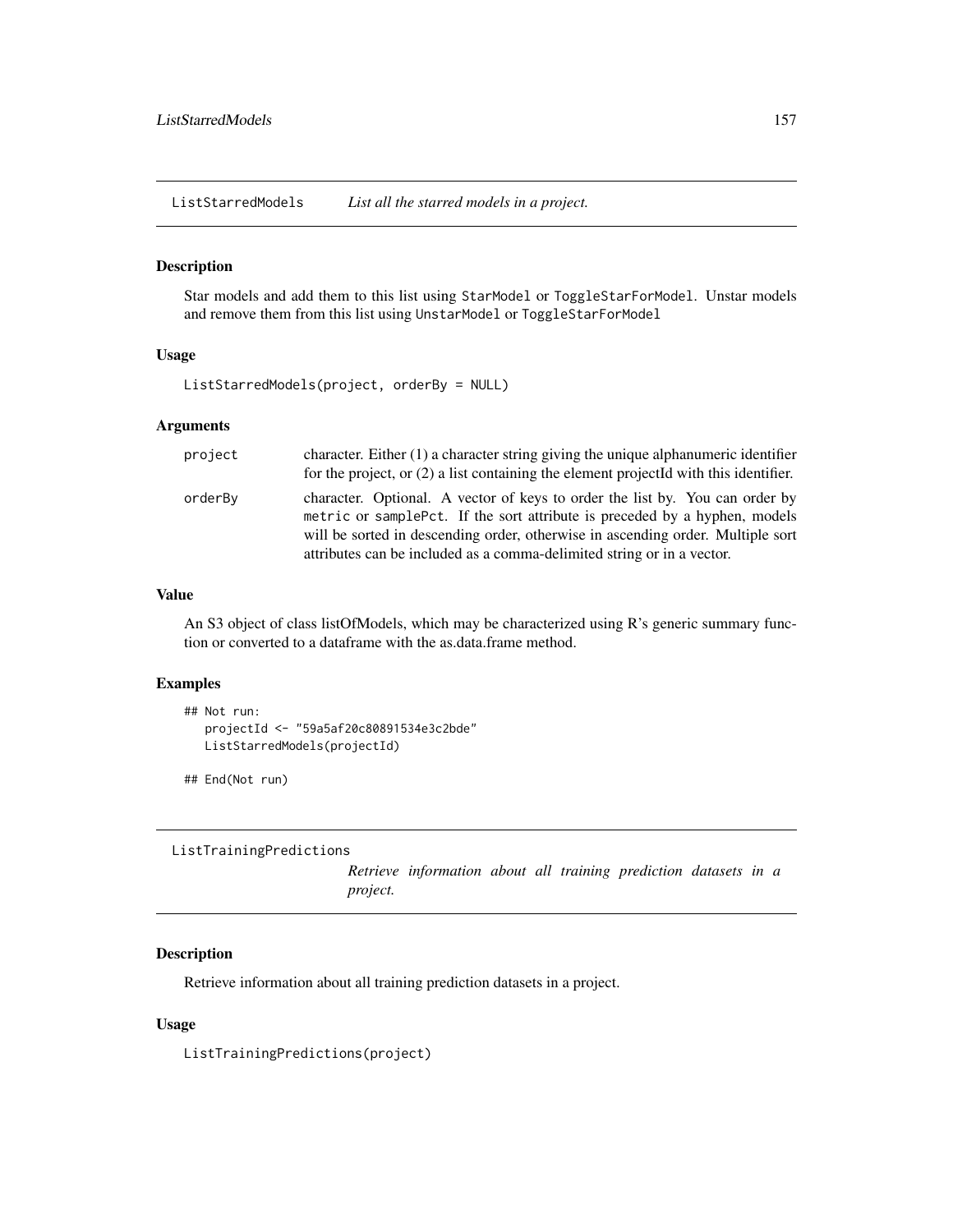## Arguments

project character. Either (1) a character string giving the unique alphanumeric identifier for the project, or (2) a list containing the element projectId with this identifier.

## Value

data.frame containing information about each training prediction.

# Examples

```
## Not run:
projectId <- "5984b4d7100d2b31c1166529"
ListTrainingPredictions(projectId)
```
## End(Not run)

ListTransferableModels

*Retrieve information about all imported models This function returns a data.frame that describes all imported models*

#### Description

Retrieve information about all imported models This function returns a data.frame that describes all imported models

#### Usage

```
ListTransferableModels(limit = NULL, offset = NULL)
```
#### Arguments

| limit  | integer. The number of records to return. The server will use a (possibly finite)<br>default if not specified. |
|--------|----------------------------------------------------------------------------------------------------------------|
| offset | integer. The number of records to skip.                                                                        |

#### Value

A data.frame describing uploaded transferable model with the following components:

- note. Character string Manually added node about this imported model.
- datasetName. Character string Filename of the dataset used to create the project the model belonged to.
- modelName. Character string Model type describing the model generated by DataRobot.
- displayName. Character string Manually specified human-readable name of the imported model.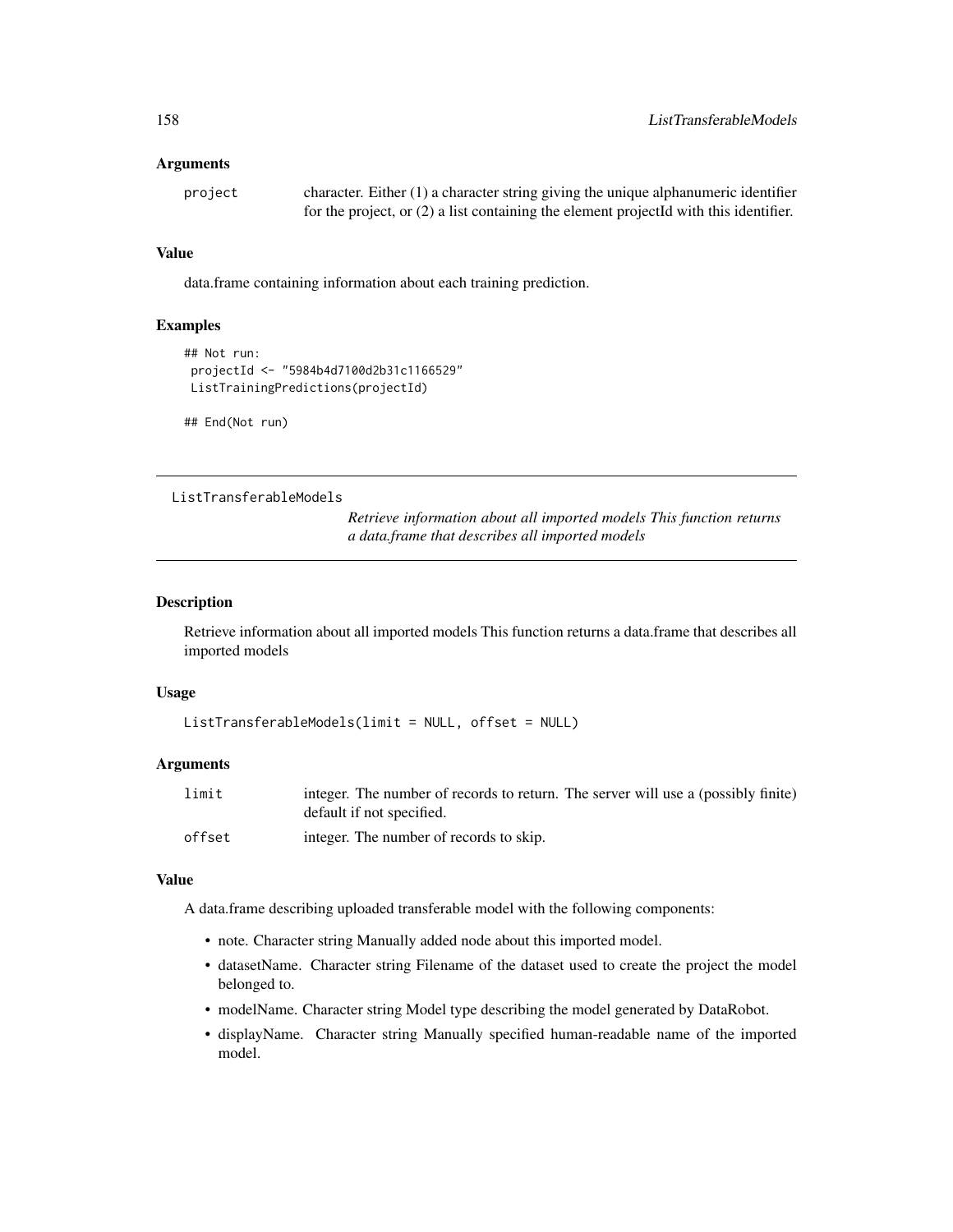- target. Character string The target of the project the model belonged to prior to export.
- projectName. Character string Name of the project the model belonged to prior to export.
- importedByUsername. Character string Username of the user who imported the model.
- importedAt. Character string The time the model was imported.
- version. Numeric Project version of the project the model belonged to.
- projectId. Character id of the project the model belonged to prior to export.
- featurelistName. Character string Name of the featurelist used to train the model.
- createdByUsername. Character string Username of the user who created the model prior to export.
- importedById. Character string id of the user who imported the model.
- id. Character string id of the import.
- createdById. Character string id of the user who created the model prior to export.
- modelId. Character string original id of the model prior to export.
- originUrl. Character string URL.

# **Examples**

```
## Not run:
 ListTransferableModels()
```
## End(Not run)

```
ListTransferrableModels
```
*Retrieve information about all imported models This function returns a data.frame that describes all imported models*

## Description

Retrieve information about all imported models This function returns a data.frame that describes all imported models

#### Usage

```
ListTransferrableModels(limit = NULL, offset = NULL)
```
# **Arguments**

| limit  | integer. The number of records to return. The server will use a (possibly finite)<br>default if not specified. |
|--------|----------------------------------------------------------------------------------------------------------------|
| offset | integer. The number of records to skip.                                                                        |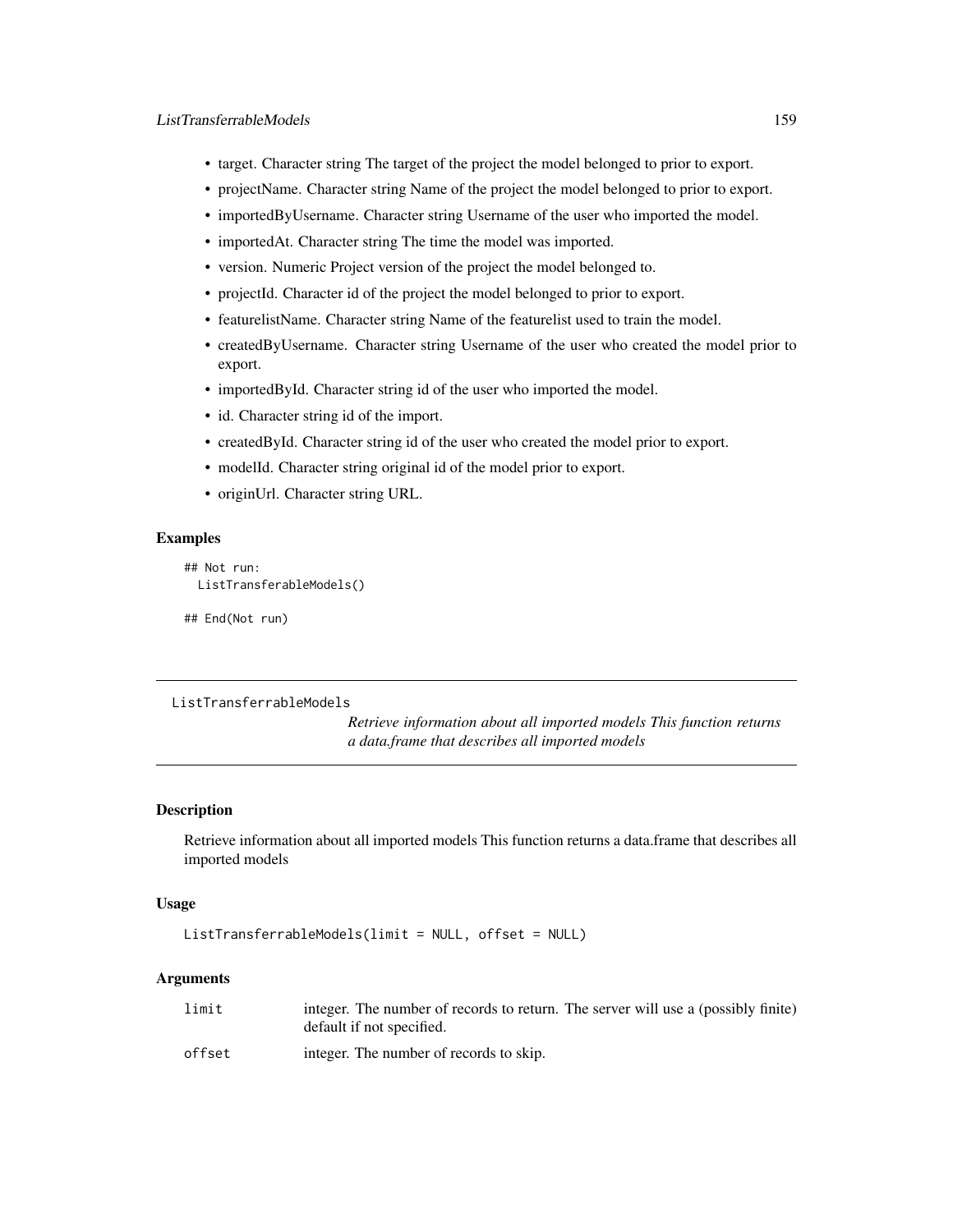# Value

A data.frame describing uploaded transferrable model with the following components:

- note. Character string Manually added node about this imported model.
- datasetName. Character string Filename of the dataset used to create the project the model belonged to.
- modelName. Character string Model type describing the model generated by DataRobot.
- displayName. Character string Manually specified human-readable name of the imported model.
- target. Character string The target of the project the model belonged to prior to export.
- projectName. Character string Name of the project the model belonged to prior to export.
- importedByUsername. Character string Username of the user who imported the model.
- importedAt. Character string The time the model was imported.
- version. Numeric Project version of the project the model belonged to.
- projectId. Character id of the project the model belonged to prior to export.
- featurelistName. Character string Name of the featurelist used to train the model.
- createdByUsername. Character string Username of the user who created the model prior to export.
- importedById. Character string id of the user who imported the model.
- id. Character string id of the import.
- createdById. Character string id of the user who created the model prior to export.
- modelId. Character string original id of the model prior to export.
- originUrl. Character string URL.

## Examples

```
## Not run:
 ListTransferrableModels()
```
## End(Not run)

MakeDataRobotRequest *Make a HTTP request*

#### Description

Make a HTTP request

## Usage

```
MakeDataRobotRequest(requestMethod, routeString, addUrl = TRUE,
  returnRawResponse = TRUE, as = "json", simplifyDataFrame = TRUE,
 body = NULL, query = NULL, timeout = DefaultHTTPTimeout,
  encode = NULL, followLocation = TRUE, filename = NULL)
```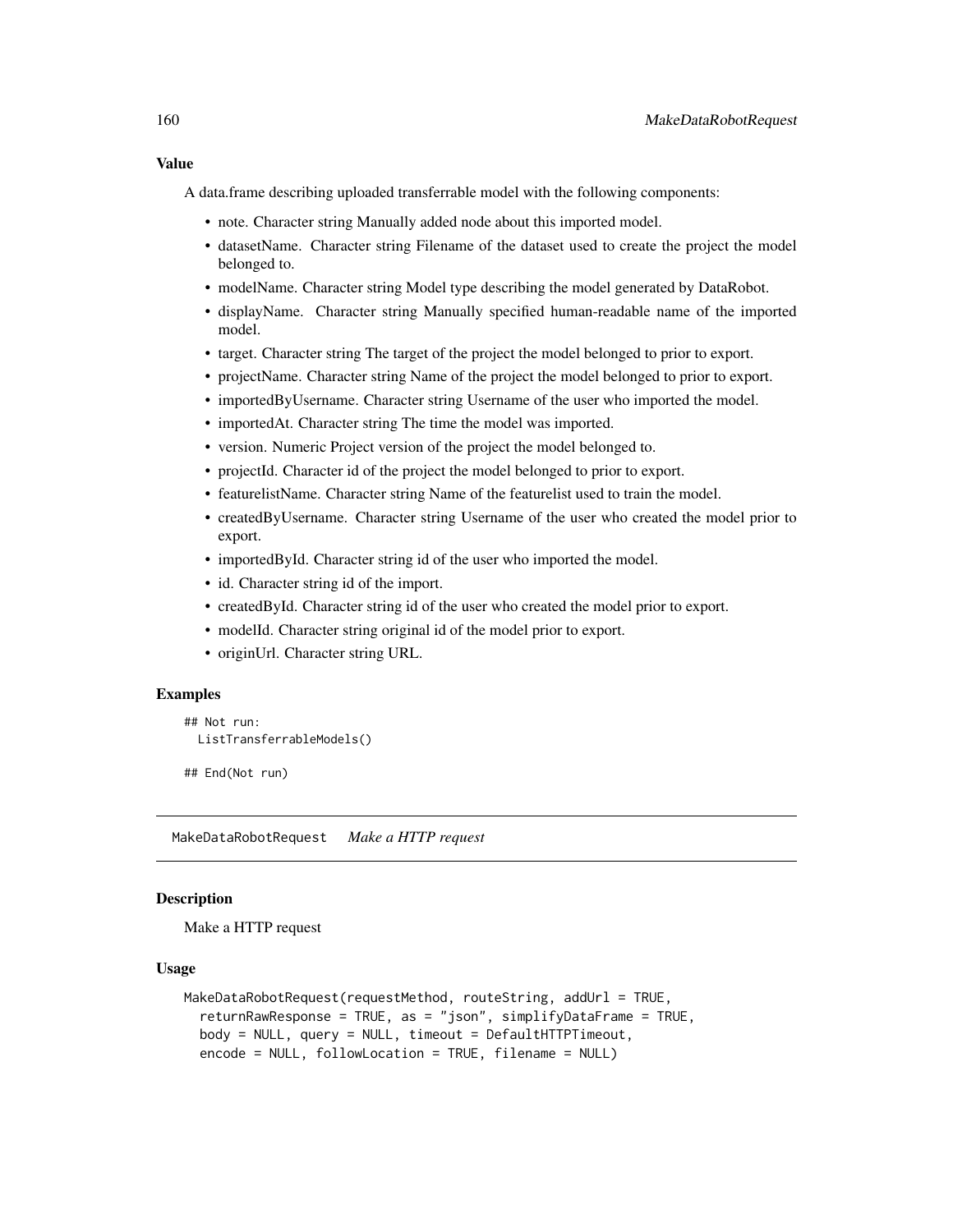# PauseQueue 161

# Arguments

| requestMethod     | function. A function from httr (e.g., 'httr::GET', 'httr::POST') to use.                                                                                    |  |
|-------------------|-------------------------------------------------------------------------------------------------------------------------------------------------------------|--|
| routeString       | character. The path to make the request on.                                                                                                                 |  |
| addUrl            | logical. Should the endpoint be prepended to the routeString? (Default TRUE).                                                                               |  |
| returnRawResponse |                                                                                                                                                             |  |
|                   | logical. Whether to return the raw httr response object (as opposed to postpro-<br>cessing and returning the content of that object, which is the default.) |  |
| as                | character. What should the resulting data be interpreted as? (default "json").<br>Use "file" to download as a file (see filename).                          |  |
| simplifyDataFrame |                                                                                                                                                             |  |
|                   | logical. Whether to invoke jsonlite::simplifyDataFrame.                                                                                                     |  |
| body              | list. The body of the request for POST.                                                                                                                     |  |
| query             | list. The query parameters for GET.                                                                                                                         |  |
| timeout           | numeric. How many seconds before the request times out?                                                                                                     |  |
| encode            | character. What should the body be encoded as for the JSON request?                                                                                         |  |
|                   | followLocation logical. Should HTTR follow the location if provided? (Default TRUE).                                                                        |  |
| filename          | character. The path of the file to download to, if it is a download request.                                                                                |  |

PauseQueue *Pause the DataRobot modeling queue*

# Description

This function pauses the DataRobot modeling queue for a specified project

# Usage

```
PauseQueue(project)
```
## Arguments

project character. Either (1) a character string giving the unique alphanumeric identifier for the project, or (2) a list containing the element projectId with this identifier.

# Examples

```
## Not run:
 projectId <- "59a5af20c80891534e3c2bde"
 PauseQueue(projectId)
```
## End(Not run)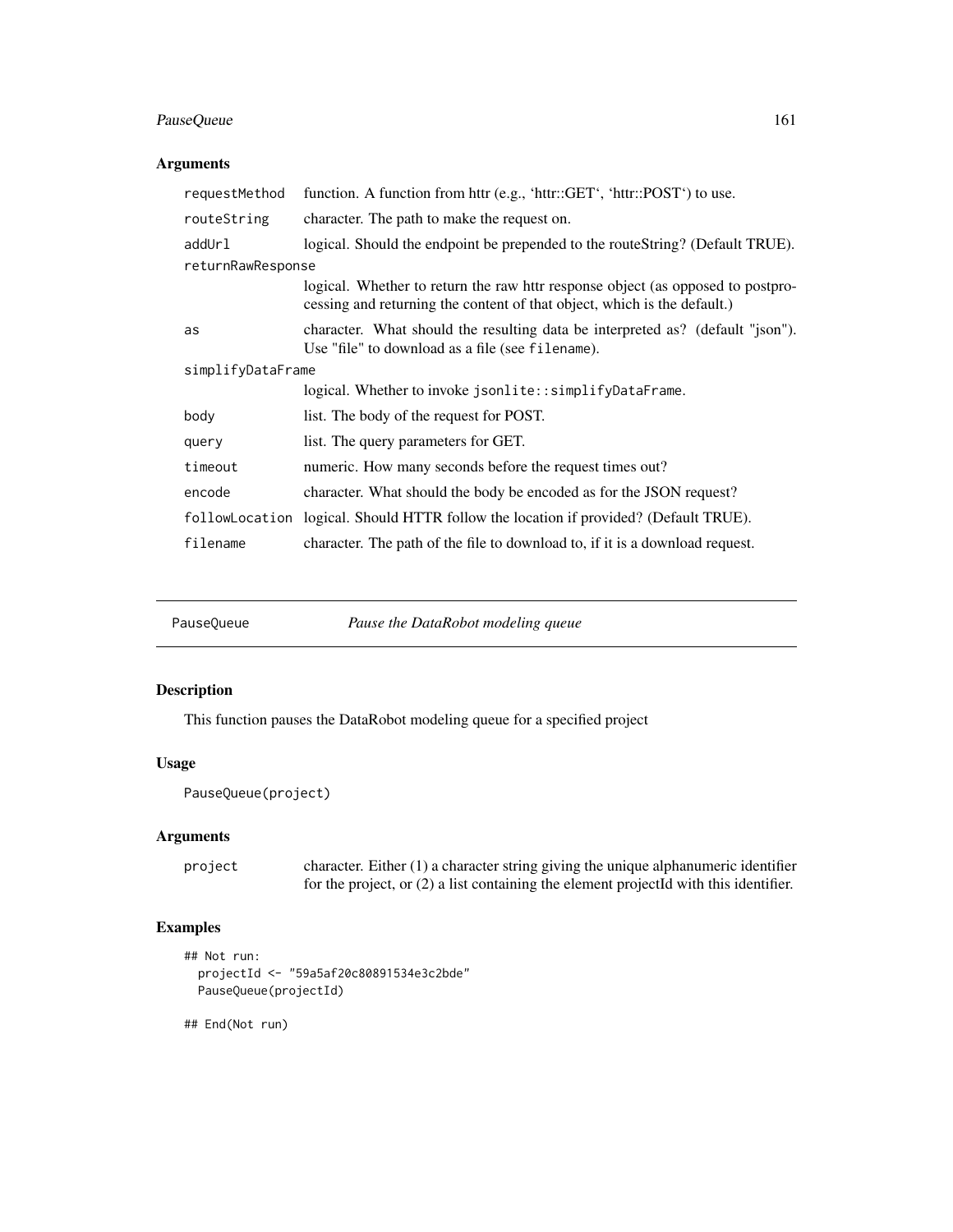PeriodicityMaxTimeStep

*Periodicity max time step*

# Description

Periodicity max time step

## Usage

PeriodicityMaxTimeStep

#### Format

An object of class numeric of length 1.

PeriodicityTimeUnits *Periodicity time units*

# Description

Same as time units, but kept for backwards compatibility.

#### Usage

PeriodicityTimeUnits

#### Format

An object of class list of length 8.

plot.listOfModels *Plot method for DataRobot S3 objects of class listOfModels*

# Description

Method for R's generic plot function for DataRobot S3 objects of class listOfModels. This function generates a horizontal barplot as described under Details.

## Usage

```
## S3 method for class 'listOfModels'
plot(x, y, metric = NULL, pot = NULL,selectRecords = NULL, orderDecreasing = NULL, textSize = 0.8,
  textColor = "black", borderColor = "blue", xpos = NULL, ...)
```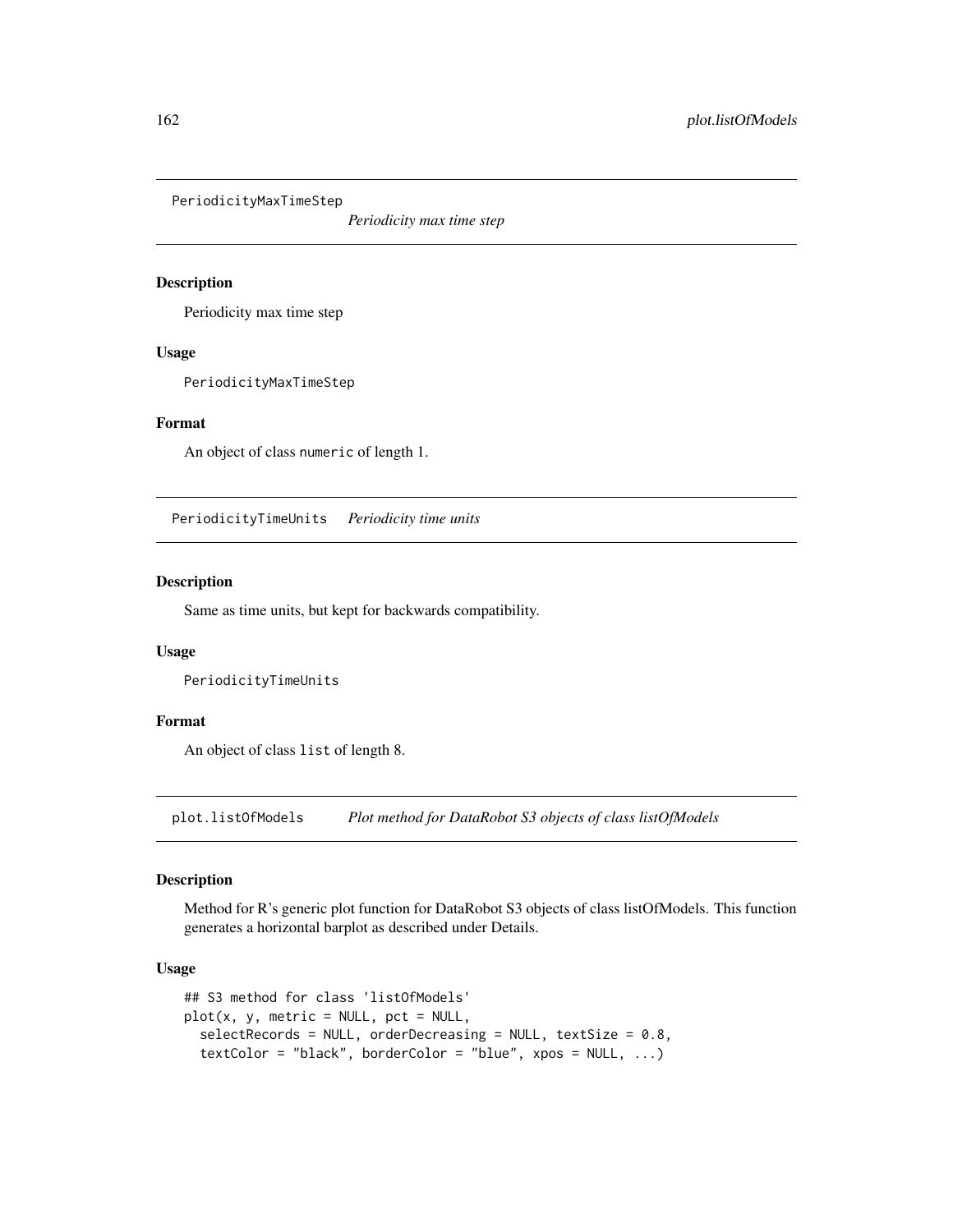## Arguments

| х               | S3 object of class listOfModels to be plotted.                                                                                                                                                                                                                                                                                                                                                   |
|-----------------|--------------------------------------------------------------------------------------------------------------------------------------------------------------------------------------------------------------------------------------------------------------------------------------------------------------------------------------------------------------------------------------------------|
| У               | Not used; included for conformance with plot() generic function parameter re-<br>quirements.                                                                                                                                                                                                                                                                                                     |
| metric          | character. Optional. Defines the metric to be used in constructing the barplot.<br>If NULL (the default), the validation set value for the project fitting metric is<br>used; otherwise, this value must name one of the elements of the metrics list<br>associated with each model in x.                                                                                                        |
| pct             | integer. Optional. Specifies a samplePct value used in selecting models to in-<br>clude in the barplot summary. If NULL (the default), all project models are<br>included. Note, however, that this list of models is intersected with the list of<br>models defined by the selectRecords parameter, so that only those models iden-<br>tified by both selectRecords and pct appear in the plot. |
| selectRecords   | integer. Optional. A vector that specifies the individual elements of the list x<br>to be included in the barplot summary. If NULL (the default), all models are<br>included. Note, however, that this list of models is intersected with the list of<br>models defined by the pct parameter, so that only those models identified by<br>both selectRecords and pct appear in the plot.          |
| orderDecreasing |                                                                                                                                                                                                                                                                                                                                                                                                  |
|                 | logical. Optional. If TRUE, the barplot is built from the bottom up in decreasing<br>order of the metric values; if FALSE, the barplot is built in increasing order of<br>metric values. The default is NULL, which causes the plot to be generated in<br>the order in which the models appear in the list x.                                                                                    |
| textSize        | numeric. Optional. Multiplicative scaling factor for the model name labels on<br>the barplot.                                                                                                                                                                                                                                                                                                    |
| textColor       | character. Optional. If character, this parameter specifies the text color used in<br>labelling all models in the barplot; if a character vector, it specifies one color for<br>each model in the plot.                                                                                                                                                                                          |
| borderColor     | character. Optional. Specifies the border color for all bars in the barplot, sur-<br>rounding a transparent background.                                                                                                                                                                                                                                                                          |
| xpos            | numeric. Optional. Defines the horizontal position of the center of all text labels<br>on the plot. The default is NULL, which causes all text to be centered in the<br>plot; if xpos is a single number, all text labels are centered at this position; if<br>xpos is a vector, it specifies one center position for each model in the plot.                                                    |
| $\cdots$        | list. Optional. Additional named parameters to be passed to R's barplot function<br>used in generating the plot                                                                                                                                                                                                                                                                                  |

# Details

This function generates a horizontal barplot with one bar for each model characterized in the 'listOf-Models' object x. The length of each bar is specified by the value of metric; if this parameter is specified as NULL (the default), the project fitting metric is used, as determined by the projectMetric value from the first element of x. Text is added to each bar in the plot, centered at the position specified by the xpos parameter, based on the value of the modelType element of each model in the list x. The size and color of these text labels may be controlled with the textSize and textColor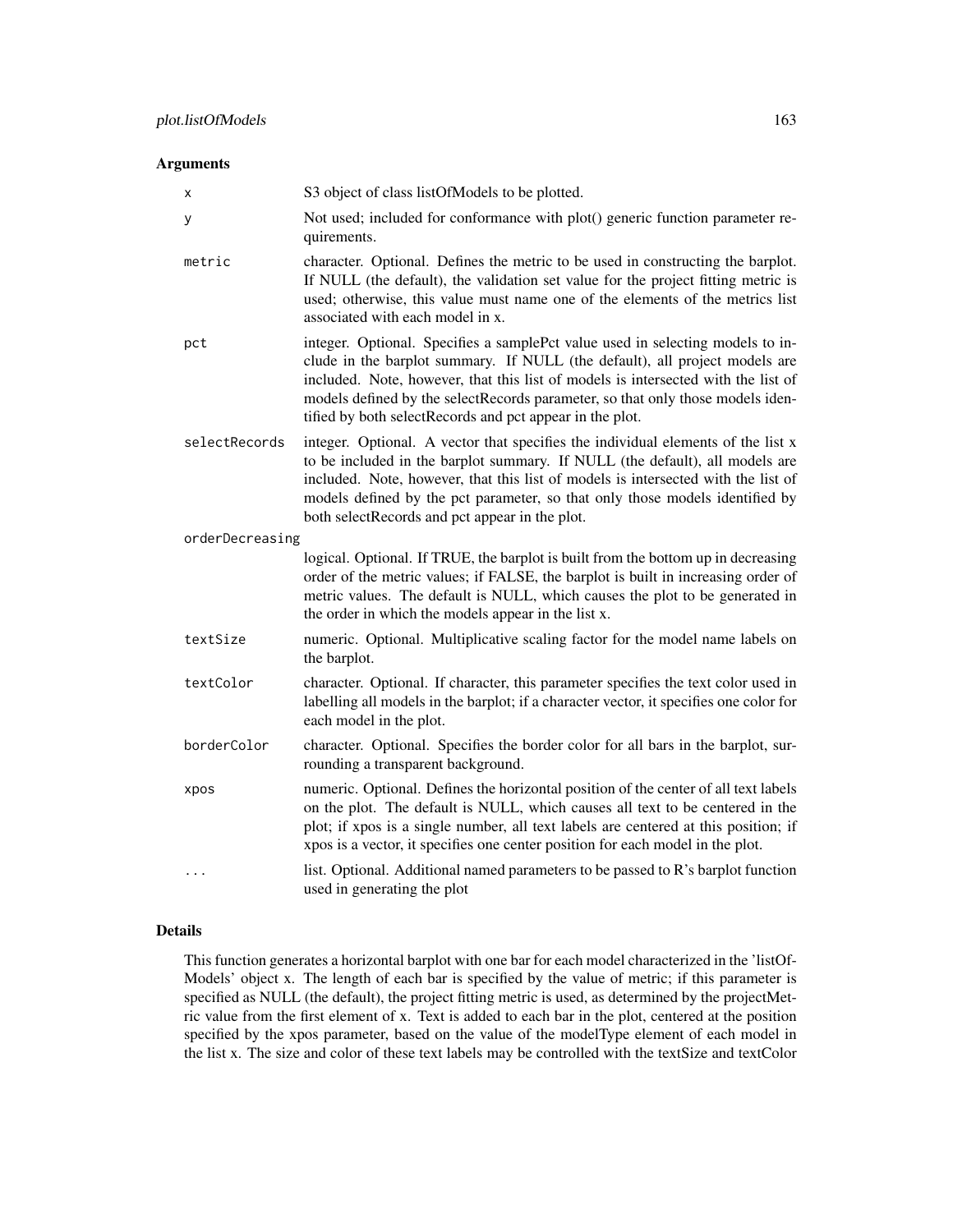#### 164 Predict Predict Predict Predict Predict Predict Predict Predict Predict Predict Predict Predict Predict Predict Predict Predict Predict Predict Predict Predict Predict Predict Predict Predict Predict Predict Predict Pr

parameters. The order in which these models appear on the plot is controlled by the choice of metric and the value of the orderDecreasing parameter, and subsets of the models appearing in the list x may be selected via the pct and selectRecords parameters.

# Value

None. This function is called for its side-effect of generating a plot.

# Examples

```
## Not run:
 projectId <- "59a5af20c80891534e3c2bde"
 plot(ListModels(projectId))
```
## End(Not run)

PostgreSQLdrivers *PostgreSQL drivers*

# Description

This is a list that contains the valid values for PostgreSQL drivers.

## Usage

PostgreSQLdrivers

## Format

An object of class list of length 2.

Predict *Retrieve model predictions*

## Description

This function can be used to predict with a particular model.

## Usage

```
Predict(model, predictionDataset, classPrefix = "class_",
 maxWait = 600, forecastPoint = NULL, predictionsStartDate = NULL,
 predictionsEndDate = NULL, type = "response",
  includePredictionIntervals = FALSE, predictionIntervalsSize = 80)
```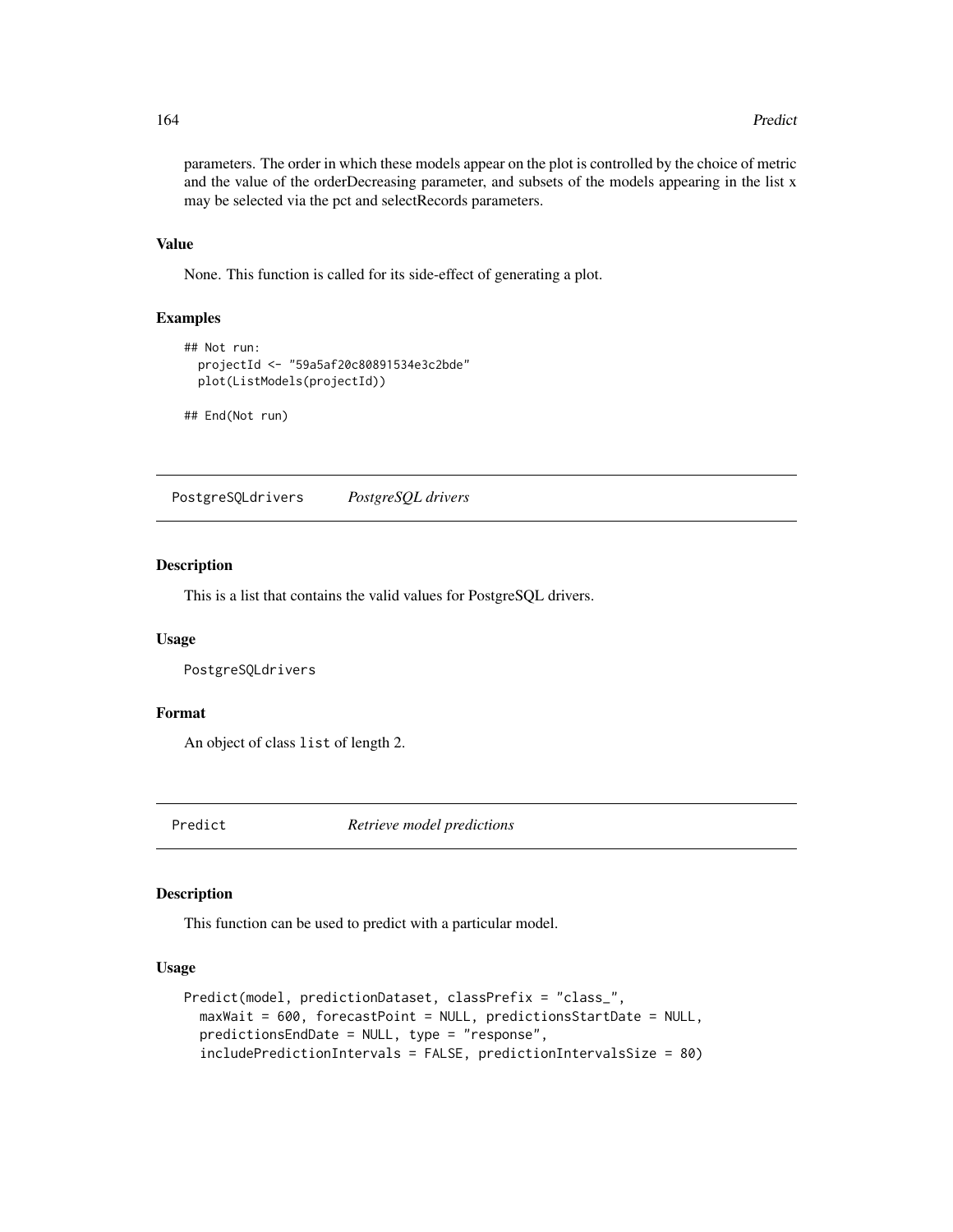#### Predict 265 and 200 and 200 and 200 and 200 and 200 and 200 and 200 and 200 and 200 and 200 and 200 and 200 and 200 and 200 and 200 and 200 and 200 and 200 and 200 and 200 and 200 and 200 and 200 and 200 and 200 and 200 an

# Arguments

| model                      | An S3 object of class dataRobotModel like that returned by the function Get-<br>Model, or each element of the list returned by the function ListModels.                                                                      |  |
|----------------------------|------------------------------------------------------------------------------------------------------------------------------------------------------------------------------------------------------------------------------|--|
| predictionDataset          |                                                                                                                                                                                                                              |  |
|                            | object. Either a dataframe of data to predict on or a DataRobot prediction dataset<br>object of class dataRobotPredictionDataset.                                                                                            |  |
| classPrefix                | character. For multiclass projects returning prediction probabilities, this prefix<br>is prepended to each class in the header of the dataframe. Defaults to "class_".                                                       |  |
| maxWait                    | integer. The maximum time (in seconds) to wait for the prediction job to com-<br>plete.                                                                                                                                      |  |
| forecastPoint              | character. Optional. The point relative to which predictions will be gener-<br>ated, based on the forecast window of the project. Only specified in time series<br>projects.                                                 |  |
| predictionsStartDate       |                                                                                                                                                                                                                              |  |
|                            | datetime. Optional. Only specified in time series projects. The start date for bulk<br>predictions. This parameter should be provided in conjunction predictionsEndDate.<br>Can't be provided with forecastPoint parameter.  |  |
| predictionsEndDate         |                                                                                                                                                                                                                              |  |
|                            | datetime. Optional. Only specified in time series projects. The end date for bulk<br>predictions. This parameter should be provided in conjunction predictions StartDate.<br>Can't be provided with forecastPoint parameter. |  |
| type                       | character. String specifying the type of response for binary classifiers; see De-<br>tails.                                                                                                                                  |  |
| includePredictionIntervals |                                                                                                                                                                                                                              |  |
|                            | logical. Should prediction intervals bounds should be part of predictions? Only<br>available for time series projects. Default FALSE. See "Details" for more info.                                                           |  |
| predictionIntervalsSize    |                                                                                                                                                                                                                              |  |
|                            | numeric. Size of the prediction intervals, in percent. Default 80 (indicating<br>80%). Only available for time series projects. See "Details" for more info.                                                                 |  |
|                            |                                                                                                                                                                                                                              |  |

# Details

The contents of the return vector depends on the modeling task - binary classification, multiclass classification, or regression; whether or not the underlying data is time series, multiseries, crossseries, or not time series; and the value of the /codetype parameter. For non-time-series regression tasks, the type parameter is ignored and a vector of numerical predictions of the response variable is returned.

This function will error if the requested job has errored, or if it does not complete within maxWait seconds.

See RequestPredictions and GetPredictions for more details.

## Value

Vector of predictions, depending on the modeling task ("Binary", "Multiclass", or "Regression") and the value of the type parameter; see Details.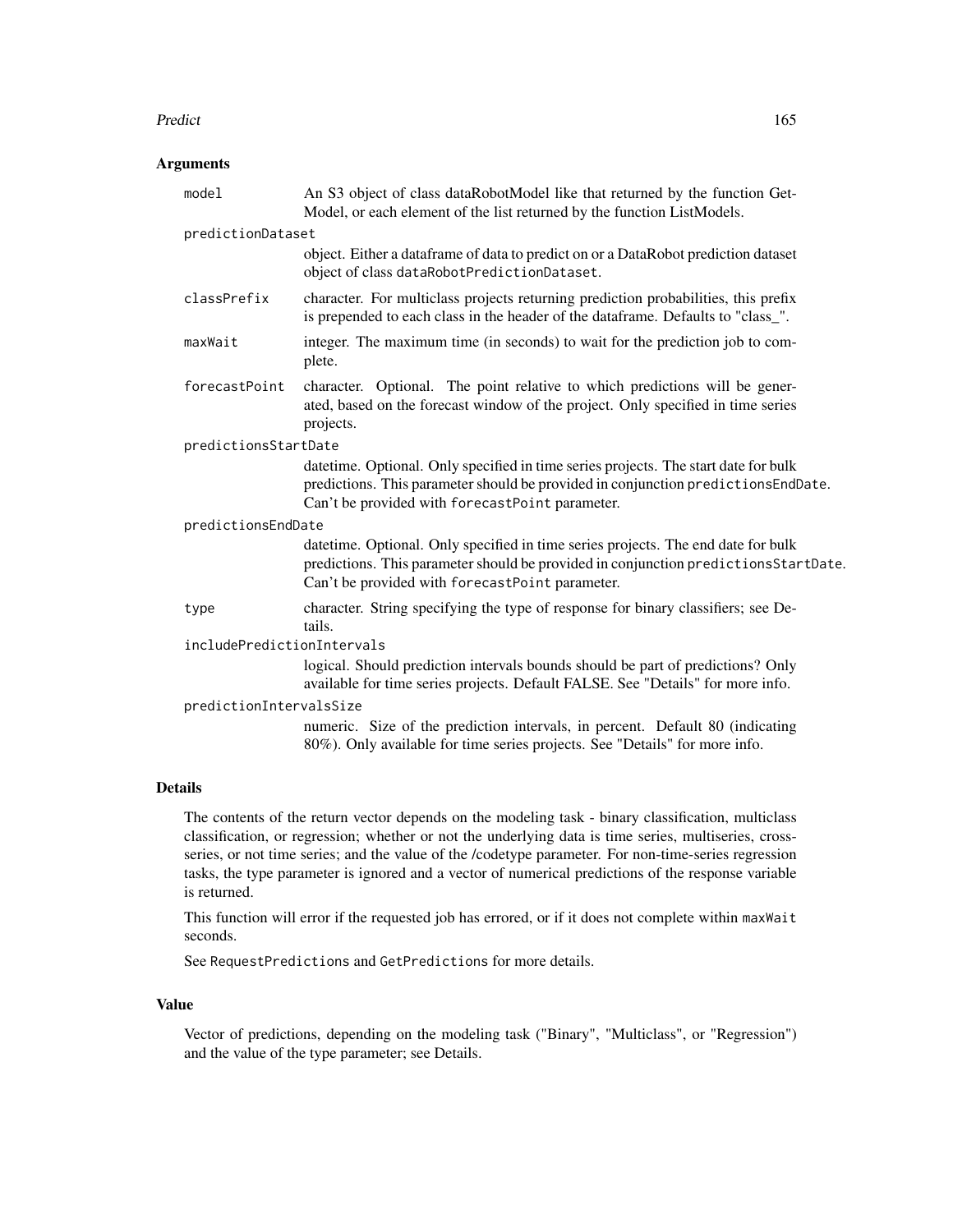# Examples

```
## Not run:
  trainIndex \leq sample(nrow(iris) \neq 0.7)
  trainIris <- iris[trainIndex, ]
  testIris <- iris[-trainIndex, ]
  project <- StartProject(trainIris, "iris", target = "Petal_Width", wait = TRUE)
  model <- GetRecommendedModel(project)
  predictions <- Predict(model, testIris)
  # Or, if prediction intervals are desired (datetime only)
  model <- GetRecommendedModel(datetimeProject)
  predictions <- Predict(datetimeModel,
                          dataset,
                          includePredictionIntervals = TRUE,
                          predictionIntervalsSize = 100,
                          type = "raw")
## End(Not run)
```
predict.dataRobotModel

*Retrieve model predictions using R's default S3* predict *method.*

# Description

Retrieve model predictions using R's default S3 predict method.

## Usage

```
## S3 method for class 'dataRobotModel'
predict(object, ...)
```
## Arguments

| object | dataRobotModel. The object of class dataRobotModel to predict with. |
|--------|---------------------------------------------------------------------|
| .      | list. Additional arguments to pass to Predict                       |

#### See Also

Predict

# Examples

```
## Not run:
  trainIndex \leq sample(nrow(iris) \neq 0.7)
  trainIris <- iris[trainIndex, ]
  testIris <- iris[-trainIndex, ]
  project <- StartProject(trainIris, "iris", target = "Petal_Width", wait = TRUE)
  model <- GetRecommendedModel(project)
```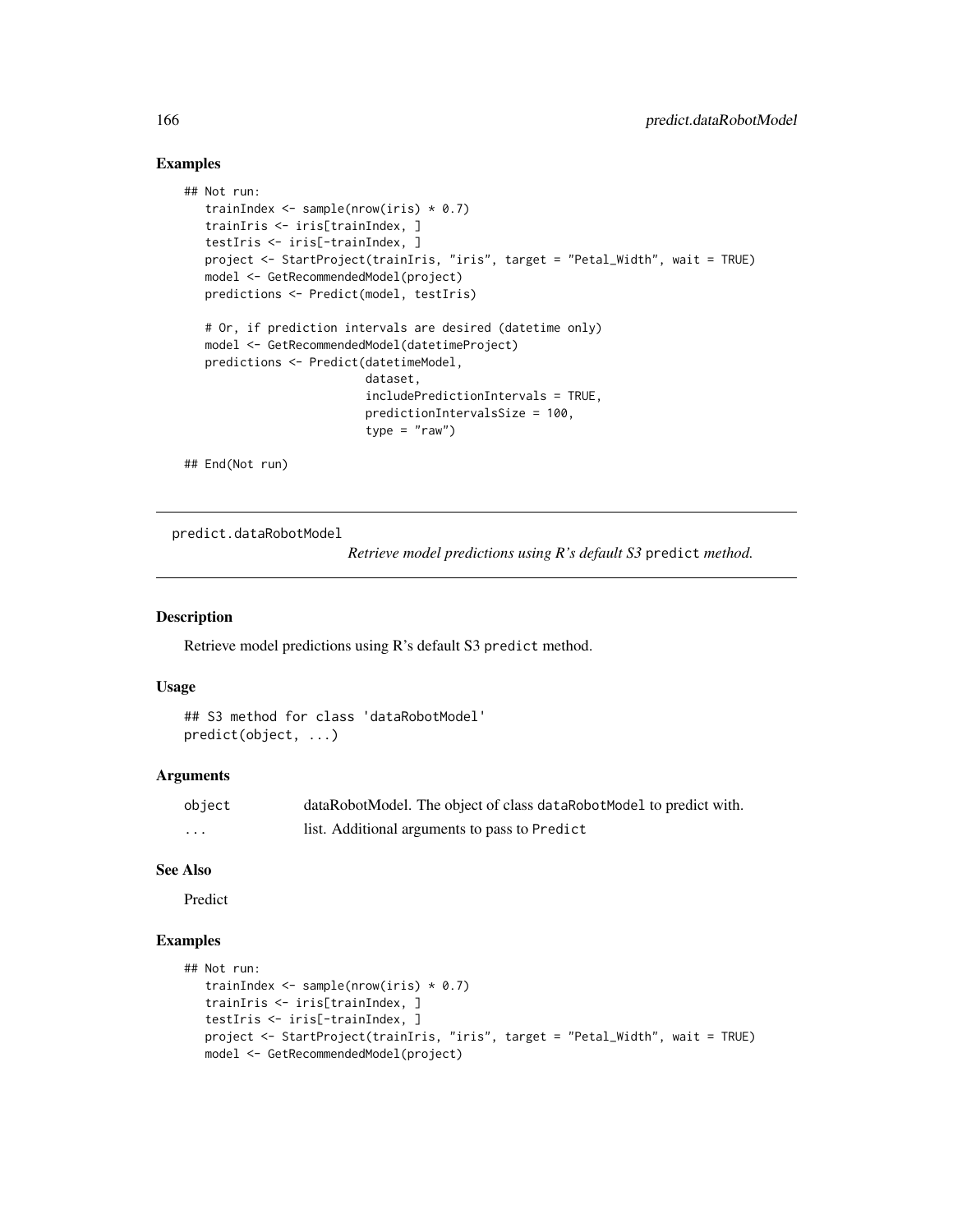```
predictions <- predict(model, testIris)
```
## End(Not run)

## PredictionDatasetFromAsyncUrl

*Retrieve prediction dataset info from the dataset creation URL*

# Description

If dataset creation times out, the error message includes a URL corresponding to the creation task. That URL can be passed to this function (which will return the completed dataset info details when finished) to resume waiting for creation.

# Usage

PredictionDatasetFromAsyncUrl(asyncUrl, maxWait = 600)

# Arguments

| asyncUrl | The temporary status URL                                            |
|----------|---------------------------------------------------------------------|
| maxWait  | The maximum time to wait (in seconds) for creation before aborting. |

PrimeLanguage *Prime Language*

# Description

This is a list that contains the valid values for downloadable code programming languages.

# Usage

PrimeLanguage

# Format

An object of class list of length 2.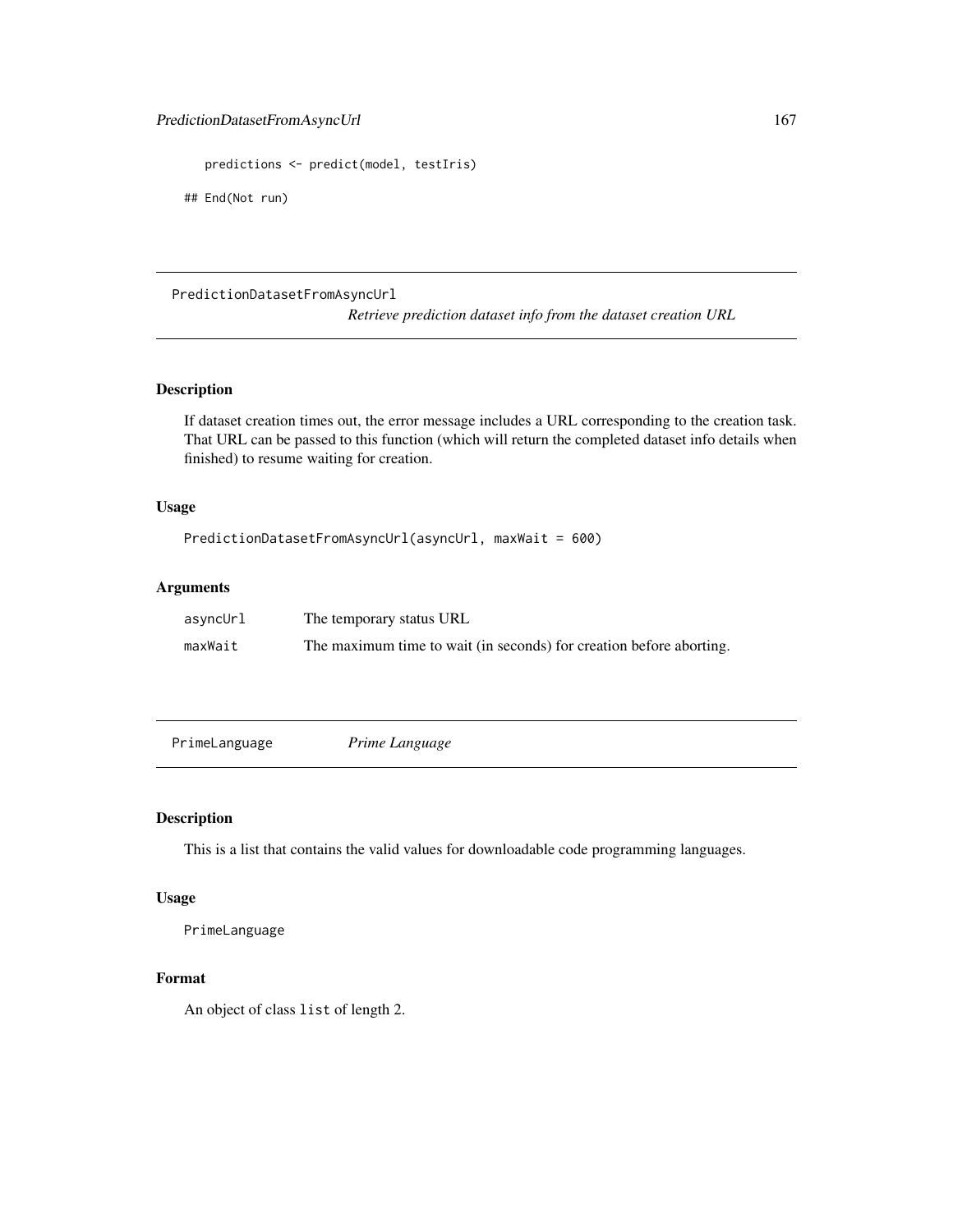ProjectFromAsyncUrl *Retrieve a project from the project-creation URL*

# Description

If project creation times out, the error message includes a URL corresponding to the project creation task. That URL can be passed to this function (which will return the completed project details when finished) to resume waiting for project creation.

# Usage

```
ProjectFromAsyncUrl(asyncUrl, maxWait = 600)
```
# Arguments

| asyncUrl | The temporary status URL                                                    |
|----------|-----------------------------------------------------------------------------|
| maxWait  | The maximum time to wait (in seconds) for project creation before aborting. |

# Description

Project stage

## Usage

ProjectStage

# Format

An object of class list of length 4.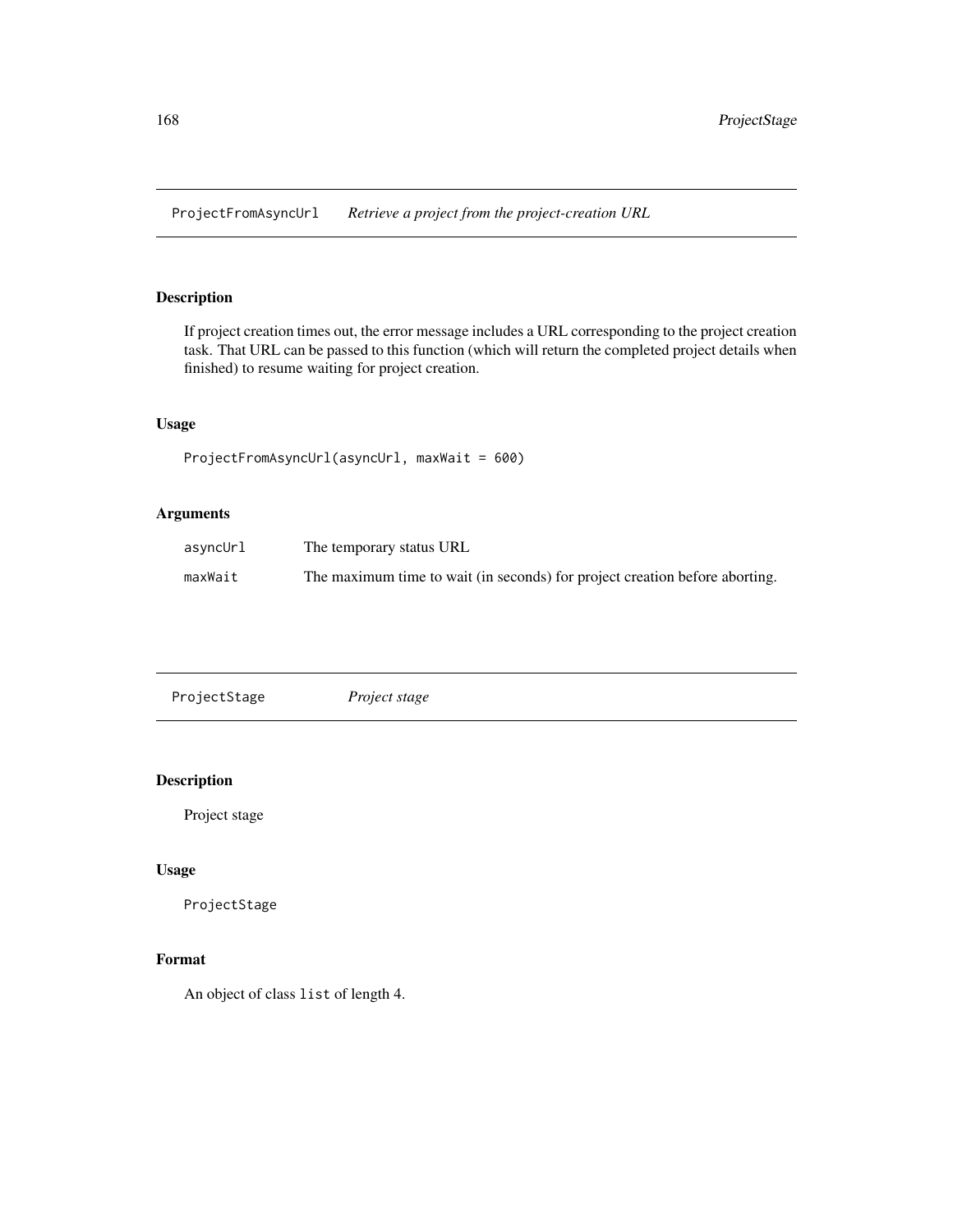# Description

MostAccurate retrieves the most accurate model based on validation or cross-validation results. In most cases, this will be a blender model.

# Usage

RecommendedModelType

# Format

An object of class list of length 3.

# Details

FastAccurate retrieves the most accurate individual model (not blender) that passes set guidelines for prediction speed. If no models meet the prediction speed guideline, this will not retrieve anything.

RecommendedForDeployment retrieves the most accurate individual model. This model will have undergone specific pre-preparations to be deployment ready. See GetModelRecommendation for details.

ReformatMetrics *replace NULL in \$metrics list elements with NA*

## Description

replace NULL in \$metrics list elements with NA

## Usage

```
ReformatMetrics(metricsList)
```
## Arguments

metricsList list. List of metrics to reformat.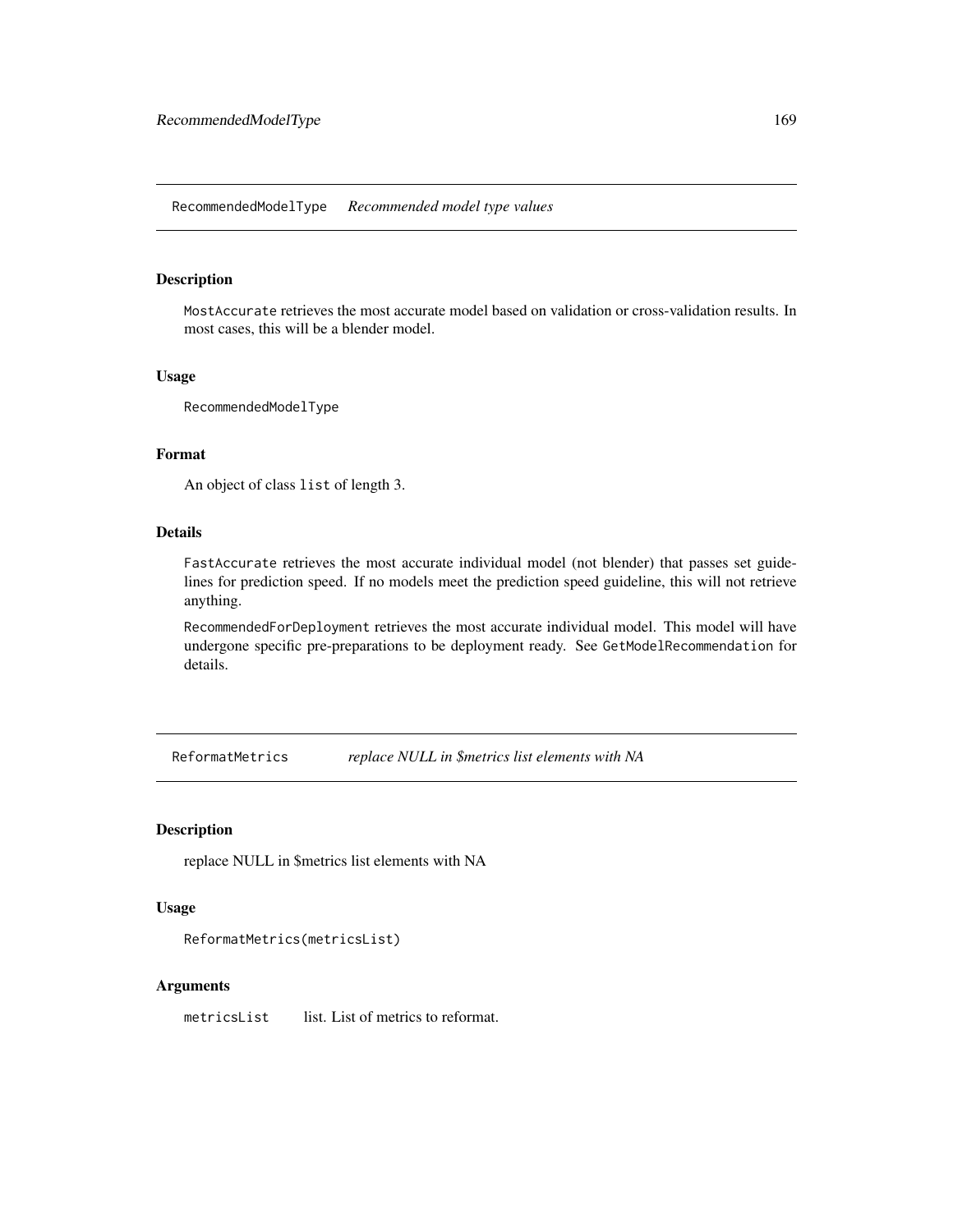RenameRatingTable *Renames a rating table to a different name.*

#### Description

Renames a rating table to a different name.

# Usage

```
RenameRatingTable(project, ratingTableId, ratingTableName)
```
## Arguments

| project         | character. Either $(1)$ a character string giving the unique alphanumeric identifier    |  |
|-----------------|-----------------------------------------------------------------------------------------|--|
|                 | for the project, or $(2)$ a list containing the element projected with this identifier. |  |
| ratingTableId   | character. The ID of the rating table.                                                  |  |
| ratingTableName |                                                                                         |  |
|                 | character. The new name for the rating table.                                           |  |

## Value

An S3 object of class 'dataRobotRatingTable' summarizing all available information about the renamed rating table.

# Examples

```
## Not run:
 projectId <- "5984b4d7100d2b31c1166529"
 ratingTableId <- "5984b4d7100d2b31c1166529"
 RenameRatingTable(projectId, ratingTableId, "Renamed Table")
```
## End(Not run)

RequestApproximation *Request an approximation of a model using DataRobot Prime*

# Description

This function will create several rulesets that approximate the specified model. The code used in the approximation can be downloaded to be run locally. Currently only Python and Java downloadable code is available

#### Usage

```
RequestApproximation(project, modelId)
```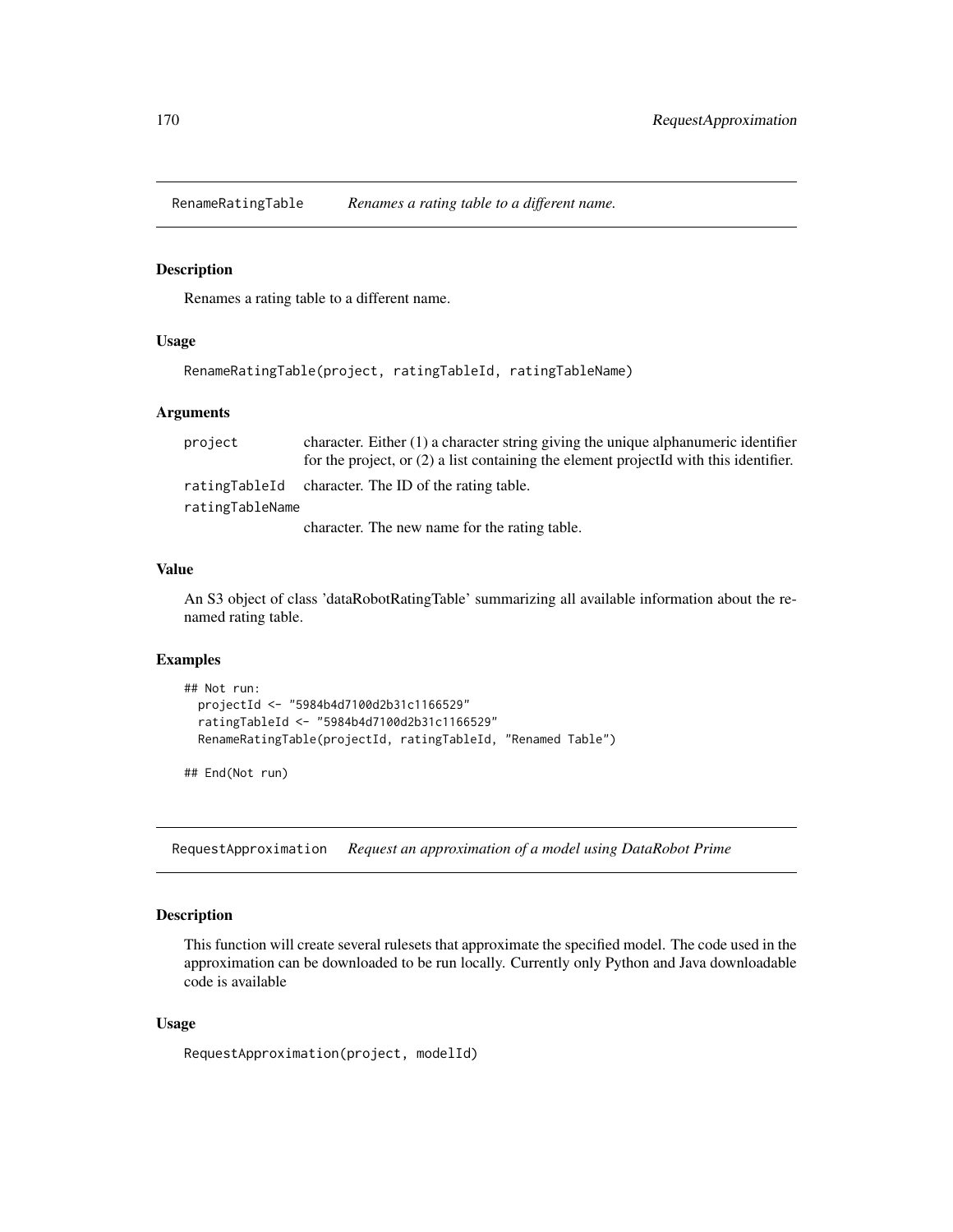# RequestBlender 171

#### Arguments

| project | character. Either $(1)$ a character string giving the unique alphanumeric identifier    |
|---------|-----------------------------------------------------------------------------------------|
|         | for the project, or $(2)$ a list containing the element projected with this identifier. |
| modelId | character. Unique alphanumeric identifier for the model of interest.                    |

# Details

General workflow of creating and downloading Prime code may look like following: RequestApproximation - create several rulesets that approximate the specified model GetRulesets - list all rulesests created for the parent model RequestPrimeModel - create Prime model for specified ruleset (use one of rulesets return by GetRulests) GetPrimeModelFromJobId - get PrimeModelId using JobId returned by RequestPrimeModel CreatePrimeCode - create code for one of available Prime models GetPrimeFileFromJobId - get PrimeFileId using JobId returned by CreatePrimeCode DownloadPrimeCode - download specified Prime code file

# Value

job Id

# Examples

```
## Not run:
 projectId <- "59a5af20c80891534e3c2bde"
 modelId <- "5996f820af07fc605e81ead4"
 RequestApproximation(projectId, modelId)
```
## End(Not run)

RequestBlender *Submit a job for creating blender model. Upon success, the new job will be added to the end of the queue.*

#### Description

This function requests the creation of a blend of several models in specified DataRobot project. The function also allows the user to specify method used for blending. This function returns an integer modelJobId value, which can be used by the GetBlenderModelFromJobId function to return the full

## Usage

```
RequestBlender(project, modelIds, blendMethod)
```
#### Arguments

| project     | character. Either $(1)$ a character string giving the unique alphanumeric identifier    |
|-------------|-----------------------------------------------------------------------------------------|
|             | for the project, or $(2)$ a list containing the element projected with this identifier. |
| modelIds    | character. Vector listing the model Ids to be blended.                                  |
| blendMethod | character. Parameter specifying blending method. See acceptable values within           |
|             | BlendMethods.                                                                           |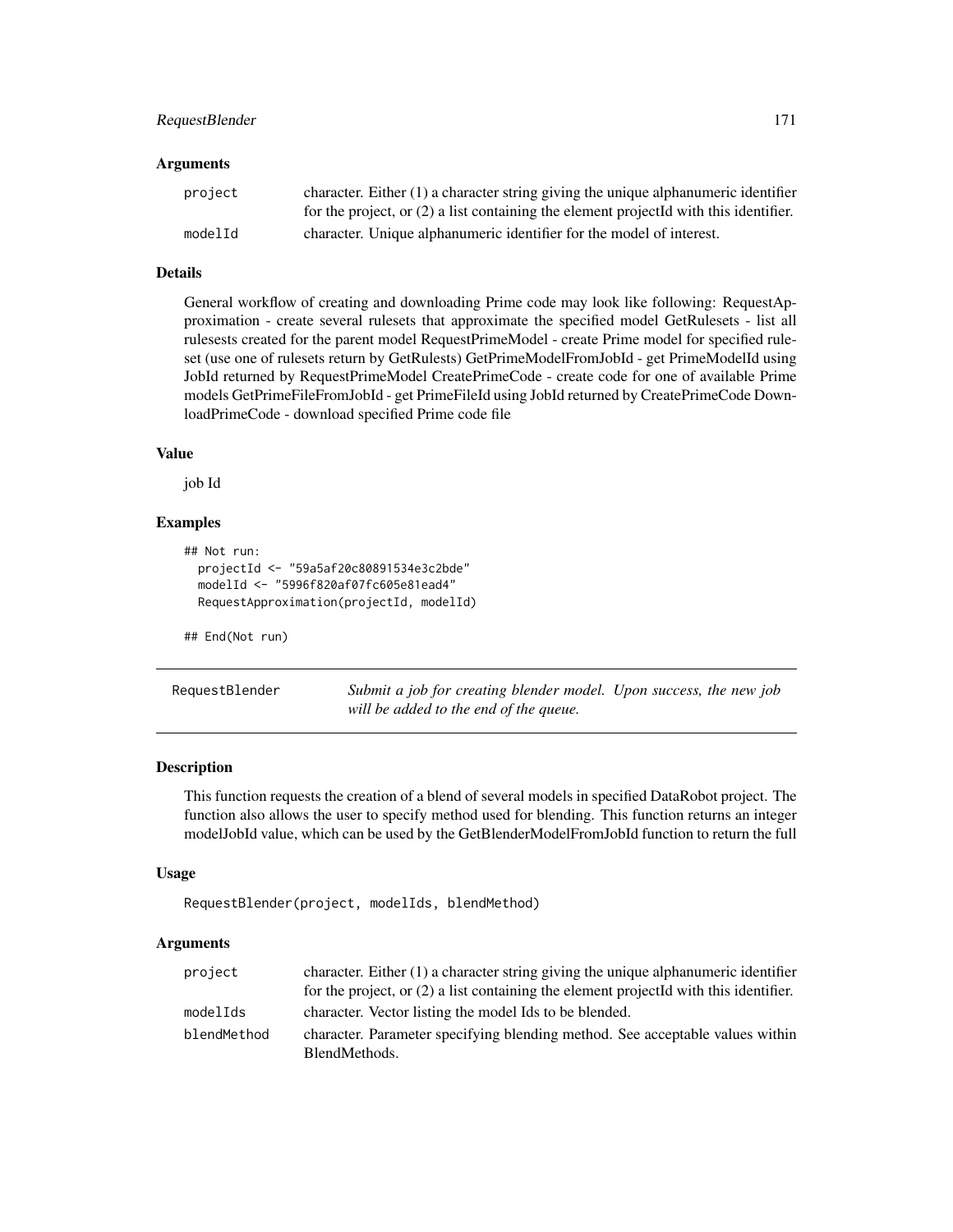# Value

An integer value that can be used as the modelJobId parameter in subsequent calls to the GetBlenderModelFromJobId function.

## Examples

```
## Not run:
 projectId <- "59a5af20c80891534e3c2bde"
 modelsToBlend <- c("5996f820af07fc605e81ead4", "59a5ce3301e9f0296721c64c")
 RequestBlender(projectId, modelId, "GLM")
```
## End(Not run)

RequestCrossSeriesDetection

*Format a cross series with group by columns.*

# Description

Call this function to request the project be formatted as a cross series project with a group by column.

# Usage

```
RequestCrossSeriesDetection(project, dateColumn,
 multiseriesIdColumns = NULL, crossSeriesGroupByColumns = NULL,
 maxWait = 600)
```
# Arguments

| project                   | character. Either $(1)$ a character string giving the unique alphanumeric identifier<br>for the project, or $(2)$ a list containing the element projectId with this identifier.                                                                                                                                        |
|---------------------------|------------------------------------------------------------------------------------------------------------------------------------------------------------------------------------------------------------------------------------------------------------------------------------------------------------------------|
| dateColumn                | character. The name of the column containing the date that defines the time<br>series.                                                                                                                                                                                                                                 |
| multiseriesIdColumns      |                                                                                                                                                                                                                                                                                                                        |
|                           | character. Optional. The Series ID to demarcate the series. If not specified,<br>DataRobot will attempt to automatically infer the series ID.                                                                                                                                                                          |
| crossSeriesGroupByColumns |                                                                                                                                                                                                                                                                                                                        |
|                           | character. Optional. Column to split a cross series into further groups. For ex-<br>ample, if every series is sales of an individual product, the cross series group<br>could be e product category with values like "men's clothing", "sports equip-<br>ment", etc. Requires multiseries with useCrossSeries enabled. |
| maxWait                   | integer. The maximum time (in seconds) to wait for the model job to complete.                                                                                                                                                                                                                                          |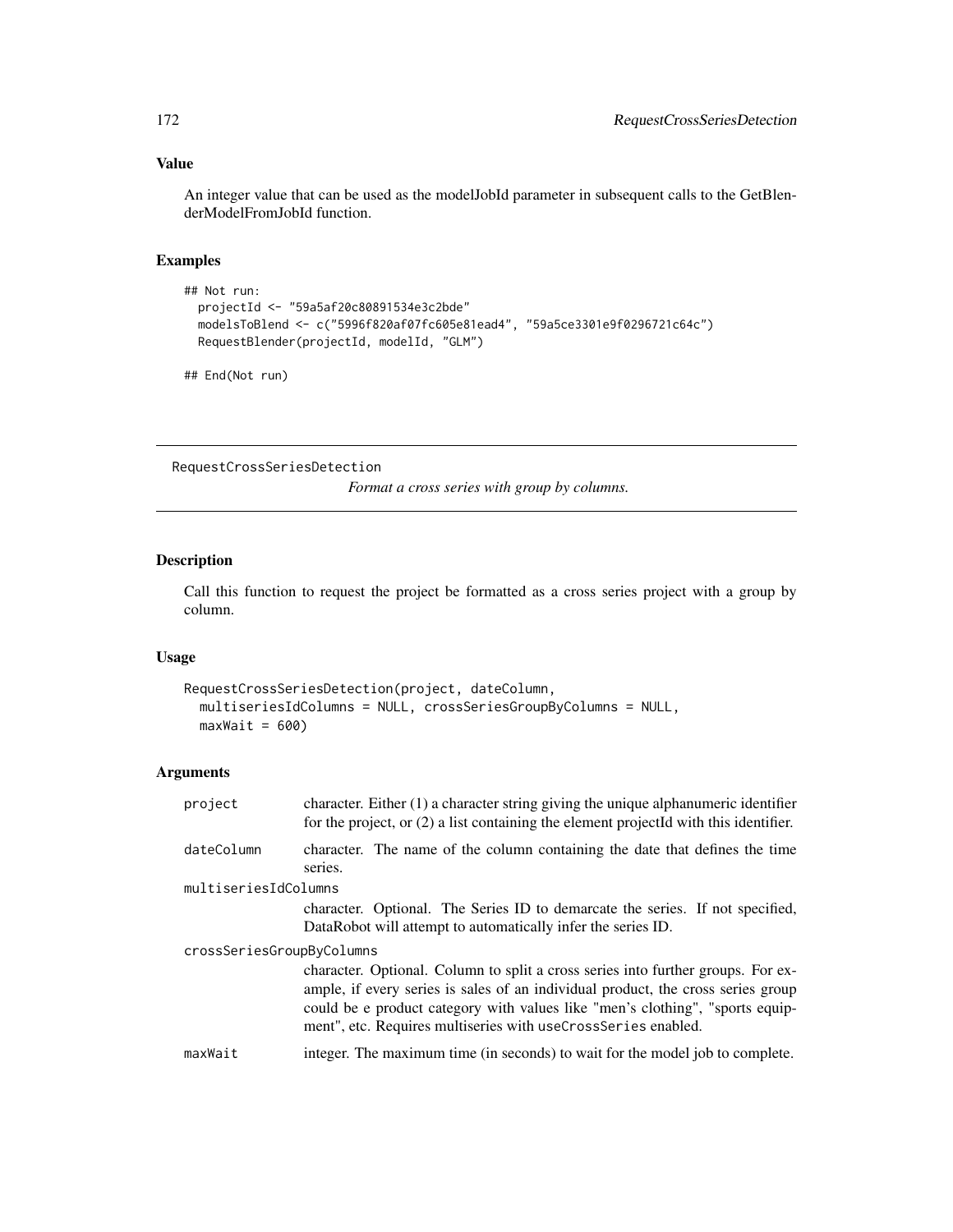# Details

Note that this function no longer needs to be called directly, but is called indirectly as a part of SetTarget (which itself is called indirectly as part of StartProject) when you pass a /codecrossSeriesGroupByColumn using CreateDatetimePartitionSpecification.

#### Value

A named list which contains:

- timeSeriesEligible logical. Whether or not the series is eligible to be used for time series.
- crossSeriesEligible logical. Whether or not the cross series group by column is eligible for cross-series modeling. Will be NULL if no cross series group by column is used.
- crossSeriesEligibilityReason character. The type of cross series eligibility (or ineligibility).
- timeUnit character. For time series eligible features, the time unit covered by a single time step, e.g. "HOUR", or NULL for features that are not time series eligible.
- timeStep integer. Expected difference in time units between rows in the data. Will be NULL for features that are not time series eligible.

RequestFeatureImpact *Request Feature Impact to be computed.*

## **Description**

This adds a Feature Impact job to the project queue.

#### Usage

```
RequestFeatureImpact(model)
```
## Arguments

model character. The model for which you want to compute Feature Impact, e.g. from the list of models returned by ListModels(project).

# Value

A job ID (character)

#### Examples

```
## Not run:
 model <- ListModels(project)[[1]]
 featureImpactJobId <- RequestFeatureImpact(model)
 featureImpact <- GetFeatureImpactForJobId(project, featureImpactJobId)
```
## End(Not run)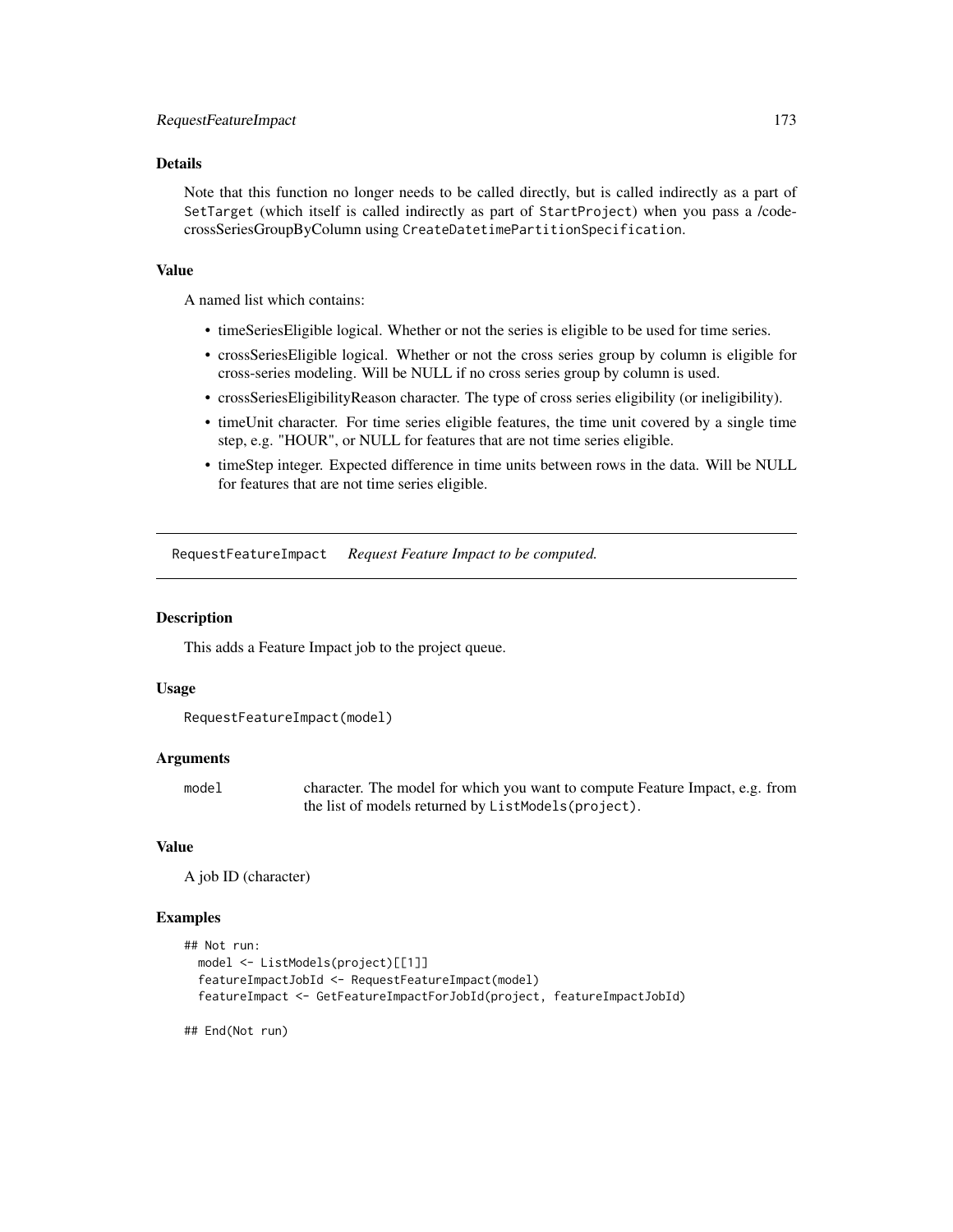```
RequestFrozenDatetimeModel
```
*Train a new frozen datetime model with parameters from the specified model*

#### Description

Requires that this model belongs to a datetime partitioned project. If it does not, an error will occur when submitting the job

## Usage

```
RequestFrozenDatetimeModel(model, trainingRowCount = NULL,
  trainingDuration = NULL, trainingStartDate = NULL,
  trainingEndDate = NULL, timeWindowSamplePct = NULL)
```
## Arguments

| model               | An S3 object of class dataRobotModel like that returned by the function Get-                                               |
|---------------------|----------------------------------------------------------------------------------------------------------------------------|
|                     | Model, or each element of the list returned by the function ListModels.                                                    |
| trainingRowCount    |                                                                                                                            |
|                     | integer. (optional) the number of rows of data that should be used to train the                                            |
|                     | model.                                                                                                                     |
| trainingDuration    |                                                                                                                            |
|                     | character. string (optional) a duration string specifying what time range the data<br>used to train the model should span. |
| trainingStartDate   |                                                                                                                            |
|                     | character. string (optional) the start date of the data to train to model on (" be                                         |
|                     | used.                                                                                                                      |
| trainingEndDate     |                                                                                                                            |
|                     | character. string (optional) the end date of the data to train the model on (" will                                        |
|                     | be used.                                                                                                                   |
| timeWindowSamplePct |                                                                                                                            |
|                     | integer. (optional) May only be specified when the requested model is a time                                               |
|                     | window (e.g. duration or start and end dates). An integer between 1 and 99                                                 |
|                     | indicating the percentage to sample by within the window. The points kept are                                              |
|                     | determined by                                                                                                              |

## Details

Frozen models use the same tuning parameters as their parent model instead of independently optimizing them to allow efficiently retraining models on larger amounts of the training data.

In addition to trainingRowCount and trainingDuration, frozen datetime models may be trained on an exact date range. Only one of trainingRowCount, trainingDuration, or trainingStartDate and trainingEndDate should be specified. Models specified using trainingStartDate and trainingEndDate are the only ones that can be trained into the holdout data (once the holdout is unlocked).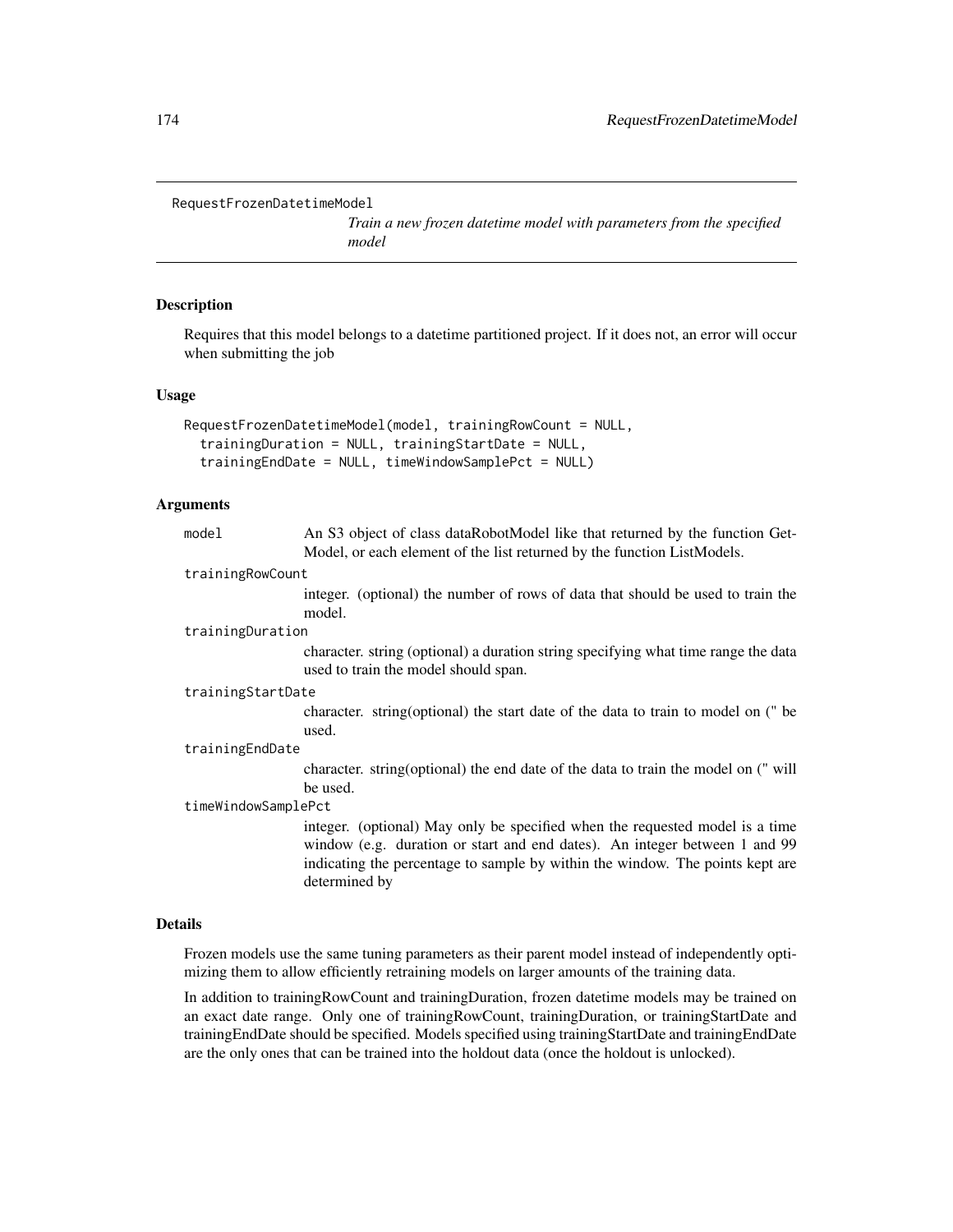# RequestFrozenModel 175

## Value

An integer value that can be used as the modelJobId parameter in subsequent calls to the GetDatetimeModelFromJobId function.

# Examples

```
## Not run:
 projectId <- "59a5af20c80891534e3c2bde"
 modelId <- "5996f820af07fc605e81ead4"
 model <- GetDatetimeModel(modelId)
 RequestFrozenDatetimeModel(model)
```

```
## End(Not run)
```
RequestFrozenModel *Train a new frozen model with parameters from specified model*

## Description

Frozen models use the same tuning parameters as their parent model instead of independently optimizing them to allow efficiently retraining models on larger amounts of the training data.

#### Usage

```
RequestFrozenModel(model, samplePct = NULL, trainingRowCount = NULL)
```
## Arguments

| model            | An S3 object of class dataRobotModel like that returned by the function Get-<br>Model, or each element of the list returned by the function ListModels. |
|------------------|---------------------------------------------------------------------------------------------------------------------------------------------------------|
| samplePct        | Numeric, specifying the percentage of the training dataset to be used in building<br>the new model                                                      |
| trainingRowCount |                                                                                                                                                         |
|                  | integer. The number of rows to use to train the requested model.                                                                                        |

#### Details

Either 'sample\_pct' or 'training\_row\_count' can be used to specify the amount of data to use, but not both. If neither are specified, a default of the maximum amount of data that can safely be used to train any blueprint without going into the validation data will be selected. In smart-sampled projects, 'samplePct' and 'trainingRowCount' are assumed to be in terms of rows of the minority class.

Note : For datetime partitioned projects, use 'RequestFrozenDatetimeModel' instead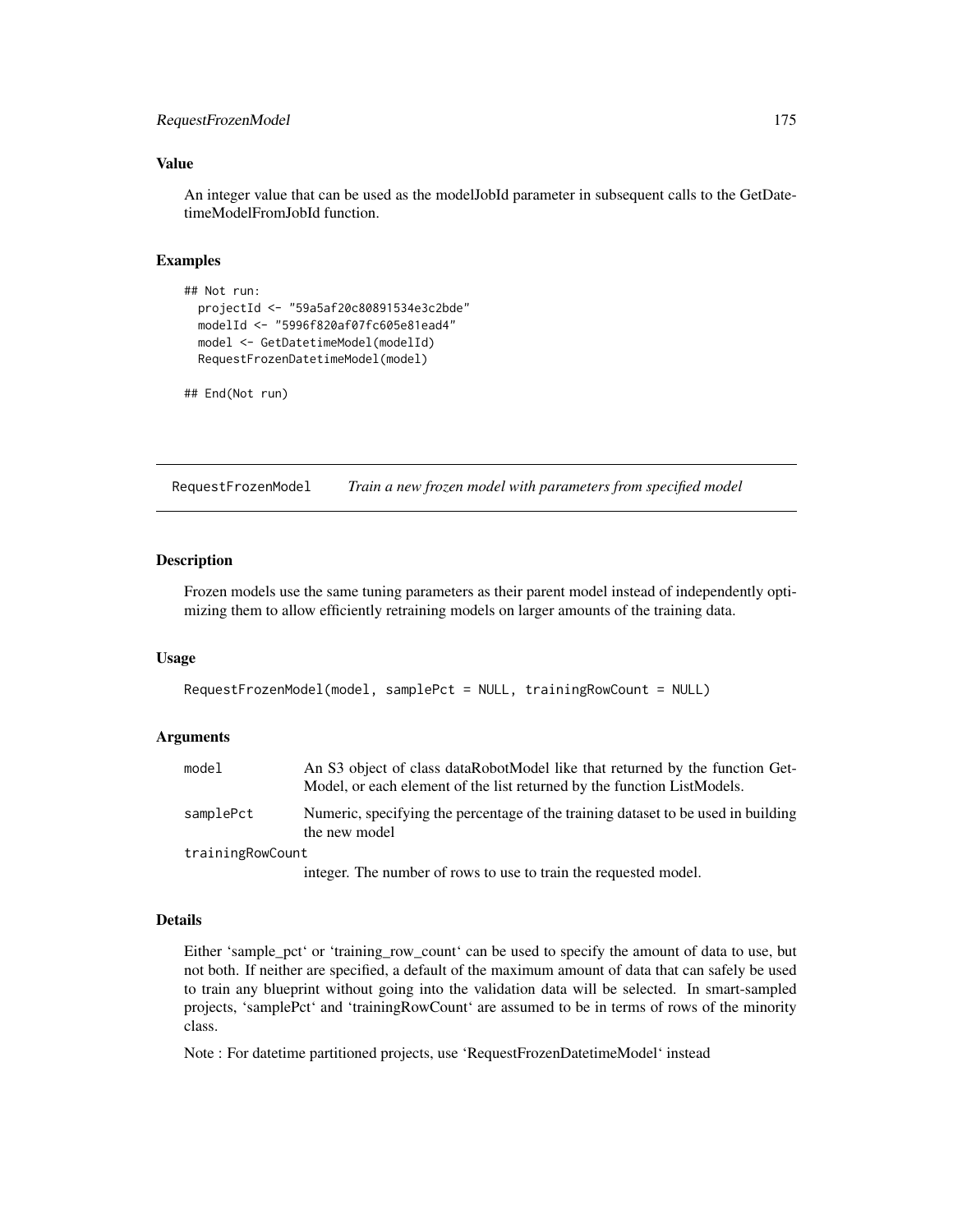# Value

An integer value that can be used as the modelJobId parameter in subsequent calls to the GetModelFromJobId function.

An integer value that can be used as the modelJobId parameter in subsequent calls to the GetModelFromJobId function.

# Examples

```
## Not run:
 projectId <- "59a5af20c80891534e3c2bde"
 modelId <- "5996f820af07fc605e81ead4"
 model <- GetModel(projectId, modelId)
 RequestFrozenModel(model, samplePct = 10)
```
## End(Not run)

RequestMultiSeriesDetection

*Format a multiseries.*

# Description

Call this function to request the project be formatted as a multiseries project, with the dateColumn specifying the time series.

#### Usage

```
RequestMultiSeriesDetection(project, dateColumn,
 multiseriesIdColumns = NULL, maxWait = 600)
```
# Arguments

| project              | character. Either $(1)$ a character string giving the unique alphanumeric identifier<br>for the project, or $(2)$ a list containing the element project Id with this identifier. |
|----------------------|----------------------------------------------------------------------------------------------------------------------------------------------------------------------------------|
| dateColumn           | character. The name of the column containing the date that defines the time<br>series.                                                                                           |
| multiseriesIdColumns |                                                                                                                                                                                  |
|                      | character. Optional. The Series ID to demarcate the series. If not specified,<br>DataRobot will attempt to automatically infer the series ID.                                    |
| maxWait              | integer. The maximum time (in seconds) to wait for the model job to complete.                                                                                                    |

# Details

Note that as of v2.13 this function no longer needs to be called directly, but is called indirectly as a part of SetTarget (which itself is called indirectly as part of StartProject) when you pass a multiseries partition using CreateDatetimePartitionSpecification.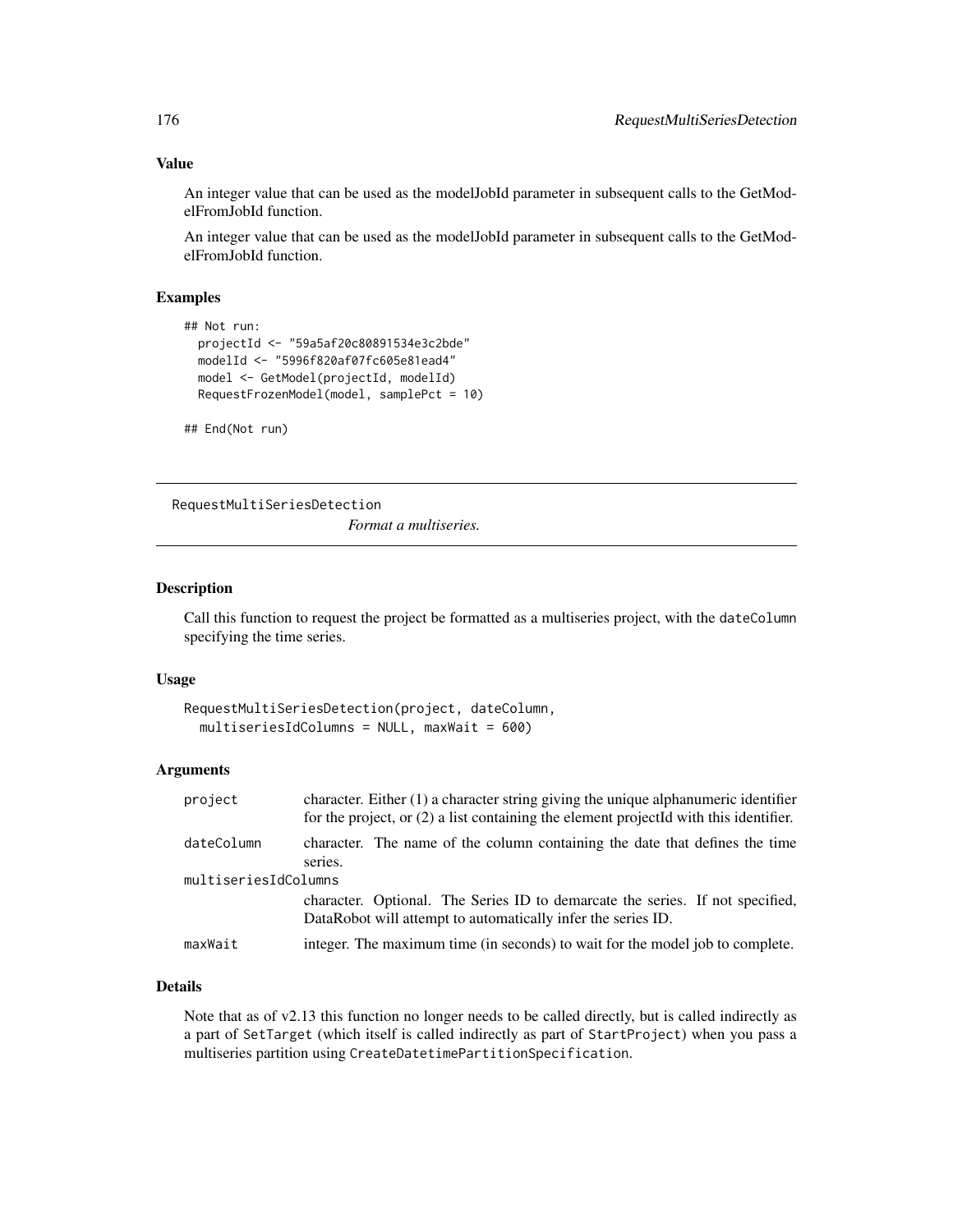## Value

A named list which contains:

- timeSeriesEligible logical. Whether or not the series is eligible to be used for time series.
- crossSeriesEligible logical. Whether or not the cross series group by column is eligible for cross-series modeling. Will be NULL if no cross series group by column is used.
- crossSeriesEligibilityReason character. The type of cross series eligibility (or ineligibility).
- timeUnit character. For time series eligible features, the time unit covered by a single time step, e.g. "HOUR", or NULL for features that are not time series eligible.
- timeStep integer. Expected difference in time units between rows in the data. Will be NULL for features that are not time series eligible.

RequestNewDatetimeModel

*Adds a new datetime model of the type specified by the blueprint to a DataRobot project*

# Description

This function requests the creation of a new datetime model in the DataRobot modeling project defined by the project parameter. The function also allows the user to specify alternatives to the project default for featurelist, samplePct, and scoringType. This function returns an integer modelJobId value, which can be used by the GetDatetimeModelFromJobId function to return the full model object.

#### Usage

```
RequestNewDatetimeModel(project, blueprint, featurelist = NULL,
  trainingRowCount = NULL, trainingDuration = NULL,
  timeWindowSamplePct = NULL)
```
# Arguments

| project          | character. Either $(1)$ a character string giving the unique alphanumeric identifier<br>for the project, or $(2)$ a list containing the element projected with this identifier.                                                         |
|------------------|-----------------------------------------------------------------------------------------------------------------------------------------------------------------------------------------------------------------------------------------|
| blueprint        | list. A list with at least the following two elements: blueprint and projec-<br>tild. Note that the individual elements of the list returned by ListBlueprints are<br>admissible values for this parameter.                             |
| featurelist      | list. A list that contains the element feature list of that specifies the feature list to<br>be used in building the model; if not specified (i.e., for the default value NULL),<br>the project default (Informative Features) is used. |
| trainingRowCount |                                                                                                                                                                                                                                         |
|                  | integer. Optional, the number of rows of data that should be used to train the<br>model. If specified, training Duration may not be specified.                                                                                          |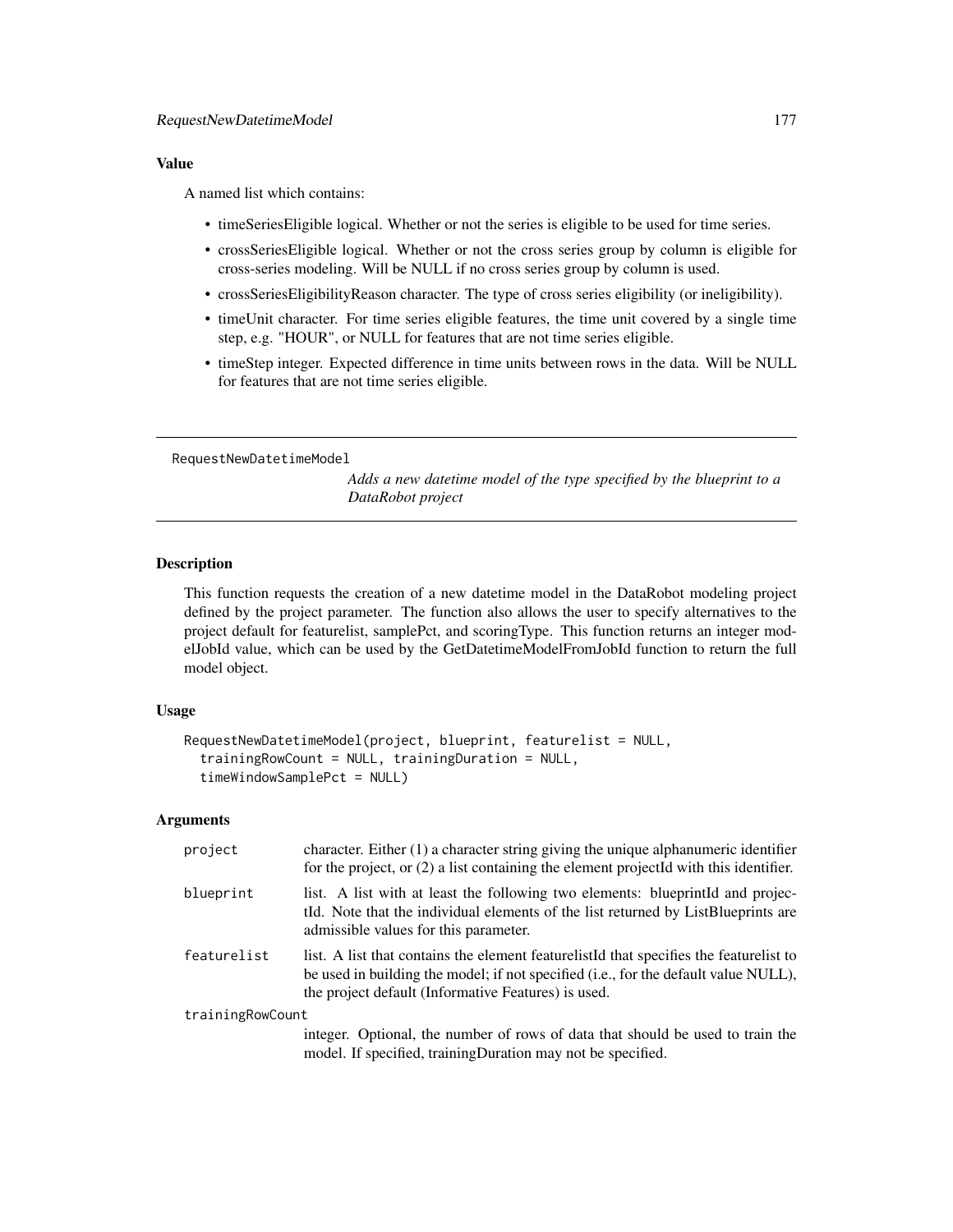#### trainingDuration

character. String (optional) a duration string specifying what time range the data used to train the model should span. If specified, trainingRowCount may not be specified.

#### timeWindowSamplePct

integer. Optional. May only be specified when the requested model is a time window (e.g. duration or start and end dates). An integer between 1 and 99 indicating the percentage to sample by within the window. The points kept are determined by a random uniform sample.

#### Details

Motivation for this function is the fact that some models - e.g., very complex machine learning models fit to large datasets - may take a long time to complete. Splitting the model creation request from model retrieval in these cases allows the user to perform other interactive R session tasks between the time the model creation/update request is made and the time the final model is available.

#### Value

An integer value that can be used as the modelJobId parameter in subsequent calls to the GetDatetimeModelFromJobId function.

#### Examples

```
## Not run:
 projectId <- "59a5af20c80891534e3c2bde"
 blueprints <- ListBlueprints(projectId)
 blueprint <- blueprints[[1]]
 RequestNewDatetimeModel(projectId, blueprint)
```
## End(Not run)

RequestNewModel *Adds a new model of type specified by blueprint to a DataRobot project*

#### Description

This function requests the creation of a new model in the DataRobot modeling project defined by the project parameter. The function also allows the user to specify alternatives to the project default for featurelist, samplePct, and scoringType. This function returns an integer modelJobId value, which can be used by the GetModelFromJobId function to return the full model object.

## Usage

```
RequestNewModel(project, blueprint, featurelist = NULL,
  samplePct = NULL, trainingRowCount = NULL, scoringType = NULL,
  monotonicIncreasingFeaturelistId = NULL,
 monotonicDecreasingFeaturelistId = NULL)
```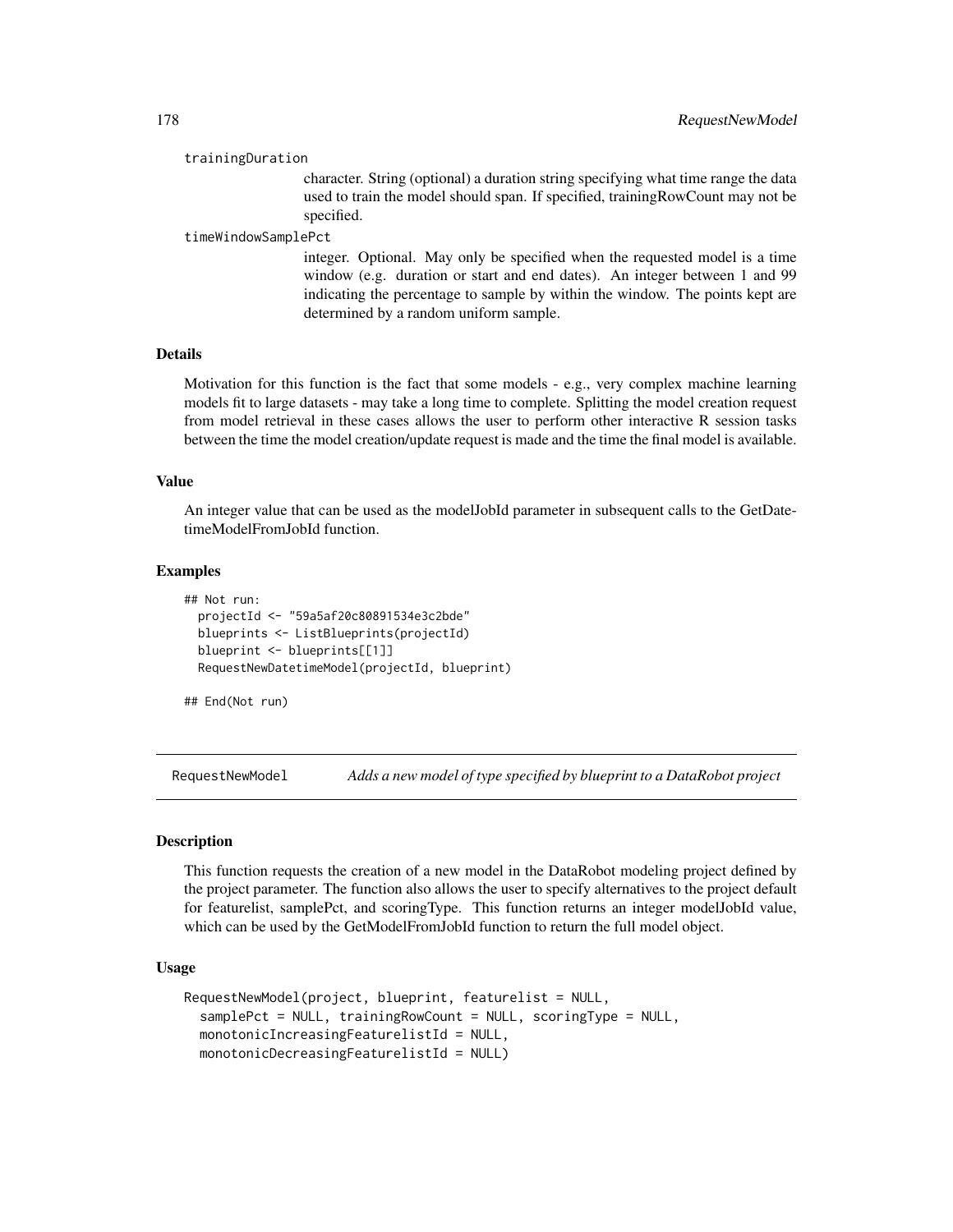#### Arguments

| project                          | character. Either $(1)$ a character string giving the unique alphanumeric identifier<br>for the project, or (2) a list containing the element projectId with this identifier.                                                                                                                                                                                                                                                        |
|----------------------------------|--------------------------------------------------------------------------------------------------------------------------------------------------------------------------------------------------------------------------------------------------------------------------------------------------------------------------------------------------------------------------------------------------------------------------------------|
| blueprint                        | list. A list with at least the following two elements: blueprintId and projec-<br>tId. Note that the individual elements of the list returned by ListBlueprints are<br>admissible values for this parameter.                                                                                                                                                                                                                         |
| featurelist                      | list. A list that contains the element featurelistId that specifies the featurelist to<br>be used in building the model; if not specified (i.e., for the default value NULL),<br>the project default (Informative Features) is used.                                                                                                                                                                                                 |
| samplePct                        | numeric. The percentage of the training dataset to be used in building the new<br>model; if not specified (i.e., for the default value NULL), the maxTrainPct value<br>for the project is used. Value should be between 0 and 100.                                                                                                                                                                                                   |
| trainingRowCount                 |                                                                                                                                                                                                                                                                                                                                                                                                                                      |
|                                  | integer. The number of rows to use to train the requested model.                                                                                                                                                                                                                                                                                                                                                                     |
| scoringType                      | character. String specifying the scoring type; default is validation set scoring,<br>but cross-validation averaging is also possible.                                                                                                                                                                                                                                                                                                |
|                                  | monotonicIncreasingFeaturelistId                                                                                                                                                                                                                                                                                                                                                                                                     |
|                                  | character. Optional. The id of the featurelist that defines the set of features<br>with a monotonically increasing relationship to the target. If NULL (default), the<br>default for the project will be used (if any). Note that currently there is no way to<br>create a model without monotonic constraints if there was a project-level default<br>set. If desired, the featurelist itself can also be passed as this parameter. |
| monotonicDecreasingFeaturelistId |                                                                                                                                                                                                                                                                                                                                                                                                                                      |
|                                  | character. Optional. The id of the featurelist that defines the set of features with<br>a monotonically decreasing relationship to the target. If NULL, the default for the<br>project will be used (if any). If empty (i.e., ""), no such constraints are enforced.<br>Also, if desired, the featurelist itself can be passed as this parameter.                                                                                    |

# Details

Motivation for this function is the fact that some models - e.g., very complex machine learning models fit to large datasets - may take a long time to complete. Splitting the model creation request from model retrieval in these cases allows the user to perform other interactive R session tasks between the time the model creation/update request is made and the time the final model is available.

Either 'sample\_pct' or 'training\_row\_count' can be used to specify the amount of data to use, but not both. If neither are specified, a default of the maximum amount of data that can safely be used to train any blueprint without going into the validation data will be selected. In smart-sampled projects, 'samplePct' and 'trainingRowCount' are assumed to be in terms of rows of the minority class.

Note : For datetime partitioned projects, use RequestNewDatetimeModel instead

## Value

An integer value that can be used as the modelJobId parameter in subsequent calls to the GetModelFromJobId function.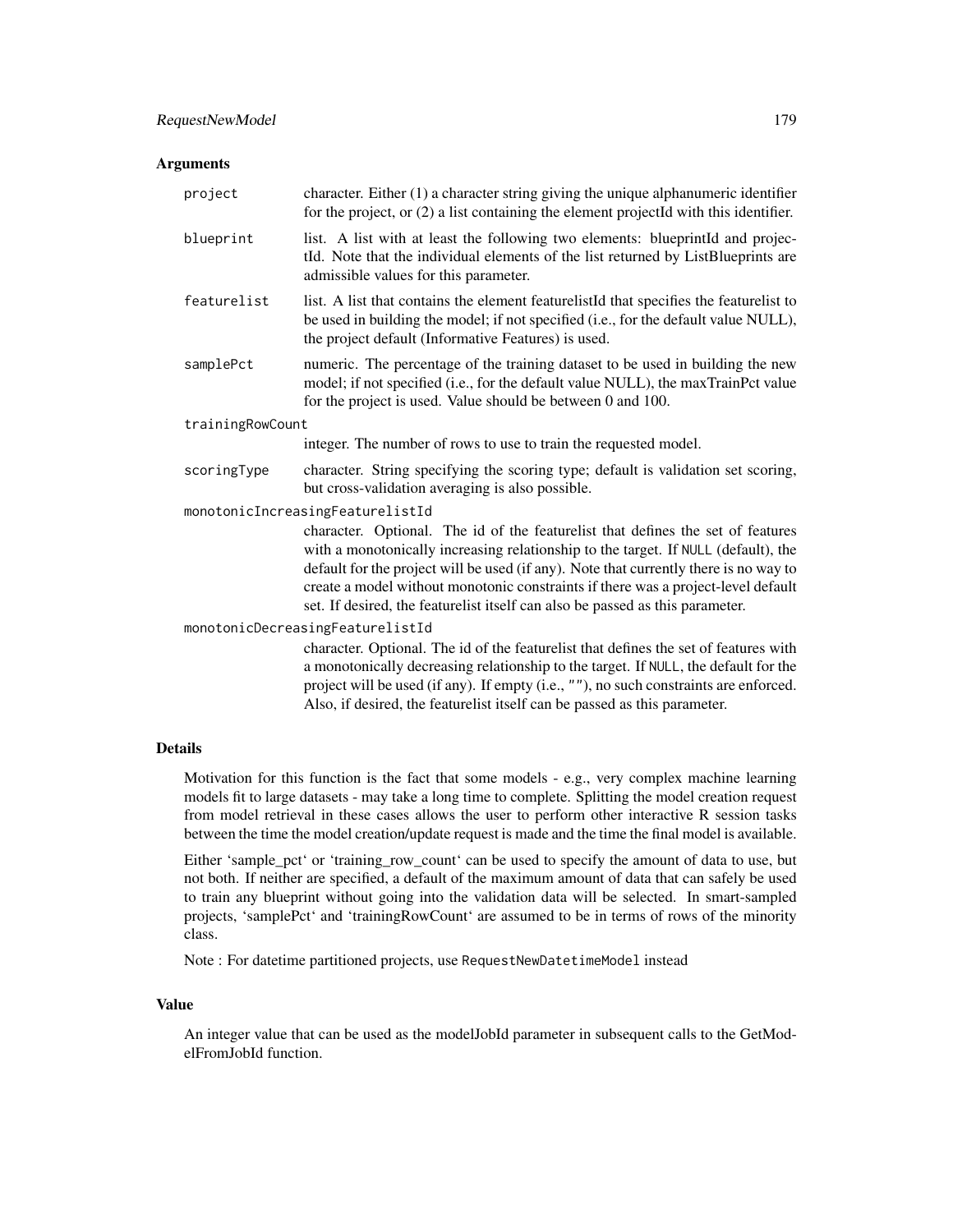# Examples

```
## Not run:
 projectId <- "59a5af20c80891534e3c2bde"
 blueprints <- ListBlueprints(projectId)
 blueprint <- blueprints[[1]]
 RequestNewModel(projectId, blueprint)
```

```
## End(Not run)
```
RequestNewRatingTableModel

*Create a new model from a rating table.*

# Description

Create a new model from a rating table.

## Usage

RequestNewRatingTableModel(project, ratingTableId)

## Arguments

| project | character. Either $(1)$ a character string giving the unique alphanumeric identifier<br>for the project, or $(2)$ a list containing the element projected with this identifier. |
|---------|---------------------------------------------------------------------------------------------------------------------------------------------------------------------------------|
|         | ratingTableId character. The ID of the rating table.                                                                                                                            |

# Value

An integer value that can be used as the modelJobId parameter in subsequent calls to the GetModelFromJobId function.

## Examples

```
## Not run:
 projectId <- "59a5af20c80891534e3c2bde"
 ratingTableId <- "5984b4d7100d2b31c1166529"
 RequestNewModel(projectId, ratingTableId)
```
## End(Not run)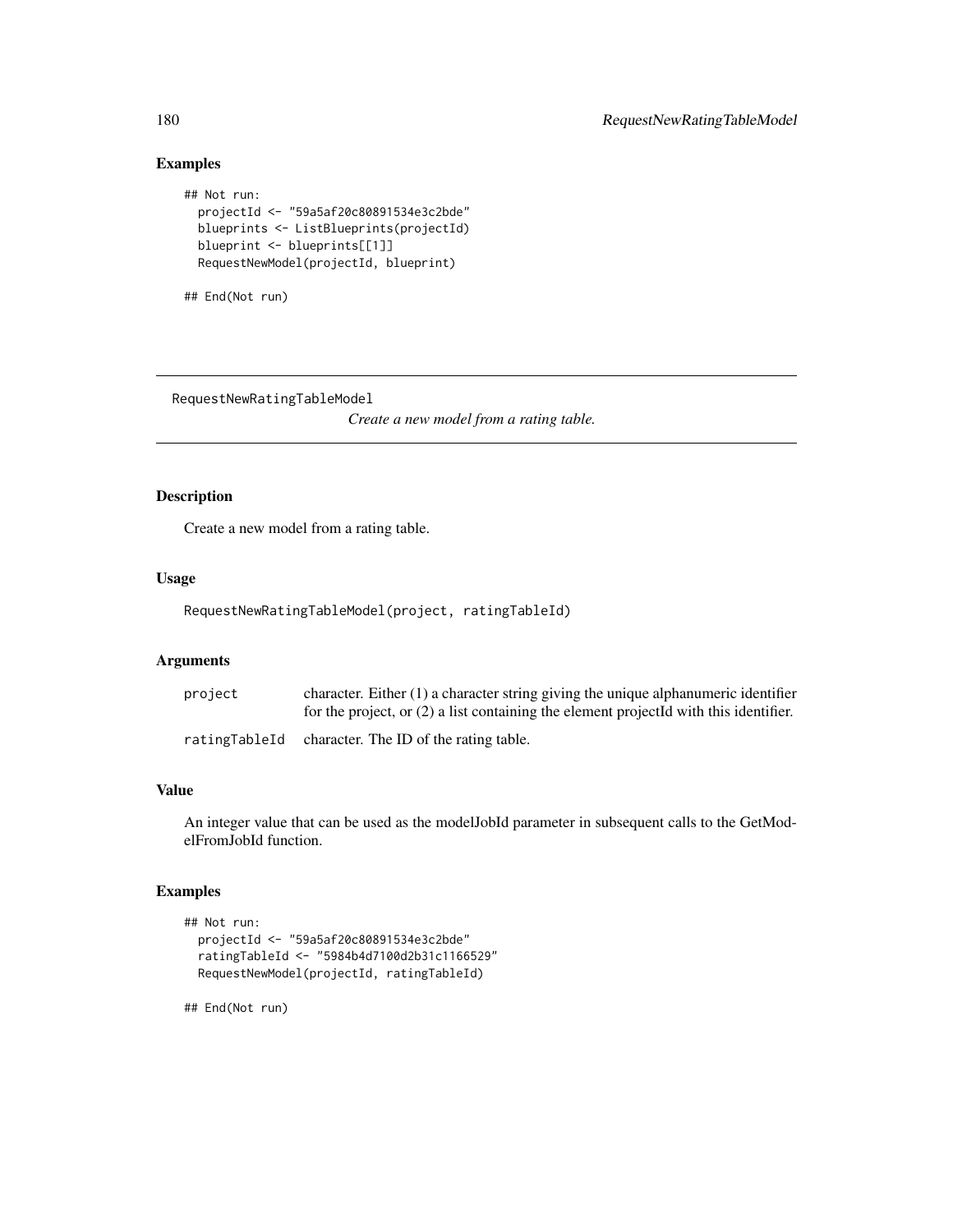RequestPredictionExplanations

*Request prediction explanations computation for a specified model and dataset.*

#### **Description**

In order to create PredictionExplanations for a particular model and dataset, you must first: Compute feature impact for the model via RequestFeatureImpact() Compute a PredictionExplanationsInitialization for the model via RequestPredictionExplanationsInitialization() Compute predictions for the model and dataset via'RequestPredictions() After prediction explanations are requested information about them can be accessed using the functions GetPredictionExplanationsMetadataFrom and GetPredictionExplanationsMetadata. Prediction explanations themselves can be accessed using the functions GetPredictionExplanationsRows, GetPredictionExplanationsRowsAsDataFrame, and DownloadPredictionExplanations.

#### Usage

```
RequestPredictionExplanations(model, datasetId, maxExplanations = NULL,
  thresholdLow = NULL, thresholdHigh = NULL)
```
#### Arguments

| model           | An S3 object of class dataRobotModel like that returned by the function Get-<br>Model, or each element of the list returned by the function ListModels.                                                                                                                               |
|-----------------|---------------------------------------------------------------------------------------------------------------------------------------------------------------------------------------------------------------------------------------------------------------------------------------|
| datasetId       | character. ID of the prediction dataset for which prediction explanations are<br>requested.                                                                                                                                                                                           |
| maxExplanations |                                                                                                                                                                                                                                                                                       |
|                 | integer. Optional. The maximum number of prediction explanations to supply<br>per row of the dataset, default: 3.                                                                                                                                                                     |
| thresholdLow    | numeric. Optional. The lower threshold, below which a prediction must score in<br>order for prediction explanations to be computed for a row in the dataset. If nei-<br>ther threshold_high nor threshold_low is specified, prediction explanations<br>will be computed for all rows. |
| thresholdHigh   | numeric. Optional. The high threshold, above which a prediction must score in<br>order for prediction explanations to be computed. If neither threshold_high<br>nor threshold_low is specified, prediction explanations will be computed for<br>all rows.                             |

#### Details

thresholdHigh and thresholdLow are optional filters applied to speed up computation. When at least one is specified, only the selected outlier rows will have prediction explanations computed. Rows are considered to be outliers if their predicted value (in case of regression projects) or probability of being the positive class (in case of classification projects) is less than threshold\_low or greater than thresholdHigh. If neither is specified, prediction explanations will be computed for all rows.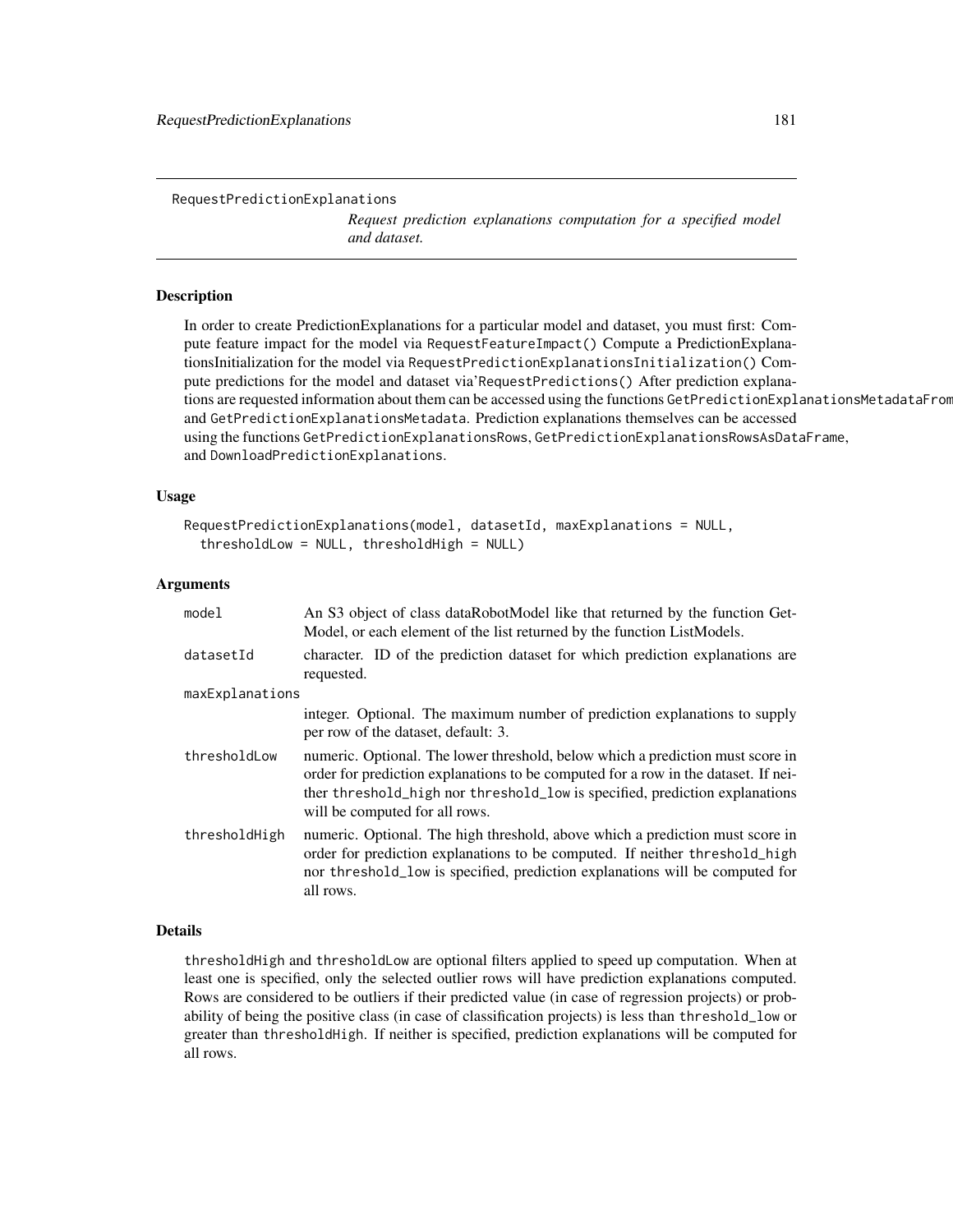#### Value

job Id

#### Examples

```
## Not run:
 projectId <- "59a5af20c80891534e3c2bde"
 modelId <- "5996f820af07fc605e81ead4"
 datasets <- ListPredictionDatasets(projectId)
 dataset <- datasets[[1]]
 datasetId <- dataset$id
 model <- GetModel(projectId, modelId)
 RequestPredictionExplanations(model, datasetId)
```
## End(Not run)

RequestPredictionExplanationsInitialization *Request prediction explanations initialization for specified model*

#### Description

Prediction explanations initializations are a prerequisite for computing prediction explanations, and include a sample of what the computed prediction explanations for a prediction dataset would look like.

#### Usage

RequestPredictionExplanationsInitialization(model)

#### Arguments

| model | An S3 object of class dataRobotModel like that returned by the function Get- |
|-------|------------------------------------------------------------------------------|
|       | Model, or each element of the list returned by the function ListModels.      |

#### Value

job Id

# Examples

```
## Not run:
 projectId <- "59a5af20c80891534e3c2bde"
 modelId <- "5996f820af07fc605e81ead4"
 model <- GetModel(projectId, modelId)
 RequestPredictionExplanationsInitialization(model)
```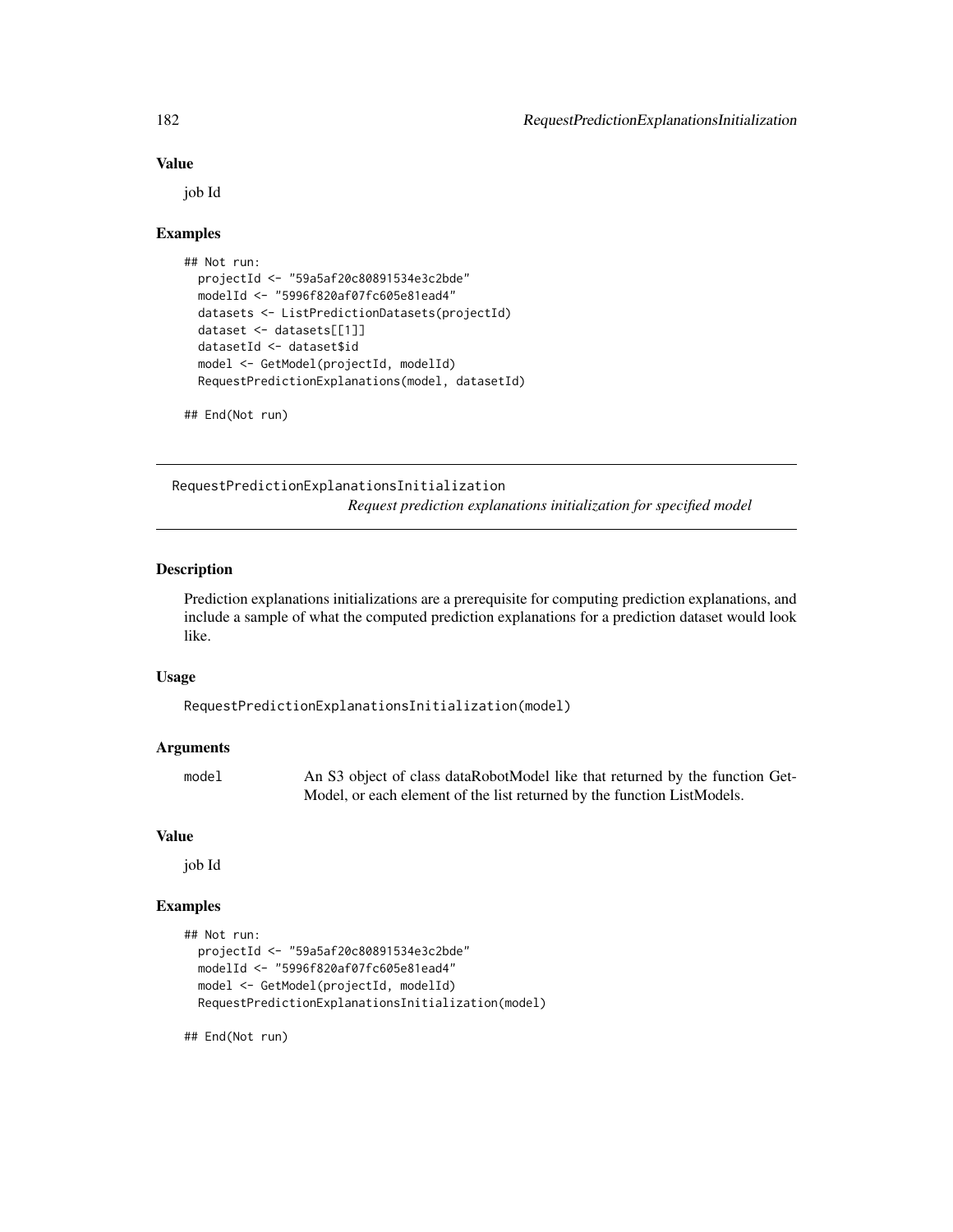RequestPredictions *Request predictions from a model against a previously uploaded dataset*

# **Description**

Prediction intervals can now be returned for predictions with datetime models. Use 'includePredictionIntervals = TRUE' in calls to /codePredict or /codeRequestPredictions. For each model, prediction intervals estimate the range of values DataRobot expects actual values of the target to fall within. They are similar to a confidence interval of a prediction, but are based on the residual errors measured during the backtesting for the selected model.

#### Usage

```
RequestPredictions(project, modelId, datasetId,
  includePredictionIntervals = FALSE,
 predictionIntervalsSize = DEFAULT_PRED_INTERVAL_SIZE)
```
# Arguments

| character. Either $(1)$ a character string giving the unique alphanumeric identifier<br>for the project, or $(2)$ a list containing the element projected with this identifier. |  |  |
|---------------------------------------------------------------------------------------------------------------------------------------------------------------------------------|--|--|
| numeric. The ID of the model to use to make predictions                                                                                                                         |  |  |
| numeric. The ID of the dataset to make predictions against (as uploaded from<br>UploadPredictionDataset)                                                                        |  |  |
| includePredictionIntervals                                                                                                                                                      |  |  |
| logical. Should prediction intervals bounds should be part of predictions? Only<br>available for time series projects. Default FALSE. See "Details" for more info.              |  |  |
| predictionIntervalsSize                                                                                                                                                         |  |  |
| numeric. Size of the prediction intervals, in percent. Default 80 (indicating<br>80%). Only available for time series projects. See "Details" for more info.                    |  |  |
|                                                                                                                                                                                 |  |  |

#### Value

predictJobId to be used by GetPredictions function to retrieve the model predictions.

#### Examples

```
## Not run:
 dataset <- UploadPredictionDataset(project, diamonds_small)
 model <- ListModels(project)[[1]]
 modelId <- model$modelId
 predictJobId <- RequestPredictions(project, modelId, dataset$id)
 predictions <- GetPredictions(project, predictJobId)
 # Or, if prediction intervals are desired (datetime only)
```

```
predictJobId <- RequestPredictions(datetimeProject,
```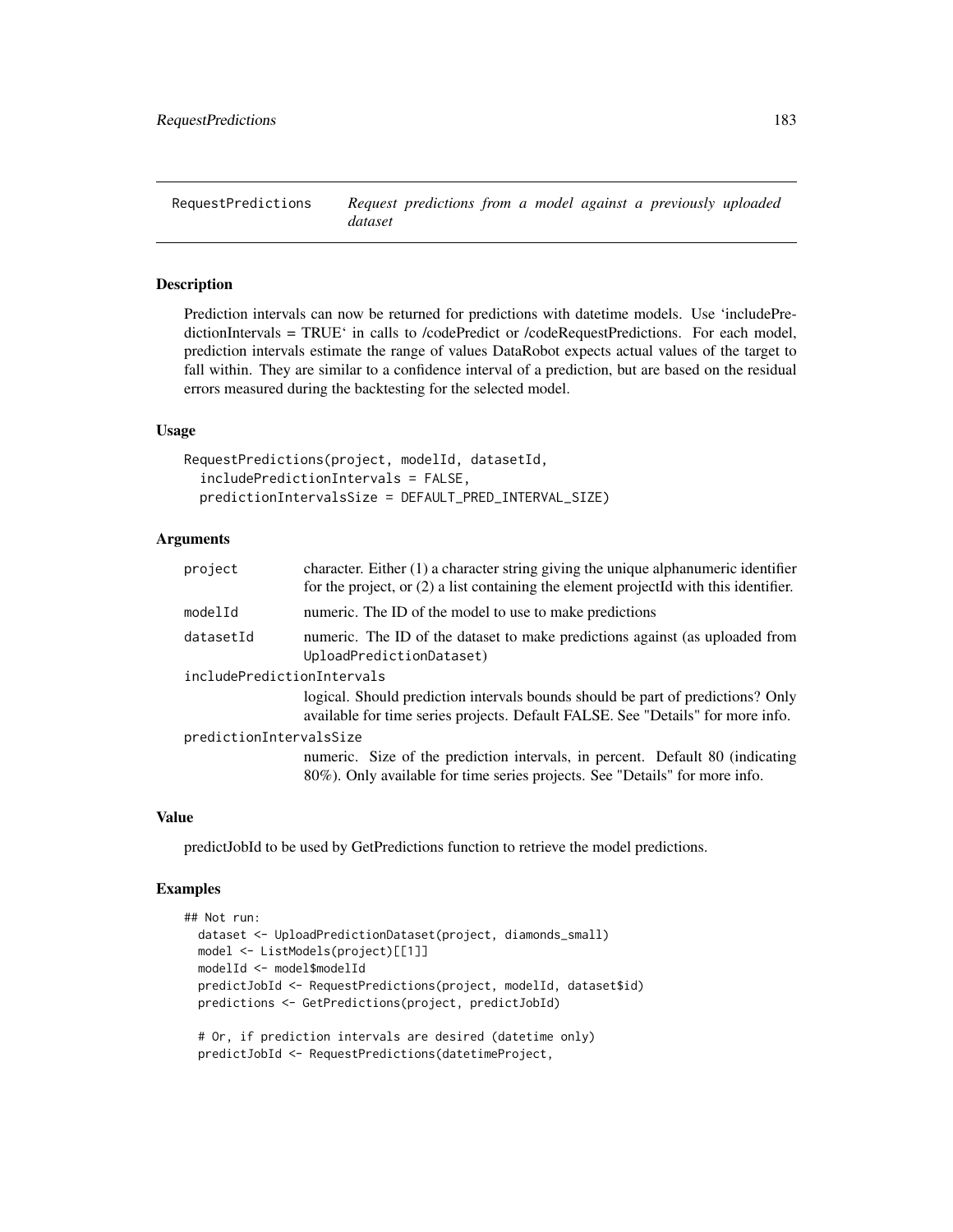```
DatetimeModelId,
                                   includePredictionIntervals = TRUE,
                                   predictionIntervalsSize = 100)
predictions <- GetPredictions(datetimeProject, predictJobId, type = "raw")
```
## End(Not run)

RequestPrimeModel *Request training for a DataRobot Prime model using a specified ruleset*

# Description

Training a model using a ruleset is a necessary prerequisite for being able to download the code for a ruleset.

#### Usage

RequestPrimeModel(project, ruleset)

## Arguments

| project | character. Either $(1)$ a character string giving the unique alphanumeric identifier<br>for the project, or $(2)$ a list containing the element projected with this identifier. |
|---------|---------------------------------------------------------------------------------------------------------------------------------------------------------------------------------|
| ruleset | list. A list specifying rules t parameters (see GetRules ets)                                                                                                                   |

# Value

job Id

# Examples

```
## Not run:
 projectId <- "59a5af20c80891534e3c2bde"
 modelId <- "5996f820af07fc605e81ead4"
 rulesets <- GetRulesets(projectId, modelId)
 ruleset <- rulesets[[1]]
 RequestPrimeModel(projectId, ruleset)
```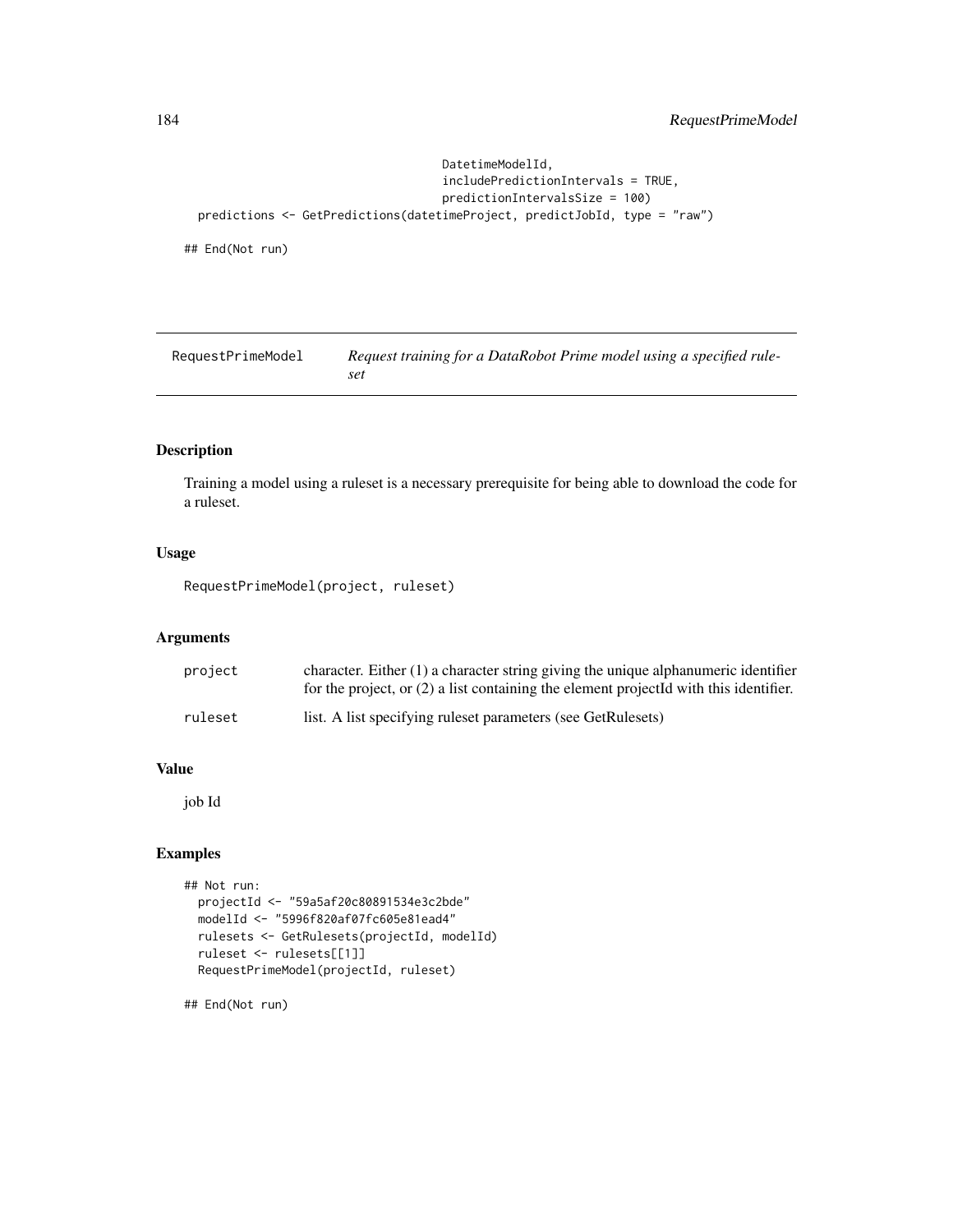RequestSampleSizeUpdate

*Refits an existing model to a different fraction of the training dataset*

#### Description

This function requests a refit of the model defined by the model parameter to the same training dataset used in building it originally, but with a different fraction of the data, specified by the samplePct parameter. The function returns an integer value that may be used with the function GetModelFromJobId to retrieve the model after fitting is complete.

#### Usage

```
RequestSampleSizeUpdate(model, samplePct = NULL,
  trainingRowCount = NULL)
```
#### Arguments

| model            | An S3 object of class dataRobotModel like that returned by the function Get-<br>Model, or each element of the list returned by the function ListModels. |
|------------------|---------------------------------------------------------------------------------------------------------------------------------------------------------|
| samplePct        | Numeric, specifying the percentage of the training dataset to be used in building<br>the new model.                                                     |
| trainingRowCount |                                                                                                                                                         |
|                  | integer. The number of rows to use to train the requested model.                                                                                        |

#### Details

Motivation for this function is the fact that some models - e.g., very complex machine learning models fit to large datasets - may take a long time to complete. Splitting the model creation request from model retrieval in these cases allows the user to perform other interactive R session tasks between the time the model creation/update request is made and the time the final model is available.

Either 'sample\_pct' or 'training\_row\_count' can be used to specify the amount of data to use, but not both. If neither are specified, a default of the maximum amount of data that can safely be used to train any blueprint without going into the validation data will be selected. In smart-sampled projects, 'samplePct' and 'trainingRowCount' are assumed to be in terms of rows of the minority class.

#### Value

Integer, value to be used as the modelJobId parameter in calling the function GetModelFromJobId to retrieve the updated model.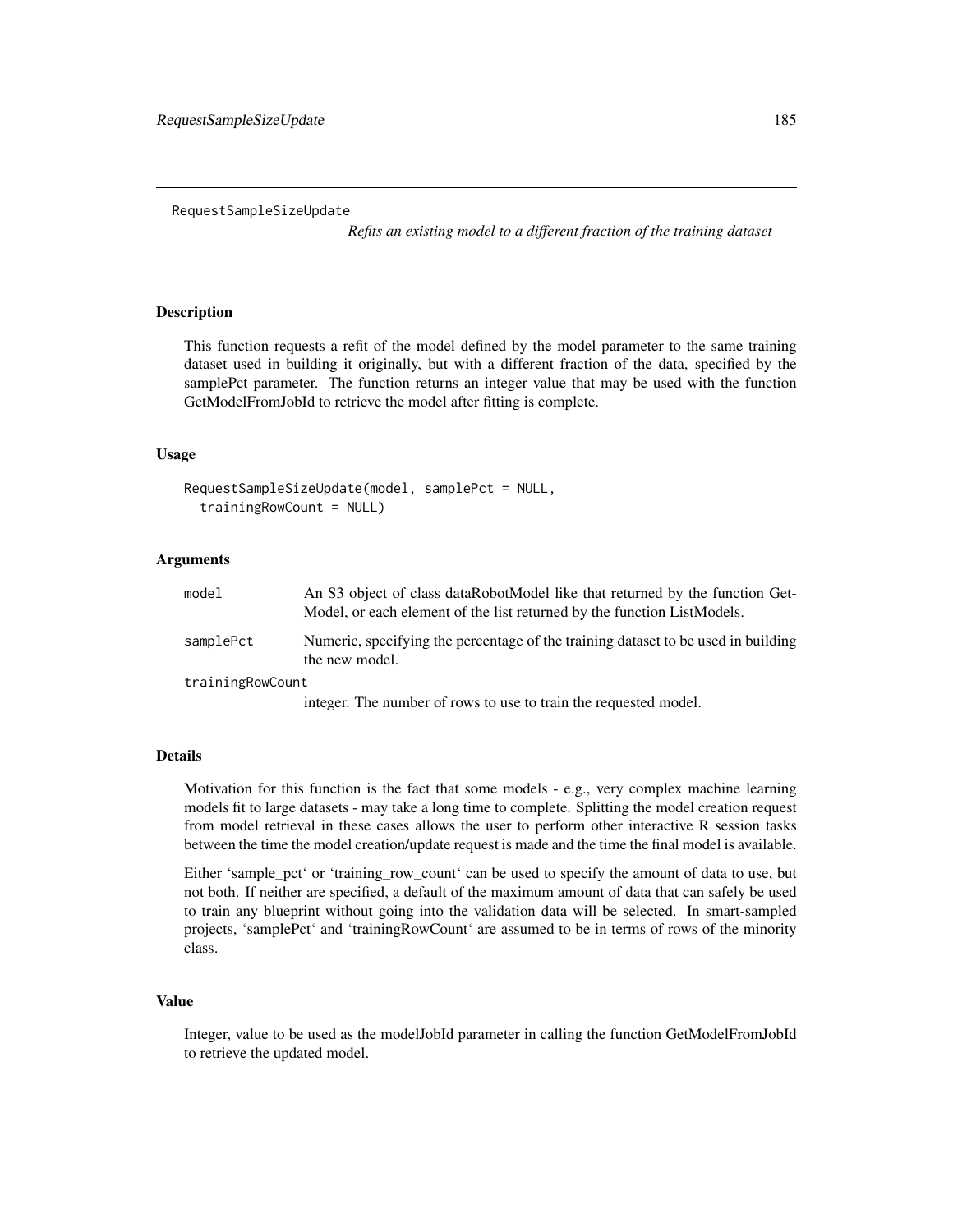## Examples

```
## Not run:
 projectId <- "59a5af20c80891534e3c2bde"
 modelId <- "5996f820af07fc605e81ead4"
 model <- GetModel(projectId, modelId)
 RequestSampleSizeUpdate(model, samplePct = 100)
```
## End(Not run)

RequestSeriesAccuracy *Compute the series accuracy for a model.*

## Description

Note that you can call GetSeriesAccuracy without calling this function, and the series accuracy will be requested automatically.

## Usage

RequestSeriesAccuracy(model)

## Arguments

| model | character. The model for which you want to compute Feature Impact, e.g. from |
|-------|------------------------------------------------------------------------------|
|       | the list of models returned by ListModels (project).                         |

# Value

Job ID for the async job associated with the computation.

## Examples

```
## Not run:
 projectId <- "5984b4d7100d2b31c1166529"
 modelId <- "5984b4d7100d2b31c1166529"
 model <- GetModel(projectId, modelId)
 jobId <- RequestSeriesAccuracy(projectId, modelId)
 WaitForJobToComplete(projectId, jobId)
```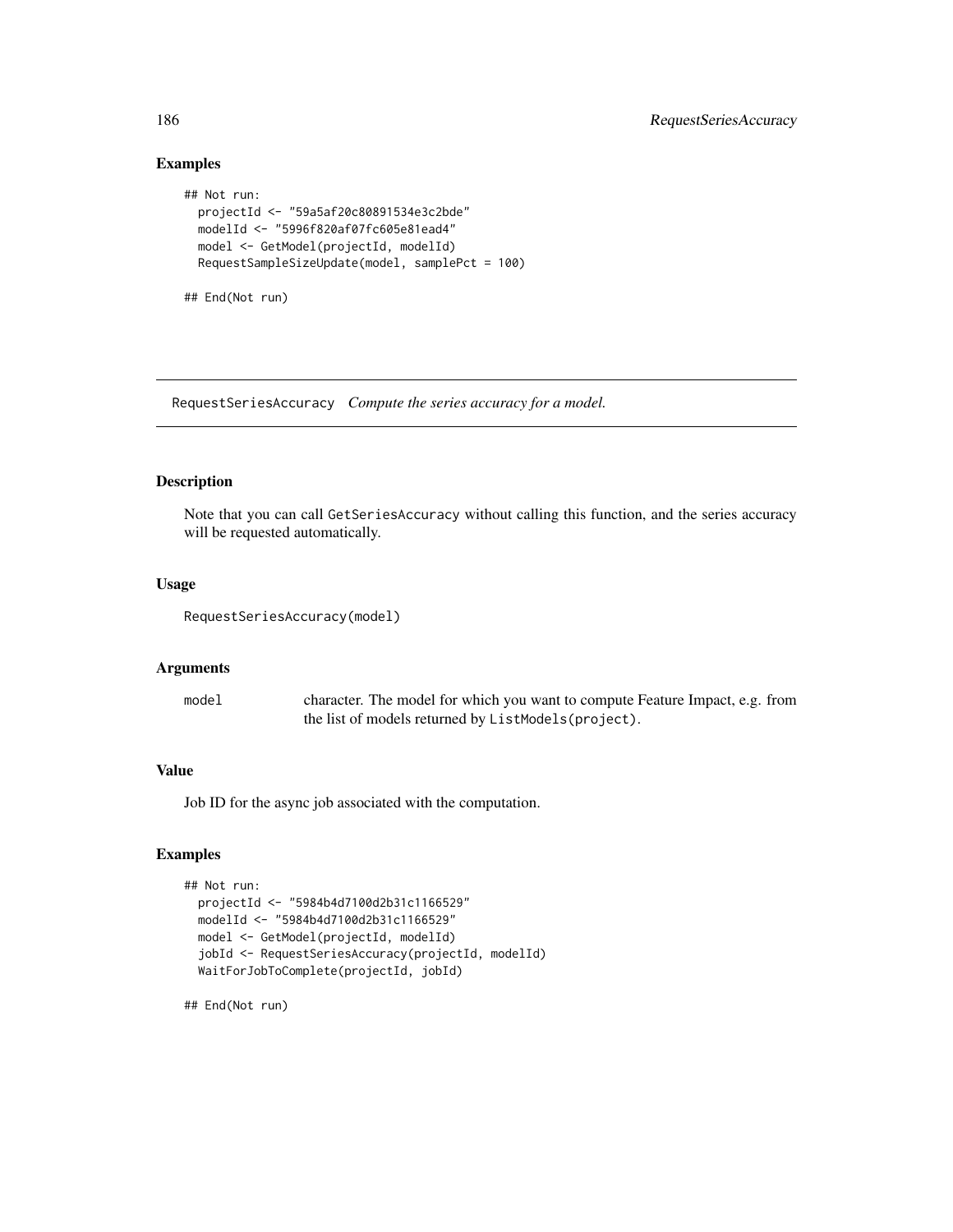RequestTrainingPredictions

*Request training predictions for a specific model.*

# Description

Request training predictions for a specific model.

## Usage

```
RequestTrainingPredictions(model, dataSubset)
```
## Arguments

| model      | An S3 object of class dataRobotModel like that returned by the function Get-<br>Model, or each element of the list returned by the function ListModels. |
|------------|---------------------------------------------------------------------------------------------------------------------------------------------------------|
| dataSubset | character. What data subset would you like to predict on? Possible options are<br>included in DataSubset. Possible options are:                         |
|            | • DataSubset\$All will use all available data.<br>• DataSubset\$ValidationAndHoldout will use all data except the training<br>set.                      |

• DataSubset\$Holdout will use only holdout data.

# Value

job Id

## Examples

```
## Not run:
  projectId <- "59a5af20c80891534e3c2bde"
  modelId <- "5996f820af07fc605e81ead4"
  model <- GetModel(projectId, modelId)
  RequestTrainingPredictions(model, dataSubset = DataSubset$All)
```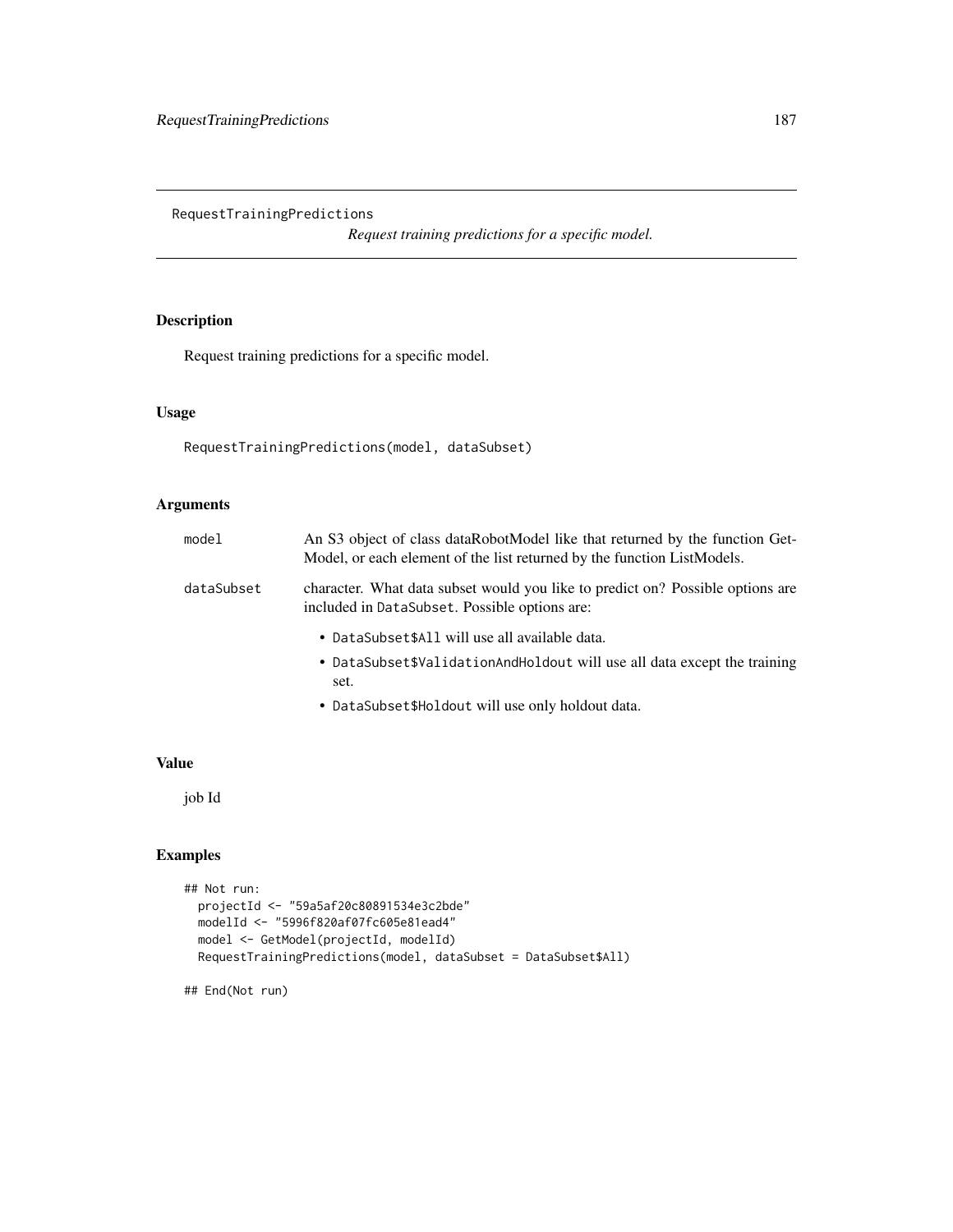#### RequestTransferableModel

*Request generation of an transferable model file for use in an onpremise DataRobot standalone prediction environment. This function can only be used if model export is enabled, and will only be useful if you have an on-premise environment in which to import it. This function does not download the exported file. Use DownloadTransferableModel for that.*

# **Description**

Request generation of an transferable model file for use in an on-premise DataRobot standalone prediction environment. This function can only be used if model export is enabled, and will only be useful if you have an on-premise environment in which to import it. This function does not download the exported file. Use DownloadTransferableModel for that.

#### Usage

RequestTransferableModel(project, modelId)

#### Arguments

| project | character. Either $(1)$ a character string giving the unique alphanumeric identifier<br>for the project, or $(2)$ a list containing the element projected with this identifier. |
|---------|---------------------------------------------------------------------------------------------------------------------------------------------------------------------------------|
| modelId | numeric. Unique alphanumeric identifier for the model of interest.                                                                                                              |

## Value

jobId

## Examples

```
## Not run:
 projectId <- "59a5af20c80891534e3c2bde"
 modelId <- "5996f820af07fc605e81ead4"
 jobId <- RequestTransferrrableModel(projectId, modelId)
 WaitForJobToComplete(projectId, jobId)
 file <- file.path(tempdir(), "model.drmodel")
 DownloadTransferableModel(projectObject, modelId, file)
```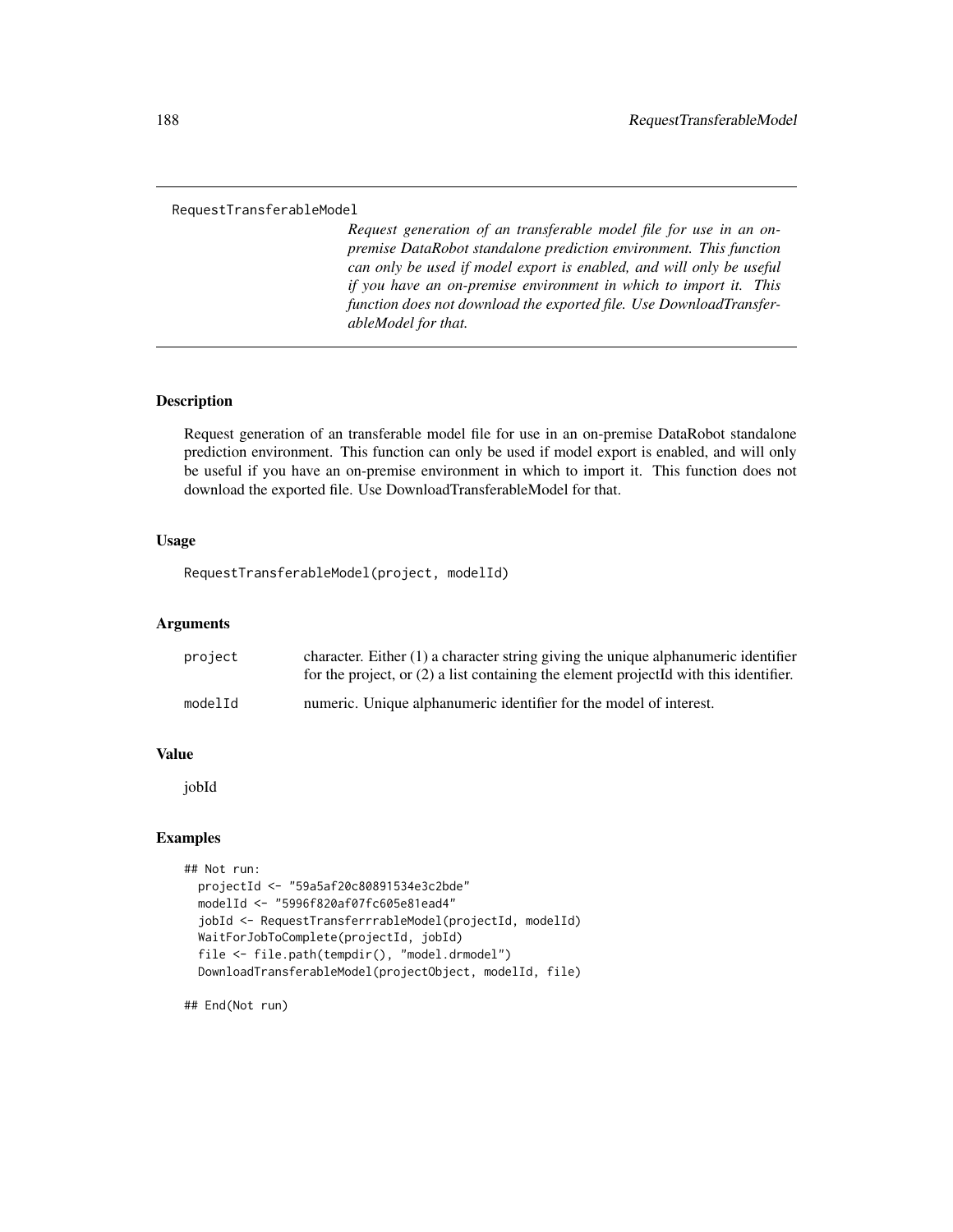#### RequestTransferrableModel

*Request generation of an transferrable model file for use in an onpremise DataRobot standalone prediction environment. This function can only be used if model export is enabled, and will only be useful if you have an on-premise environment in which to import it. This function does not download the exported file. Use DownloadTransferrableModel for that.*

## **Description**

Request generation of an transferrable model file for use in an on-premise DataRobot standalone prediction environment. This function can only be used if model export is enabled, and will only be useful if you have an on-premise environment in which to import it. This function does not download the exported file. Use DownloadTransferrableModel for that.

#### Usage

```
RequestTransferrableModel(project, modelId)
```
## Arguments

| project | character. Either $(1)$ a character string giving the unique alphanumeric identifier<br>for the project, or $(2)$ a list containing the element projected with this identifier. |
|---------|---------------------------------------------------------------------------------------------------------------------------------------------------------------------------------|
| modelId | numeric. Unique alphanumeric identifier for the model of interest.                                                                                                              |

## Value

jobId

## Examples

```
## Not run:
 projectId <- "59a5af20c80891534e3c2bde"
 modelId <- "5996f820af07fc605e81ead4"
 jobId <- RequestTransferrrableModel(projectId, modelId)
 WaitForJobToComplete(projectId, jobId)
 file <- file.path(tempdir(), "model.drmodel")
 DownloadTransferrableModel(projectObject, modelId, file)
```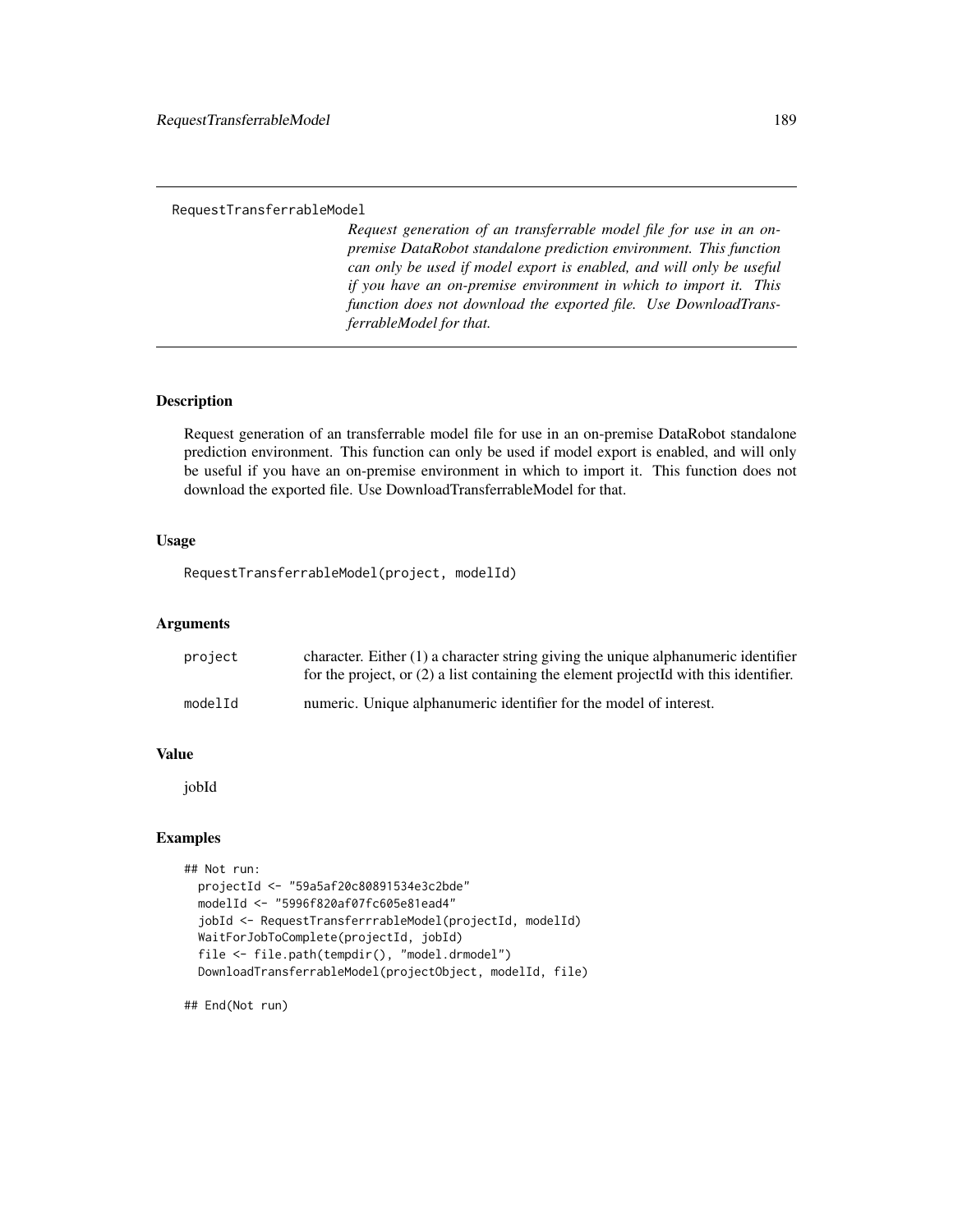RunInteractiveTuning *Run an interactive model tuning session.*

#### Description

The advanced tuning feature allows you to manually set model parameters and override the DataRobot default selections. It is generally available for Eureqa models. To use this feature with other model types, contact your CFDS for more information.

#### Usage

```
RunInteractiveTuning(model)
```
#### Arguments

model dataRobotModel. A DataRobot model object to get tuning parameters for.

#### Details

This function runs an interactive session to iterate you through individual arguments for each tunable hyperparameter, presenting you with the defaults and other available information. You can set each parameter one at a time, skipping ones you don't intend to set. At the end, it will return a job ID that can be used to get the tuned model.

Note that sometimes you may see the exact same parameter more than once. These are for different parts of the blueprint that use the same parameter (e.g., one hot encoding for text and then one hot encoding for numeric). They are listed in the order they are found in the blueprint but unfortunately more user-facing information cannot be provided.

### Value

A job ID that can be used to get the tuned model.

## Examples

```
## Not run:
 projectId <- "59a5af20c80891534e3c2bde"
 modelId <- "5996f820af07fc605e81ead4"
 myXGBModel <- GetModel(projectId, modelId)
 tuningJob <- RunInteractiveTuning(myXGBModel)
 tunedModel <- GetModelFromJobId(projectId, tuningJob)
```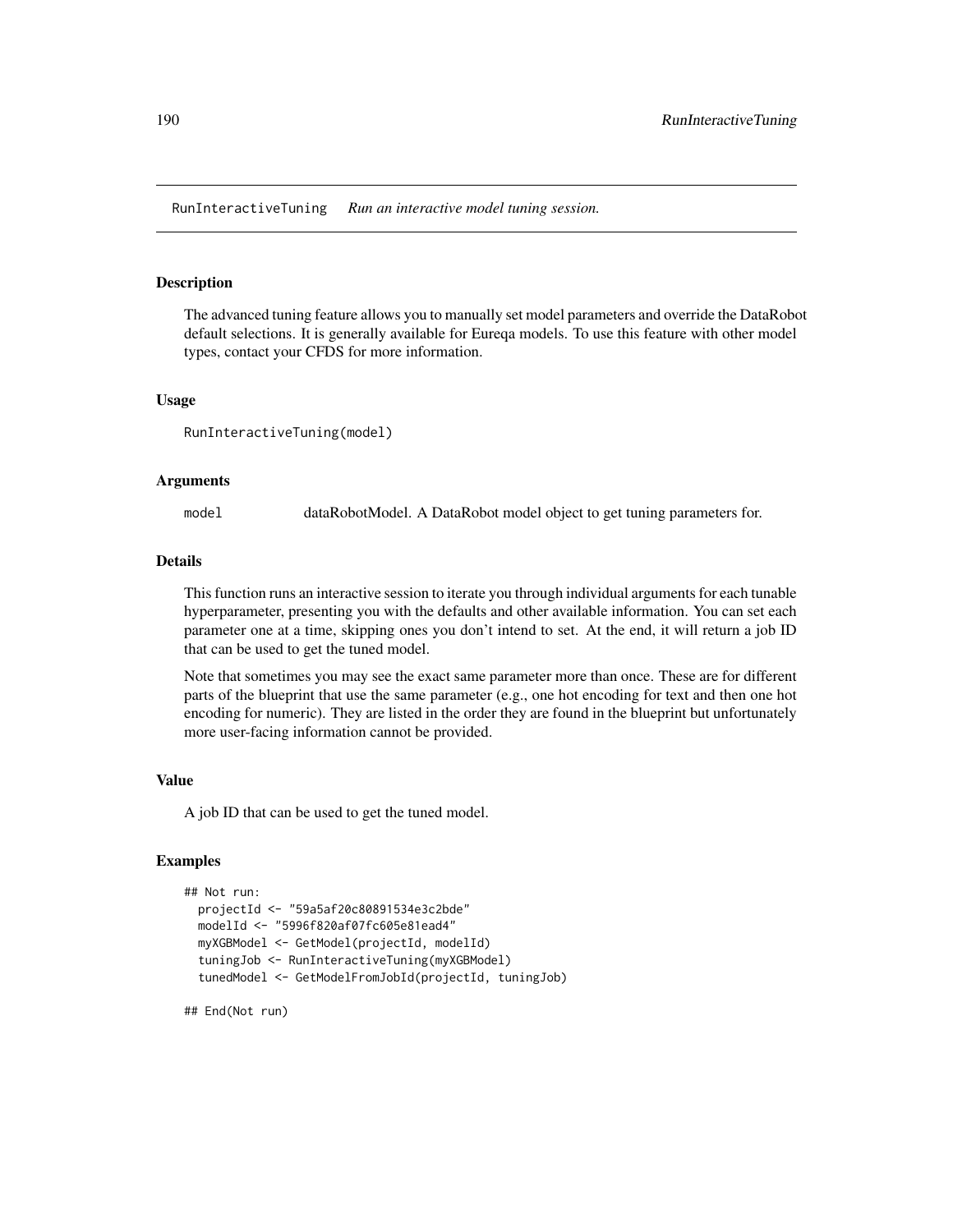ScaleoutModelingMode *Scaleout modeling modes*

#### Description

This is a list that contains the valid values for the scaleoutModelingMode parameter found in SetTarget. If you wish, you can specify scaleoutModelingMode using the list values here, e.g. ScaleoutModelingMode\$Autopilot instead of "Autopilot".

#### Usage

ScaleoutModelingMode

#### Format

An object of class list of length 3.

#### Details

For Disabled, no scaleout models will run in autopilot or be available in blueprints.

For RepositoryOnly, scaleout models will be available in blueprints and can be run manually, but will not run in autopilot.

For Auopilot, scaleout models will run during autopilot and also be available in blueprints.

ScoreBacktests *Compute the scores for all available backtests.*

## Description

Some backtests may be unavailable if the model is trained into their validation data.

#### Usage

```
ScoreBacktests(model, wait = FALSE)
```
#### Arguments

| model | An S3 object of class dataRobotModel like that returned by the function Get- |
|-------|------------------------------------------------------------------------------|
|       | Model, or each element of the list returned by the function ListModels.      |
| wait  | logical. If TRUE, wait until job completion.                                 |

## Value

job ID of pending job if wait is FALSE. Use WaitForJobToComplete to await job completion. If wait is TRUE, will wait until completion and return NULL. Upon completion, all available backtests will have scores computed.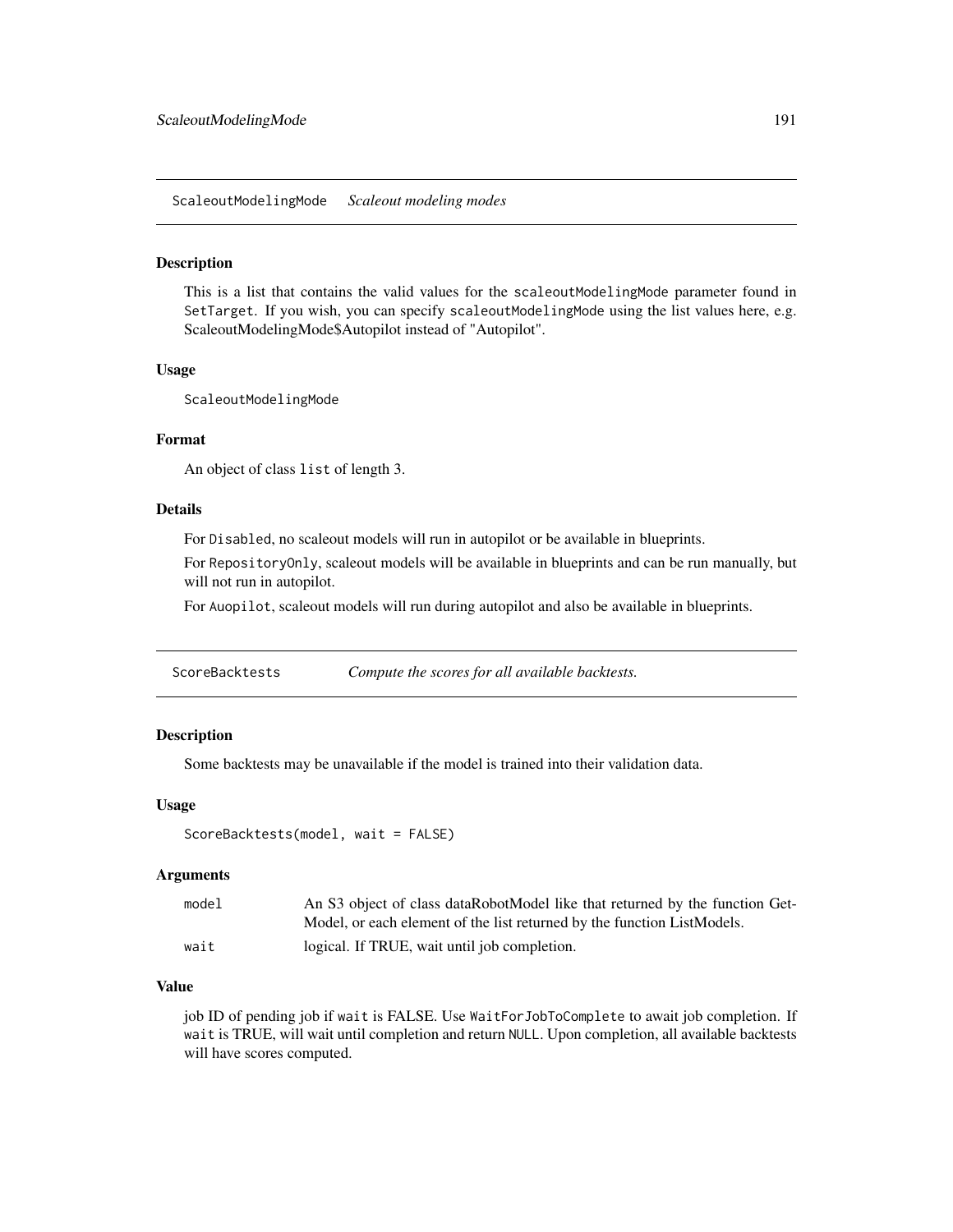# Examples

```
## Not run:
 projectId <- "59a5af20c80891534e3c2bde"
 modelId <- "5996f820af07fc605e81ead4"
 model <- GetModel(projectId, modelId)
 ScoreBacktests(model)
```
## End(Not run)

SeriesAggregationType *Series aggregation type*

## Description

For details, see "Calculating features across series" in the Time Series section of the DataRobot user guide.

## Usage

SeriesAggregationType

#### Format

An object of class list of length 2.

SetPredictionThreshold

*Set a custom prediction threshold for binary classification models.*

#### Description

The prediction threshold is used by a binary classification model when deciding between the positive and negative class.

## Usage

```
SetPredictionThreshold(model, threshold)
```
## Arguments

| model     | An S3 object of class dataRobotModel like that returned by the function Get-<br>Model, or each element of the list returned by the function ListModels. |
|-----------|---------------------------------------------------------------------------------------------------------------------------------------------------------|
| threshold | numeric. The threshold to use when deciding between the positive and negative<br>class. Should be between 0 and 1 inclusive.                            |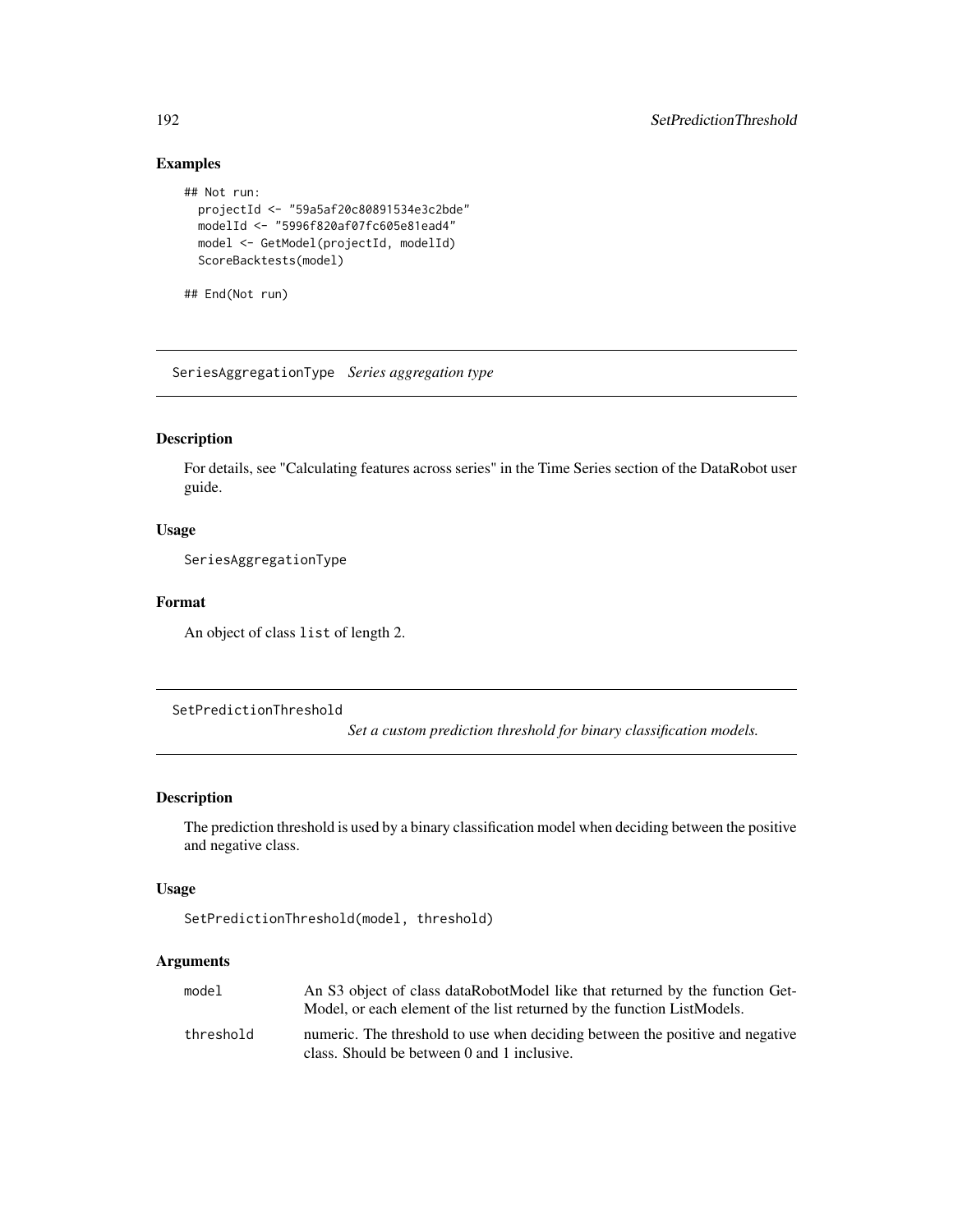#### SetTarget 193

## Details

Note: This feature can only can be used when PredictionThresholdReadOnly is FALSE. Models typically cannot have their prediction threshold modified if they have been used to set a deployment or predictions have been made with the dedicated prediction API.

#### Value

Returns NULL but updates the model in place.

# Examples

```
## Not run:
 projectId <- "59a5af20c80891534e3c2bde"
 modelId <- "5996f820af07fc605e81ead4"
 model <- GetModel(projectId, modelId)
 SetPredictionThreshold(model, threshold = 0.6)
```
## End(Not run)

SetTarget *Set the target variable (and by default, start the DataRobot Autopilot)*

#### Description

This function sets the target variable for the project defined by project, starting the process of building models to predict the response variable target. Both of these parameters - project and target - are required and they are sufficient to start a modeling project with DataRobot default specifications for the other 10 optional parameters.

#### Usage

```
SetTarget(project, target, metric = NULL, weights = NULL,
 partition = NULL, mode = NULL, seed = NULL, targetType = NULL,
 positiveClass = NULL, blueprintThreshold = NULL,
 responseCap = NULL, featurelistId = NULL, smartDownsampled = NULL,
 majorityDownsamplingRate = NULL, scaleoutModelingMode = NULL,
 accuracyOptimizedBlueprints = NULL, offset = NULL, exposure = NULL,
 eventsCount = NULL, monotonicIncreasingFeaturelistId = NULL,
 monotonicDecreasingFeaturelistId = NULL,
 onlyIncludeMonotonicBlueprints = FALSE, maxWait = 600)
```
#### Arguments

| project | character. Either $(1)$ a character string giving the unique alphanumeric identifier<br>for the project, or $(2)$ a list containing the element projected with this identifier. |
|---------|---------------------------------------------------------------------------------------------------------------------------------------------------------------------------------|
| target  | character. String giving the name of the response variable to be predicted by all<br>project models.                                                                            |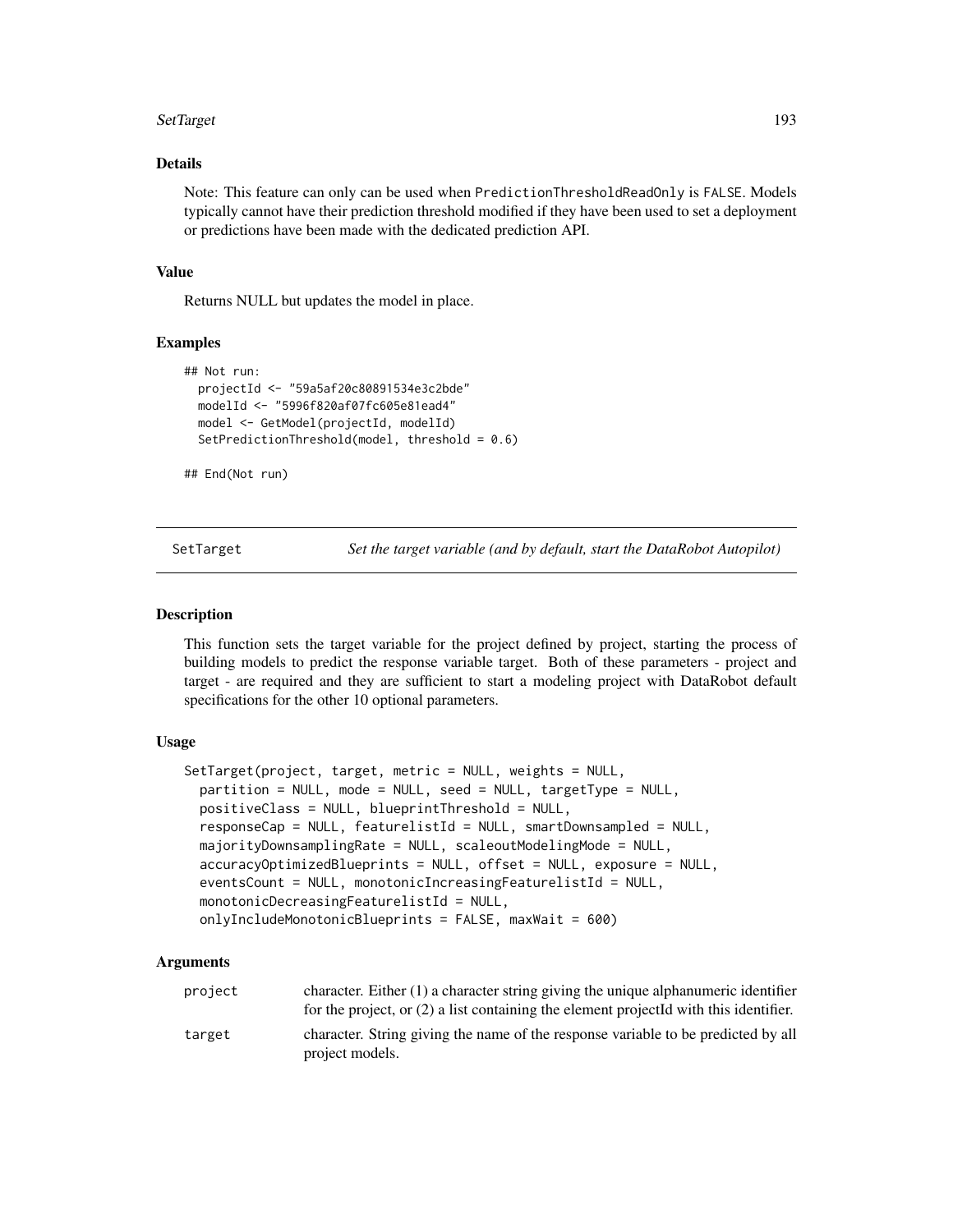| metric                   | character. Optional. String specifying the model fitting metric to be optimized; a<br>list of valid options for this parameter, which depends on both project and target,<br>may be obtained with the function GetValidMetrics.                                                                                                                                                                                                                     |
|--------------------------|-----------------------------------------------------------------------------------------------------------------------------------------------------------------------------------------------------------------------------------------------------------------------------------------------------------------------------------------------------------------------------------------------------------------------------------------------------|
| weights                  | character. Optional. String specifying the name of the column from the model-<br>ing dataset to be used as weights in model fitting.                                                                                                                                                                                                                                                                                                                |
| partition                | partition. Optional. S3 object of class 'partition' whose elements specify a<br>valid partitioning scheme. See help for functions CreateGroupPartition, Cre-<br>ateRandomPartition, CreateStratifiedPartition, CreateUserPartition and Create-<br>DatetimePartitionSpecification.                                                                                                                                                                   |
| mode                     | character. Optional. Specifies the autopilot mode used to start the modeling<br>project; valid options are "auto" (fully automatic, the current DataRobot default,<br>obtained when mode = NULL), "manual" and "quick"                                                                                                                                                                                                                              |
| seed                     | integer. Optional. Seed for the random number generator used in creating ran-<br>dom partitions for model fitting.                                                                                                                                                                                                                                                                                                                                  |
| targetType               | character. Optional. Used to specify the targetType to use for a project. Valid<br>options are "Binary", "Multiclass", "Regression". Set to "Multiclass" to en-<br>able multiclass modeling. Otherwise, it can help to disambiguate, i.e. telling<br>DataRobot how to handle a numeric target with a few unique values that could<br>be used for either multiclass or regression. See TargetType for an easier way<br>to keep track of the options. |
| positiveClass            | character. Optional. Target variable value corresponding to a positive response<br>in binary classification problems.                                                                                                                                                                                                                                                                                                                               |
| blueprintThreshold       |                                                                                                                                                                                                                                                                                                                                                                                                                                                     |
|                          | integer. Optional. The maximum time (in hours) that any modeling blueprint is<br>allowed to run before being excluded from subsequent autopilot stages.                                                                                                                                                                                                                                                                                             |
| responseCap              | numeric. Optional. Floating point value, between 0.5 and 1.0, specifying a<br>capping limit for the response variable. The default value NULL corresponds to<br>an uncapped response, equivalent to response $Cap = 1.0$ .                                                                                                                                                                                                                          |
| featurelistId            | numeric. Specifies which feature list to use. If NULL (default), a default fea-<br>turelist is used.                                                                                                                                                                                                                                                                                                                                                |
| smartDownsampled         |                                                                                                                                                                                                                                                                                                                                                                                                                                                     |
|                          | logical. Optional. Whether to use smart downsampling to throw away excess<br>rows of the majority class. Only applicable to classification and zero-boosted<br>regression projects.                                                                                                                                                                                                                                                                 |
| majorityDownsamplingRate |                                                                                                                                                                                                                                                                                                                                                                                                                                                     |
|                          | numeric. Optional. Floating point value, between 0.0 and 100.0. The percentage<br>of the majority rows that should be kept. Specify only if using smart downsam-<br>pling. May not cause the majority class to become smaller than the minority<br>class.                                                                                                                                                                                           |
| scaleoutModelingMode     |                                                                                                                                                                                                                                                                                                                                                                                                                                                     |
|                          | character. Optional. Specifies the behavior of Scaleout models for the project.<br>Possible options are in ScaleoutModelingMode.                                                                                                                                                                                                                                                                                                                    |
|                          | • ScaleoutModelingMode\$Disabled will prevent scaleout models from run-<br>ning during autopilot and will prevent Scaleout models from showing up in<br>blueprints.                                                                                                                                                                                                                                                                                 |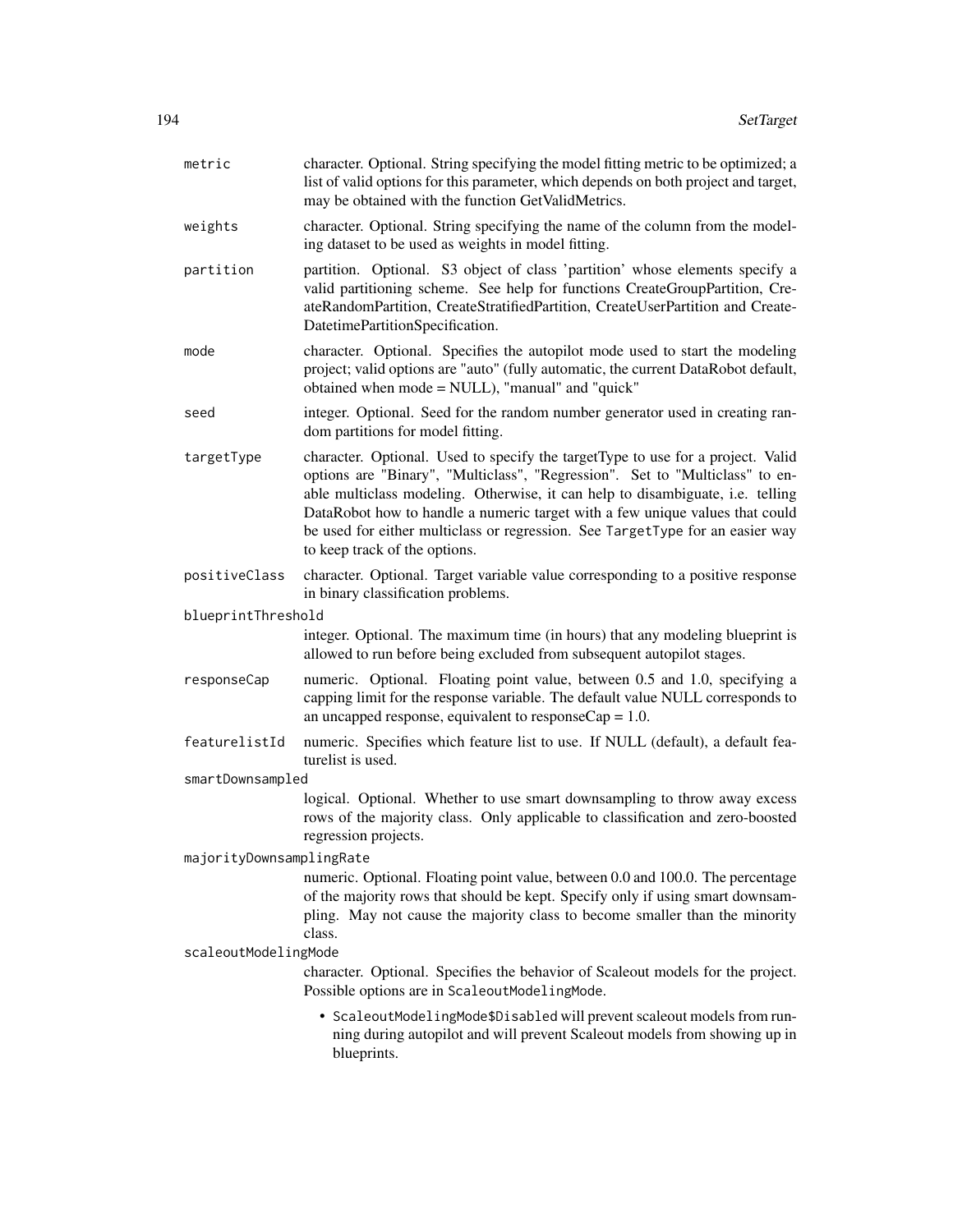|             | • ScaleoutModelingMode\$RepositoryOnly will prevent scaleout models<br>from running during autopilot, but will make them available in blueprints<br>to run manually.                                                                                                                                                                                                                          |  |  |
|-------------|-----------------------------------------------------------------------------------------------------------------------------------------------------------------------------------------------------------------------------------------------------------------------------------------------------------------------------------------------------------------------------------------------|--|--|
|             | • ScaleoutModelingMode\$Autopilot will run scaleout models during au-<br>topilot and will make them available in blueprints.                                                                                                                                                                                                                                                                  |  |  |
|             | Note that scaleout models are only supported in the Hadoop environment with<br>the correct corresponding user permission set.                                                                                                                                                                                                                                                                 |  |  |
|             | accuracyOptimizedBlueprints                                                                                                                                                                                                                                                                                                                                                                   |  |  |
|             | logical. Optional. When enabled, accuracy optimized blueprints will run in<br>autopilot for the project. These are longer-running model blueprints that provide<br>increased accuracy over normal blueprints that run during autopilot.                                                                                                                                                       |  |  |
| offset      | character. Optional. Vector of the names of the columns containing the offset of<br>each row.                                                                                                                                                                                                                                                                                                 |  |  |
| exposure    | character. Optional. The name of a column containing the exposure of each row.                                                                                                                                                                                                                                                                                                                |  |  |
| eventsCount | character. Optional. The name of a column specifying the events count.                                                                                                                                                                                                                                                                                                                        |  |  |
|             | monotonicIncreasingFeaturelistId                                                                                                                                                                                                                                                                                                                                                              |  |  |
|             | character. Optional. The id of the featurelist that defines the set of features with<br>a monotonically increasing relationship to the target. If NULL (default), no such<br>constraints are enforced. When specified, this will set a default for the project<br>that can be overridden at model submission time if desired. The featurelist itself<br>can also be passed as this parameter. |  |  |
|             | monotonicDecreasingFeaturelistId                                                                                                                                                                                                                                                                                                                                                              |  |  |
|             | character. Optional. The id of the featurelist that defines the set of features with<br>a monotonically decreasing relationship to the target. If NULL (default), no such<br>constraints are enforced. When specified, this will set a default for the project<br>that can be overridden at model submission time if desired. The featurelist itself<br>can also be passed as this parameter. |  |  |
|             | onlyIncludeMonotonicBlueprints                                                                                                                                                                                                                                                                                                                                                                |  |  |
|             | logical. Optional. When TRUE, only blueprints that support enforcing mono-<br>tonic constraints will be available in the project or selected for the autopilot.                                                                                                                                                                                                                               |  |  |
| maxWait     | integer. Specifies how many seconds to wait for the server to finish analyzing<br>the target and begin the modeling process. If the process takes longer than this<br>parameter specifies, execution will stop (but the server will continue to process<br>the request).                                                                                                                      |  |  |

# Examples

```
## Not run:
 projectId <- "59a5af20c80891534e3c2bde"
  SetTarget(projectId, "targetFeature")
  SetTarget(projectId, "targetFeature", metric = "LogLoss")
  SetTarget(projectId, "targetFeature", mode = AutopilotMode$Manual)
  SetTarget(projectId, "targetFeature", targetType = TargetType$Multiclass)
```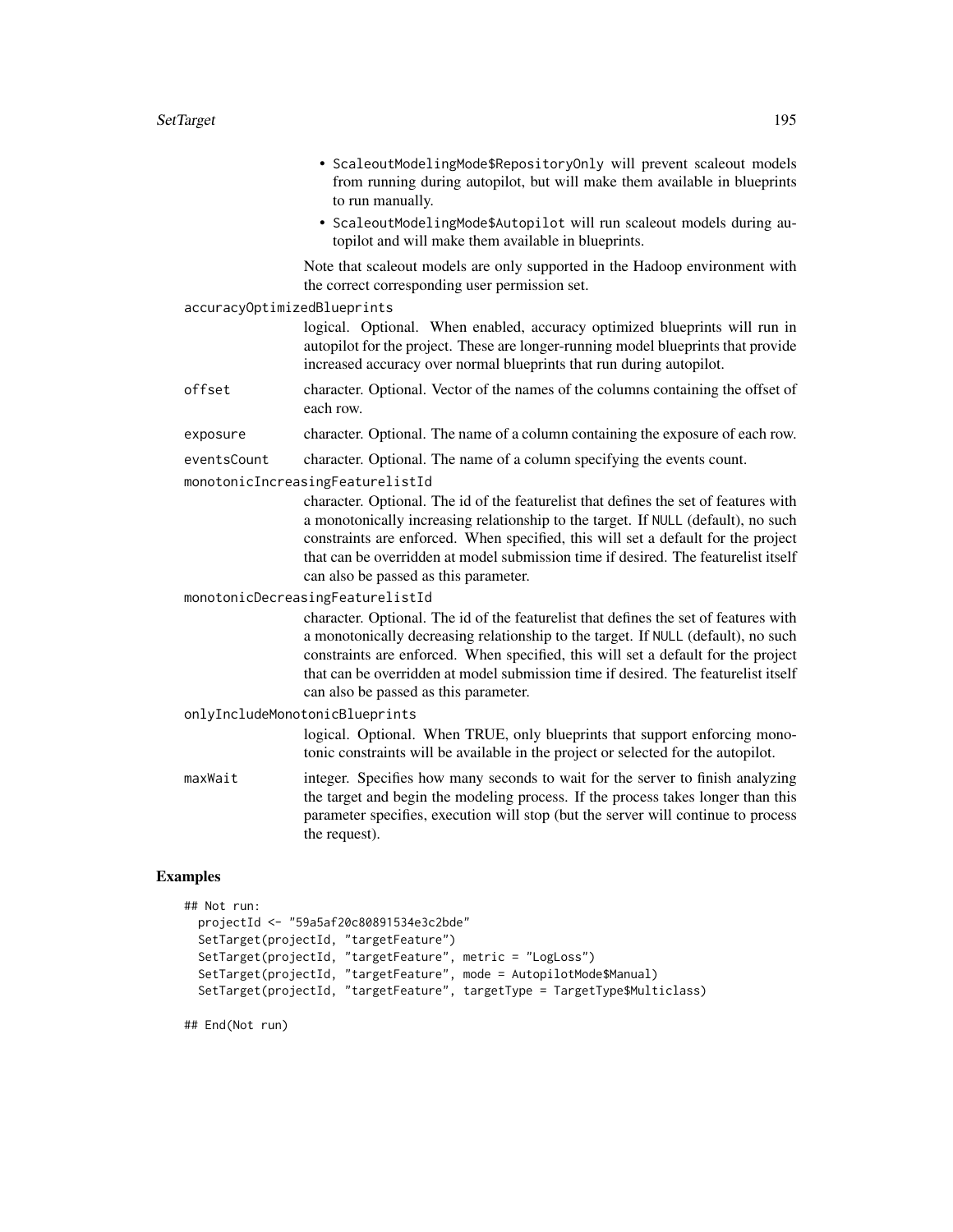## **Description**

This function uploads a modeling dataset defined by the dataSource parameter and allows specification of the optional project name projectName. The dataSource parameter can be either the name of a CSV file or a dataframe; in the latter case, it is saved as a CSV file whose name is described in the Details section. This function returns the projectName specified in the calling sequence, the unique alphanumeric identifier projectId for the new project, the name of the modeling dataset uploaded to create this project, and the project creation time and date.

#### Usage

```
SetupProject(dataSource, projectName = NULL, maxWait = 60 \times 60)
```
#### Arguments

| dataSource  | object. Either (a) the name of a CSV file, (b) a data frame or (c) url to a publicly<br>available file; in each case, this parameter identifies the source of the data from<br>which all project models will be built. See Details. |
|-------------|-------------------------------------------------------------------------------------------------------------------------------------------------------------------------------------------------------------------------------------|
| projectName | character. Optional. String specifying a project name.                                                                                                                                                                              |
| maxWait     | integer. The maximum time to wait for each of two steps: (1) The initial project<br>creation request, and (2) data processing that occurs after receiving the response<br>to this initial request.                                  |

#### Details

The DataRobot modeling engine requires a CSV file containing the data to be used in fitting models, and this has been implemented here in two ways. The first and simpler is to specify dataSource as the name of this CSV file, but for the convenience of those who wish to work with dataframes, this function also provides the option of specifying a dataframe, which is then written to a CSV file and uploaded to the DataRobot server. In this case, the file name is either specified directly by the user through the saveFile parameter, or indirectly from the name of the dataSource dataframe if saveFile = NULL (the default). In this second case, the file name consists of the name of the dataSource dataframe with the string csvExtension appended.

#### Value

This function returns a list with the following four components:

projectName The name assigned to the DataRobot project

projectId The unique alphanumeric project identifier for this DataRobot project

fileName The name of the CSV modeling file uploaded for this project

created Character string containing the time and date of project creation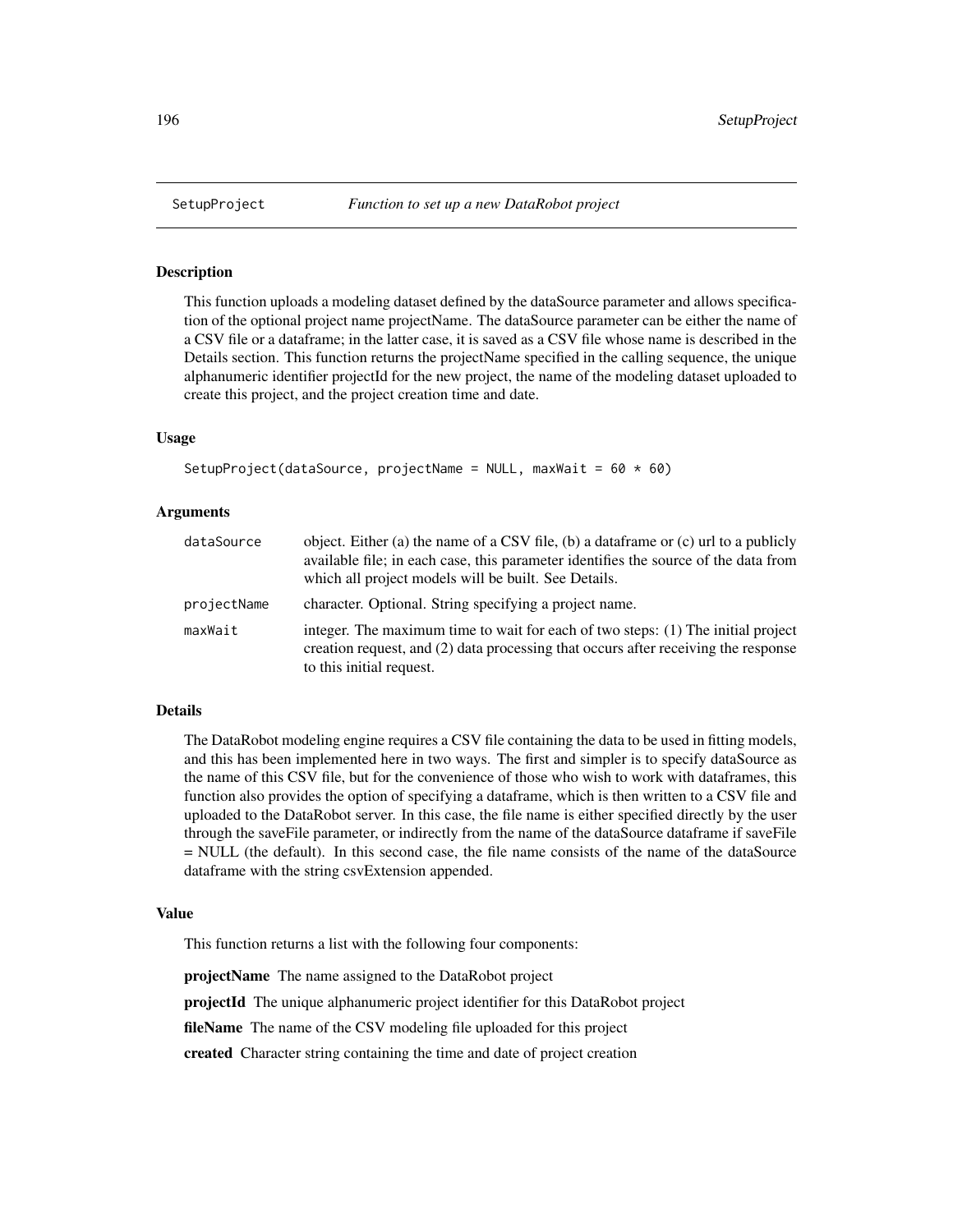## SetupProjectFromDataSource 197

# Examples

```
## Not run:
  SetupProject(iris, "dr-iris")
```
## End(Not run)

SetupProjectFromDataSource

*Create a project from a data source.*

# Description

Create a project from a data source.

# Usage

```
SetupProjectFromDataSource(dataSourceId, username, password,
 projectName = NULL, maxWait = 60 \times 60)
```
## Arguments

| dataSourceId | character. The ID of the data source to create a project from.                                                                                                                                     |  |
|--------------|----------------------------------------------------------------------------------------------------------------------------------------------------------------------------------------------------|--|
| username     | character. The username to use for authentication to the database.                                                                                                                                 |  |
| password     | character. The password to use for authentication to the database.                                                                                                                                 |  |
| projectName  | character. Optional. String specifying a project name. The password is en-<br>crypted at server side and never saved or stored.                                                                    |  |
| maxWait      | integer. The maximum time to wait for each of two steps: (1) The initial project<br>creation request, and (2) data processing that occurs after receiving the response<br>to this initial request. |  |

## Value

project object for the created project.

# Examples

```
## Not run:
dataSourceId <- "5c1303269300d900016b41a7"
SetupProjectFromDataSource(dataSourceId, username = "username", password = "hunter1",
                            projectName = "My Project")
```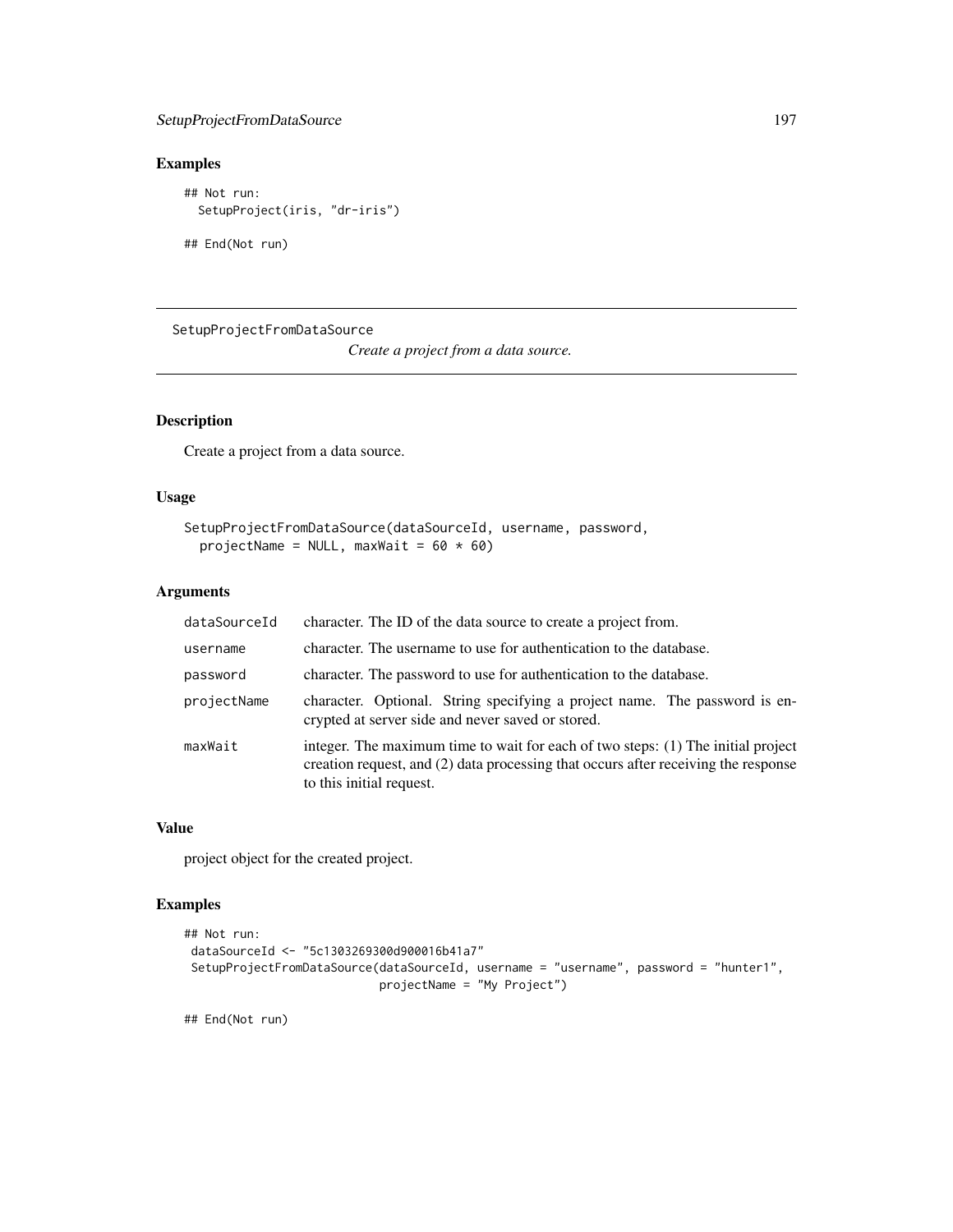SetupProjectFromHDFS *Function to set up a new DataRobot project using datasource on a WebHDFS server (deprecated)*

#### Description

This function is deprecated. Use SetupProjectFromDataSource instead.

#### Usage

```
SetupProjectFromHDFS(url, port = NULL, projectName = NULL,
 maxWait = 60 * 60)
```
# Arguments

| url         | character. The location of the WebHDFS file, both server and full path. Per the<br>DataRobot specification, must begin with hdfs://                                                                |
|-------------|----------------------------------------------------------------------------------------------------------------------------------------------------------------------------------------------------|
| port        | integer. Optional. The port to use. If not specified, will default to the server<br>default $(50070)$ .                                                                                            |
| projectName | character. Optional. String specifying a project name.                                                                                                                                             |
| maxWait     | integer. The maximum time to wait for each of two steps: (1) The initial project<br>creation request, and (2) data processing that occurs after receiving the response<br>to this initial request. |

# Details

This function returns the projectName specified in the calling sequence, the unique alphanumeric identifier projectId for the new project, the name of the modeling dataset uploaded to create this project, and the project creation time and date.

#### Value

This function returns a list with the following four components:

projectName The name assigned to the DataRobot project

projectId The unique alphanumeric project identifier for this DataRobot project

fileName The name of the CSV modeling file uploaded for this project

created Character string containing the time and date of project creation

# Examples

```
## Not run:
 SetupProjectFromHDFS(url = 'hdfs://path/to/data',
                       port = 12345,
                       projectName = 'dataProject')
```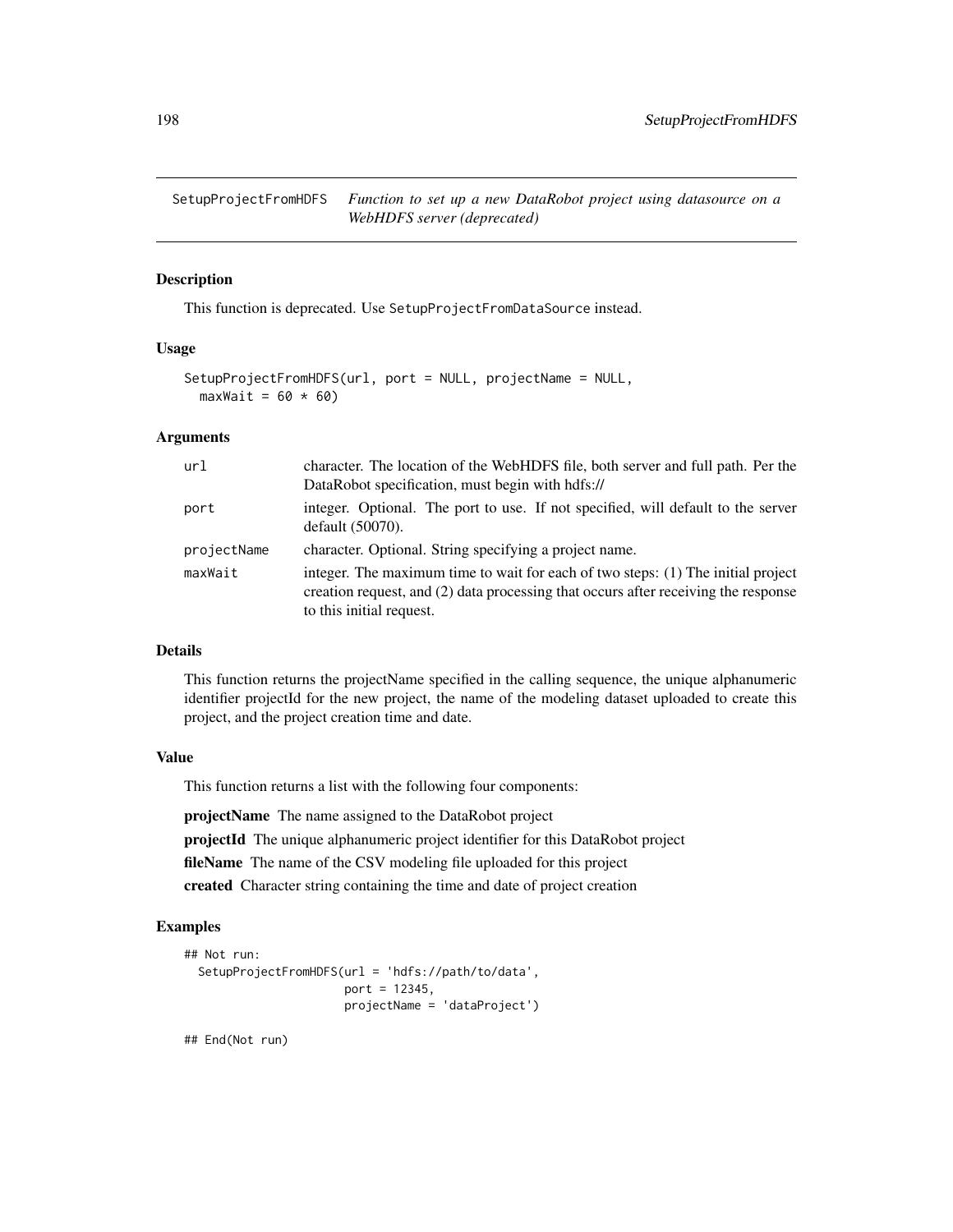SetupProjectFromMySQL *Function to set up a new DataRobot project using data from MySQL table (deprecated)*

## Description

This function is deprecated. Use SetupProjectFromDataSource instead.

## Usage

```
SetupProjectFromMySQL(server, database, table, user, port = NULL,
 prefetch = NULL, projectName = NULL, password = NULL,
 encryptedPassword = NULL, maxWait = 60 \times 60)
```
## Arguments

| server            | character. The address of the MySQL server                                                                                                                                                                      |
|-------------------|-----------------------------------------------------------------------------------------------------------------------------------------------------------------------------------------------------------------|
| database          | character. The name of the database to use                                                                                                                                                                      |
| table             | character. The name of the table to fetch                                                                                                                                                                       |
| user              | character. The username to use to access the database                                                                                                                                                           |
| port              | integer. Optional. The port to reach the MySQL server. If not specified, will use<br>the default specified by DataRobot (3306).                                                                                 |
| prefetch          | integer. Optional. If specified, specifies the number of rows to stream at a<br>time from the database. If not specified, fetches all results at once. This is an<br>optimization for reading from the database |
| projectName       | character. Optional. String specifying a project name.                                                                                                                                                          |
| password          | character. Optional. The plaintext password to be used to access MySQL<br>database. Will be first encrypted with DataRobot. Only use this or encryptedPassword,<br>not both.                                    |
| encryptedPassword |                                                                                                                                                                                                                 |
|                   | character. Optional. The encrypted password to be used to access MySQL<br>database. Only use this or password, not both.                                                                                        |
| maxWait           | integer. The maximum time to wait for each of two steps: (1) The initial project<br>creation request, and (2) data processing that occurs after receiving the response<br>to this initial request.              |
|                   |                                                                                                                                                                                                                 |

# Details

This function returns the projectName specified in the calling sequence, the unique alphanumeric identifier projectId for the new project, the name of the modeling dataset uploaded to create this project, and the project creation time and date.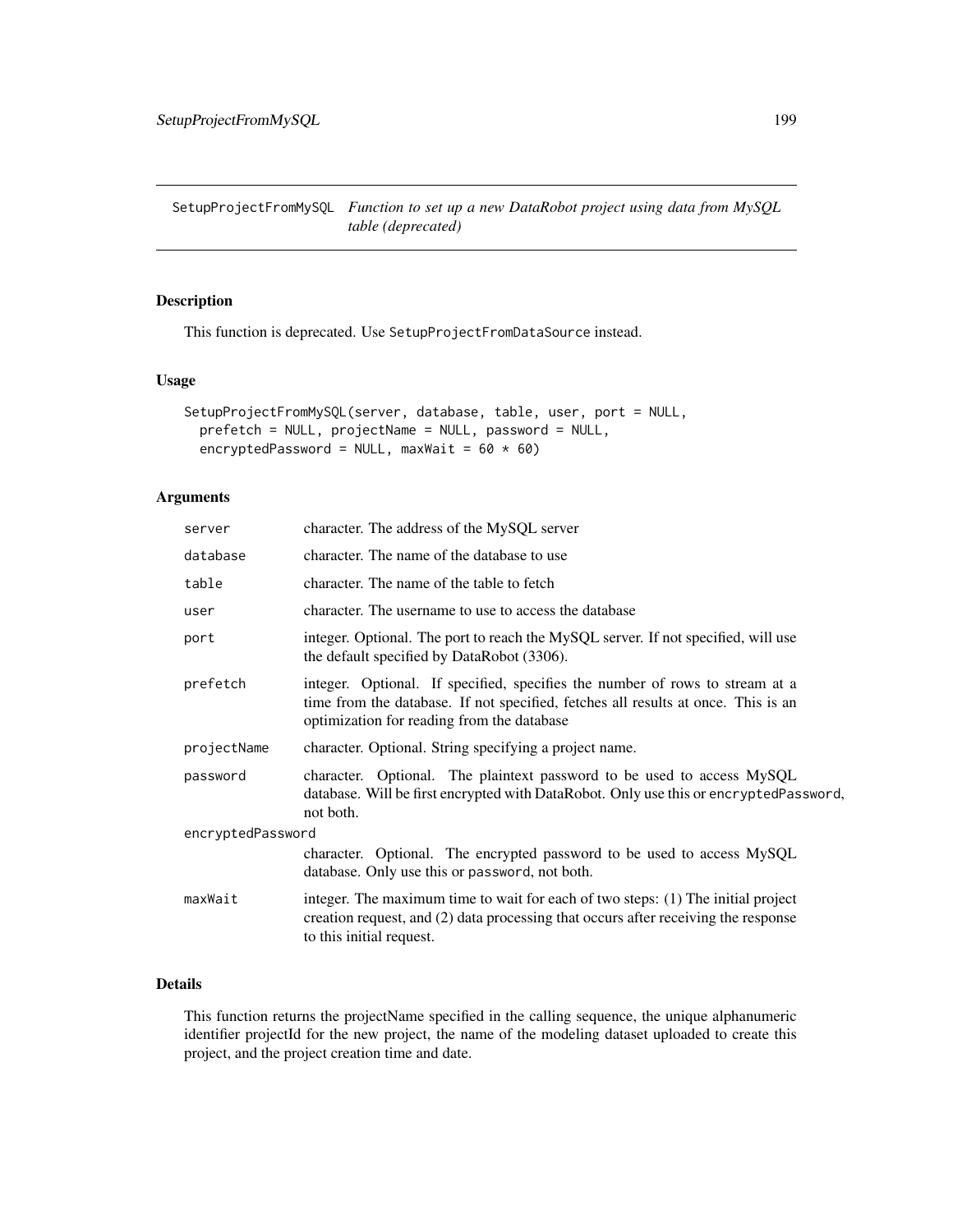## Value

This function returns a list with the following four components:

projectName The name assigned to the DataRobot project projectId The unique alphanumeric project identifier for this DataRobot project fileName The name of the CSV modeling file uploaded for this project created String containing the time and date of project creation

#### Examples

```
## Not run:
 SetupProjectFromMySQL(server = 'myServer',
                        database = 'myDatabase',
                        table = 'myTable',
                        user = 'sqlUser',
                        port = '12345')
```
## End(Not run)

SetupProjectFromOracle

*Function to set up a new DataRobot project using data from Oracle table (deprecated)*

#### Description

This function is deprecated. Use SetupProjectFromDataSource instead.

## Usage

```
SetupProjectFromOracle(dbq, table, username, fetchBufferSize = NULL,
 projectName = NULL, password = NULL, encryptedPassword = NULL,
 maxWait = 60 * 60)
```
#### Arguments

| dbq                         | character. tnsnames.ora entry in host:port/sid format                                                                                                                        |  |
|-----------------------------|------------------------------------------------------------------------------------------------------------------------------------------------------------------------------|--|
| table                       | character. The name of the table to fetch.                                                                                                                                   |  |
| username<br>fetchBufferSize | character. The username to use to access the database                                                                                                                        |  |
|                             | integer. Optional. If specified, specifies the size of buffer that will be used to<br>stream data from the database. Otherwise will use DataRobot default value.             |  |
| projectName                 | character. Optional String specifying a project name.                                                                                                                        |  |
| password                    | character. Optional. The plaintext password to be used to access MySQL<br>database. Will be first encrypted with DataRobot. Only use this or encryptedPassword,<br>not both. |  |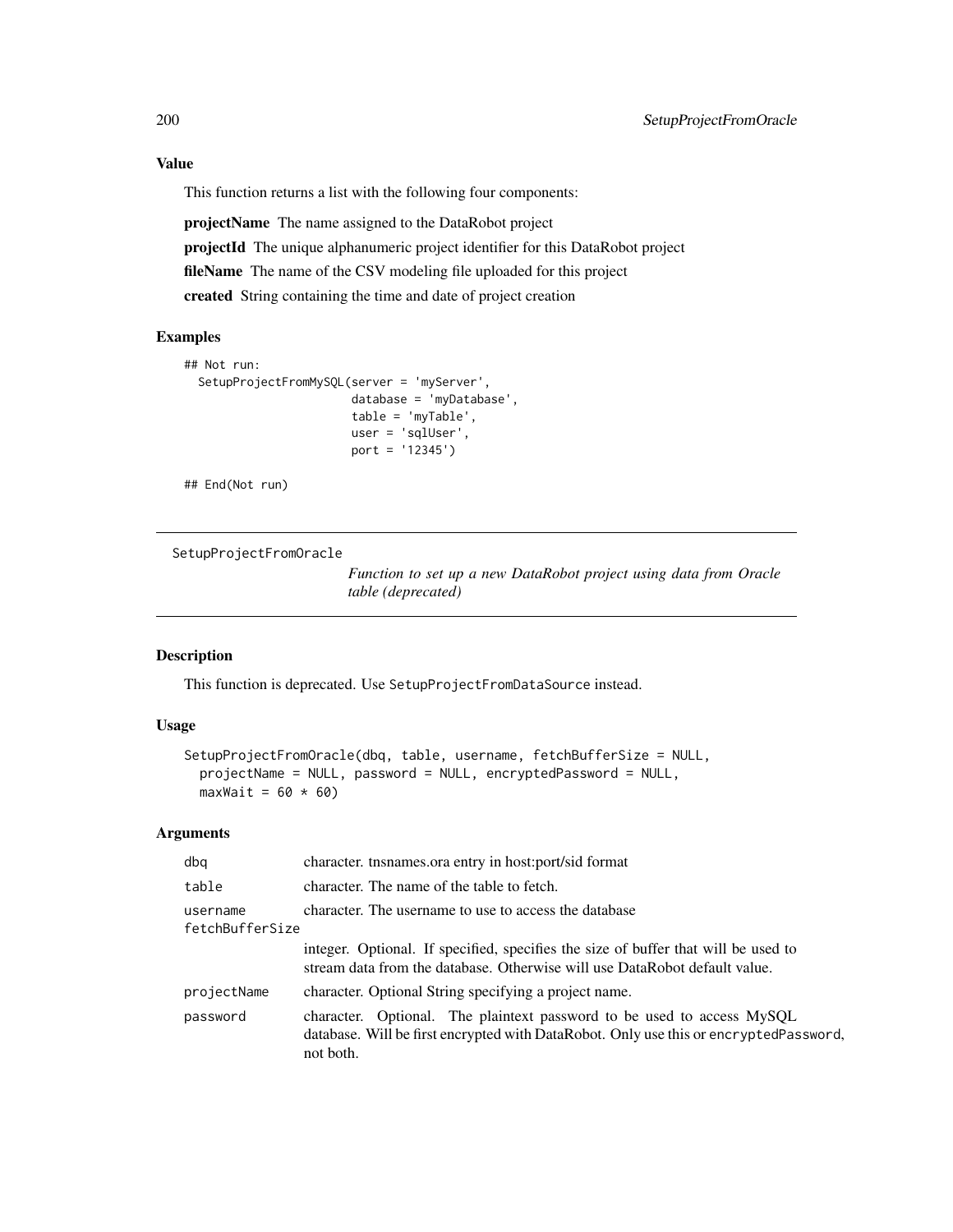| encryptedPassword |                                                                                                                                                                                                    |
|-------------------|----------------------------------------------------------------------------------------------------------------------------------------------------------------------------------------------------|
|                   | character. Optional. The encrypted password to be used to access MySQL<br>database. Only use this or password, not both.                                                                           |
| maxWait           | integer. The maximum time to wait for each of two steps: (1) The initial project<br>creation request, and (2) data processing that occurs after receiving the response<br>to this initial request. |

#### Details

This function returns the projectName specified in the calling sequence, the unique alphanumeric identifier projectId for the new project, the name of the modeling dataset uploaded to create this project, and the project creation time and date.

#### Value

This function returns a list with the following four components:

projectName The name assigned to the DataRobot project

projectId The unique alphanumeric project identifier for this DataRobot project

fileName The name of the CSV modeling file uploaded for this project

created Character string containing the time and date of project creation

#### Examples

```
## Not run:
 SetupProjectFromOracle(dbq = 'localhost:4001/sid',
                         table = 'myTable',
                         user = 'oracleUser')
```
## End(Not run)

SetupProjectFromPostgreSQL

*Function to set up a new DataRobot project using data from PostgreSQL table (deprecated)*

#### Description

This function is deprecated. Use SetupProjectFromDataSource instead.

#### Usage

```
SetupProjectFromPostgreSQL(server, database, table, username,
 port = NULL, driver = NULL, fetch = NULL, useDeclareFetch = NULL,
 projectName = NULL, password = NULL, encryptedPassword = NULL,
 maxWait = 60 * 60)
```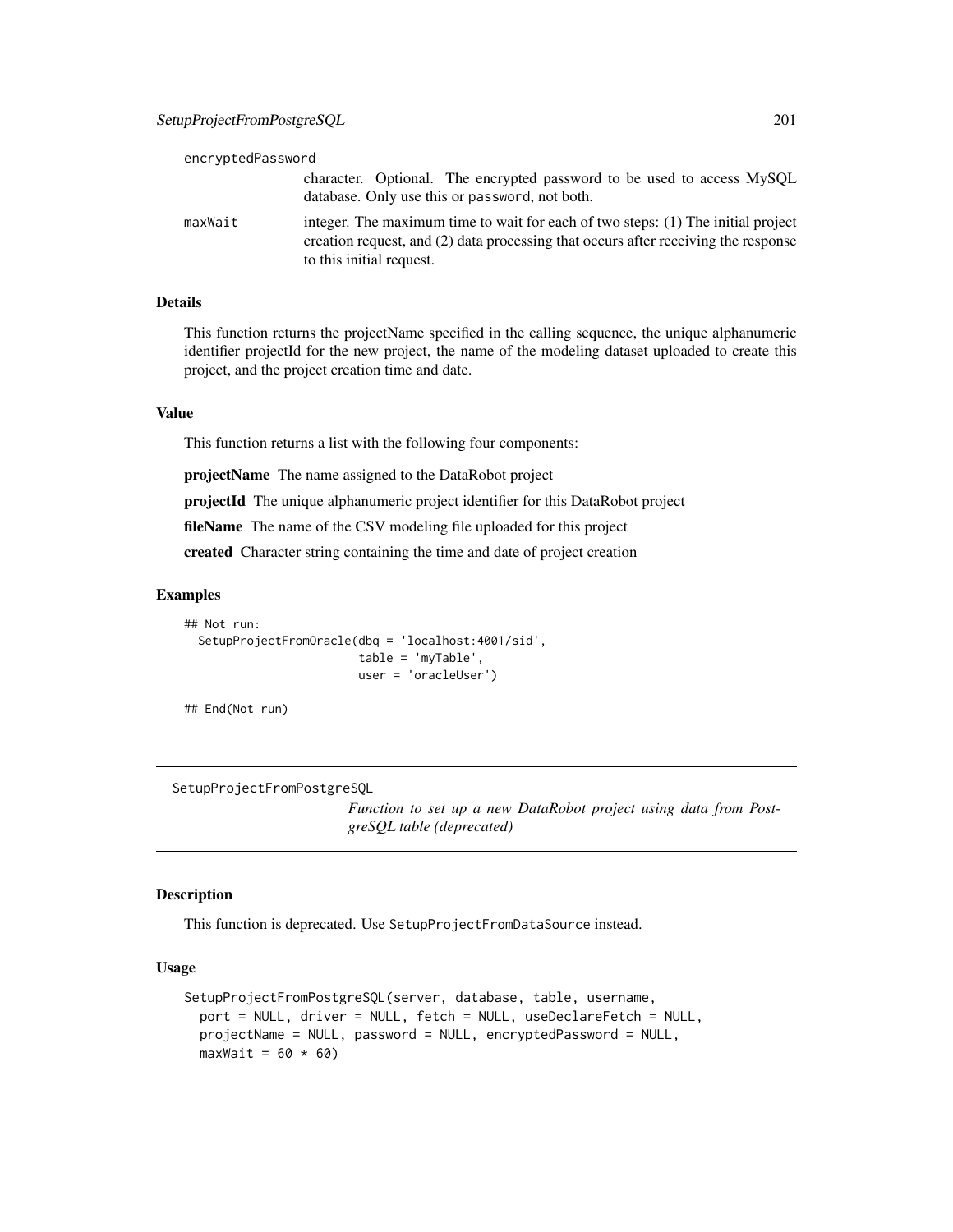## Arguments

| server            | character. The address of the MySQL server                                                                                                                                                                                               |  |
|-------------------|------------------------------------------------------------------------------------------------------------------------------------------------------------------------------------------------------------------------------------------|--|
| database          | character. The name of the database to use                                                                                                                                                                                               |  |
| table             | character. The name of the table to fetch                                                                                                                                                                                                |  |
| username          | character. The username to use to access the database                                                                                                                                                                                    |  |
| port              | integer. Optional. The port to reach the PostgreSQL server. If not specified, will<br>use the default specified by DataRobot (5432).                                                                                                     |  |
| driver            | character. Optional. Specify ODBC driver to use. If not specified - use DataRobot<br>default. See the values within datarobot.enums.POSTGRESQL_DRIVER                                                                                    |  |
| fetch             | integer. Optional. If specified, specifies the number of rows to stream at a<br>time from the database. If not specified, fetches all results at once. This is an<br>optimization for reading from the database                          |  |
| useDeclareFetch   |                                                                                                                                                                                                                                          |  |
|                   | logical. Optional. On TRUE, server will fetch result as available using DB<br>cursor. On FALSE it will try to retrieve entire result set - not recommended for<br>big tables. If not specified - use the default specified by DataRobot. |  |
| projectName       | numeric. Optional. String specifying a project name.                                                                                                                                                                                     |  |
| password          | character. Optional. The plaintext password to be used to access MySQL<br>database. Will be first encrypted with DataRobot. Only use this or encryptedPassword,<br>not both.                                                             |  |
| encryptedPassword |                                                                                                                                                                                                                                          |  |
|                   | character. Optional. The encrypted password to be used to access                                                                                                                                                                         |  |
| maxWait           | integer. The maximum time to wait for each of two steps: (1) The initial project<br>creation request, and (2) data processing that occurs after receiving the response<br>to this initial request.                                       |  |
|                   |                                                                                                                                                                                                                                          |  |

#### Details

This function returns the projectName specified in the calling sequence, the unique alphanumeric identifier projectId for the new project, the name of the modeling dataset uploaded to create this project, and the project creation time and date.

#### Value

This function returns a list with the following four components:

projectName The name assigned to the DataRobot project

projectId The unique alphanumeric project identifier for this DataRobot project

fileName The name of the CSV modeling file uploaded for this project

created Character string containing the time and date of project creation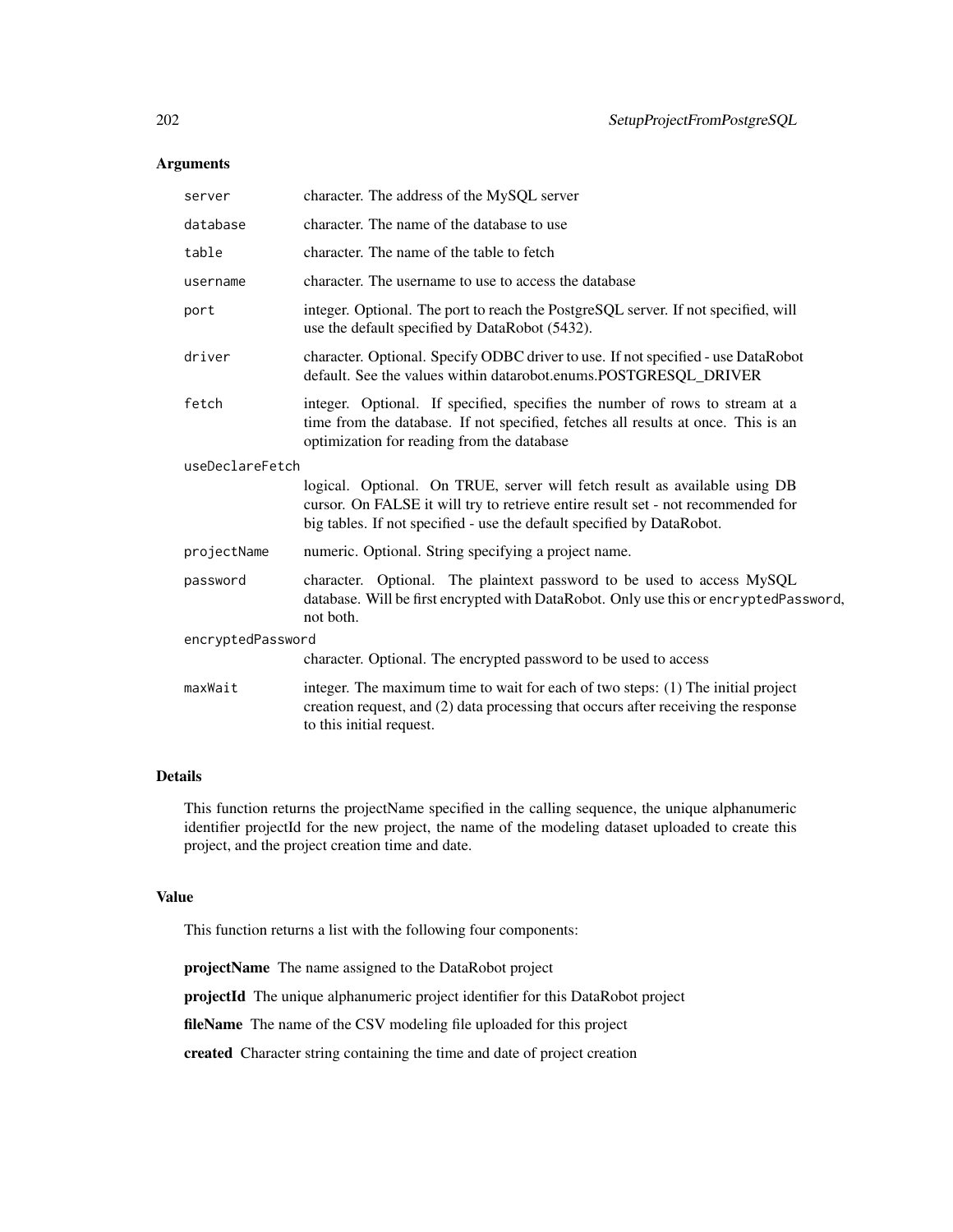#### Share 203

## Examples

```
## Not run:
 SetupProjectFromPostgreSQL(server = 'myServer',
                             database = 'myDatabase',
                             table = 'myTable',
                             user = 'postgres',
                             port = '12345')
```
## End(Not run)

Share *Share a shareable object with a particular user.*

# Description

See SharingRole for more details on available access levels that can be granted to a user. Set role to NULL to revoke access to a particular user.

## Usage

```
Share(object, username, role = "default", canShare = NULL)
```
# Arguments

| object   | object. The shared object to inspect access for.                        |
|----------|-------------------------------------------------------------------------|
| username | character. The name of the user to share the object with.               |
| role     | character. The role (access level) to give that user. See Sharing Role. |
| canShare | logical. Is the user allowed to further reshare?                        |

## Examples

```
## Not run:
dataStoreId <- "5c1303269300d900016b41a7"
dataStore <- GetDataStore(dataStoreId)
# Grant access to a particular user.
Share(dataStore, "foo@foo.com")
# Grant access in a Read Only role.
Share(dataStore, "foo@foo.com", role = SharingRole$ReadOnly)
# Revoke access
Share(dataStore, "foo@foo.com", role = NULL)
```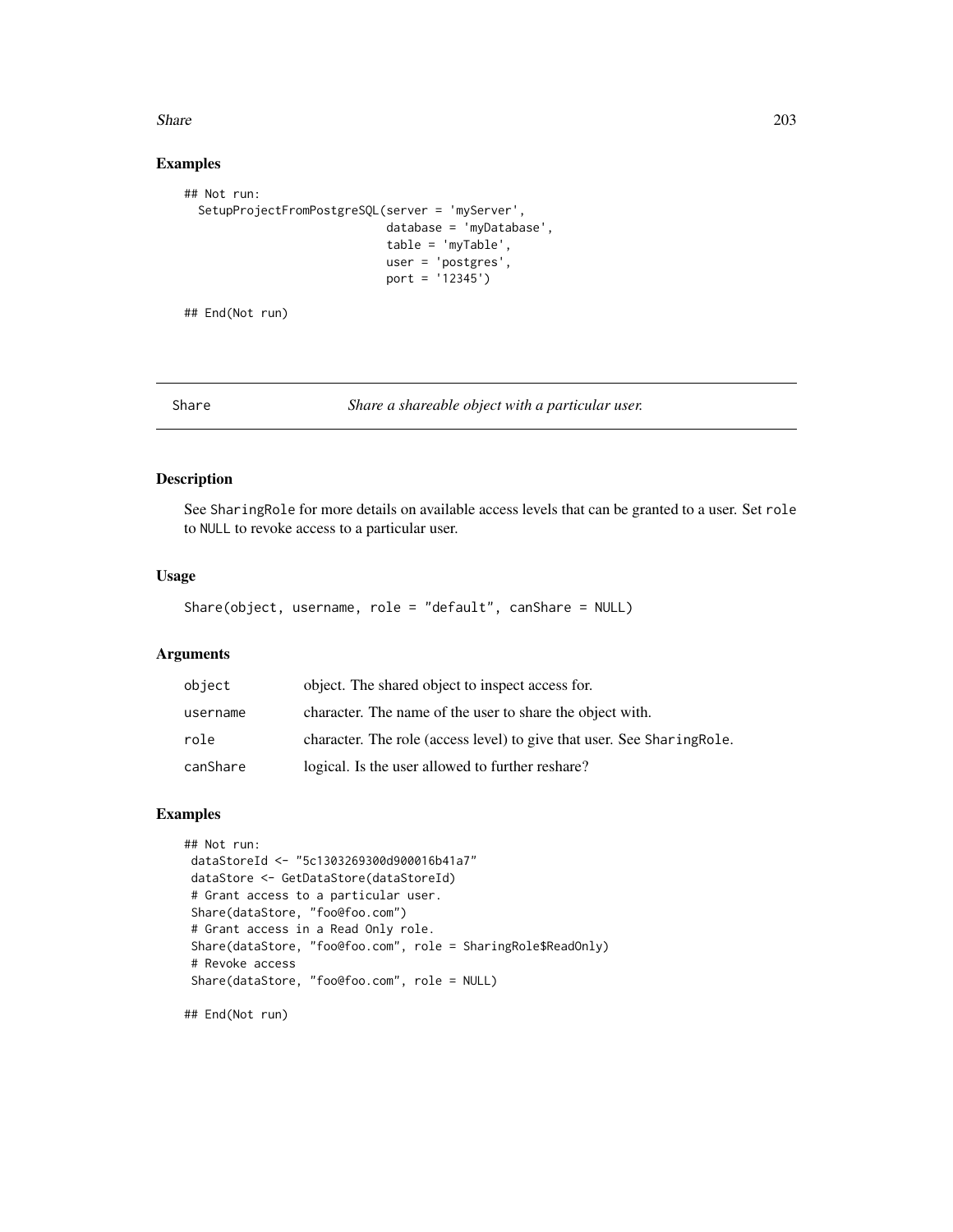SharingRole *Sharing role*

#### Description

This is a list that contains the valid values for granting access to other users (see Share). If you wish, you can specify access roles using the list values, e.g., SharingRole\$ReadWrite instead of typing the string "READ\_WRITE". This way you can benefit from autocomplete and not have to remember the valid options.

#### Usage

SharingRole

## Format

An object of class list of length 6.

## Details

Owner allows any action including deletion.

ReadWrite or Editor allows modifications to the state, e.g., renaming and creating data sources from a data store, but \*not\* deleting the entity.

ReadOnly or Consumer - for data sources, enables creating projects and predictions; for data stores, allows viewing them only.

StarModel *Star a model.*

#### Description

Star a model.

#### Usage

```
StarModel(model)
```
#### Arguments

model character. The model for which you want to compute Feature Impact, e.g. from the list of models returned by ListModels(project).

## Value

the model object, but now starred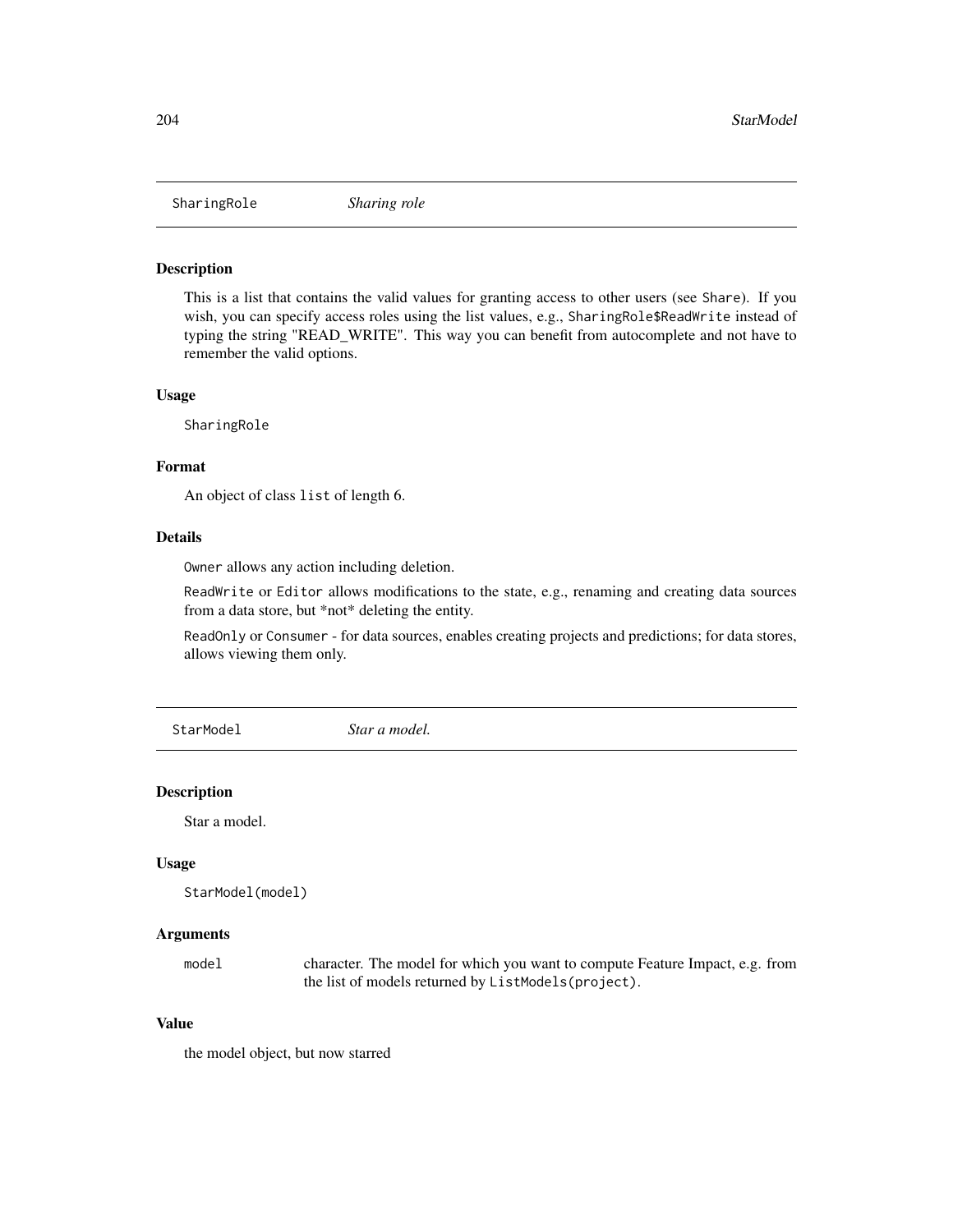## StartNewAutoPilot 205

## Examples

```
## Not run:
  projectId <- "59a5af20c80891534e3c2bde"
  modelId <- "5996f820af07fc605e81ead4"
  model <- GetModel(projectId, modelId)
  StarModel(model)
```

```
## End(Not run)
```

| StartNewAutoPilot | Starts autopilot on provided featurelist. Only one autopilot can be   |
|-------------------|-----------------------------------------------------------------------|
|                   | running at the time. That's why any ongoing autopilot on different    |
|                   | featurelist will be halted - modelling jobs in queue would not be af- |
|                   | fected but new jobs would not be added to queue by halted autopilot.  |

## Description

There is an error if autopilot is currently running on or has already finished running on the provided featurelist and also if project's target was not selected (via SetTarget).

#### Usage

```
StartNewAutoPilot(project, featurelistId, mode = AutopilotMode$FullAuto)
```
## Arguments

| project       | character. Either $(1)$ a character string giving the unique alphanumeric identifier<br>for the project, or (2) a list containing the element projectId with this identifier. |
|---------------|-------------------------------------------------------------------------------------------------------------------------------------------------------------------------------|
| featurelistId | numeric. Specifies which feature list to use.                                                                                                                                 |
| mode          | character. The desired autopilot mode. Currently only AutopilotMode\$FullAuto<br>is supported.                                                                                |

## Examples

```
## Not run:
 projectId <- "59a5af20c80891534e3c2bde"
 featureList <- CreateFeaturelist(projectId, "myFeaturelist", c("feature1", "feature2"))
 featurelistId <- featureList$featurelistId
 StartNewAutoPilot(projectId, featurelistId)
```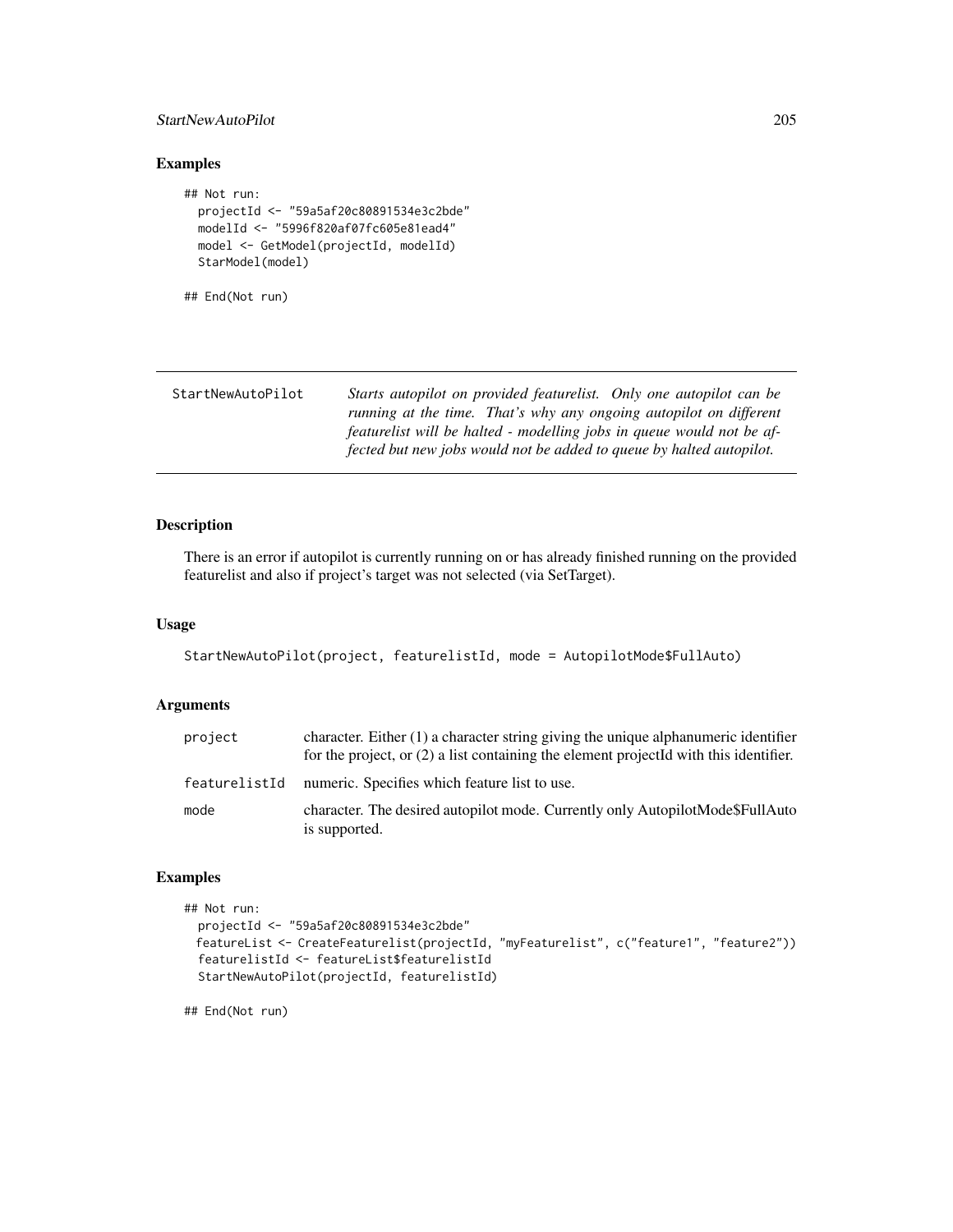#### Description

This function is a convenient shorthand to start a project and set the target. See SetupProject and SetTarget.

#### Usage

```
StartProject(dataSource, projectName = NULL, target, metric = NULL,
 weights = NULL, partition = NULL, mode = NULL, seed = NULL,
  targetType = NULL, positiveClass = NULL, blueprintThreshold = NULL,
  responseCap = NULL, featurelistId = NULL, smartDownsampled = NULL,
 majorityDownsamplingRate = NULL, scaleoutModelingMode = NULL,
  accuracyOptimizedBlueprints = NULL, offset = NULL, exposure = NULL,
 eventsCount = NULL, monotonicIncreasingFeaturelistId = NULL,
 monotonicDecreasingFeaturelistId = NULL,
 onlyIncludeMonotonicBlueprints = FALSE, workerCount = NULL,
 wait = FALSE, checkInterval = 20, timeout = NULL,
 username = NULL, password = NULL, verbosity = 1, maxWait = 600)
```
#### Arguments

| dataSource  | object. Either (a) the name of a CSV file, (b) a dataframe or (c) url to a publicly<br>available file; in each case, this parameter identifies the source of the data from<br>which all project models will be built. See Details.                                                |
|-------------|-----------------------------------------------------------------------------------------------------------------------------------------------------------------------------------------------------------------------------------------------------------------------------------|
| projectName | character. Optional. String specifying a project name.                                                                                                                                                                                                                            |
| target      | character. String giving the name of the response variable to be predicted by all<br>project models.                                                                                                                                                                              |
| metric      | character. Optional. String specifying the model fitting metric to be optimized; a<br>list of valid options for this parameter, which depends on both project and target,<br>may be obtained with the function GetValidMetrics.                                                   |
| weights     | character. Optional. String specifying the name of the column from the model-<br>ing dataset to be used as weights in model fitting.                                                                                                                                              |
| partition   | partition. Optional. S3 object of class 'partition' whose elements specify a<br>valid partitioning scheme. See help for functions CreateGroupPartition, Cre-<br>ateRandomPartition, CreateStratifiedPartition, CreateUserPartition and Create-<br>DatetimePartitionSpecification. |
| mode        | character. Optional. Specifies the autopilot mode used to start the modeling<br>project; valid options are "auto" (fully automatic, the current DataRobot default,<br>obtained when mode = NULL), "manual" and "quick"                                                            |
| seed        | integer. Optional. Seed for the random number generator used in creating ran-<br>dom partitions for model fitting.                                                                                                                                                                |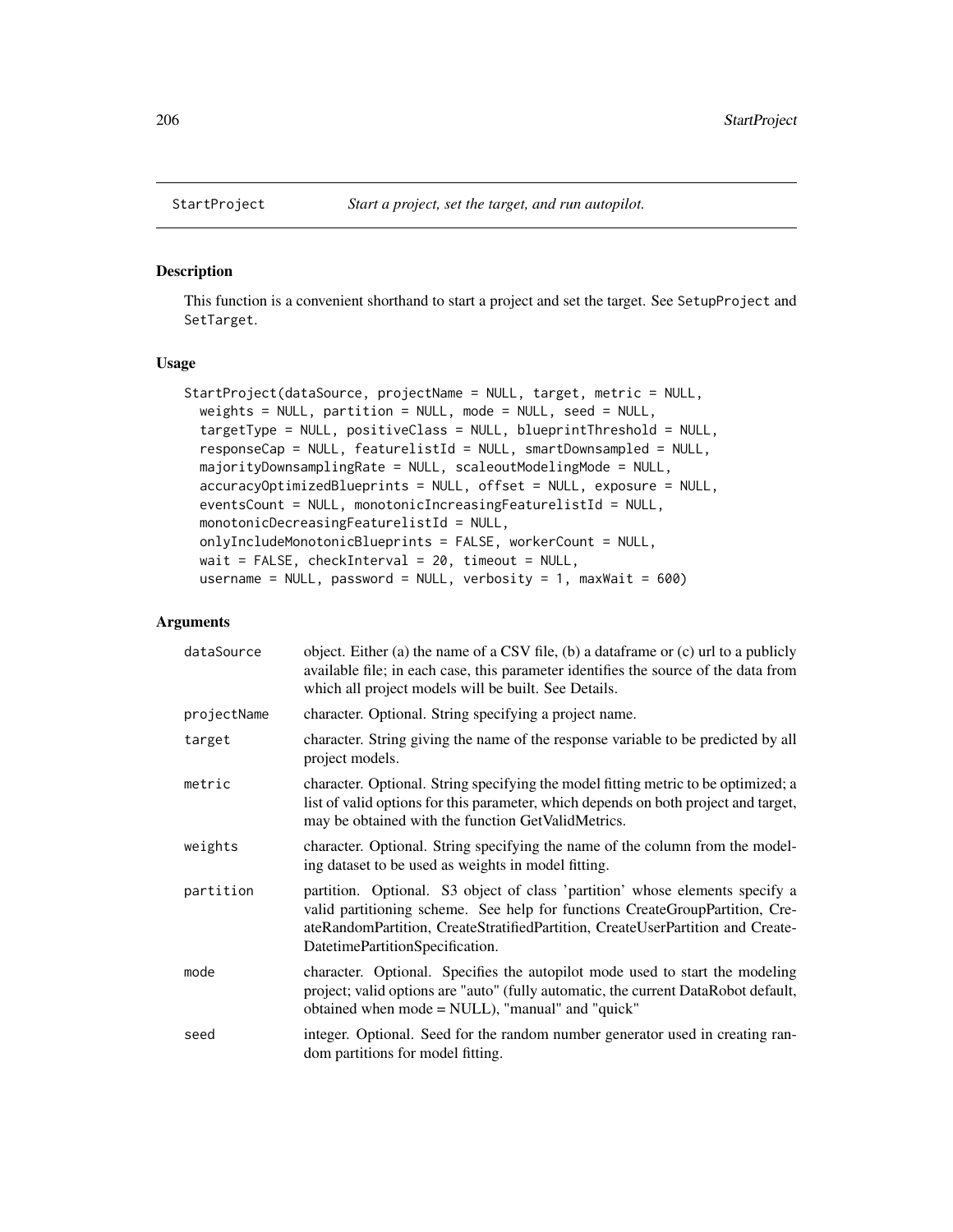| targetType                  | character. Optional. Used to specify the targetType to use for a project. Valid<br>options are "Binary", "Multiclass", "Regression". Set to "Multiclass" to en-<br>able multiclass modeling. Otherwise, it can help to disambiguate, i.e. telling<br>DataRobot how to handle a numeric target with a few unique values that could<br>be used for either multiclass or regression. See TargetType for an easier way<br>to keep track of the options. |
|-----------------------------|-----------------------------------------------------------------------------------------------------------------------------------------------------------------------------------------------------------------------------------------------------------------------------------------------------------------------------------------------------------------------------------------------------------------------------------------------------|
| positiveClass               | character. Optional. Target variable value corresponding to a positive response<br>in binary classification problems.                                                                                                                                                                                                                                                                                                                               |
| blueprintThreshold          |                                                                                                                                                                                                                                                                                                                                                                                                                                                     |
|                             | integer. Optional. The maximum time (in hours) that any modeling blueprint is<br>allowed to run before being excluded from subsequent autopilot stages.                                                                                                                                                                                                                                                                                             |
| responseCap                 | numeric. Optional. Floating point value, between 0.5 and 1.0, specifying a<br>capping limit for the response variable. The default value NULL corresponds to<br>an uncapped response, equivalent to response $Cap = 1.0$ .                                                                                                                                                                                                                          |
| featurelistId               | numeric. Specifies which feature list to use. If NULL (default), a default fea-<br>turelist is used.                                                                                                                                                                                                                                                                                                                                                |
| smartDownsampled            |                                                                                                                                                                                                                                                                                                                                                                                                                                                     |
|                             | logical. Optional. Whether to use smart downsampling to throw away excess<br>rows of the majority class. Only applicable to classification and zero-boosted<br>regression projects.                                                                                                                                                                                                                                                                 |
| majorityDownsamplingRate    |                                                                                                                                                                                                                                                                                                                                                                                                                                                     |
|                             | numeric. Optional. Floating point value, between 0.0 and 100.0. The percentage<br>of the majority rows that should be kept. Specify only if using smart downsam-<br>pling. May not cause the majority class to become smaller than the minority<br>class.                                                                                                                                                                                           |
| scaleoutModelingMode        |                                                                                                                                                                                                                                                                                                                                                                                                                                                     |
|                             | character. Optional. Specifies the behavior of Scaleout models for the project.<br>Possible options are in ScaleoutModelingMode.                                                                                                                                                                                                                                                                                                                    |
|                             | • ScaleoutModelingMode\$Disabled will prevent scaleout models from run-<br>ning during autopilot and will prevent Scaleout models from showing up in<br>blueprints.                                                                                                                                                                                                                                                                                 |
|                             | • ScaleoutModelingMode\$RepositoryOnly will prevent scaleout models<br>from running during autopilot, but will make them available in blueprints<br>to run manually.                                                                                                                                                                                                                                                                                |
|                             | · ScaleoutModelingMode\$Autopilot will run scaleout models during au-<br>topilot and will make them available in blueprints.                                                                                                                                                                                                                                                                                                                        |
|                             | Note that scaleout models are only supported in the Hadoop environment with<br>the correct corresponding user permission set.                                                                                                                                                                                                                                                                                                                       |
| accuracyOptimizedBlueprints |                                                                                                                                                                                                                                                                                                                                                                                                                                                     |
|                             | logical. Optional. When enabled, accuracy optimized blueprints will run in<br>autopilot for the project. These are longer-running model blueprints that provide<br>increased accuracy over normal blueprints that run during autopilot.                                                                                                                                                                                                             |
| offset                      | character. Optional. Vector of the names of the columns containing the offset of<br>each row.                                                                                                                                                                                                                                                                                                                                                       |
| exposure                    | character. Optional. The name of a column containing the exposure of each row.                                                                                                                                                                                                                                                                                                                                                                      |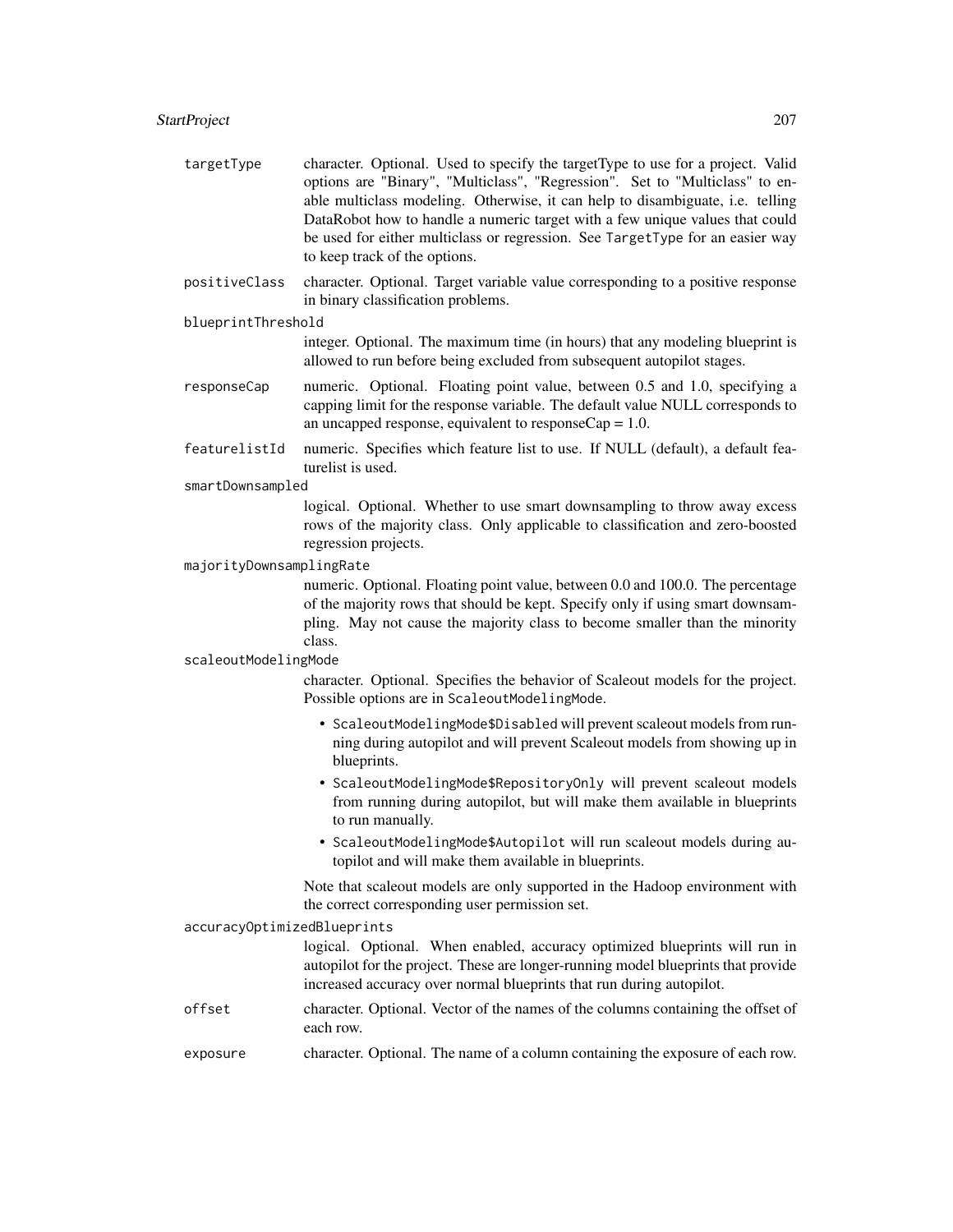| eventsCount   | character. Optional. The name of a column specifying the events count.                                                                                                                                                                                                                                                                                                                        |
|---------------|-----------------------------------------------------------------------------------------------------------------------------------------------------------------------------------------------------------------------------------------------------------------------------------------------------------------------------------------------------------------------------------------------|
|               | monotonicIncreasingFeaturelistId                                                                                                                                                                                                                                                                                                                                                              |
|               | character. Optional. The id of the featurelist that defines the set of features with<br>a monotonically increasing relationship to the target. If NULL (default), no such<br>constraints are enforced. When specified, this will set a default for the project<br>that can be overridden at model submission time if desired. The featurelist itself<br>can also be passed as this parameter. |
|               | monotonicDecreasingFeaturelistId                                                                                                                                                                                                                                                                                                                                                              |
|               | character. Optional. The id of the featurelist that defines the set of features with<br>a monotonically decreasing relationship to the target. If NULL (default), no such<br>constraints are enforced. When specified, this will set a default for the project<br>that can be overridden at model submission time if desired. The featurelist itself<br>can also be passed as this parameter. |
|               | onlyIncludeMonotonicBlueprints                                                                                                                                                                                                                                                                                                                                                                |
|               | logical. Optional. When TRUE, only blueprints that support enforcing mono-<br>tonic constraints will be available in the project or selected for the autopilot.                                                                                                                                                                                                                               |
| workerCount   | integer. The number of workers to run (default 2). Use "max" to set to the<br>maximum number of workers available.                                                                                                                                                                                                                                                                            |
| wait          | logical. If TRUE, invokes WaitForAutopilot to block execution until the au-<br>topilot is complete.                                                                                                                                                                                                                                                                                           |
| checkInterval | numeric. Optional. Maximum wait (in seconds) between checks that Autopilot<br>is finished. Defaults to 20.                                                                                                                                                                                                                                                                                    |
| timeout       | numeric. Optional. Time (in seconds) after which to give up (Default is no<br>timeout). There is an error if Autopilot is not finished before timing out.                                                                                                                                                                                                                                     |
| username      | character. The username to use for authentication to the database.                                                                                                                                                                                                                                                                                                                            |
| password      | character. The password to use for authentication to the database.                                                                                                                                                                                                                                                                                                                            |
| verbosity     | numeric. Optional. 0 is silent, 1 or more displays information about progress.<br>Default is 1.                                                                                                                                                                                                                                                                                               |
| maxWait       | integer. Specifies how many seconds to wait for the server to finish analyzing<br>the target and begin the modeling process. If the process takes longer than this<br>parameter specifies, execution will stop (but the server will continue to process<br>the request).                                                                                                                      |

# Examples

```
## Not run:
 projectId <- "59a5af20c80891534e3c2bde"
  StartProject(iris,
              projectName = "iris",
              target = "Species",
              targetType = TargetType$Multiclass)
```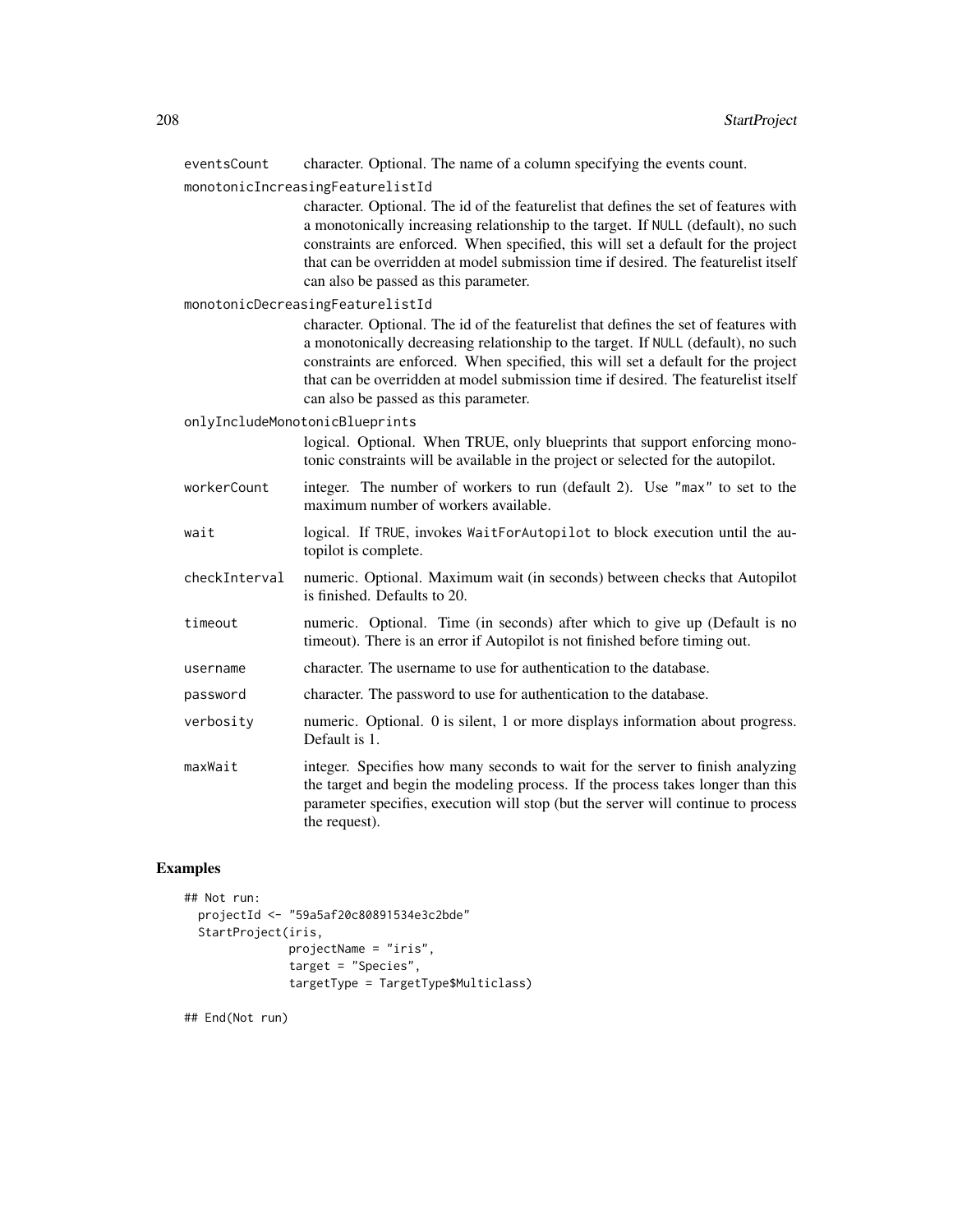| StartRetryWaiter | Creates a waiter function that can be used in a loop while trying some |
|------------------|------------------------------------------------------------------------|
|                  | task many times. The waiter sleeps while waiting to try again, with    |
|                  | sleep times determined by exponential back-off.                        |

## **Description**

Creates a waiter function that can be used in a loop while trying some task many times. The waiter sleeps while waiting to try again, with sleep times determined by exponential back-off.

#### Usage

```
StartRetryWaiter(timeout = NULL, delay = 0.1, maxdelay = 1)
```
#### Arguments

| timeout  | integer. How long (in seconds) to keep trying before timing out (NULL means<br>no timeout) |
|----------|--------------------------------------------------------------------------------------------|
| delav    | integer. Initial delay between tries (in seconds).                                         |
| maxdelay | integer. Maximum delay (in seconds) between tries.                                         |

#### Value

function which gets the waiter status. This function returns a list with these items: /itemize /item index numeric. How many times we have waited. /item secondsWaited numeric. How long (in seconds) since we started the timer. /item stillTrying logical. Whether we should keep trying or give up (logical)

StartTuningSession *Create a function to initiate hyperparameter tuning for a particular model.*

# Description

The advanced tuning feature allows you to manually set model parameters and override the DataRobot default selections.

#### Usage

```
StartTuningSession(model)
```
#### Arguments

model dataRobotModel. A DataRobot model object to get tuning parameters for.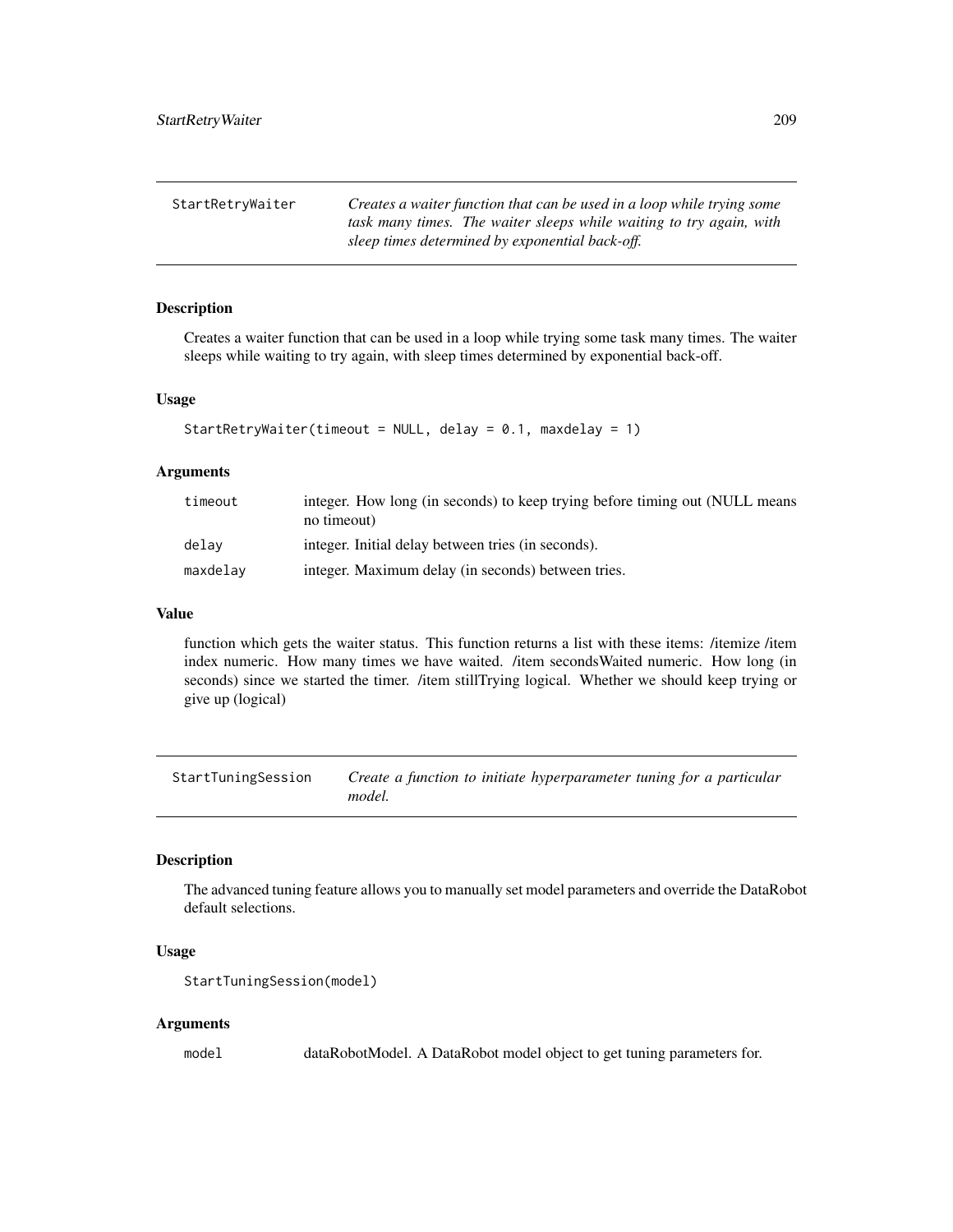## Value

A function that can be used to tune the model. The function will take model, the model object to tune, and will have individual arguments for each tunable hyperparameter that are each set to the default value for that hyperparameter. Furthermore, the function takes tuningDescription which can be used to describe the hyperparameter tuning taking place for future reference. The function itself will return a job ID that can be used to get the tuned model.

# See Also

RunInteractiveTuning

#### Examples

```
## Not run:
 projectId <- "59a5af20c80891534e3c2bde"
 modelId <- "5996f820af07fc605e81ead4"
 myXGBModel <- GetModel(projectId, modelId)
 RunTune <- StartTuningSession(myXGBModel)
 tuningJob <- RunTune(myXGBModel, colsample_bytree = 0.4, colsample_bylevel = 0.8)
 tunedModel <- GetModelFromJobId(projectId, tuningJob)
```
## End(Not run)

| Stringify | Convert a function into a single string for DataRobot |  |
|-----------|-------------------------------------------------------|--|

## Description

Convert a function into a single string for DataRobot

#### Usage

```
Stringify(functionToConvert, dputFile = tempfile())
```
# Arguments

| functionToConvert |                                                    |
|-------------------|----------------------------------------------------|
|                   | function. The function to convert to a string.     |
| dputFile          | character. Optional. A filepath to sink dput into. |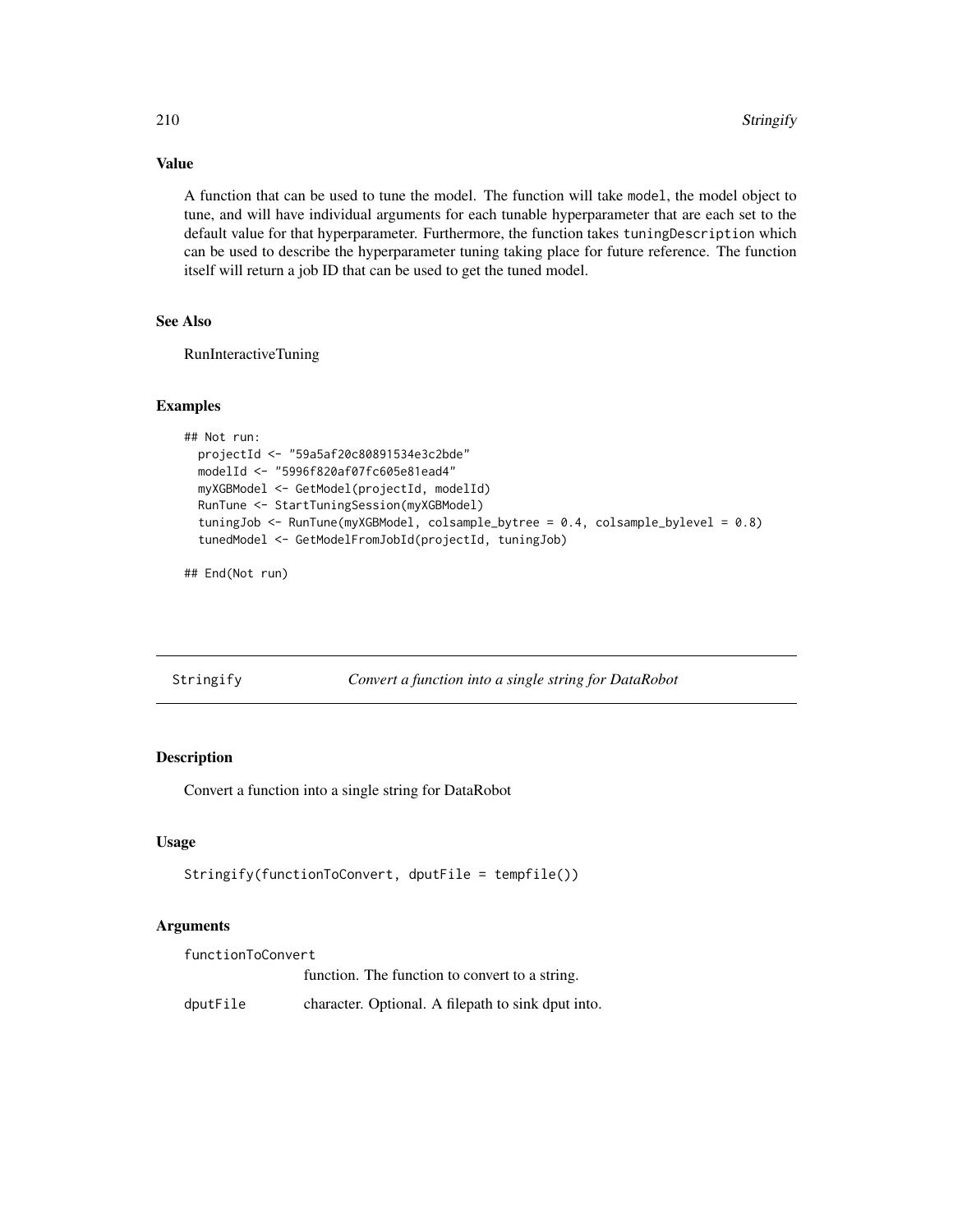summary.dataRobotModel

*DataRobot S3 object methods for R's generic summary function*

#### **Description**

These functions extend R's generic summary function to the DataRobot S3 object classes dataRobot-Model, dataRobotProject, listOfBlueprints, listOfFeaturelists, listOfModels, and projectSummaryList.

#### Usage

```
## S3 method for class 'dataRobotModel'
summary(object, ...)
## S3 method for class 'dataRobotProject'
summary(object, ...)
## S3 method for class 'listOfBlueprints'
summary(object, nList = 6, ...)
## S3 method for class 'listOfFeaturelists'
summary(object, nList = 6, ...)
## S3 method for class 'listOfModels'
summary(object, nList = 6, ...)
## S3 method for class 'projectSummaryList'
summary(object, nList = 6, ...)
```
#### Arguments

| object   | The S3 object to be summarized.                                                                                                                                                  |
|----------|----------------------------------------------------------------------------------------------------------------------------------------------------------------------------------|
| $\ddots$ | list. Not currently used.                                                                                                                                                        |
| nList    | integer. For the 'listOf' class objects, the first nList elements of the list are<br>summarized in the data frame in the second element of the list returned by the<br>function. |

#### Value

An object-specific summary: for objects of class dataRobotModel and dataRobotProject, this summary is a character vector giving key characteristics of the model or project, respectively; for the other object classes, the value is a two-element list where the first element is a brief summary character string and the second element is a more detailed dataframe with nList elements. The summary of object has the following components: modelType, expandedModel (constructed from modelType and processes), modelId, blueprintId, and projectId.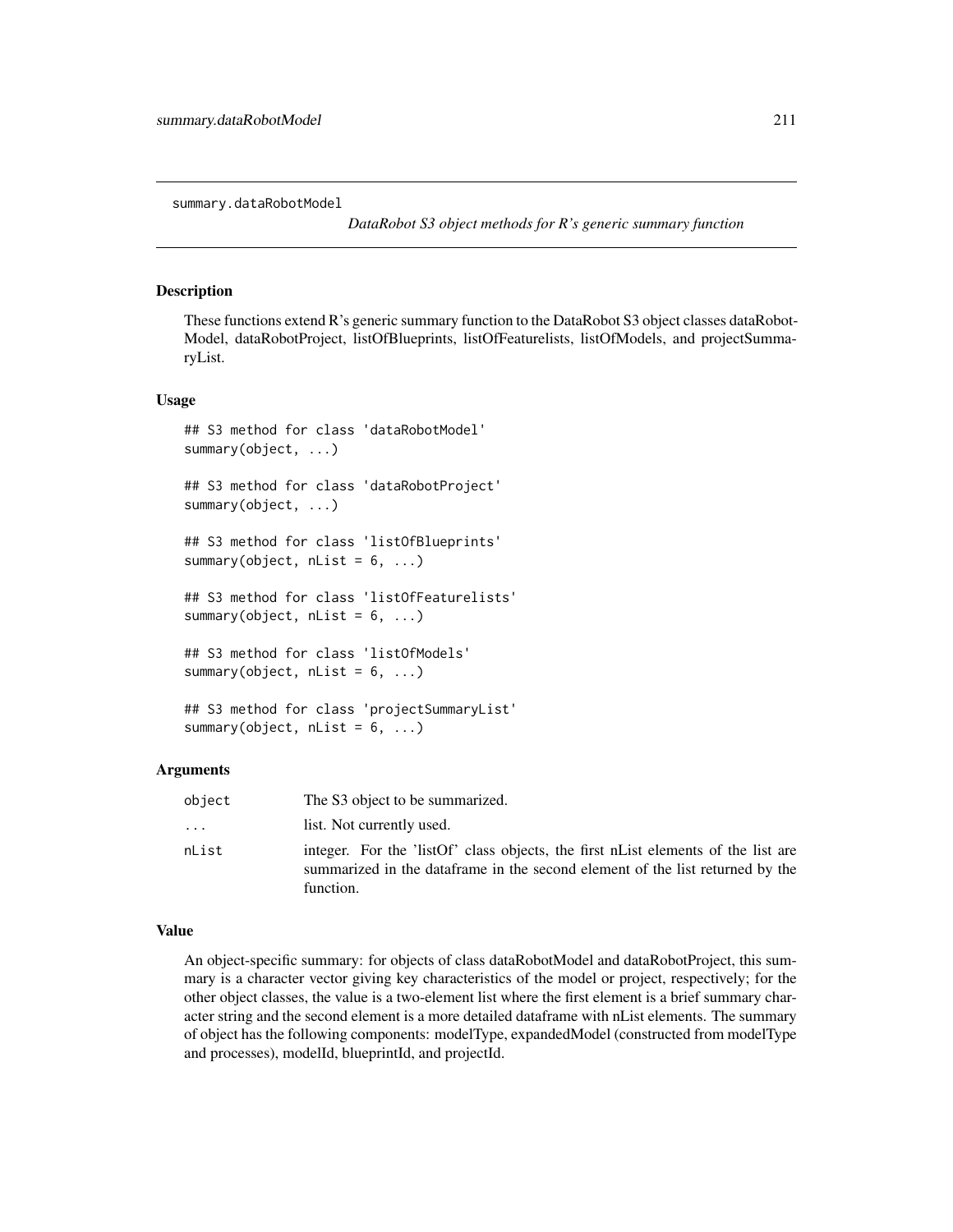#### Examples

```
## Not run:
 projectId <- "59a5af20c80891534e3c2bde"
 modelId <- "5996f820af07fc605e81ead4"
 model <- GetModel(projectId, modelId)
 summary(model)
## End(Not run)
## Not run:
 projectId <- "59a5af20c80891534e3c2bde"
 project <- GetProject(projectId)
 summary(project)
## End(Not run)
## Not run:
 projectId <- "59a5af20c80891534e3c2bde"
 blueprints <- ListBlueprints(projectId)
 summary(blueprints)
## End(Not run)
## Not run:
 projectId <- "59a5af20c80891534e3c2bde"
 featureList <- CreateFeaturelist(projectId, "myFeaturelist", c("feature1", "feature2"))
 summary(featureList)
## End(Not run)
## Not run:
 projectId <- "59a5af20c80891534e3c2bde"
 models <- ListModels(projectId)
 summary(models)
## End(Not run)
## Not run:
 projectSummary <- ListProjects()
 summary(projectSummary)
## End(Not run)
```
summary.listOfDataRobotTuningParameters *Summarize the list of tuning parameters available for a model.*

## Description

Summarize the list of tuning parameters available for a model.

#### Usage

```
## S3 method for class 'listOfDataRobotTuningParameters'
summary(object, ...)
```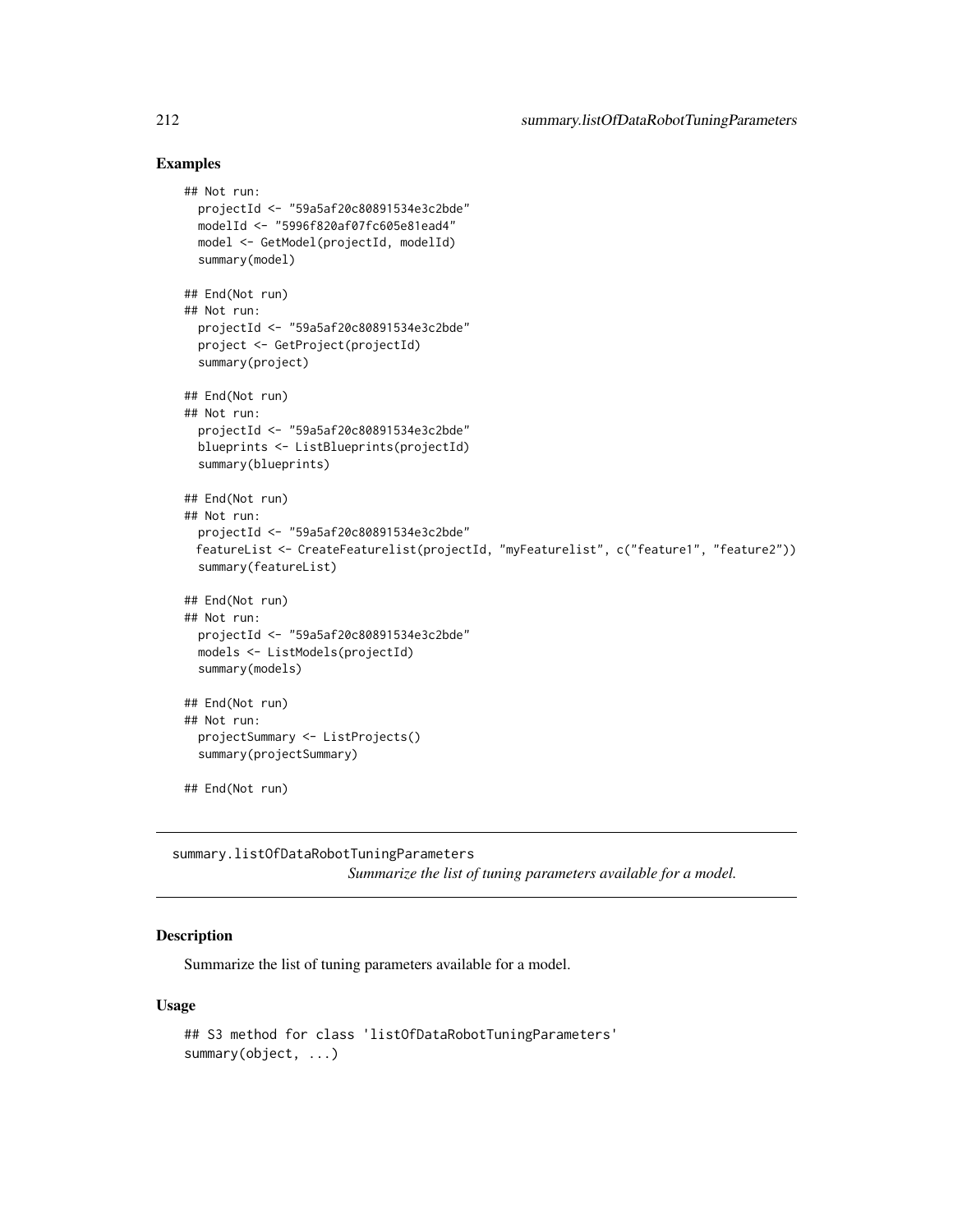#### Arguments

| object  | list. The list of tuning parameters to summarize.                              |
|---------|--------------------------------------------------------------------------------|
| $\cdot$ | list. Extra parameters that are ignored. Used to allow S3 inheritance to work. |

## Value

A data.frame detailing the following about each tuning parameter:

- name character. The name of the tuning parameter.
- current character. The current searched values of that parameter.
- default character. The default value of that parameter.
- constraint character. A short description of the possible values that parameter can take.

## Examples

```
## Not run:
 projectId <- "59a5af20c80891534e3c2bde"
 modelId <- "5996f820af07fc605e81ead4"
 model <- GetModel(projectId, modelId)
 summary(GetTuningParameters(model))
```
## End(Not run)

TargetLeakageType *Target leakage report values*

## Description

Target leakage report values

#### Usage

```
TargetLeakageType
```
#### Format

An object of class list of length 4.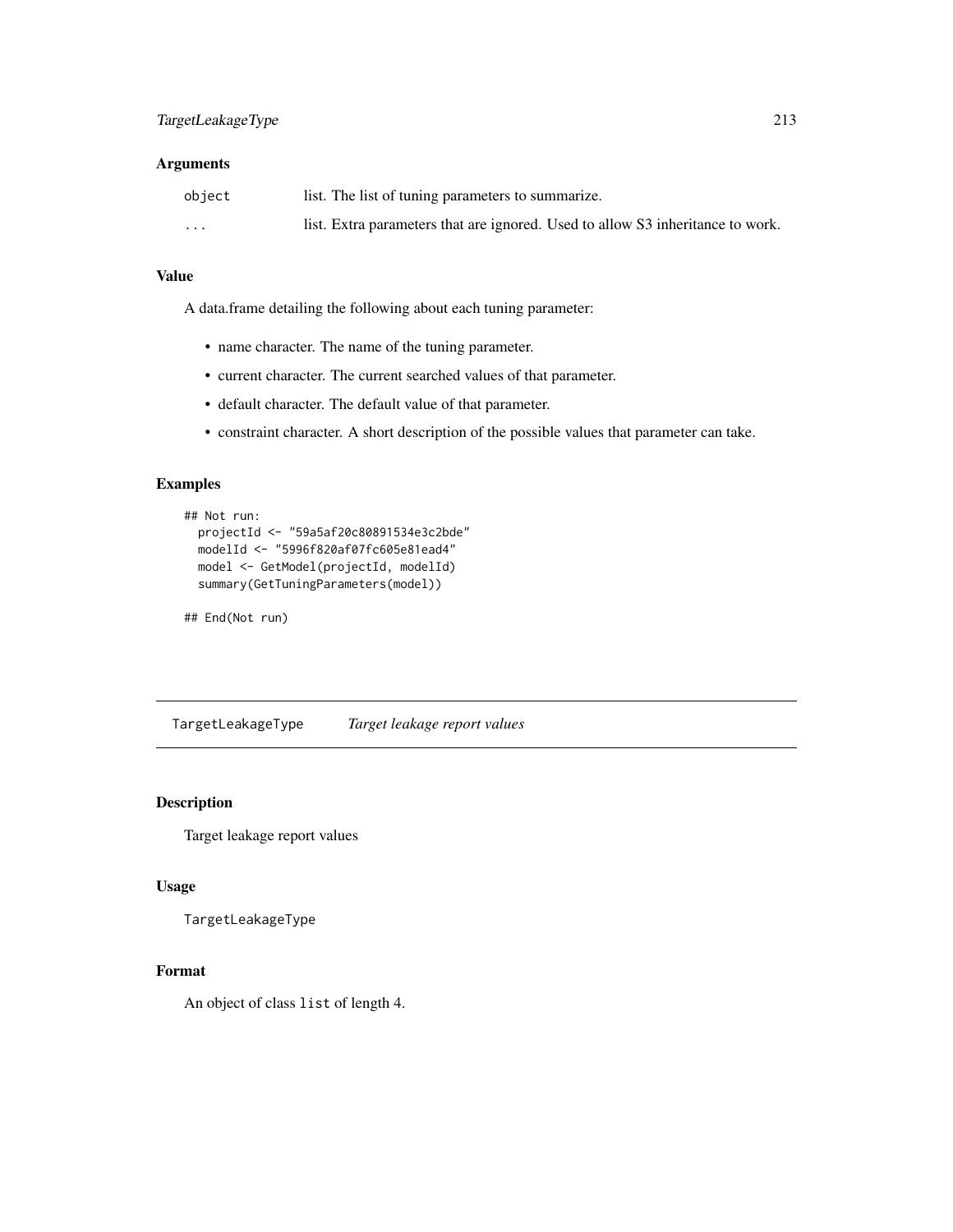## Description

This is a list that contains the valid values for the Target Types

## Usage

TargetType

# Format

An object of class list of length 3.

TestDataStore *Test the database connection to the data store.*

## Description

Test the database connection to the data store.

# Usage

TestDataStore(dataStoreId, username, password)

#### Arguments

| dataStoreId | character. The ID of the data store to update.                                                                                            |
|-------------|-------------------------------------------------------------------------------------------------------------------------------------------|
| username    | character. The username to use for authentication to the database.                                                                        |
| password    | character. The password to use for authentication to the database. The password<br>is encrypted at server side and never saved or stored. |

## Value

TRUE if successful, otherwise it will error.

## Examples

```
## Not run:
dataStoreId <- "5c1303269300d900016b41a7"
TestDataStore(dataStoreId, username = "myUser", password = "mySecurePass129")
```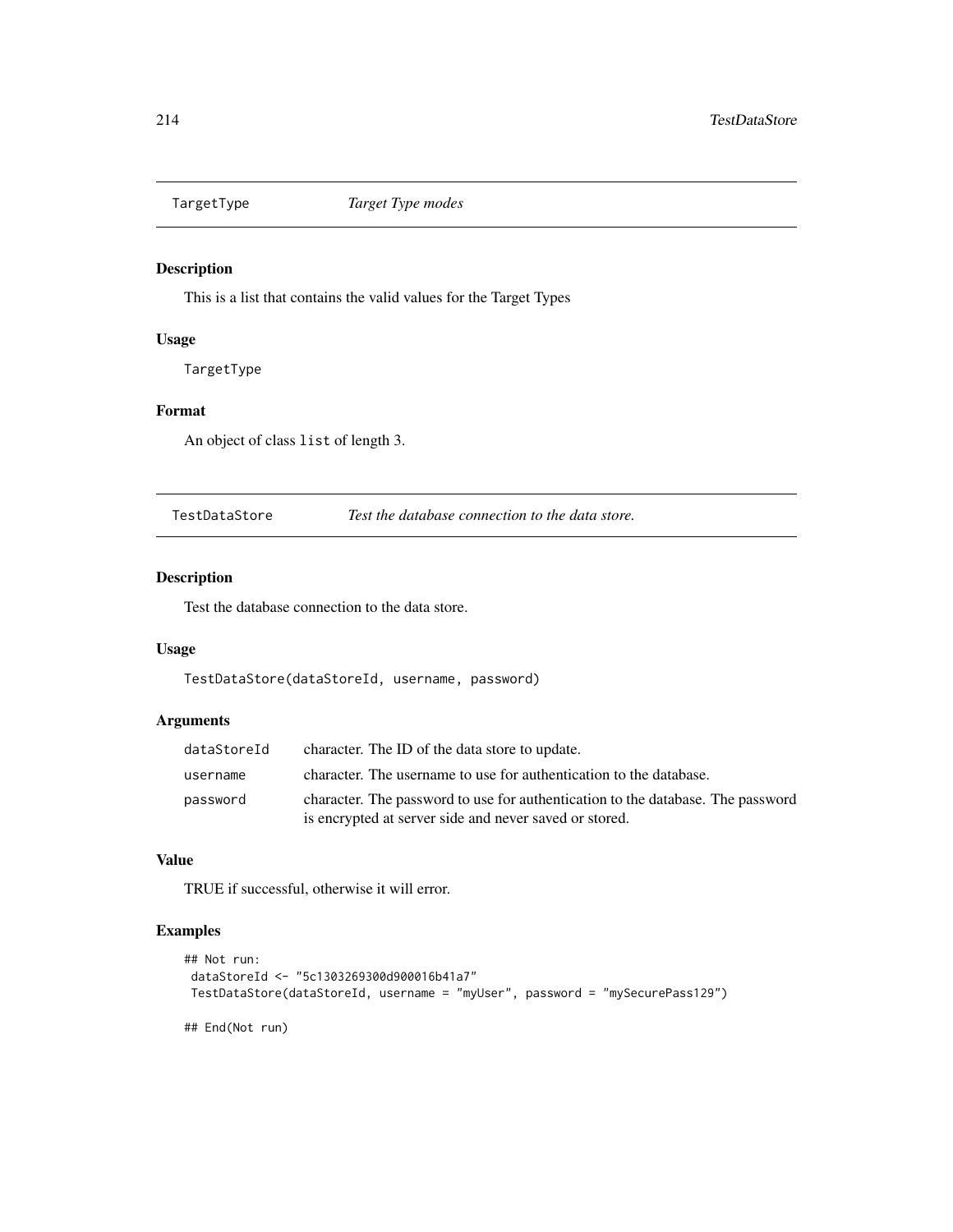TimeUnits *Time units*

# Description

Time units

## Usage

TimeUnits

# Format

An object of class list of length 8.

ToggleStarForModel *Star a model if it is unstarred, otherwise unstar the model.*

## Description

Star a model if it is unstarred, otherwise unstar the model.

## Usage

```
ToggleStarForModel(model)
```
#### Arguments

model character. The model for which you want to compute Feature Impact, e.g. from the list of models returned by ListModels(project).

## Value

the model object, but now starred if unstarred or unstarred if starred.

#### Examples

```
## Not run:
 projectId <- "59a5af20c80891534e3c2bde"
 modelId <- "5996f820af07fc605e81ead4"
 model <- GetModel(projectId, modelId)
 ToggleStarForModel(model)
```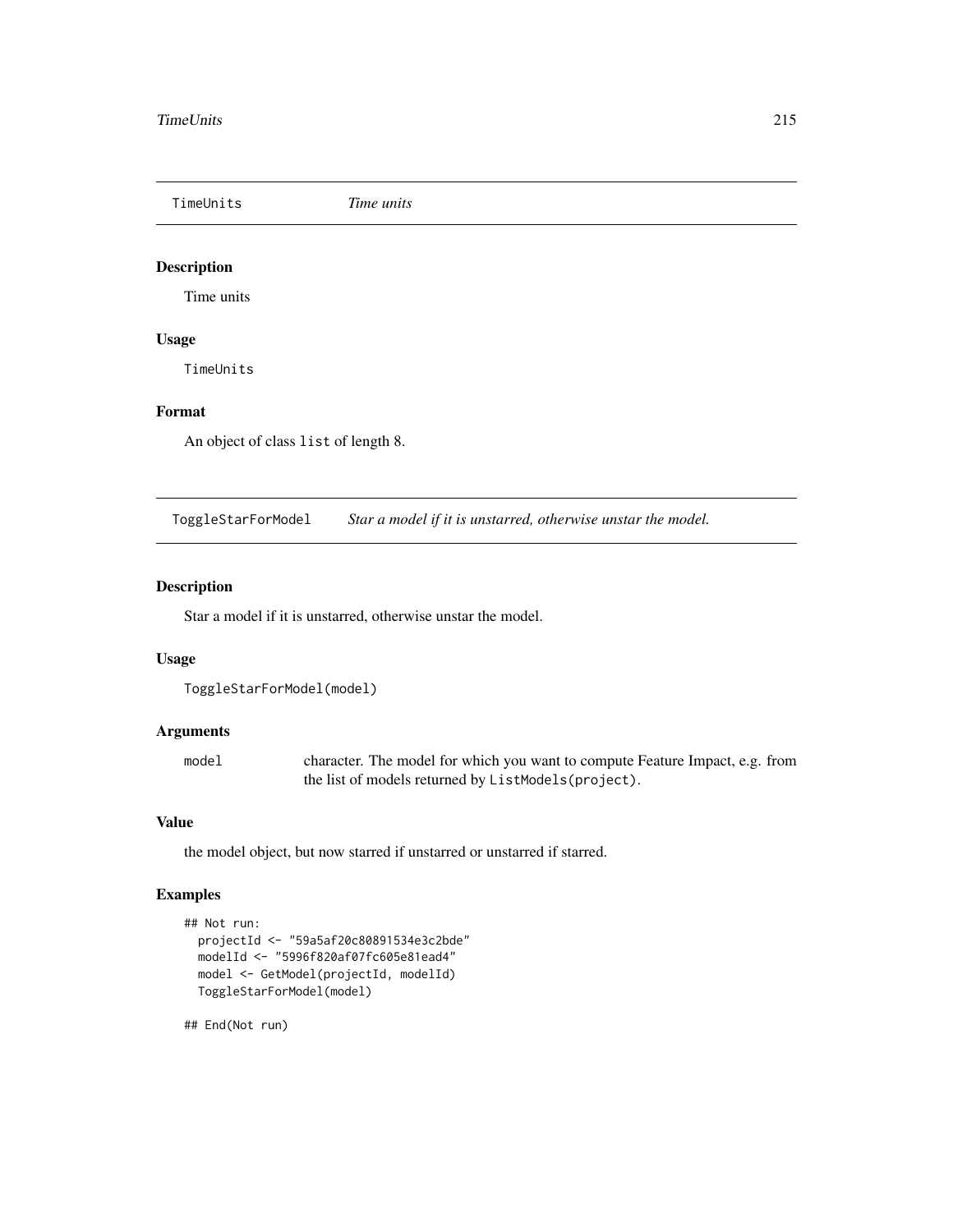TreatAsExponential *Treat as exponential*

## Description

Treat as exponential

# Usage

TreatAsExponential

# Format

An object of class list of length 3.

TryingToSubmitNull *Checks to see if we are trying to submit 'NULL' as a value.*

## Description

Checks to see if we are trying to submit 'NULL' as a value.

## Usage

TryingToSubmitNull(body)

# Arguments

body list. The body to check for NULL.

UnpauseQueue *Re-start the DataRobot modeling queue*

# Description

This function unpauses the modeling queue for a specified DataRobot project.

## Usage

```
UnpauseQueue(project)
```
#### Arguments

| project | character. Either $(1)$ a character string giving the unique alphanumeric identifier    |
|---------|-----------------------------------------------------------------------------------------|
|         | for the project, or $(2)$ a list containing the element projected with this identifier. |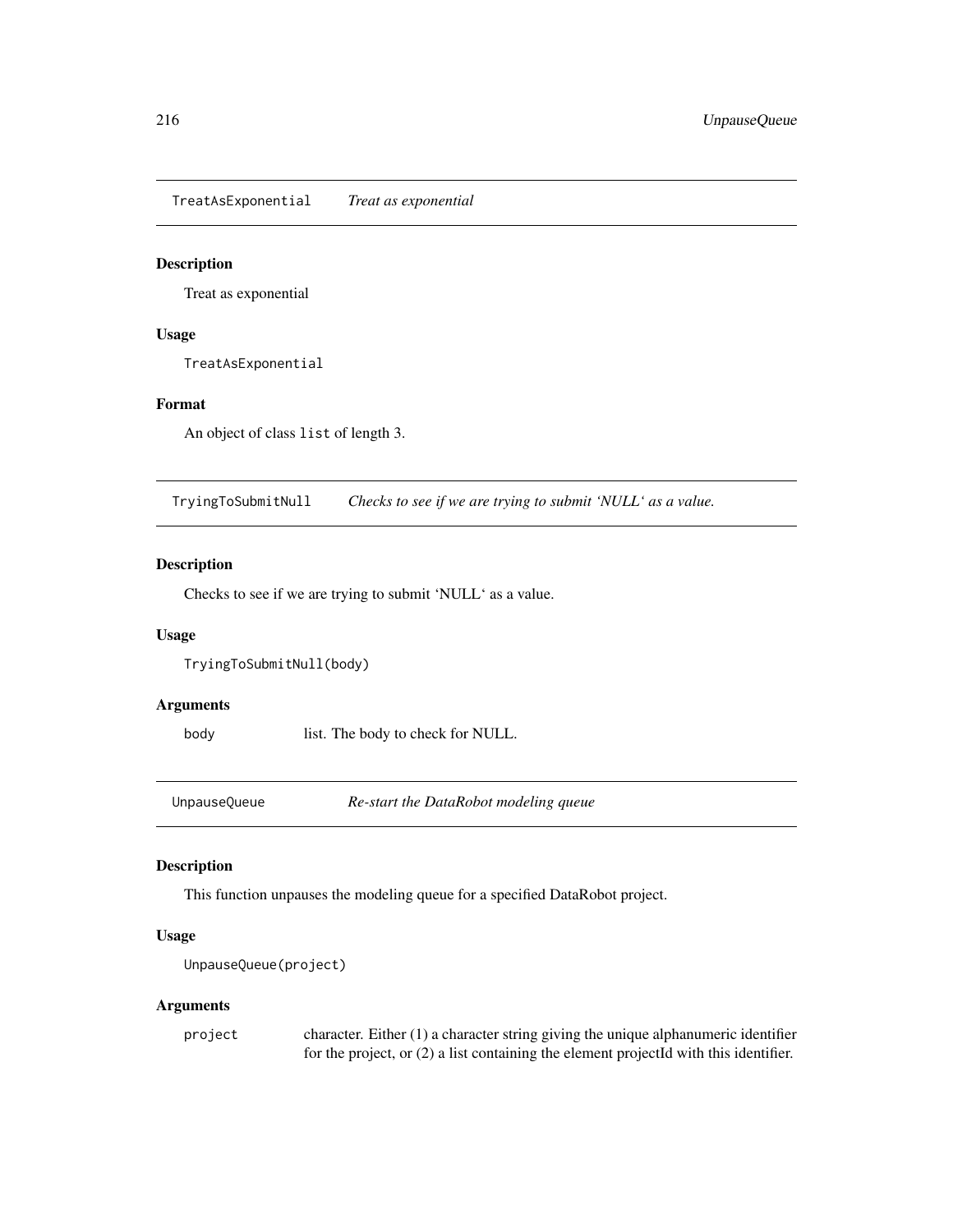# <span id="page-216-0"></span>UnstarModel 217

# Examples

```
## Not run:
  projectId <- "59a5af20c80891534e3c2bde"
  UnpauseQueue(projectId)
```
## End(Not run)

UnstarModel *Unstar a model.*

# Description

Unstar a model.

# Usage

UnstarModel(model)

# Arguments

model character. The model for which you want to compute Feature Impact, e.g. from the list of models returned by ListModels(project).

# Value

the model object, but now unstarred

# Examples

```
## Not run:
  projectId <- "59a5af20c80891534e3c2bde"
  modelId <- "5996f820af07fc605e81ead4"
  model <- GetModel(projectId, modelId)
  UnstarModel(model)
```
## End(Not run)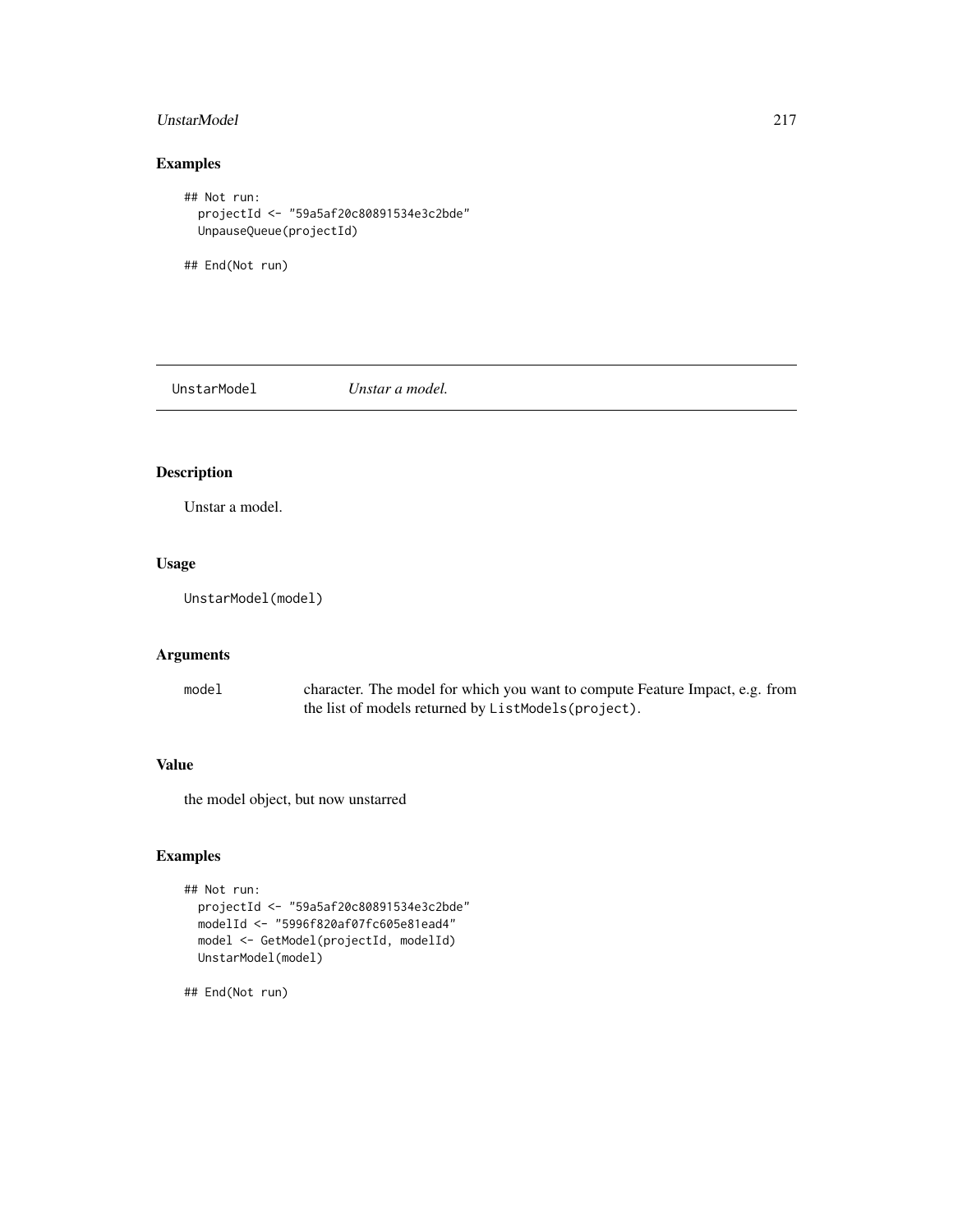<span id="page-217-0"></span>

# Description

Update access to a particular object.

#### Usage

UpdateAccess(object, access)

# Arguments

| object | object. The shared object to inspect access for.                                         |
|--------|------------------------------------------------------------------------------------------|
| access | dataRobotAccessList. A list specifying access given to all users. See ListSharingAccess. |

# Examples

```
## Not run:
dataStoreId <- "5c1303269300d900016b41a7"
dataStore <- GetDataStore(dataStoreId)
access <- ListSharingAccess(dataStore)
# Remove access from the first user and grant it to foo@foo.com instead.
access[[1]]$username <- "foo@foo.com"
UpdateAccess(dataStore, access)
# Change access to a Read Only role.
access[[1]]$role <- SharingRole$ReadOnly
UpdateAccess(dataStore, access)
```
## End(Not run)

UpdateCalendar *Update a calendar*

# Description

Currently supports changing the name of a calendar.

#### Usage

UpdateCalendar(calendarId, name = NULL)

| calendarId | character. The ID of the calendar to retrieve. |
|------------|------------------------------------------------|
| name       | character. The new name to name the calendar.  |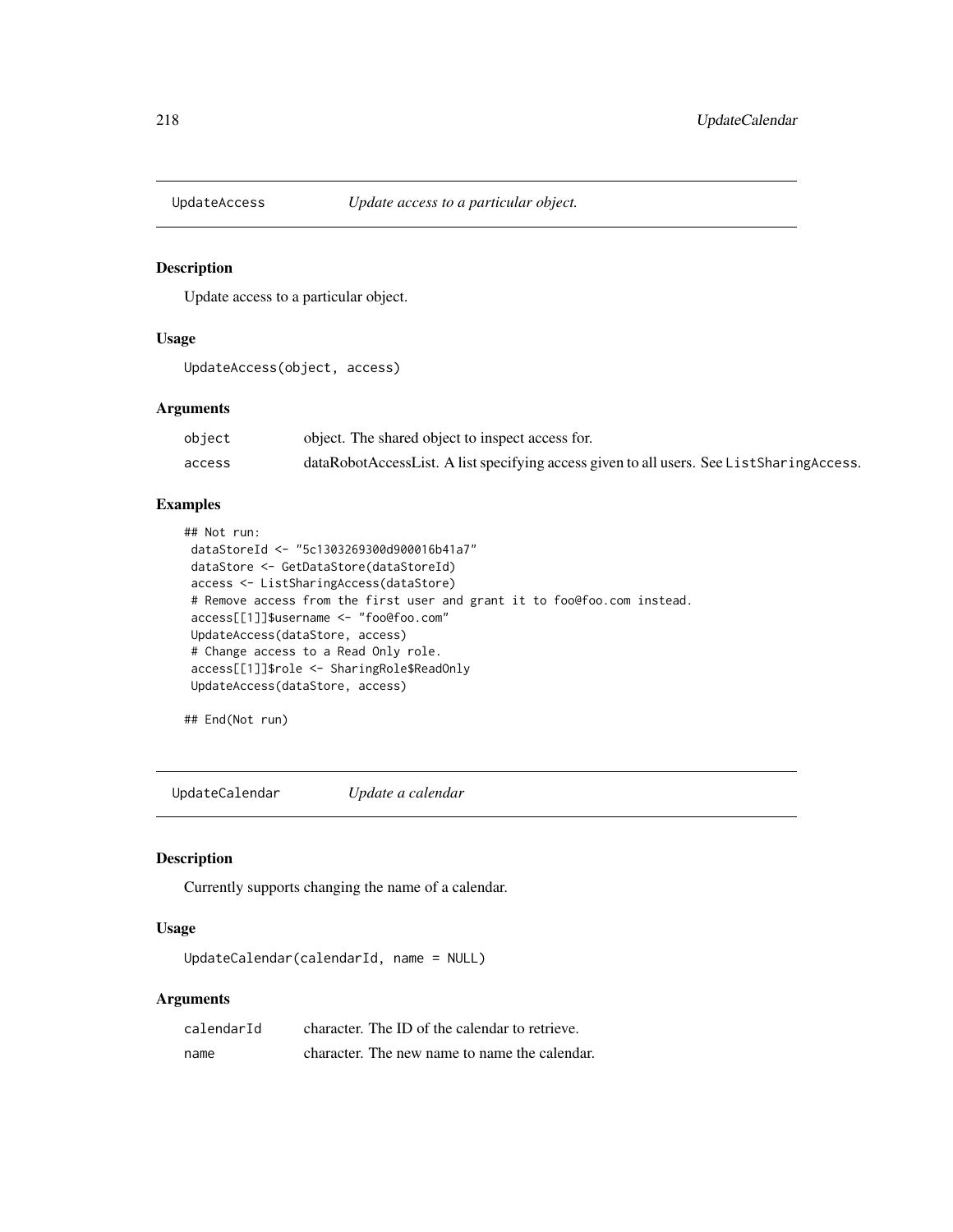# <span id="page-218-0"></span>UpdateComplianceDocTemplate 219

# Value

An S3 object of class "dataRobotCalendar"

#### Examples

```
## Not run:
  calendarId <- "5da75da31fb4a45b8a815a53"
  UpdateCalendar(calendarId, name = "New name for calendar")
```
## End(Not run)

UpdateComplianceDocTemplate

*Update the name or sections of an existing doc template.*

# Description

Note that default templates cannot be updated.

# Usage

```
UpdateComplianceDocTemplate(templateId, name = NULL, sections = NULL)
```
#### Arguments

| templateId | character. The ID of the template to update.                                |
|------------|-----------------------------------------------------------------------------|
| name       | character. Optional. A new name to identify the compliance doc template by. |
| sections   | list. Optional. Section definitions for the compliance template.            |

# Value

The updated compliance doc template object.

# Examples

```
## Not run:
sections <- list(list("title" = "Missing Values Report",
                      "highlightedText" = "NOTICE",
                      "regularText" = paste("This dataset had a lot of Missing Values."
                                            "See the chart below: {{missingValues}}"),
                      "type" = "user"),
                 list("title" = "Blueprints",
                     "regularText" = "{{blueprintDiagram}} /n Blueprint for this model",
                      "type" = "user"))templateId <- "5cf85080d9436e5c310c796d"
 UpdateComplianceDocTemplate(templateId, name = "newName", sections = sections)
```
## End(Not run)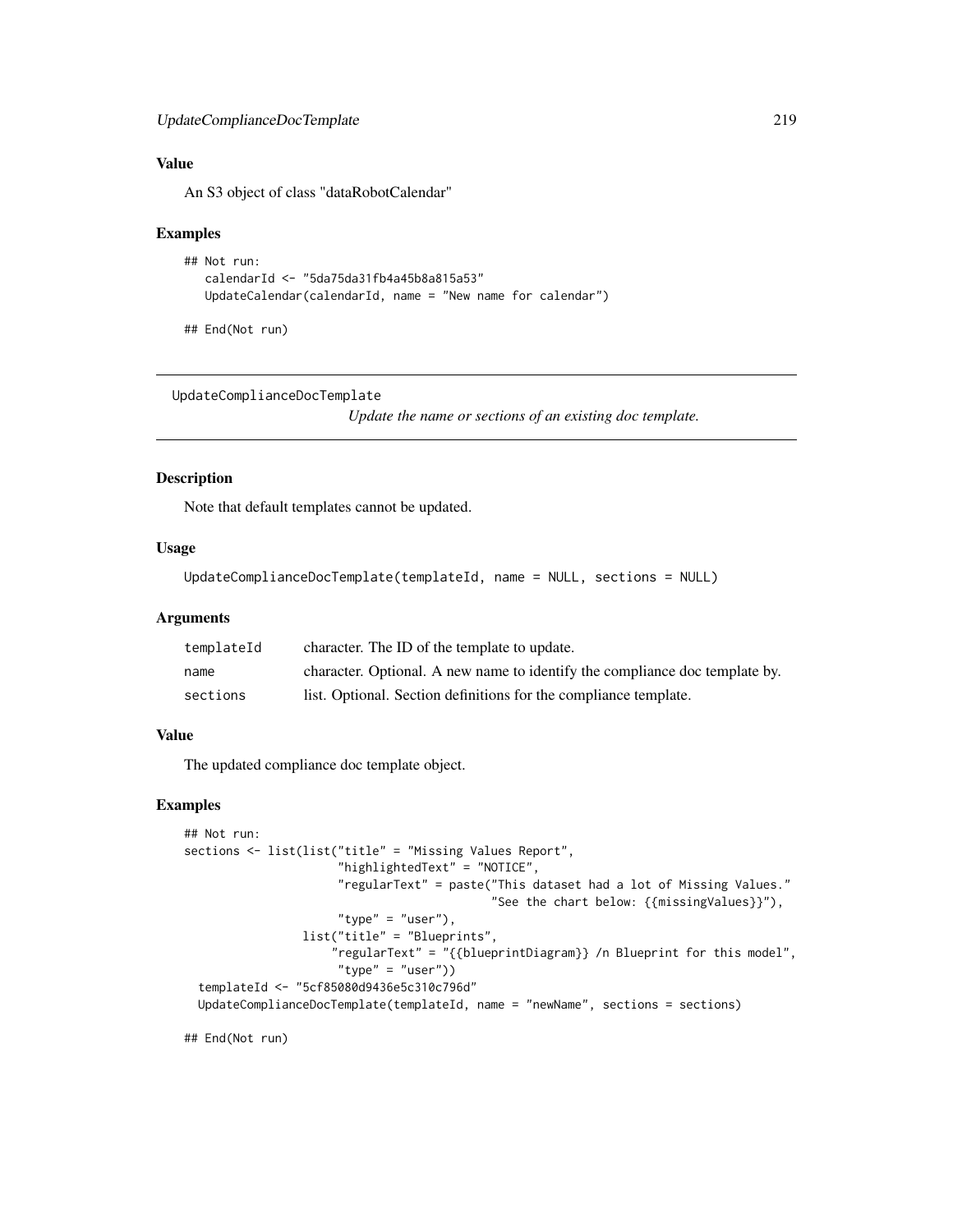<span id="page-219-0"></span>UpdateDataSource *Update a data store.*

#### Description

Update a data store.

# Usage

```
UpdateDataSource(dataSourceId, canonicalName = NULL,
  dataStoreId = NULL, query = NULL, table = NULL, schema = NULL,
 partitionColumn = NULL, fetchSize = NULL)
```
# Arguments

| dataSourceId    | character. The ID of the data store to update.                                                                                                            |
|-----------------|-----------------------------------------------------------------------------------------------------------------------------------------------------------|
| canonicalName   | character. The user-friendly name of the data source.                                                                                                     |
| dataStoreId     | character. The ID of the data store to connect to.                                                                                                        |
| query           | character. A query to execute on the data store to get the data. Optional.                                                                                |
| table           | character. The specified database table. Optional.                                                                                                        |
| schema          | character. The specified database schema. Optional.                                                                                                       |
| partitionColumn |                                                                                                                                                           |
|                 | character. The name of the partition column. Optional.                                                                                                    |
| fetchSize       | integer. a user specified fetch size in the range [1, 20000]. Optional. By default<br>a fetchSize will be assigned to balance throughput and memory usage |

# Examples

```
## Not run:
dataSourceId <- "5c1303269300d900016b41a7"
UpdateDataSource(dataSourceId, canonicalName = "Different Name")
```
## End(Not run)

UpdateDataStore *Update a data store.*

# Description

Update a data store.

#### Usage

```
UpdateDataStore(dataStoreId, canonicalName = NULL, driverId = NULL,
  jdbcUr1 = NULL
```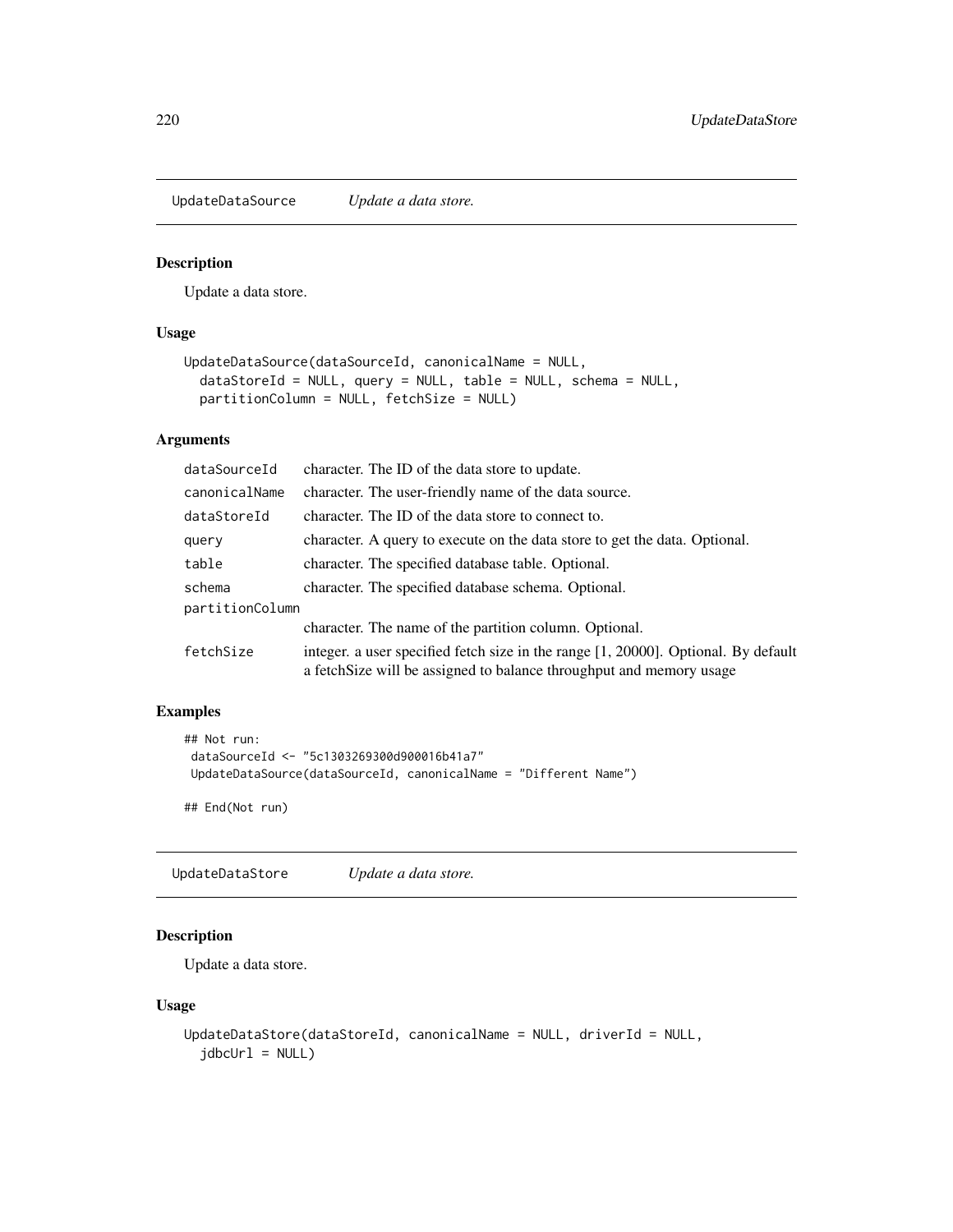# <span id="page-220-0"></span>UpdateFeaturelist 221

# Arguments

| dataStoreId | character. The ID of the data store to update.                     |
|-------------|--------------------------------------------------------------------|
|             | canonicalName character. The user-friendly name of the data store. |
| driverId    | character. The ID of the driver to use.                            |
| jdbcUrl     | character. The full JDBC url.                                      |

# Examples

```
## Not run:
dataStoreId <- "5c1303269300d900016b41a7"
UpdateDataStore(dataStoreId, canonicalName = "Different Name")
## End(Not run)
```
UpdateFeaturelist *Update a featurelist*

# Description

Updates a featurelist to change the name or description.

# Usage

```
UpdateFeaturelist(featurelist, listName = NULL, description = NULL)
```
# Arguments

| featurelist | list. The featurelist to delete.                                 |
|-------------|------------------------------------------------------------------|
| listName    | character. String identifying the new featurelist to be created. |
| description | character. A user-friendly description to give a featurelist.    |

#### Value

A list with the following four elements describing the featurelist created:

featurelistId Character string giving the unique alphanumeric identifier for the new featurelist.

projectId Character string giving the projectId identifying the project to which the featurelist was added.

features Character vector with the names of the variables included in the new featurelist.

name Character string giving the name of the new featurelist.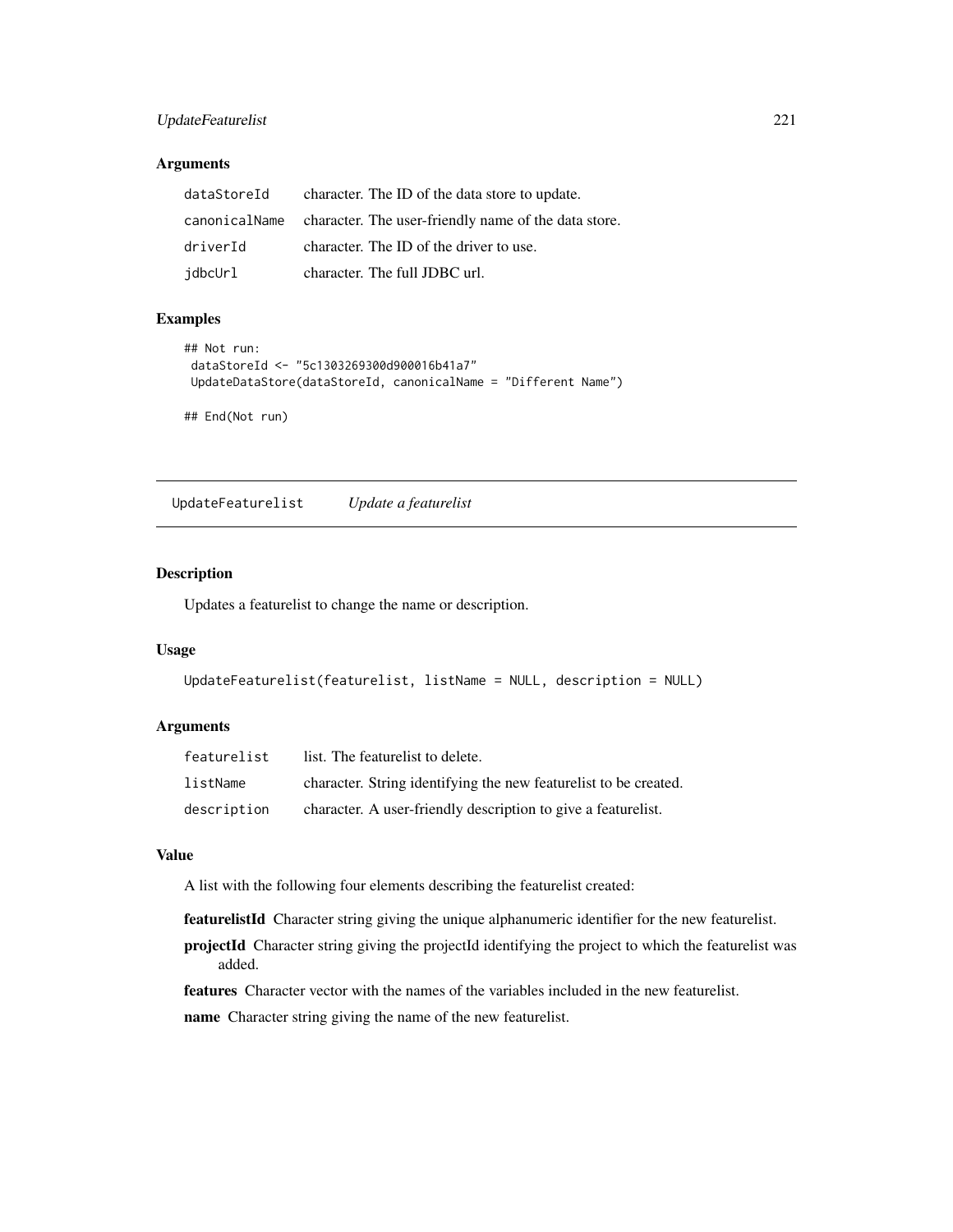<span id="page-221-0"></span>UpdateModelingFeaturelist

*Update a modeling featurelist*

# Description

Updates a modeling featurelist to change the name or description.

# Usage

```
UpdateModelingFeaturelist(featurelist, listName = NULL,
  description = NULL)
```
# Arguments

| featurelist | list. The modeling featurelist to delete.                        |
|-------------|------------------------------------------------------------------|
| listName    | character. String identifying the new featurelist to be created. |
| description | character. A user-friendly description to give a featurelist.    |

UpdateProject *Update parameters for an existing project*

# Description

This function updates parameters for the project defined by project.

# Usage

```
UpdateProject(project, newProjectName = NULL, workerCount = NULL,
  holdoutUnlocked = NULL)
```

| project         | character. Either $(1)$ a character string giving the unique alphanumeric identifier<br>for the project, or (2) a list containing the element projectId with this identifier. |
|-----------------|-------------------------------------------------------------------------------------------------------------------------------------------------------------------------------|
|                 | newProjectName character. Updated value for the projectName parameter associated with the<br>project.                                                                         |
| workerCount     | integer. The number of workers to run (default 2). Use "max" to set to the<br>maximum number of workers available.                                                            |
| holdoutUnlocked |                                                                                                                                                                               |
|                 | logical. Either NULL (default) or TRUE. If TRUE, this function requests the<br>DataRobot Autopilot to unlock the holdout data subset.                                         |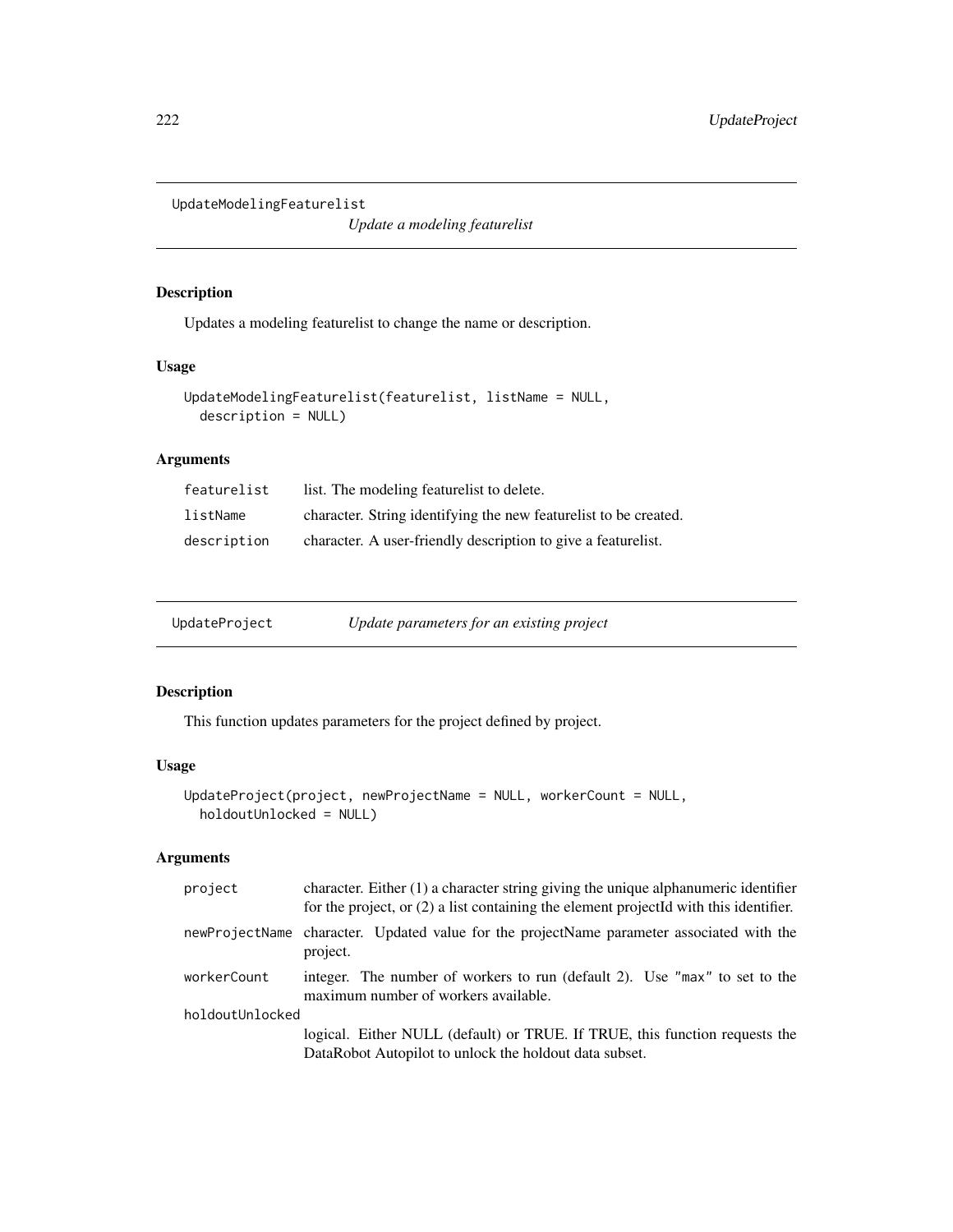# <span id="page-222-0"></span>UpdateTransferableModel 223

#### Examples

```
## Not run:
 projectId <- "59a5af20c80891534e3c2bde"
 UpdateProject(projectId, newProjectName = "cooler Project")
 UpdateProject(projectId, workerCount = 20)
 UpdateProject(projectId, holdoutUnlocked = TRUE)
```
## End(Not run)

UpdateTransferableModel

*Update the display name or note for an imported model.*

#### **Description**

Update the display name or note for an imported model.

# Usage

```
UpdateTransferableModel(importId, displayName = NULL, note = NULL)
```
#### **Arguments**

| importId    | character. Id of the import.     |
|-------------|----------------------------------|
| displayName | character. The new display name. |
| note        | character. The new note.         |

#### Value

A list describing uploaded transferable model with the following components:

- note. Character string Manually added node about this imported model.
- datasetName. Character string Filename of the dataset used to create the project the model belonged to.
- modelName. Character string Model type describing the model generated by DataRobot.
- displayName. Character string Manually specified human-readable name of the imported model.
- target. Character string The target of the project the model belonged to prior to export.
- projectName. Character string Name of the project the model belonged to prior to export.
- importedByUsername. Character string Username of the user who imported the model.
- importedAt. Character string The time the model was imported.
- version. Numeric Project version of the project the model belonged to.
- projectId. Character id of the project the model belonged to prior to export.
- featurelistName. Character string Name of the featurelist used to train the model.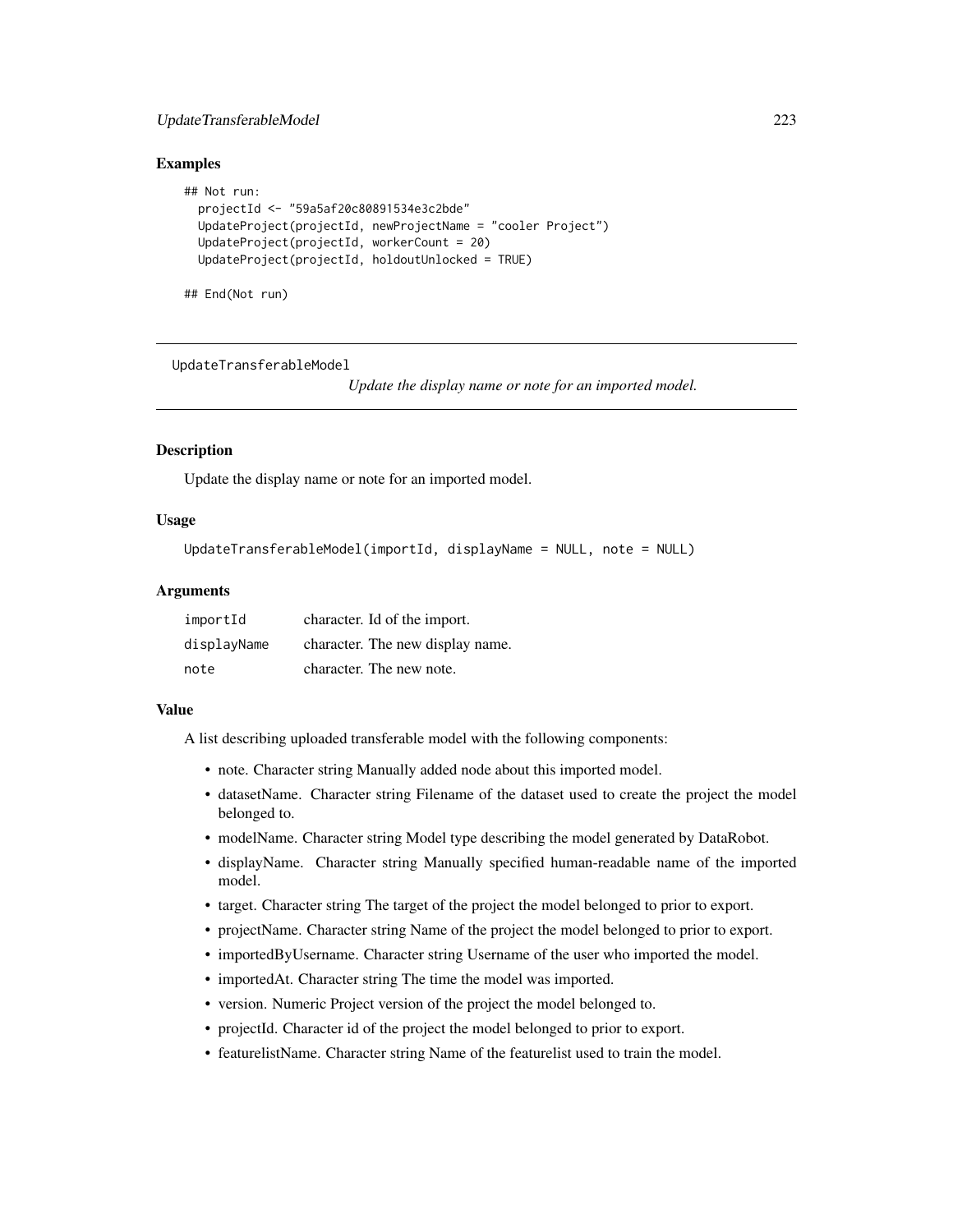- <span id="page-223-0"></span>• createdByUsername. Character string Username of the user who created the model prior to export.
- importedById. Character string id of the user who imported the model.
- id. Character string id of the import.
- createdById. Character string id of the user who created the model prior to export.
- modelId. Character string original id of the model prior to export.
- originUrl. Character string URL.

```
## Not run:
 id <- UploadTransferableModel("model.drmodel")
 UpdateTransferableModel(id, displayName = "NewName", note = "This is my note.")
```
## End(Not run)

UpdateTransferrableModel

*Update the display name or note for an imported model.*

# **Description**

Update the display name or note for an imported model.

#### Usage

```
UpdateTransferrableModel(importId, displayName = NULL, note = NULL)
```
#### Arguments

| importId    | character. Id of the import.     |
|-------------|----------------------------------|
| displayName | character. The new display name. |
| note        | character. The new note.         |

#### Value

A list describing uploaded transferrable model with the following components:

- note. Character string Manually added node about this imported model.
- datasetName. Character string Filename of the dataset used to create the project the model belonged to.
- modelName. Character string Model type describing the model generated by DataRobot.
- displayName. Character string Manually specified human-readable name of the imported model.
- target. Character string The target of the project the model belonged to prior to export.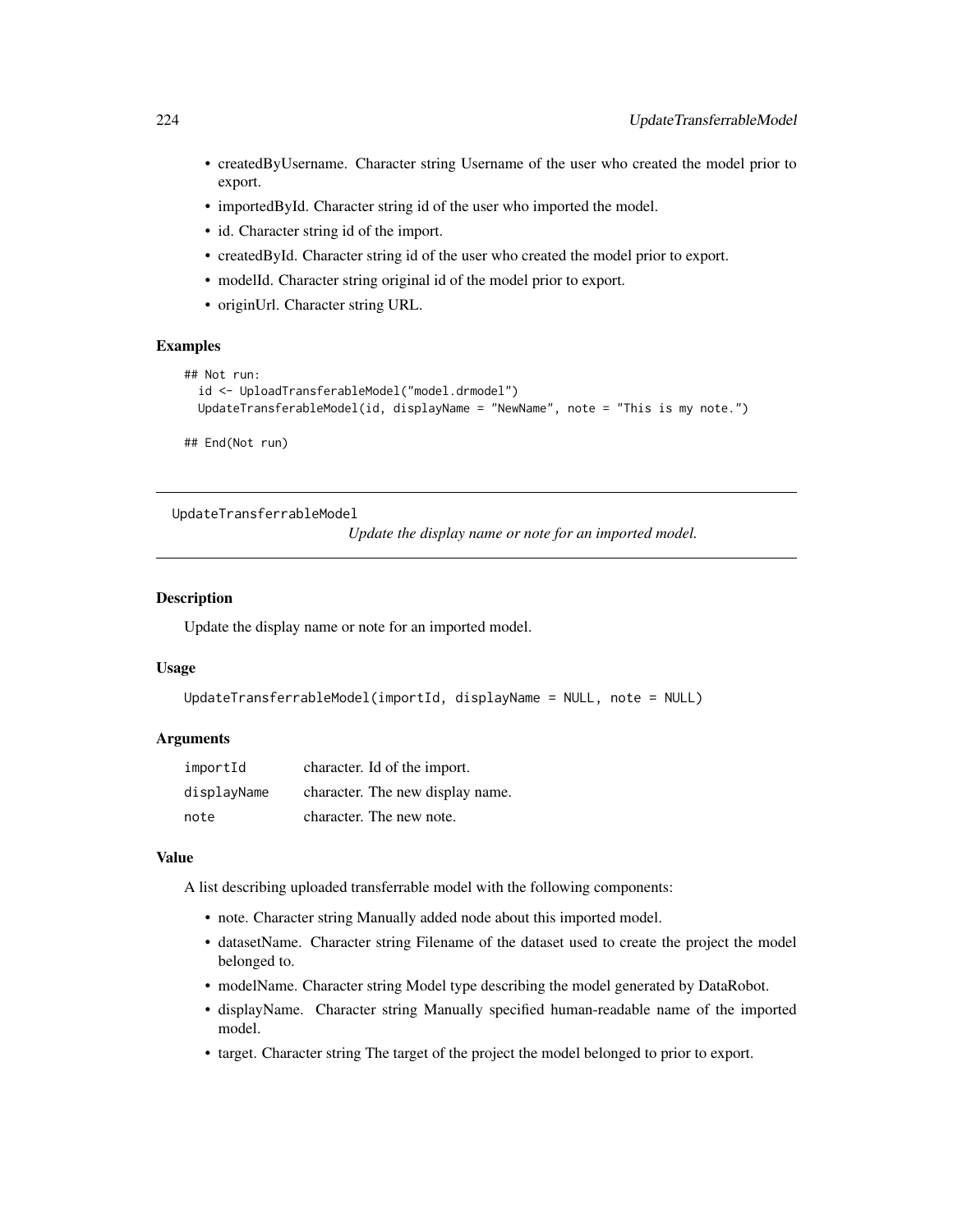- <span id="page-224-0"></span>• projectName. Character string Name of the project the model belonged to prior to export.
- importedByUsername. Character string Username of the user who imported the model.
- importedAt. Character string The time the model was imported.
- version. Numeric Project version of the project the model belonged to.
- projectId. Character id of the project the model belonged to prior to export.
- featurelistName. Character string Name of the featurelist used to train the model.
- createdByUsername. Character string Username of the user who created the model prior to export.
- importedById. Character string id of the user who imported the model.
- id. Character string id of the import.
- createdById. Character string id of the user who created the model prior to export.
- modelId. Character string original id of the model prior to export.
- originUrl. Character string URL.

```
## Not run:
 id <- UploadTransferrableModel("model.drmodel")
 UpdateTransferrableModel(id, displayName = "NewName", note = "This is my note.")
```
## End(Not run)

```
UploadComplianceDocTemplate
```
*Upload a compliance doc template.*

# Description

The structure of the compliance doc template can be specified by either a file specified by filename or by specifying it with a list via sections.

#### Usage

```
UploadComplianceDocTemplate(name, filename = NULL, sections = NULL)
```
#### Arguments

| name     | character. A name to identify the compliance doc template by.                 |
|----------|-------------------------------------------------------------------------------|
| filename | character. Optional. Filename of file to save the compliance doc template to. |
| sections | list. Optional. Section definitions for the compliance template.              |

#### Value

Nothing returned, but uploads the compliance doc template.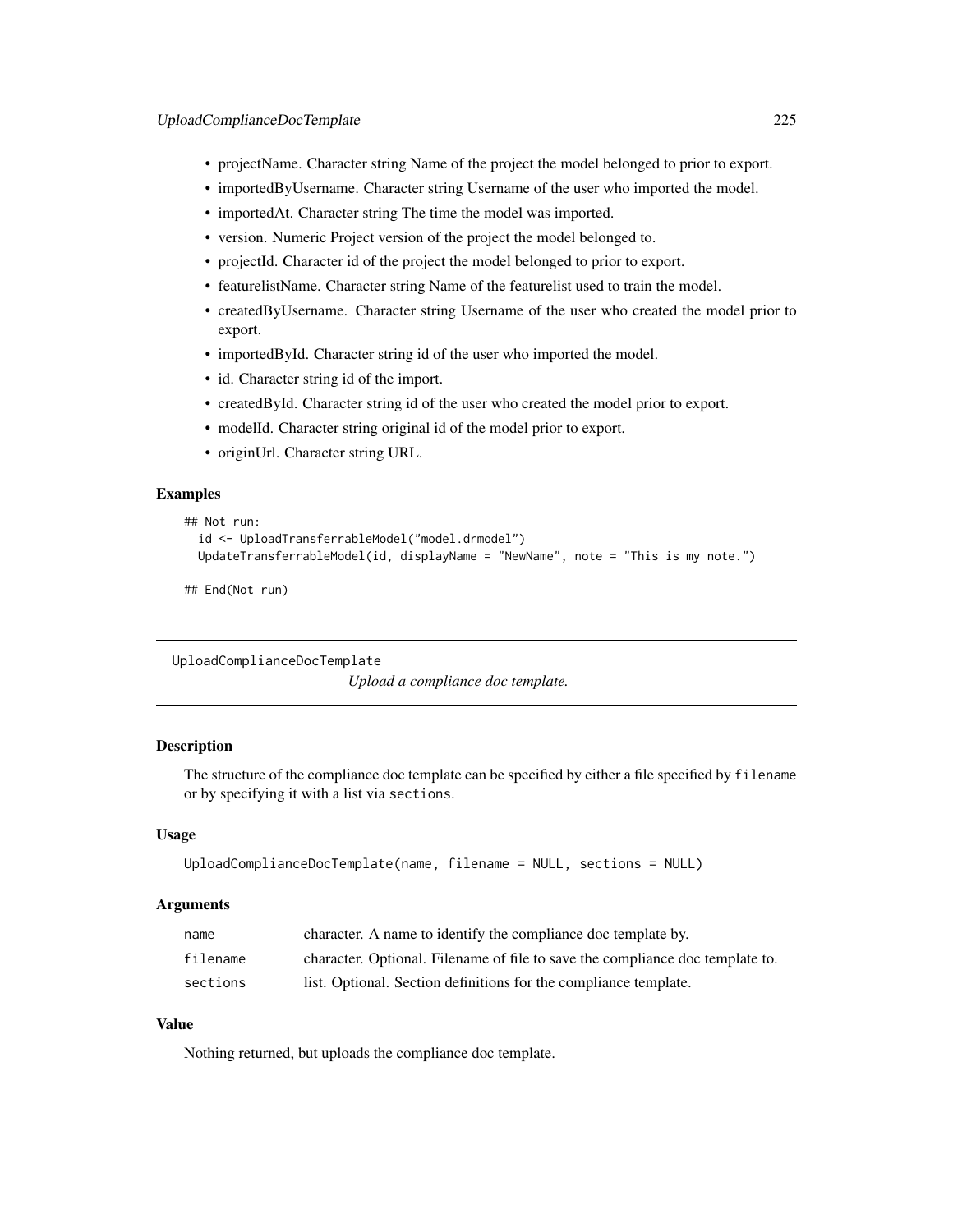```
## Not run:
## Create a compliance documentation template from uploading a file
DownloadComplianceDocTemplate("template.json")
 # Edit template.json in your favorite editor
UploadComplianceDocTemplate("myTemplate", "template.json")
## Create a compliance documentation template from a list.
sections <- list(list("title" = "Missing Values Report",
                      "highlightedText" = "NOTICE",
                      "regularText" = paste("This dataset had a lot of Missing Values.",
                                            "See the chart below: {{missingValues}}"),
                      "type" = "user"),
                 list("title" = "Blueprints",
                     "regularText" = "{{blueprintDiagram}} /n Blueprint for this model",
                     "type" = "user")
```
## End(Not run)

UploadData *Upload a data source.*

# Description

Takes either a file path and returns output for POST that specifies the file object via form upload. This function is meant to facilitate uploading CSV data sources into DataRobot, such as through SetupProject.

#### Usage

```
UploadData(filePath)
```
#### Arguments

filePath character. The file to upload.

#### Value

An httr object specifying the form upload content of the file path.

#### See Also

SetupProject

<span id="page-225-0"></span>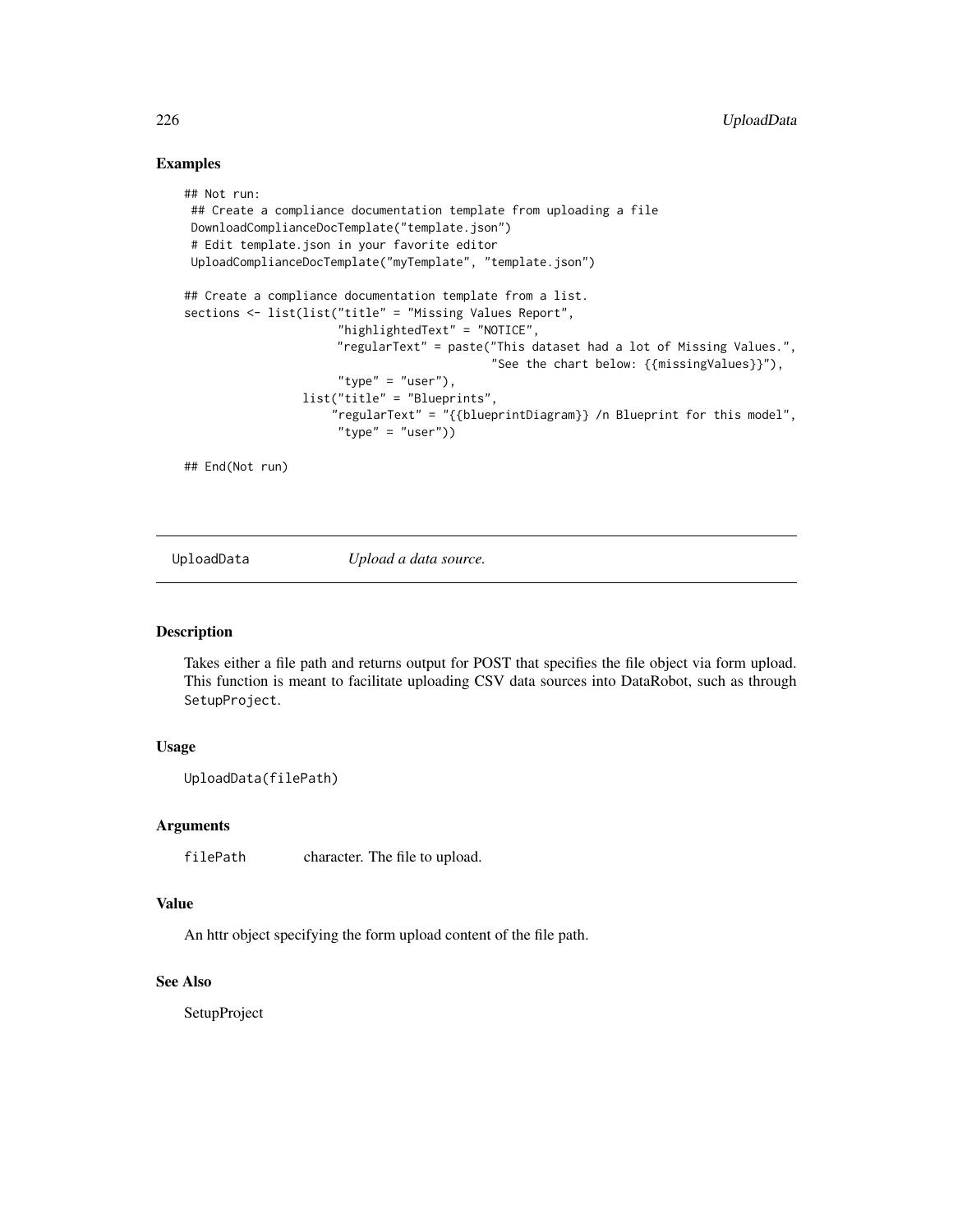<span id="page-226-0"></span>UploadPredictionDataset

*Function to upload new data to a DataRobot project for predictions*

# Description

The DataRobot prediction engine requires a CSV file containing the data to be used in prediction, and this has been implemented here in two ways. The first and simpler is to specify dataSource as the name of this CSV file, but for the convenience of those who wish to work with dataframes, this function also provides the option of specifying a dataframe, which is then written to a CSV file and uploaded to the DataRobot server.

# Usage

```
UploadPredictionDataset(project, dataSource, forecastPoint = NULL,
  predictionsStartDate = NULL, predictionsEndDate = NULL,
  relaxKIAFeaturesCheck = NULL, maxWait = 600)
```

| project               | character. Either $(1)$ a character string giving the unique alphanumeric identifier<br>for the project, or $(2)$ a list containing the element projectId with this identifier.                                              |
|-----------------------|------------------------------------------------------------------------------------------------------------------------------------------------------------------------------------------------------------------------------|
| dataSource            | object. Either (a) the name of a CSV file (b) a dataframe or (c) url to publicly<br>available file; in each case, this parameter identifies the source of the data for<br>which predictions will be calculated.              |
| forecastPoint         | character. Optional. The point relative to which predictions will be gener-<br>ated, based on the forecast window of the project. Only specified in time series<br>projects.                                                 |
| predictionsStartDate  |                                                                                                                                                                                                                              |
|                       | datetime. Optional. Only specified in time series projects. The start date for bulk<br>predictions. This parameter should be provided in conjunction predictions EndDate.<br>Can't be provided with forecastPoint parameter. |
| predictionsEndDate    |                                                                                                                                                                                                                              |
|                       | datetime. Optional. Only specified in time series projects. The end date for bulk<br>predictions. This parameter should be provided in conjunction predictionsStartDate.<br>Can't be provided with forecastPoint parameter.  |
| relaxKIAFeaturesCheck |                                                                                                                                                                                                                              |
|                       | logical. For Time Series projects only. If True, missing values in the known in<br>advance features are allowed in the forecast window at the prediction time. If<br>omitted or FALSE, missing values are not allowed.       |
| maxWait               | integer. The maximum time (in seconds) to wait for each of two steps: (1) The<br>initial dataset upload request, and (2) data processing that occurs after receiving<br>the response to this initial request.                |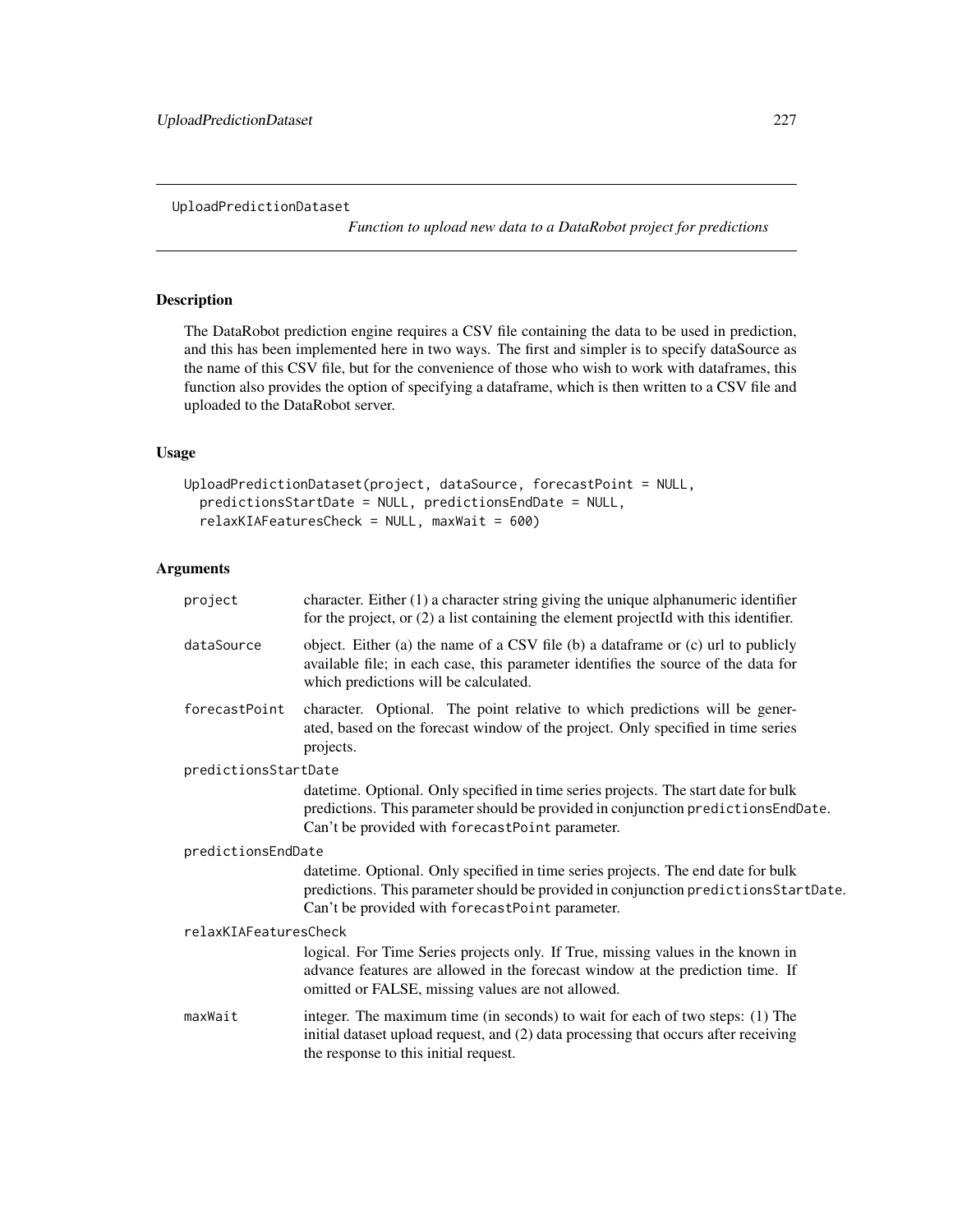list with the following components:

- id character. The unique alphanumeric identifier for the dataset.
- numColumns numeric. Number of columns in dataset.
- name character. Name of dataset file.
- created character. time of upload.
- projectId character. String giving the unique alphanumeric identifier for the project.
- numRows numeric. Number of rows in dataset.
- forecastPoint character. The point relative to which predictions will be generated, based on the forecast window of the project. Only specified in time series projects, otherwise will be NULL.
- dataQualityWarnings list. A list of available warnings about potential problems in the uploaded prediction dataset. Will be empty if there are no warnings.

#### Examples

```
## Not run:
 projectId <- "59a5af20c80891534e3c2bde"
 UploadPredictionDataset(projectId, iris)
```

```
## End(Not run)
```
UploadPredictionDatasetFromDataSource

*Upload a prediction dataset from a data source.*

# **Description**

Upload a prediction dataset from a data source.

#### Usage

```
UploadPredictionDatasetFromDataSource(project, dataSourceId, username,
 password, forecastPoint = NULL, maxWait = 600,
  relaxKIAFeaturesCheck = NULL)
```

| project      | character. Either (1) a character string giving the unique alphanumeric identifier<br>for the project, or $(2)$ a list containing the element projected with this identifier. |
|--------------|-------------------------------------------------------------------------------------------------------------------------------------------------------------------------------|
| dataSourceId | character. The id of the data source                                                                                                                                          |
| username     | character. The username to use for authentication to the database.                                                                                                            |
| password     | character. The password to use for authentication to the database. The password<br>is encrypted at server side and never saved or stored.                                     |

<span id="page-227-0"></span>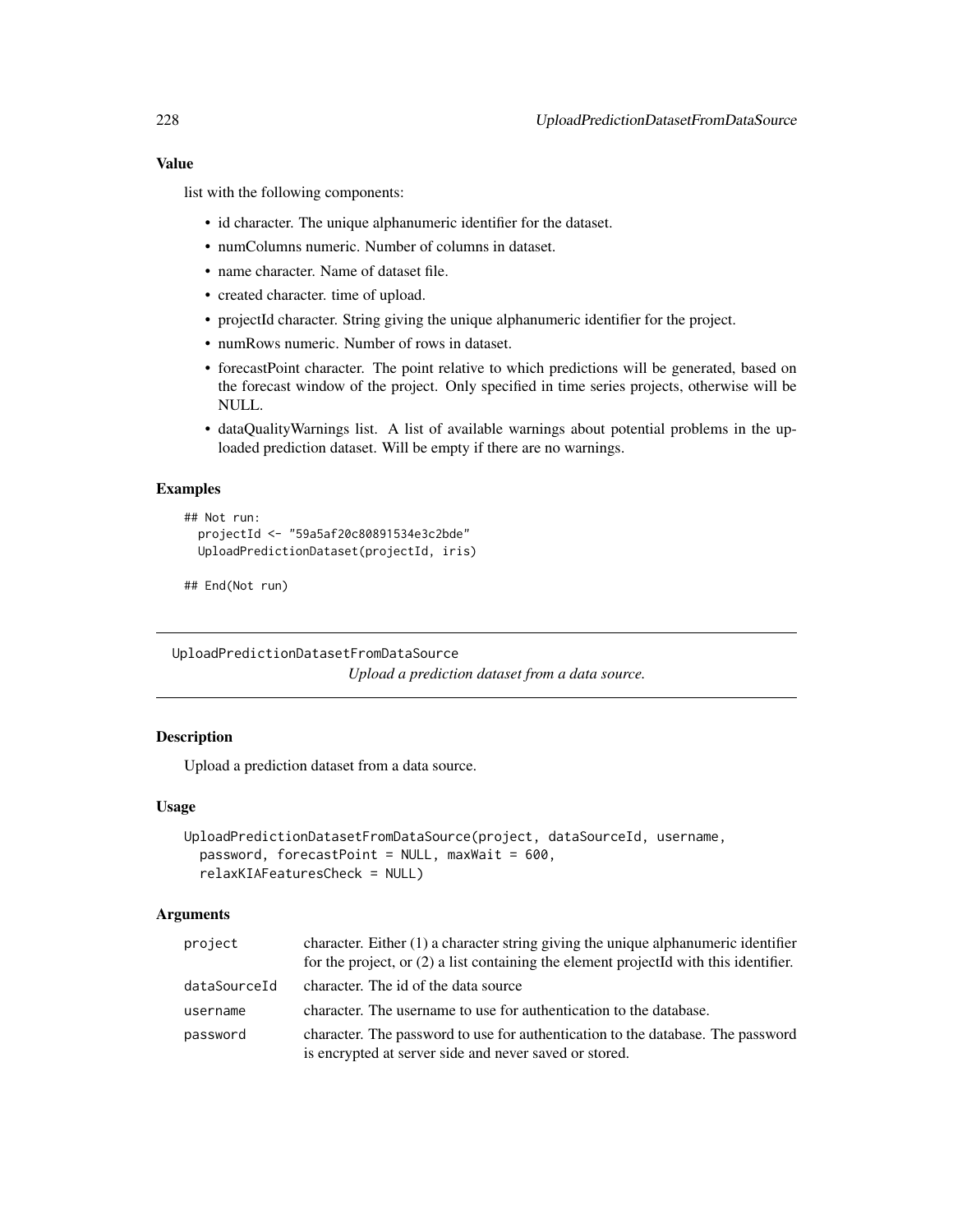<span id="page-228-0"></span>

| forecastPoint         | character. Optional. The point relative to which predictions will be gener-<br>ated, based on the forecast window of the project. Only specified in time series<br>projects.                                           |
|-----------------------|------------------------------------------------------------------------------------------------------------------------------------------------------------------------------------------------------------------------|
| maxWait               | integer. The maximum time (in seconds) to wait for each of two steps: (1) The<br>initial dataset upload request, and (2) data processing that occurs after receiving<br>the response to this initial request.          |
| relaxKIAFeaturesCheck |                                                                                                                                                                                                                        |
|                       | logical. For Time Series projects only. If True, missing values in the known in<br>advance features are allowed in the forecast window at the prediction time. If<br>omitted or FALSE, missing values are not allowed. |

```
## Not run:
dataSourceId <- "5c1303269300d900016b41a7"
TestDataStore(dataSourceId, username = "myUser", password = "mySecurePass129")
```
## End(Not run)

UploadTransferableModel

*Import a previously exported model for predictions.*

# Description

Import a previously exported model for predictions.

# Usage

```
UploadTransferableModel(modelFile, maxWait = 600)
```
# Arguments

| modelFile | character. Path to binary transferable model file.                |
|-----------|-------------------------------------------------------------------|
| maxWait   | integer. Specifies how many seconds to wait for upload to finish. |

#### Value

A list describing uploaded transferable model with the following components:

- note. Character string Manually added node about this imported model.
- datasetName. Character string Filename of the dataset used to create the project the model belonged to.
- modelName. Character string Model type describing the model generated by DataRobot.
- displayName. Character string Manually specified human-readable name of the imported model.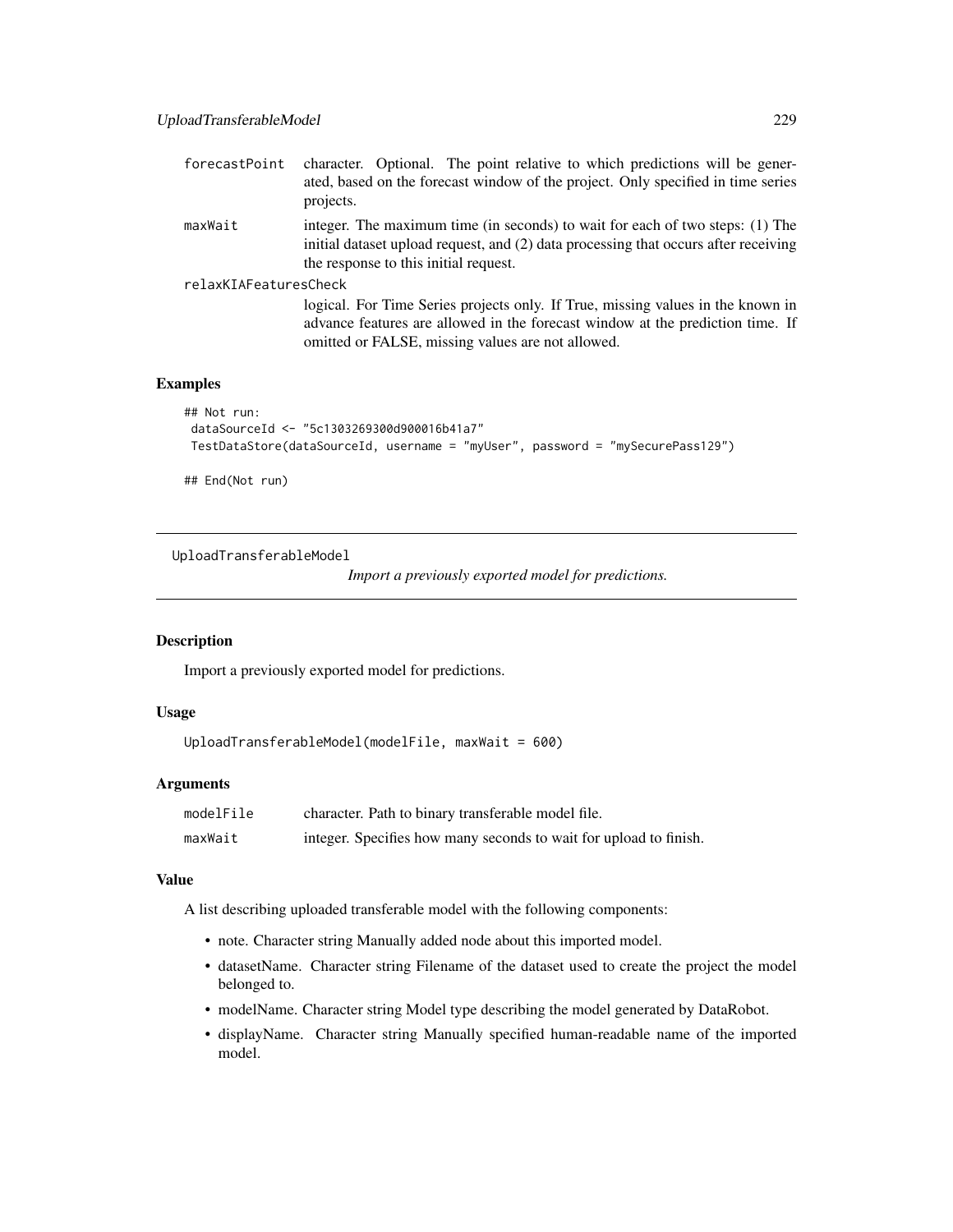- <span id="page-229-0"></span>• target. Character string The target of the project the model belonged to prior to export.
- projectName. Character string Name of the project the model belonged to prior to export.
- importedByUsername. Character string Username of the user who imported the model.
- importedAt. Character string The time the model was imported.
- version. Numeric Project version of the project the model belonged to.
- projectId. Character id of the project the model belonged to prior to export.
- featurelistName. Character string Name of the featurelist used to train the model.
- createdByUsername. Character string Username of the user who created the model prior to export.
- importedById. Character string id of the user who imported the model.
- id. Character string id of the import.
- createdById. Character string id of the user who created the model prior to export.
- modelId. Character string original id of the model prior to export.
- originUrl. Character string URL.

```
## Not run:
 UploadTransferableModel("model.drmodel")
```
## End(Not run)

UploadTransferrableModel

*Import a previously exported model for predictions.*

#### Description

Import a previously exported model for predictions.

#### Usage

```
UploadTransferrableModel(modelFile, maxWait = 600)
```

| modelFile | character. Path to binary transferrable model file.               |
|-----------|-------------------------------------------------------------------|
| maxWait   | integer. Specifies how many seconds to wait for upload to finish. |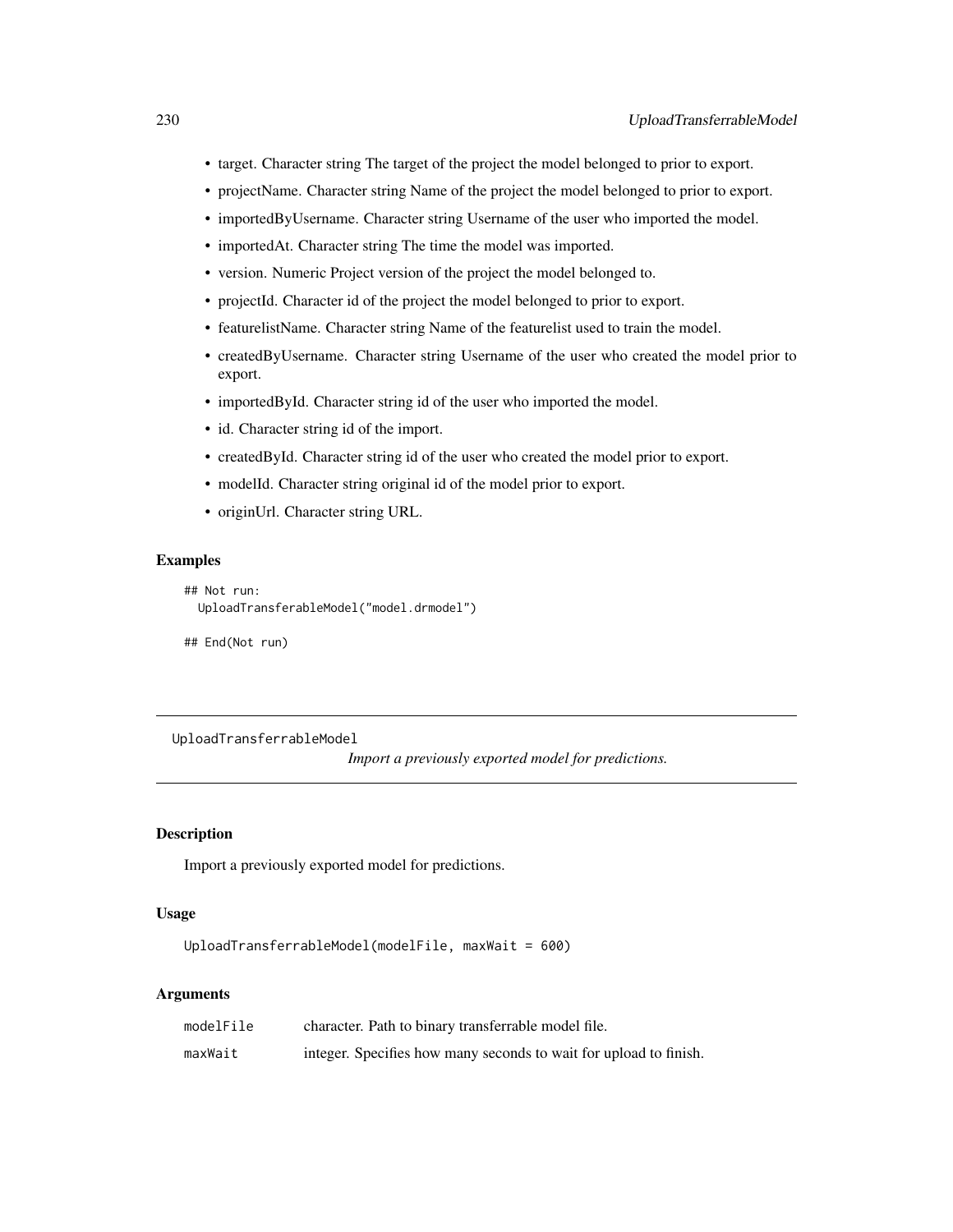#### <span id="page-230-0"></span>ValidateCalendar 231

#### Value

A list describing uploaded transferrable model with the following components:

- note. Character string Manually added node about this imported model.
- datasetName. Character string Filename of the dataset used to create the project the model belonged to.
- modelName. Character string Model type describing the model generated by DataRobot.
- displayName. Character string Manually specified human-readable name of the imported model.
- target. Character string The target of the project the model belonged to prior to export.
- projectName. Character string Name of the project the model belonged to prior to export.
- importedByUsername. Character string Username of the user who imported the model.
- importedAt. Character string The time the model was imported.
- version. Numeric Project version of the project the model belonged to.
- projectId. Character id of the project the model belonged to prior to export.
- featurelistName. Character string Name of the featurelist used to train the model.
- createdByUsername. Character string Username of the user who created the model prior to export.
- importedById. Character string id of the user who imported the model.
- id. Character string id of the import.
- createdById. Character string id of the user who created the model prior to export.
- modelId. Character string original id of the model prior to export.
- originUrl. Character string URL.

#### Examples

```
## Not run:
 UploadTransferrableModel("model.drmodel")
```
## End(Not run)

ValidateCalendar *Get a calendar id from a calendar object.*

# Description

Get a calendar id from a calendar object.

#### Usage

```
ValidateCalendar(calendar)
```
#### Arguments

calendar object. Either list with calendarId element or calendarId value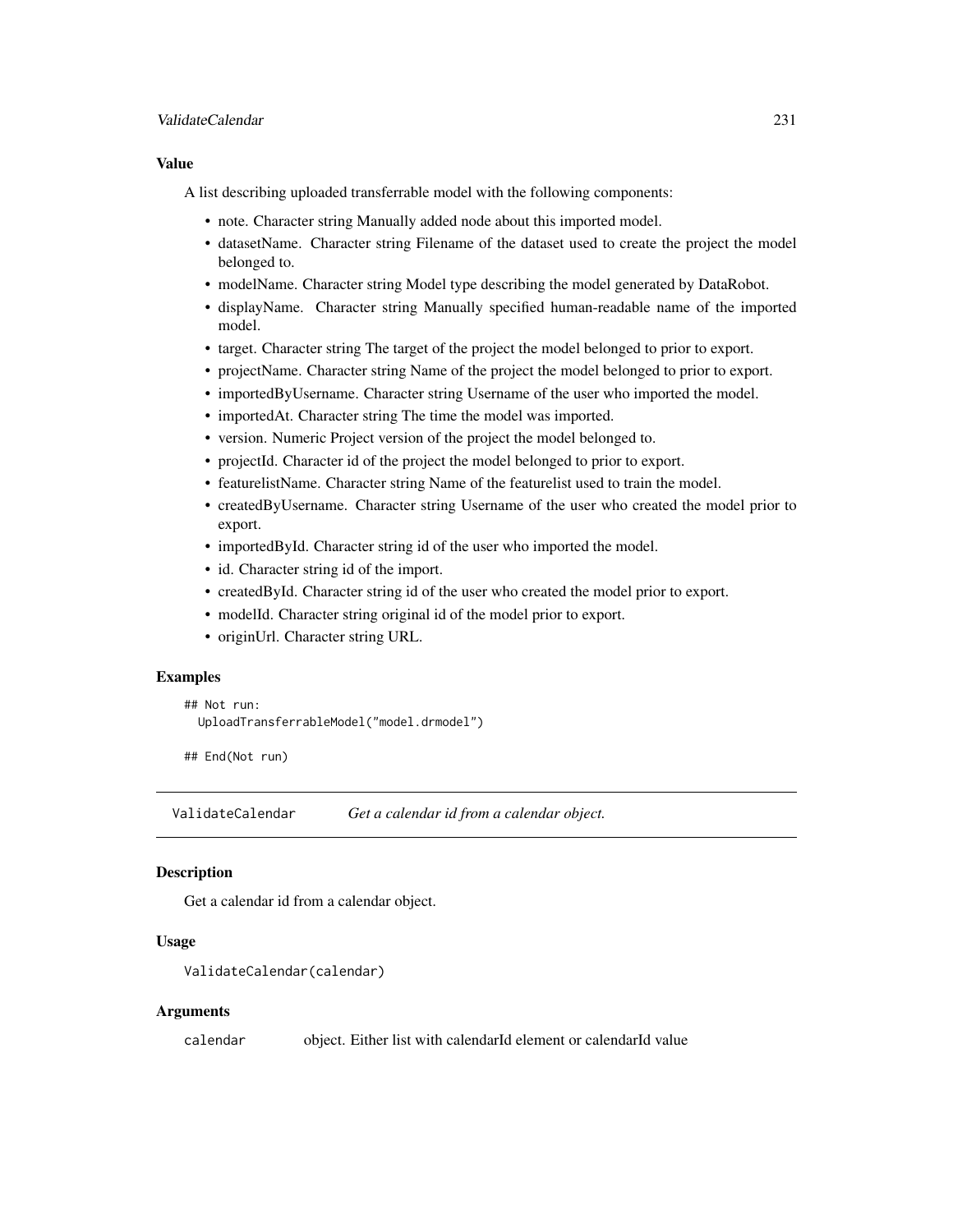<span id="page-231-0"></span>

# Description

Validate that model belongs to class 'dataRobotModel' and includes projectId and modelId.

# Usage

ValidateModel(model)

#### Arguments

model An S3 object of class dataRobotModel like that returned by the function Get-Model, or each element of the list returned by the function ListModels.

ValidateMultiSeriesProperties

*Validate that the multiseries properties indicate a successful multiseries setup.*

# Description

Validate that the multiseries properties indicate a successful multiseries setup.

# Usage

```
ValidateMultiSeriesProperties(properties, error = TRUE)
```
# Arguments

| properties | list. List of multiseries properties.                    |
|------------|----------------------------------------------------------|
| error      | logical. Should an error be raised if there is an issue? |

#### Value

TRUE if all properties verify, otherwise FALSE or raises error.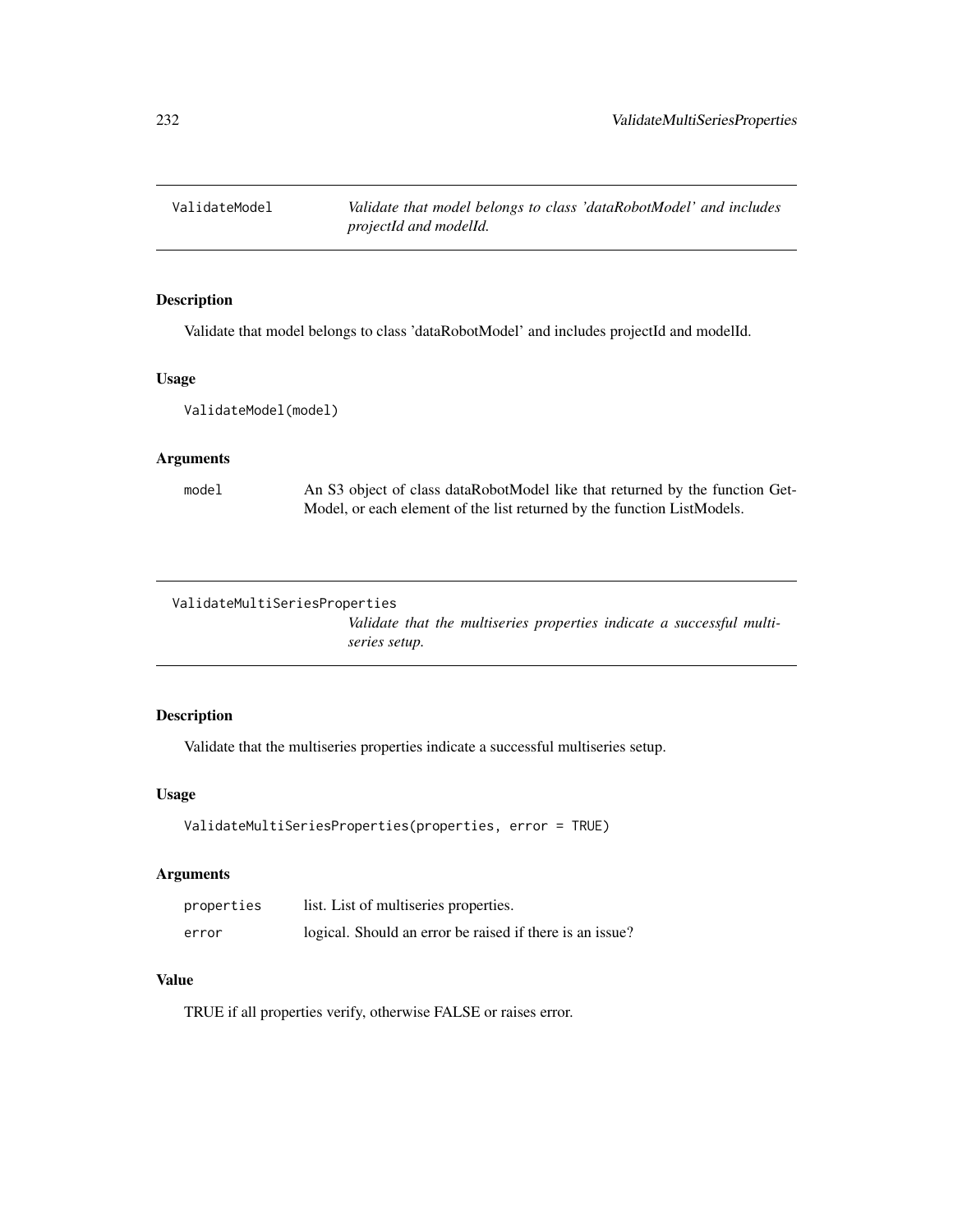<span id="page-232-0"></span>ValidateParameterIn *Ensure a parameter is valid*

# Description

A valid parameter paramValue is either NULL or in the space of paramPossibilites.

# Usage

```
ValidateParameterIn(paramValue, paramPossibilities, allowNULL = TRUE)
```
# Arguments

| paramValue         | object. The parameter value to check.                   |
|--------------------|---------------------------------------------------------|
| paramPossibilities |                                                         |
|                    | vector. A vector of possible values for the parameter.  |
| allowNULL          | logical. Whether or not to allow NULL as a possibility. |

# Value

TRUE if paramValue is valid, otherwise it raises an error.

# Examples

## Not run: ValidateParameterIn("all", DataSubset)

## End(Not run)

ValidatePartition *Checks if a partition is valid.*

# Description

Checks if a partition is valid.

# Usage

```
ValidatePartition(validationType, partition, reps = NULL,
  validationPct = NULL)
```

|           | validationType character. The type of partition to validate.               |
|-----------|----------------------------------------------------------------------------|
| partition | partition. The partition object.                                           |
| reps      | numeric. The number of repetitions for a CV validation.                    |
|           | validation Pct numeric. The size of the validation set for TVH validation. |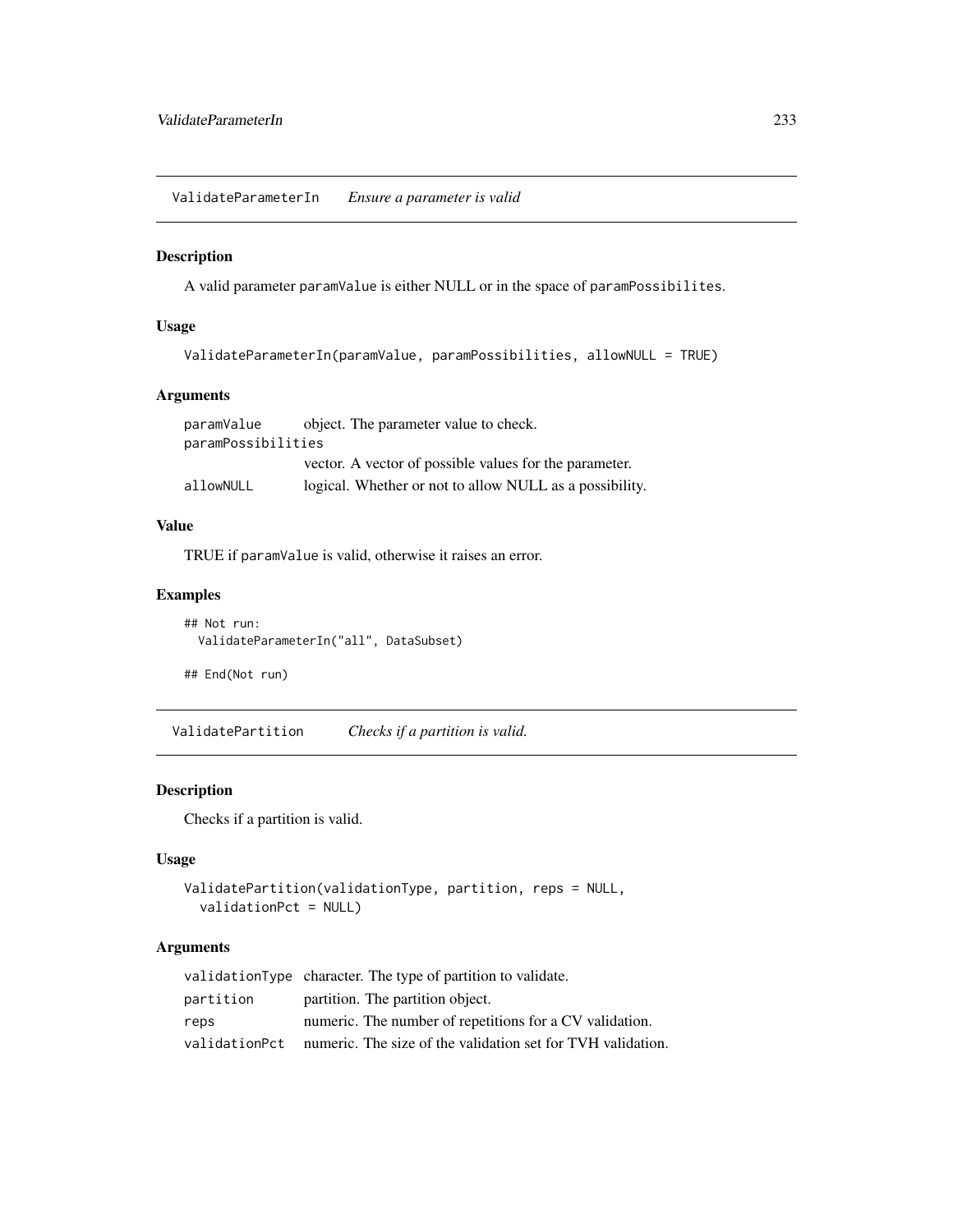<span id="page-233-0"></span>ValidateProject *Get a projectId from a project object.*

# Description

Get a projectId from a project object.

# Usage

```
ValidateProject(project)
```
#### Arguments

project object. Either list with projectId element or projectId value

| ViewWebModel | Retrieve a DataRobot web page that displays detailed model informa- |
|--------------|---------------------------------------------------------------------|
|              | tion                                                                |

# Description

This function brings up a web page that displays detailed model information like that available from the standard DataRobot user interface (e.g., graphical representations of model structures).

# Usage

```
ViewWebModel(model)
```
# Arguments

```
model An S3 object of class dataRobotModel like that returned by the function Get-
                 Model, or each element of the list returned by the function ListModels.
```
# Examples

```
## Not run:
 projectId <- "59a5af20c80891534e3c2bde"
 modelId <- "5996f820af07fc605e81ead4"
 model <- GetModel(projectId, modelId)
 ViewWebModel(model)
```
## End(Not run)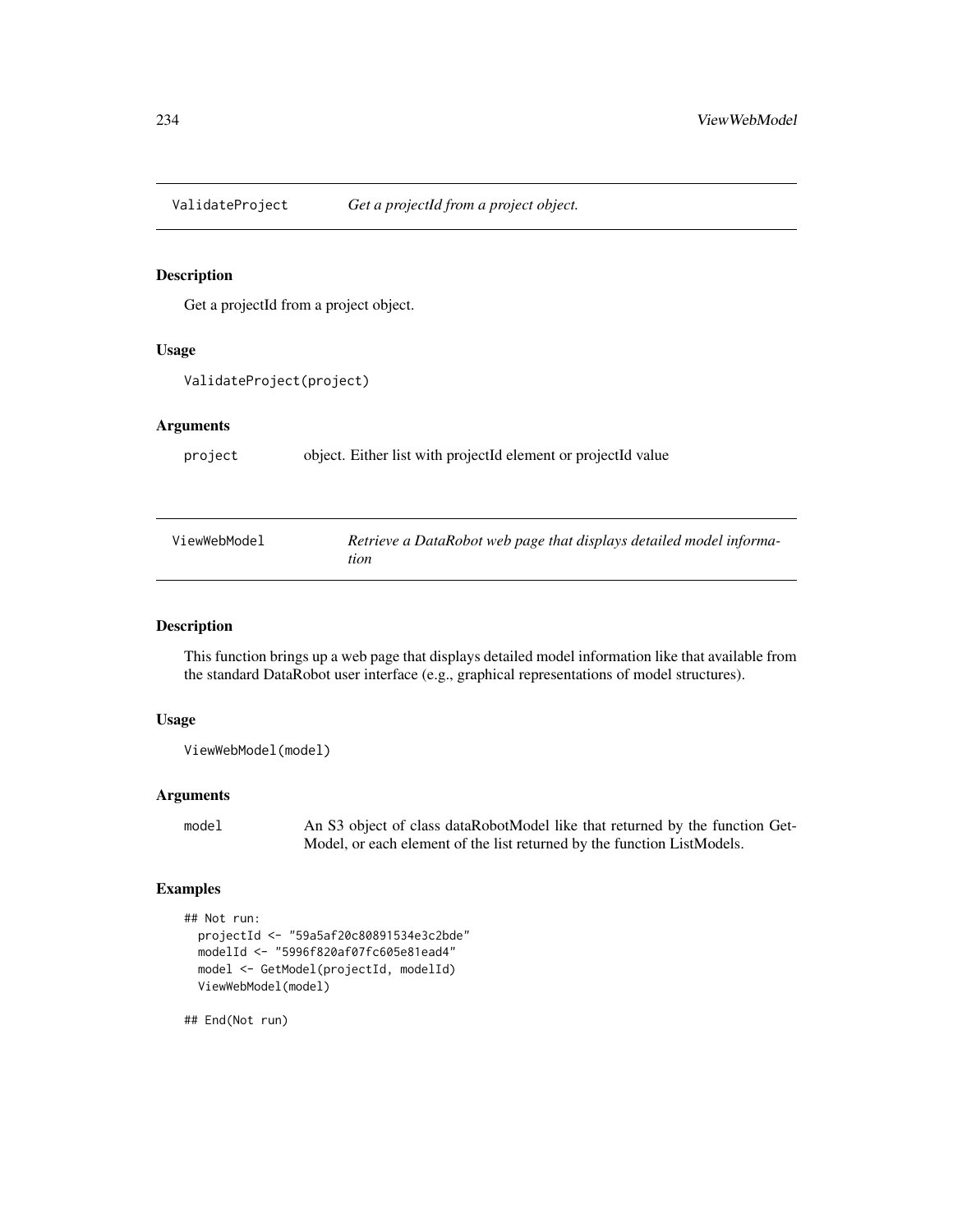<span id="page-234-0"></span>ViewWebProject *Retrieve a DataRobot web page that displays detailed project information*

#### Description

This function brings up a web page that displays detailed project information like that available from the standard DataRobot user interface.

# Usage

```
ViewWebProject(project)
```
# Arguments

```
project character. Either (1) a character string giving the unique alphanumeric identifier
                  for the project, or (2) a list containing the element projectId with this identifier.
```
# Examples

```
## Not run:
 projectId <- "59a5af20c80891534e3c2bde"
 ViewWebProject(projectId)
```
## End(Not run)

| WaitForAutopilot | This function periodically checks whether Autopilot is finished and re- |
|------------------|-------------------------------------------------------------------------|
|                  | turns only after it is.                                                 |

# Description

This function periodically checks whether Autopilot is finished and returns only after it is.

# Usage

```
WaitForAutopilot(project, checkInterval = 20, timeout = NULL,
  verbosity = 1)
```

| project       | character. The project for which you want to wait until autopilot is finished.                                                                             |
|---------------|------------------------------------------------------------------------------------------------------------------------------------------------------------|
| checkInterval | numeric. Optional. Maximum wait (in seconds) between checks that Autopilot<br>is finished. Defaults to 20.                                                 |
| timeout       | numeric. Optional. Time (in seconds) after which to give up (Default is no<br>time out). There is an error if Autopilot is not finished before timing out. |
| verbosity     | numeric. Optional. 0 is silent, 1 or more displays information about progress.<br>Default is 1.                                                            |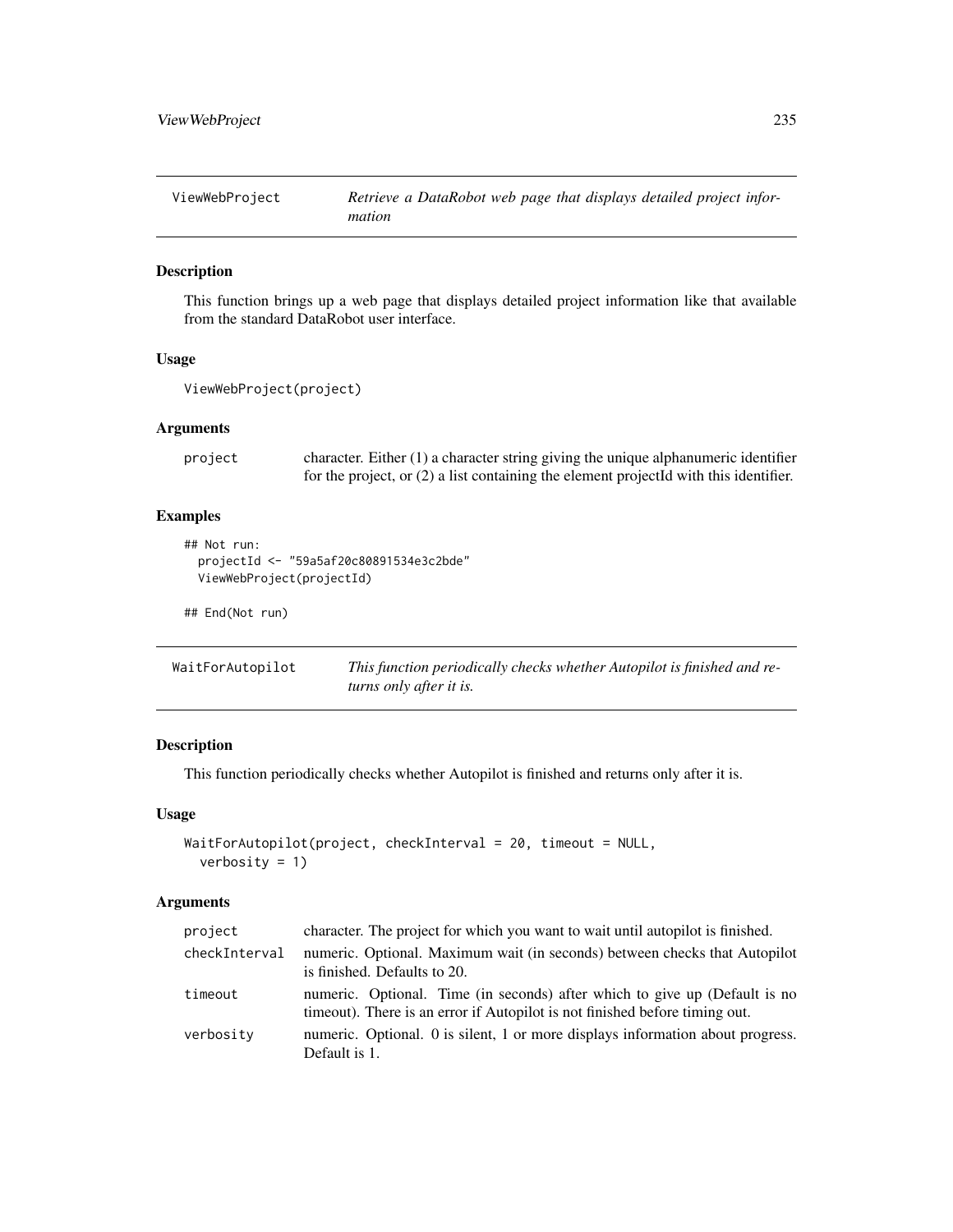```
## Not run:
  projectId <- "59a5af20c80891534e3c2bde"
  WaitForAutopilot(projectId)
```
## End(Not run)

WaitForJobToComplete *Wait for specified job to complete*

# Description

Wait for specified job to complete

#### Usage

```
WaitForJobToComplete(project, jobId, maxWait = 600)
```
# Arguments

| project | character. Either $(1)$ a character string giving the unique alphanumeric identifier    |
|---------|-----------------------------------------------------------------------------------------|
|         | for the project, or $(2)$ a list containing the element projected with this identifier. |
| iobId   | integer identifier (returned for example by RequestPrimeModel)                          |
| maxWait | maximum time to wait (in seconds) for the job to complete                               |

# Examples

```
## Not run:
 projectId <- "59a5af20c80891534e3c2bde"
 blueprints <- ListBlueprints(projectId)
 blueprint <- blueprints[[1]]
 jobId <- RequestNewModel(projectId, blueprint)
 WaitForJobToComplete(projectId, jobId)
```
## End(Not run)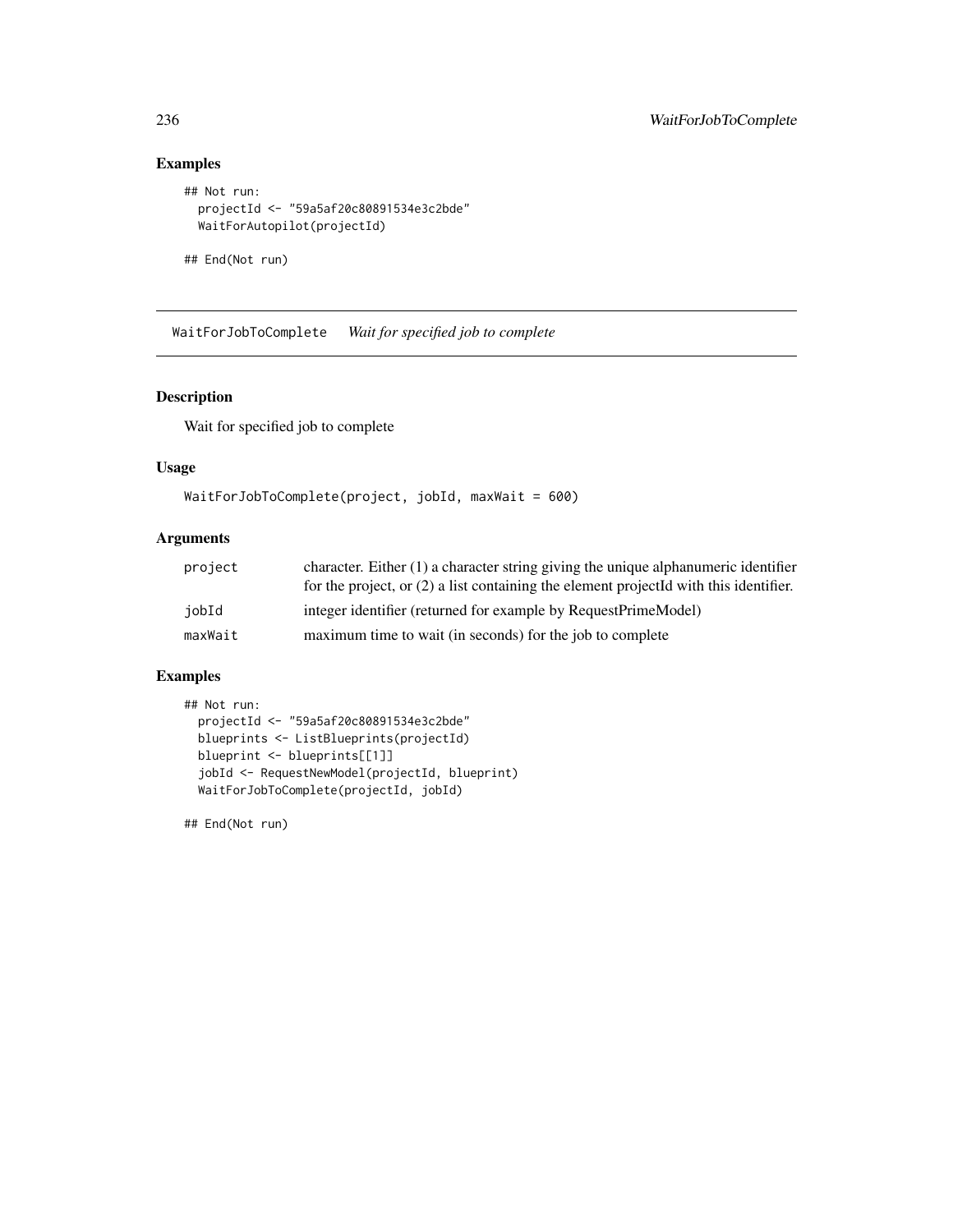# **Index**

∗Topic datasets AutopilotMode, [10](#page-9-0) BlendMethods, [10](#page-9-0) cvMethods, [30](#page-29-0) DataPartition, [30](#page-29-0) DataSubset, [31](#page-30-0) DifferencingMethod, [41](#page-40-0) JobStatus, [134](#page-133-0) JobType, [135](#page-134-0) PeriodicityMaxTimeStep, [162](#page-161-0) PeriodicityTimeUnits, [162](#page-161-0) PostgreSQLdrivers, [164](#page-163-0) PrimeLanguage, [167](#page-166-0) ProjectStage, [168](#page-167-0) RecommendedModelType, [169](#page-168-0) ScaleoutModelingMode, [191](#page-190-0) SeriesAggregationType, [192](#page-191-0) SharingRole, [204](#page-203-0) TargetLeakageType, [213](#page-212-0) TargetType, [214](#page-213-0) TimeUnits, [215](#page-214-0) TreatAsExponential, [216](#page-215-0)

AddEureqaSolution, [7](#page-6-0) ApplySchema, [8](#page-7-0) as.data.frame, [8](#page-7-0) AutopilotMode, [10](#page-9-0)

BlendMethods, [10](#page-9-0) BlueprintChartToGraphviz, [11](#page-10-0)

CleanServerData, [11](#page-10-0) ConnectToDataRobot, [12](#page-11-0) ConstructDurationString, [13](#page-12-0) CreateBacktestSpecification, [14](#page-13-0) CreateCalendar, [15](#page-14-0) CreateComplianceDocumentation, [15](#page-14-0) CreateDataSource, [16](#page-15-0) CreateDataStore, [17](#page-16-0)

CreateDatetimePartitionSpecification, [18](#page-17-0) CreateDerivedFeatureAsCategorical *(*CreateDerivedFeatures*)*, [21](#page-20-0) CreateDerivedFeatureAsNumeric *(*CreateDerivedFeatures*)*, [21](#page-20-0) CreateDerivedFeatureAsText *(*CreateDerivedFeatures*)*, [21](#page-20-0) CreateDerivedFeatureIntAsCategorical *(*CreateDerivedFeatures*)*, [21](#page-20-0) CreateDerivedFeatures, [21](#page-20-0) CreateFeaturelist, [22](#page-21-0) CreateGroupPartition, [23,](#page-22-0) *[26](#page-25-0)*, *[28,](#page-27-0) [29](#page-28-0)* CreateModelingFeaturelist, [24](#page-23-0) CreatePrimeCode, [24](#page-23-0) CreateRandomPartition, *[23](#page-22-0)*, [25,](#page-24-0) *[28,](#page-27-0) [29](#page-28-0)* CreateRatingTable, [26](#page-25-0) CreateStratifiedPartition, *[23](#page-22-0)*, *[26](#page-25-0)*, [27,](#page-26-0) *[29](#page-28-0)* CreateUserPartition, *[23](#page-22-0)*, *[26](#page-25-0)*, *[28](#page-27-0)*, [28](#page-27-0) CrossValidateModel, [29](#page-28-0) cvMethods, [30](#page-29-0)

DataPartition, [30](#page-29-0) DataPathFromDataArg, [31](#page-30-0) datarobot *(*datarobot-package*)*, [7](#page-6-0) datarobot-package, [7](#page-6-0) DataSubset, [31](#page-30-0) DeleteCalendar, [32](#page-31-0) DeleteComplianceDocTemplate, [32](#page-31-0) DeleteDataSource, [33](#page-32-0) DeleteDataStore, [33](#page-32-0) DeleteFeaturelist, [34](#page-33-0) DeleteJob, [34](#page-33-0) DeleteModel, [35](#page-34-0) DeleteModelingFeaturelist, [35](#page-34-0) DeleteModelJob, [36](#page-35-0) DeletePredictionDataset, [37](#page-36-0) DeletePredictionExplanations, [37](#page-36-0) DeletePredictionExplanationsInitialization, [38](#page-37-0)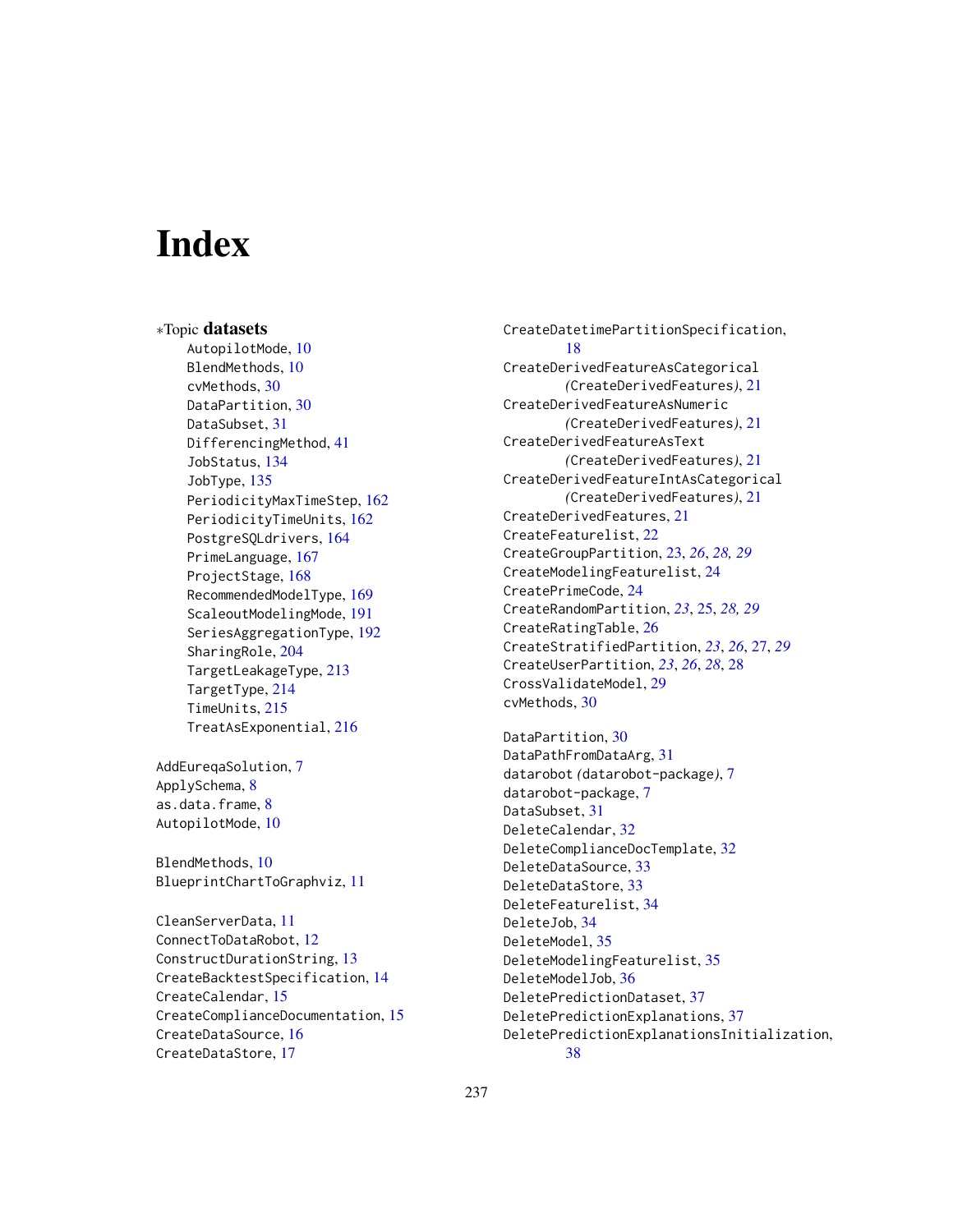DeletePredictJob, [39](#page-38-0) DeleteProject, [39](#page-38-0) DeleteTransferableModel, [40](#page-39-0) DeleteTransferrableModel, [40](#page-39-0) DifferencingMethod, [41](#page-40-0) DownloadComplianceDocTemplate, [41](#page-40-0) DownloadComplianceDocumentation, [42](#page-41-0) DownloadPredictionExplanations, [43](#page-42-0) DownloadPrimeCode, [44](#page-43-0) DownloadRatingTable, [45](#page-44-0) DownloadScoringCode, [45](#page-44-0) DownloadSeriesAccuracy, [46](#page-45-0) DownloadTimeSeriesFeatureDerivationLog, [47](#page-46-0) DownloadTrainingPredictions, [48](#page-47-0) DownloadTransferableModel, [49](#page-48-0) DownloadTransferrableModel, [49](#page-48-0)

ExpectHasKeys, [50](#page-49-0)

FeatureFromAsyncUrl, [51](#page-50-0)

GenerateDatetimePartition, [51](#page-50-0) GetBlenderModel, [54](#page-53-0) GetBlenderModelFromJobId, [55](#page-54-0) GetBlueprint, [57](#page-56-0) GetBlueprintChart, [58,](#page-57-0) *[85](#page-84-0)* GetBlueprintDocumentation, [58](#page-57-0) GetCalendar, [59](#page-58-0) GetCalendarFromProject, [60](#page-59-0) GetComplianceDocTemplate, [60](#page-59-0) GetConfusionChart, [61](#page-60-0) GetCrossValidationScores, [63](#page-62-0) GetDataSource, [63](#page-62-0) GetDataStore, [64](#page-63-0) GetDataStoreSchemas, [65](#page-64-0) GetDataStoreTables, [66](#page-65-0) GetDatetimeModel, [66](#page-65-0) GetDatetimeModelFromJobId, [69](#page-68-0) GetDatetimePartition, [70](#page-69-0) GetDriver, [72](#page-71-0) GetFeatureHistogram, [73](#page-72-0) GetFeatureImpact, [74](#page-73-0) GetFeatureImpactForJobId, [74](#page-73-0) GetFeatureImpactForModel, [75](#page-74-0) GetFeatureInfo, [76](#page-75-0) GetFeaturelist, [78](#page-77-0) GetFrozenModel, [79](#page-78-0) GetFrozenModelFromJobId, [81](#page-80-0)

GetGeneralizedInsight, [82](#page-81-0) GetJob, [82](#page-81-0) GetLiftChart, [83](#page-82-0) GetMissingValuesReport, [84](#page-83-0) GetModel, [85](#page-84-0) GetModelBlueprintChart, [87](#page-86-0) GetModelBlueprintDocumentation, [87](#page-86-0) GetModelCapabilities, [88](#page-87-0) GetModelFromJobId, [89](#page-88-0) GetModelingFeaturelist, [90](#page-89-0) GetModelJob, [91](#page-90-0) GetModelParameters, [92](#page-91-0) GetModelRecommendation, [93](#page-92-0) GetMultiSeriesProperties, [94](#page-93-0) GetParetoFront, [95](#page-94-0) GetPredictionDataset, [96](#page-95-0) GetPredictionExplanations, [97](#page-96-0) GetPredictionExplanationsInitialization, [99](#page-98-0) GetPredictionExplanationsInitializationFromJobId, [100](#page-99-0) GetPredictionExplanationsMetadata, [101](#page-100-0) GetPredictionExplanationsMetadataFromJobId, [102](#page-101-0) GetPredictionExplanationsRows, [103](#page-102-0) GetPredictionExplanationsRowsAsDataFrame, [105](#page-104-0) GetPredictions, [106](#page-105-0) GetPredictJob, [108](#page-107-0) GetPredictJobs, [109](#page-108-0) GetPrimeEligibility, [110](#page-109-0) GetPrimeFile, [110](#page-109-0) GetPrimeFileFromJobId, [111](#page-110-0) GetPrimeModel, [112](#page-111-0) GetPrimeModelFromJobId, [113](#page-112-0) GetProject, [114](#page-113-0) GetProjectStatus, [115](#page-114-0) GetRatingTable, [116](#page-115-0) GetRatingTableFromJobId, [116](#page-115-0) GetRatingTableModel, [117](#page-116-0) GetRatingTableModelFromJobId, [118](#page-117-0) GetRecommendedModel, [119](#page-118-0) GetRocCurve, [119](#page-118-0) GetRulesets, [120](#page-119-0) GetSeriesAccuracy, [121](#page-120-0) GetSeriesAccuracyForModel, [122](#page-121-0) GetServerDataInRows, [123](#page-122-0) GetTimeSeriesFeatureDerivationLog, *[47](#page-46-0)*,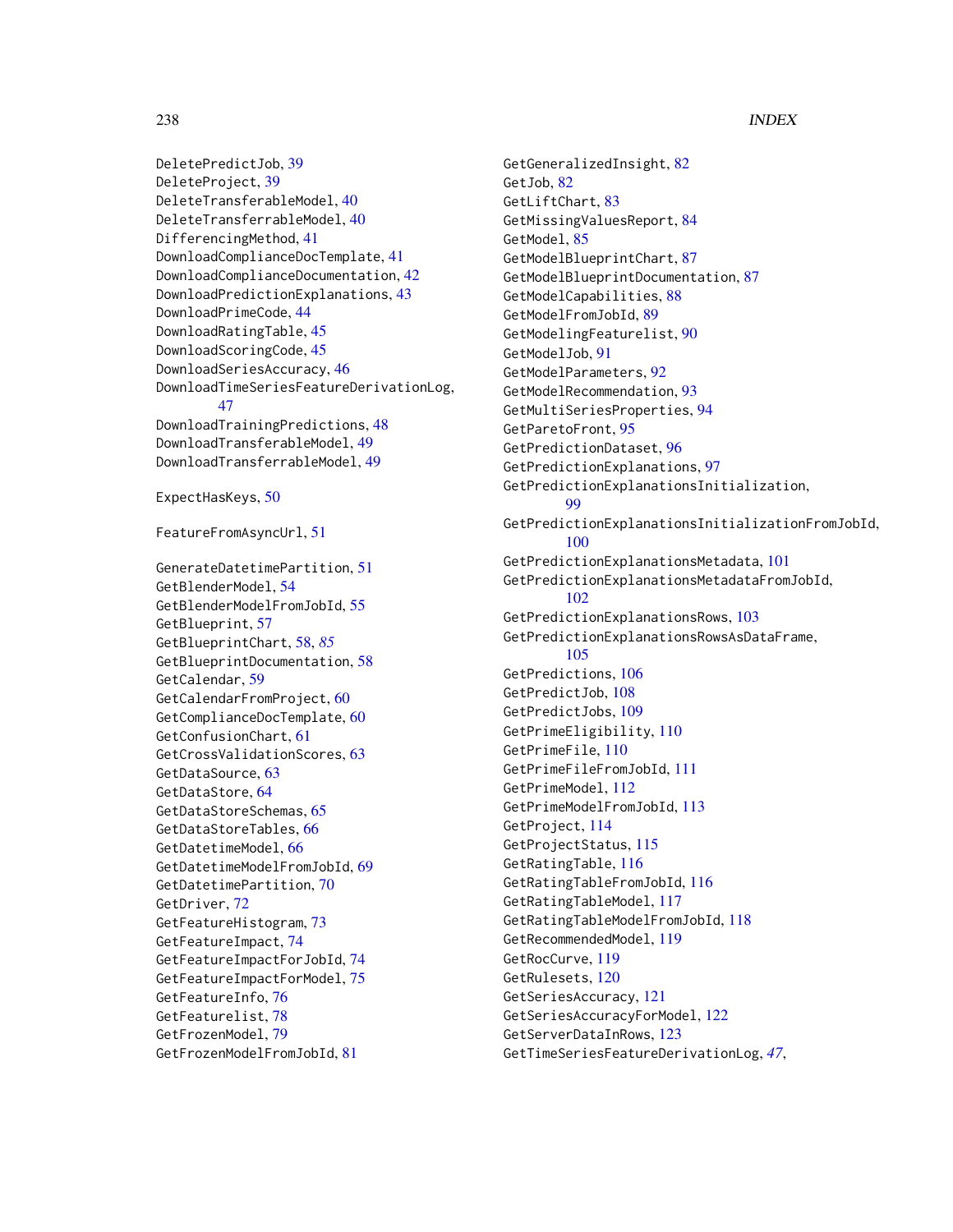#### INDEX 239

# [124](#page-123-0)

GetTrainingPredictionDataFrame, [125](#page-124-0) GetTrainingPredictions, [125](#page-124-0) GetTrainingPredictionsForModel, [126](#page-125-0) GetTrainingPredictionsFromJobId, [127](#page-126-0) GetTransferableModel, [127](#page-126-0) GetTransferrableModel, [129](#page-128-0) GetTuningParameters, [130](#page-129-0) GetValidMetrics, [131](#page-130-0) GetWordCloud, [131](#page-130-0)

IsBlenderEligible, [132](#page-131-0) IsId, [133](#page-132-0) IsParameterIn, [133](#page-132-0)

JobStatus, [134](#page-133-0) JobType, [135](#page-134-0)

ListBlueprints, [135](#page-134-0) ListCalendars, [136](#page-135-0) ListComplianceDocTemplates, [136](#page-135-0) ListConfusionCharts, [137](#page-136-0) ListDataSources, [138](#page-137-0) ListDataStores, [138](#page-137-0) ListDrivers, [139](#page-138-0) ListFeatureInfo, [139](#page-138-0) ListFeaturelists, [141](#page-140-0) ListJobs, [142](#page-141-0) ListLiftCharts, [143](#page-142-0) ListModelFeatures, [144](#page-143-0) ListModelingFeaturelists, [144](#page-143-0) ListModelJobs, [145](#page-144-0) ListModelRecommendations, [146](#page-145-0) ListModels, [147](#page-146-0) ListPredictionDatasets, [148](#page-147-0) ListPredictionExplanationsMetadata, [149](#page-148-0) ListPredictions, [150](#page-149-0) ListPrimeFiles, [151](#page-150-0) ListPrimeModels, [151](#page-150-0) ListProjects, [152](#page-151-0) ListRatingTableModels, [154](#page-153-0) ListRatingTables, [154](#page-153-0) ListRocCurves, [155](#page-154-0) ListSharingAccess, [156](#page-155-0) ListStarredModels, [157](#page-156-0) ListTrainingPredictions, [157](#page-156-0) ListTransferableModels, [158](#page-157-0) ListTransferrableModels, [159](#page-158-0)

MakeDataRobotRequest, [160](#page-159-0) PauseQueue, [161](#page-160-0) PeriodicityMaxTimeStep, [162](#page-161-0) PeriodicityTimeUnits, [162](#page-161-0) plot.listOfModels, [162](#page-161-0) PostgreSQLdrivers, [164](#page-163-0) Predict, [164](#page-163-0) predict.dataRobotModel, [166](#page-165-0) PredictionDatasetFromAsyncUrl, [167](#page-166-0) PrimeLanguage, [167](#page-166-0) ProjectFromAsyncUrl, [168](#page-167-0) ProjectStage, [168](#page-167-0) RecommendedModelType, [169](#page-168-0) ReformatMetrics, [169](#page-168-0) RenameRatingTable, [170](#page-169-0) RequestApproximation, [170](#page-169-0) RequestBlender, [171](#page-170-0) RequestCrossSeriesDetection, [172](#page-171-0) RequestFeatureImpact, [173](#page-172-0) RequestFrozenDatetimeModel, [174](#page-173-0) RequestFrozenModel, [175](#page-174-0) RequestMultiSeriesDetection, [176](#page-175-0) RequestNewDatetimeModel, [177](#page-176-0) RequestNewModel, [178](#page-177-0) RequestNewRatingTableModel, [180](#page-179-0) RequestPredictionExplanations, [181](#page-180-0) RequestPredictionExplanationsInitialization, [182](#page-181-0) RequestPredictions, [183](#page-182-0) RequestPrimeModel, [184](#page-183-0) RequestSampleSizeUpdate, [185](#page-184-0) RequestSeriesAccuracy, [186](#page-185-0) RequestTrainingPredictions, [187](#page-186-0) RequestTransferableModel, [188](#page-187-0) RequestTransferrableModel, [189](#page-188-0) RunInteractiveTuning, [190](#page-189-0) ScaleoutModelingMode, [191](#page-190-0) ScoreBacktests, [191](#page-190-0) SeriesAggregationType, [192](#page-191-0) SetPredictionThreshold, [192](#page-191-0) SetTarget, [193](#page-192-0) SetupProject, [196](#page-195-0) SetupProjectFromDataSource, [197](#page-196-0) SetupProjectFromHDFS, [198](#page-197-0)

SetupProjectFromMySQL, [199](#page-198-0) SetupProjectFromOracle, [200](#page-199-0)